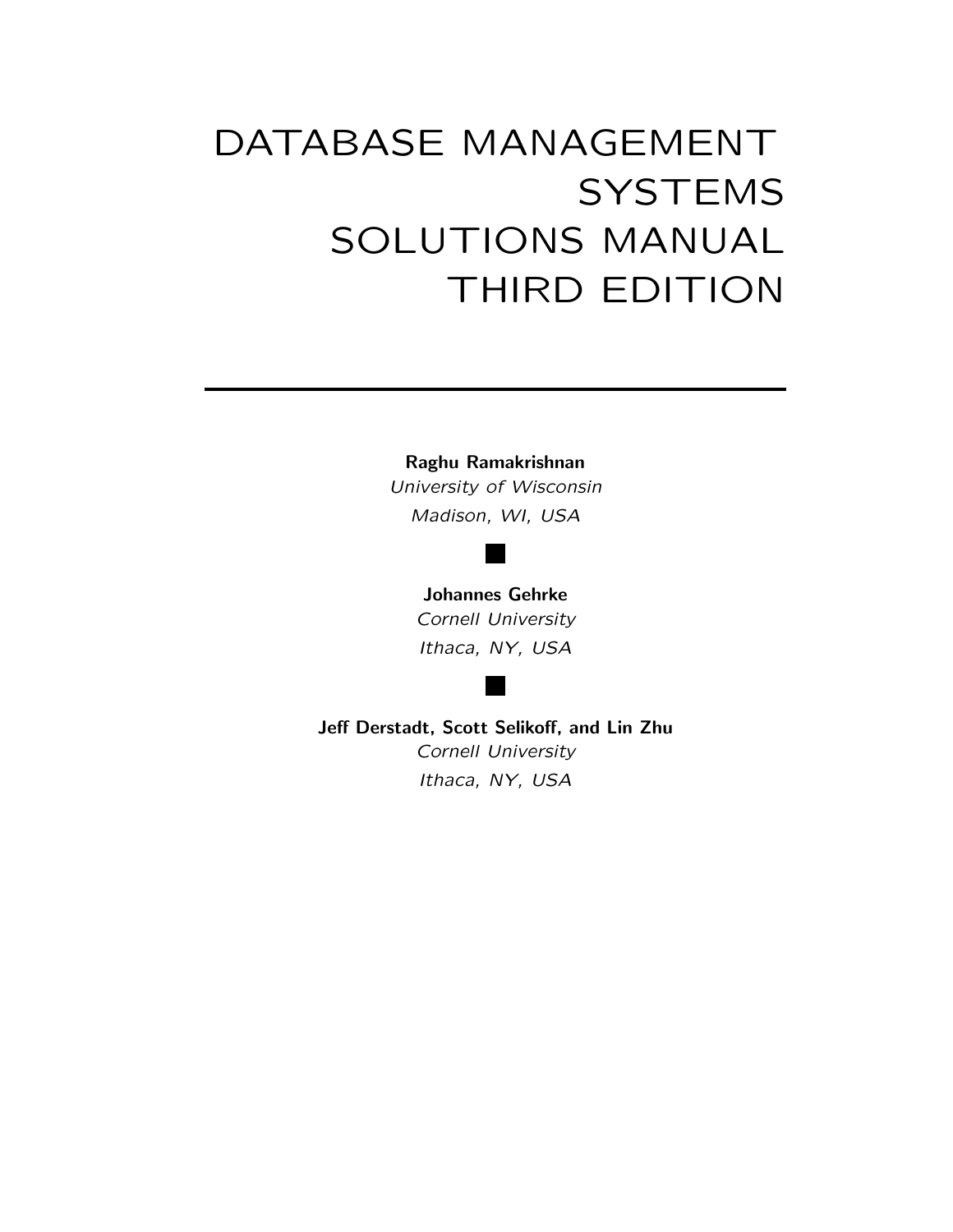## **CONTENTS**

|                | <b>PREFACE</b>                               | iii          |
|----------------|----------------------------------------------|--------------|
| $\mathbf{1}$   | <b>INTRODUCTION TO DATABASE SYSTEMS</b>      | $\mathbf{1}$ |
| $\overline{2}$ | <b>INTRODUCTION TO DATABASE DESIGN</b>       | 6            |
| 3              | THE RELATIONAL MODEL                         | 16           |
| $\overline{4}$ | RELATIONAL ALGEBRA AND CALCULUS              | 28           |
| $\overline{5}$ | SQL: QUERIES, CONSTRAINTS, TRIGGERS          | 45           |
| 6              | <b>DATABASE APPLICATION DEVELOPMENT</b>      | 63           |
| $\overline{7}$ | <b>INTERNET APPLICATIONS</b>                 | 66           |
| 8              | <b>OVERVIEW OF STORAGE AND INDEXING</b>      | 73           |
| 9              | <b>STORING DATA: DISKS AND FILES</b>         | 81           |
| 10             | TREE-STRUCTURED INDEXING                     | 88           |
| 11             | <b>HASH-BASED INDEXING</b>                   | 100          |
|                | 12 OVERVIEW OF QUERY EVALUATION              | 119          |
|                | <b>13 EXTERNAL SORTING</b>                   | 126          |
|                | <b>14 EVALUATION OF RELATIONAL OPERATORS</b> | 131          |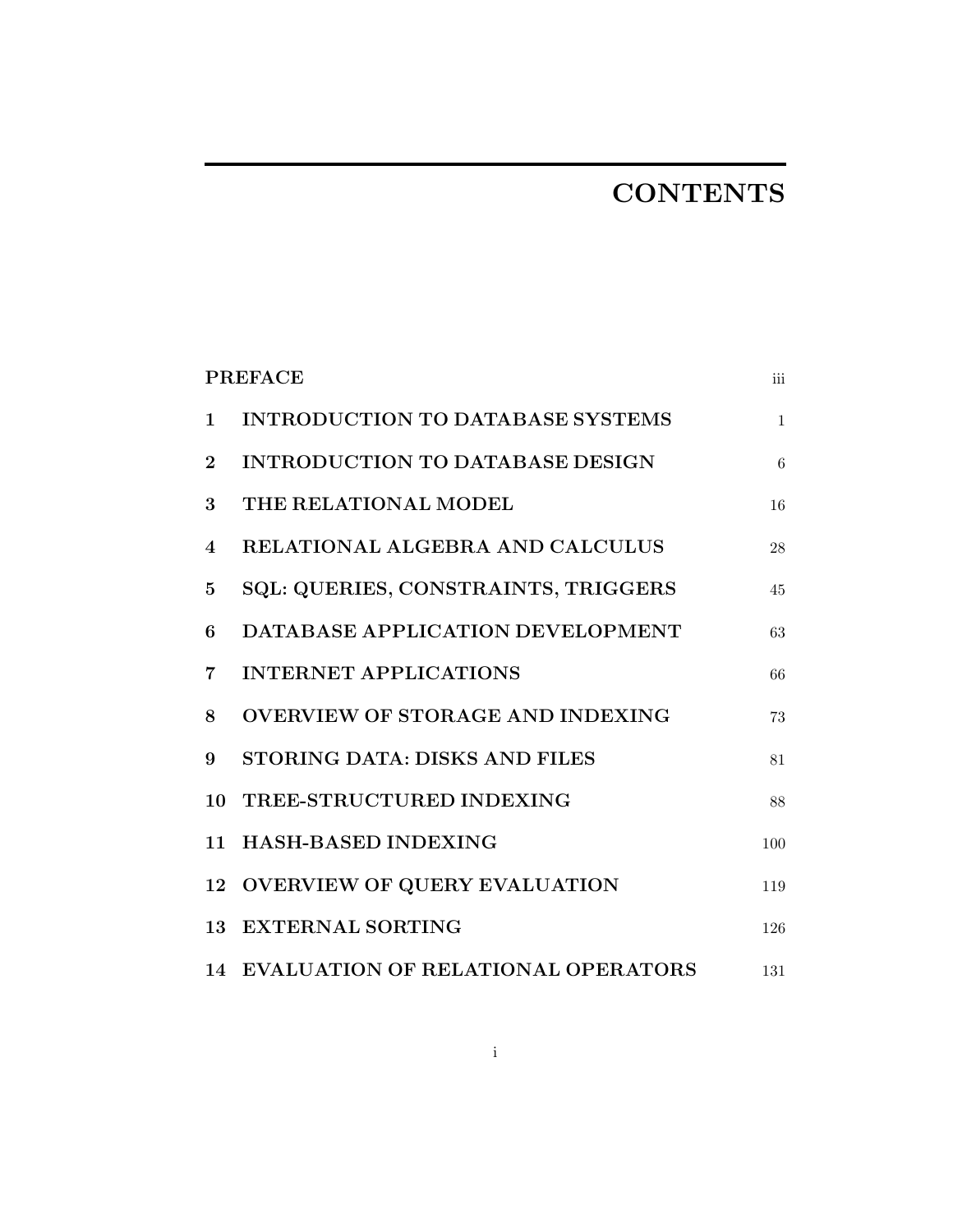iiDatabase Management Systems Solutions Manual Third Edition

| 15 A TYPICAL QUERY OPTIMIZER                 | 144 |
|----------------------------------------------|-----|
| <b>16 OVERVIEW OF TRANSACTION MANAGEMENT</b> | 159 |
| 17 CONCURRENCY CONTROL                       | 167 |
| <b>18 CRASH RECOVERY</b>                     | 179 |
| <b>19 SCHEMA REFINEMENT AND NORMAL FORMS</b> | 189 |
| 20 PHYSICAL DATABASE DESIGN AND TUNING       | 204 |
| 21 SECURITY                                  | 215 |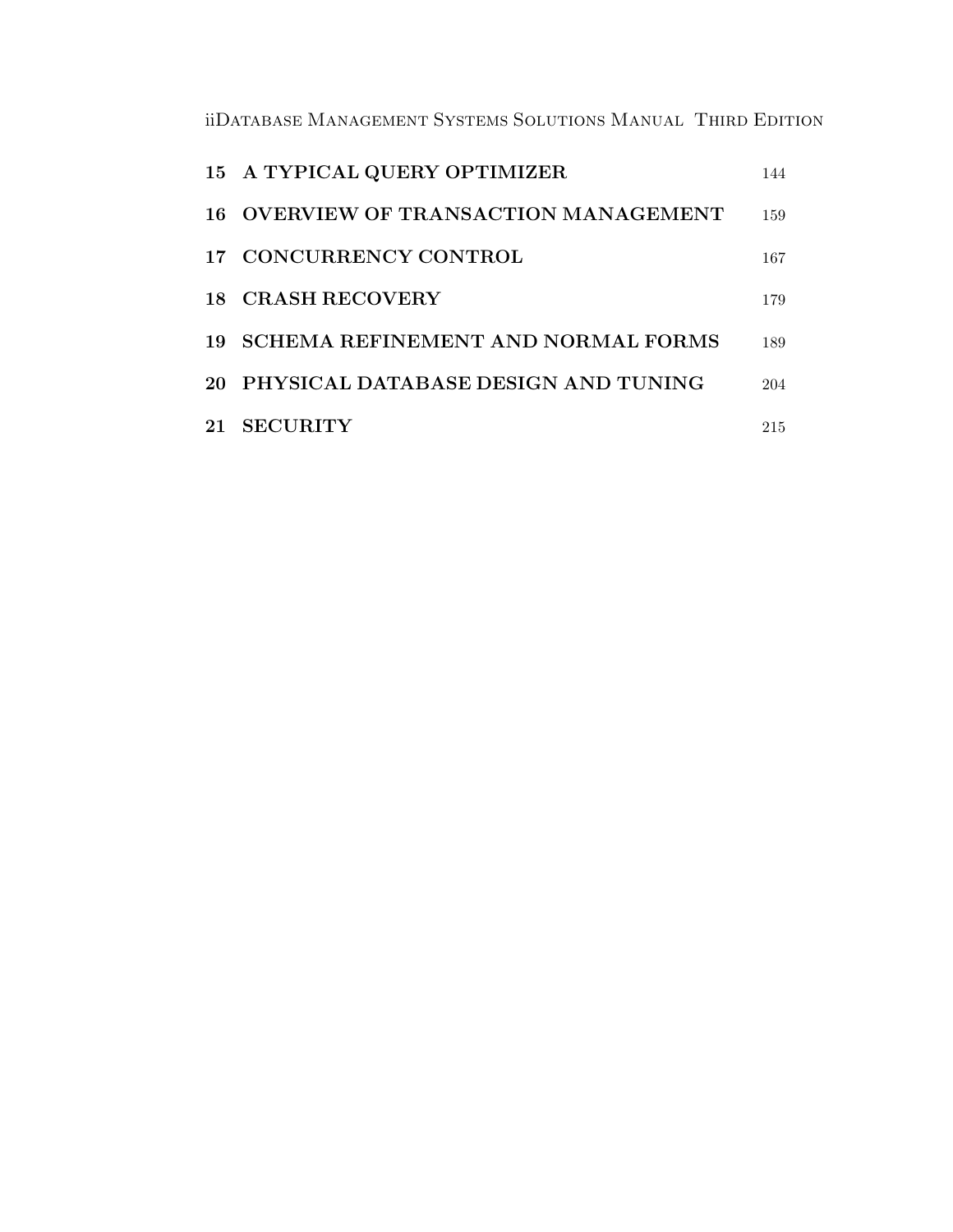#### **PREFACE**

It is not every question that deserves an answer.

Publius Syrus, 42 B.C.

I hope that most of the questions in this book deserve an answer. The set of questions is unusually extensive, and is designed to reinforce and deepen students' understanding of the concepts covered in each chapter. There is a strong emphasis on quantitative and problem-solving type exercises.

While I wrote some of the solutions myself, most were written originally by students in the database classes at Wisconsin. I'd like to thank the many students who helped in developing and checking the solutions to the exercises; this manual would not be available without their contributions. In alphabetical order: X. Bao, S. Biao, M. Chakrabarti, C. Chan, W. Chen, N. Cheung, D. Colwell, J. Derstadt, C. Fritz, V. Ganti, J. Gehrke, G. Glass, V. Gopalakrishnan, M. Higgins, T. Jasmin, M. Krishnaprasad, Y. Lin, C. Liu, M. Lusignan, H. Modi, S. Narayanan, D. Randolph, A. Ranganathan, J. Reminga, A. Therber, M. Thomas, Q. Wang, R. Wang, Z. Wang and J. Yuan. In addition, James Harrington and Martin Reames at Wisconsin and Nina Tang at Berkeley provided especially detailed feedback.

Several students contributed to each chapter's solutions, and answers were subsequently checked by me and by other students. This manual has been in use for several semesters. I hope that it is now mostly accurate, but I'm sure **it still contains errors and omissions**. If you are a student and you do not understand a particular solution, contact your instructor; it may be that you are missing something, but it may also be that the solution is incorrect! If you discover a bug, please send me mail (raghu@cs.wisc.edu) and I will update the manual promptly.

The latest version of this solutions manual is distributed freely through the Web; go to the home page mentioned below to obtain a copy.

#### **For More Information**

The home page for this book is at URL: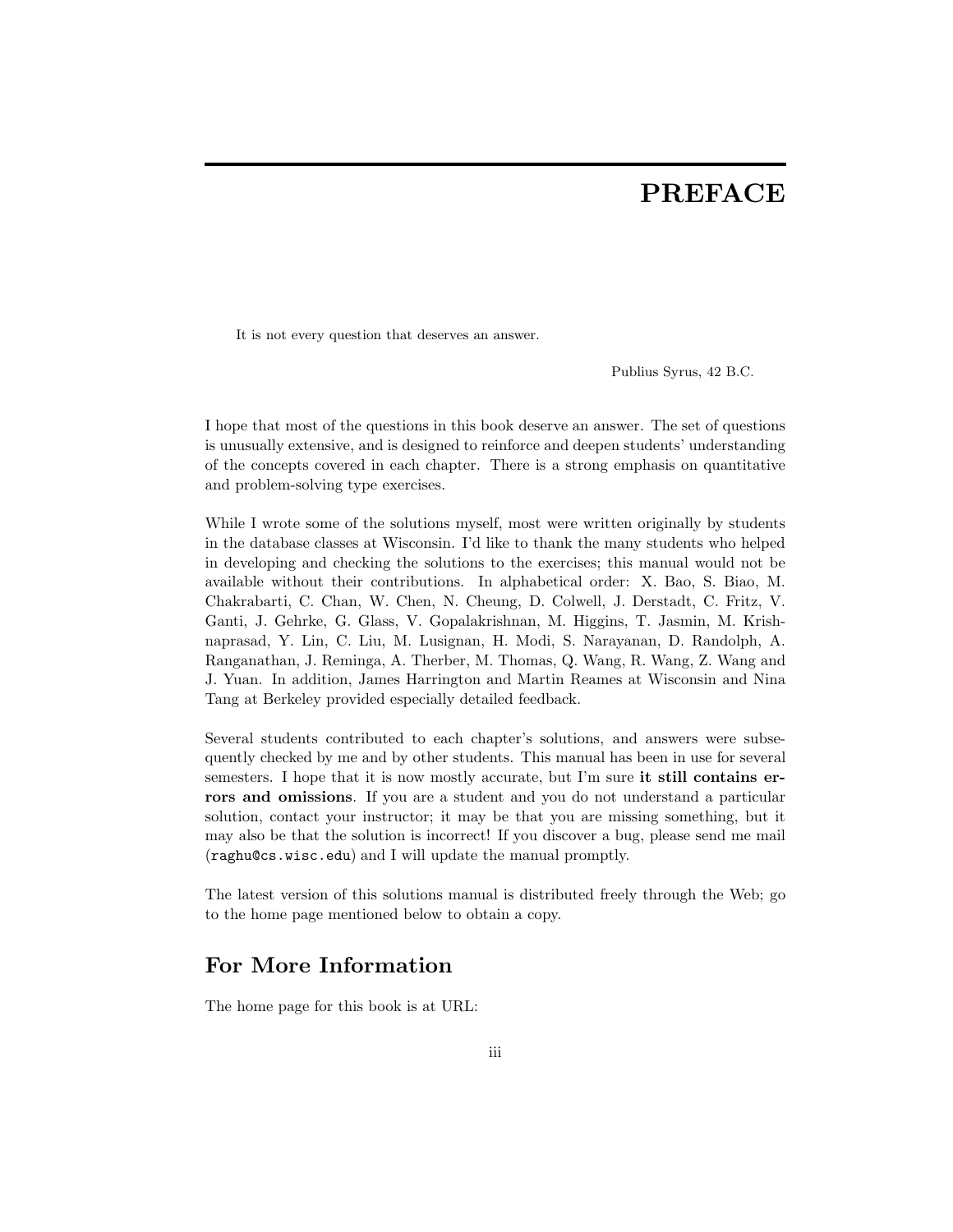#### Database Management Systems Solutions Manual Third Edition

http://www.cs.wisc.edu/~ dbbook

This page is frequently updated and contains information about the book, past and current users, and the software. This page also contains a link to all known errors in the book, the accompanying slides, and the software. *Since the solutions manual is distributed electronically, all known errors are immediately fixed and no list of errors is maintained.* Instructors are advised to visit this site periodically; they can also register at this site to be notified of important changes by email.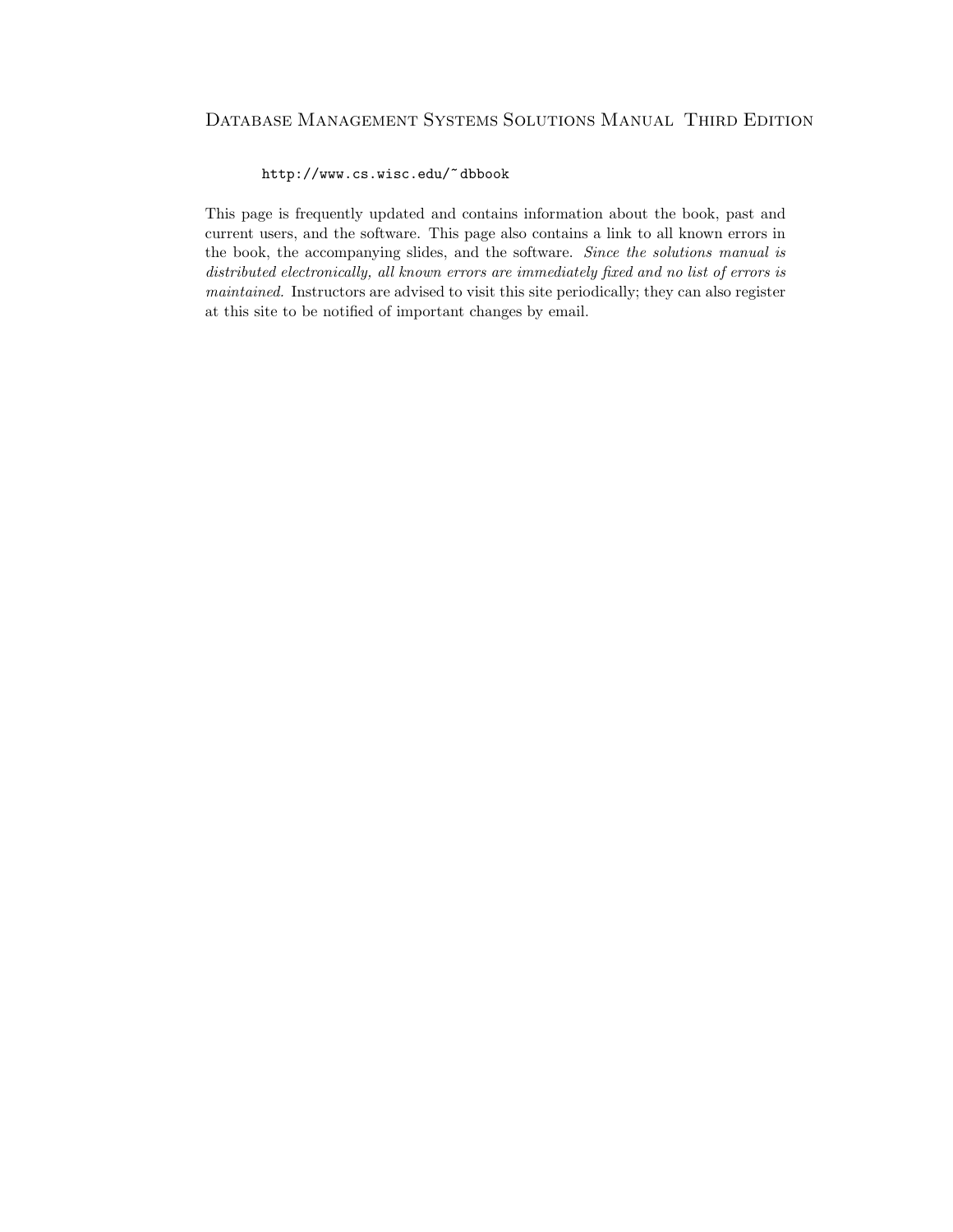# **1 INTRODUCTION TO DATABASE SYSTEMS**

**Exercise 1.1** Why would you choose a database system instead of simply storing data in operating system files? When would it make sense *not* to use a database system?

**Answer 1.1** A *database* is an integrated collection of data, usually so large that it has to be stored on secondary storage devices such as disks or tapes. This data can be maintained as a collection of operating system files, or stored in a *DBMS* (database management system). The advantages of using a DBMS are:

- *Data independence and efficient access.* Database application programs are independent of the details of data representation and storage. The conceptual and external schemas provide independence from physical storage decisions and logical design decisions respectively. In addition, a DBMS provides efficient storage and retrieval mechanisms, including support for very large files, index structures and query optimization.
- *Reduced application development time.* Since the DBMS provides several impor- $\blacksquare$ tant functions required by applications, such as concurrency control and crash recovery, high level query facilities, etc., only application-specific code needs to be written. Even this is facilitated by suites of application development tools available from vendors for many database management systems.
- *Data integrity and security.* The view mechanism and the authorization facilities of a DBMS provide a powerful access control mechanism. Further, updates to the data that violate the semantics of the data can be detected and rejected by the DBMS if users specify the appropriate *integrity constraints*.
- *Data administration.* By providing a common umbrella for a large collection of data that is shared by several users, a DBMS facilitates maintenance and data administration tasks. A good DBA can effectively shield end-users from the chores of fine-tuning the data representation, periodic back-ups etc.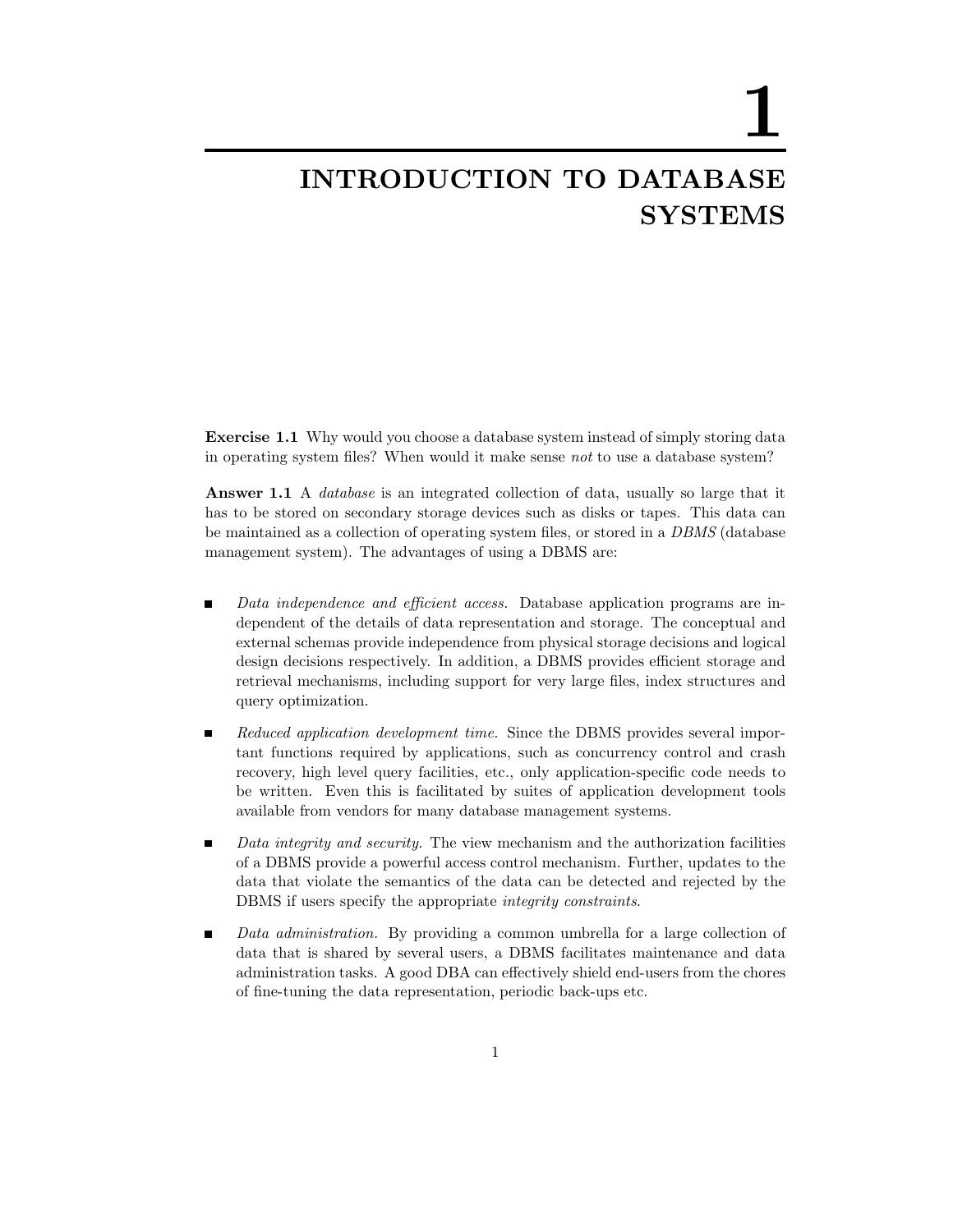*Concurrent access and crash recovery.* A DBMS supports the notion of a *trans-* $\blacksquare$ *action*, which is conceptually a single user's sequential program. Users can write transactions as if their programs were running in isolation against the database. The DBMS executes the actions of transactions in an interleaved fashion to obtain good performance, but schedules them in such a way as to ensure that conflicting operations are not permitted to proceed concurrently. Further, the DBMS maintains a continuous log of the changes to the data, and if there is a system crash, it can restore the database to a *transaction-consistent* state. That is, the actions of incomplete transactions are undone, so that the database state reflects only the actions of completed transactions. Thus, if each complete transaction, executing alone, maintains the consistency criteria, then the database state after recovery from a crash is consistent.

If these advantages are not important for the application at hand, using a collection of files may be a better solution because of the increased cost and overhead of purchasing and maintaining a DBMS.

**Exercise 1.2** What is logical data independence and why is it important?

**Answer 1.2** Answer omitted.

**Exercise 1.3** Explain the difference between logical and physical data independence.

**Answer 1.3** Logical data independence means that users are shielded from changes in the logical structure of the data, while physical data independence insulates users from changes in the physical storage of the data. We saw an example of logical data independence in the answer to Exercise 1.2. Consider the Students relation from that example (and now assume that it is not replaced by the two smaller relations). We could choose to store Students tuples in a heap file, with a clustered index on the sname field. Alternatively, we could choose to store it with an index on the gpa field, or to create indexes on both fields, or to store it as a file sorted by gpa. These storage alternatives are not visible to users, except in terms of improved performance, since they simply see a relation as a set of tuples. This is what is meant by physical data independence.

**Exercise 1.4** Explain the difference between external, internal, and conceptual schemas. How are these different schema layers related to the concepts of logical and physical data independence?

**Answer 1.4** Answer omitted.

**Exercise 1.5** What are the responsibilities of a DBA? If we assume that the DBA is never interested in running his or her own queries, does the DBA still need to understand query optimization? Why?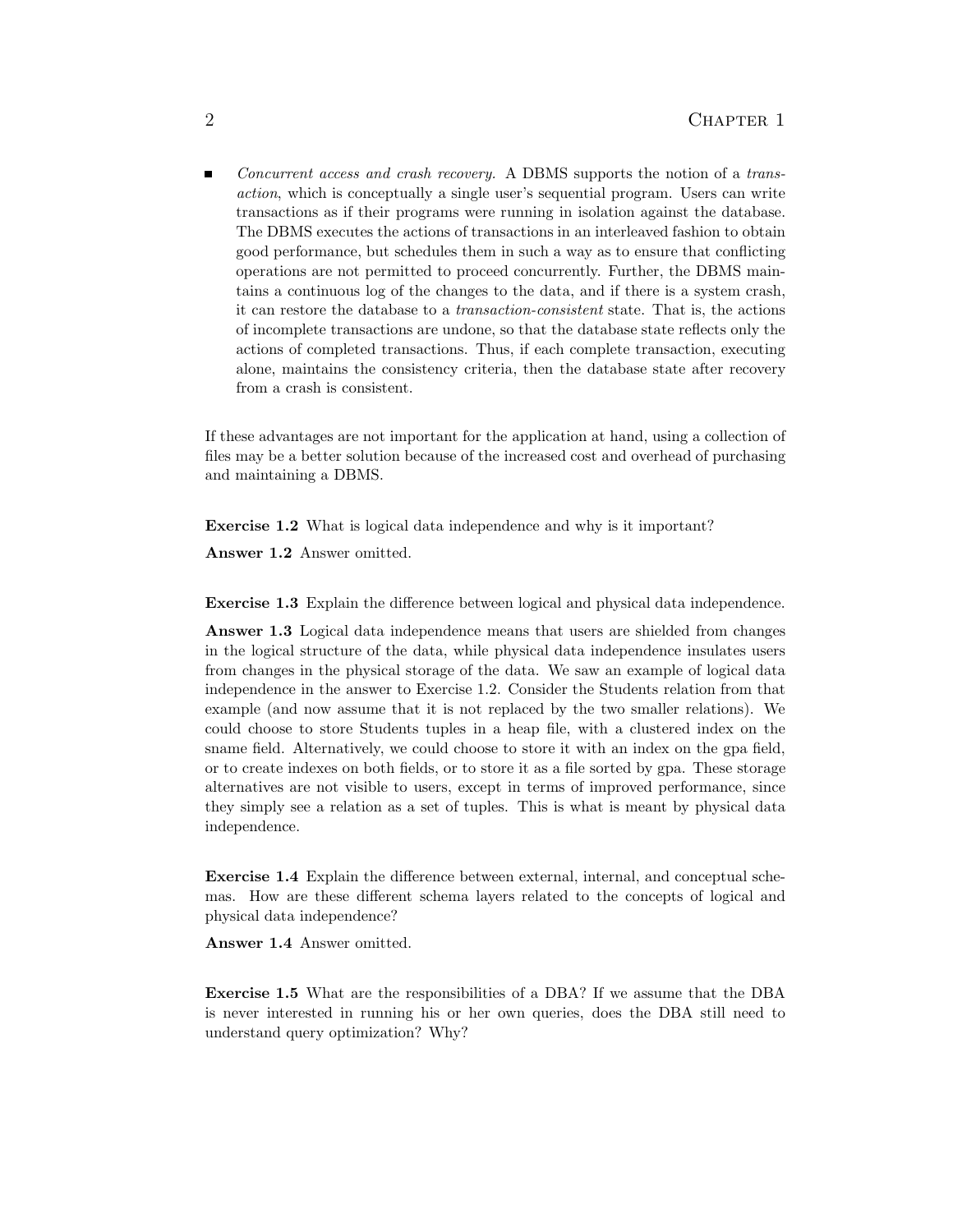**Answer 1.5** The DBA is responsible for:

- *Designing the logical and physical schemas, as well as widely-used portions of the external schema.*
- *Security and authorization.*
- *Data availability and recovery from failures.*
- *Database tuning:* The DBA is responsible for evolving the database, in particular the conceptual and physical schemas, to ensure adequate performance as user requirements change.

A DBA needs to understand query optimization even if s/he is not interested in running his or her own queries because some of these responsibilities (database design and tuning) are related to query optimization. Unless the DBA understands the performance needs of widely used queries, and how the DBMS will optimize and execute these queries, good design and tuning decisions cannot be made.

**Exercise 1.6** Scrooge McNugget wants to store information (names, addresses, descriptions of embarrassing moments, etc.) about the many ducks on his payroll. Not surprisingly, the volume of data compels him to buy a database system. To save money, he wants to buy one with the fewest possible features, and he plans to run it as a stand-alone application on his PC clone. Of course, Scrooge does not plan to share his list with anyone. Indicate which of the following DBMS features Scrooge should pay for; in each case, also indicate why Scrooge should (or should not) pay for that feature in the system he buys.

- 1. A security facility.
- 2. Concurrency control.
- 3. Crash recovery.
- 4. A view mechanism.
- 5. A query language.

**Answer 1.6** Answer omitted.

**Exercise 1.7** Which of the following plays an important role in *representing* information about the real world in a database? Explain briefly.

1. The data definition language.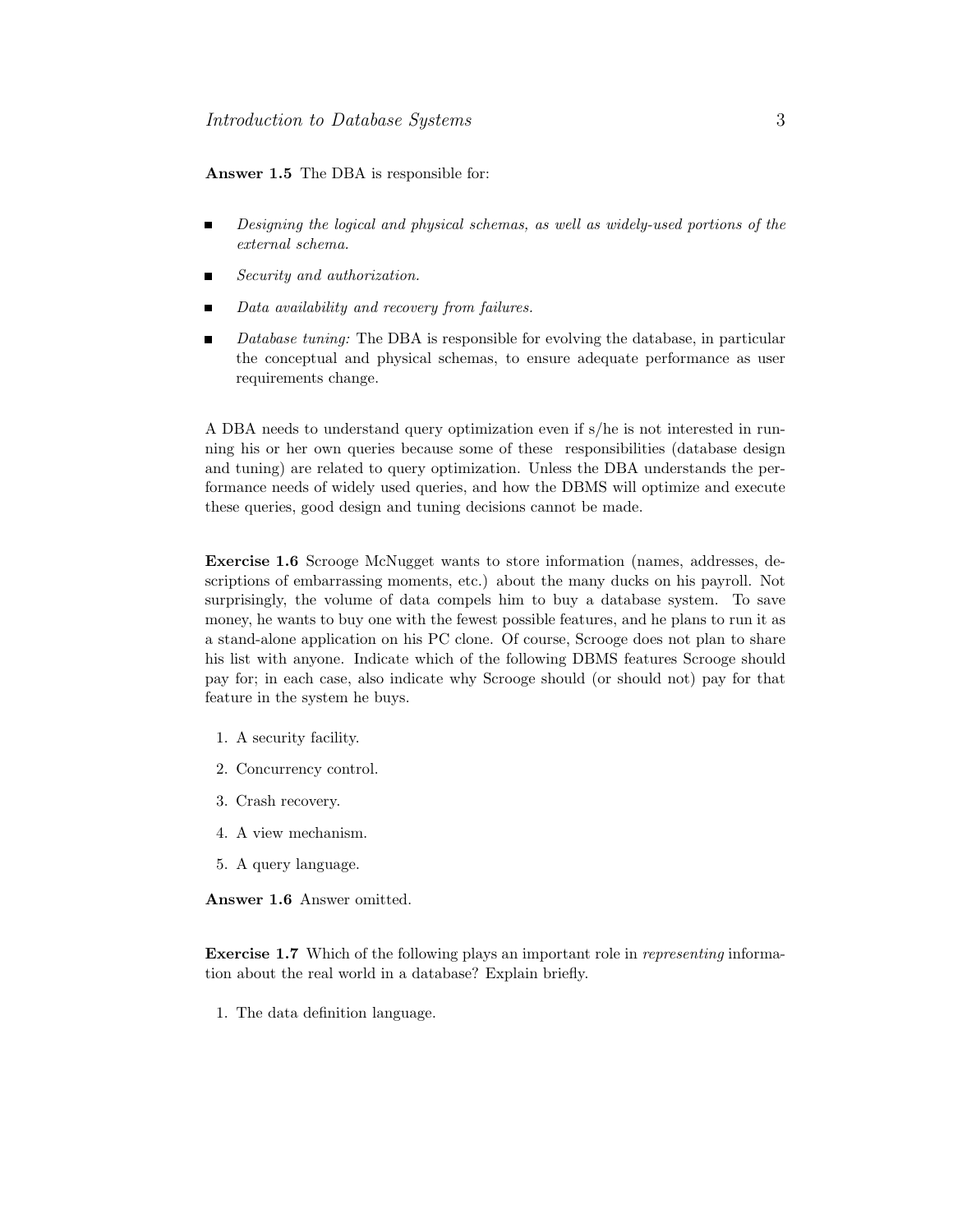- 2. The data manipulation language.
- 3. The buffer manager.
- 4. The data model.

**Answer 1.7** Let us discuss the choices in turn.

- The data definition language is important in representing information because it is used to describe external and logical schemas.
- The data manipulation language is used to access and update data; it is not important for representing the data. (Of course, the data manipulation language must be aware of how data is represented, and reflects this in the constructs that it supports.)
- The buffer manager is not very important for representation because it brings arbitrary disk pages into main memory, independent of any data representation.
- $\blacksquare$ The data model is fundamental to representing information. The data model determines what data representation mechanisms are supported by the DBMS. The data definition language is just the specific set of language constructs available to describe an actual application's data in terms of the *data model*.

**Exercise 1.8** Describe the structure of a DBMS. If your operating system is upgraded to support some new functions on OS files (e.g., the ability to force some sequence of bytes to disk), which layer(s) of the DBMS would you have to rewrite to take advantage of these new functions?

**Answer 1.8** Answer omitted.

**Exercise 1.9** Answer the following questions:

- 1. What is a transaction?
- 2. Why does a DBMS interleave the actions of different transactions instead of executing transactions one after the other?
- 3. What must a user guarantee with respect to a transaction and database consistency? What should a DBMS guarantee with respect to concurrent execution of several transactions and database consistency?
- 4. Explain the strict two-phase locking protocol.
- 5. What is the WAL property, and why is it important?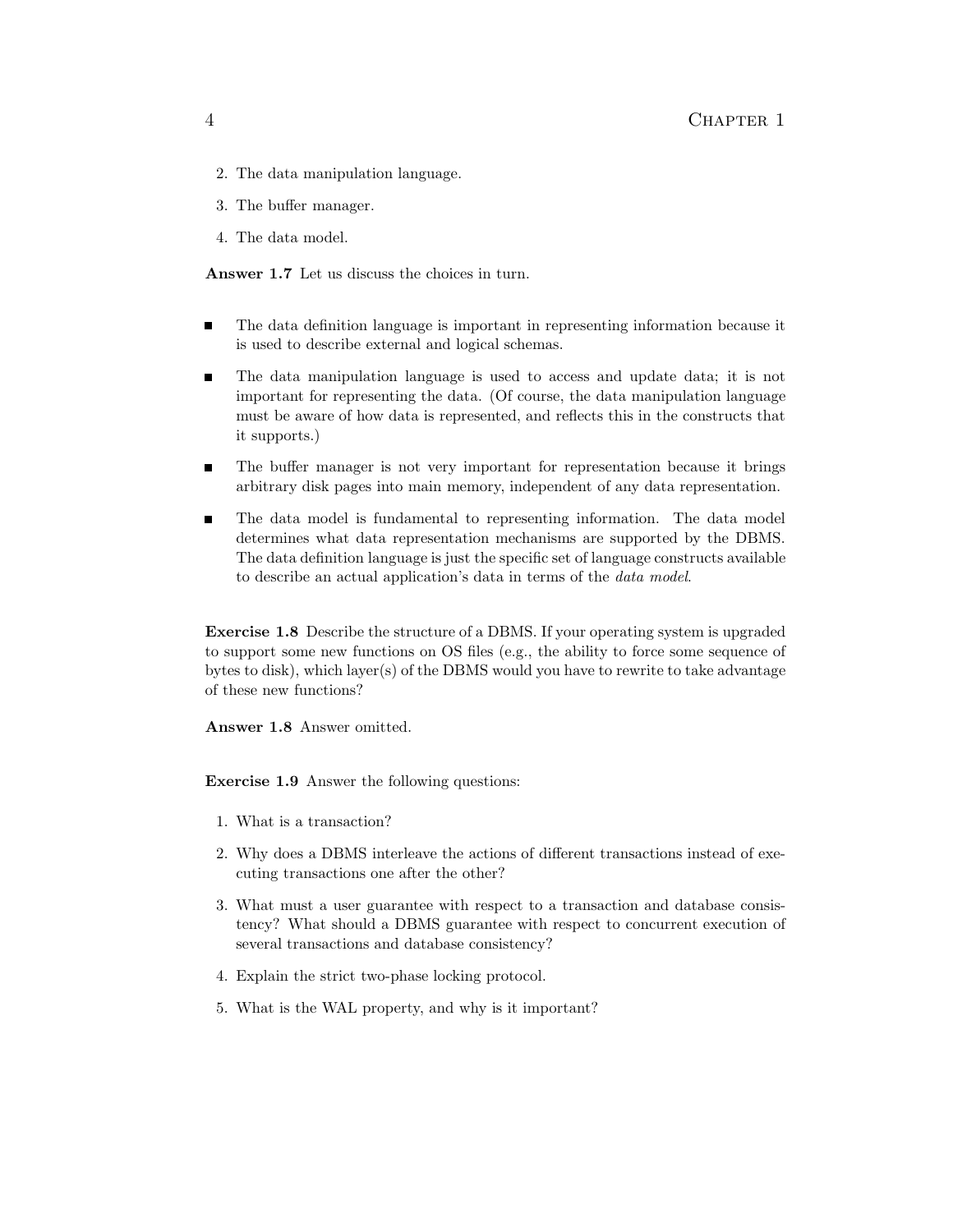**Answer 1.9** Let us answer each question in turn:

- 1. A transaction is any one execution of a user program in a DBMS. This is the basic unit of change in a DBMS.
- 2. A DBMS is typically shared among many users. Transactions from these users can be interleaved to improve the execution time of users' queries. By interleaving queries, users do not have to wait for other user's transactions to complete fully before their own transaction begins. Without interleaving, if user A begins a transaction that will take 10 seconds to complete, and user B wants to begin a transaction, user B would have to wait an additional 10 seconds for user A's transaction to complete before the database would begin processing user B's request.
- 3. A user must guarantee that his or her transaction does not corrupt data or insert nonsense in the database. For example, in a banking database, a user must guarantee that a cash withdraw transaction accurately models the amount a person removes from his or her account. A database application would be worthless if a person removed 20 dollars from an ATM but the transaction set their balance to zero! A DBMS must guarantee that transactions are executed fully and independently of other transactions. An essential property of a DBMS is that a transaction should execute atomically, or as if it is the only transaction running. Also, transactions will either complete fully, or will be aborted and the database returned to it's initial state. This ensures that the database remains consistent.
- 4. Strict two-phase locking uses shared and exclusive locks to protect data. A transaction must hold all the required locks before executing, and does not release any lock until the transaction has completely finished.
- 5. The WAL property affects the logging strategy in a DBMS. The WAL, Write-Ahead Log, property states that each write action must be recorded in the log (on disk) before the corresponding change is reflected in the database itself. This protects the database from system crashes that happen during a transaction's execution. By recording the change in a log before the change is truly made, the database knows to undo the changes to recover from a system crash. Otherwise, if the system crashes just after making the change in the database but before the database logs the change, then the database would not be able to detect his change during crash recovery.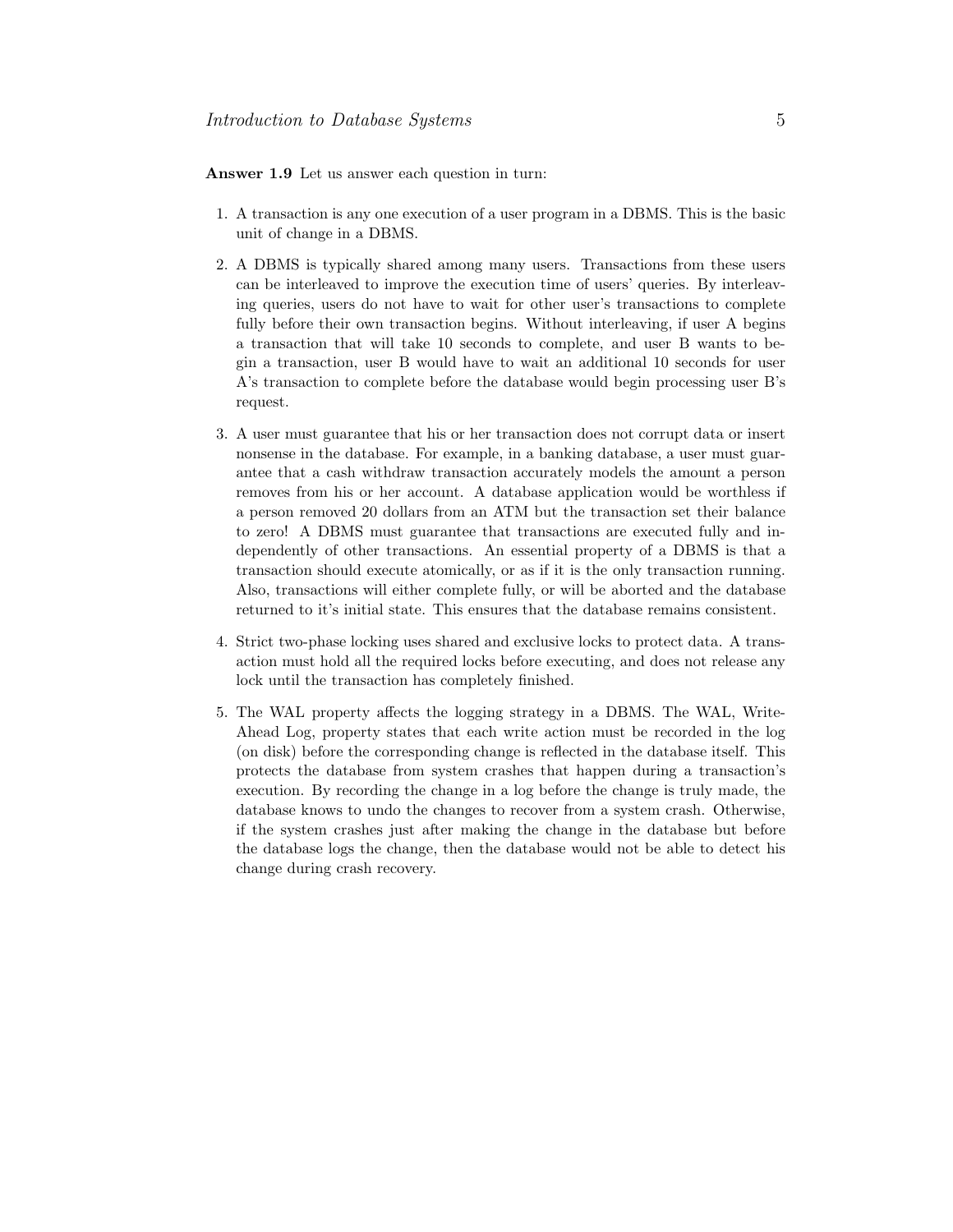# **2 INTRODUCTION TO DATABASE DESIGN**

**Exercise 2.1** Explain the following terms briefly: *attribute, domain, entity, relationship, entity set, relationship set, one-to-many relationship, many-to-many relationship, participation constraint, overlap constraint, covering constraint, weak entity set, aggregation*, and *role indicator*.

**Answer 2.1** Term explanations:

- *Attribute* a property or description of an entity. A toy department employee entity could have attributes describing the employee's name, salary, and years of service.
- *Domain* a set of possible values for an attribute.
- *Entity* an object in the real world that is distinguishable from other objects such  $\blacksquare$ as the green dragon toy.
- *Relationship* an association among two or more entities.
- *Entity set* a collection of similar entities such as all of the toys in the toy depart- $\blacksquare$ ment.
- *Relationship set* a collection of similar relationships
- *One-to-many relationship* a key constraint that indicates that one entity can be  $\blacksquare$ associated with many of another entity. An example of a one-to-many relationship is when an employee can work for only one department, and a department can have many employees.
- *Many-to-many relationship* a key constraint that indicates that many of one entity can be associated with many of another entity. An example of a manyto-many relationship is employees and their hobbies: a person can have many different hobbies, and many people can have the same hobby.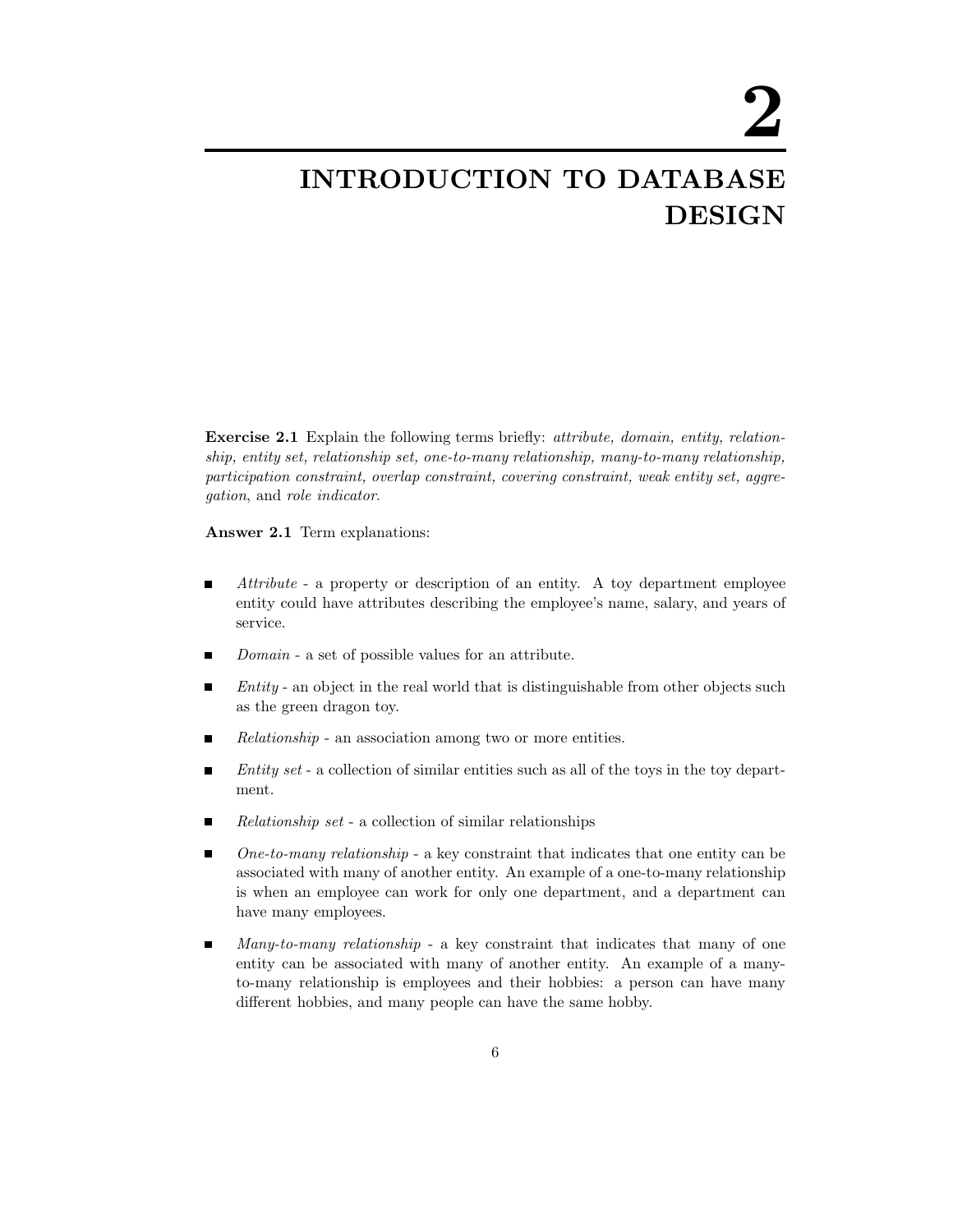- *Participation constraint* a participation constraint determines whether relationships must involve certain entities. An example is if every department entity has a manager entity. Participation constraints can either be total or partial. A total participation constraint says that every department has a manager. A partial participation constraint says that every employee does not have to be a manager.
- *Overlap constraint* within an ISA hierarchy, an overlap constraint determines whether or not two subclasses can contain the same entity.
- *Covering constraint* within an ISA hierarchy, a covering constraint determines where the entities in the subclasses collectively include all entities in the superclass. For example, with an Employees entity set with subclasses HourlyEmployee and SalaryEmployee, does every Employee entity necessarily have to be within either HourlyEmployee or SalaryEmployee?
- *Weak entity set* an entity that cannot be identified uniquely without considering some primary key attributes of another identifying owner entity. An example is including Dependent information for employees for insurance purposes.
- *Aggregation* a feature of the entity relationship model that allows a relationship set to participate in another relationship set. This is indicated on an ER diagram by drawing a dashed box around the aggregation.
- *Role indicator* If an entity set plays more than one role, role indicators describe the different purpose in the relationship. An example is a single Employee entity set with a relation Reports-To that relates supervisors and subordinates.

**Exercise 2.2** A university database contains information about professors (identified by social security number, or SSN) and courses (identified by courseid). Professors teach courses; each of the following situations concerns the Teaches relationship set. For each situation, draw an ER diagram that describes it (assuming no further constraints hold).

- 1. Professors can teach the same course in several semesters, and each offering must be recorded.
- 2. Professors can teach the same course in several semesters, and only the most recent such offering needs to be recorded. (Assume this condition applies in all subsequent questions.)
- 3. Every professor must teach some course.
- 4. Every professor teaches exactly one course (no more, no less).
- 5. Every professor teaches exactly one course (no more, no less), and every course must be taught by some professor.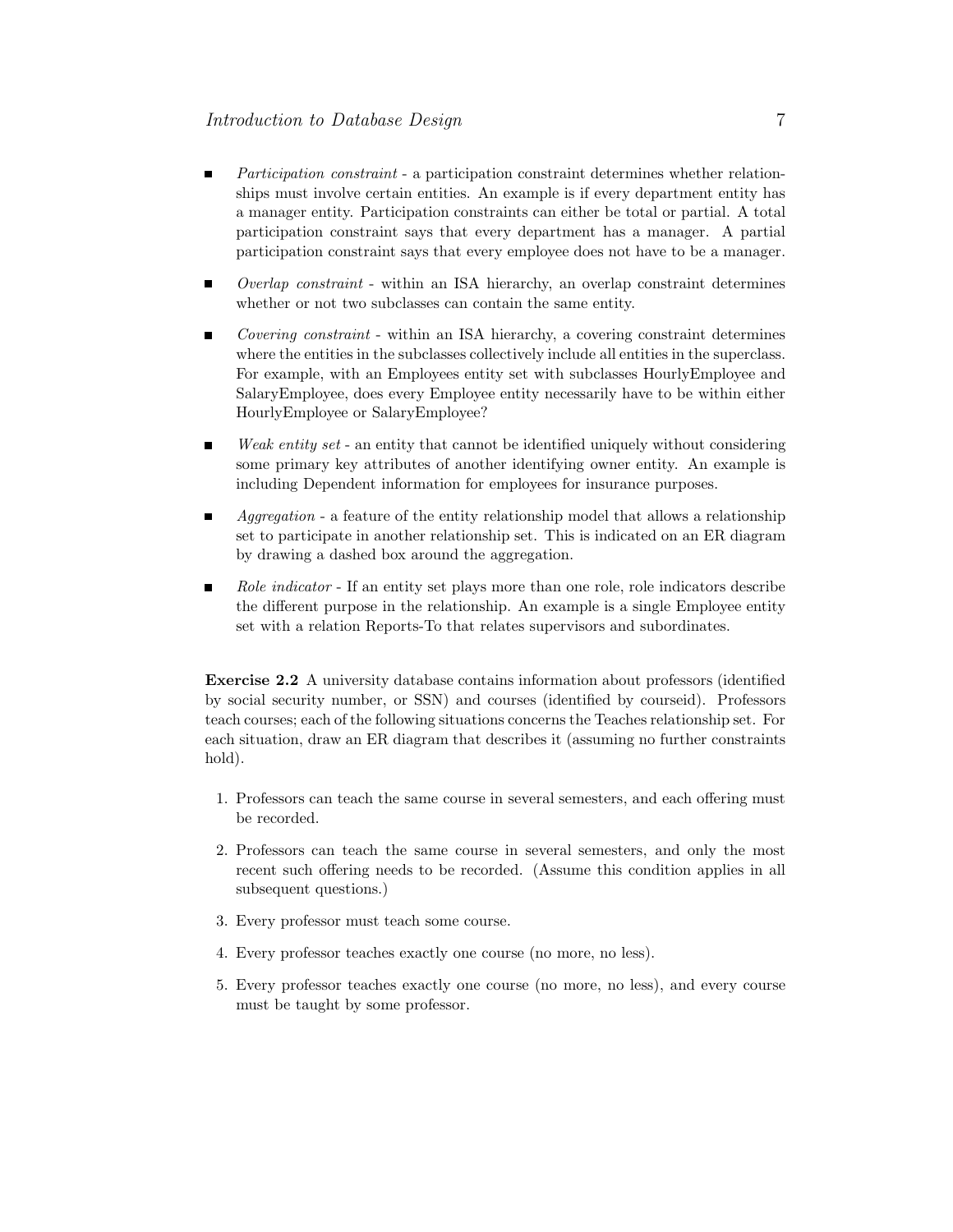6. Now suppose that certain courses can be taught by a team of professors jointly, but it is possible that no one professor in a team can teach the course. Model this situation, introducing additional entity sets and relationship sets if necessary.

**Answer 2.2** Answer omitted.

**Exercise 2.3** Consider the following information about a university database:

- Professors have an SSN, a name, an age, a rank, and a research specialty.
- Projects have a project number, a sponsor name (e.g., NSF), a starting date, an ending date, and a budget.
- Graduate students have an SSN, a name, an age, and a degree program (e.g., M.S. or Ph.D.).
- Each project is managed by one professor (known as the project's principal investigator).
- Each project is worked on by one or more professors (known as the project's co-investigators).
- Professors can manage and/or work on multiple projects.
- Each project is worked on by one or more graduate students (known as the project's research assistants).
- When graduate students work on a project, a professor must supervise their work on the project. Graduate students can work on multiple projects, in which case they will have a (potentially different) supervisor for each one.
- Departments have a department number, a department name, and a main office.
- Departments have a professor (known as the chairman) who runs the department.
- Professors work in one or more departments, and for each department that they work in, a time percentage is associated with their job.
- Graduate students have one major department in which they are working on their degree.
- Each graduate student has another, more senior graduate student (known as a student advisor) who advises him or her on what courses to take.

Design and draw an ER diagram that captures the information about the university. Use only the basic ER model here; that is, entities, relationships, and attributes. Be sure to indicate any key and participation constraints.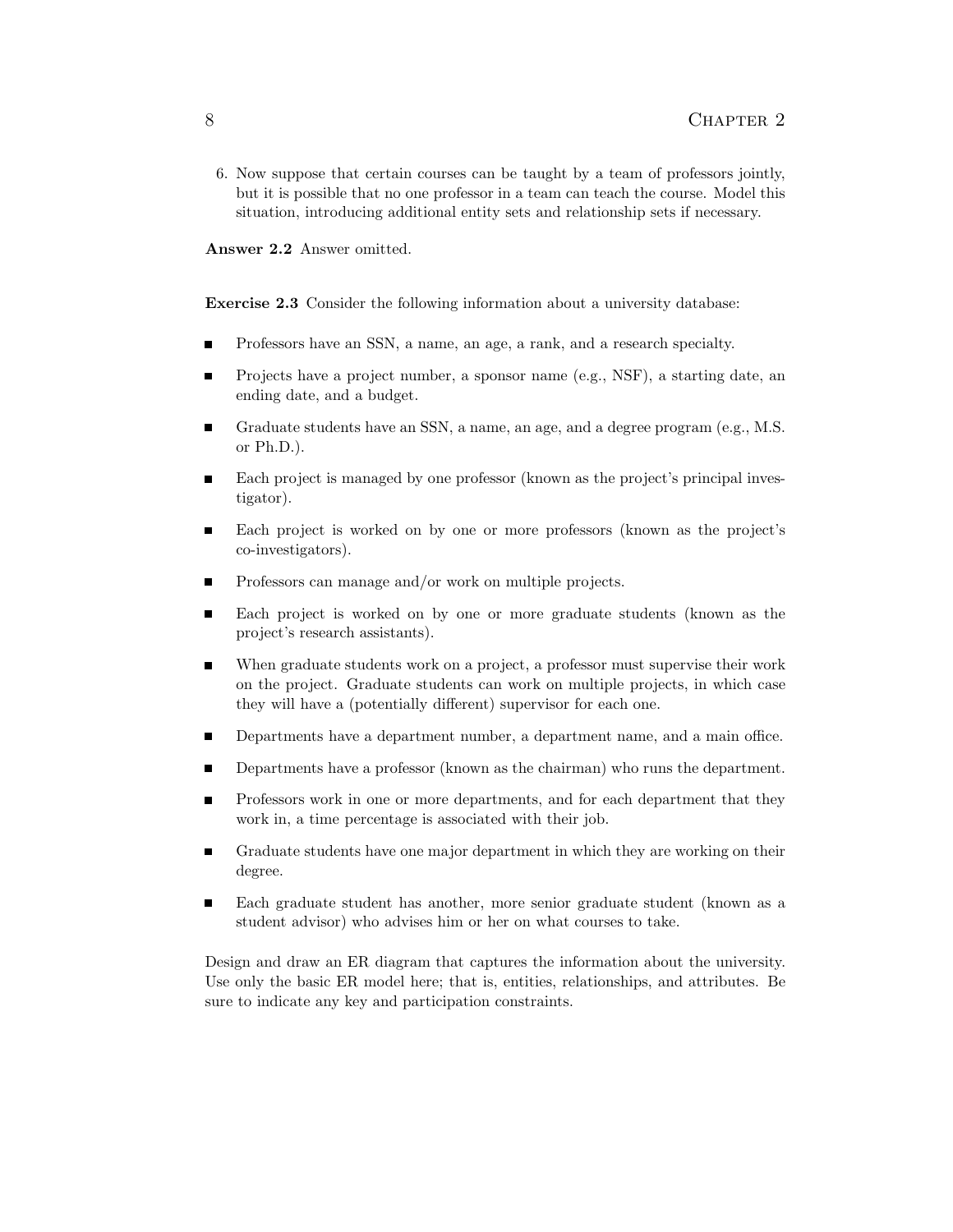

*Introduction to Database Design*

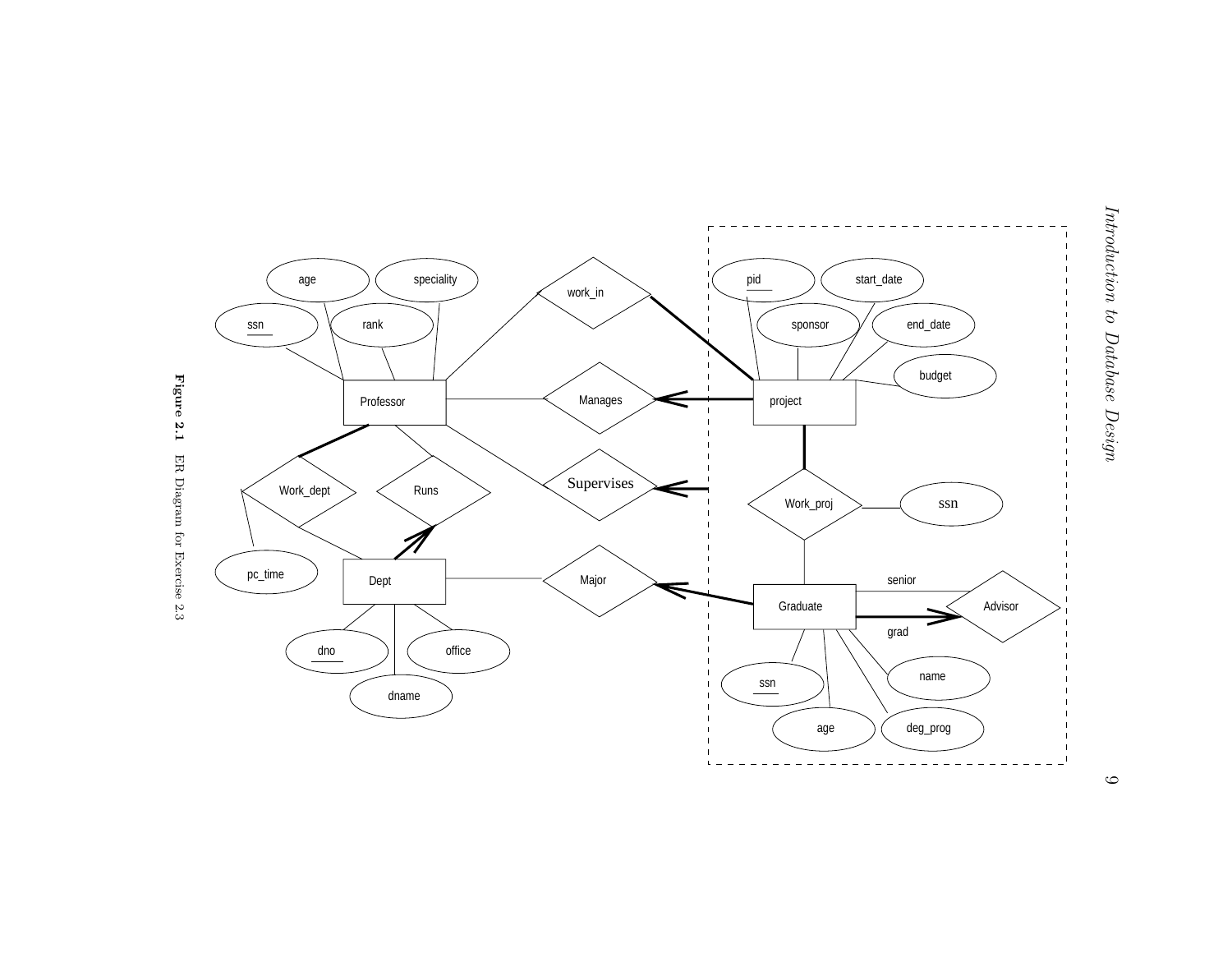**Answer 2.3** The ER diagram is shown in Figure 2.1.

**Exercise 2.4** A company database needs to store information about employees (identified by *ssn*, with *salary* and *phone* as attributes), departments (identified by *dno*, with *dname* and *budget* as attributes), and children of employees (with *name* and *age* as attributes). Employees *work* in departments; each department is *managed by* an employee; a child must be identified uniquely by *name* when the parent (who is an employee; assume that only one parent works for the company) is known. We are not interested in information about a child once the parent leaves the company.

Draw an ER diagram that captures this information.

**Answer 2.4** Answer omitted.

**Exercise 2.5** Notown Records has decided to store information about musicians who perform on its albums (as well as other company data) in a database. The company has wisely chosen to hire you as a database designer (at your usual consulting fee of \$2500/day).

- Each musician that records at Notown has an SSN, a name, an address, and a phone number. Poorly paid musicians often share the same address, and no address has more than one phone.
- Each instrument used in songs recorded at Notown has a unique identification  $\blacksquare$ number, a name (e.g., guitar, synthesizer, flute) and a musical key (e.g., C, B-flat, E-flat).
- Each album recorded on the Notown label has a unique identification number, a title, a copyright date, a format (e.g., CD or MC), and an album identifier.
- Each song recorded at Notown has a title and an author.
- Each musician may play several instruments, and a given instrument may be played by several musicians.
- Each album has a number of songs on it, but no song may appear on more than one album.
- Each song is performed by one or more musicians, and a musician may perform a number of songs.
- Each album has exactly one musician who acts as its producer. A musician may produce several albums, of course.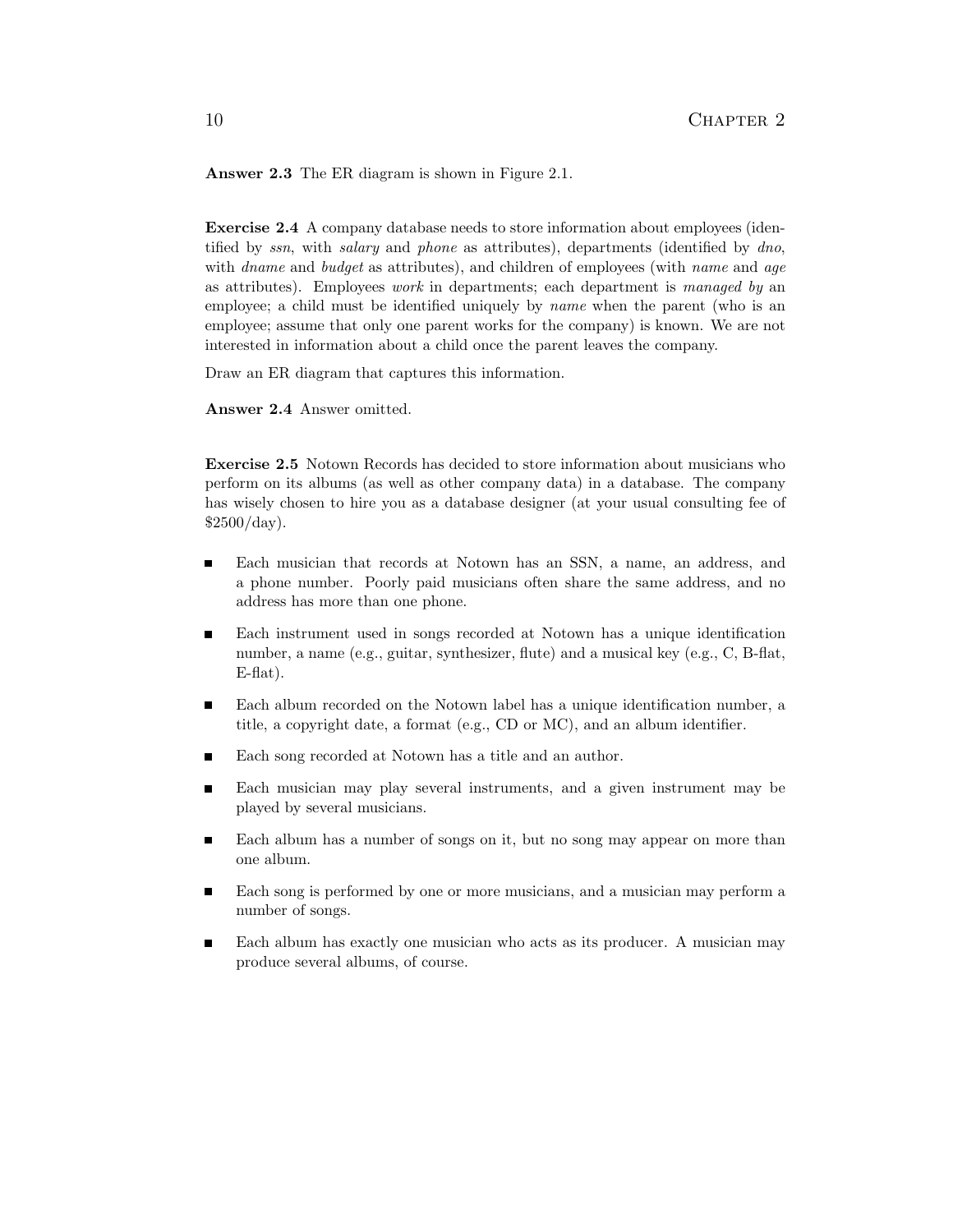

**Figure 2.2** ER Diagram for Exercise 2.5

Design a conceptual schema for Notown and draw an ER diagram for your schema. The preceding information describes the situation that the Notown database must model. Be sure to indicate all key and cardinality constraints and any assumptions you make. Identify any constraints you are unable to capture in the ER diagram and briefly explain why you could not express them.

**Answer 2.5** The ER diagram is shown in Figure 2.2.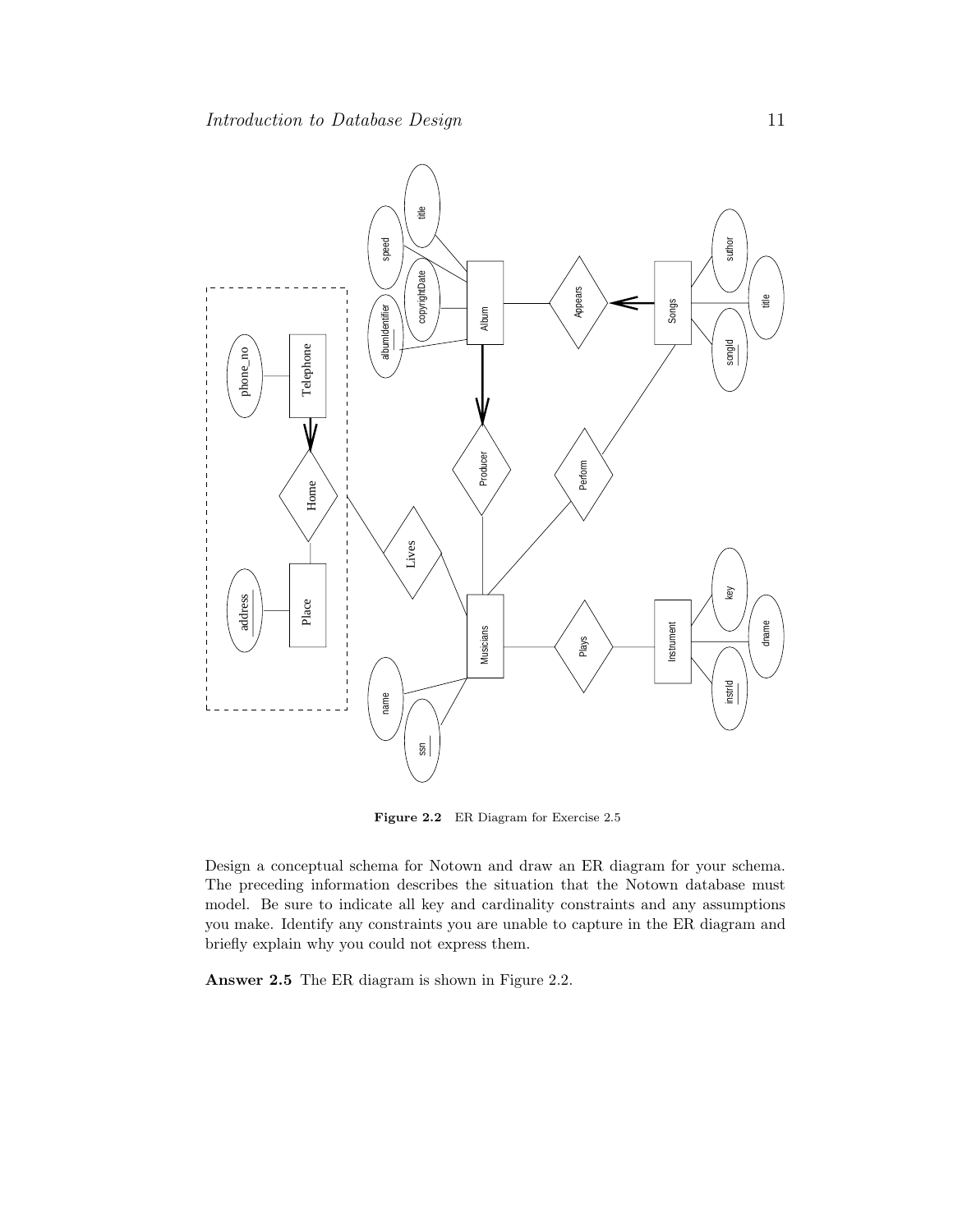**Exercise 2.6** Computer Sciences Department frequent fliers have been complaining to Dane County Airport officials about the poor organization at the airport. As a result, the officials decided that all information related to the airport should be organized using a DBMS, and you have been hired to design the database. Your first task is to organize the information about all the airplanes stationed and maintained at the airport. The relevant information is as follows:

- Every airplane has a registration number, and each airplane is of a specific model.
- The airport accommodates a number of airplane models, and each model is identified by a model number (e.g., DC-10) and has a capacity and a weight.
- A number of technicians work at the airport. You need to store the name, SSN, address, phone number, and salary of each technician.
- Each technician is an expert on one or more plane model(s), and his or her expertise may overlap with that of other technicians. This information about technicians must also be recorded.
- Traffic controllers must have an annual medical examination. For each traffic controller, you must store the date of the most recent exam.
- All airport employees (including technicians) belong to a union. You must store the union membership number of each employee. You can assume that each employee is uniquely identified by a social security number.
- The airport has a number of tests that are used periodically to ensure that airplanes are still airworthy. Each test has a Federal Aviation Administration (FAA) test number, a name, and a maximum possible score.
- The FAA requires the airport to keep track of each time a given airplane is tested by a given technician using a given test. For each testing event, the information needed is the date, the number of hours the technician spent doing the test, and the score the airplane received on the test.
- 1. Draw an ER diagram for the airport database. Be sure to indicate the various attributes of each entity and relationship set; also specify the key and participation constraints for each relationship set. Specify any necessary overlap and covering constraints as well (in English).
- 2. The FAA passes a regulation that tests on a plane must be conducted by a technician who is an expert on that model. How would you express this constraint in the ER diagram? If you cannot express it, explain briefly.

**Answer 2.6** Answer omitted.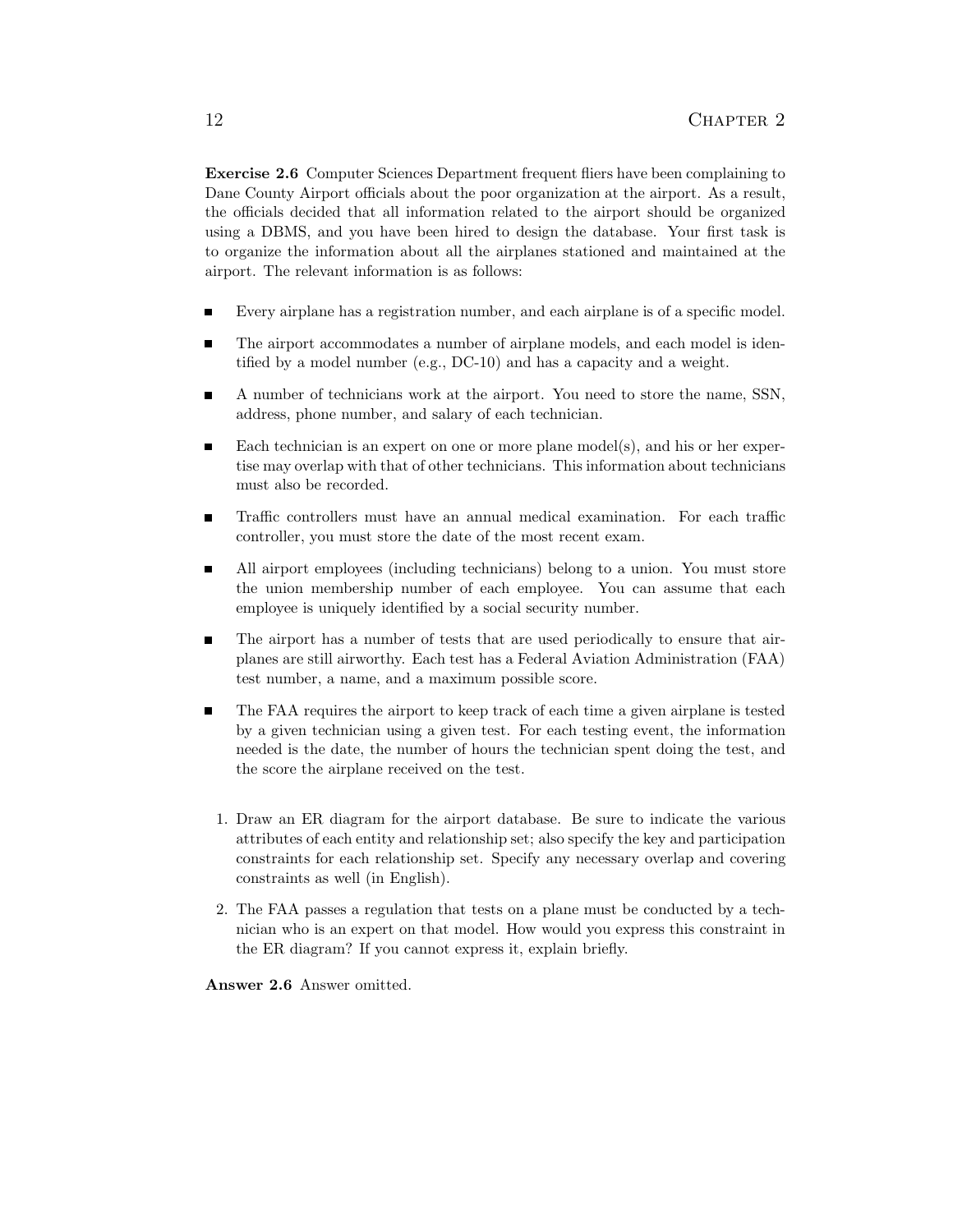**Exercise 2.7** The Prescriptions-R-X chain of pharmacies has offered to give you a free lifetime supply of medicine if you design its database. Given the rising cost of health care, you agree. Here's the information that you gather:

- Patients are identified by an SSN, and their names, addresses, and ages must be recorded.
- Doctors are identified by an SSN. For each doctor, the name, specialty, and years  $\blacksquare$ of experience must be recorded.
- Each pharmaceutical company is identified by name and has a phone number.
- For each drug, the trade name and formula must be recorded. Each drug is  $\blacksquare$ sold by a given pharmaceutical company, and the trade name identifies a drug uniquely from among the products of that company. If a pharmaceutical company is deleted, you need not keep track of its products any longer.
- Each pharmacy has a name, address, and phone number.
- Every patient has a primary physician. Every doctor has at least one patient.
- Each pharmacy sells several drugs and has a price for each. A drug could be sold at several pharmacies, and the price could vary from one pharmacy to another.
- Doctors prescribe drugs for patients. A doctor could prescribe one or more drugs for several patients, and a patient could obtain prescriptions from several doctors. Each prescription has a date and a quantity associated with it. You can assume that, if a doctor prescribes the same drug for the same patient more than once, only the last such prescription needs to be stored.
- Pharmaceutical companies have long-term contracts with pharmacies. A pharmaceutical company can contract with several pharmacies, and a pharmacy can contract with several pharmaceutical companies. For each contract, you have to store a start date, an end date, and the text of the contract.
- Pharmacies appoint a supervisor for each contract. There must always be a supervisor for each contract, but the contract supervisor can change over the lifetime of the contract.
	- 1. Draw an ER diagram that captures the preceding information. Identify any constraints not captured by the ER diagram.
	- 2. How would your design change if each drug must be sold at a fixed price by all pharmacies?
	- 3. How would your design change if the design requirements change as follows: If a doctor prescribes the same drug for the same patient more than once, several such prescriptions may have to be stored.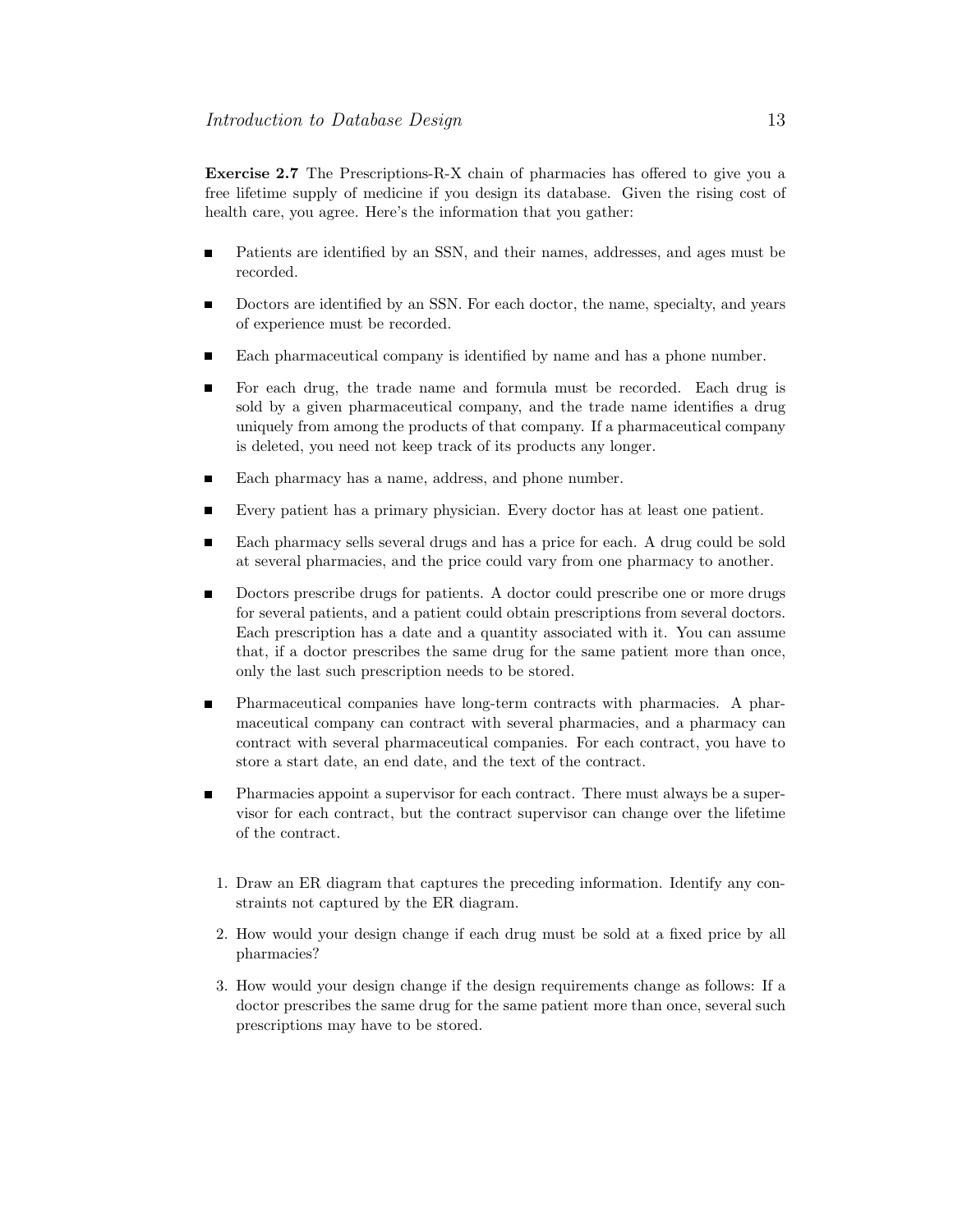

**Figure 2.3** ER Diagram for Exercise 2.7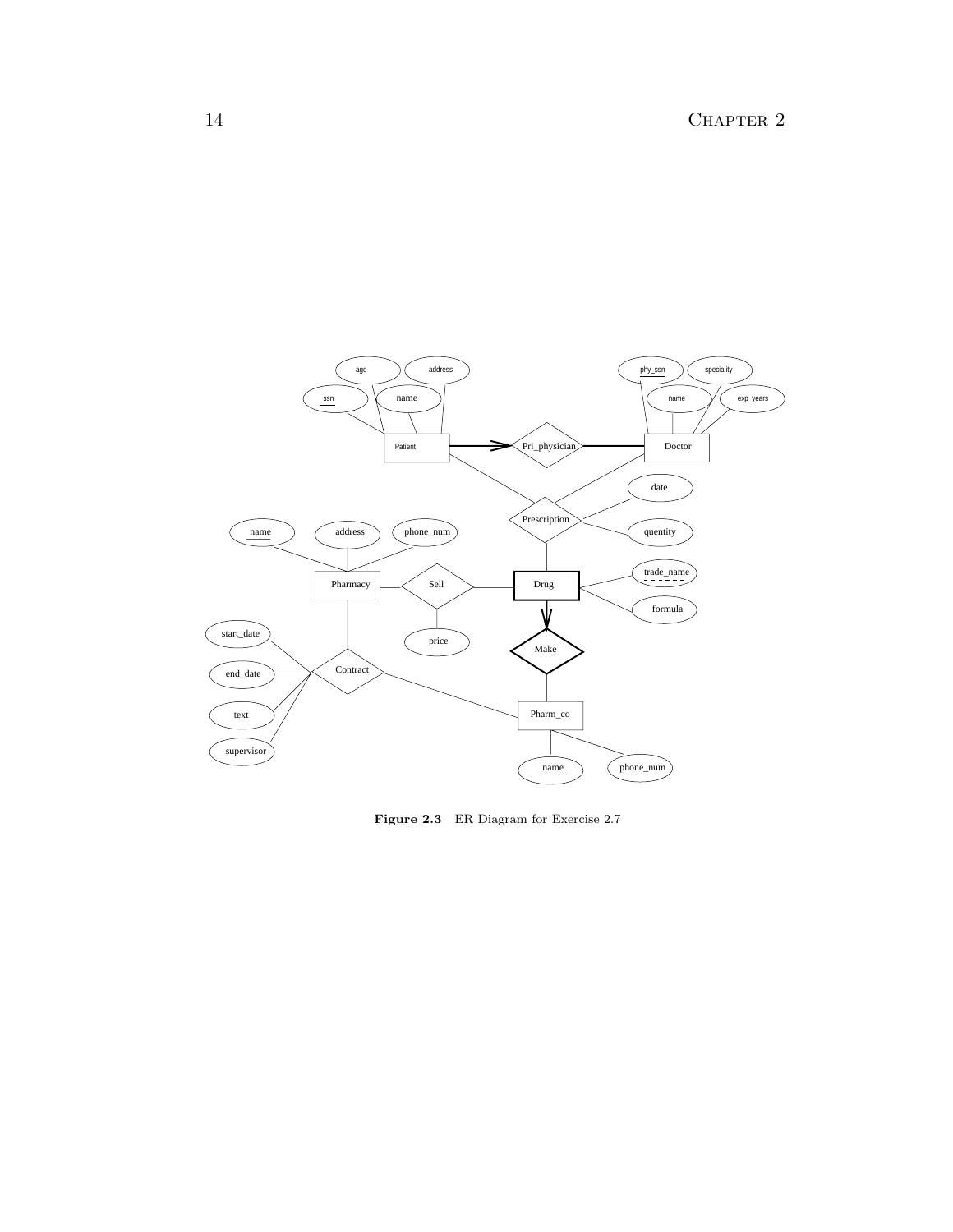**Answer 2.7** 1. The ER diagram is shown in Figure 2.3.

- 2. If the drug is to be sold at a fixed price we can add the price attribute to the Drug entity set and eliminate the price from the Sell relationship set.
- 3. The date information can no longer be modeled as an attribute of Prescription. We have to create a new entity set called Prescription date and make Prescription a 4-way relationship set that involves this additional entity set.

**Exercise 2.8** Although you always wanted to be an artist, you ended up being an expert on databases because you love to cook data and you somehow confused *database* with *data baste*. Your old love is still there, however, so you set up a database company, ArtBase, that builds a product for art galleries. The core of this product is a database with a schema that captures all the information that galleries need to maintain. Galleries keep information about artists, their names (which are unique), birthplaces, age, and style of art. For each piece of artwork, the artist, the year it was made, its unique title, its type of art (e.g., painting, lithograph, sculpture, photograph), and its price must be stored. Pieces of artwork are also classified into groups of various kinds, for example, portraits, still lifes, works by Picasso, or works of the 19th century; a given piece may belong to more than one group. Each group is identified by a name (like those just given) that describes the group. Finally, galleries keep information about customers. For each customer, galleries keep that person's unique name, address, total amount of dollars spent in the gallery (very important!), and the artists and groups of art that the customer tends to like.

Draw the ER diagram for the database.

**Answer 2.8** Answer omitted.

**Exercise 2.9** Answer the following questions.

- Explain the following terms briefly: *UML, use case diagrams, statechart diagrams, class diagrams, database diagrams, component diagrams*, and *deployment diagrams*.
- Explain the relationship between ER diagrams and UML.

**Answer 2.9** Not yet done.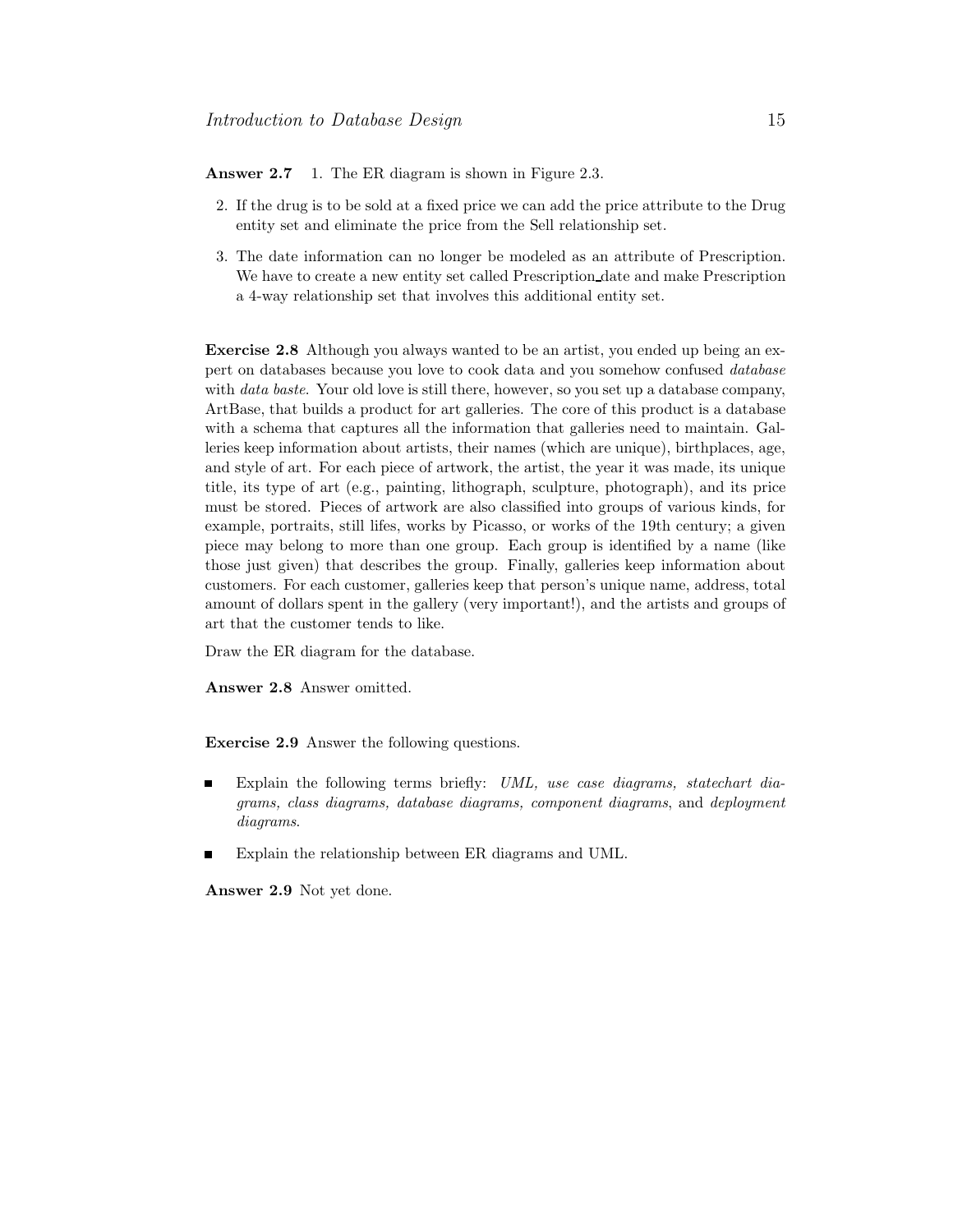# **3**

### **THE RELATIONAL MODEL**

**Exercise 3.1** Define the following terms: *relation schema, relational database schema, domain, attribute, attribute domain, relation instance, relation cardinality*, and *relation degree*.

**Answer 3.1** A *relation schema* can be thought of as the basic information describing a table or *relation*. This includes a set of column names, the data types associated with each column, and the name associated with the entire table. For example, a relation schema for the relation called Students could be expressed using the following representation:

Students(*sid:* string, *name:* string, *login:* string, *age:* integer, *gpa:* real)

There are five fields or columns, with names and types as shown above.

A *relational database schema* is a collection of relation schemas, describing one or more relations.

*Domain* is synonymous with *data type*. *Attributes* can be thought of as columns in a table. Therefore, an *attribute domain* refers to the data type associated with a column.

A *relation instance* is a set of tuples (also known as *rows* or *records*) that each conform to the schema of the relation.

The *relation cardinality* is the number of tuples in the relation.

The *relation degree* is the number of fields (or columns) in the relation.

**Exercise 3.2** How many distinct tuples are in a relation instance with cardinality 22?

**Answer 3.2** Answer omitted.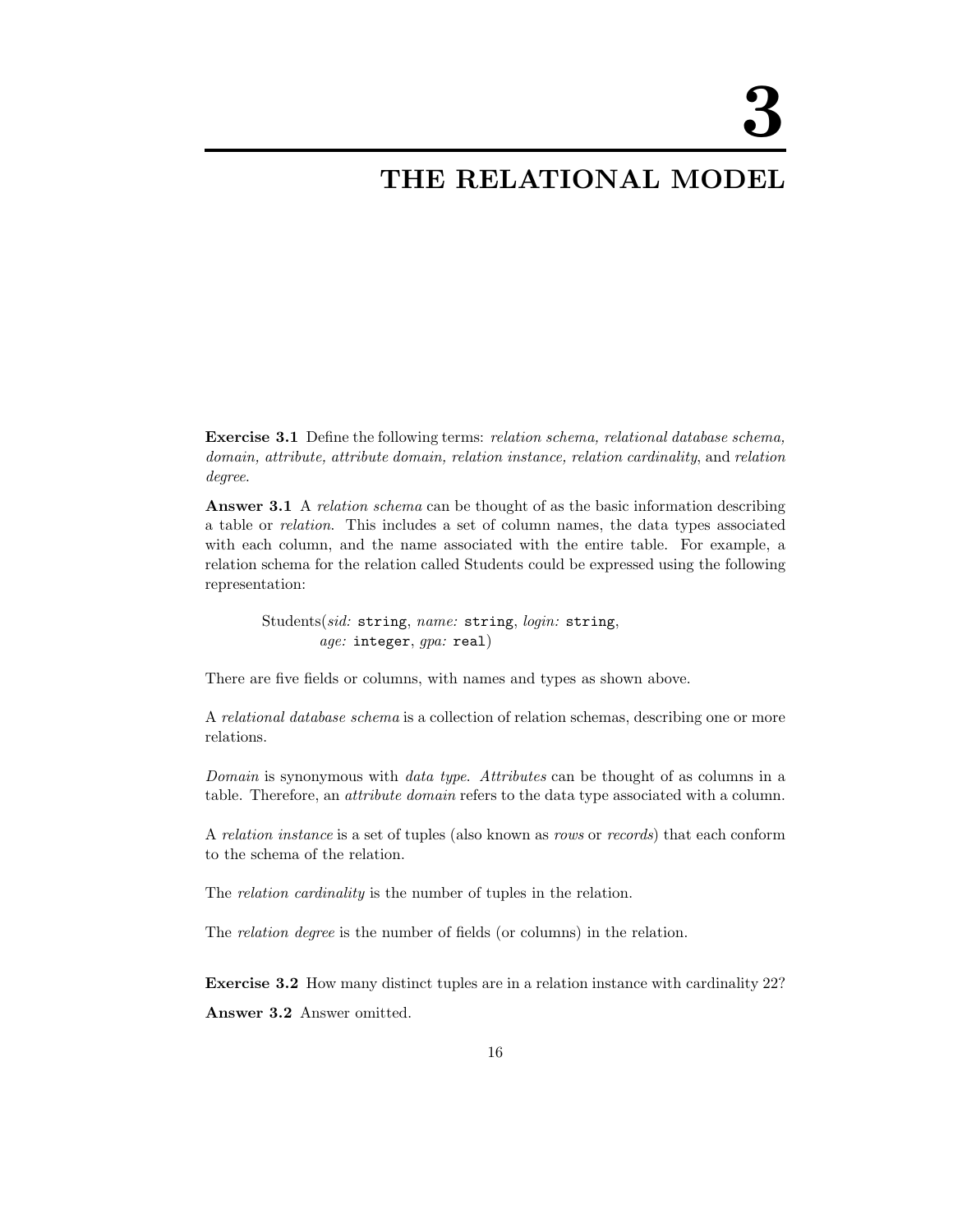**Exercise 3.3** Does the relational model, as seen by an SQL query writer, provide physical and logical data independence? Explain.

**Answer 3.3** The user of SQL has no idea how the data is physically represented in the machine. He or she relies entirely on the relation abstraction for querying. Physical data independence is therefore assured. Since a user can define views, logical data independence can also be achieved by using view definitions to hide changes in the conceptual schema.

**Exercise 3.4** What is the difference between a candidate key and the primary key for a given relation? What is a superkey?

**Answer 3.4** Answer omitted.



**Figure 3.1** An Instance *<sup>S</sup>*1 of the Students Relation

**Exercise 3.5** Consider the instance of the Students relation shown in Figure 3.1.

- 1. Give an example of an attribute (or set of attributes) that you can deduce is *not* a candidate key, based on this instance being legal.
- 2. Is there any example of an attribute (or set of attributes) that you can deduce *is* a candidate key, based on this instance being legal?

**Answer 3.5** Examples of non-candidate keys include the following: {name}, {age}. (Note that {gpa} can *not* be declared as a non-candidate key from this evidence alone even though common sense tells us that clearly more than one student could have the same grade point average.)

You cannot determine a key of a relation given only one instance of the relation. The fact that the instance is "legal" is immaterial. A candidate key, as defined here, *is a*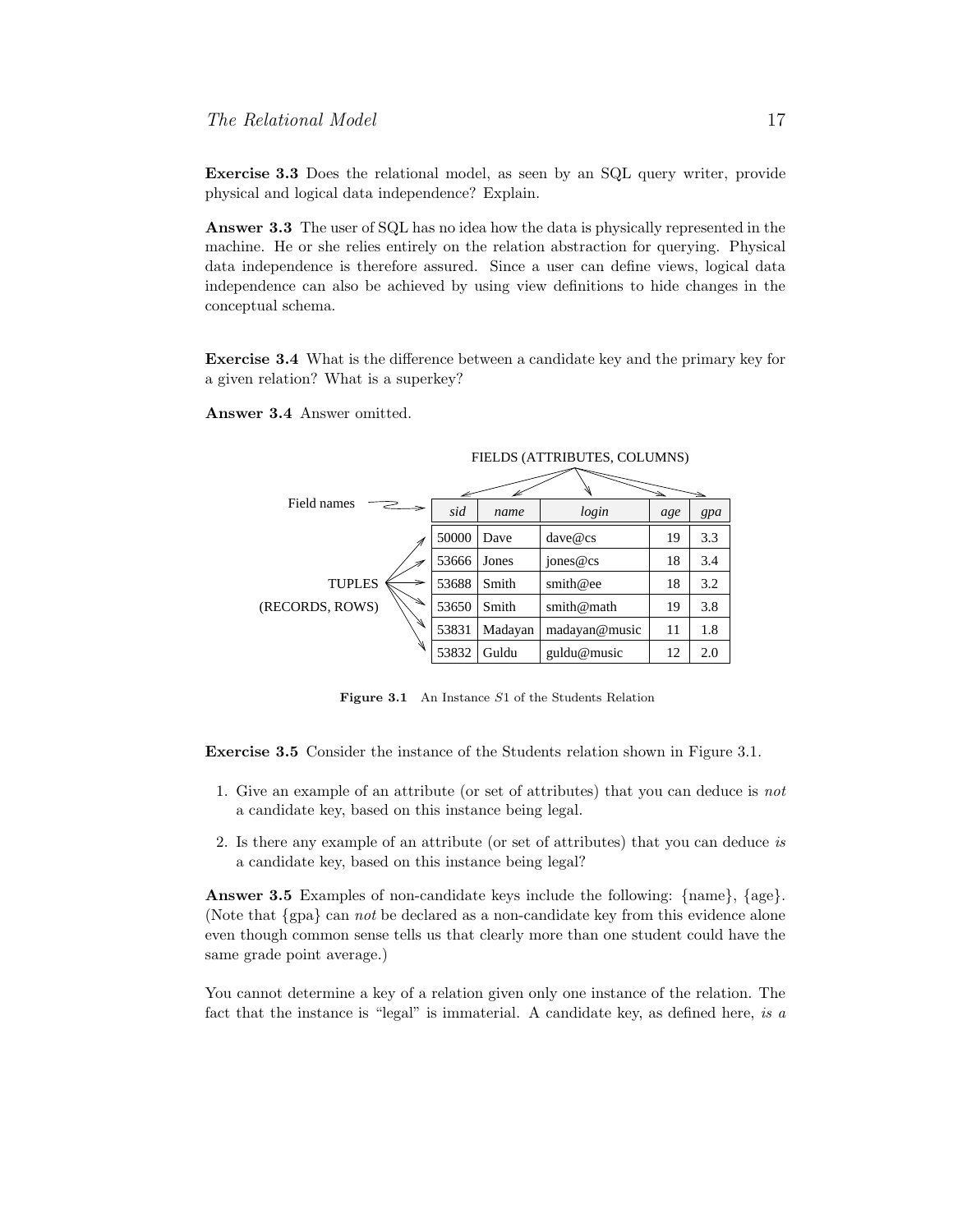*key*, not something that only *might* be a key. The instance shown is just one possible "snapshot" of the relation. At other times, the same relation may have an instance (or snapshot) that contains a totally different set of tuples, and we cannot make predictions about those instances based only upon the instance that we are given.

**Exercise 3.6** What is a foreign key constraint? Why are such constraints important? What is referential integrity?

**Answer 3.6** Answer omitted.

**Exercise 3.7** Consider the relations Students, Faculty, Courses, Rooms, Enrolled, Teaches, and Meets In defined in Section 1.5.2.

- 1. List all the foreign key constraints among these relations.
- 2. Give an example of a (plausible) constraint involving one or more of these relations that is not a primary key or foreign key constraint.

**Answer 3.7** There is no reason for a foreign key constraint (FKC) on the Students, Faculty, Courses, or Rooms relations. These are the most basic relations and must be free-standing. Special care must be given to entering data into these base relations.

In the Enrolled relation, sid and cid should both have FKCs placed on them. (Real students must be enrolled in real courses.) Also, since real teachers must teach real courses, both the *fid* and the *cid* fields in the Teaches relation should have FKCs. Finally, Meets In should place FKCs on both the *cid* and rno fields.

It would probably be wise to enforce a few other constraints on this DBMS: the length of sid, cid, and fid could be standardized; checksums could be added to these identification numbers; limits could be placed on the size of the numbers entered into the credits, capacity, and salary fields; an enumerated type should be assigned to the grade field (preventing a student from receiving a grade of *G*, among other things); etc.

**Exercise 3.8** Answer each of the following questions briefly. The questions are based on the following relational schema:

Emp(*eid:* integer, *ename:* string, *age:* integer, *salary:* real) Works(*eid:* integer, *did:* integer, *pcttime:* integer) Dept(*did:* integer, *dname:* string, *budget:* real, *managerid:* integer)

1. Give an example of a foreign key constraint that involves the Dept relation. What are the options for enforcing this constraint when a user attempts to delete a Dept tuple?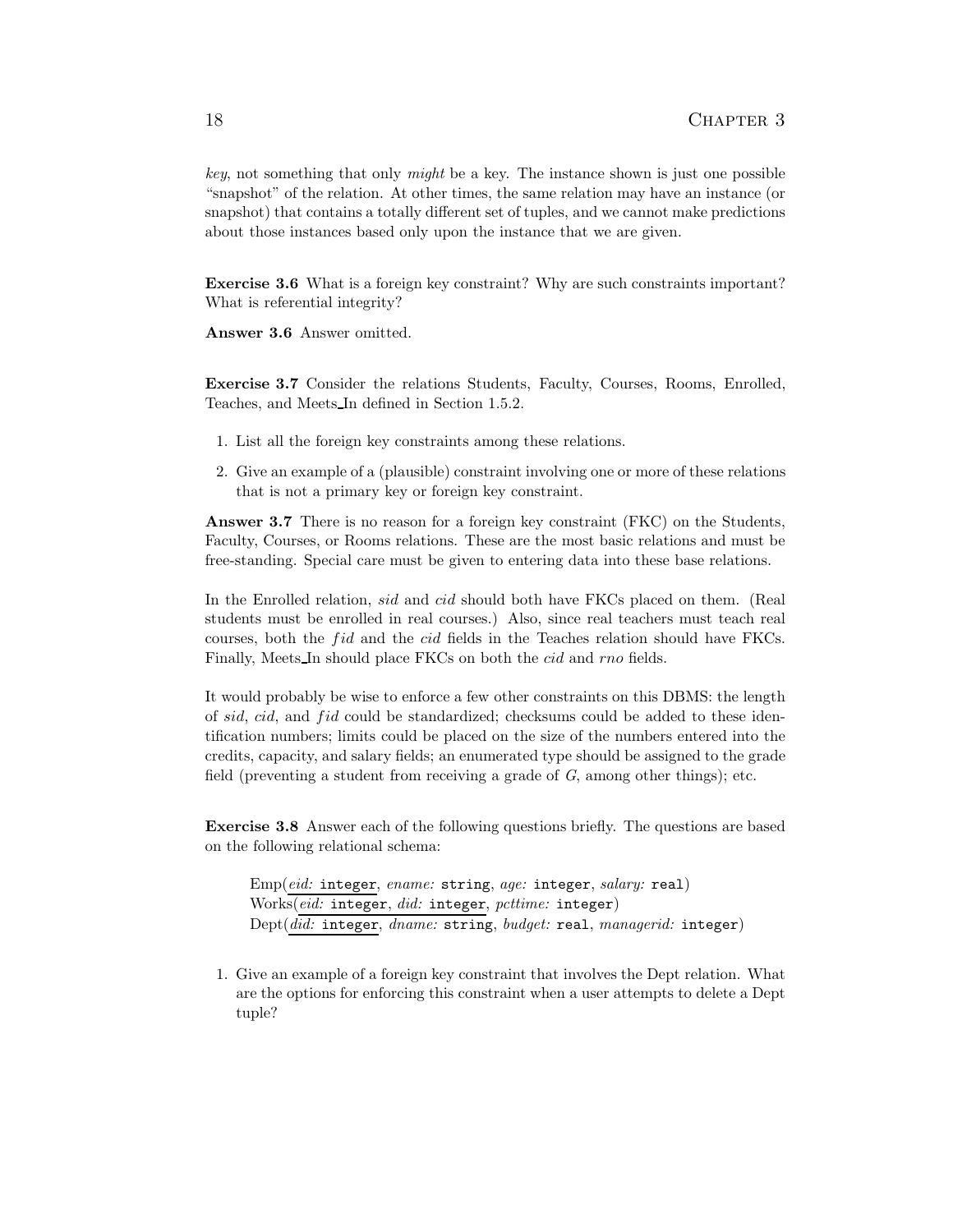- 2. Write the SQL statements required to create the preceding relations, including appropriate versions of all primary and foreign key integrity constraints.
- 3. Define the Dept relation in SQL so that every department is guaranteed to have a manager.
- 4. Write an SQL statement to add John Doe as an employee with  $eid = 101$ ,  $age = 32$ and  $salary = 15,000$ .
- 5. Write an SQL statement to give every employee a 10 percent raise.
- 6. Write an SQL statement to delete the Toy department. Given the referential integrity constraints you chose for this schema, explain what happens when this statement is executed.

**Answer 3.8** Answer omitted.

| $\it sid$ | name    | login         | age | ava |
|-----------|---------|---------------|-----|-----|
| 53831     | Madavan | madavan@music |     |     |
| 53832     | Guldu   | guldu@music   | 1 ຕ | 2.0 |

**Figure 3.2** Students with  $age < 18$  on Instance S

**Exercise 3.9** Consider the SQL query whose answer is shown in Figure 3.2.

- 1. Modify this query so that only the *login* column is included in the answer.
- 2. If the clause WHERE  $S. gpa \geq 2$  is added to the original query, what is the set of tuples in the answer?

**Answer 3.9** The answers are as follows:

1. Only *login* is included in the answer:

SELECT S.login FROM Students S WHERE  $S \cdot \text{age} < 18$ 

2. The answer tuple for Madayan is omitted then.

**Exercise 3.10** Explain why the addition of NOT NULL constraints to the SQL definition of the Manages relation (in Section 3.5.3) does not enforce the constraint that each department must have a manager. What, if anything, is achieved by requiring that the ssn field of Manages be non-*null*?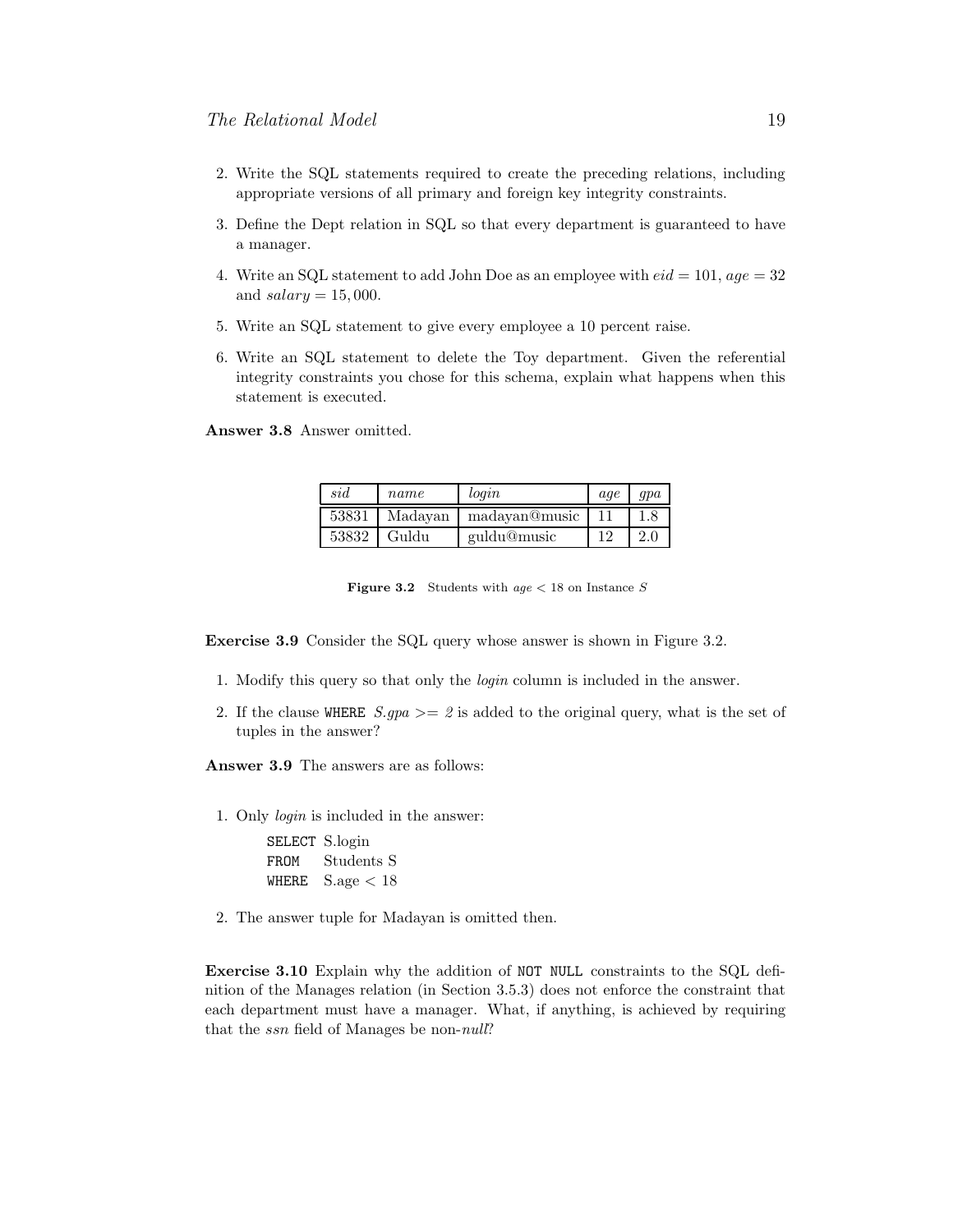**Answer 3.10** Answer omitted.

**Exercise 3.11** Suppose that we have a ternary relationship R between entity sets A, B, and C such that A has a key constraint and total participation and B has a key constraint; these are the only constraints. A has attributes  $a_1$  and  $a_2$ , with  $a_1$  being the key; B and C are similar. R has no descriptive attributes. Write SQL statements that create tables corresponding to this information so as to capture as many of the constraints as possible. If you cannot capture some constraint, explain why.

**Answer 3.11** The following SQL statements create the corresponding relations.

| CREATE TABLE A ( |  | $a1$ CHAR(10),                    |                                |
|------------------|--|-----------------------------------|--------------------------------|
|                  |  | $a2$ CHAR(10),                    |                                |
|                  |  | b1 $CHAR(10)$ ,                   |                                |
|                  |  | $c1$ CHAR(10),                    |                                |
|                  |  | PRIMARY KEY (a1),                 |                                |
|                  |  | UNIQUE $(b1)$ ,                   |                                |
|                  |  |                                   | FOREIGN KEY (b1) REFERENCES B, |
|                  |  |                                   | FOREIGN KEY (c1) REFERENCES C) |
|                  |  |                                   |                                |
|                  |  | CREATE TABLE $B$ ( $b1$ CHAR(10), |                                |
|                  |  | $b2$ CHAR(10),                    |                                |
|                  |  | PRIMARY KEY (b1))                 |                                |
|                  |  |                                   |                                |
|                  |  |                                   |                                |
|                  |  |                                   |                                |
|                  |  | CREATE TABLE $C$ ( b1 CHAR(10),   |                                |
|                  |  | $c2$ CHAR(10),                    |                                |
|                  |  | PRIMARY KEY (c1) )                |                                |
|                  |  |                                   |                                |

The first SQL statement folds the relationship R into table A and thereby guarantees the participation constraint.

**Exercise 3.12** Consider the scenario from Exercise 2.2, where you designed an ER diagram for a university database. Write SQL statements to create the corresponding relations and capture as many of the constraints as possible. If you cannot capture some constraints, explain why.

**Answer 3.12** Answer omitted.

**Exercise 3.13** Consider the university database from Exercise 2.3 and the ER diagram you designed. Write SQL statements to create the corresponding relations and capture as many of the constraints as possible. If you cannot capture some constraints, explain why.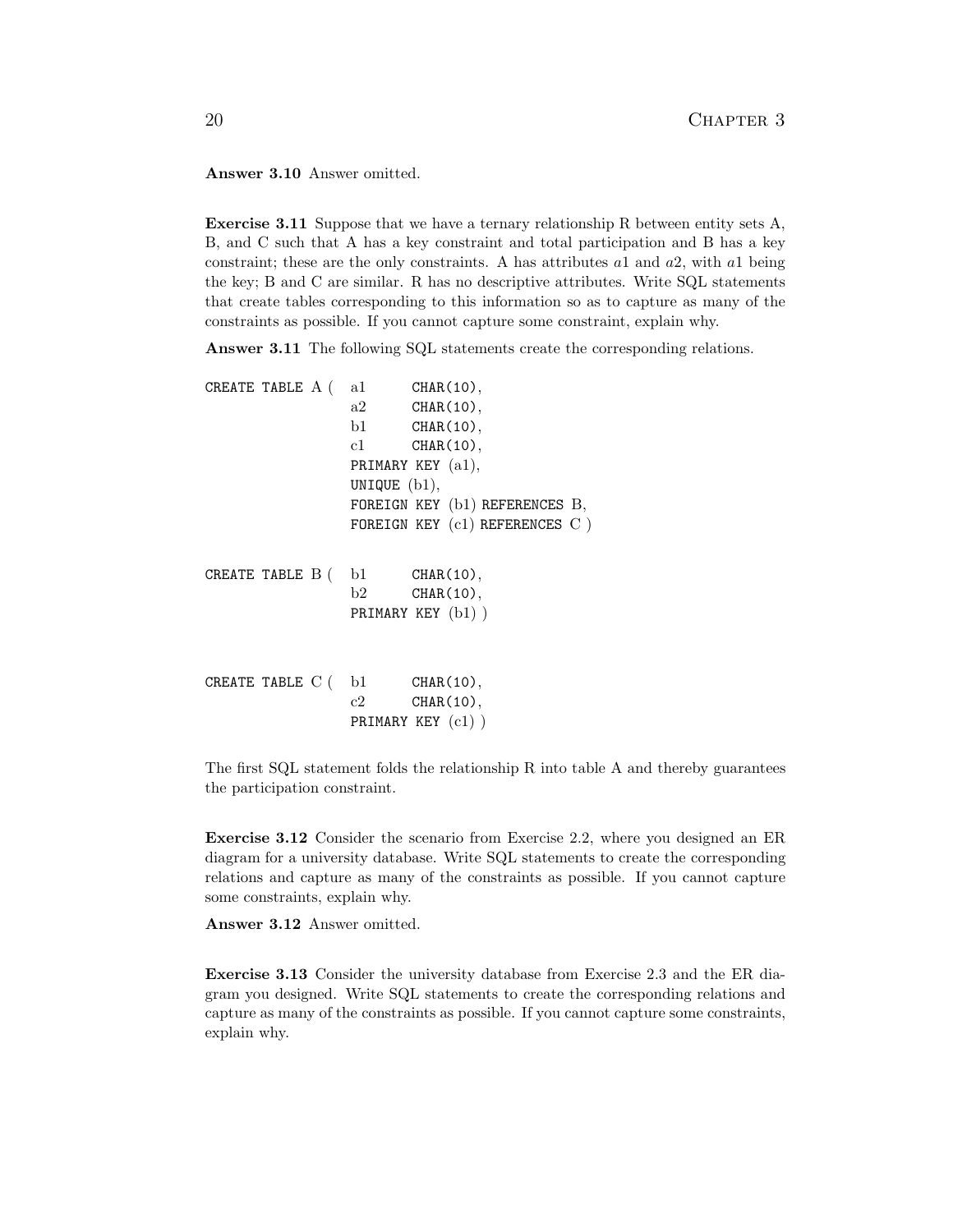**Answer 3.13** The following SQL statements create the corresponding relations.

| 1. CREATE TABLE Professors ( | prof_ssn $CHAR(10)$ ,<br>$CHAR(64)$ ,<br>name<br>INTEGER,<br>age<br>rank<br>INTEGER.<br>speciality CHAR(64),<br>PRIMARY KEY (prof_ssn))                                                     |
|------------------------------|---------------------------------------------------------------------------------------------------------------------------------------------------------------------------------------------|
| 2. CREATE TABLE Depts (      | dno<br>INTEGER.<br>CHAR(64),<br>dname<br>office<br>$CHAR(10)$ ,<br>PRIMARY KEY (dno))                                                                                                       |
| 3. CREATE TABLE Runs (       | dno<br>INTEGER,<br>$prof_{.}$ SSN $CHAR(10)$ ,<br>PRIMARY KEY (dno, prof_ssn),<br>FOREIGN KEY (prof_ssn) REFERENCES Professors,<br>FOREIGN KEY (dno) REFERENCES Depts)                      |
| 4. CREATE TABLE Work Dept (  | dno<br>INTEGER.<br>$prof\_ssn$ CHAR $(10)$ ,<br>INTEGER,<br>pc_time<br>PRIMARY KEY (dno, prof.ssn),<br>FOREIGN KEY (prof_ssn) REFERENCES Professors,<br>FOREIGN KEY (dno) REFERENCES Depts) |

Observe that we would need check constraints or assertions in SQL to enforce the rule that Professors work in at least one department.

| pid<br>INTEGER.           |
|---------------------------|
| sponsor CHAR(32),         |
| start_dateDATE,           |
| end date DATE,            |
| budget FLOAT,             |
| PRIMARY KEY (pid))        |
|                           |
| $grad$ ssn $CHAR(10)$ .   |
| INTEGER.<br>age           |
| $CHAR(64)$ ,<br>name      |
| $deg\_prog$ CHAR $(32)$ , |
|                           |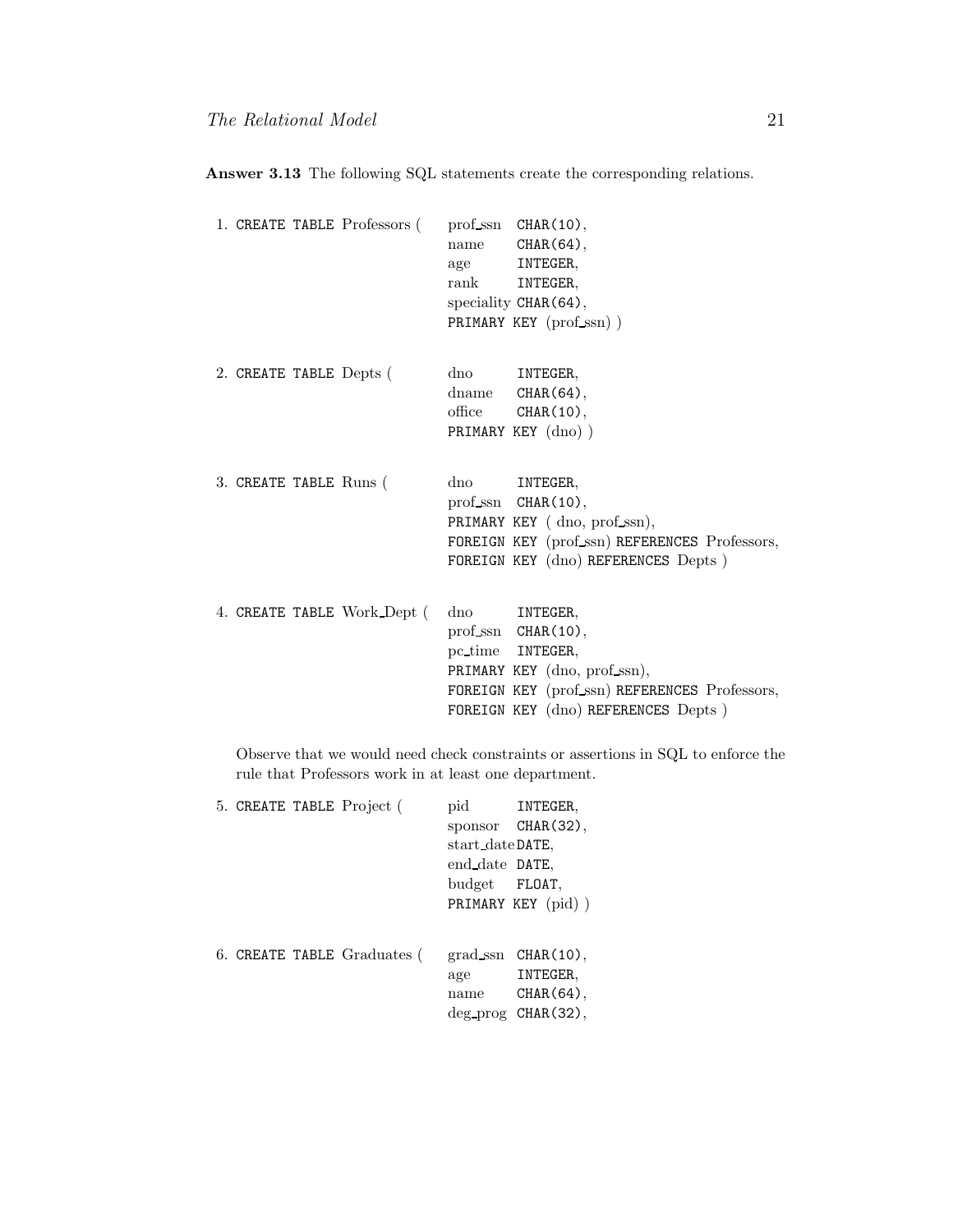major INTEGER, PRIMARY KEY (grad\_ssn), FOREIGN KEY (major) REFERENCES Depts )

Note that the Major table is not necessary since each Graduate has only one major and so this can be an attribute in the Graduates table.

|  | 7. CREATE TABLE Advisor ( | $s$ enior $ssn$ CHAR $(10)$ , |                                                                                                                                                  |
|--|---------------------------|-------------------------------|--------------------------------------------------------------------------------------------------------------------------------------------------|
|  |                           | $grad$ ssn $CHAR(10)$ ,       |                                                                                                                                                  |
|  |                           |                               | PRIMARY KEY (senior_ssn, grad_ssn),                                                                                                              |
|  |                           |                               | FOREIGN KEY (senior_ssn)                                                                                                                         |
|  |                           |                               | REFERENCES Graduates (grad_ssn),                                                                                                                 |
|  |                           |                               | FOREIGN KEY (grad_ssn) REFERENCES Graduates)                                                                                                     |
|  | 8. CREATE TABLE Manages ( | pid                           | INTEGER,                                                                                                                                         |
|  |                           | $prof_{.}$ SSN $CHAR(10)$ ,   |                                                                                                                                                  |
|  |                           |                               | PRIMARY KEY (pid, prof_ssn),                                                                                                                     |
|  |                           |                               | FOREIGN KEY (prof_ssn) REFERENCES Professors,                                                                                                    |
|  |                           |                               | FOREIGN KEY (pid) REFERENCES Projects)                                                                                                           |
|  |                           |                               |                                                                                                                                                  |
|  | 9. CREATE TABLE Work In ( | pid INTEGER,                  |                                                                                                                                                  |
|  |                           | $prof_{.}$ SSN $CHAR(10)$ ,   |                                                                                                                                                  |
|  |                           |                               | PRIMARY KEY (pid, prof_ssn),                                                                                                                     |
|  |                           |                               | FOREIGN KEY (prof_ssn) REFERENCES Professors,                                                                                                    |
|  |                           |                               | FOREIGN KEY (pid) REFERENCES Projects)                                                                                                           |
|  |                           |                               | Observe that we cannot enforce the participation constraint for Projects in the<br>Work In table without check constraints or assertions in SQL. |

|  | 10. CREATE TABLE Supervises ( prof_ssn CHAR(10), |                         |                                               |
|--|--------------------------------------------------|-------------------------|-----------------------------------------------|
|  |                                                  | $grad$ ssn $CHAR(10)$ , |                                               |
|  |                                                  | pid INTEGER,            |                                               |
|  |                                                  |                         | PRIMARY KEY (prof_ssn, grad_ssn, pid),        |
|  |                                                  |                         | FOREIGN KEY (prof_ssn) REFERENCES Professors, |
|  |                                                  |                         | FOREIGN KEY (grad_ssn) REFERENCES Graduates,  |
|  |                                                  |                         | FOREIGN KEY (pid) REFERENCES Projects)        |

Note that we do not need an explicit table for the Work Proj relation since every time a Graduate works on a Project, he or she must have a Supervisor.

**Exercise 3.14** Consider the scenario from Exercise 2.4, where you designed an ER diagram for a company database. Write SQL statements to create the corresponding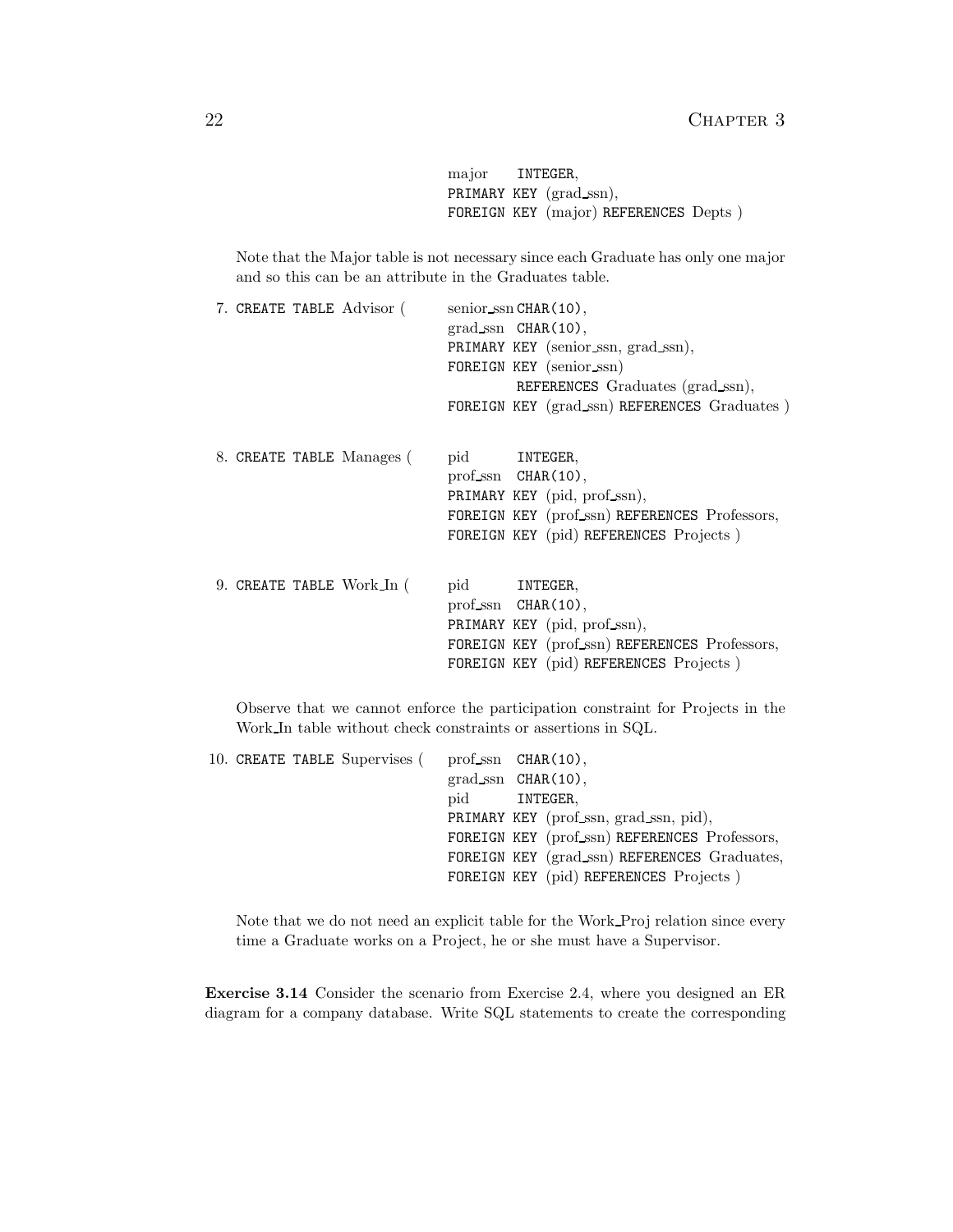relations and capture as many of the constraints as possible. If you cannot capture some constraints, explain why.

**Answer 3.14** Answer omitted.

**Exercise 3.15** Consider the Notown database from Exercise 2.5. You have decided to recommend that Notown use a relational database system to store company data. Show the SQL statements for creating relations corresponding to the entity sets and relationship sets in your design. Identify any constraints in the ER diagram that you are unable to capture in the SQL statements and briefly explain why you could not express them.

**Answer 3.15** The following SQL statements create the corresponding relations.

```
1. CREATE TABLE Musicians ( ssn CHAR(10),
                          name CHAR(30),
                          PRIMARY KEY (ssn))
2. CREATE TABLE Instruments ( instrId CHAR(10),
                            dname CHAR(30),
                            key CHAR(5),
                            PRIMARY KEY (instrId))
3. CREATE TABLE Plays ( ssn CHAR(10),
                          instrId INTEGER,
                          PRIMARY KEY (ssn, instrId),
                          FOREIGN KEY (ssn) REFERENCES Musicians,
                          FOREIGN KEY (instrId) REFERENCES Instruments )
4. CREATE TABLE Songs Appears ( songId INTEGER,
                             author CHAR(30),
                             title CHAR(30),
                             albumIdentifier INTEGER NOT NULL,
                             PRIMARY KEY (songId),
                             FOREIGN KEY (albumIdentifier)
                                           References Album Producer,
5. CREATE TABLE Telephone Home ( phone CHAR(11),
                               address CHAR(30),
                               PRIMARY KEY (phone),
                               FOREIGN KEY (address) REFERENCES Place,
```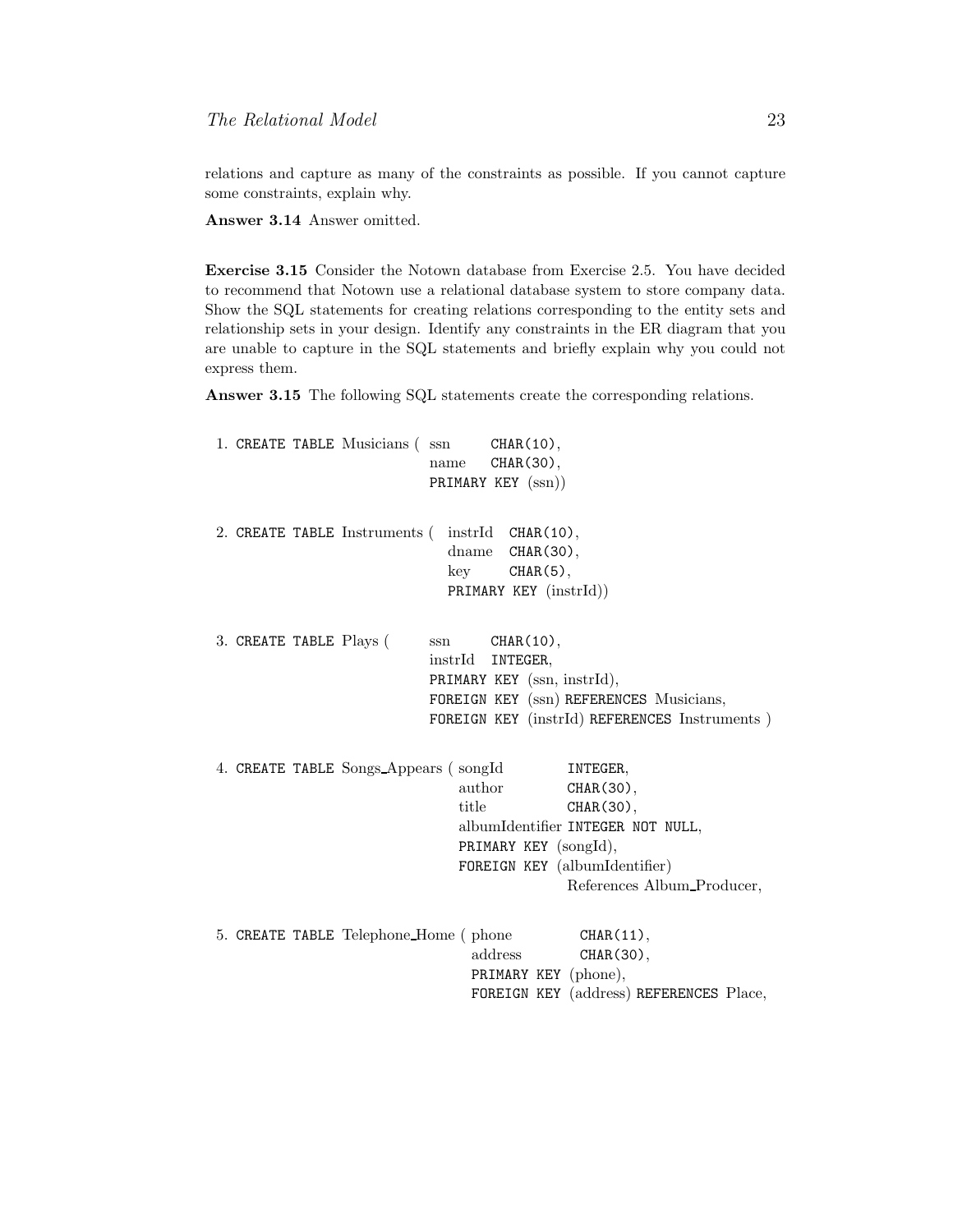```
6. CREATE TABLE Lives ( ssn CHAR(10),
                          phone CHAR(11),
                          address CHAR(30),
                          PRIMARY KEY (ssn, address),
                          FOREIGN KEY (phone, address)
                                  References Telephone Home,
                                  FOREIGN KEY (ssn) REFERENCES Musicians )
7. CREATE TABLE Place (address CHAR(30))
8. CREATE TABLE Perform ( songId INTEGER,
                          ssn CHAR(10),
                          PRIMARY KEY (ssn, songId),
                          FOREIGN KEY (songId) REFERENCES Songs,
                          FOREIGN KEY (ssn) REFERENCES Musicians )
9. CREATE TABLE Album Producer ( albumIdentifier INTEGER,
                                \text{CHAR}(10).
                                copyrightDate DATE,
                                speed INTEGER,
                                title CHAR(30),
                               PRIMARY KEY (albumIdentifier),
                               FOREIGN KEY (ssn) REFERENCES Musicians )
```
**Exercise 3.16** Translate your ER diagram from Exercise 2.6 into a relational schema, and show the SQL statements needed to create the relations, using only key and null constraints. If your translation cannot capture any constraints in the ER diagram, explain why.

In Exercise 2.6, you also modified the ER diagram to include the constraint that tests on a plane must be conducted by a technician who is an expert on that model. Can you modify the SQL statements defining the relations obtained by mapping the ER diagram to check this constraint?

**Answer 3.16** Answer omitted.

**Exercise 3.17** Consider the ER diagram that you designed for the Prescriptions-R-X chain of pharmacies in Exercise 2.7. Define relations corresponding to the entity sets and relationship sets in your design using SQL.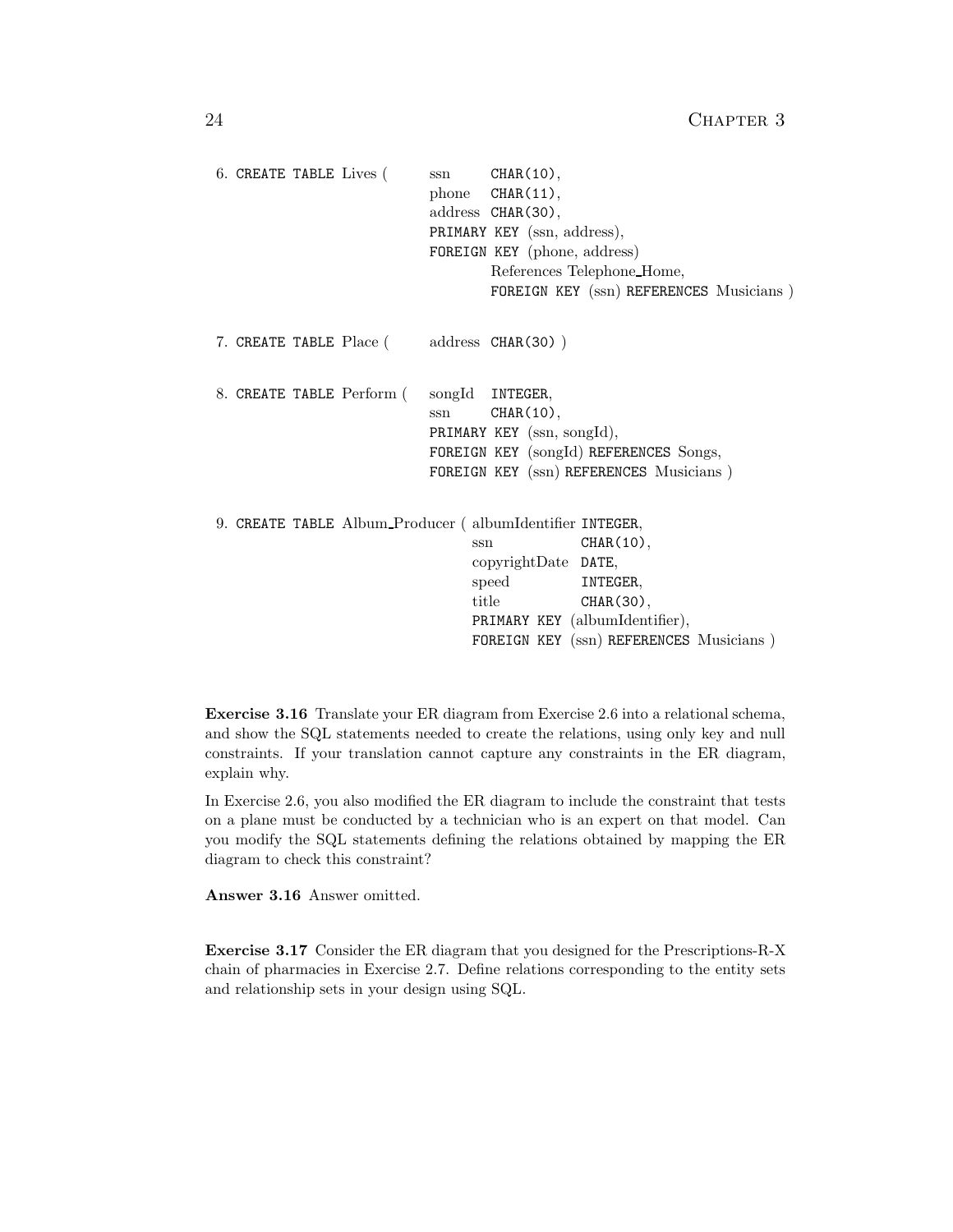Answer 3.17 The statements to create tables corresponding to entity sets Doctor, Pharmacy, and Pharm co are straightforward and omitted. The other required tables can be created as follows:

1. CREATE TABLE Pri Phy Patient ( ssn CHAR(11), name CHAR(20), age INTEGER, address CHAR(20), phy\_ssn CHAR(11), PRIMARY KEY (ssn), FOREIGN KEY (phy ssn) REFERENCES Doctor ) 2. CREATE TABLE Prescription (ssn CHAR(11), phy\_ssn CHAR(11), date CHAR(11), quantity INTEGER, trade name CHAR(20), pharm id CHAR(11), PRIMARY KEY (ssn, phy\_ssn), FOREIGN KEY (ssn) REFERENCES Patient, FOREIGN KEY (phy ssn) REFERENCES Doctor, FOREIGN KEY (trade name, pharm id) References Make Drug) 3. CREATE TABLE Make Drug (trade name CHAR(20), pharm\_id CHAR(11), PRIMARY KEY (trade name, pharm id), FOREIGN KEY (trade\_name) REFERENCES Drug, FOREIGN KEY (pharm id) REFERENCES Pharm co) 4. CREATE TABLE Sell ( price INTEGER, name CHAR(10), trade\_name CHAR(10), PRIMARY KEY (name, trade name), FOREIGN KEY (name) REFERENCES Pharmacy, FOREIGN KEY (trade name) REFERENCES Drug) 5. CREATE TABLE Contract ( name CHAR(20), pharm id CHAR(11), start\_date CHAR(11), end date CHAR(11),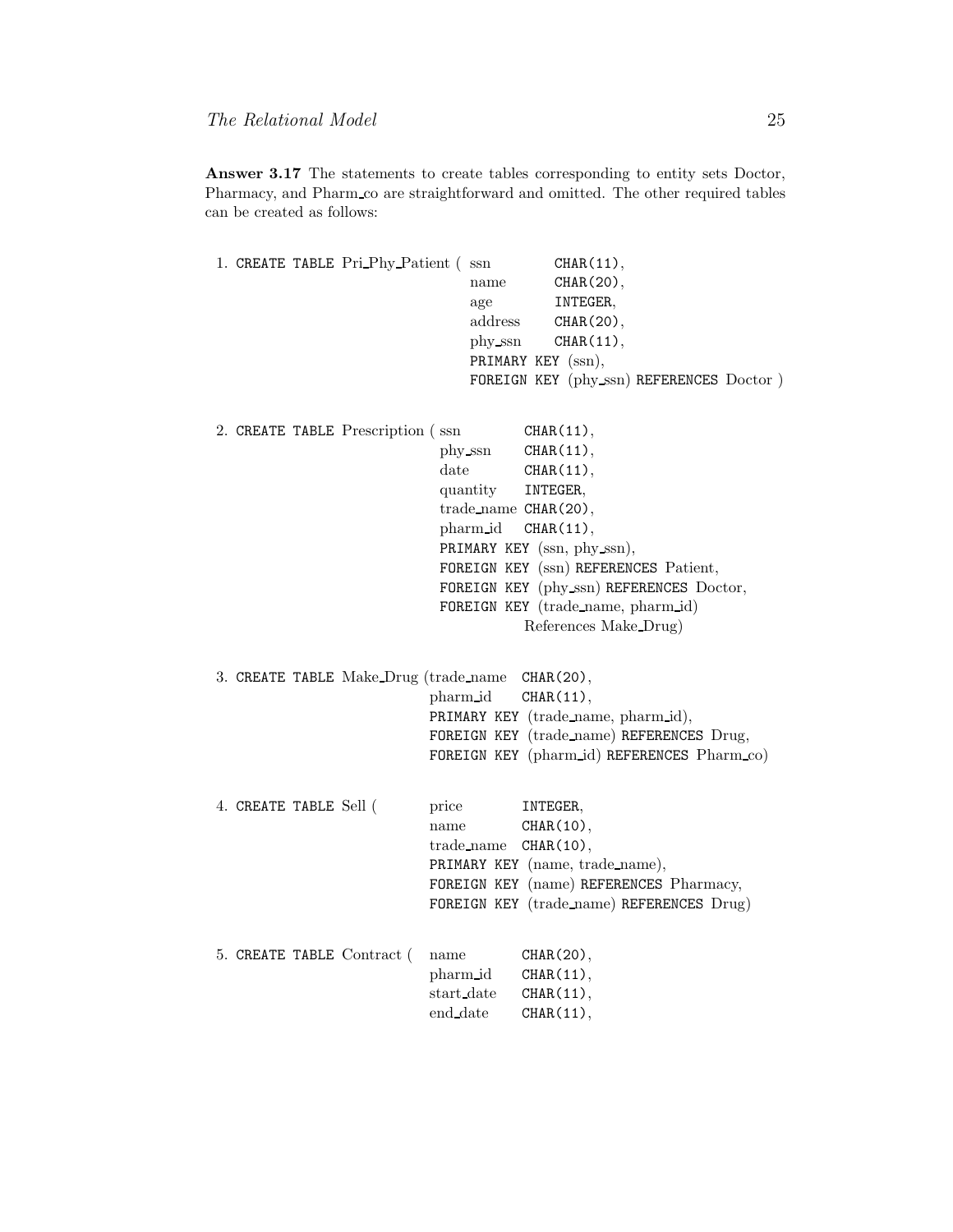text **CHAR(10000)**, supervisor CHAR(20), PRIMARY KEY (name, pharm\_id), FOREIGN KEY (name) REFERENCES Pharmacy, FOREIGN KEY (pharm id) REFERENCES Pharm co)

**Exercise 3.18** Write SQL statements to create the corresponding relations to the ER diagram you designed for Exercise 2.8. If your translation cannot capture any constraints in the ER diagram, explain why.

**Answer 3.18** Answer omitted.

**Exercise 3.19** Briefly answer the following questions based on this schema:

Emp(*eid:* integer, *ename:* string, *age:* integer, *salary:* real) Works(*eid:* integer, *did:* integer, *pct time:* integer) Dept(*did:* integer, *budget:* real, *managerid:* integer)

1. Suppose you have a view SeniorEmp defined as follows:

CREATE VIEW SeniorEmp (sname, sage, salary) AS SELECT E.ename, E.age, E.salary FROM Emp E WHERE  $E \text{.age} > 50$ 

Explain what the system will do to process the following query:

SELECT S.sname FROM SeniorEmp S WHERE  $S.salary > 100,000$ 

- 2. Give an example of a view on Emp that could be automatically updated by updating Emp.
- 3. Give an example of a view on Emp that would be impossible to update (automatically) and explain why your example presents the update problem that it does.

**Answer 3.19** The answer to each question is given below.

1. The system will do the following: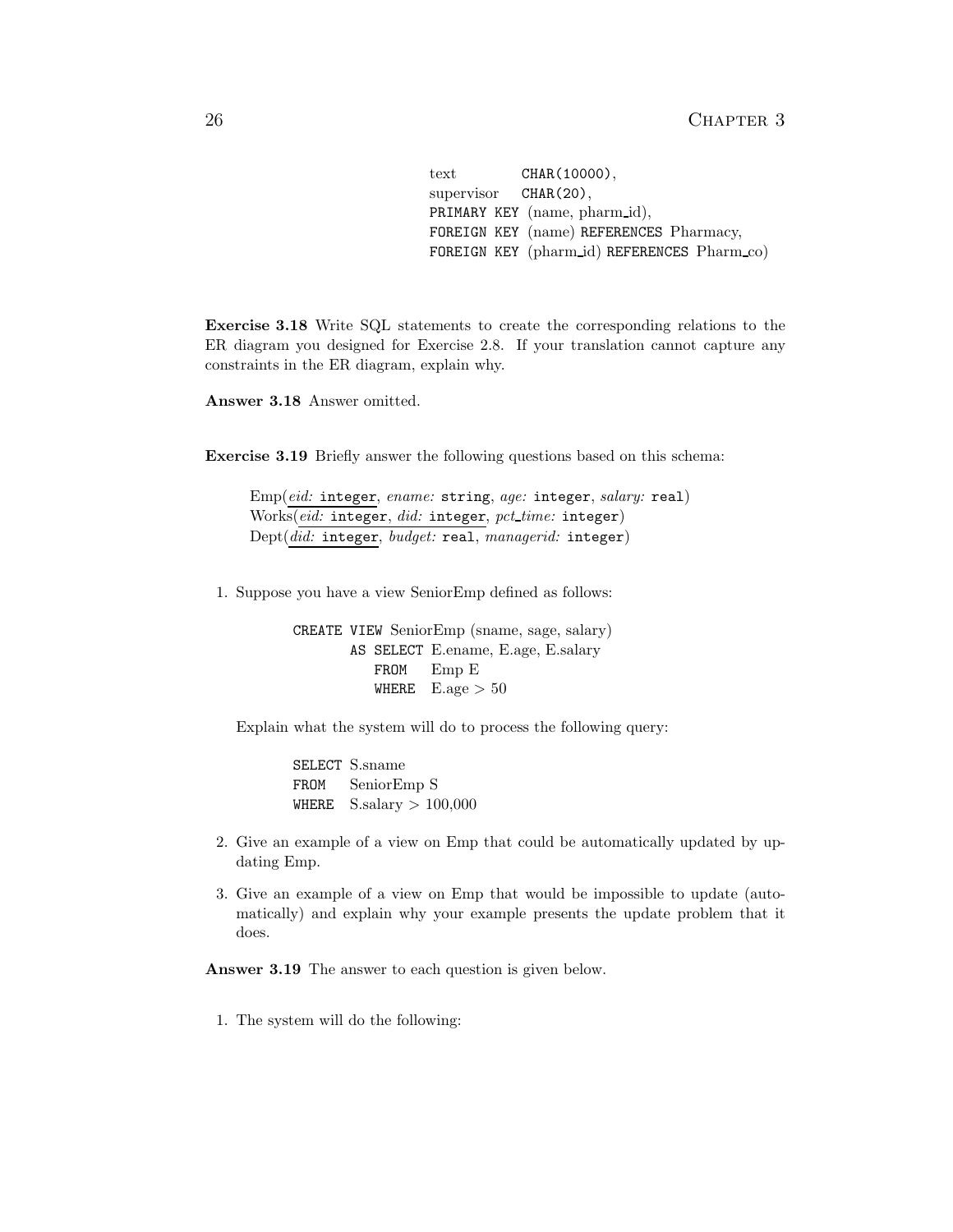| SELECT S.name |                   |                                          |
|---------------|-------------------|------------------------------------------|
| FROM          |                   | (SELECT E.ename AS name, E.age, E.salary |
|               | FROM              | Emp E                                    |
|               |                   | WHERE $E \text{.age} > 50$ ) AS S        |
| WHERE         | S.salary > 100000 |                                          |

2. The following view on Emp can be updated automatically by updating Emp:

CREATE VIEW SeniorEmp (eid, name, age, salary) AS SELECT E.eid, E.ename, E.age, E.salary FROM Emp E WHERE  $E \text{.age} > 50$ 

3. The following view cannot be updated automatically because it is not clear which employee records will be affected by a given update:

```
CREATE VIEW AvgSalaryByAge (age, avgSalary)
      AS SELECT E.eid, AVG (E.salary)
         FROM Emp E
         GROUP BY E.age
```
**Exercise 3.20** Consider the following schema:

Suppliers(*sid:* integer, *sname:* string, *address:* string) Parts(*pid:* integer, *pname:* string, *color:* string) Catalog(*sid:* integer, *pid:* integer, *cost:* real)

The Catalog relation lists the prices charged for parts by Suppliers. Answer the following questions:

- $\blacksquare$ Give an example of an updatable view involving one relation.
- Give an example of an updatable view involving two relations.  $\blacksquare$
- $\blacksquare$ Give an example of an insertable-into view that is updatable.
- Give an example of an insertable-into view that is not updatable.

**Answer 3.20** Answer omitted.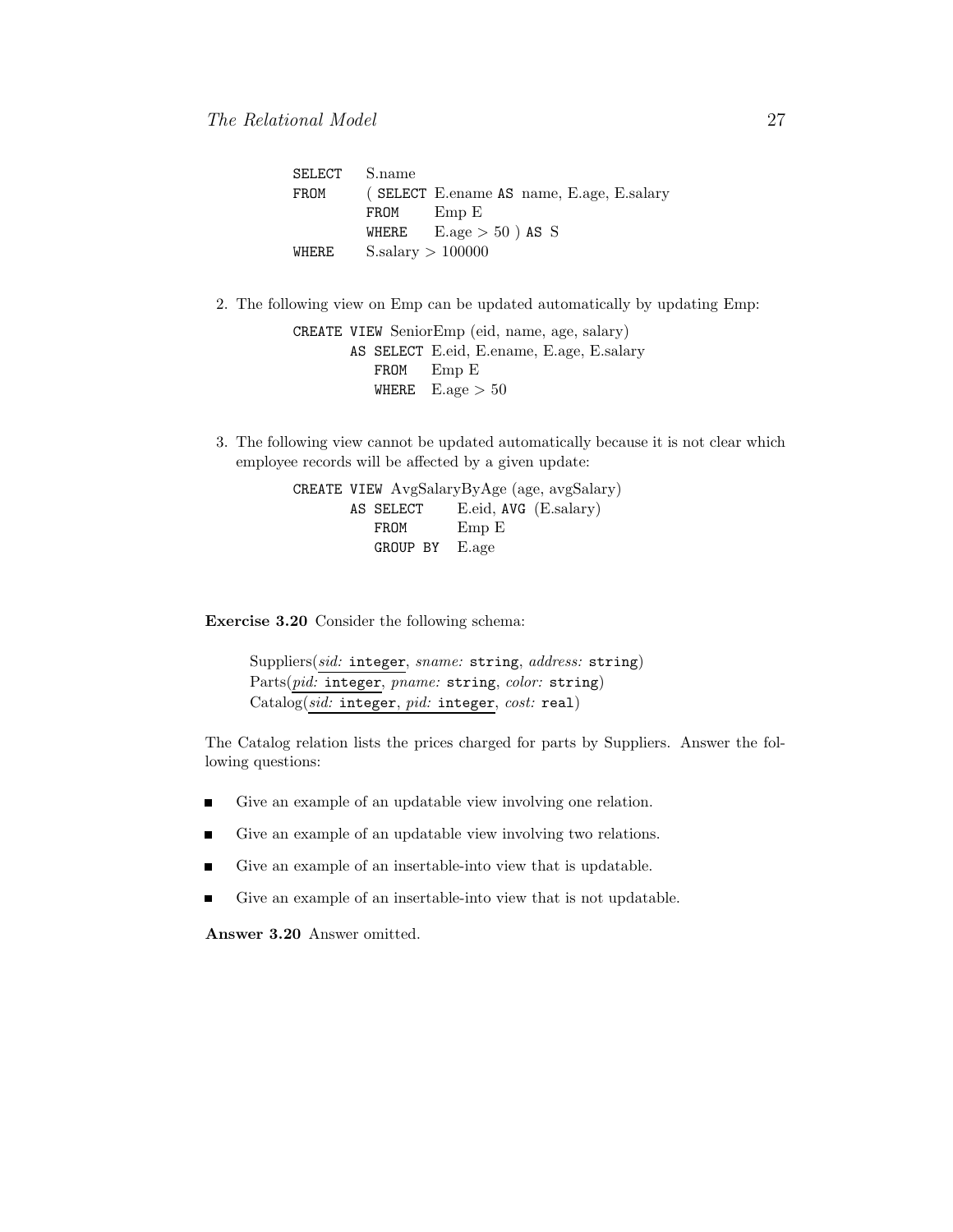## **RELATIONAL ALGEBRA AND CALCULUS**

**4**

**Exercise 4.1** Explain the statement that relational algebra operators can be *composed*. Why is the ability to compose operators important?

**Answer 4.1** Every operator in relational algebra accepts one or more relation instances as arguments and the result is always an relation instance. So the argument of one operator could be the result of another operator. This is important because, this makes it easy to write complex queries by simply composing the relational algebra operators.

**Exercise 4.2** Given two relations  $R1$  and  $R2$ , where  $R1$  contains N1 tuples,  $R2$  contains N2 tuples, and  $N2 > N1 > 0$ , give the minimum and maximum possible sizes (in tuples) for the resulting relation produced by each of the following relational algebra expressions. In each case, state any assumptions about the schemas for  $R1$  and  $R2$ needed to make the expression meaningful:

(1)  $R1 \cup R2$ , (2)  $R1 \cap R2$ , (3)  $R1 - R2$ , (4)  $R1 \times R2$ , (5)  $\sigma_{a=5}(R1)$ , (6)  $\pi_a(R1)$ , and  $(7)$   $R1/R2$ 

**Answer 4.2** Answer omitted.

**Exercise 4.3** Consider the following schema:

Suppliers(*sid:* integer, *sname:* string, *address:* string) Parts(*pid:* integer, *pname:* string, *color:* string) Catalog(*sid:* integer, *pid:* integer, *cost:* real)

The key fields are underlined, and the domain of each field is listed after the field name. Therefore sid is the key for Suppliers, pid is the key for Parts, and sid and pid together form the key for Catalog. The Catalog relation lists the prices charged for parts by Suppliers. Write the following queries in relational algebra, tuple relational calculus, and domain relational calculus: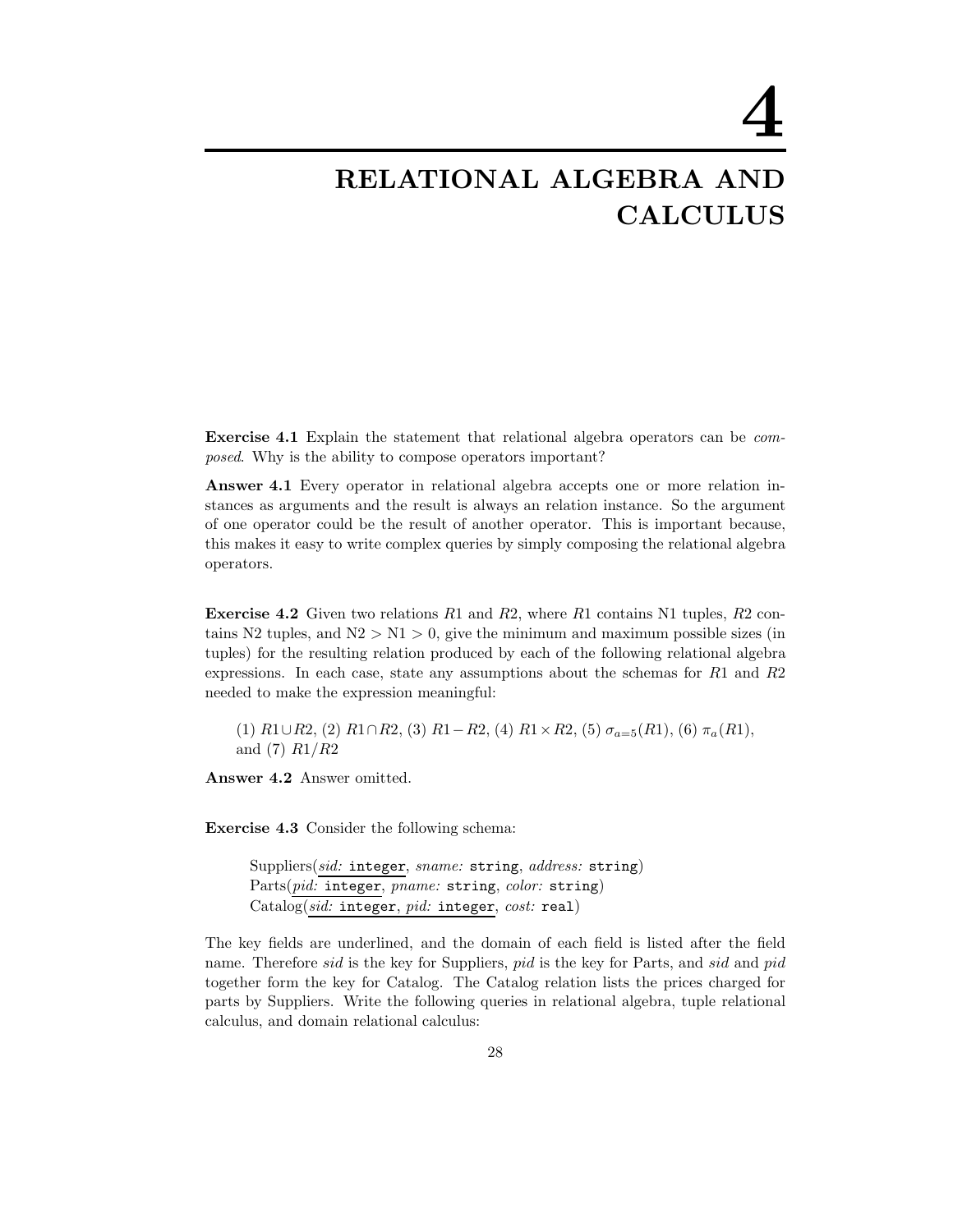- 1. Find the names of suppliers who supply some red part.
- 2. Find the sids of suppliers who supply some red or green part.
- 3. Find the sids of suppliers who supply some red part or are at 221 Packer Street.
- 4. Find the sids of suppliers who supply some red part and some green part.
- 5. Find the sids of suppliers who supply every part.
- 6. Find the sids of suppliers who supply every red part.
- 7. Find the sids of suppliers who supply every red or green part.
- 8. Find the *sids* of suppliers who supply every red part or supply every green part.
- 9. Find pairs of sids such that the supplier with the first sid charges more for some part than the supplier with the second sid.
- 10. Find the pids of parts supplied by at least two different suppliers.
- 11. Find the pids of the most expensive parts supplied by suppliers named Yosemite Sham.
- 12. Find the pids of parts supplied by every supplier at less than \$200. (If any supplier either does not supply the part or charges more than \$200 for it, the part is not selected.)

**Answer 4.3** In the answers below RA refers to Relational Algebra, TRC refers to Tuple Relational Calculus and DRC refers to Domain Relational Calculus.

1.  $\blacksquare$  RA

 $\pi_{same}(\pi_{sid}((\pi_{pid}\sigma_{color='red'} Parts) \bowtie Catalog) \bowtie Suppliers)$ 

TRC  $\blacksquare$ 

> ${T \mid \exists T1 \in Suppliers(\exists X \in Parts(X.color='red' \land \exists Y \in Catalog)$  $(Y.pid = X.pid \wedge Y.sid = T1.sid) \wedge T.sname = T1.sname)$

DRC  $\blacksquare$ 

> $\{ \langle Y \rangle \mid \langle X, Y, Z \rangle \in \text{Suppliers} \land \exists P, Q, R(\langle P, Q, R \rangle \in \text{Parts} \}$  $\wedge R = 'red' \wedge \exists I, J, K(\langle I, J, K \rangle \in Catalog \wedge J = P \wedge I = X))$ }

SQL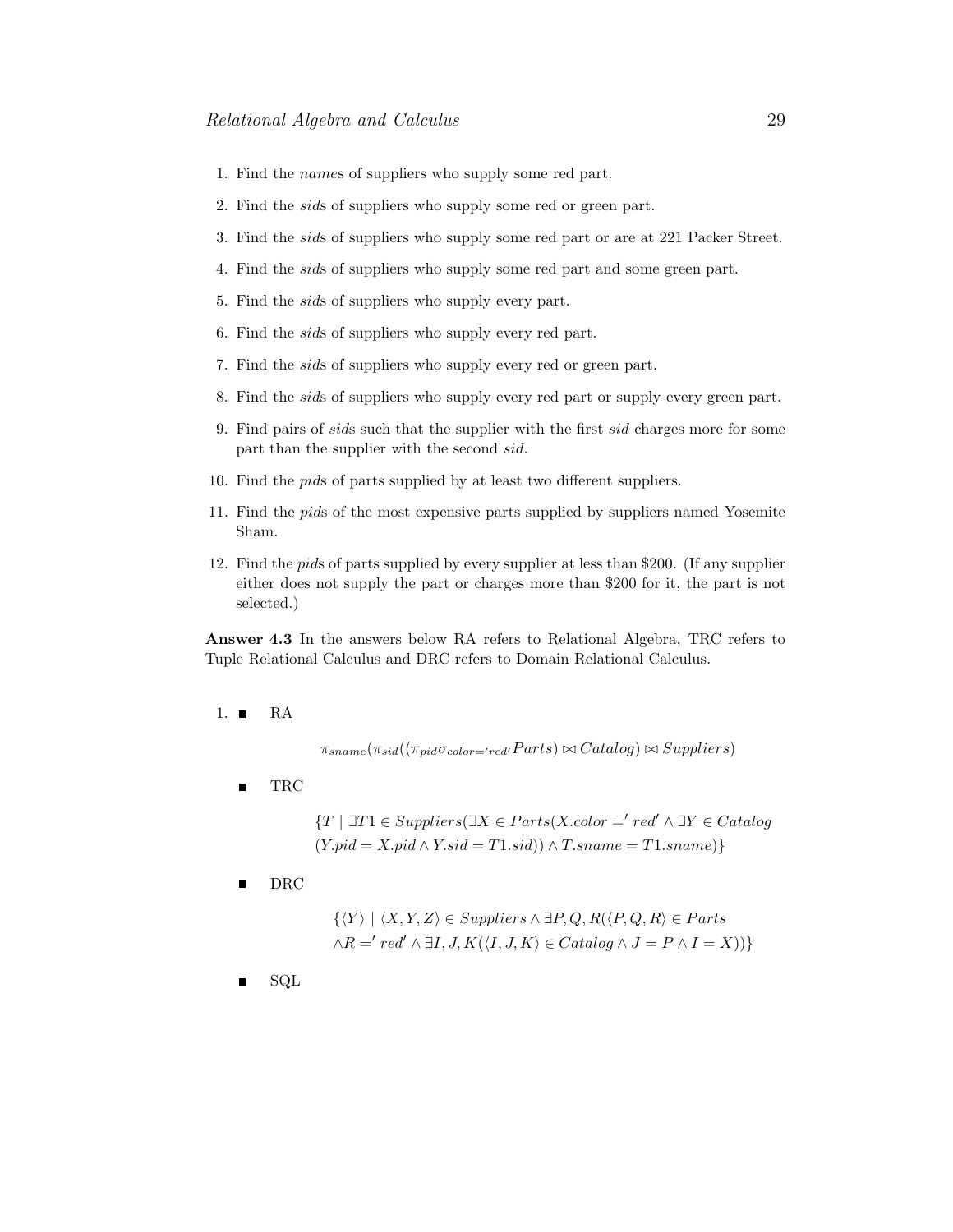```
SELECT S.sname
FROM Suppliers S, Parts P, Catalog C
WHERE P.color='red' AND C.pid=P.pid AND C.sid=S.sid
```
2. ■ RA

```
\pi_{sid}(\pi_{pid}(\sigma_{color='red} \vee color='green \vee colar = 'green \vee Parts) \bowtie catalog)
```
TRC  $\blacksquare$ 

> $\{T \mid \exists T1 \in Catalog(\exists X \in Parts((X.color = 'red' \vee X.color = 'green')$  $\wedge X.pid = T1.pid \wedge T.sid = T1.sid$

DRC  $\blacksquare$ 

> $\{\langle X\rangle \mid \langle X, Y, Z\rangle \in Catalog \land \exists A, B, C(\langle A, B, C\rangle \in Parts$  $\wedge (C =' red' \vee C =' green') \wedge A = Y)$

SQL  $\blacksquare$ 

> SELECT C.sid FROM Catalog C, Parts P WHERE  $(P.\text{color} = \text{'red'} \text{ OR } P.\text{color} = \text{'green'})$  $AND$  P.pid = C.pid

3. RA

 $\rho(R1, \pi_{sid}((\pi_{pid}\sigma_{color='red'} Parts) \bowtie Catalog))$  $\rho(R2, \pi_{sid}\sigma_{address='221Packer Street}Suppliers)$  $R1 \cup R2$ 

TRC  $\blacksquare$ 

> ${T \mid \exists T1 \in Catalog(\exists X \in Parts(X.color='red' \land X.pid = T1.pid))}$  $\land T.sid = T1.sid$  $\forall \exists T2 \in Suppliers(T2.address = '221Packer Street' \land T.size = T2.size)$

DRC  $\blacksquare$ 

> $\{\langle X\rangle \mid \langle X, Y, Z\rangle \in Catalog \land \exists A, B, C(\langle A, B, C\rangle \in Parts$  $\wedge C =' red' \wedge A = Y$  $\forall \exists P, Q(\langle X, P, Q \rangle \in \text{Suppliers} \land Q = 221 \text{Packer Street'})$

SQL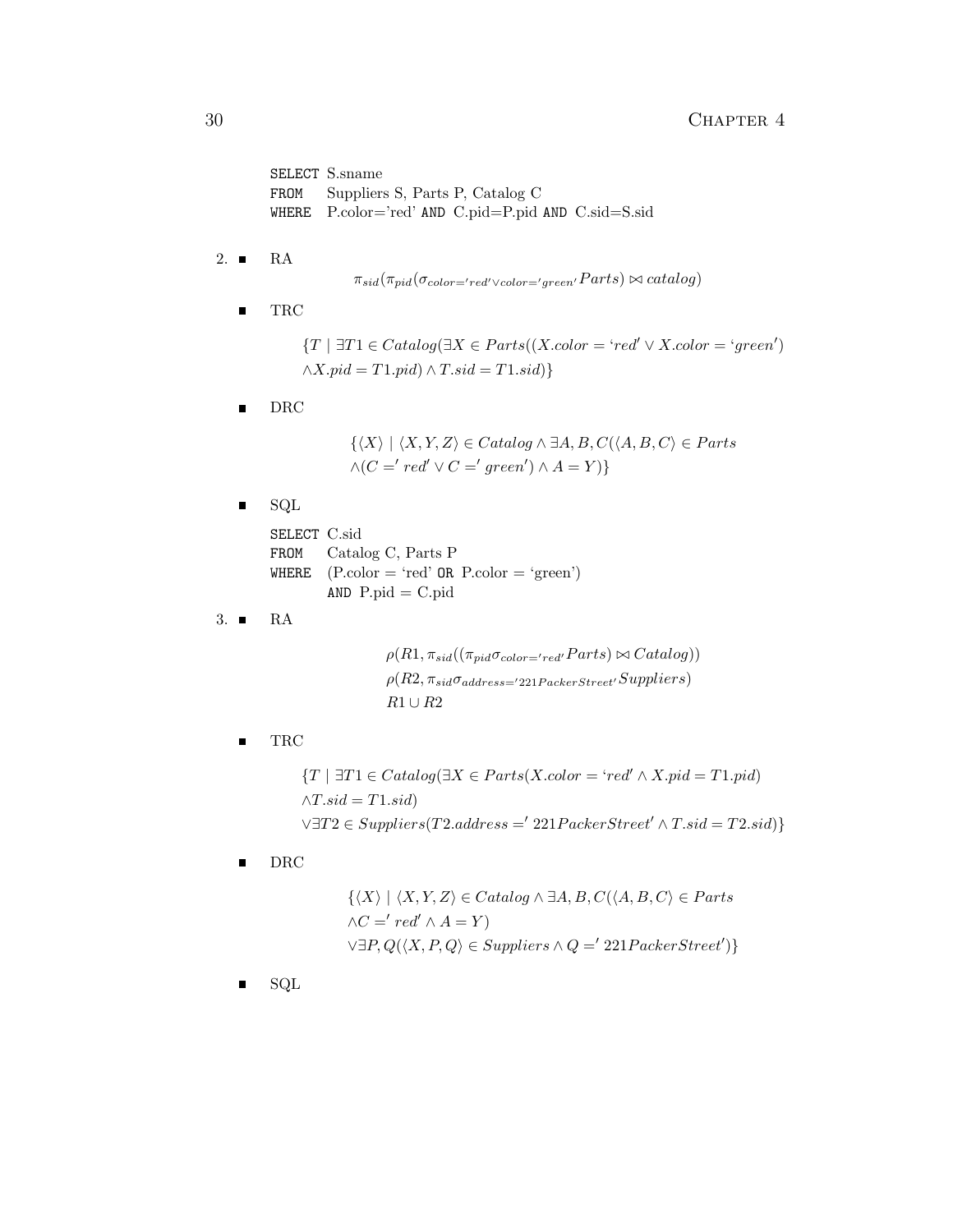```
SELECT S.sid
FROM Suppliers S
WHERE S.address = '221 Packer street'
        OR S.sid IN ( SELECT C.sid
                      FROM Parts P, Catalog C
                      WHERE P{\rm.color='red'} AND P{\rm.pid} = C{\rm.pid})
```
4. RA

 $\rho(R1, \pi_{sid}((\pi_{pid}\sigma_{color='red}+Parts) \bowtie Catalog))$  $\rho(R2, \pi_{sid}((\pi_{pid}\sigma_{color='green'green'} Parts) \bowtie Catalog))$  $R1 \cap R2$ 

TRC  $\blacksquare$ 

> $\{T \mid \exists T1 \in Catalog(\exists X \in Parts(X.color='red' \land X.pid = T1.pid))\}$  $\land \exists T2 \in Catalog(\exists Y \in Parts(Ycolor = 'green' \land Y.pid = T2.pid)$  $\wedge T2.size = T1.size \wedge T.size = T1.size \}$

DRC  $\blacksquare$ 

> $\{\langle X\rangle \mid \langle X, Y, Z\rangle \in Catalog \land \exists A, B, C(\langle A, B, C\rangle \in Parts$  $\wedge C =' red' \wedge A = Y$  $\land \exists P, Q, R(\langle P, Q, R \rangle \in \text{Catalog} \land \exists E, F, G(\langle E, F, G \rangle \in \text{Parts})$  $\wedge G = 'green' \wedge E = Q) \wedge P = X$ }

SQL  $\blacksquare$ 

> SELECT C.sid FROM Parts P, Catalog C WHERE  $P_{\text{color}} = \text{`red'}$  AND  $P_{\text{.pid}} = C_{\text{.pid}}$ AND EXISTS ( SELECT P2.pid FROM Parts P2, Catalog C2 WHERE  $P2-color = 'green' AND C2.size = C.size$ AND  $P2.pid = C2.pid$ )

5. RA

 $(\pi_{sid,pid}Catalog)/(\pi_{pid} Parts)$ 

 $\blacksquare$ TRC

> $\{T \mid \exists T1 \in Catalog(\forall X \in Parts(\exists T2 \in Catalog)$  $(T2.pid = X.pid \land T2.sid = T1.sid)$   $\land$   $T.sid = T1.sid$  }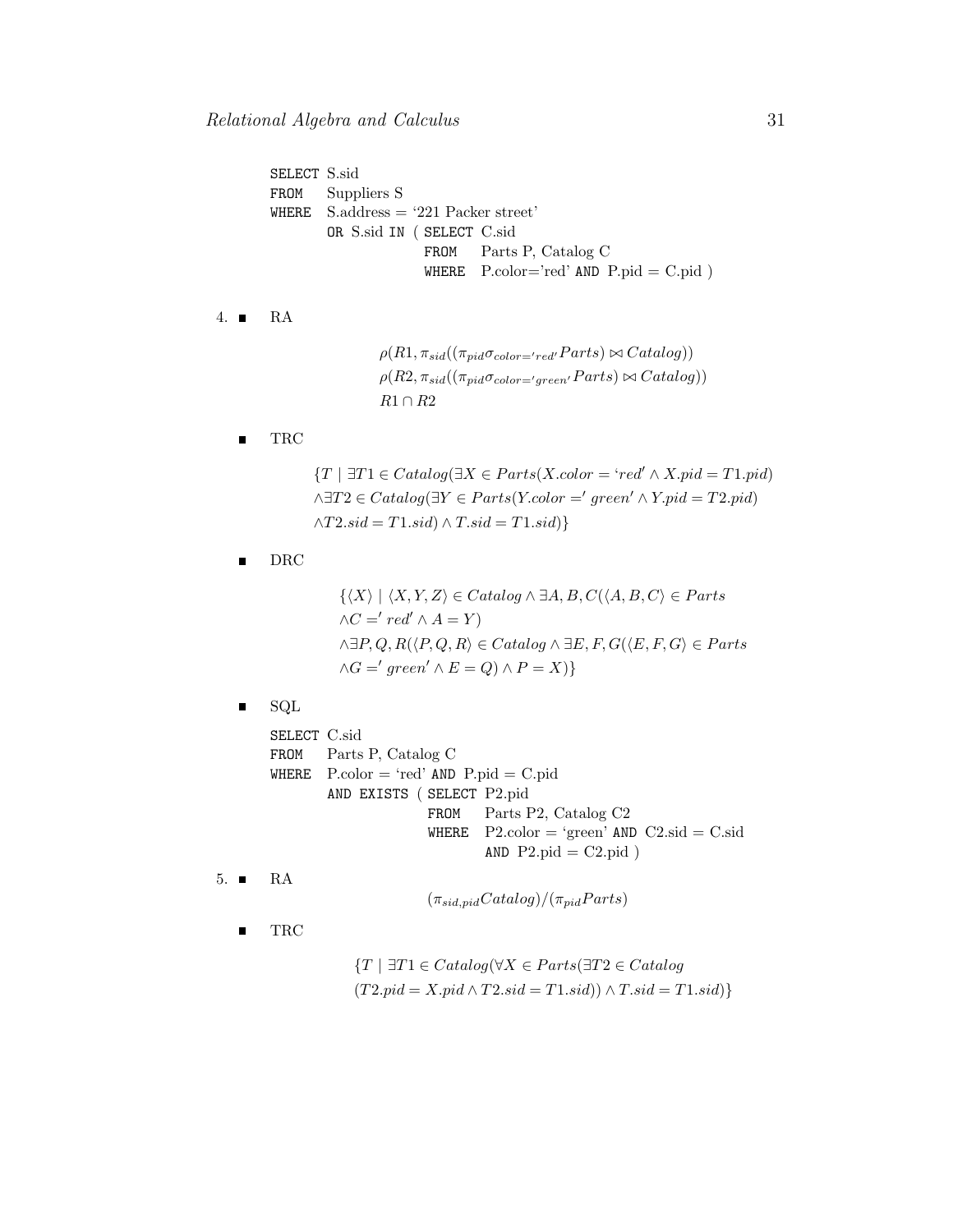```
DRC
    \blacksquare\{\langle X\rangle \mid \langle X, Y, Z\rangle \in Catalog \land \forall \langle A, B, C\rangle \in Parts(\exists \langle P, Q, R \rangle \in Catalog(Q = A \land P = X))SQL
         SELECT C.sid
         FROM Catalog C
         WHERE NOT EXISTS (SELECT P.pid
                                     FROM Parts P
                                     WHERE NOT EXISTS (SELECT C1.sid
                                                                 FROM Catalog C1
                                                                 WHERE C1.sid = C.sid
                                                                           AND C1.pid = P.pid))
6. RA
                               (\pi_{sid,pid}Catalog)/(\pi_{pid}\sigma_{color='red'}Parts)TRC
    \blacksquare\{T \mid \exists T1 \in Catalog(\forall X \in Parts(Xcolor \neq 'red')\forall \exists T2 \in Catalog(T2,pid=X,pid \land T2.sid = T1.sid))\land T.sid = T1.sidDRC
    \blacksquare\{\langle X\rangle \mid \langle X,Y,Z\rangle \in Catalog \land \forall \langle A,B,C\rangle \in Parts(C \neq 'red' \vee \exists \langle P, Q, R \rangle \in Catalog(Q = A \wedge P = X))SQL
    \blacksquareSELECT C.sid
         FROM Catalog C
         WHERE NOT EXISTS (SELECT P.pid
                                     FROM Parts P
                                     WHERE P_{\text{color}} = \text{`red'}AND (NOT EXISTS (SELECT C1.sid
                                                              FROM Catalog C1
                                                              WHERE C1.sid = C.sid AND
                                                                        C1.pid = P.pid))7. RA
```
 $(\pi_{sid,pid}Catalog)/(\pi_{pid}\sigma_{color='red\vee color='red} \vee color='green' Person')$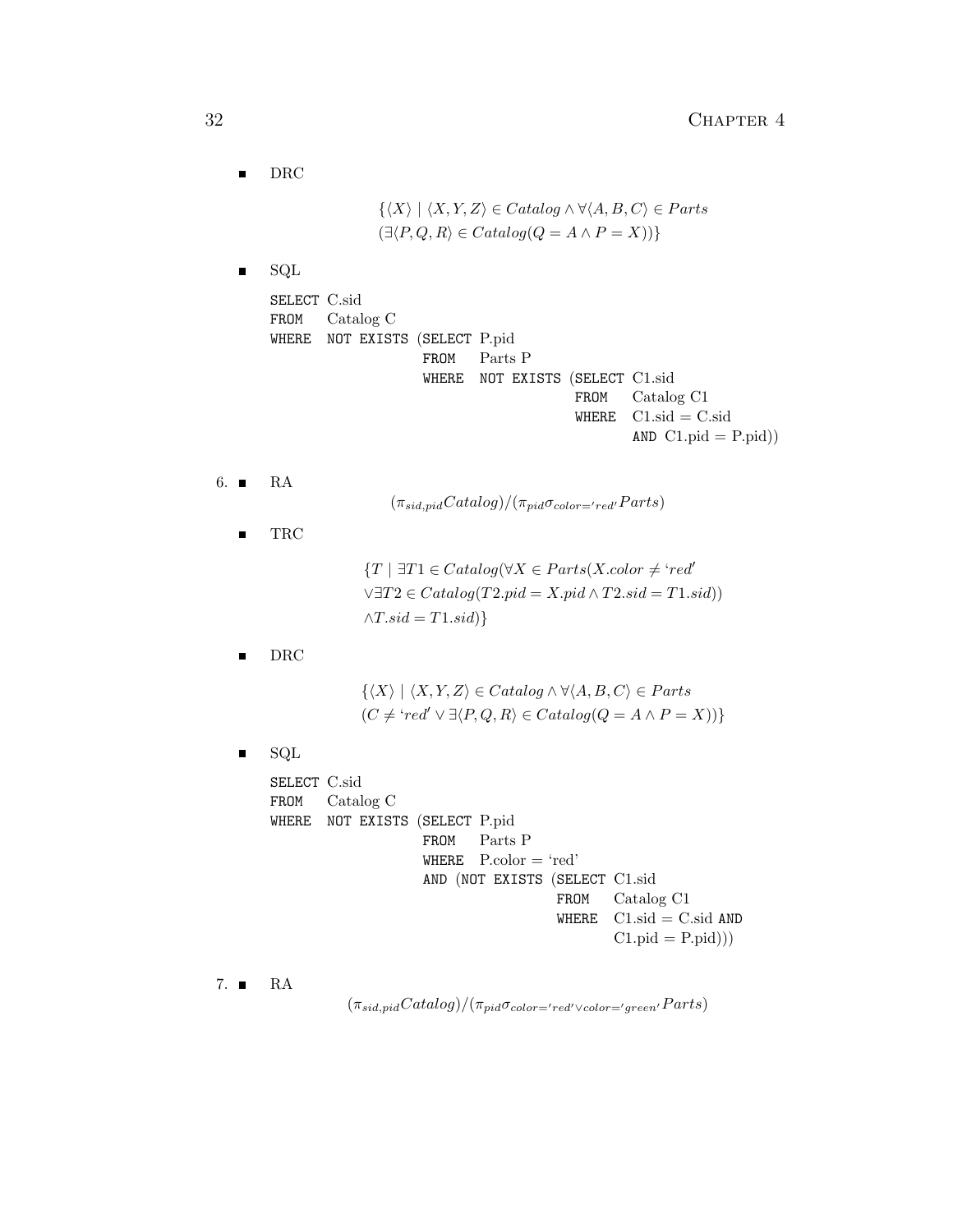$\blacksquare$ TRC

> $\{T \mid \exists T1 \in Catalog(\forall X \in Parts((X.color \neq 'red')$  $\land Xcolor \neq 'green') \lor \exists T2 \in Catalog$  $(T2,pid = X.pid \land T2.sid = T1.sid) \land T.sid = T1.sid)$

 $\blacksquare$ DRC

> $\{\langle X\rangle \mid \langle X, Y, Z\rangle \in Catalog \land \forall \langle A, B, C\rangle \in Parts$  $((C \neq 'red' \land C \neq 'green') \lor \exists \langle P,Q,R \rangle \in Catalog$  $(Q = A \wedge P = X))$

SQL

```
SELECT C.sid
FROM Catalog C
WHERE NOT EXISTS (SELECT P.pid
                      FROM Parts P
                       WHERE (P.\text{color} = \text{'red'} \text{ OR } P.\text{color} = \text{'green'})AND (NOT EXISTS (SELECT C1.sid
                                           FROM Catalog C1
                                           WHERE C1.sid = C.sid AND
                                                    C1.pid = P.pid))
```
8. RA

$$
\rho(R1, ((\pi_{sid,pid} Catalog)/(\pi_{pid} \sigma_{color='red'} Parts)))
$$
  

$$
\rho(R2, ((\pi_{sid,pid} Catalog)/(\pi_{pid} \sigma_{color='green'} Parts)))
$$
  

$$
R1 \cup R2
$$

TRC

 $\{T \mid \exists T1 \in Catalog((\forall X \in Parts$  $(Xcolor \neq 'red' \vee \exists Y \in Catalog(Y,pid = X.pid \wedge Y.sid = T1.sid))$  $\forall \forall Z \in Parts(Z-color \neq 'green' \vee \exists P \in Catalog)$  $(P.pid = Z.pid \land P.sid = T1.sid)) \land T.sid = T1.sid)$ 

DRC  $\blacksquare$ 

> $\{\langle X\rangle \mid \langle X, Y, Z\rangle \in Catalog \land (\forall \langle A, B, C\rangle \in Parts$  $(C \neq 'red' \vee \exists \langle P,Q,R \rangle \in Catalog(Q = A \wedge P = X))$  $\forall \forall \langle U, V, W \rangle \in Parts(W \neq 'green' \vee \langle M, N, L \rangle \in Catalog)$  $(N = U \wedge M = X)))$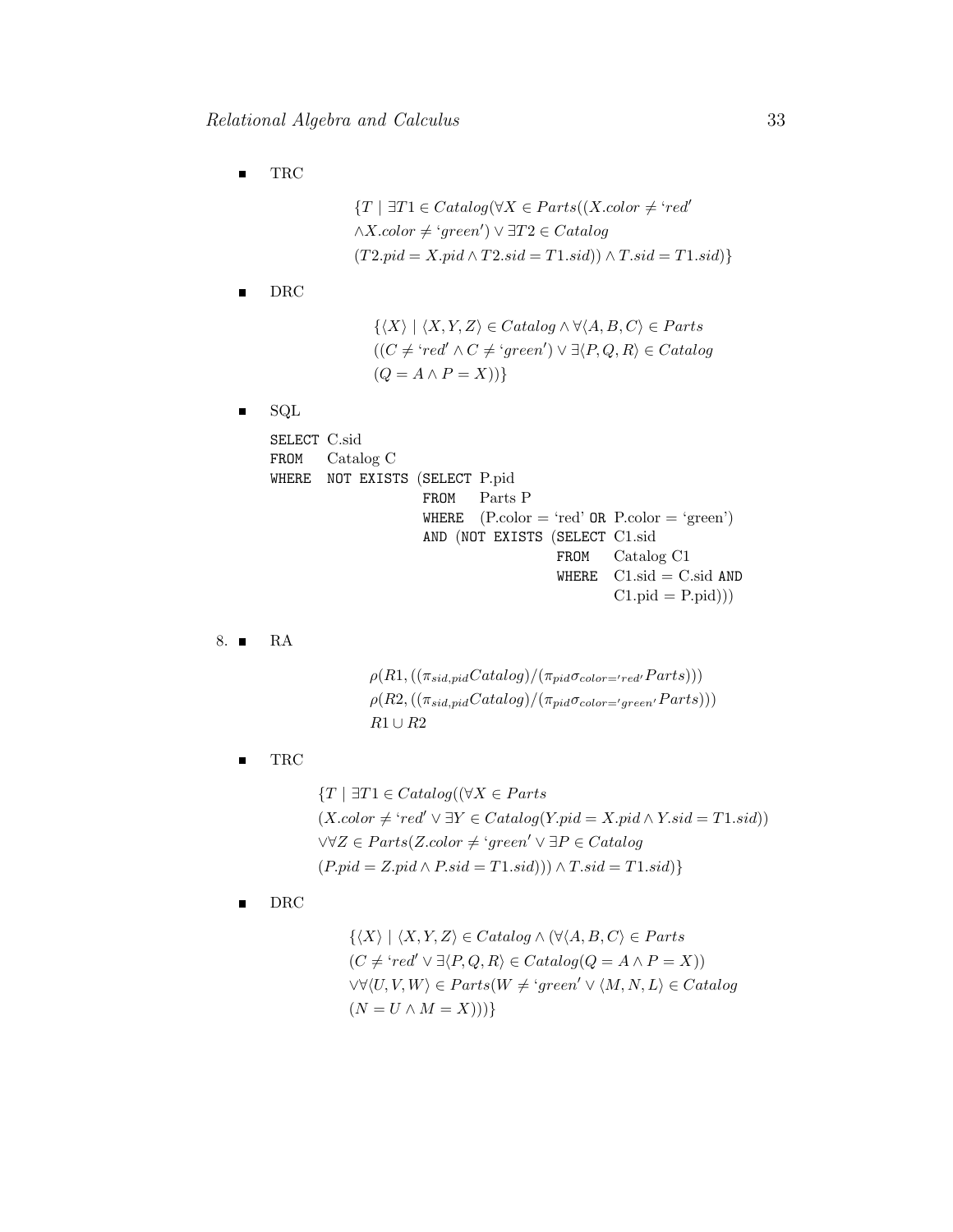SQL SELECT C.sid FROM Catalog C WHERE (NOT EXISTS (SELECT P.pid FROM Parts P WHERE  $P_{\text{color}} = \text{`red'}$  AND (NOT EXISTS (SELECT C1.sid FROM Catalog C1 WHERE  $C1$ .sid =  $C$ .sid AND  $C1.pid = P.pid))))$ OR ( NOT EXISTS (SELECT P1.pid FROM Parts P1 WHERE  $P1{\text{-color}} = 'green'$  AND (NOT EXISTS (SELECT C2.sid FROM Catalog C<sub>2</sub> WHERE  $C2$  sid = C sid AND  $C2.pid = P1.pid))$ 9. RA  $\rho(R1, Catalog)$  $\rho(R2, Catalog)$ 

 $\pi_{R1,sid,R2,sid}(\sigma_{R1,pid=R2,pid \wedge R1,sid \neq R2,sid \wedge R1.cost > R2.cost}(R1 \times R2))$ 

TRC  $\blacksquare$ 

> ${T \mid \exists T1 \in Catalog(\exists T2 \in Catalog)}$  $(T2.pid = T1.pid \wedge T2.sid \neq T1.sid$  $\land T2. cost < T1. cost \land T. sid2 = T2. sid)$  $\wedge T.\dot{sid} = T1.\dot{sid}$

DRC

 $\{\langle X, P \rangle \mid \langle X, Y, Z \rangle \in Catalog \land \exists P, Q, R$  $(\langle P, Q, R \rangle \in Catalog \land Q = Y \land P \neq X \land R < Z)$ 

SQL  $\blacksquare$ 

> SELECT C1.sid, C2.sid FROM Catalog C1, Catalog C2 WHERE  $C1.pid = C2.pid \text{ AND } C1.sid \neq C2.sid$ AND  $C1.\text{cost} > C2.\text{cost}$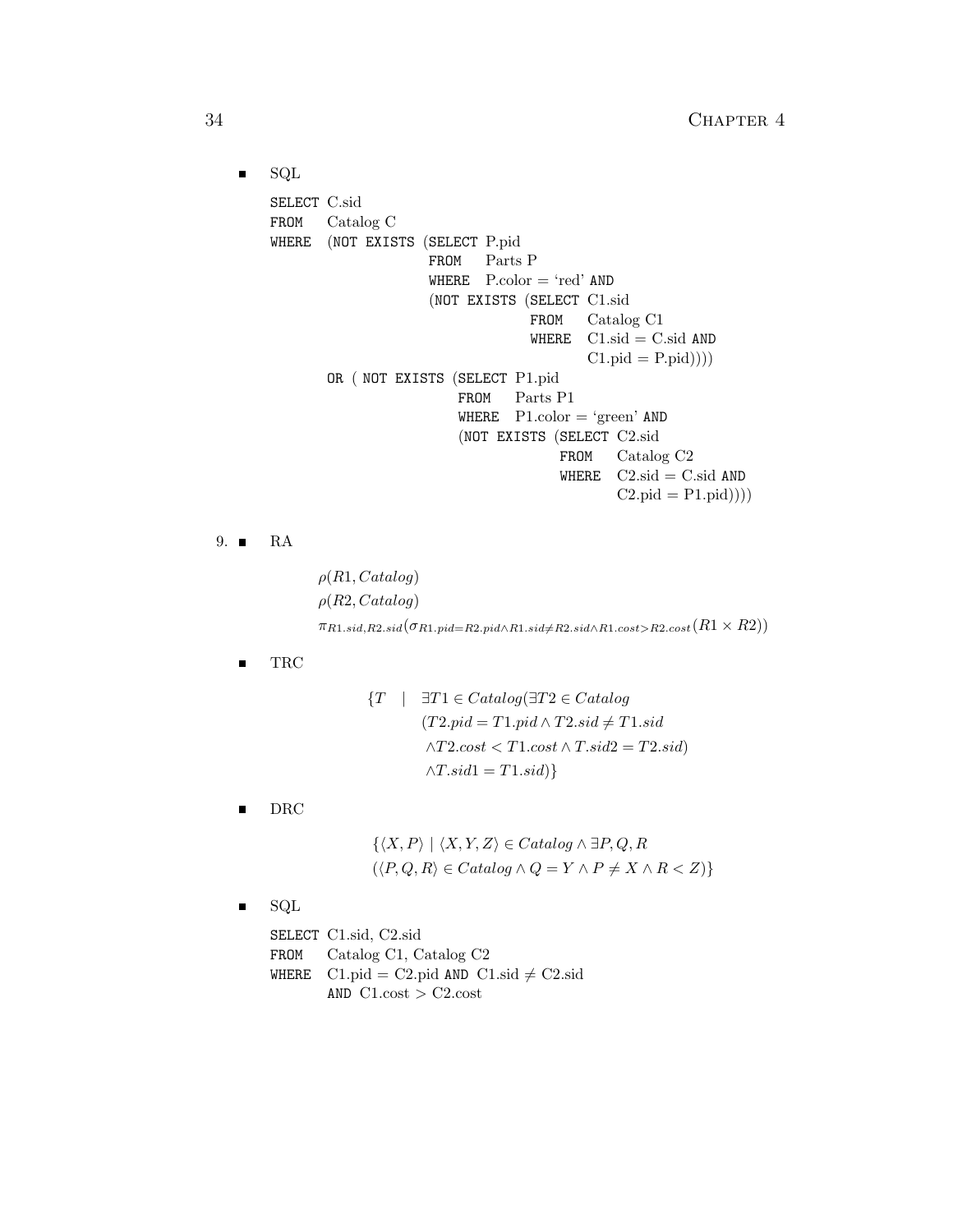10. **■** RA  $\rho(R1, Catalog)$  $\rho(R2, Catalog)$  $\pi_{R1.pid}\sigma_{R1.pid=R2.pid\wedge R1.sid\neq R2.sid}(R1\times R2)$ TRC  $\blacksquare$  ${T \mid \exists T1 \in Catalog(\exists T2 \in Catalog) }$  $(T2.pid = T1.pid \wedge T2.sid \neq T1.sid)$  $\wedge T.pid = T1.pid$ } DRC  $\blacksquare$  $\{\langle X\rangle \mid \langle X, Y, Z\rangle \in Catalog \land \exists A, B, C$  $(\langle A, B, C \rangle \in Catalog \wedge B = Y \wedge A \neq X)$ SQL  $\blacksquare$ SELECT C.pid FROM Catalog C WHERE EXISTS (SELECT C1.sid FROM Catalog C1 WHERE  $C1.pid = C.pid \text{ AND } C1.sid \neq C.sid$ 11. **■** RA  $\rho(R1, \pi_{sid}\sigma_{sname='YosemiteSham'}Suppliers)$  $\rho(R2, R1 \bowtie Catalog)$  $\rho(R3,R2)$  $\rho(R4(1 \rightarrow sid, 2 \rightarrow pid, 3 \rightarrow cost), \sigma_{R3.cost < R2.cost}(R3 \times R2))$  $\pi_{pid}(R2 - \pi_{sid,pid,cost}R4)$ TRC  $\blacksquare$  ${T \mid \exists T1 \in Catalog(\exists X \in Suppliers)}$  $(X.\text{same} = Y \text{osemiteSham'} \land X.\text{sid} = T1.\text{sid}) \land \neg (\exists S \in \text{Suppliers})$  $(S.sname = YosemiteSham' ∧ ∃Z ∈ Catalog)$  $(Z.sid = S.sid \wedge Z.cost > T1.cost))\wedge T.pid = T1.pid)$ DRC  $\{ \langle Y \rangle \mid \langle X, Y, Z \rangle \in Catalog \land \exists A, B, C$ 

 $(\langle A, B, C \rangle \in \text{Suppliers} \land C = \text{YosemiteSham'} \land A = X)$  $\land \neg (\exists P, Q, R(\langle P, Q, R \rangle \in \text{Suppliers} \land R = \text{'YosemiteSham'}$  $\land \exists I, J, K(\langle I, J, K \rangle \in Catalog(I = P \land K > Z))))$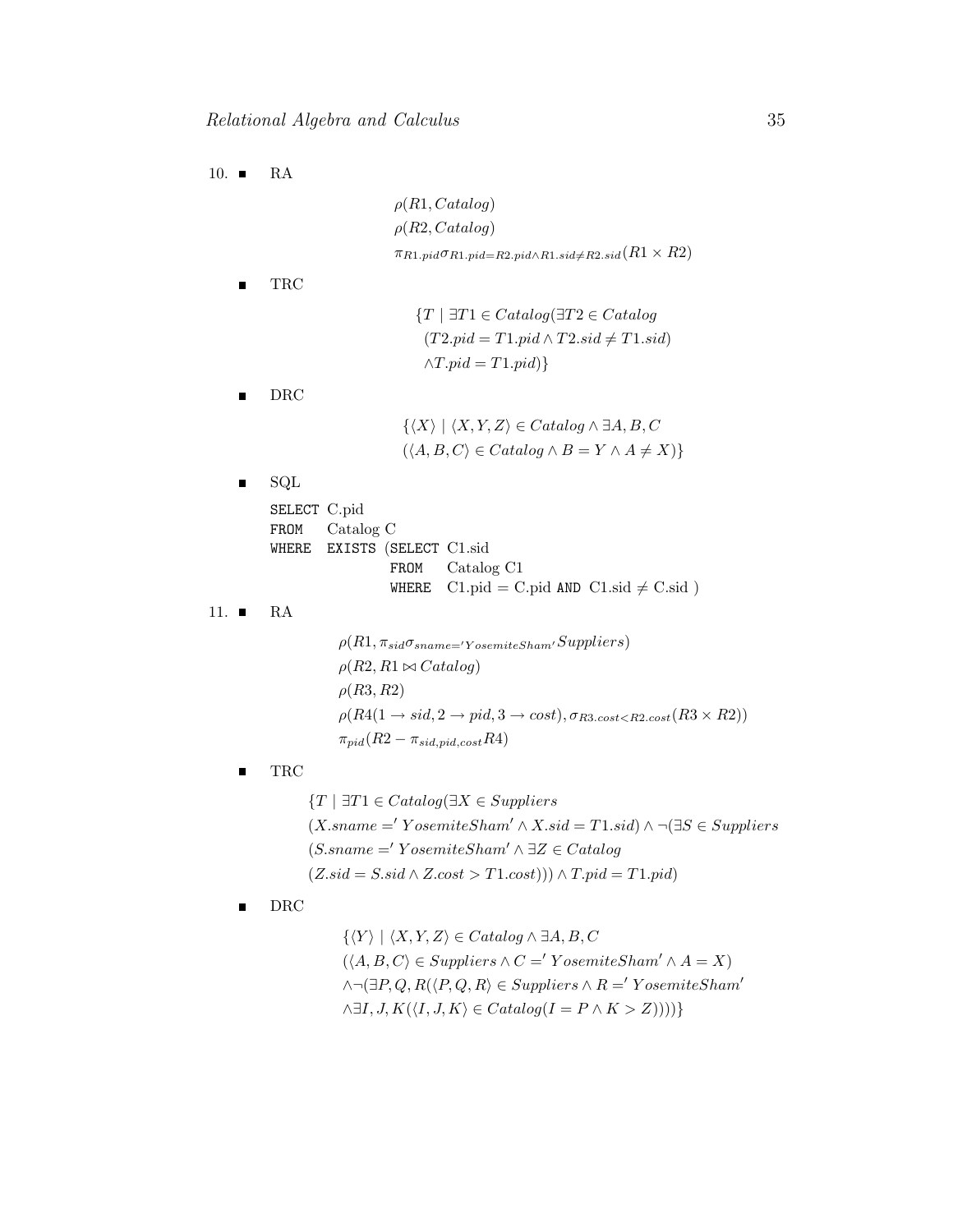```
SQL
SELECT C.pid
FROM Catalog C, Suppliers S
WHERE S.\text{sname} = 'Yosemite Sham' AND C.sid = S.sidAND C.\text{cost} \geq ALL (Select C2.\text{cost}FROM Catalog C2, Suppliers S2
                            WHERE S2 sname = 'Yosemite Sham'
                                   AND C2 sid = S2 sid)
```
**Exercise 4.4** Consider the Supplier-Parts-Catalog schema from the previous question. State what the following queries compute:

- 1.  $\pi_{same}(\pi_{sid}((\sigma_{color= 'red'} Parts) \bowtie (\sigma_{cost<100} Catalog)) \bowtie Supplementary$
- 2.  $\pi_{same}(\pi_{sid}((\sigma_{color= 'red'} Parts) \bowtie (\sigma_{cost<100} Catalog) \bowtie Supplementary$
- 3.  $(\pi_{sname}((\sigma_{color=~red'} Parts) \bowtie (\sigma_{cost<100}Catalog) \bowtie Suppliers)) \cap$

 $(\pi_{sname}((\sigma_{color=green'green} \textit{Parts}) \bowtie (\sigma_{cost<100} \textit{Catalog}) \bowtie \textit{Suppliers}))$ 

4.  $(\pi_{sid}((\sigma_{color=~red'} Parts) \bowtie (\sigma_{cost<100}Catalog) \bowtie Suppliers)) \cap$ 

 $(\pi_{sid}((\sigma_{color=green'}Parts) \bowtie (\sigma_{cost<100}Catalog) \bowtie Supplementary))$ 

5.  $\pi_{same}((\pi_{sid,same}((\sigma_{color= 'red'} Parts) \bowtie (\sigma_{cost < 100}Catalog) \bowtie Suppliers)) \cap$ 

 $(\pi_{sid,sname}((\sigma_{color='green'} Parts) \bowtie (\sigma_{cost<100} Catalog) \bowtie Supplementary$ 

**Answer 4.4** The statements can be interpreted as:

- 1. Find the Supplier names of the suppliers who supply a red part that costs less than 100 dollars.
- 2. This Relational Algebra statement does not return anything because of the sequence of projection operators. Once the sid is projected, it is the only field in the set. Therefore, projecting on sname will not return anything.
- 3. Find the Supplier names of the suppliers who supply a red part that costs less than 100 dollars and a green part that costs less than 100 dollars.
- 4. Find the Supplier ids of the suppliers who supply a red part that costs less than 100 dollars and a green part that costs less than 100 dollars.
- 5. Find the Supplier names of the suppliers who supply a red part that costs less than 100 dollars and a green part that costs less than 100 dollars.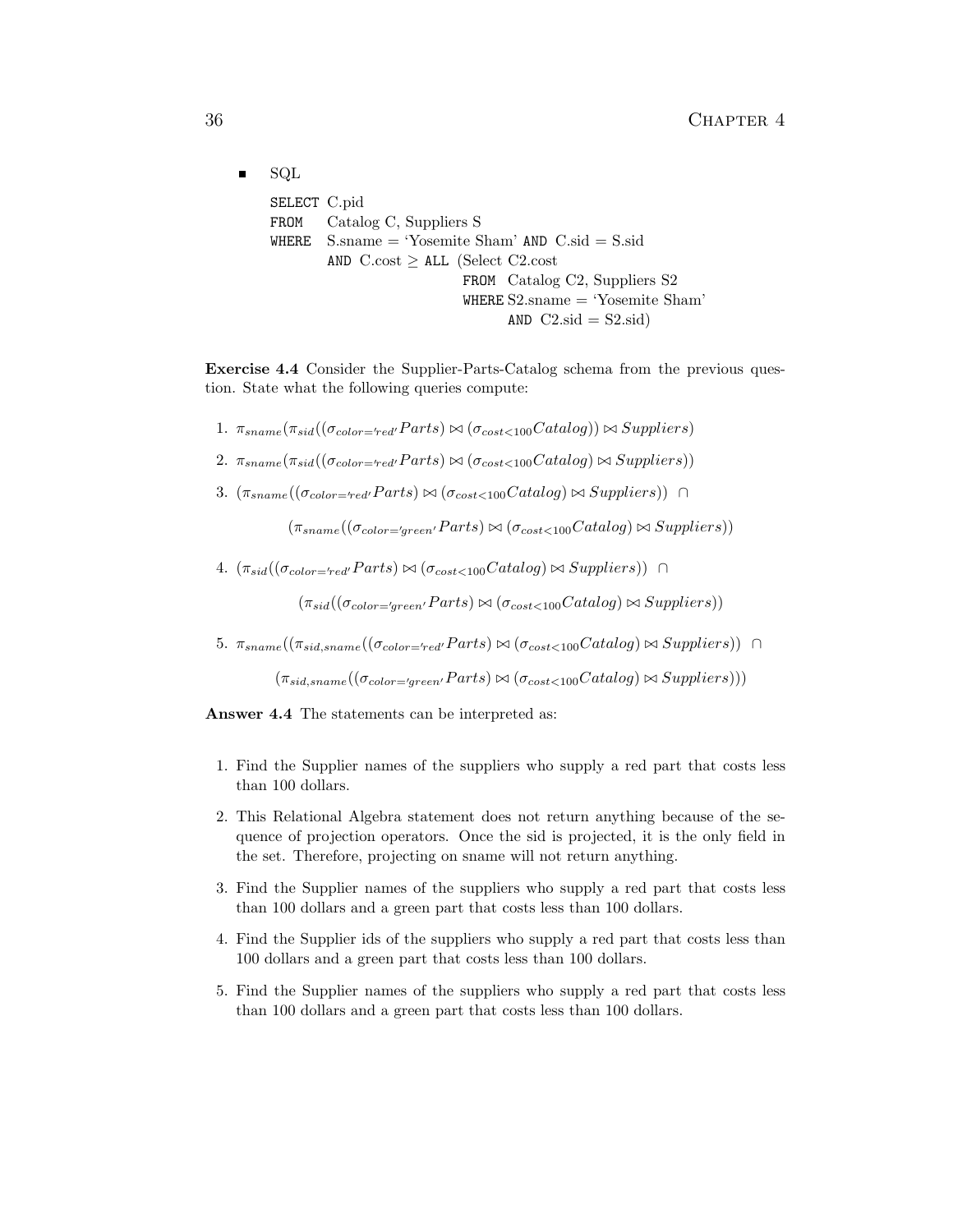**Exercise 4.5** Consider the following relations containing airline flight information:

```
Flights(flno: integer, from: string, to: string,
      distance: integer, departs: time, arrives: time)
Aircraft(aid: integer, aname: string, cruisingrange: integer)
Certified(eid: integer, aid: integer)
Employees(eid: integer, ename: string, salary: integer)
```
Note that the Employees relation describes pilots and other kinds of employees as well; every pilot is certified for some aircraft (otherwise, he or she would not qualify as a pilot), and only pilots are certified to fly.

Write the following queries in relational algebra, tuple relational calculus, and domain relational calculus. Note that some of these queries may not be expressible in relational algebra (and, therefore, also not expressible in tuple and domain relational calculus)! For such queries, informally explain why they cannot be expressed. (See the exercises at the end of Chapter 5 for additional queries over the airline schema.)

- 1. Find the eids of pilots certified for some Boeing aircraft.
- 2. Find the names of pilots certified for some Boeing aircraft.
- 3. Find the aids of all aircraft that can be used on non-stop flights from Bonn to Madras.
- 4. Identify the flights that can be piloted by every pilot whose salary is more than \$100,000.
- 5. Find the names of pilots who can operate planes with a range greater than 3,000 miles but are not certified on any Boeing aircraft.
- 6. Find the eids of employees who make the highest salary.
- 7. Find the eids of employees who make the second highest salary.
- 8. Find the eids of employees who are certified for the largest number of aircraft.
- 9. Find the eids of employees who are certified for exactly three aircraft.
- 10. Find the total amount paid to employees as salaries.
- 11. Is there a sequence of flights from Madison to Timbuktu? Each flight in the sequence is required to depart from the city that is the destination of the previous flight; the first flight must leave Madison, the last flight must reach Timbuktu, and there is no restriction on the number of intermediate flights. Your query must determine whether a sequence of flights from Madison to Timbuktu exists for *any* input Flights relation instance.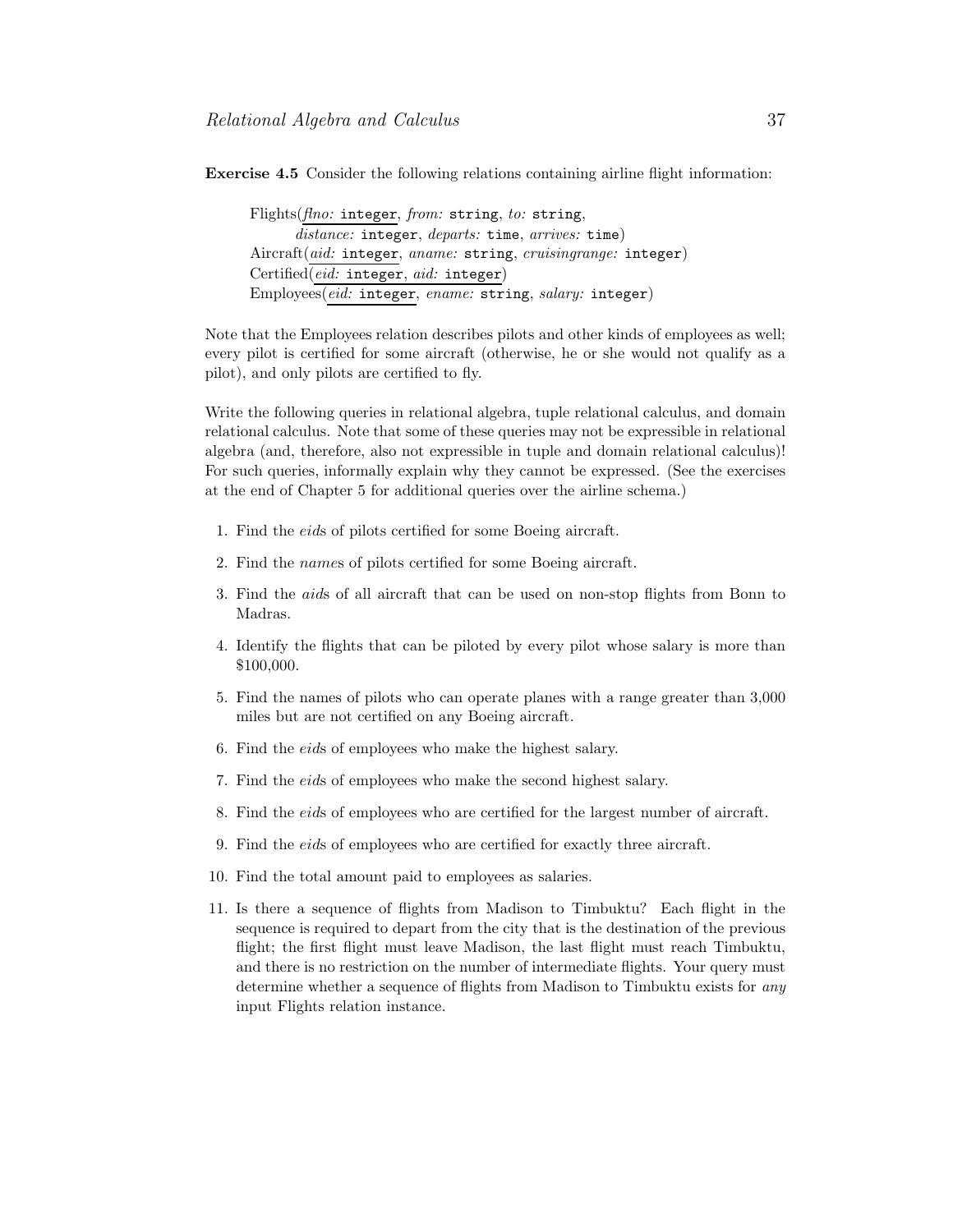**Answer 4.5** In the answers below RA refers to Relational Algebra, TRC refers to Tuple Relational Calculus and DRC refers to Domain Relational Calculus.

1. RA

```
\pi_{eid}(\sigma_{aname='Boeing'}(Aircraft \bowtie Certified))
```
TRC  $\blacksquare$ 

> ${C.eid}$  |  $C \in \text{Certified } } \wedge$  $\exists A \in \text{Aircraft}(A.\text{aid} = C.\text{aid} \land A.\text{aname} = 'Boeing')\}$

 $\blacksquare$ DRC

$$
\{\langle Ceid \rangle \mid \langle Ceid, Caid \rangle \in Certified \land
$$
  

$$
\exists Aid, AN, AR(\langle Aid, AN, AR \rangle \in Aircraft
$$
  

$$
\land Aid = Caid \land AN = 'Boeing')\}
$$

SQL  $\blacksquare$ 

> SELECT C.eid FROM Aircraft A, Certified C WHERE  $A$ .aid = C.aid AND  $A$ .aname = 'Boeing'

2. **■** RA

 $\pi_{ename}(\sigma_{aname='Boeing'}(Aircraft \bowtie Certified \bowtie Employees))$ 

- TRC  $\blacksquare$  ${E.} \n *E* = E, \n *E* = E, \n  $\exists C \in \text{I}$  \n *C* = E, \n  $\exists C \in \text{I}$$  $(\exists A \in A \text{ircraft}(A \text{.} \text{aid} = C \text{.} \text{aid} \land A \text{.} \text{aname} = 'Boeing' \land E \text{.} \text{eid} = C \text{.} \text{eid}))\}$
- DRC  $\blacksquare$

 $\{ \langle EN \rangle \mid \langle Eid, EN, ES \rangle \in Employes \land$  $\exists Ceid, Caid(\langle Ceid, Caid \rangle \in Certified \wedge$  $\exists Aid, AN, AR(\langle Aid, AN, AR \rangle \in Aircraft \wedge$  $Aid = Caid \wedge AN = 'Boeing' \wedge Eid = Ceid)$ 

SQL П

> SELECT E.ename FROM Aircraft A, Certified C, Employees E WHERE  $A$ .aid = C.aid AND  $A$ .aname = 'Boeing' AND  $E$ .eid = C.eid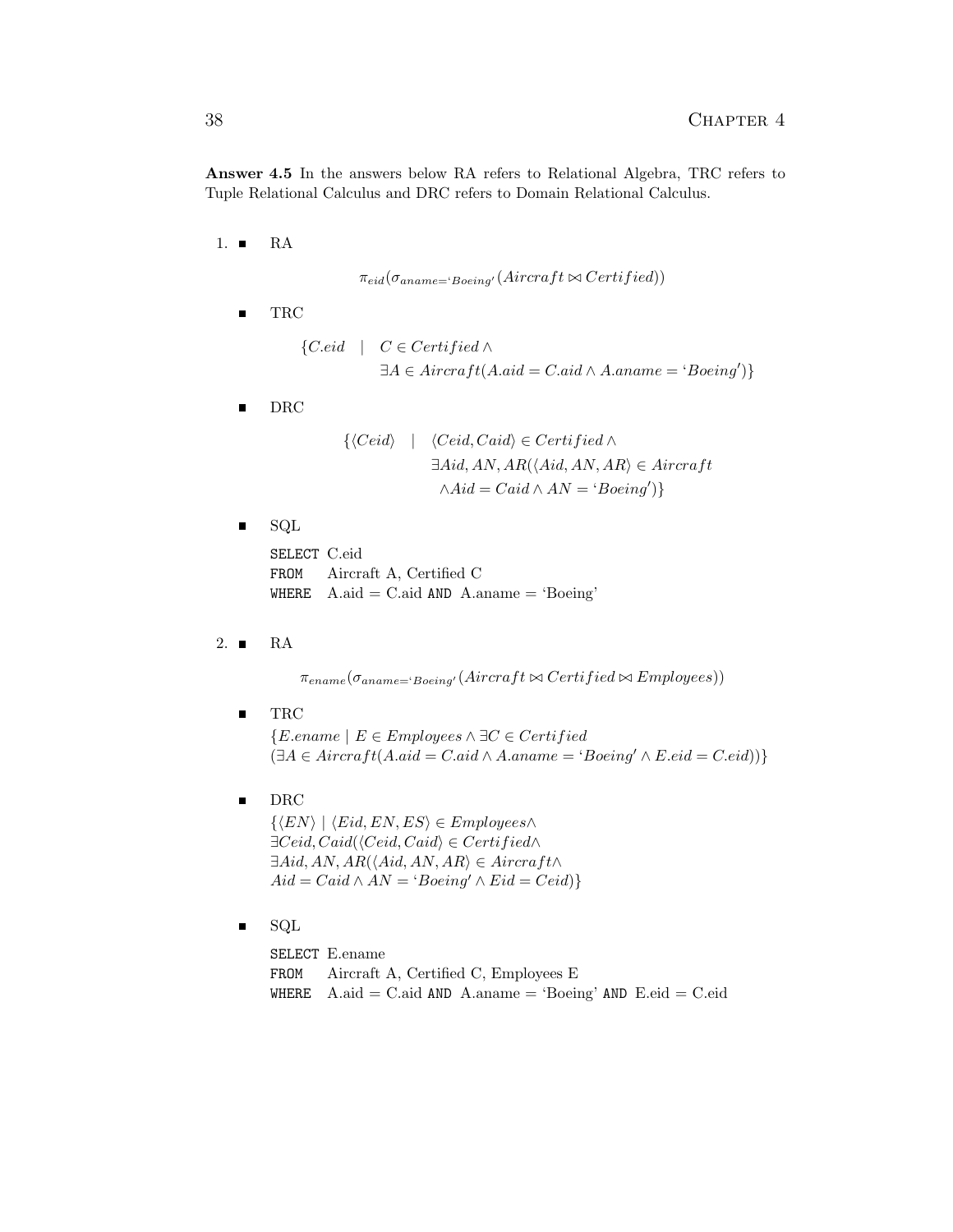3. RA

 $\rho(BonnToMadrid, \sigma_{from='Bonn' \wedge to='Madrid'}(Flights))$  $\pi_{aid}(\sigma_{cruisingrange \geq distance}(Aircraft \times BonnToMadrid))$ 

TRC  $\blacksquare$ 

> ${A.aid \mid A \in A \text{ircraft} \land \exists F \in Flights}$  $(F. from = 'Bonn' \wedge F. to = 'Madrid' \wedge A. cruising range > F. distance)$

 $\blacksquare$ DRC

> ${Adjd | \langle Aid, AN, AR \rangle \in Aircraft \wedge }$  $(\exists FN, FF, FT, FDi, FDe, FA(\langle FN, FF, FT, FDi, FDe, FA \rangle \in Flights \land$  $FF = 'Bonn' \wedge FT = 'Madrid' \wedge FDi < AR$ )

### SQL

SELECT A.aid FROM Aircraft A, Flights F WHERE  $F.$  from  $=$  'Bonn' AND  $F.to = 'Madrid'$  AND A.cruisingrange > F.distance

### 4. RA

 $\pi_{flno}(\sigma_{distance \langle cruising range \land salary \rangle 100,000} (Flights \bowtie Aircraft \bowtie$  $Certified \bowtie Employes))$ 

TRC  ${Fflno \mid F \in {\textit{Flights} \land \exists A \in {\textit{Aircraft}} \exists C \in {\textit{Certified}}}$  $\blacksquare$  $\exists E \in \mathit{Employees}(A.cruising range > F.distance \land E.salary > 100,000 \land$  $A.aid = C.aid \wedge E.eid = C.eid$ 

#### DRC  $\blacksquare$

 $\{FN \mid \langle FN, FF, FT, FDi, FDe, FA \rangle \in Flights \wedge$  $\exists Ceid, Caid(\langle Ceid, Caid \rangle \in Certified \wedge$  $\exists Ai d, AN, AR(\langle Ai d, AN, AR \rangle \in Aircraft \wedge$  $\exists Eid, EN, ES(\langle Eid, EN, ES \rangle \in Employees)$  $(AR > FDi \wedge ES > 100,000 \wedge Aid = Caid \wedge Eid = Ceid)$ 

SQL  $\blacksquare$ 

|      | <b>SELECT</b> E.ename                                    |
|------|----------------------------------------------------------|
| FROM | Aircraft A, Certified C, Employees E, Flights F          |
|      | WHERE $A$ aid $C$ aid AND $E$ eid $C$ ceid AND           |
|      | distance $\langle$ cruising range AND salary $> 100,000$ |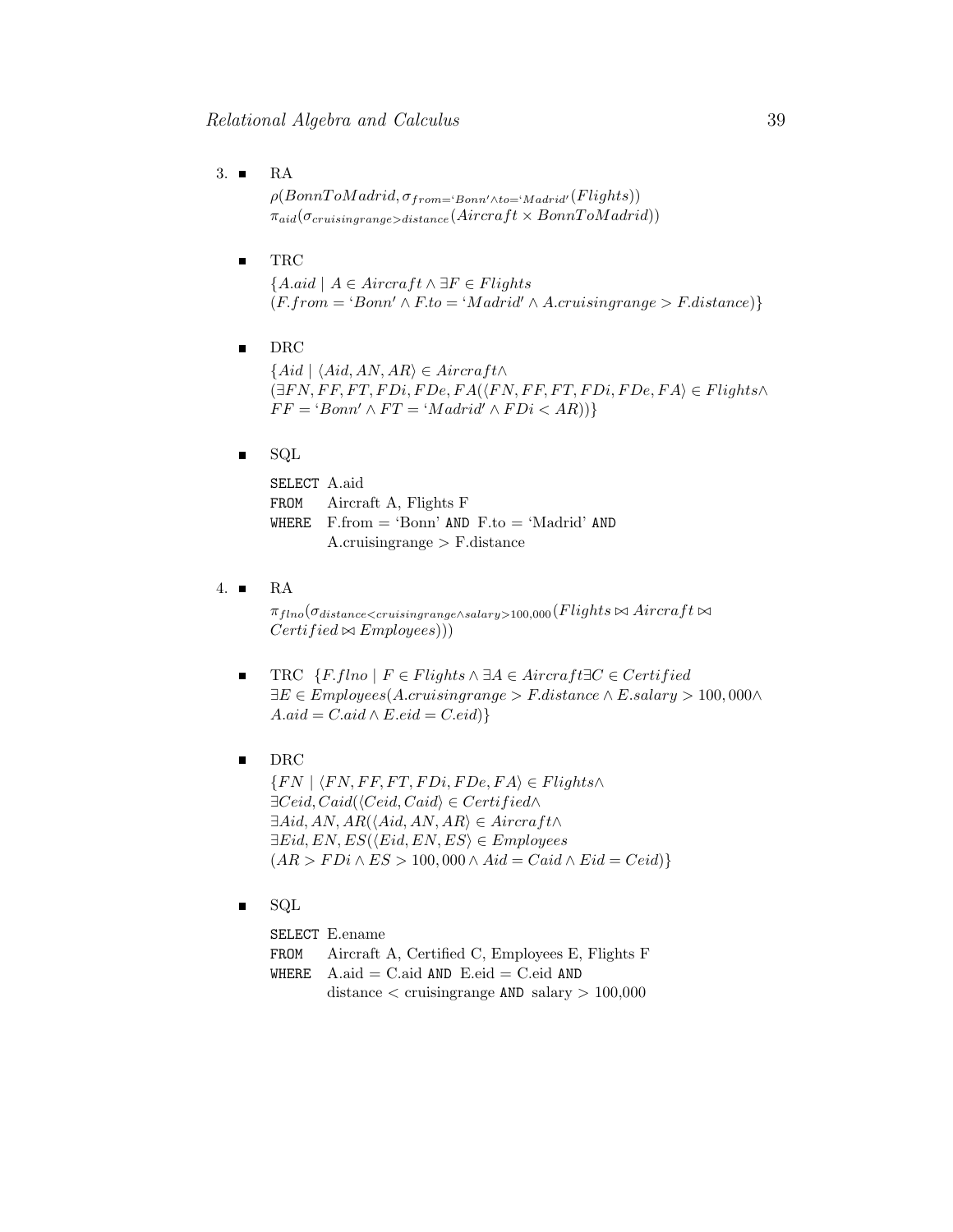- 5. RA  $\rho(R1, \pi_{eid}(\sigma_{cruisingrange>3000}(Aircraft \bowtie Certified)))$  $\pi_{ename}(Employee \bowtie (R1 - \pi_{eid}(\sigma_{aname = 'Boeing'}(Aircraft \bowtie Certified))))$ 
	- TRC

 ${E.}$ ename  $\mid E \in \mathit{Employees} \land \exists C \in \mathit{Certified}(\exists A \in \mathit{Aircraft})$  $(A.aid = C.aid \wedge E.eid = C.eid \wedge A.cruising range > 3000)) \wedge$  $\neg \exists C2 \in \text{Certified} \exists A2 \in \text{Aircraft}(A2.name = 'Boeing' \land C2.add =$  $A2.aid \wedge C2.eid = E.eid))$ 

 $\blacksquare$ DRC

> $\{ \langle EN \rangle \mid \langle Eid, EN, ES \rangle \in Employes \land$  $\exists Ceid, Caid(\langle Ceid, Caid \rangle \in Certified \wedge$  $\exists Ai d, AN, AR(\langle Ai d, AN, AR \rangle \in A \text{irc} \text{raft} \land$  $Aid = Caid \wedge Eid = Ceid \wedge AR > 3000) \wedge$  $\neg(\exists \text{A} id2, \text{AN} 2, \text{AR} 2(\langle \text{A} id2, \text{AN} 2, \text{AR} 2 \rangle \in \text{A} ircraft \wedge$  $\exists C \neq d2, C \neq d2 \langle C \neq d2, C \neq d2 \rangle \in \text{Certified}$  $\wedge Aid2 = Caid2 \wedge Eid = Ceid2 \wedge AN2 = 'Boeing'))$

SQL

SELECT E.ename FROM Certified C, Employees E, Aircraft A WHERE A.aid = C.aid AND E.eid = C.eid AND A.cruisingrange  $> 3000$ AND E.eid NOT IN ( SELECT C2.eid FROM Certified C2, Aircraft A2 WHERE  $C2$ -aid = A2.aid AND A2.aname = 'Boeing')

### 6. RA

The approach to take is first find all the employees who do not have the highest salary. Subtract these from the original list of employees and what is left is the highest paid employees.

 $\rho(E1, Employees)$  $\rho(E2, Employees)$  $\rho(E3, \pi_{E2.eid}(E1 \bowtie_{E1.salary>E2.salary} E2)$  $(\pi_{eid}E1) - E3$ 

TRC

 ${E1.eid \mid E1 \in Employes \land \neg (BE2 \in Employes(E2.salary > E1.salary))}$ 

DRC $\blacksquare$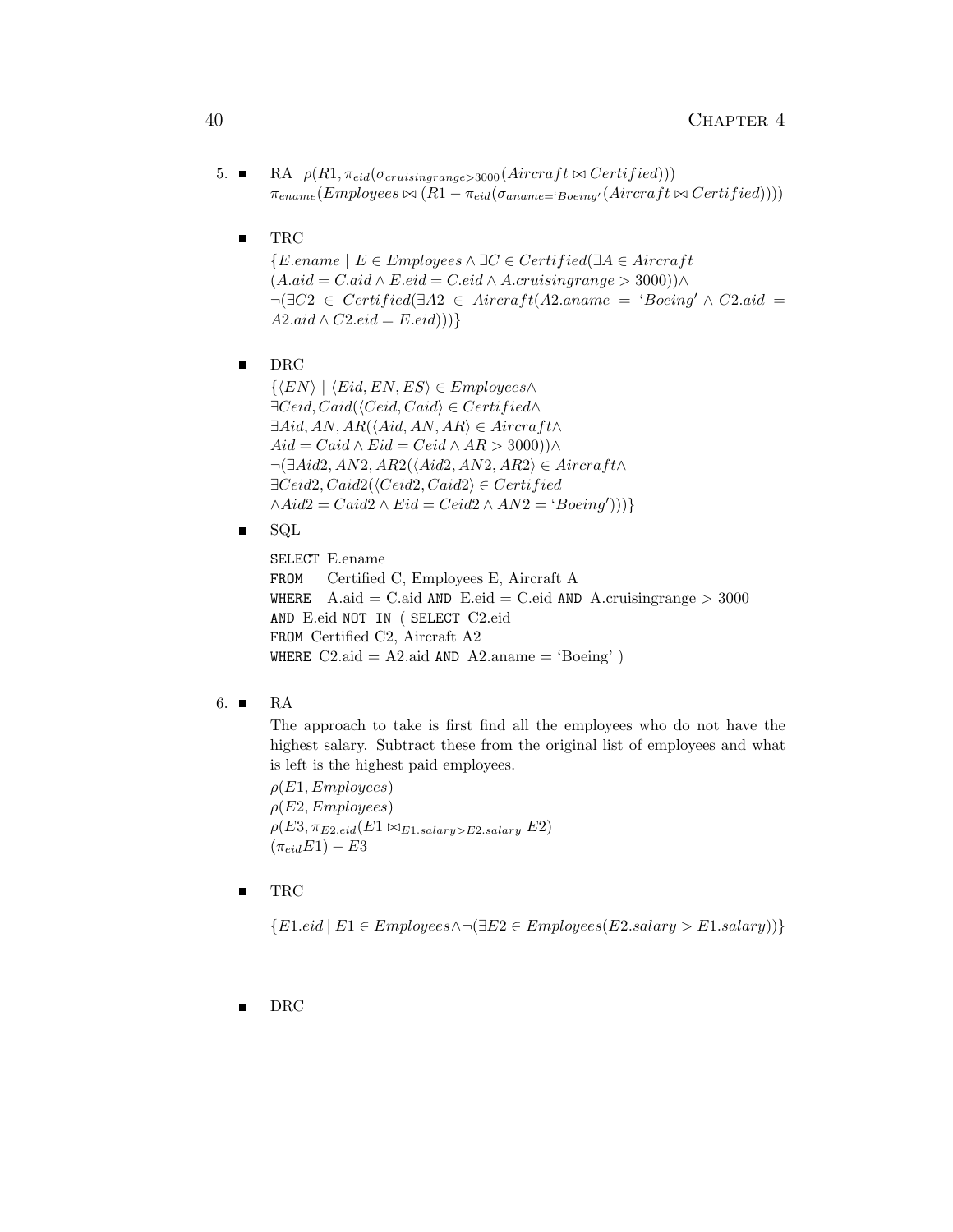```
\{\langle Eid1\rangle \mid \langle Eid1, EN1, ES1\rangle \in \mathit{Employees} \wedge\neg(\exists Eid2, EN2, ES2(\langle Eid2, EN2, ES2 \rangle \in Emplogees \land ES2 > ES1))\}\n
```
 $\blacksquare$ SQL

```
SELECT E.eid
FROM Employees E
WHERE E.\text{salary} = ( \text{ Select MAX} (E2.\text{salary})FROM Employees E2 )
```
7. RA

The approach taken is similar to the solution for the previous exercise. First find all the employees who do not have the highest salary. Remove these from the original list of employees and what is left is the highest paid employees. Remove the highest paid employees from the original list. What is left is the second highest paid employees together with the rest of the employees. Then find the highest paid employees of this new list. This is the list of the second highest paid employees.

 $\rho(E1, Employes)$  $\rho(E2, Employees)$  $\rho(E3, \pi_{E2.eid}(E1 \bowtie_{E1.salary>E2.salary} E2)$  $\rho(E4, E2 \bowtie E3)$  $\rho(E5, E2 \bowtie E3)$  $\rho(E6, \pi_{E5.eid}(E4 \bowtie_{E1.salary>E5.salary} E5)$  $(\pi_{eid}E3) - E6$ 

TRC

 ${E1.eid \mid E1 \in Employes \land \exists E2 \in Employes(E2.salary > E1.salary}$  $\land \neg (\exists E3 \in Employees(E3.salary > E2.salary)))$ 

DRC  $\blacksquare$ 

> $\{ \langle Eid1 \rangle \mid \langle Eid1, EN1, ES1 \rangle \in Employees \land$  $\exists Eid2, EN2, ES2(\langle Eid2, EN2, ES2 \rangle \in Employes(ES2 > ES1)$  $\land \neg (\exists Eid3, EN3, ES3(\langle Eid3, EN3, ES3 \rangle \in Employpes(ES3 > ES2))))$

SQL  $\blacksquare$ 

```
SELECT E.eid
FROM Employees E
WHERE E.\text{salary} = (\text{SELECT MAX} (\text{E2}.\text{salary})FROM Employees E2
                     WHERE E2-salary \neq (SELECT MAX (E3-salary)
                                           FROM Employees E3 )
```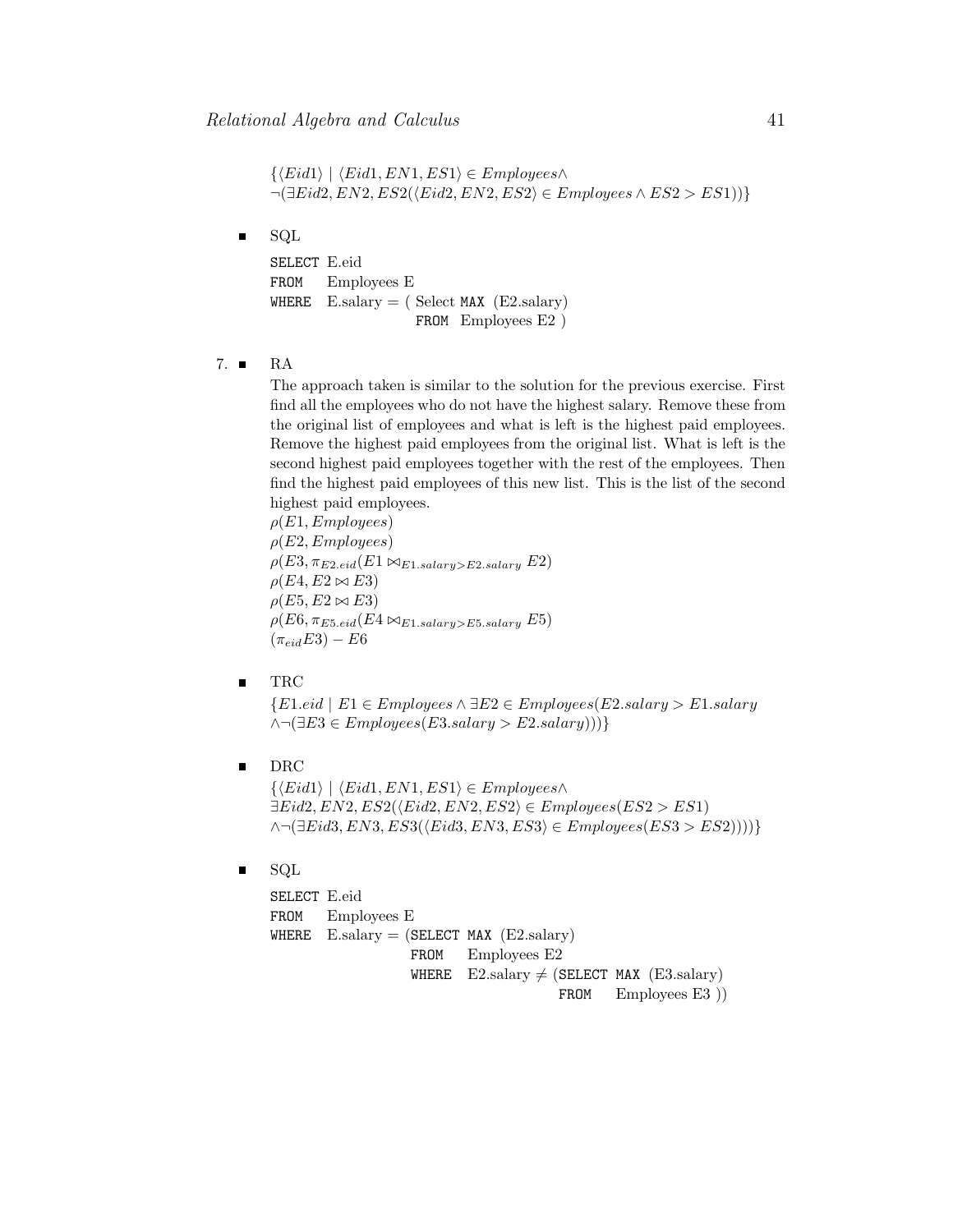8. This cannot be expressed in relational algebra (or calculus) because there is no operator to count, and this query requires the ability to count up to a number that depends on the data. The query can however be expressed in SQL as follows:

|      | SELECT Temp.eid         |             |                                             |
|------|-------------------------|-------------|---------------------------------------------|
| FROM |                         |             | (SELECT C.eid AS eid, COUNT (C.aid) AS cnt, |
|      | FROM                    | Certified C |                                             |
|      | GROUP BY C.eid) AS Temp |             |                                             |
|      |                         |             | WHERE $Temp.cnt = (SELECT MAX (Temp.cnt)$   |
|      |                         | FR.OM       | Temp)                                       |
|      |                         |             |                                             |

9. **RA** 

The approach behind this query is to first find the employees who are certified for at least three aircraft (they appear at least three times in the Certified relation). Then find the employees who are certified for at least four aircraft. Subtract the second from the first and what is left is the employees who are certified for exactly three aircraft.

 $\rho(R1, \mathit{Certified})$  $\rho(R2, \mathit{Certified})$  $\rho(R3, \mathit{Certified})$  $\rho(R4, \mathit{Certified})$  $\rho(R5, \pi_{eid}(\sigma_{(R1.eid=R2.eid=R3.eid)\wedge(R1.aid \neq R2.aid \neq R3.aid)}(R1 \times R2 \times R3)))$  $\rho(R6, \pi_{eid}(\sigma_{(R1.eid=R2.eid=R3.eid=R4.eid) \land (R1.aid \neq R2.aid \neq R3.aid \neq R4.aid)}$  $(R1 \times R2 \times R3 \times R4))$  $R5-R6$ 

TRC ш

> ${C1.eid \mid C1 \in \text{Certified} \land \exists C2 \in \text{Certified}(\exists C3 \in \text{Certified})}$  $(C1.eid = C2.eid \wedge C2.eid = C3.eid \wedge C2.eid$  $C1.aid \neq C2.aid \wedge C2.aid \neq C3.aid \wedge C3.aid \neq C1.aid \wedge$  $\neg \exists C4 \in \text{Certified}$  $(C3.eid = C4.eid \wedge C1.aid \neq C4.aid \wedge C1.$  $C2.aid \neq C4.aid \wedge C3.aid \neq C4.aid))))$

#### DRC  $\blacksquare$

 $\{\langle CE1\rangle \mid \langle CE1,CA1\rangle \in \text{Certified} \wedge$  $\exists C E2, CA2(\langle CE2, CA2 \rangle \in \text{Certified} \land$  $\exists CE3, CA3(\langle CE3, CA3 \rangle \in \text{Certified} \land$  $(CE1 = CE2 \wedge CE2 = CE3 \wedge$  $CA1 \neq CA2 \land CA2 \neq CA3 \land CA3 \neq CA1 \land$  $\neg(\exists C E4, CA4(\langle CE4, CA4 \rangle \in \text{Certified} \land$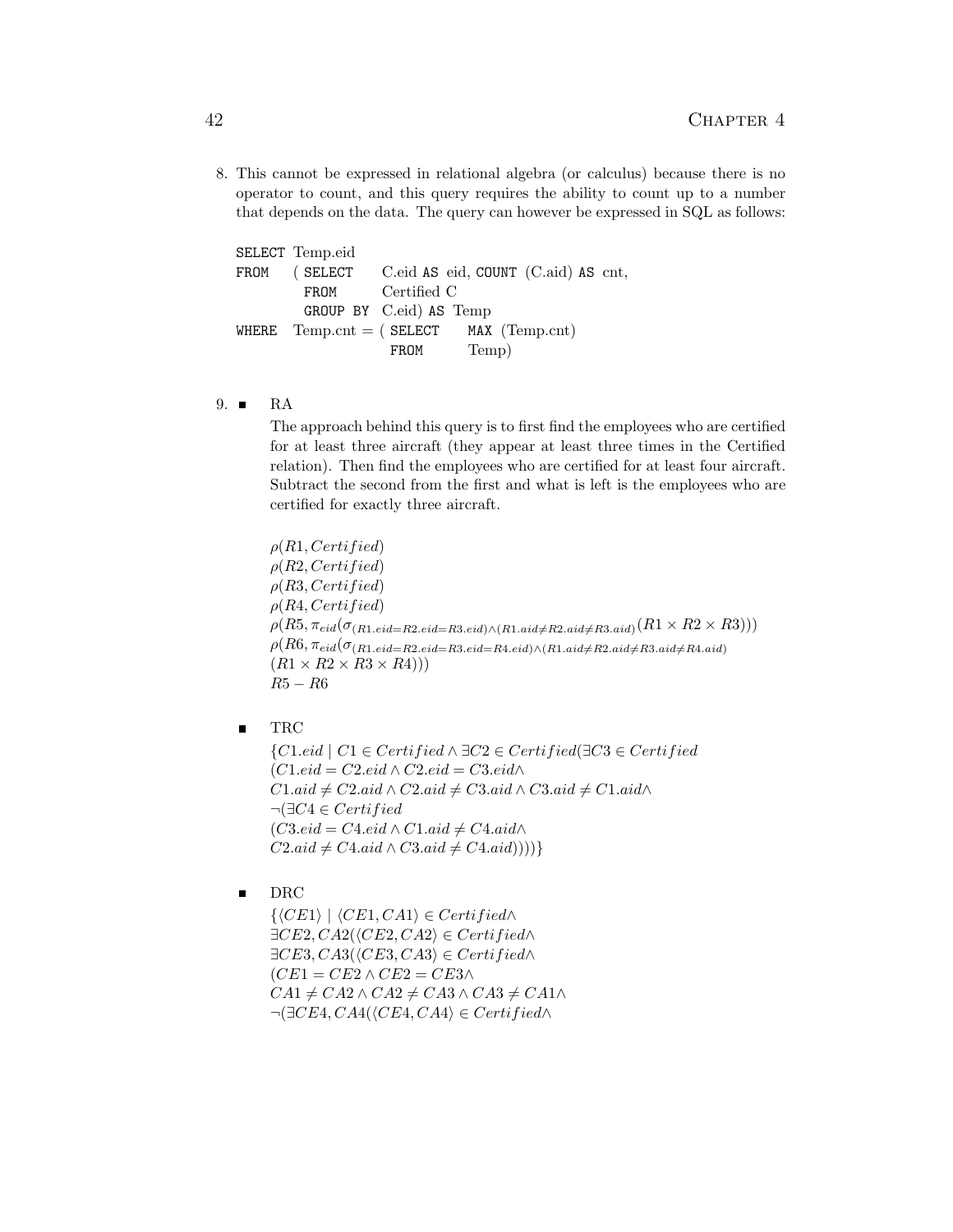$(CE3 = CE4 \land CA1 \neq CA4 \land$  $CA2 \neq CA4 \land CA3 \neq CA4))$ 

SQL

```
SELECT C1.eid
FROM Certified C1, Certified C2, Certified C3
WHERE (Cl.eid = C2.eid AND C2.eid = C3.eid ANDC1.aid \neq C2.aid AND C2.aid \neq C3.aid AND C3.aid \neq C1.aid)
EXCEPT
SELECT C4.eid
FROM Certified C4, Certified C5, Certified C6, Certified C7,
WHERE (C4.eid = C5.eid AND C5.eid = C6.eid AND C6.eid = C7.eid AND\text{C4}.\text{aid} \neq \text{C5}.\text{aid} \text{ AND C4}.\text{aid} \neq \text{C6}.\text{aid} \text{ AND C4}.\text{aid} \neq \text{C7}.\text{aid} \text{ AND}C5.aid \neq C6.aid AND C5.aid \neq C7.aid AND C6.aid \neq C7.aid )
```
This could also be done in SQL using COUNT.

10. This cannot be expressed in relational algebra (or calculus) because there is no operator to sum values. The query can however be expressed in SQL as follows:

SELECT SUM (E.salaries) FROM Employees E

11. This cannot be expressed in relational algebra or relational calculus or SQL. The problem is that there is no restriction on the number of intermediate flights. All of the query methods could find if there was a flight directly from Madison to Timbuktu and if there was a sequence of two flights that started in Madison and ended in Timbuktu. They could even find a sequence of  $n$  flights that started in Madison and ended in Timbuktu as long as there is a static (i.e., data-independent) upper bound on the number of intermediate flights. (For large  $n$ , this would of course be long and impractical, but at least possible.) In this query, however, the upper bound is not static but dynamic (based upon the set of tuples in the Flights relation).

In summary, if we had a static upper bound (say  $k$ ), we could write an algebra or SQL query that repeatedly computes (upto  $k$ ) joins on the Flights relation. If the upper bound is dynamic, then we cannot write such a query because  $k$  is not known when writing the query.

**Exercise 4.6** What is *relational completeness*? If a query language is relationally complete, can you write any desired query in that language?

**Answer 4.6** Answer omitted.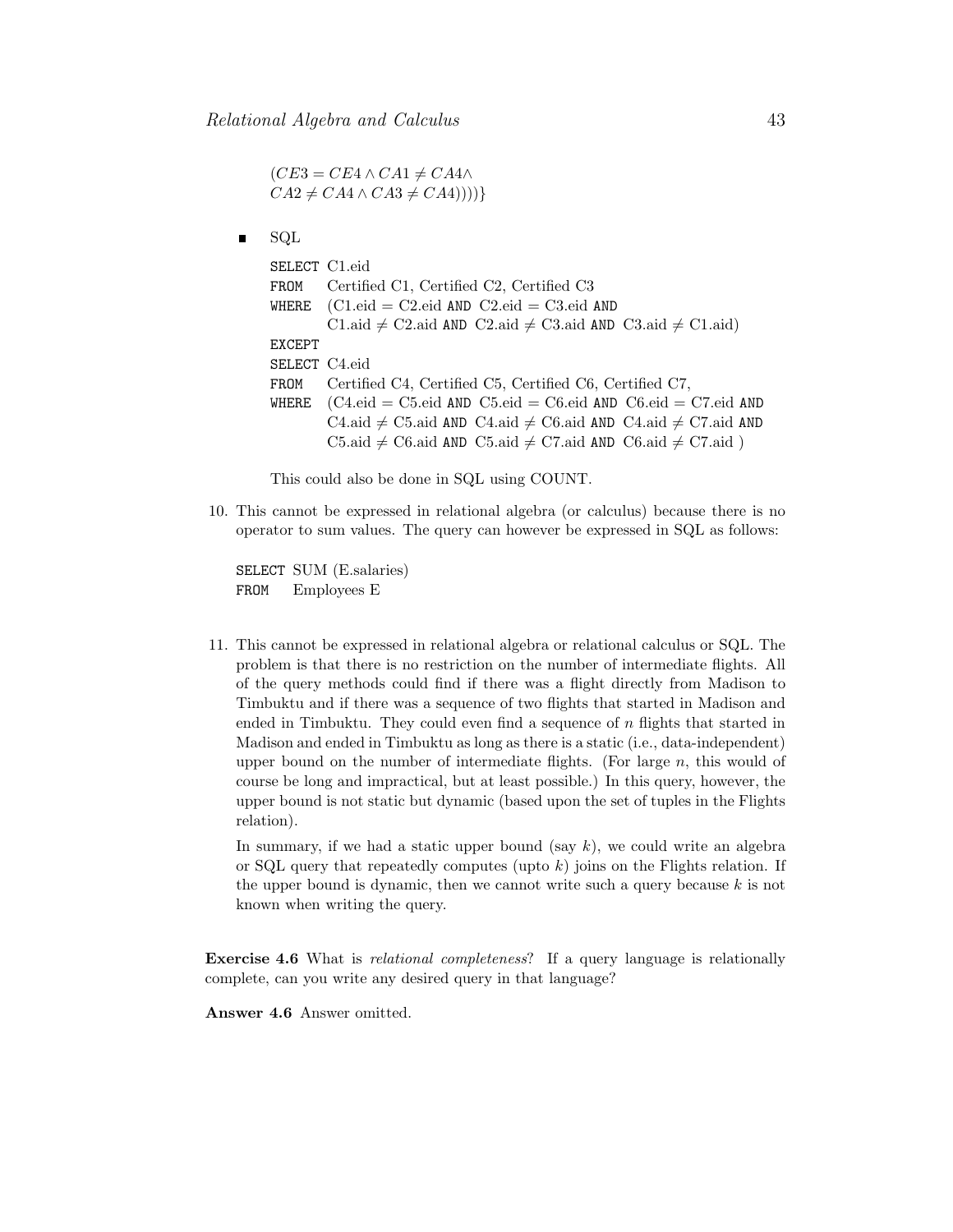**Exercise 4.7** What is an *unsafe* query? Give an example and explain why it is important to disallow such queries.

**Answer 4.7** An unsafe query is a query in relational calculus that has an infinite number of results. An example of such a query is:

$$
\{S \mid \neg (S \in Sailors)\}
$$

The query is for all things that are not sailors which of course is everything else. Clearly there is an infinite number of answers, and this query is unsafe. It is important to disallow *unsafe* queries because we want to be able to get back to users with a list of all the answers to a query after a finite amount of time.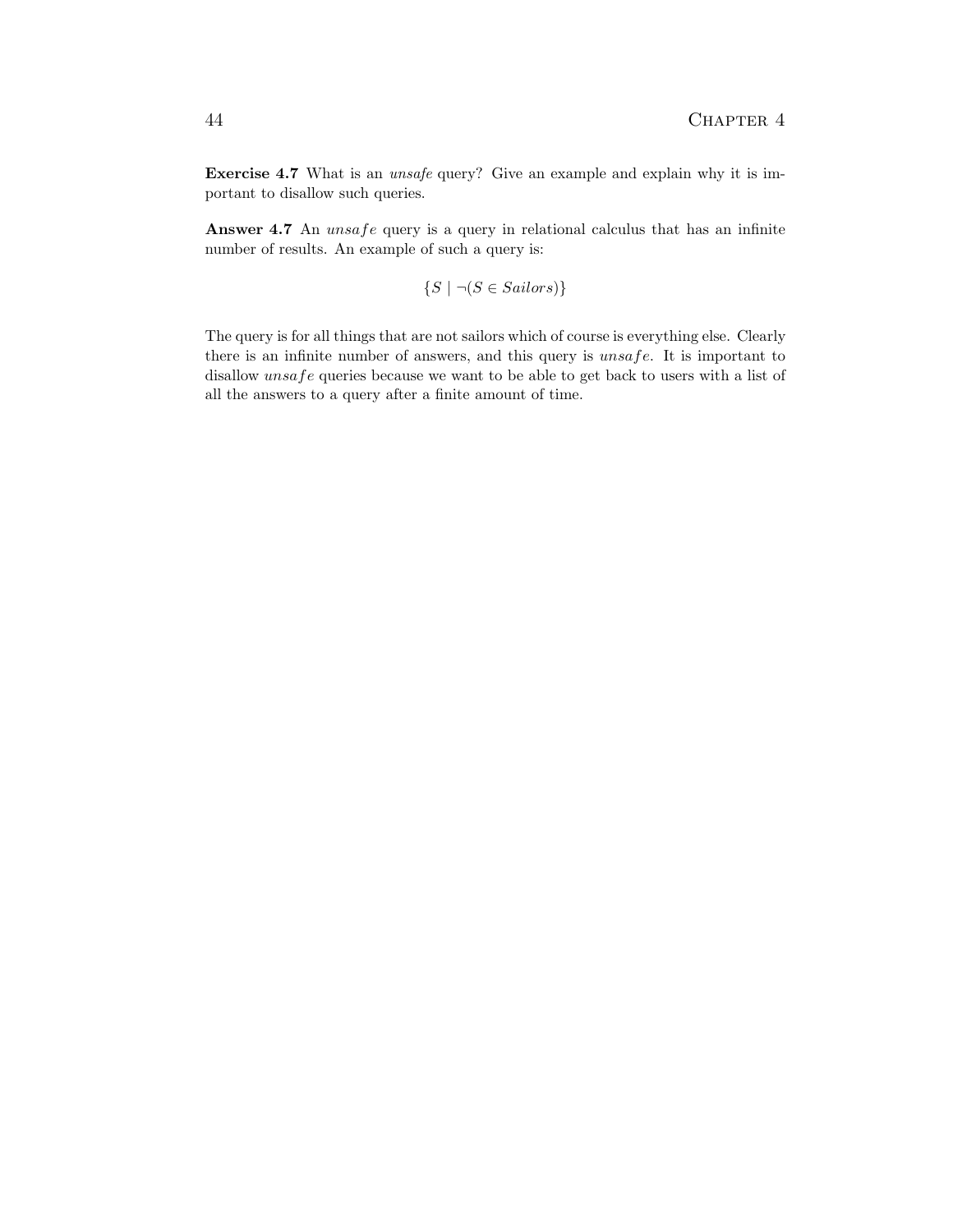# **5 SQL: QUERIES, CONSTRAINTS, TRIGGERS**

Online material is available for all exercises in this chapter on the book's webpage at

http://www.cs.wisc.edu/~ dbbook

This includes scripts to create tables for each exercise for use with Oracle, IBM DB2, Microsoft SQL Server, Microsoft Access and MySQL.

**Exercise 5.1** Consider the following relations:

Student(*snum:* integer, *sname:* string, *major:* string, *level:* string, *age:* integer) Class(*name:* string, *meets at:* string, *room:* string, *fid:* integer) Enrolled(*snum:* integer, *cname:* string) Faculty(*fid*: integer, *fname:* string, *deptid:* integer)

The meaning of these relations is straightforward; for example, Enrolled has one record per student-class pair such that the student is enrolled in the class.

Write the following queries in SQL. No duplicates should be printed in any of the answers.

- 1. Find the names of all Juniors (level  $=$  JR) who are enrolled in a class taught by I. Teach.
- 2. Find the age of the oldest student who is either a History major or enrolled in a course taught by I. Teach.
- 3. Find the names of all classes that either meet in room R128 or have five or more students enrolled.
- 4. Find the names of all students who are enrolled in two classes that meet at the same time.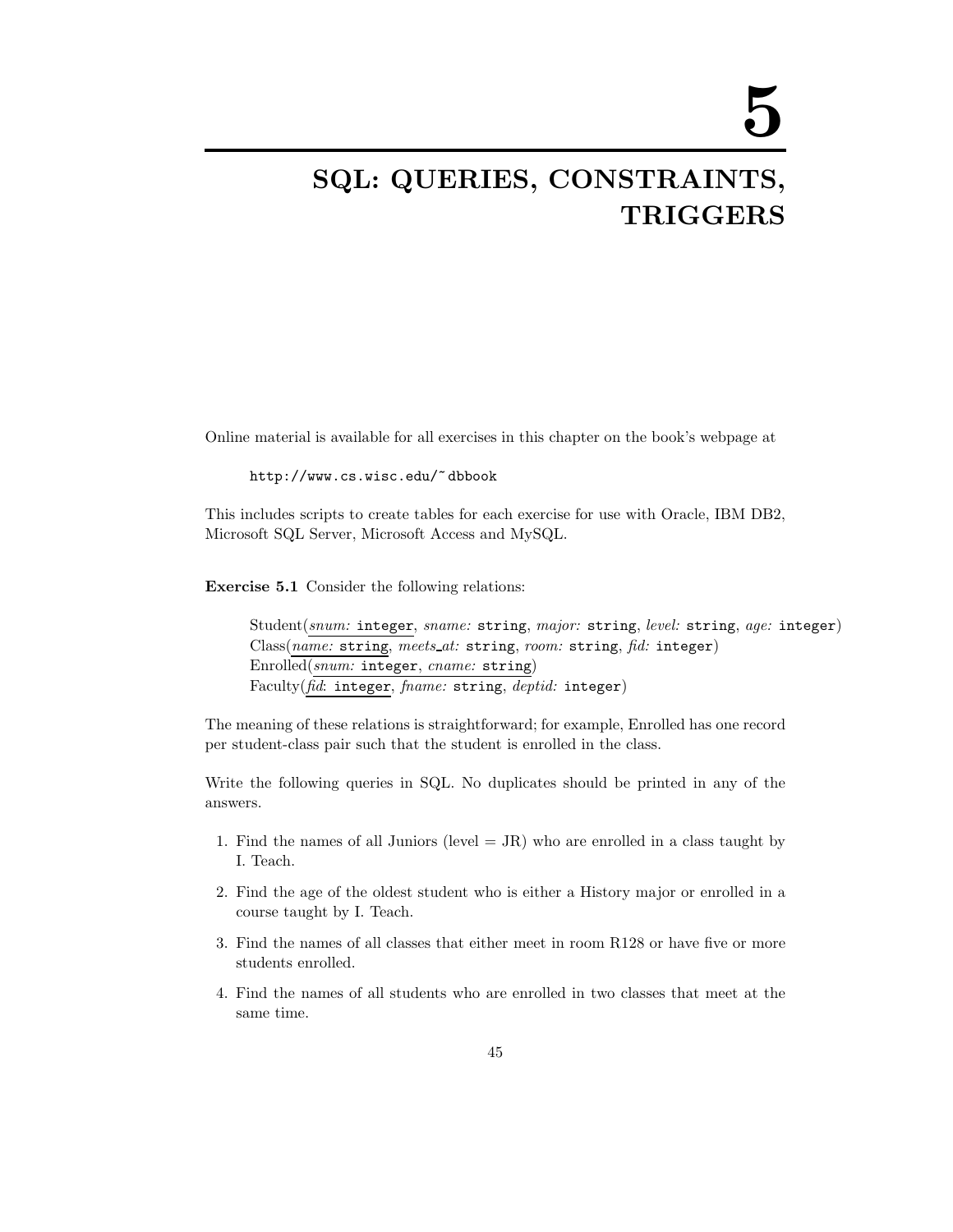- 5. Find the names of faculty members who teach in every room in which some class is taught.
- 6. Find the names of faculty members for whom the combined enrollment of the courses that they teach is less than five.
- 7. For each level, print the level and the average age of students for that level.
- 8. For all levels except JR, print the level and the average age of students for that level.
- 9. For each faculty member that has taught classes only in room R128, print the faculty member's name and the total number of classes she or he has taught.
- 10. Find the names of students enrolled in the maximum number of classes.
- 11. Find the names of students not enrolled in any class.
- 12. For each age value that appears in Students, find the level value that appears most often. For example, if there are more FR level students aged 18 than SR, JR, or SO students aged 18, you should print the pair (18, FR).

**Answer 5.1** The answers are given below:

| 1. | FROM           | SELECT DISTINCT S.Sname<br>Student S, Class C, Enrolled E, Faculty F<br>WHERE S.snum = E.snum AND E.cname = C.name AND C.fid = F.fid AND<br>$F$ .fname = 'I.Teach' AND S.level = 'JR'                                           |
|----|----------------|---------------------------------------------------------------------------------------------------------------------------------------------------------------------------------------------------------------------------------|
| 2. | FROM           | SELECT MAX(S.age)<br>Student S<br>WHERE $(S.\text{major} = 'History')$<br>OR S.snum IN (SELECT E.snum<br>FROM Class C, Enrolled E, Faculty F<br>WHERE $\quad$ E.cname = C.name AND C.fid = F.fid<br>AND $F$ .fname = 'I.Teach') |
| 3. | SELECT<br>FROM | C.name<br>Class C<br>WHERE $C.room = 'R128'$<br>OR C.name IN (SELECT E.cname<br>FROM Enrolled E<br><b>GROUP BY E.cname</b><br>COUNT $(*)$ >= 5)<br>HAVING                                                                       |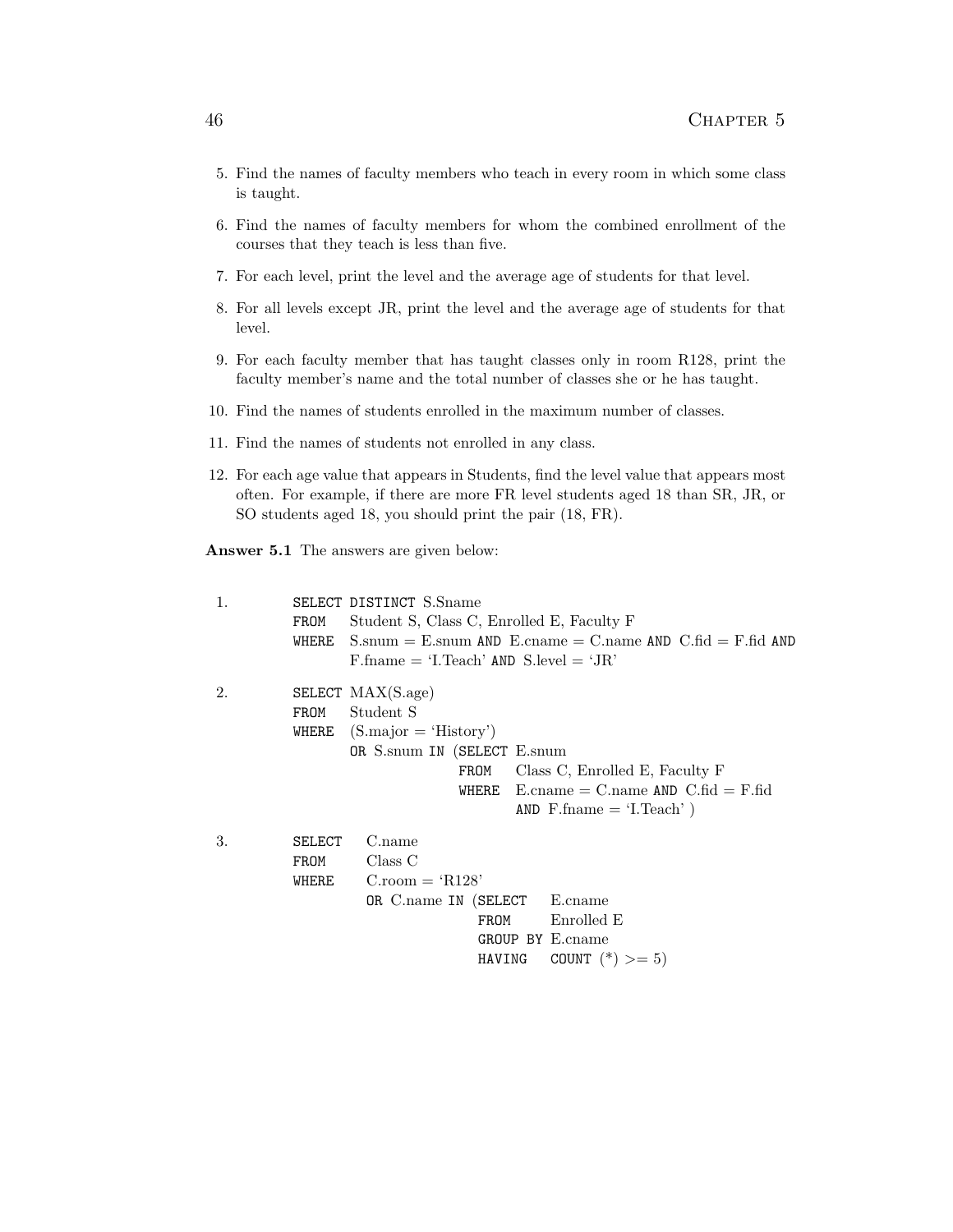| 4.  | SELECT DISTINCT S.sname<br>Student S<br>FROM<br>S.snum IN (SELECT E1.snum<br><b>WHERE</b><br>FROM<br>Enrolled E1, Enrolled E2, Class C1, Class C2<br>$E1$ .snum = E2.snum AND E1.cname $\langle \rangle$ E2.cname<br>WHERE<br>AND $E1$ .cname = $C1$ .name<br>AND E2.cname = $C2$ .name AND $C1$ .meets at = $C2$ .meets at) |
|-----|------------------------------------------------------------------------------------------------------------------------------------------------------------------------------------------------------------------------------------------------------------------------------------------------------------------------------|
| 5.  | SELECT DISTINCT F.fname<br>Faculty F<br>FROM<br>NOT EXISTS ((SELECT *<br>WHERE<br>FROM<br>Class $C$ )<br><b>EXCEPT</b><br>(SELECT C1.room)<br>Class <sub>C1</sub><br>FROM<br>$C1.fid = F.fid)$<br>WHERE                                                                                                                      |
| 6.  | DISTINCT F.fname<br><b>SELECT</b><br>Faculty F<br>FROM<br>$5 >$ (SELECT COUNT (E.snum)<br><b>WHERE</b><br>Class C, Enrolled E<br>FROM<br>$C.name = E.name$<br>WHERE<br>$C$ .fid = F.fid)<br>AND                                                                                                                              |
| 7.  | S.level, AVG(S.age)<br>SELECT<br>Student S<br>FROM<br>GROUP BY S.level                                                                                                                                                                                                                                                       |
| 8.  | S.level, AVG(S.age)<br>SELECT<br>Student S<br>FROM<br>$S_{\text{.}level} \ll \sim 'JR'$<br>WHERE<br>GROUP BY S.level                                                                                                                                                                                                         |
| 9.  | F.fname, $COUNT(*)$ AS CourseCount<br><b>SELECT</b><br>Faculty F, Class C<br>FROM<br>$F$ .fid = C.fid<br>WHERE<br>GROUP BY F.fid, F.fname<br>EVERY (C.room = 'R128')<br>HAVING                                                                                                                                               |
| 10. | DISTINCT S.sname<br><b>SELECT</b><br>Student S<br>FROM<br>S.snum IN (SELECT<br>E.snum<br>WHERE<br>Enrolled E<br>FROM<br>GROUP BY E.snum                                                                                                                                                                                      |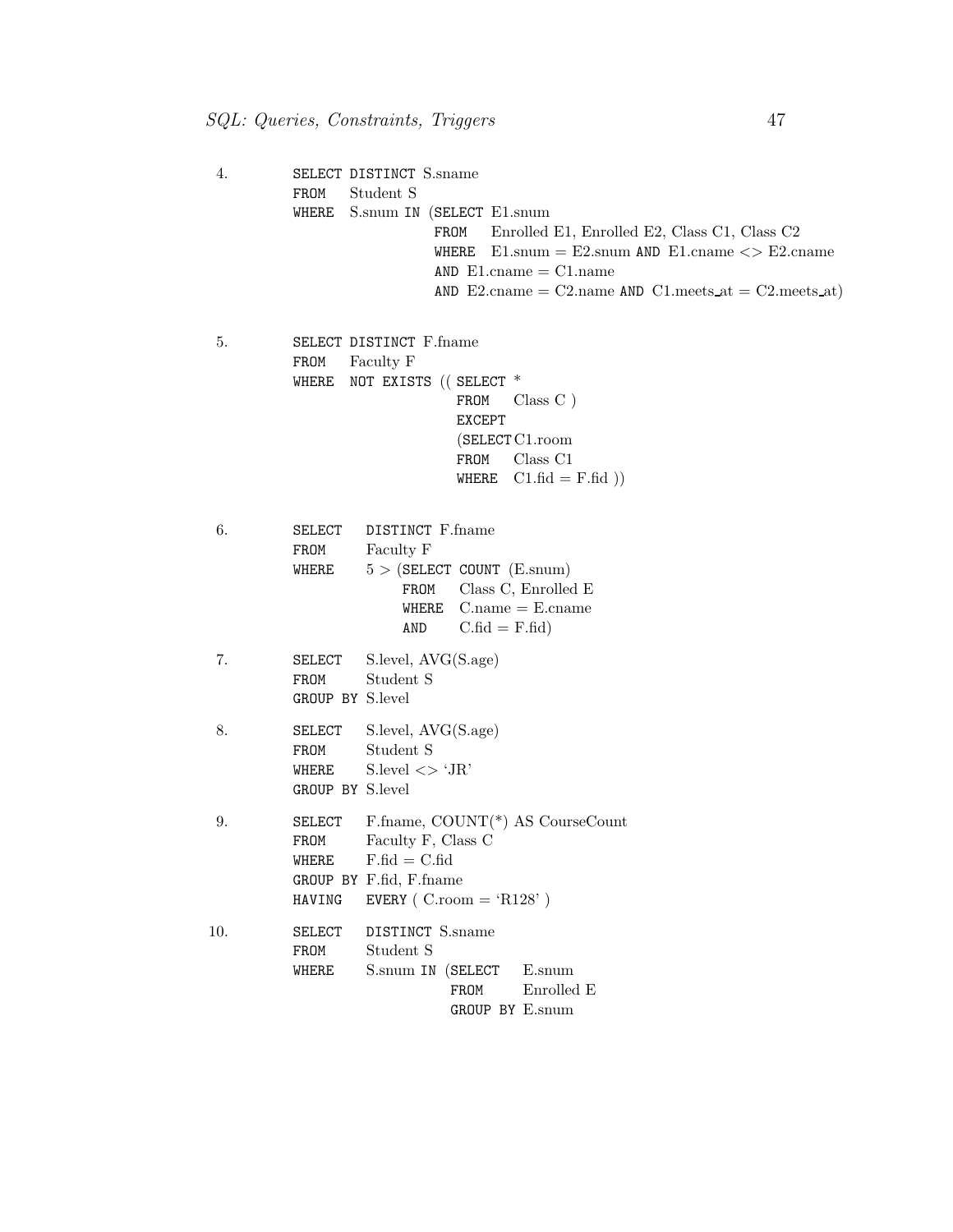HAVING COUNT  $(*)$   $>=$  ALL (SELECT COUNT  $(*)$ FROM Enrolled E2 GROUP BY E2.snum )) 11. SELECT DISTINCT S.sname FROM Student S WHERE S.snum NOT IN (SELECT E.snum FROM Enrolled E) 12. SELECT S.age, S.level FROM Student S GROUP BY S.age, S.level, HAVING S.level IN (SELECT S1.level FROM Student S1 WHERE  $S1.age = S.age$ GROUP BY S1.level, S1.age HAVING COUNT  $(*)$   $>=$  ALL (SELECT COUNT  $(*)$ FROM Student S2 WHERE  $s1.age = S2.age$ GROUP BY S2.level, S2.age))

**Exercise 5.2** Consider the following schema:

Suppliers(*sid:* integer, *sname:* string, *address:* string) Parts(*pid:* integer, *pname:* string, *color:* string) Catalog(*sid:* integer, *pid:* integer, *cost:* real)

The Catalog relation lists the prices charged for parts by Suppliers. Write the following queries in SQL:

- 1. Find the *pname*s of parts for which there is some supplier.
- 2. Find the *sname*s of suppliers who supply every part.
- 3. Find the *sname*s of suppliers who supply every red part.
- 4. Find the *pname*s of parts supplied by Acme Widget Suppliers and no one else.
- 5. Find the *sid*s of suppliers who charge more for some part than the average cost of that part (averaged over all the suppliers who supply that part).
- 6. For each part, find the *sname* of the supplier who charges the most for that part.
- 7. Find the *sid*s of suppliers who supply only red parts.
- 8. Find the *sid*s of suppliers who supply a red part and a green part.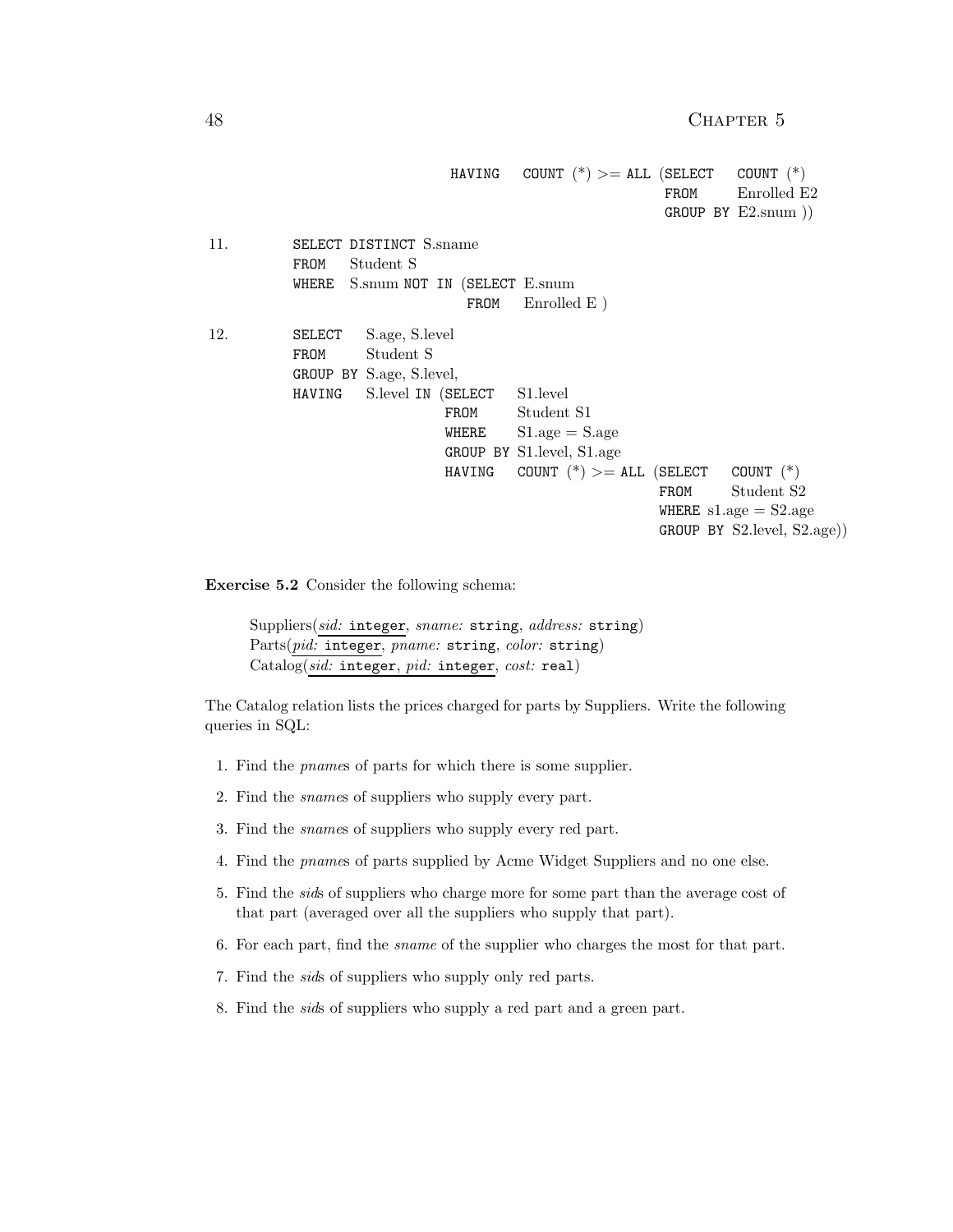- 9. Find the *sid*s of suppliers who supply a red part or a green part.
- 10. For every supplier that only supplies green parts, print the name of the supplier and the total number of parts that she supplies.
- 11. For every supplier that supplies a green part and a red part, print the name and price of the most expensive part that she supplies.

**Answer 5.2** Answer omitted.

**Exercise 5.3** The following relations keep track of airline flight information:

Flights(*flno:* integer, *from:* string, *to:* string, *distance:* integer, *departs:* time, *arrives:* time, *price:* real) Aircraft(*aid:* integer, *aname:* string, *cruisingrange:* integer) Certified(*eid:* integer, *aid:* integer) Employees(*eid:* integer, *ename:* string, *salary:* integer)

Note that the Employees relation describes pilots and other kinds of employees as well; every pilot is certified for some aircraft, and only pilots are certified to fly. Write each of the following queries in SQL. (*Additional queries using the same schema are listed in the exercises for Chapter 4.*)

- 1. Find the names of aircraft such that all pilots certified to operate them have salaries more than \$80,000.
- 2. For each pilot who is certified for more than three aircraft, find the *eid* and the maximum *cruisingrange* of the aircraft for which she or he is certified.
- 3. Find the names of pilots whose *salary* is less than the price of the cheapest route from Los Angeles to Honolulu.
- 4. For all aircraft with *cruisingrange* over 1000 miles, find the name of the aircraft and the average salary of all pilots certified for this aircraft.
- 5. Find the names of pilots certified for some Boeing aircraft.
- 6. Find the *aid*s of all aircraft that can be used on routes from Los Angeles to Chicago.
- 7. Identify the routes that can be piloted by every pilot who makes more than \$100,000.
- 8. Print the *ename*s of pilots who can operate planes with *cruisingrange* greater than 3000 miles but are not certified on any Boeing aircraft.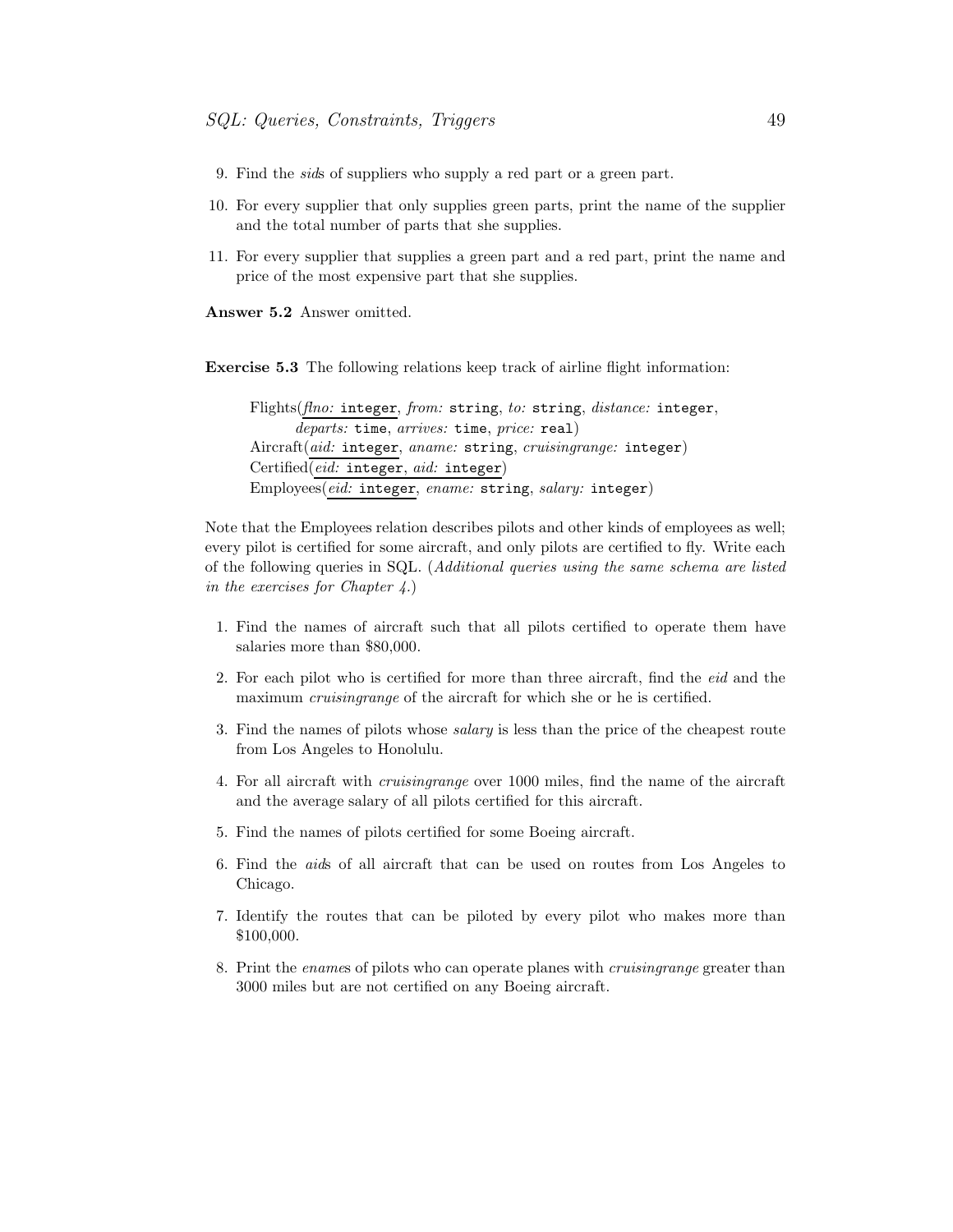- 9. A customer wants to travel from Madison to New York with no more than two changes of flight. List the choice of departure times from Madison if the customer wants to arrive in New York by 6 p.m.
- 10. Compute the difference between the average salary of a pilot and the average salary of all employees (including pilots).
- 11. Print the name and salary of every nonpilot whose salary is more than the average salary for pilots.
- 12. Print the names of employees who are certified only on aircrafts with cruising range longer than 1000 miles.
- 13. Print the names of employees who are certified only on aircrafts with cruising range longer than 1000 miles, but on at least two such aircrafts.
- 14. Print the names of employees who are certified only on aircrafts with cruising range longer than 1000 miles and who are certified on some Boeing aircraft.

**Answer 5.3** The answers are given below:

| 1. | SELECT DISTINCT A.aname                                                                                                                                                          |
|----|----------------------------------------------------------------------------------------------------------------------------------------------------------------------------------|
|    | Aircraft A<br>FROM                                                                                                                                                               |
|    | WHERE A.Aid IN (SELECT C.aid                                                                                                                                                     |
|    | Certified C, Employees E<br>FROM                                                                                                                                                 |
|    | WHERE $C.eid = E.eid AND$                                                                                                                                                        |
|    | NOT EXISTS ( SELECT *                                                                                                                                                            |
|    | FROM Employees E1                                                                                                                                                                |
|    | WHERE $E1.eid = E.eid AND E1.salary < 80000)$                                                                                                                                    |
| 2. | C.eid, MAX (A.cruisingrange)<br>SELECT<br>Certified C, Aircraft A<br>FROM<br>WHERE $\text{C.aid} = \text{A.aid}$<br>GROUP BY C.eid<br>COUNT $(^\ast) > 3$<br>HAVING              |
| 3. | SELECT DISTINCT E.ename<br>Employees E<br>FROM<br>WHERE $E$ salary $\lt$ (SELECT MIN (F.price)<br>Flights F<br>FROM<br>WHERE $F$ .from = 'Los Angeles' AND $F$ .to = 'Honolulu') |

4. Observe that aid is the key for Aircraft, but the question asks for aircraft names; we deal with this complication by using an intermediate relation Temp: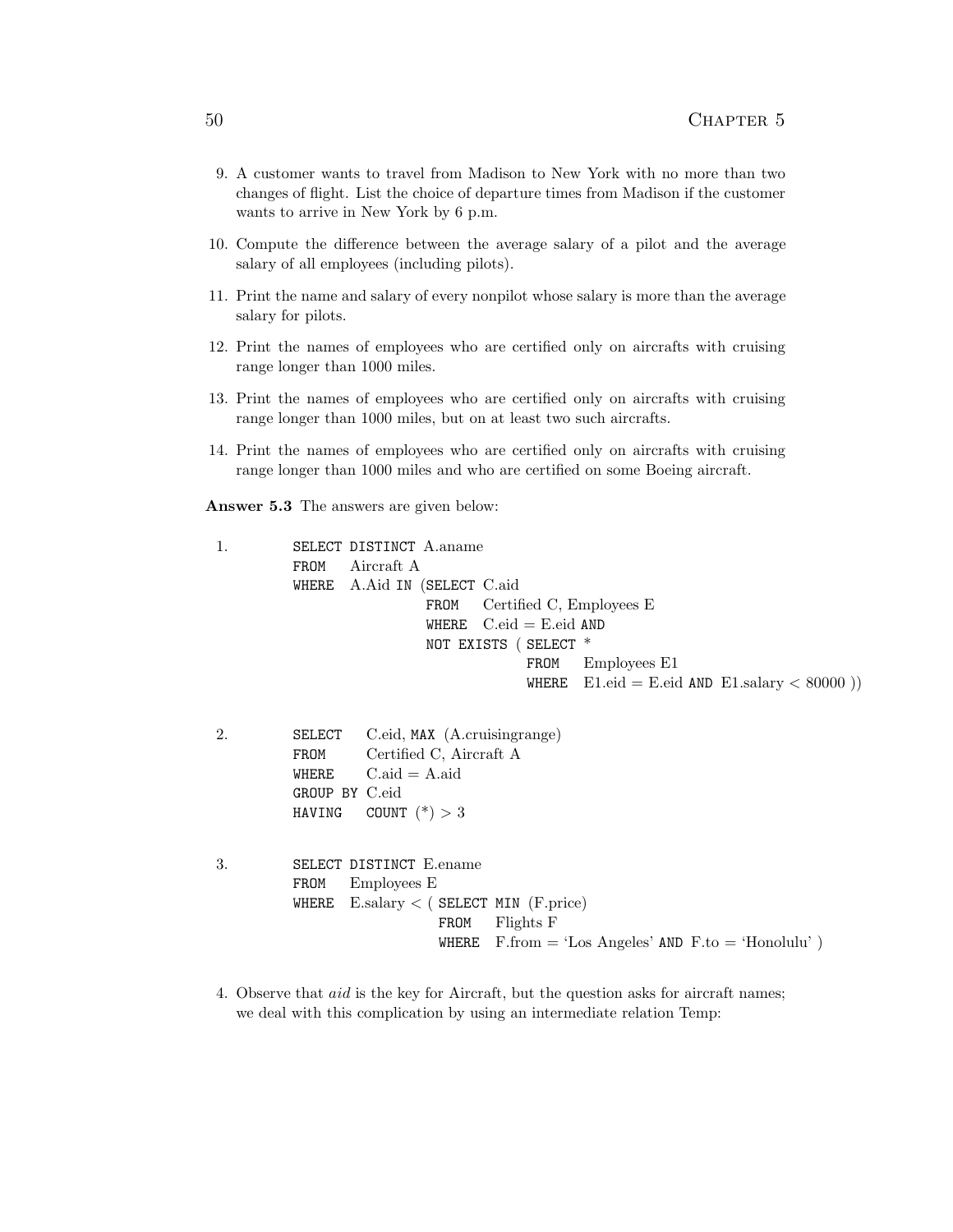|    | FROM                          | SELECT Temp.name, Temp.AvgSalary<br>(SELECT<br>A.aid, A.aname AS name,<br>AVG (E.salary) AS AvgSalary<br>Aircraft A, Certified C, Employees E<br>FROM<br>$A$ aid = C.aid AND<br>WHERE<br>$C.eid = E.eid$ AND A.cruising range $> 1000$<br>GROUP BY A.aid, A.aname ) AS Temp                       |
|----|-------------------------------|---------------------------------------------------------------------------------------------------------------------------------------------------------------------------------------------------------------------------------------------------------------------------------------------------|
| 5. | FROM                          | <b>SELECT DISTINCT E.ename</b><br>Employees E, Certified C, Aircraft A<br>WHERE $E.eid = C.eid$ AND<br>$C$ aid = A.aid AND<br>A.aname LIKE 'Boeing%'                                                                                                                                              |
| 6. | SELECT A.aid<br>FROM<br>WHERE | Aircraft A<br>A.cruisingrange $>$ (SELECT MIN (F.distance)<br>Flights F<br>FROM<br>$F$ .from = 'Los Angeles' AND $F$ .to = 'Chicago')<br>WHERE                                                                                                                                                    |
| 7. | FROM                          | SELECT DISTINCT F.from, F.to<br>Flights F<br>WHERE NOT EXISTS (SELECT *<br>Employees E<br>FROM<br>$E$ salary > 100000<br>WHERE<br>AND<br>NOT EXISTS (SELECT *<br>FROM<br>Aircraft A, Certified C<br>$A.$ cruising $range > F.distance$<br>WHERE<br>AND $E.eid = C.eid$<br>AND $A$ aid = $C$ aid)) |
| 8. | FROM<br>WHERE                 | <b>SELECT DISTINCT E.ename</b><br>Employees E<br>E.eid IN ( ( SELECT C.eid<br>Certified C<br>FROM<br>WHERE<br>EXISTS (SELECT A.aid<br>Aircraft A<br>FROM<br>$A$ aid = $C$ aid<br>WHERE<br>A.cruising range $>$ 3000)<br>AND<br>AND<br>NOT EXISTS (SELECT A1.aid                                   |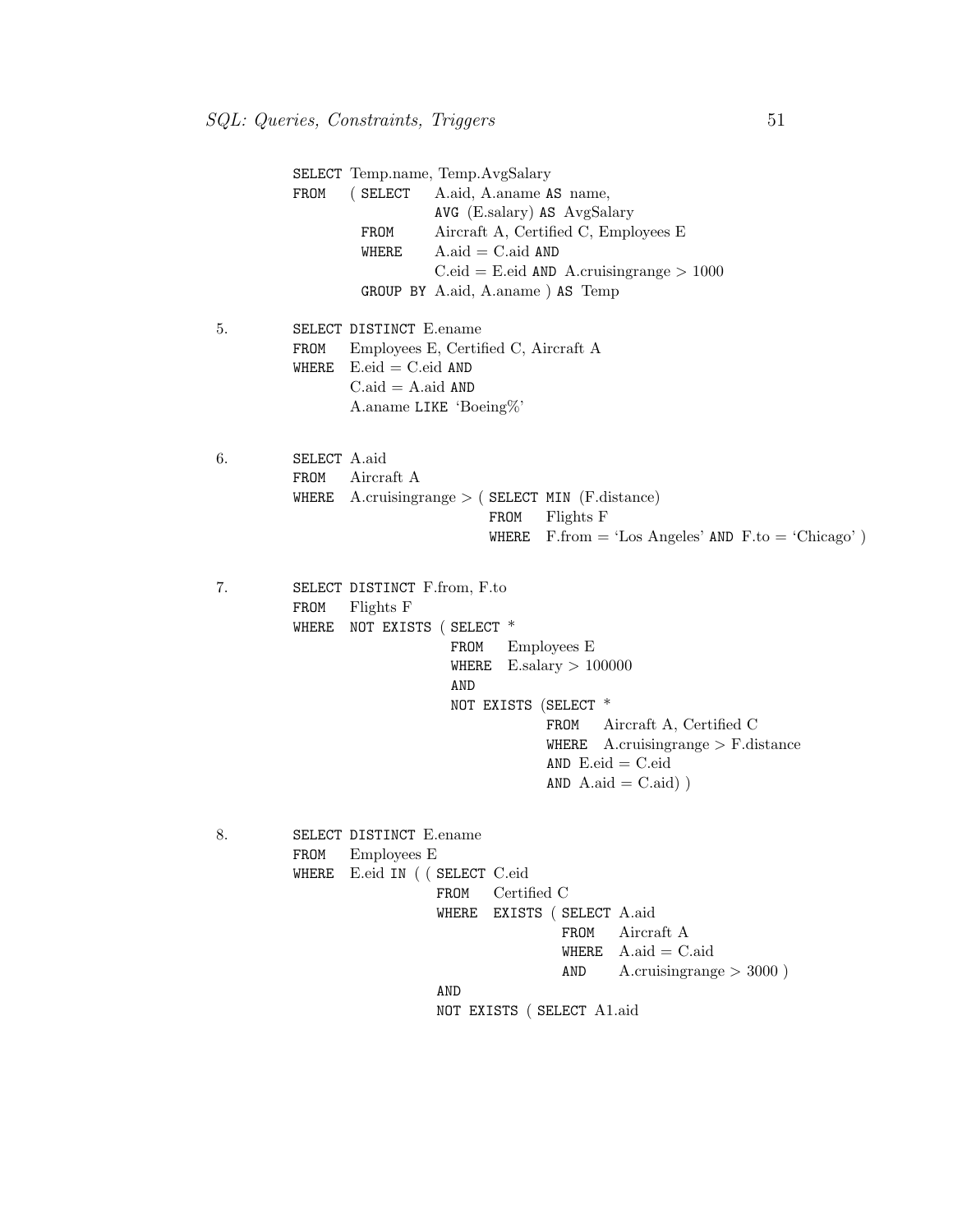FROM Aircraft A1 WHERE  $A1$  aid  $C$  aid AND A1.aname LIKE 'Boeing $\%$ ') 9. SELECT F.departs FROM Flights F WHERE F.flno IN ( ( SELECT F0.flno FROM Flights F0 WHERE  $F0.$ from  $=$  'Madison' AND  $F0.$ to  $=$  'New York' AND F0.arrives  $<$  '18:00') UNION ( SELECT F0.flno FROM Flights F0, Flights F1 WHERE  $F0.$ from  $=$  'Madison' AND  $F0.$ to  $\lt$  > 'New York' AND  $F0.to = F1.$  from AND  $F1.to = 'New York'$ AND  $F1$ .departs >  $F0$ .arrives AND  $F1.\arrices < '18:00'$ ) UNION ( SELECT F0.flno FROM Flights F0, Flights F1, Flights F2  $WHERE$  F0.from  $=$  'Madison' AND  $F0.to = F1.$  from AND  $F1.to = F2.from$ AND  $F2.to = 'New York'$ AND  $F0.to \leq Y \leq Y$ AND F1.to <> 'New York' AND  $F1.$ departs  $> F0.$ arrives AND  $F2 \text{. departs} > F1 \text{.arrives}$ AND F2.arrives  $\langle$  '18:00' )) 10. SELECT Temp1.avg - Temp2.avg FROM (SELECT AVG (E.salary) AS avg FROM Employees E WHERE E.eid IN (SELECT DISTINCT C.eid FROM Certified C ) AS Temp1, (SELECT AVG (E1.salary) AS avg FROM Employees E1 ) AS Temp2 11. SELECT E.ename, E.salary FROM Employees E WHERE E.eid NOT IN ( SELECT DISTINCT C.eid FROM Certified C )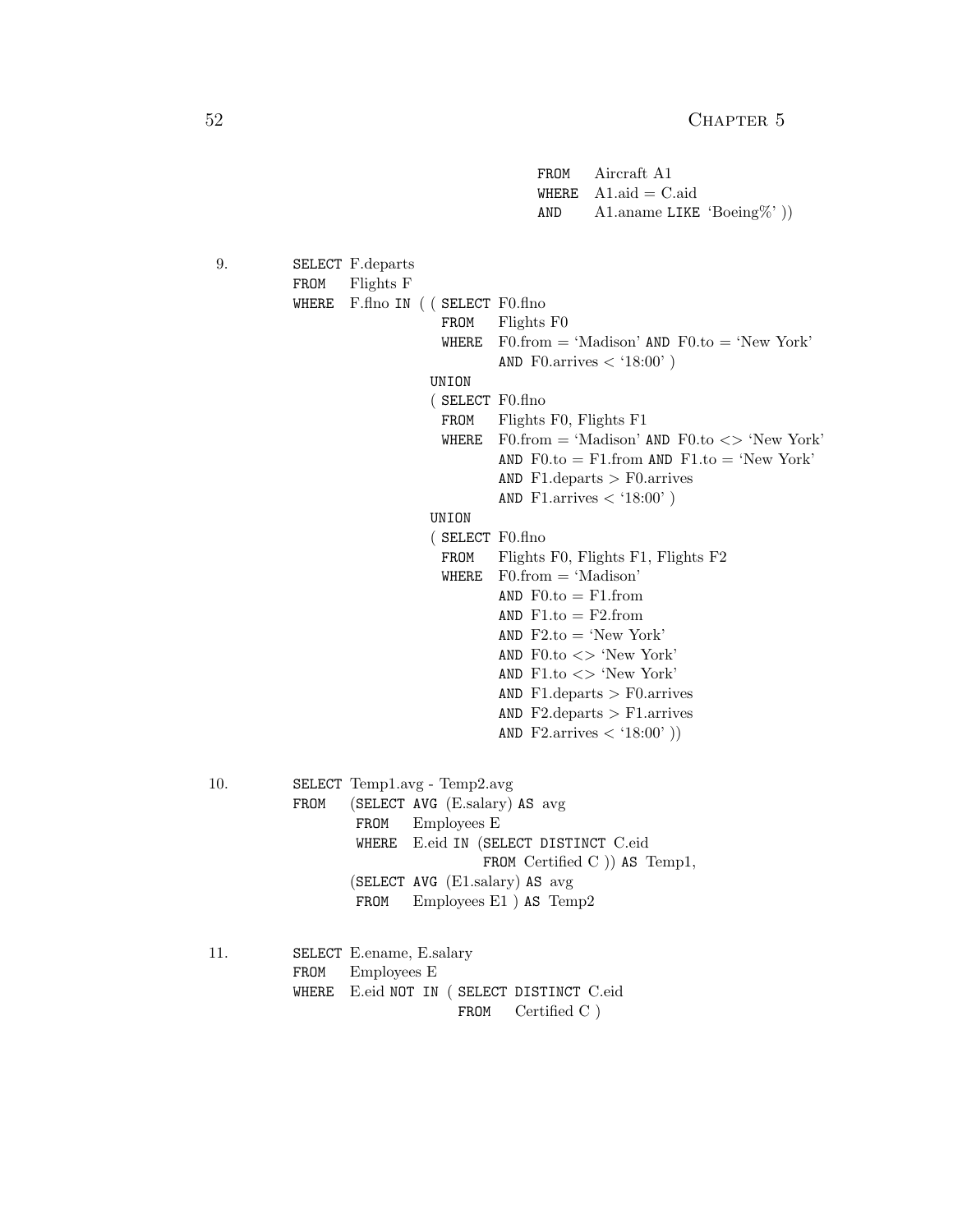AND E.salary  $>$  (SELECT AVG (E1.salary) FROM Employees E1 WHERE E1.eid IN ( SELECT DISTINCT C1.eid FROM Certified C1) )

| 12. | SELECT<br>FROM<br>WHERE<br>HAVING        | E.ename<br>Employees E, Certified C, Aircraft A<br>$C$ aid = A.aid AND E.eid = $C$ .eid<br>GROUP BY E.eid, E.ename<br>EVERY (A.cruising range $> 1000$ )                               |
|-----|------------------------------------------|----------------------------------------------------------------------------------------------------------------------------------------------------------------------------------------|
| 13. | <b>SELECT</b><br>FROM<br>WHERE<br>HAVING | E.ename<br>Employees E, Certified C, Aircraft A<br>$C$ aid = A.aid AND $E$ eid = $C$ eid<br>GROUP BY E.eid, E.ename<br>EVERY (A.cruising range $> 1000$ ) AND COUNT (*) $> 1$          |
| 14. | <b>SELECT</b><br>FROM<br>WHERE<br>HAVING | E.ename<br>Employees E, Certified C, Aircraft A<br>$C$ aid = A.aid AND $E$ eid = $C$ eid<br>GROUP BY E.eid, E.ename<br>EVERY (A.cruising range $> 1000$ ) AND ANY (A.aname = 'Boeing') |

**Exercise 5.4** Consider the following relational schema. An employee can work in more than one department; the *pct\_time* field of the Works relation shows the percentage of time that a given employee works in a given department.

Emp(*eid:* integer, *ename:* string, *age:* integer, *salary:* real) Works(*eid:* integer, *did:* integer, *pct time:* integer) Dept(*did:* integer, *dname:* string, *budget:* real, *managerid:* integer)

Write the following queries in SQL:

- 1. Print the names and ages of each employee who works in both the Hardware department and the Software department.
- 2. For each department with more than 20 full-time-equivalent employees (i.e., where the part-time and full-time employees add up to at least that many full-time employees), print the *did* together with the number of employees that work in that department.
- 3. Print the name of each employee whose salary exceeds the budget of all of the departments that he or she works in.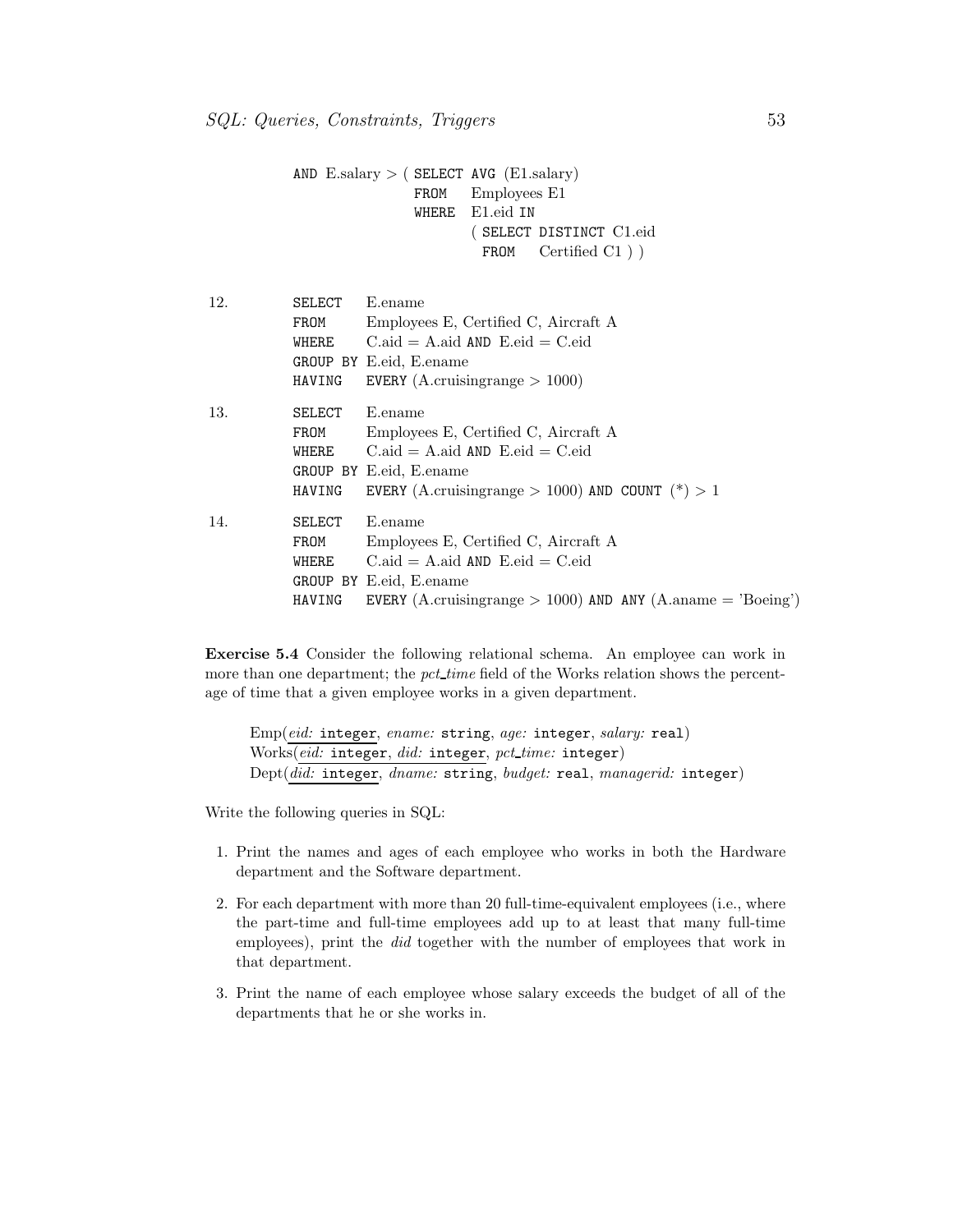### 54 CHAPTER 5

| sid | sname | rating | age  |
|-----|-------|--------|------|
| 18  | jones | 3      | 30.0 |
| 41  | jonah | 6      | 56.0 |
| 22  | ahab  |        | 44.0 |
| 63  | moby  | null   | 15.0 |

**Figure 5.1** An Instance of Sailors

- 4. Find the *managerid*s of managers who manage only departments with budgets greater than \$1 million.
- 5. Find the *ename*s of managers who manage the departments with the largest budgets.
- 6. If a manager manages more than one department, he or she *controls* the sum of all the budgets for those departments. Find the *managerid*s of managers who control more than \$5 million.
- 7. Find the *managerid*s of managers who control the largest amounts.
- 8. Find the *ename*s of managers who manage only departments with budgets larger than \$1 million, but at least one department with budget less than \$5 million.

**Answer 5.4** Answer omitted.

**Exercise 5.5** Consider the instance of the Sailors relation shown in Figure 5.1.

- 1. Write SQL queries to compute the average rating, using AVG; the sum of the ratings, using SUM; and the number of ratings, using COUNT.
- 2. If you divide the sum just computed by the count, would the result be the same as the average? How would your answer change if these steps were carried out with respect to the *age* field instead of *rating*?
- 3. Consider the following query: *Find the names of sailors with a higher rating than all sailors with* age < 21*.* The following two SQL queries attempt to obtain the answer to this question. Do they both compute the result? If not, explain why. Under what conditions would they compute the same result?

```
SELECT S.sname
FROM Sailors S
WHERE NOT EXISTS ( SELECT *
                      FROM Sailors S2
                      WHERE S2 \text{.age} < 21AND S.rating \leq = S2.rating )
```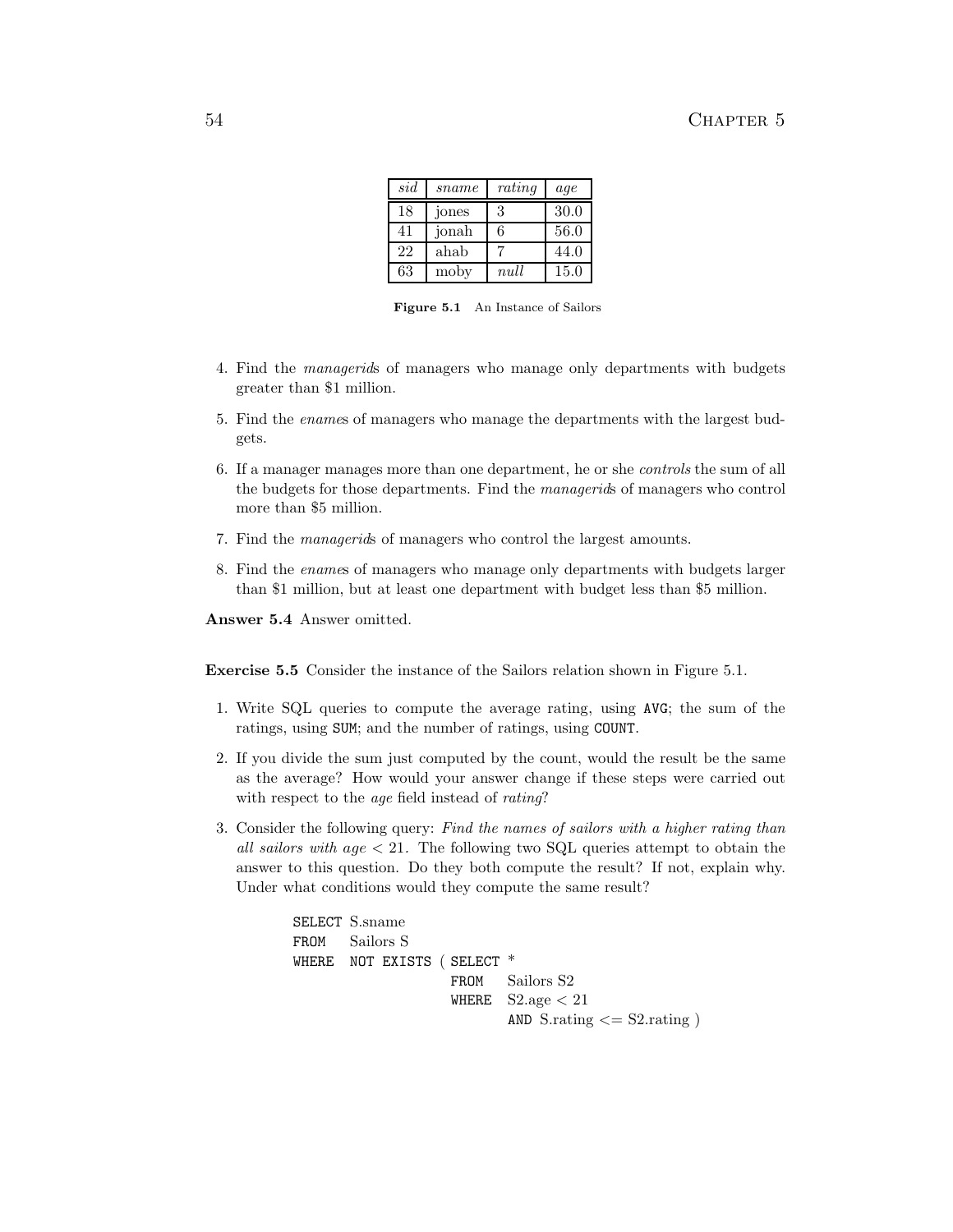```
SELECT *
FROM Sailors S
WHERE S.\text{rating} > \text{ANY} (SELECT S2.rating
                           FROM Sailors S2
                           WHERE S2 \text{age} < 21)
```
- 4. Consider the instance of Sailors shown in Figure 5.1. Let us define instance S1 of Sailors to consist of the first two tuples, instance S2 to be the last two tuples, and S to be the given instance.
	- (a) Show the left outer join of S with itself, with the join condition being *sid=sid*.
	- (b) Show the right outer join of S with itself, with the join condition being *sid=sid*.
	- (c) Show the full outer join of S with itself, with the join condition being *sid=sid*.
	- (d) Show the left outer join of S1 with S2, with the join condition being *sid=sid*.
	- (e) Show the right outer join of S1 with S2, with the join condition being *sid=sid*.
	- (f) Show the full outer join of S1 with S2, with the join condition being *sid=sid*.

**Answer 5.5** The answers are shown below:

```
1. SELECT AVG (S.rating) AS AVERAGE
         FROM Sailors S
         SELECT SUM (S.rating)
         FROM Sailors S
         SELECT COUNT (S.rating)
         FROM Sailors S
```
- 2. The result using SUM and COUNT would be smaller than the result using AV-ERAGE if there are tuples with rating  $=$  NULL. This is because all the aggregate operators, except for COUNT, ignore NULL values. So the first approach would compute the average over all tuples while the second approach would compute the average over all tuples with non-NULL rating values. However, if the aggregation is done on the age field, the answers using both approaches would be the same since the age field does not take NULL values.
- 3. Only the first query is correct. The second query returns the names of sailors with a higher rating than *at least one* sailor with age < 21. Note that the answer to the second query does not necessarily contain the answer to the first query. In particular, if all the sailors are at least 21 years old, the second query will return an empty set while the first query will return all the sailors. This is because the NOT EXISTS predicate in the first query will evaluate to *true* if its subquery evaluates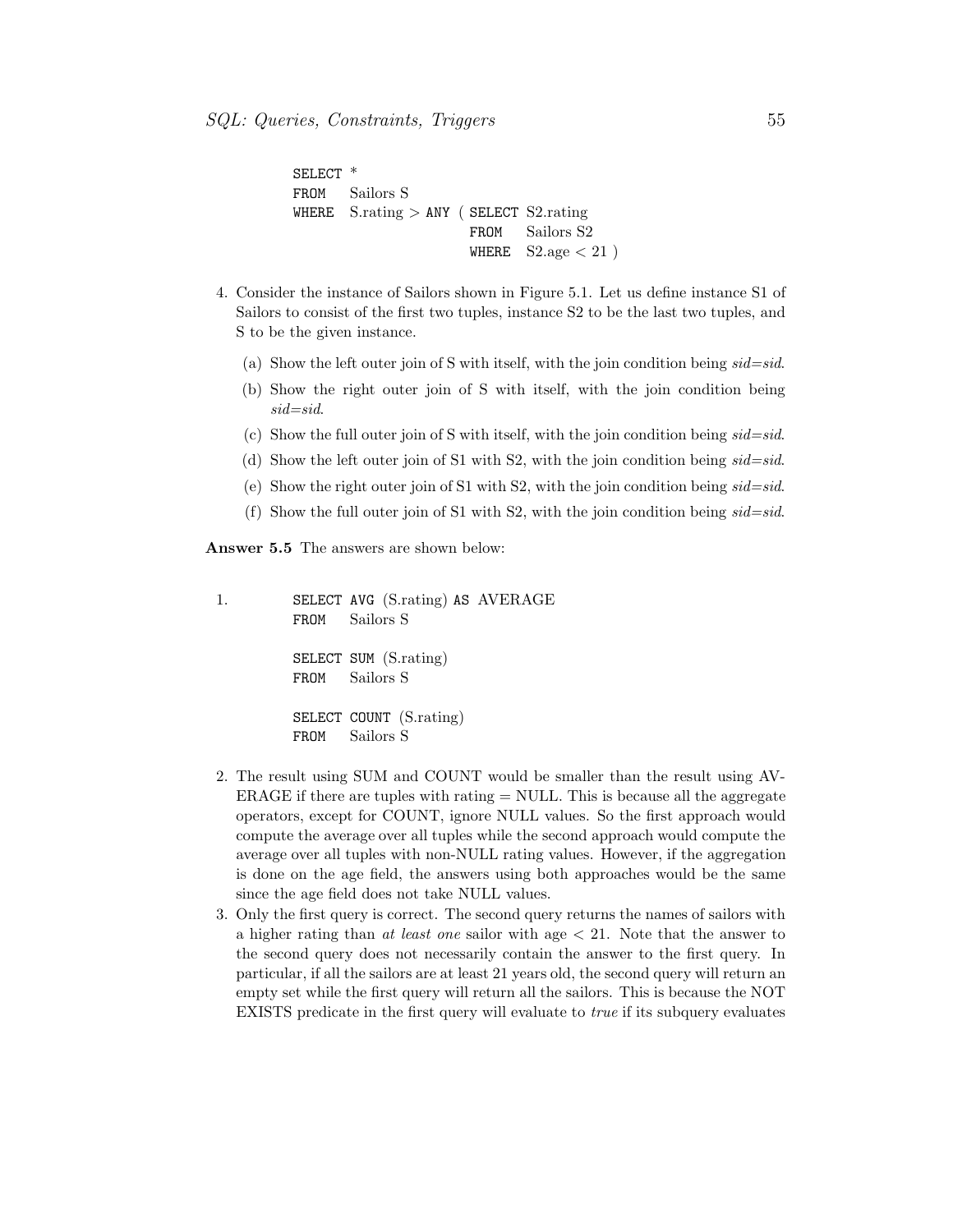|           | sid | sname           | rating         | age  | sid | sname | rating | age  |
|-----------|-----|-----------------|----------------|------|-----|-------|--------|------|
|           | 18  | jones           | 3              | 30.0 | 18  | jones | 3      | 30.0 |
| (a)<br>4. | 41  | jonah           | 6              | 56.0 | 41  | jonah | 6      | 56.0 |
|           | 22  | ahab            | 7              | 44.0 | 22  | ahab  | 7      | 44.0 |
|           | 63  | moby            | null           | 15.0 | 63  | moby  | null   | 15.0 |
|           |     |                 |                |      |     |       |        |      |
|           | sid | $\mathit{same}$ | rating         | age  | sid | sname | rating | age  |
|           | 18  | jones           | 3              | 30.0 | 18  | jones | 3      | 30.0 |
| (b)       | 41  | jonah           | 6              | 56.0 | 41  | jonah | 6      | 56.0 |
|           | 22  | ahab            | 7              | 44.0 | 22  | ahab  | 7      | 44.0 |
|           | 63  | moby            | null           | 15.0 | 63  | moby  | null   | 15.0 |
|           |     |                 |                |      |     |       |        |      |
|           | sid | sname           | rating         | age  | sid | sname | rating | age  |
|           | 18  | jones           | 3              | 30.0 | 18  | jones | 3      | 30.0 |
| (c)       | 41  | jonah           | 6              | 56.0 | 41  | jonah | 6      | 56.0 |
|           | 22  | ahab            | $\overline{7}$ | 44.0 | 22  | ahab  | 7      | 44.0 |
|           | 63  | moby            | null           | 15.0 | 63  | moby  | null   | 15.0 |

to an empty set, while the ANY predicate in the second query will evaluate to *false* if its subquery evaluates to an empty set. The two queries give the same results if and only if one of the following two conditions hold:

- The *Sailors* relation is empty, or  $\blacksquare$
- There is at least one sailor with age > 21 in the *Sailors* relation, and for  $\blacksquare$ every sailor s, either s has a higher rating than all sailors under 21 or s has a rating no higher than all sailors under 21.

**Exercise 5.6** Answer the following questions:

1. Explain the term *impedance mismatch* in the context of embedding SQL commands in a host language such as C.

|     | sid  | sname | rating | aqe  | sid      | sname | rating | age  |
|-----|------|-------|--------|------|----------|-------|--------|------|
| (d) | 18   | jones | 3      | 30.0 | null     | null  | null   | null |
|     | 41   | jonah | 6      | 56.0 | null     | null  | null   | null |
|     |      |       |        |      |          |       |        |      |
|     | sid  | sname | rating | aqe  | $_{sid}$ | sname | rating | aqe  |
| (e) | null | null  | null   | null | 22       | ahab  |        | 44.0 |
|     | null | null  | null   | null | 63       | moby  | null   | 15.0 |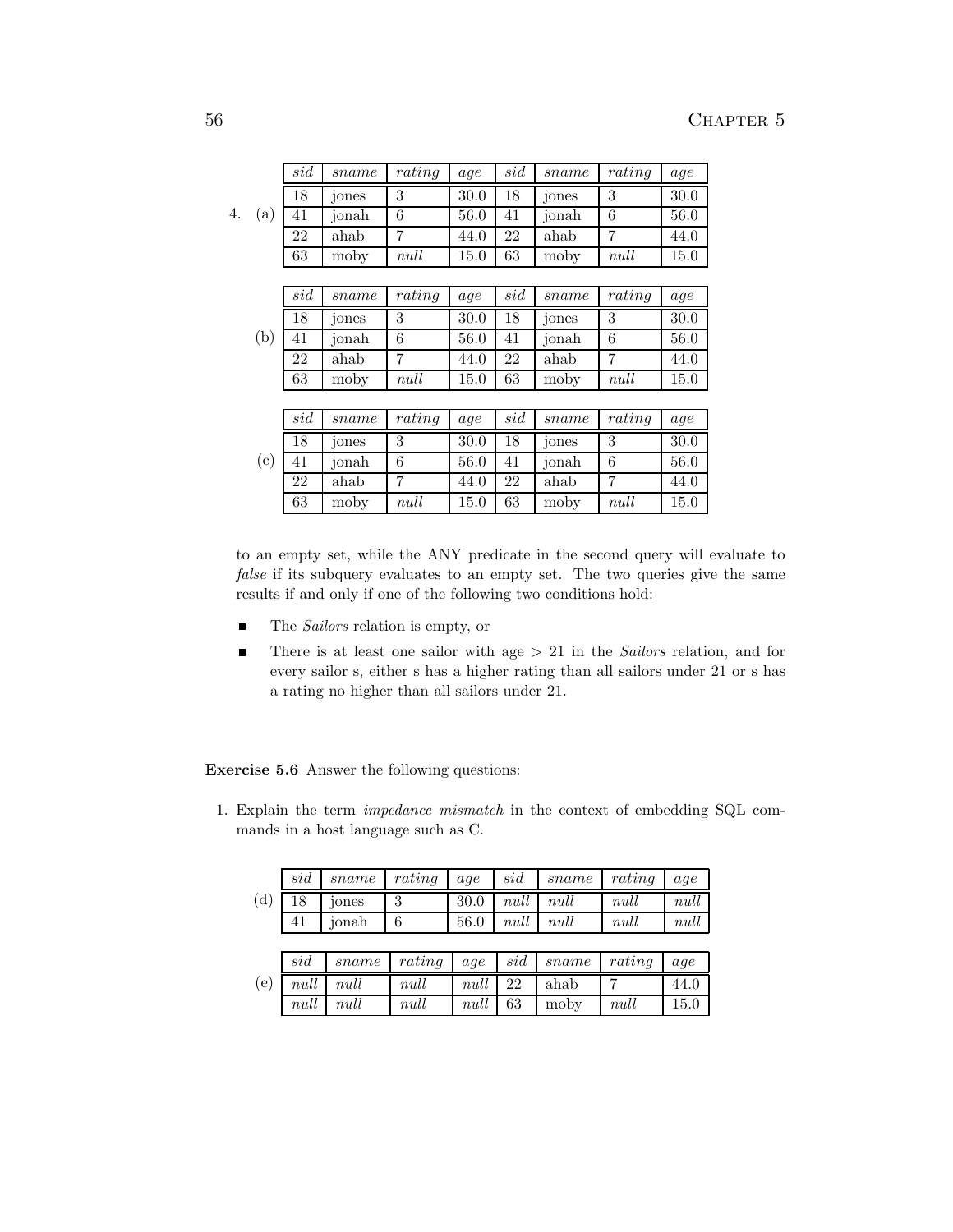| sid  | $\mathit{same}$ | rating | age  | sid  | sname | rating | aqe  |
|------|-----------------|--------|------|------|-------|--------|------|
| 18   | jones           |        | 30.0 | null | null  | null   | null |
|      | jonah           |        | 56.0 | null | null  | null   | null |
| null | null            | null   | null | 22   | ahab  |        | 44.0 |
| null | null            | null   | null | 63   | moby  | null   | 15.0 |

- 2. How can the value of a host language variable be passed to an embedded SQL command?
- 3. Explain the WHENEVER command's use in error and exception handling.
- 4. Explain the need for cursors.
- 5. Give an example of a situation that calls for the use of embedded SQL; that is, interactive use of SQL commands is not enough, and some host language capabilities are needed.
- 6. Write a C program with embedded SQL commands to address your example in the previous answer.
- 7. Write a C program with embedded SQL commands to find the standard deviation of sailors' ages.
- 8. Extend the previous program to find all sailors whose age is within one standard deviation of the average age of all sailors.
- 9. Explain how you would write a C program to compute the transitive closure of a graph, represented as an SQL relation Edges(*from, to*), using embedded SQL commands. (You need not write the program, just explain the main points to be dealt with.)
- 10. Explain the following terms with respect to cursors: *updatability, sensitivity*, and *scrollability*.
- 11. Define a cursor on the Sailors relation that is updatable, scrollable, and returns answers sorted by *age*. Which fields of Sailors can such a cursor *not* update? Why?
- 12. Give an example of a situation that calls for dynamic SQL; that is, even embedded SQL is not sufficient.

**Answer 5.6** Answer omitted.

**Exercise 5.7** Consider the following relational schema and briefly answer the questions that follow: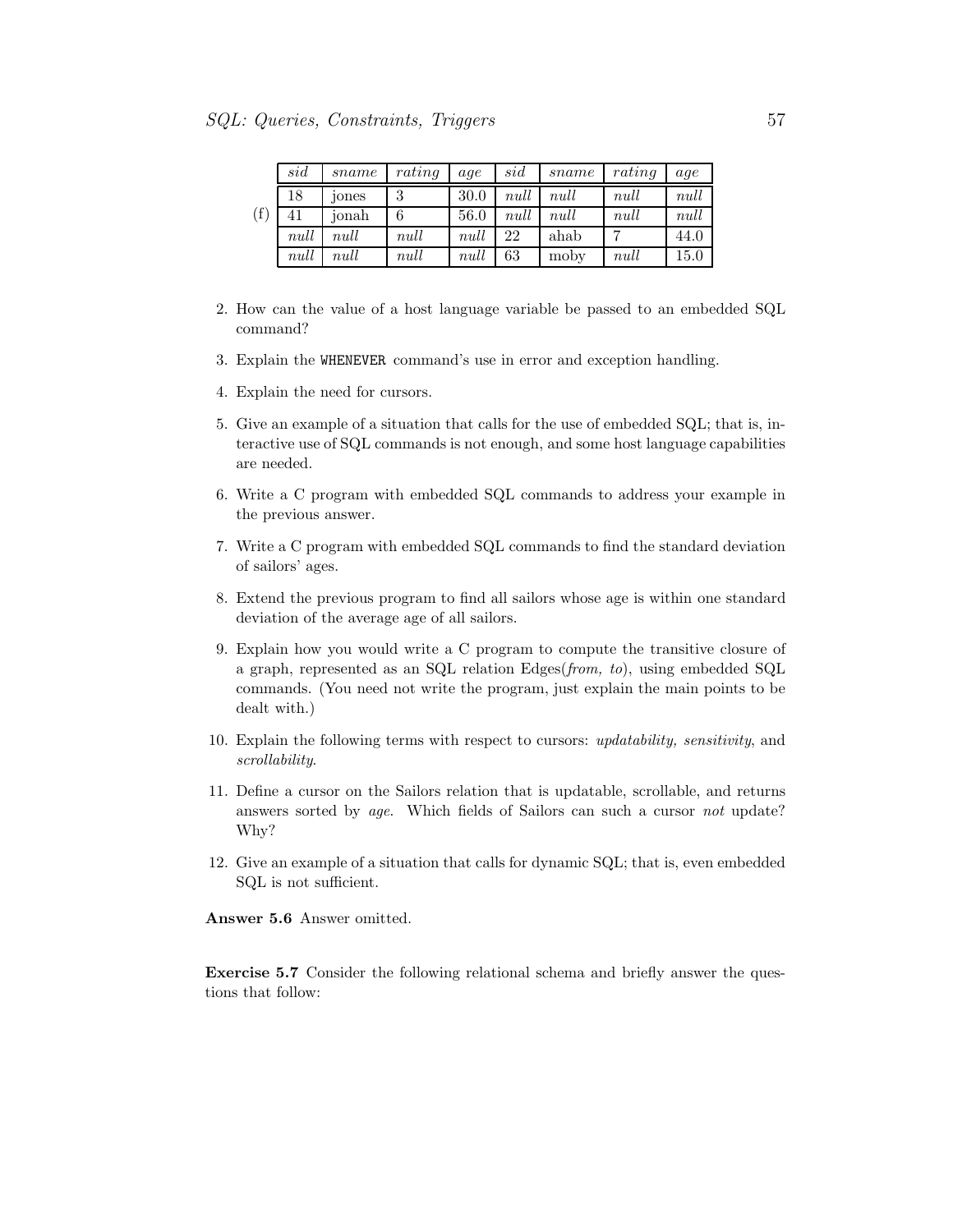Emp(*eid:* integer, *ename:* string, *age:* integer, *salary:* real) Works(*eid:* integer, *did:* integer, *pct time:* integer) Dept(*did:* integer, *budget:* real, *managerid:* integer)

- 1. Define a table constraint on Emp that will ensure that every employee makes at least \$10,000.
- 2. Define a table constraint on Dept that will ensure that all managers have  $age > 30$ .
- 3. Define an assertion on Dept that will ensure that all managers have  $age > 30$ . Compare this assertion with the equivalent table constraint. Explain which is better.
- 4. Write SQL statements to delete all information about employees whose salaries exceed that of the manager of one or more departments that they work in. Be sure to ensure that all the relevant integrity constraints are satisfied after your updates.

**Answer 5.7** The answers are given below:

1. Define a table constraint on Emp that will ensure that every employee makes at least \$10,000

|  |              | CREATE TABLE Emp (eid INTEGER, |
|--|--------------|--------------------------------|
|  |              | ename $CHAR(10)$ ,             |
|  |              | age INTEGER,                   |
|  | salary REAL. |                                |
|  |              | PRIMARY KEY (eid),             |
|  |              | CHECK $(salary >= 10000)$      |

2. Define a table constraint on Dept that will ensure that all managers have  $age > 30$ 

| CREATE TABLE Dept (did |  |                    | INTEGER,                                    |
|------------------------|--|--------------------|---------------------------------------------|
|                        |  | buget              | REAL,                                       |
|                        |  | managerid INTEGER, |                                             |
|                        |  | PRIMARY KEY (did), |                                             |
|                        |  |                    | FOREIGN KEY (managerid) REFERENCES Emp.     |
|                        |  |                    | CHECK $($ (SELECT E.age FROM Emp E, Dept D) |
|                        |  |                    | WHERE E.eid = $D$ .managerid $) > 30$ )     |
|                        |  |                    |                                             |

3. Define an assertion on Dept that will ensure that all managers have age > 30

|  | CREATE TABLE Dept (did |                    | INTEGER, |
|--|------------------------|--------------------|----------|
|  |                        | budget             | REAL.    |
|  |                        | managerid INTEGER, |          |
|  |                        | PRIMARY KEY (did)) |          |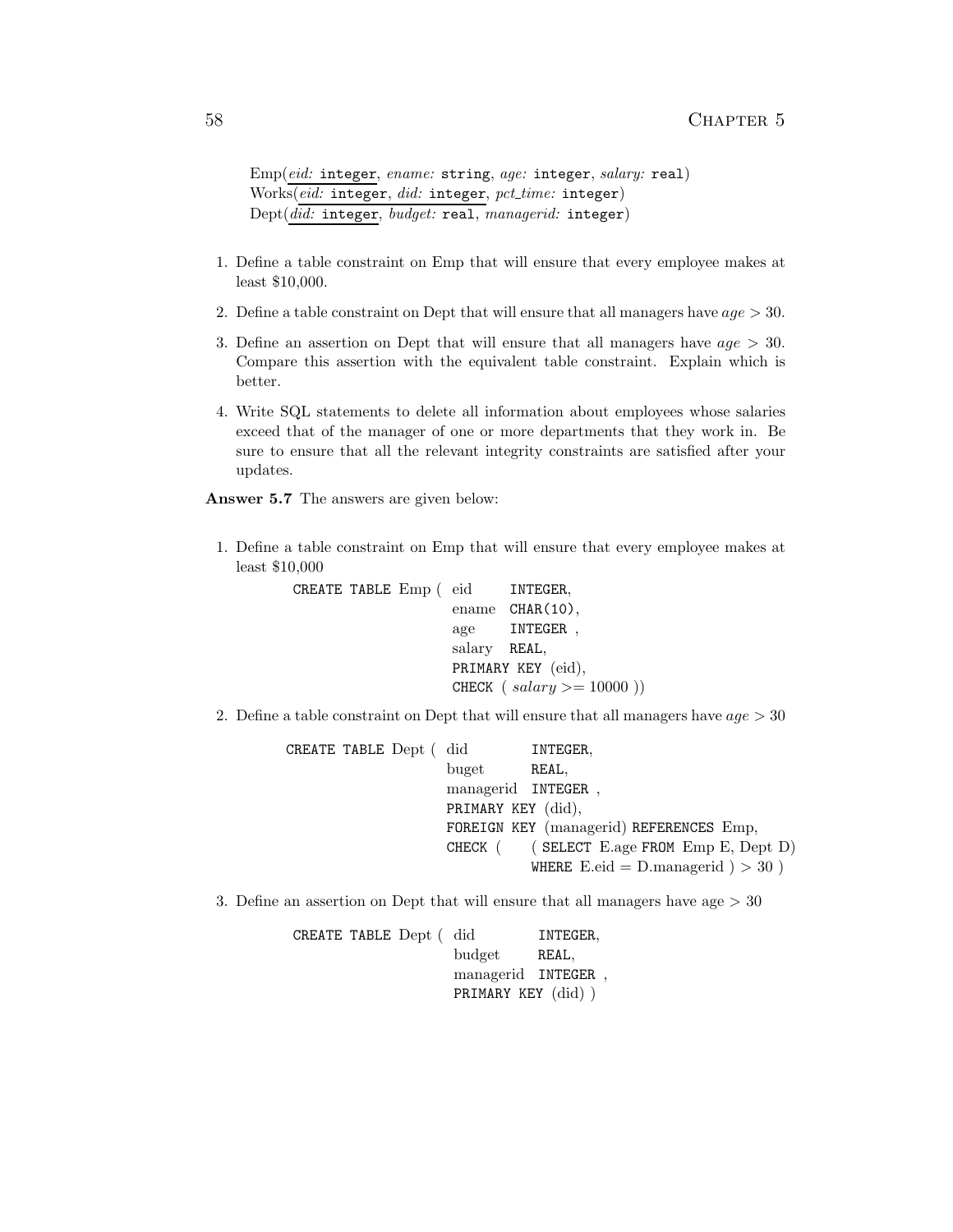```
CREATE ASSERTION managerAge
CHECK ( (SELECT E.age
       FROM Emp E, Dept D
       WHERE E.eid = D.managerid > 30
```
Since the constraint involves two relations, it is better to define it as an assertion, independent of any one relation, rather than as a check condition on the Dept relation. The limitation of the latter approach is that the condition is checked only when the Dept relation is being updated. However, since age is an attribute of the Emp relation, it is possible to update the age of a manager which violates the constraint. So the former approach is better since it checks for potential violation of the assertion whenever one of the relations is updated.

4. To write such statements, it is necessary to consider the constraints defined over the tables. We will assume the following:

| CREATE TABLE Emp (eid INTEGER,   | ename $CHAR(10)$ ,<br>age INTEGER,<br>salary REAL,<br>PRIMARY KEY (eid))                       |                                                                         |
|----------------------------------|------------------------------------------------------------------------------------------------|-------------------------------------------------------------------------|
| CREATE TABLE Works (eid INTEGER, | did INTEGER,<br>pcttime INTEGER,<br>PRIMARY KEY (eid, did),<br>ON DELETE CASCADE)              | FOREIGN KEY (did) REFERENCES Dept,<br>FOREIGN KEY (eid) REFERENCES Emp, |
| CREATE TABLE Dept (              | did INTEGER.<br>buget REAL,<br>managerid INTEGER,<br>PRIMARY KEY (did),<br>ON DELETE SET NULL) | FOREIGN KEY (managerid) REFERENCES Emp,                                 |

Now, we can define statements to delete employees who make more than one of their managers:

| DELETE |                      |                                                 |
|--------|----------------------|-------------------------------------------------|
| FROM   | Emp E                |                                                 |
| WHERE  | Eeid IN (SELECT Weid |                                                 |
|        |                      | FROM Work W, Emp E2, Dept D                     |
|        |                      | WHERE $W \cdot \text{did} = D \cdot \text{did}$ |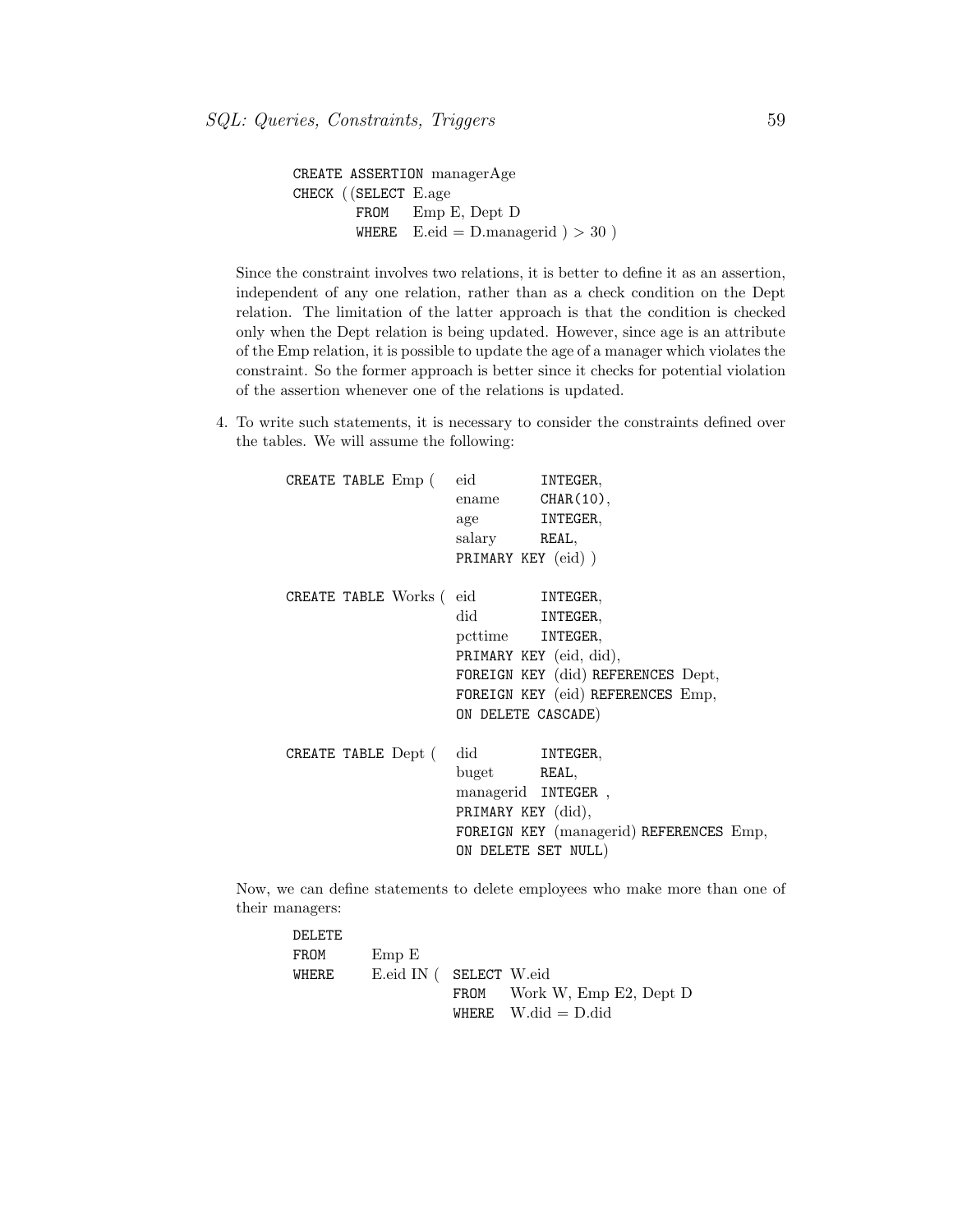| AND | $D$ .managerid = E2.eid        |
|-----|--------------------------------|
| AND | $E$ .salary > $E$ 2.salary $)$ |

**Exercise 5.8** Consider the following relations:

Student(*snum:* integer, *sname:* string, *major:* string, *level:* string, *age:* integer) Class(*name:* string, *meets at:* time, *room:* string, *fid:* integer) Enrolled(*snum:* integer, *cname:* string) Faculty(*fid*: integer, *fname:* string, *deptid:* integer)

The meaning of these relations is straightforward; for example, Enrolled has one record per student-class pair such that the student is enrolled in the class.

- 1. Write the SQL statements required to create these relations, including appropriate versions of all primary and foreign key integrity constraints.
- 2. Express each of the following integrity constraints in SQL unless it is implied by the primary and foreign key constraint; if so, explain how it is implied. If the constraint cannot be expressed in SQL, say so. For each constraint, state what operations (inserts, deletes, and updates on specific relations) must be monitored to enforce the constraint.
	- (a) Every class has a minimum enrollment of 5 students and a maximum enrollment of 30 students.
	- (b) At least one class meets in each room.
	- (c) Every faculty member must teach at least two courses.
	- (d) Only faculty in the department with *deptid=33* teach more than three courses.
	- (e) Every student must be enrolled in the course called Math101.
	- (f) The room in which the earliest scheduled class (i.e., the class with the smallest *meets at* value) meets should not be the same as the room in which the latest scheduled class meets.
	- (g) Two classes cannot meet in the same room at the same time.
	- (h) The department with the most faculty members must have fewer than twice the number of faculty members in the department with the fewest faculty members.
	- (i) No department can have more than 10 faculty members.
	- (j) A student cannot add more than two courses at a time (i.e., in a single update).
	- (k) The number of CS majors must be more than the number of Math majors.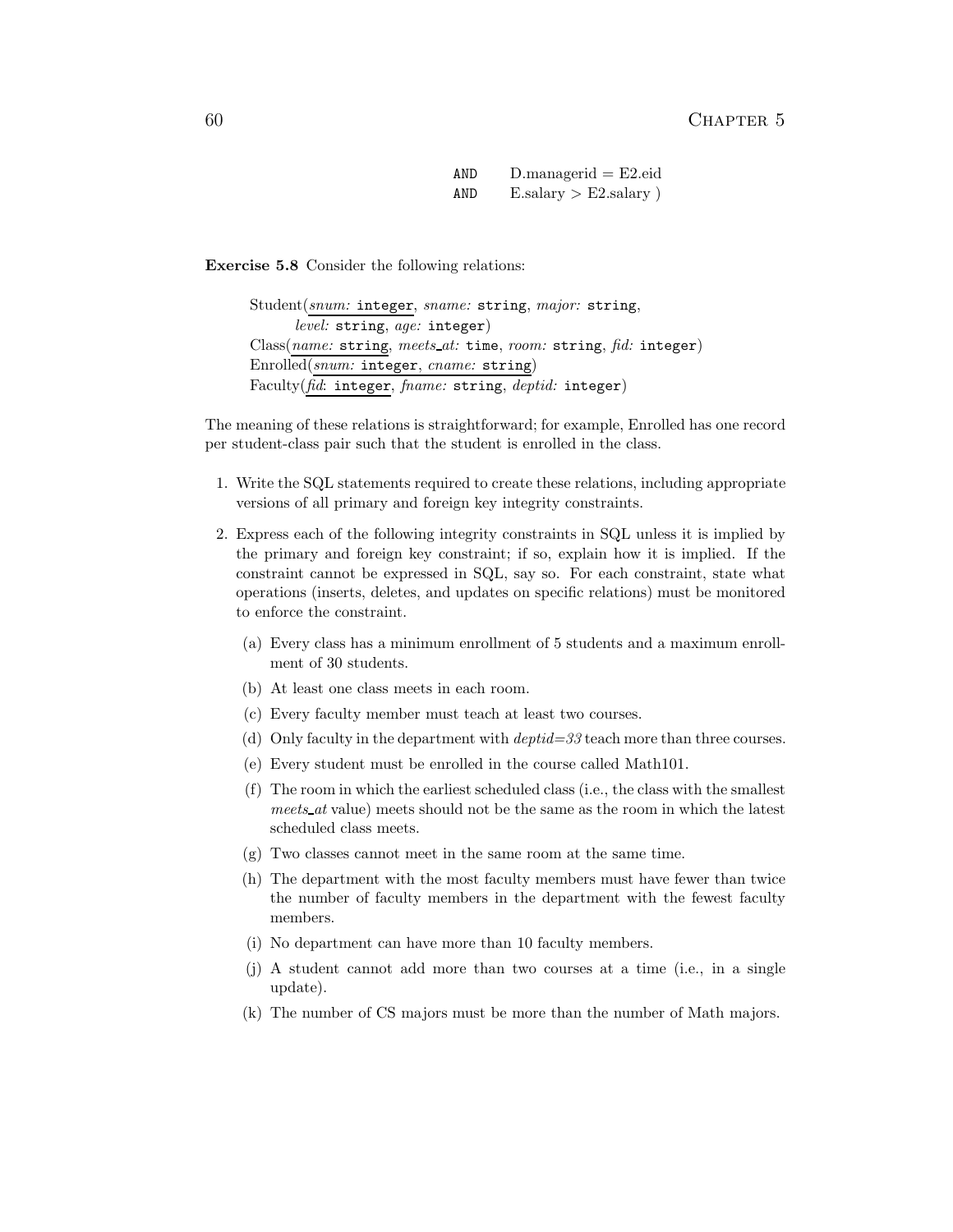- (l) The number of distinct courses in which CS majors are enrolled is greater than the number of distinct courses in which Math majors are enrolled.
- (m) The total enrollment in courses taught by faculty in the department with *deptid=33* is greater than the number of Math majors.
- (n) There must be at least one CS major if there are any students whatsoever.
- (o) Faculty members from different departments cannot teach in the same room.

**Answer 5.8** Answer omitted.

**Exercise 5.9** Discuss the strengths and weaknesses of the trigger mechanism. Contrast triggers with other integrity constraints supported by SQL.

**Answer 5.9** A trigger is a procedure that is automatically invoked in response to a specified change to the database. The advantages of the trigger mechanism include the ability to perform an action based on the result of a query condition. The set of actions that can be taken is a superset of the actions that integrity constraints can take (i.e. report an error). Actions can include invoking new update, delete, or insert queries, perform data definition statements to create new tables or views, or alter security policies. Triggers can also be executed before or after a change is made to the database (that is, use old or new data).

There are also disadvantages to triggers. These include the added complexity when trying to match database modifications to trigger events. Also, integrity constraints are incorporated into database performance optimization; it is more difficult for a database to perform automatic optimization with triggers. If database consistency is the primary goal, then integrity constraints offer the same power as triggers. Integrity constraints are often easier to understand than triggers.

**Exercise 5.10** Consider the following relational schema. An employee can work in more than one department; the *pct time* field of the Works relation shows the percentage of time that a given employee works in a given department.

Emp(*eid:* integer, *ename:* string, *age:* integer, *salary:* real) Works(*eid:* integer, *did:* integer, *pct time:* integer) Dept(*did:* integer, *budget:* real, *managerid:* integer)

Write SQL-92 integrity constraints (domain, key, foreign key, or CHECK constraints; or assertions) or SQL:1999 triggers to ensure each of the following requirements, considered independently.

1. Employees must make a minimum salary of \$1000.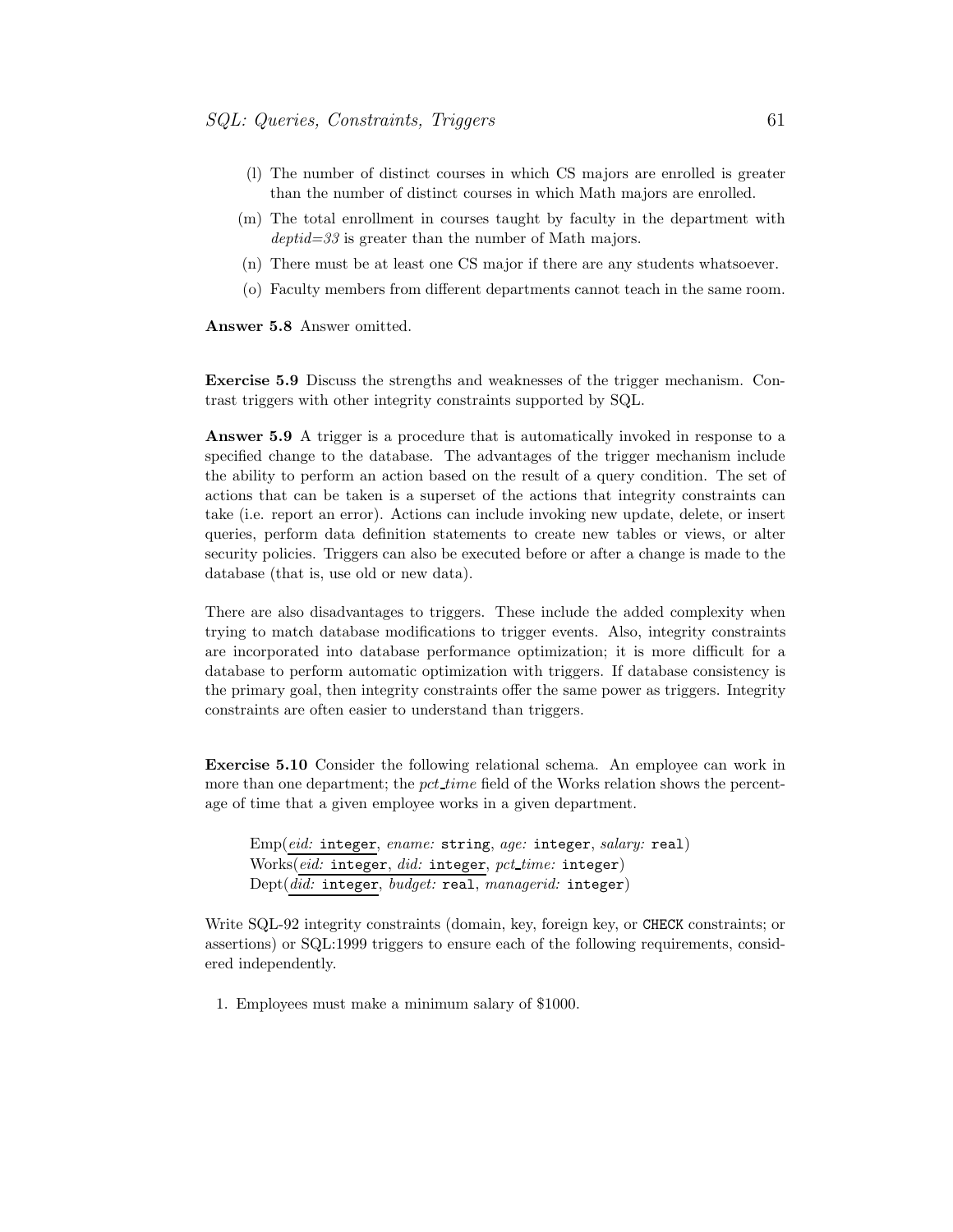- 2. Every manager must be also be an employee.
- 3. The total percentage of all appointments for an employee must be under 100%.
- 4. A manager must always have a higher salary than any employee that he or she manages.
- 5. Whenever an employee is given a raise, the manager's salary must be increased to be at least as much.
- 6. Whenever an employee is given a raise, the manager's salary must be increased to be at least as much. Further, whenever an employee is given a raise, the department's budget must be increased to be greater than the sum of salaries of all employees in the department.

**Answer 5.10** Answer omitted.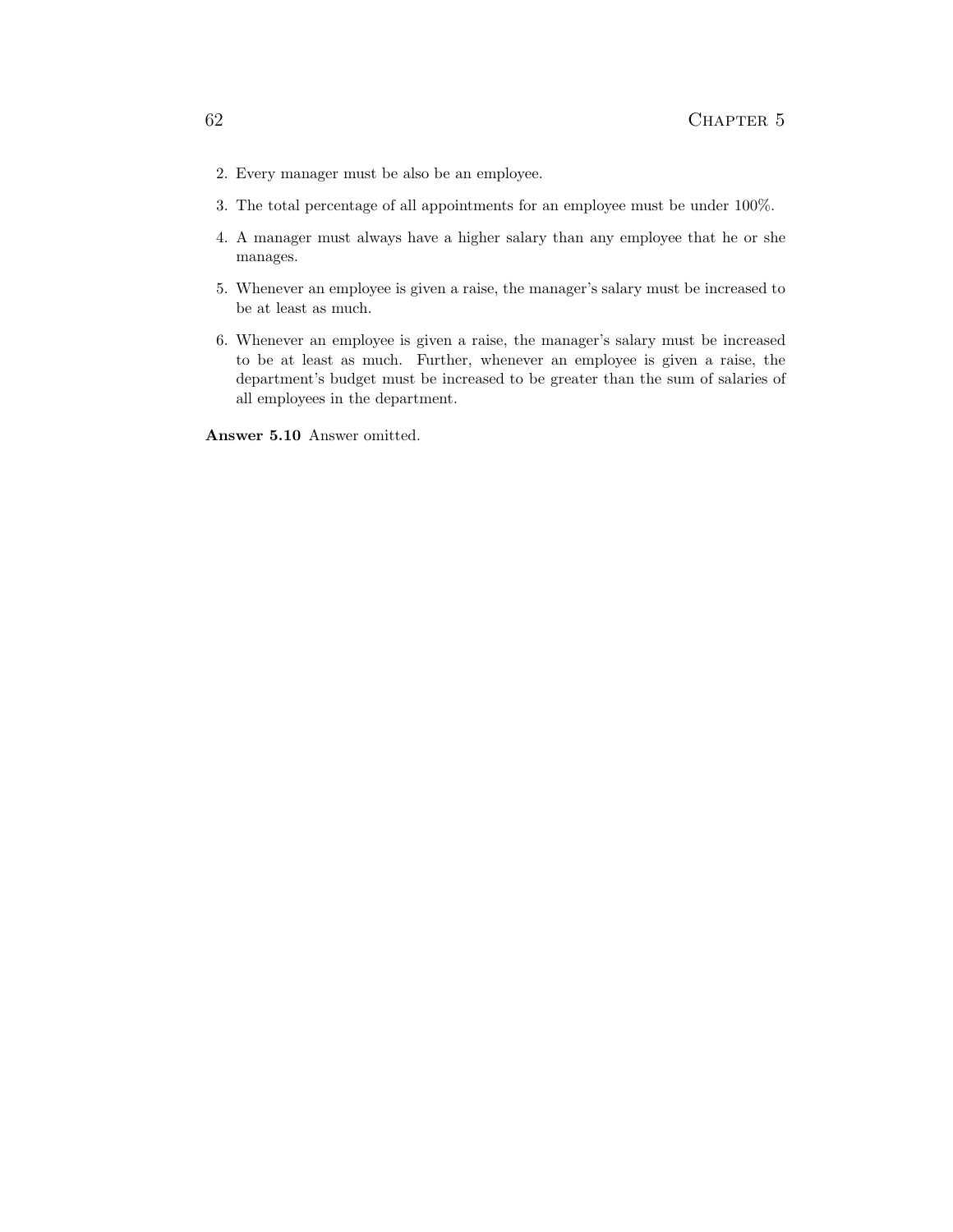## **6 DATABASE APPLICATION DEVELOPMENT**

**Exercise 6.1** Briefly answer the following questions.

- 1. Explain the following terms: Cursor, Embedded SQL, JDBC, SQLJ, stored procedure.
- 2. What are the differences between JDBC and SQLJ? Why do they both exist?
- 3. Explain the term *stored procedure*, and give examples why stored procedures are useful.

**Answer 6.1** The answers are given below:

- 1. A **cursor** enables individual row access of a relation by positioning itself at a row and reading its contents. **Embedded SQL** refers to the usage of SQL commands within a host program. **JDBC** stands for Java DataBase Connectivity and is an interface that allows a Java program to easily connect to any database system. **SQLJ** is a tool that allows SQL to be embedded directly into a Java program. A **stored procedure** is program that runs on the database server and can be called with a single SQL statement.
- 2. SQLJ provides embedded SQL statements. These SQL statements are static in nature and thus are preprocessed and precompiled. For instance, syntax checking and schema checking are done at compile time. JDBC allows dynamic queries that are checked at runtime. SQLJ is easier to use than JDBC and is often a better option for static queries. For dynamic queries, JDBC must still be used.
- 3. **Stored procedures** are programs that run on the database server and can be called with a single SQL statement. They are useful in situations where the processing should be done on the server side rather than the client side. Also, since the procedures are centralized to the server, code writing and maintenance is simplified, because the client programs do not have to duplicate the application logic. Stored procedures can also be used to reduce network communication; the results of a stored procedure can be analyzed and kept on the database server.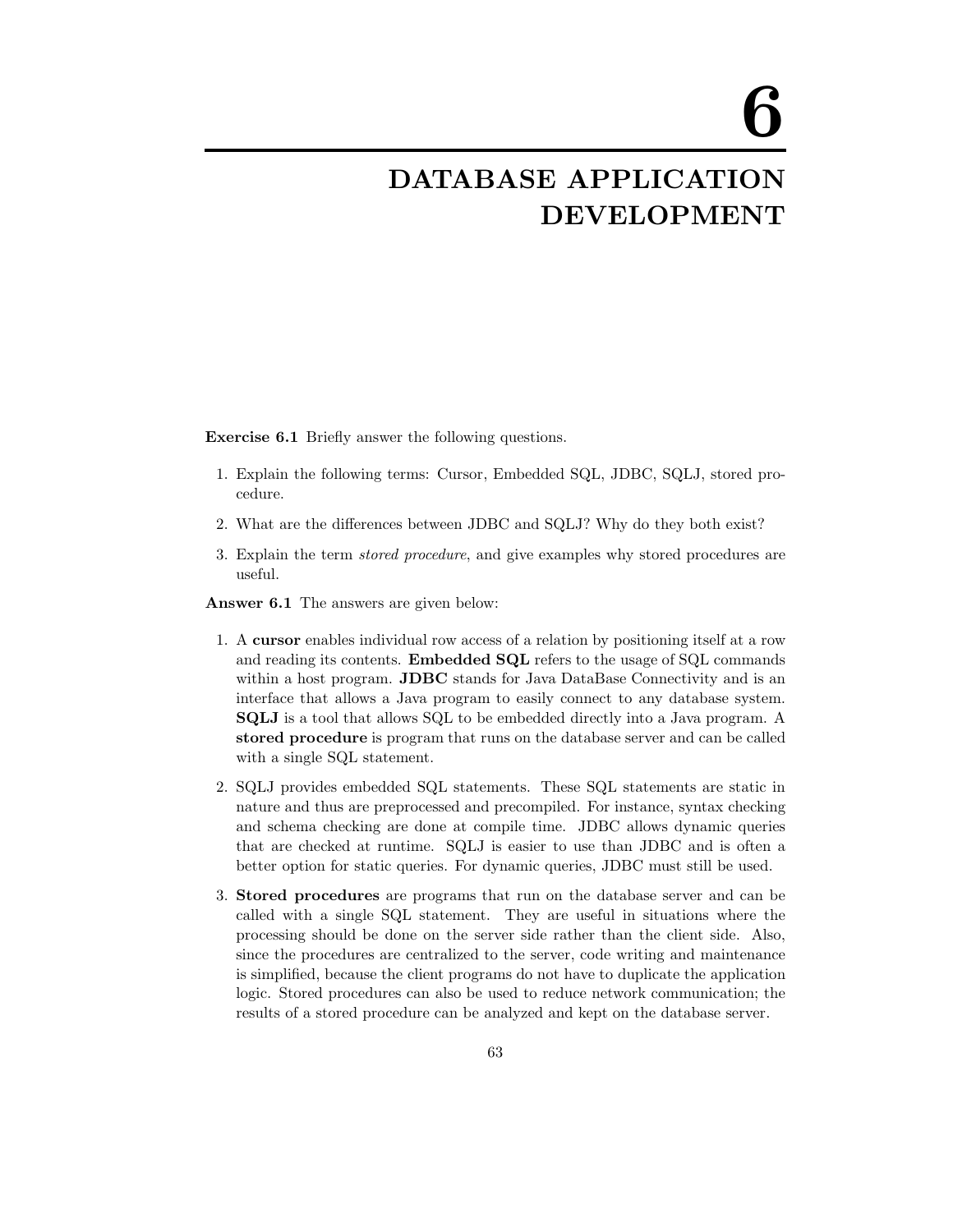**Exercise 6.2** Explain how the following steps are performed in JDBC:

- 1. Connect to a data source.
- 2. Start, commit, and abort transactions.
- 3. Call a stored procedure.

How are these steps performed in SQLJ?

**Answer 6.2** The answers are given below:

1. Connecting to a data source in JDBC involves the creation of a *Connection* object. Parameters for the connection are specified using a *JDBC URL* that contains things like the network address of the database server and the username and password for connecting.

SQLJ makes calls to the same JDBC drver for connecting to a data source and uses the same type of JDBC URL.

- 2. Each connection can specify how to handle transactions. If the *autocommit* flag is set, each SQL statement is treated as a separate transaction. If the flag is turned off, there is a *commit()* function call that will actually commit the transaction. The autocommit flag can also be set in SQLJ. If the flag is not set, transactions are committed by passing a *COMMIT* SQL statement to the DBMS.
- 3. Stored procedures are called from JDBC using the *CallableStatement* class with the SQL command {*CALL StoredProcedureName*}. SQLJ also uses *CALL StoredProcedureName* to execute stored prodecures at the DBMS.

**Exercise 6.3** Compare exception handling and handling of warnings in embedded SQL, dynamic SQL, JDBC, and SQLJ.

**Answer 6.3** The answers are given below:

- Embedded SQL: The SQLSTATE variable is used to check for errors after each Embedded SQL statement is executed. If an error has occurred, program control is transferred to a separate statement. This is done during the precompilation step for static queries.
- Dynamic SQL: For dynamic SQL, the SQL statement can change at runtime and thus the error handling must also occur at runtime.
- JDBC: In JDBC, programmers can use the *try ... catch* syntax to handle exceptions of type *SQLException*. The *SQLWarning* class is used for problems not as severe as errors. They are not caught in the *try ... catch* statement and must be checked independently with a *getWarnings()* function call.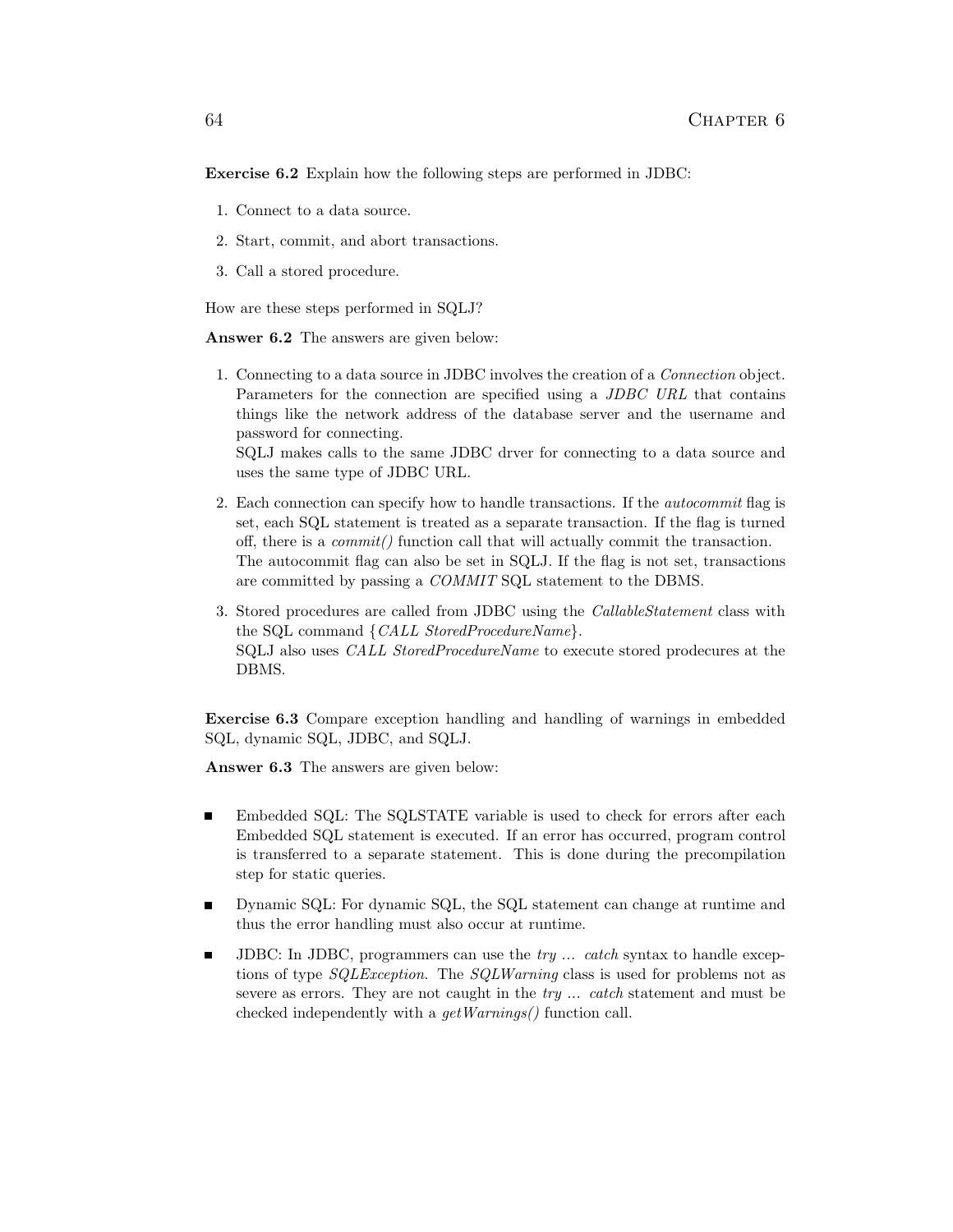SQLJ: SQLJ uses the same mechanisms as JDBC to catch error and warnings.

**Exercise 6.4** Answer the following questions.

- 1. Why do we need a precompiler to translate embedded SQL and SQLJ? Why do we not need a precompiler for JDBC?
- 2. SQLJ and embedded SQL use variables in the host language to pass parameters to SQL queries, whereas JDBC uses placeholders marked with a '?'. Explain the difference, and why the different mechanisms are needed.

**Answer 6.4** Answer omitted.

**Exercise 6.5** A dynamic web site generates HTML pages from information stored in a database. Whenever a page is requested, is it dynamically assembled from static data and data in a database, resulting in a database access. Connecting to the database is usually a time-consuming process, since resources need to be allocated, and the user needs to be authenticated. Therefore, **connection pooling**—setting up a pool of persistent database connections and then reusing them for different requests can significantly improve the performance of database-backed websites. Since servlets can keep information beyond single requests, we can create a connection pool, and allocate resources from it to new requests.

Write a connection pool class that provides the following methods:

- Create the pool with a specified number of open connections to the database system.
- Obtain an open connection from the pool.
- Release a connection to the pool.  $\blacksquare$
- Destroy the pool and close all connections.  $\blacksquare$

**Answer 6.5** The answer for this exercise is available online for instructors. To find out how to get access to instructor's material, visit the book homepage at http://www.cs.wisc.edu/~ dbbook.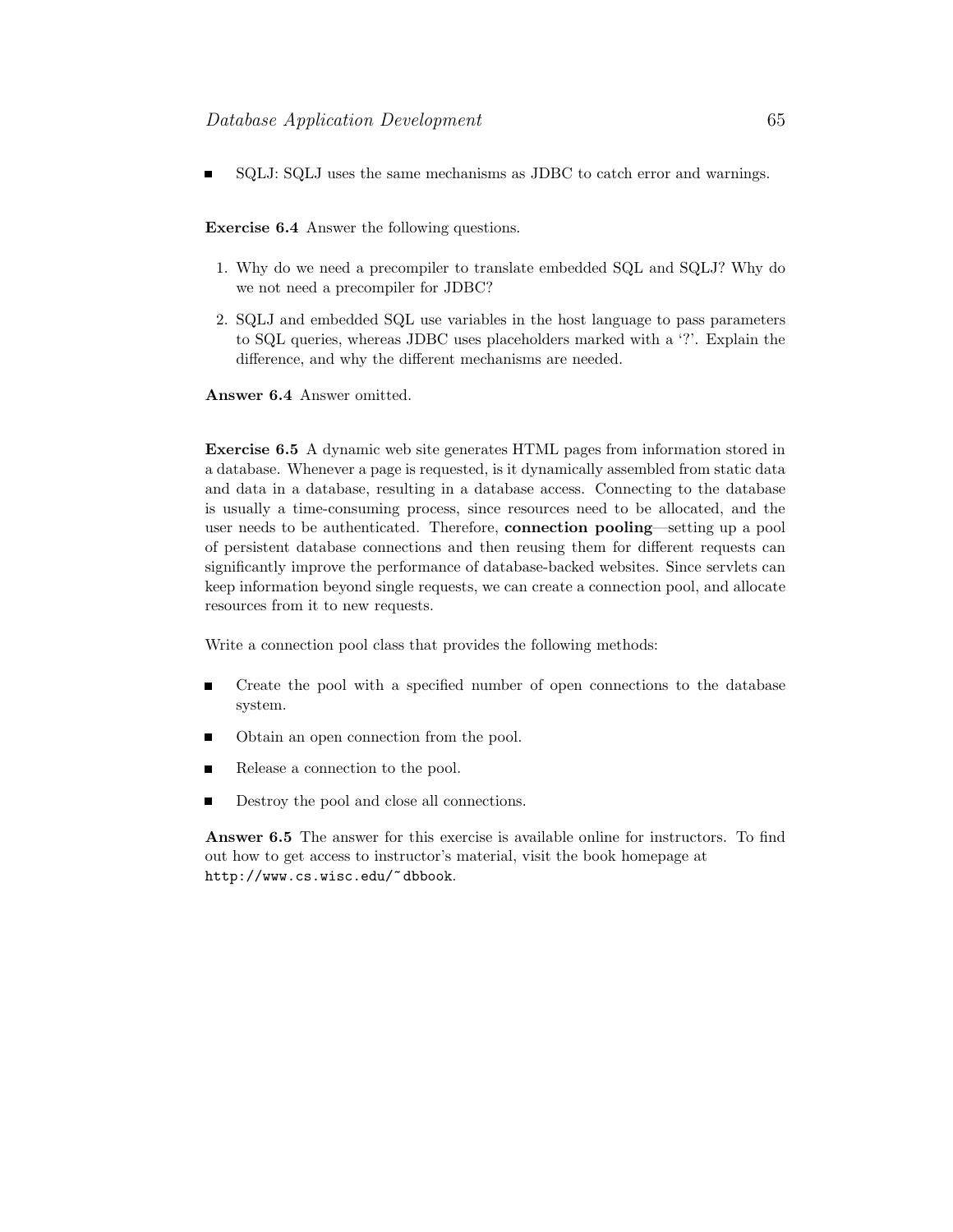## **INTERNET APPLICATIONS**

**7**

**Exercise 7.1** Briefly answer the following questions:

- 1. Explain the following terms and describe what they are used for: HTML, URL, XML, Java, JSP, XSL, XSLT, servlet, cookie, HTTP, CSS, DTD.
- 2. What is CGI? Why was CGI introduced? What are the disadvantages of an architecture using CGI scripts?
- 3. What is the difference between a webserver and an application server? What funcionality do typical application servers provide?
- 4. When is an XML document well-formed? When is an XML document valid?

**Answer 7.1** The answers are as follows.

1. *HTTP* (HyperText Transfer Protocol) is the communication protocol used to connect clients with servers over the Internet. *URL* (Universal Resource Locator) is a string that uniquely identifies an internet address. *HTML* (HyperText Markup Language) is a simple language used to enhance regular text by including special tags. *CSS* (Cascading Style Sheets) are used to define how to display HTML documents. *XML* (Extensible Markup Language) allows users to define their own markup tags in a document. *XSL* (Extensible Style Language) can be used to describe how an XML document should be displayed. *XSLT* (XML Transformation Language) is a language that can transform input XML into differently structured XML. A *DTD* (Document Type Declaration) is a grammar that describes how to use new tags in an XML document. *Java* is cross-platform interpreted programming language. *Servlets* are pieces of Java code that run on the middle tier or server layers and be used for any functionality that Java provides. *JSP* (JavaServer Pages) are HTML pages with embedded servlet code.. *Cookies* are a simple way to store persistent data at the client level.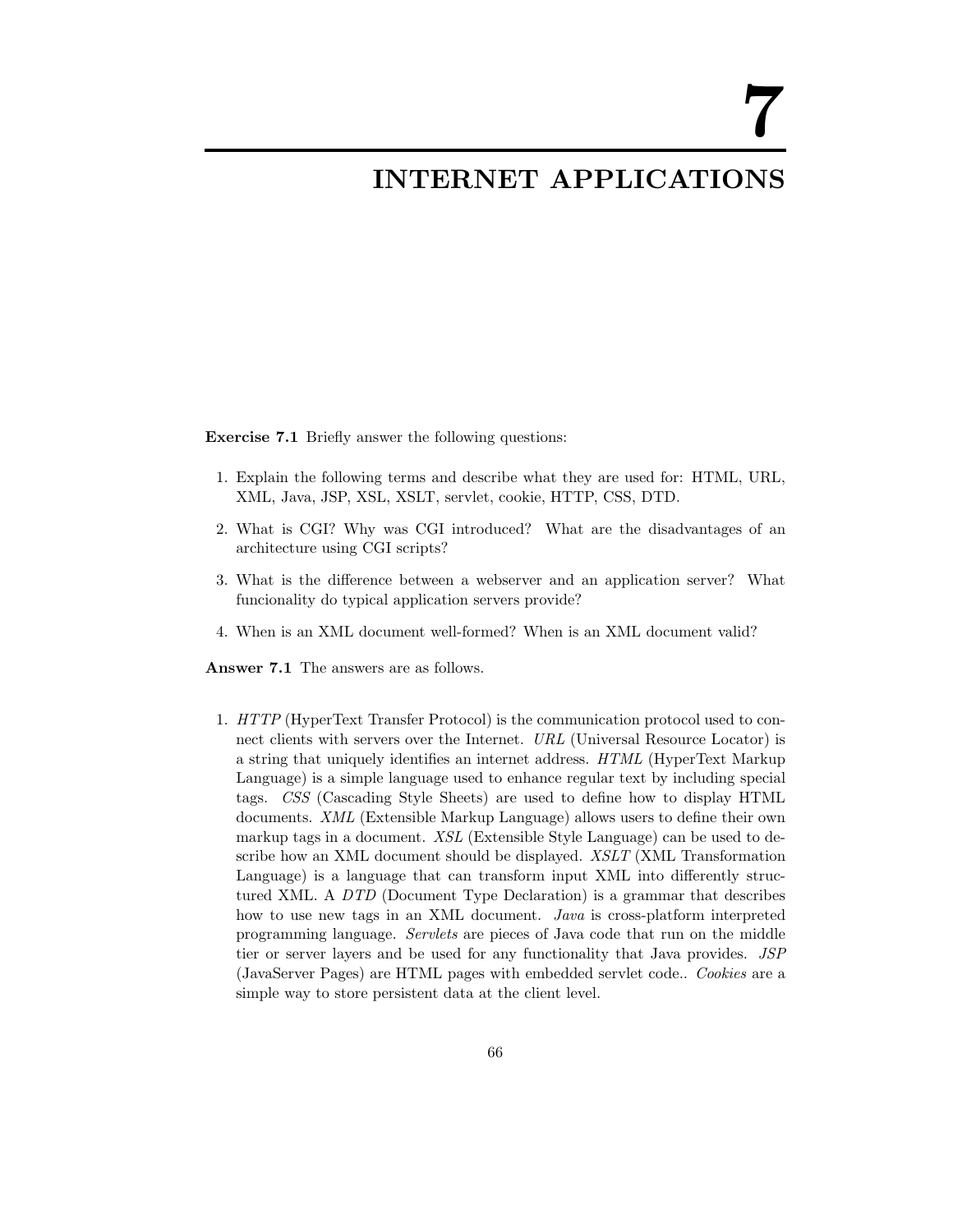.

### Figure 7.1 Solution to Exercise 7.2 (d)

- 2. *CGI* (Common Gateway Interface) specifies how the web server communicates other programs on the server. CGI programs are used to pass HTML form data to other programs that process that data. Each page request will create a new process on the server, which is a performance issue when requests are scaled up.
- 3. A web server handles the interaction with the client's web browser. Application servers are used to maintain a pool of processes for handling requests. Typically, they are the middleware tier between the web server and the data sources such as database systems. Application servers eliminate the problems with processcreation overload and can also provide extra functionality like abstracting away heterogeneous data sources and maintaining session state information.
- 4. An XML document is *valid* if it has an associated DTD and the document follows the rules of the DTD. An XML document is *well-formed* if it follows three guidelines: (1) it starts with an XML declaration, (2) it contains a root element that contains all other elements and (3) all elements are properly nested.

**Exercise 7.2** Briefly answer the following questions about the HTTP protocol:

- 1. What is a communication protocol?
- 2. What is the structure of an HTTP request message? What is the structure of an HTTP response message? Why do HTTP messages carry a version field?
- 3. What is a stateless protocol? Why was HTTP designed to be stateless?
- 4. Show the HTTP request message generated when you request the home page of this book (http://www.cs.wisc.edu/~ dbbook). Show the HTTP response message that the server generates for that page.

**Answer 7.2** Answer omitted.

**Exercise 7.3** In this exercise, you are asked to write the functionality of a generic shopping basket; you will use this in several subsequent project exercises. Write a set of JSP pages that displays a shopping basket of items and allows users to add, remove, and change the quantity of items. To do this, use a cookie storage scheme that stores the following information:

- The UserId of the user who owns the shopping basket.
- The number of products stored in the shopping basket.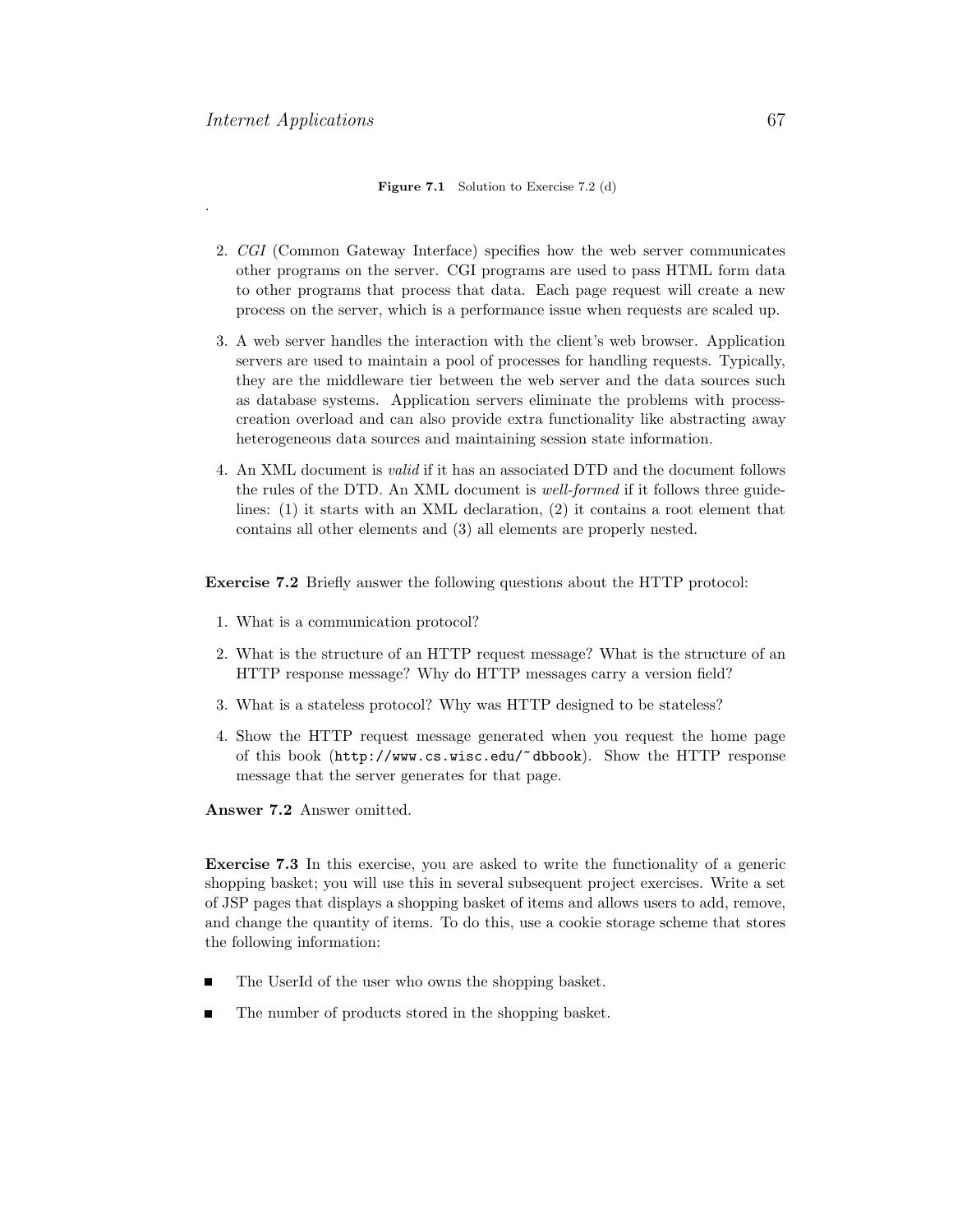A product id and a quantity for each product.

When manipulating cookies, remember to set the Expires property such that the cookie can persist for a session or indefinitely. Experiment with cookies using JSP and make sure you know how to retrieve, set values, and delete the cookie.

You need to create five JSP pages to make your prototype complete:

- **Index Page** (index.jsp): This is the main entry point. It has a link that directs the user to the Products page so they can start shopping.
- **Products Page** (products.jsp): Shows a listing of all products in the database with their descriptions and prices. This is the main page where the user fills out the shopping basket. Each listed product should have a button next to it, which adds it to the shopping basket. (If the item is already in the shopping basket, it increments the quantity by one.) There should also be a counter to show the total number of items currently in the shopping basket. Note that if a user has a quantity of five of a single item in the shopping basket, the counter should indicate a total quantity of five. The page also contains a button that directs the user to the Cart page.
- **Cart Page** (cart.jsp): Shows a listing of all items in the shopping basket cookie. The listing for each item should include the product name, price, a text box for the quantity (the user can change the quantity of items here), and a button to remove the item from the shopping basket. This page has three other buttons: one button to continue shopping (which returns the user to the Products page), a second button to update the cookie with the altered quantities from the text boxes, and a third button to place or confirm the order, which directs the user to the Confirm page.
- **Confirm Page** (confirm.jsp): Lists the final order. There are two buttons on this page. One button cancels the order and the other submits the completed order. The cancel button just deletes the cookie and returns the user to the Index page. The submit button updates the database with the new order, deletes the cookie, and returns the user to the Index page.

**Exercise 7.4** In the previous exercise, replace the page products jsp with the following *search page* search.jsp. This page allows users to search products by name or description. There should be both a text box for the search text and radio buttons to allow the user to choose between search-by-name and search-by-description (as well as a submit button to retrieve the results). The page that handles search results should be modeled after products.jsp (as described in the previous exercise) and be called products.jsp. It should retrieve all records where the search text is a substring of the name or description (as chosen by the user). To integrate this with the previous exercise, simply replace all the links to products.jsp with search.jsp.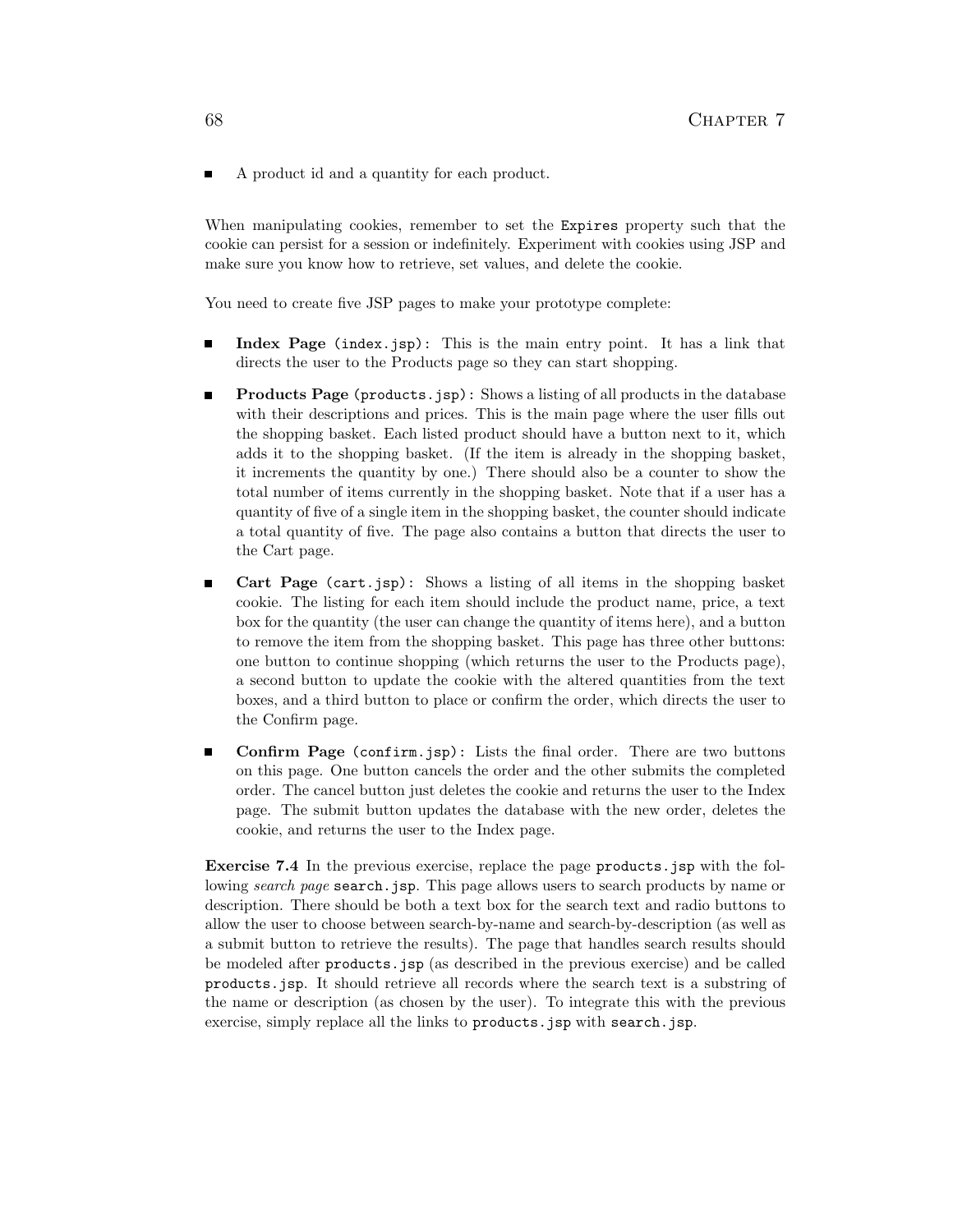**Exercise 7.5** Write a simple authentication mechanism (without using encrypted transfer of passwords, for simplicity). We say a user is authenticated if she has provided a valid username-password combination to the system; otherwise, we say the user is not authenticated. Assume for simplicity that you have a database schema that stores only a customer id and a password:

Passwords(cid: integer, username: string, password: string)

- 1. How and where are you going to track when a user is 'logged on' to the system?
- 2. Design a page that allows a registered user to log on to the system.
- 3. Design a page header that checks whether the user visiting this page is logged in.

**Exercise 7.6** (Due to Jeff Derstadt) TechnoBooks.com is in the process of reorganizing its website. A major issue is how to efficiently handle a large number of search results. In a human interaction study, it found that modem users typically like to view 20 search results at a time, and it would like to program this logic into the system. Queries that return batches of sorted results are called *top N queries*. (See Section 23 for a discussion of database support for top N queries.) For example, results 1-20 are returned, then results 21-40, then 41-60, and so on. Different techniques are used for performing top N queries and TechnoBooks.com would like you to implement two of them.

**Infrastructure:** Create a database with a table called Books and populate it with some books, using the format that follows. This gives you 111 books in your database with a title of AAA, BBB, CCC, DDD, or EEE, but the keys are not sequential for books with the same title.

Books(*bookid:* INTEGER, *title:* CHAR(80), *author:* CHAR(80), *price:* REAL)

```
For i = 1 to 111 {
       Insert the tuple (i, "AAA", "AAA Author", 5.99)
       i=i+1Insert the tuple (i, "BBB", "BBB Author", 5.99)
       i=i+1Insert the tuple (i, "CCC", "CCC Author", 5.99)
       i=i+1Insert the tuple (i, "DDD", "DDD Author", 5.99)
       i=i+1Insert the tuple (i, "EEE", "EEE Author", 5.99)
}
```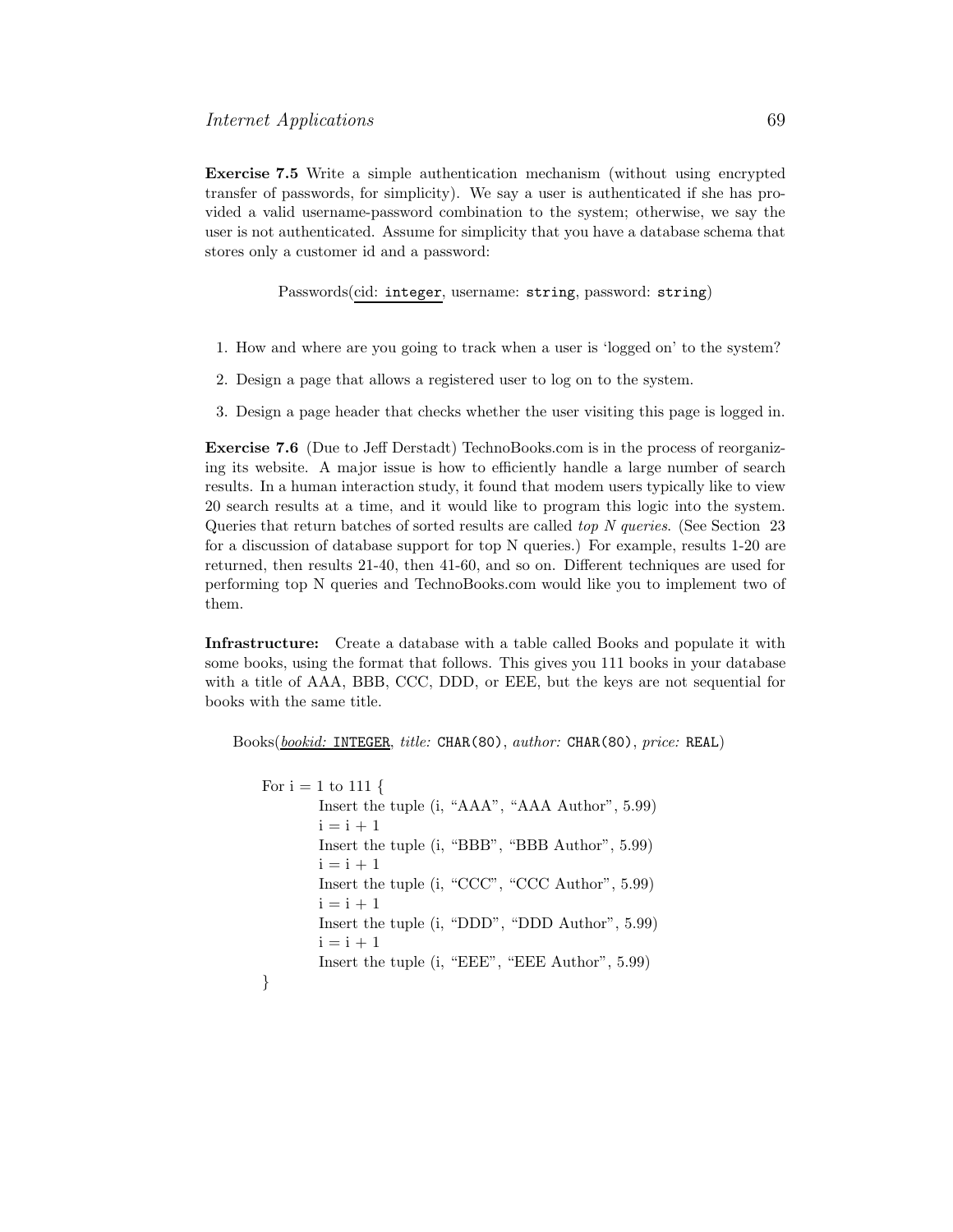**Placeholder Technique:** The simplest approach to top N queries is to store a placeholder for the first and last result tuples, and then perform the same query. When the new query results are returned, you can iterate to the placeholders and return the previous or next 20 results.

|           |           | Tuples Shown   Lower Placeholder   Previous Set   Upper Placeholder   Next Set |           |
|-----------|-----------|--------------------------------------------------------------------------------|-----------|
| $1 - 20$  | None      |                                                                                | $21 - 40$ |
| $21 - 40$ | 1-20      |                                                                                | 41-60     |
| 41-60     | $21 - 40$ | 60                                                                             | 61-80     |

Write a webpage in JSP that displays the contents of the Books table, sorted by the Title and BookId, and showing the results 20 at a time. There should be a link (where appropriate) to get the previous 20 results or the next 20 results. To do this, you can encode the placeholders in the Previous or Next Links as follows. Assume that you are displaying records 21–40. Then the previous link is display.jsp?lower=21 and the next link is display.jsp?upper=40.

You should not display a previous link when there are no previous results; nor should you show a Next link if there are no more results. When your page is called again to get another batch of results, you can perform the same query to get all the records, iterate through the result set until you are at the proper starting point, then display 20 more results.

What are the advantages and disadvantages of this technique?

**Query Constraints Technique:** A second technique for performing top N queries is to push boundary constraints into the query (in the WHERE clause) so that the query returns only results that have not yet been displayed. Although this changes the query, fewer results are returned and it saves the cost of iterating up to the boundary. For example, consider the following table, sorted by (title, primary key).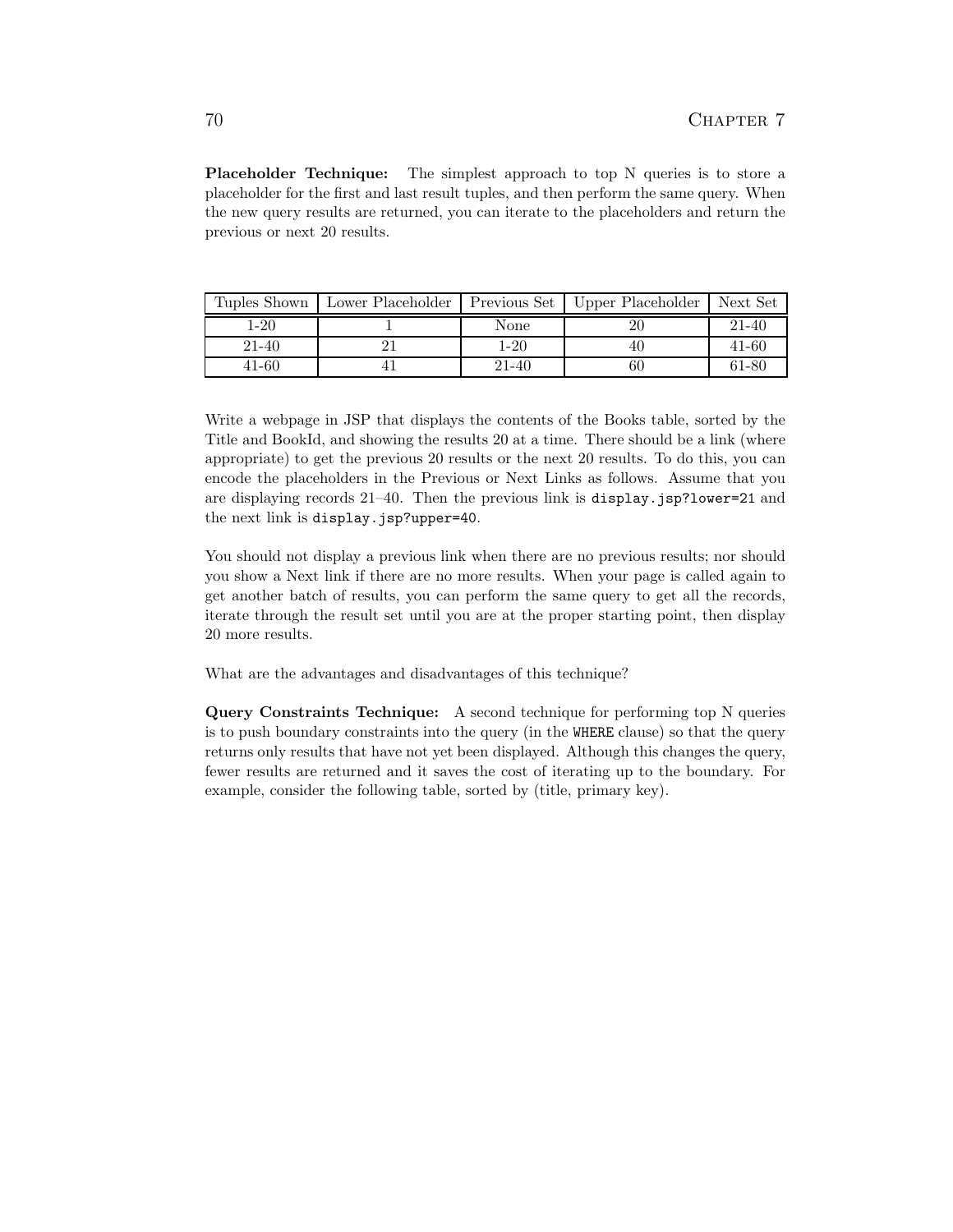| <b>Batch</b>   | Result Number  | Title                       | Primary Key |
|----------------|----------------|-----------------------------|-------------|
| $\mathbf{1}$   | 1              | AAA                         | 105         |
| $\mathbf 1$    | $\overline{2}$ | <b>BBB</b>                  | 13          |
| $\mathbf{1}$   | 3              | CCC                         | 48          |
| $\mathbf{1}$   | $\overline{4}$ | <b>DDD</b>                  | $52\,$      |
| $\mathbf 1$    | $\overline{5}$ | <b>DDD</b>                  | 101         |
| $\overline{2}$ | 6              | <b>DDD</b>                  | 121         |
| $\overline{2}$ | 7              | <b>EEE</b>                  | 19          |
| $\overline{2}$ | 8              | <b>EEE</b>                  | 68          |
| $\overline{2}$ | 9              | $\ensuremath{\mathbf{FFF}}$ | $\sqrt{2}$  |
| $\overline{2}$ | 10             | FFF                         | 33          |
| 3              | 11             | FFF                         | 58          |
| 3              | 12             | FFF                         | 59          |
| 3              | 13             | GGG                         | 93          |
| 3              | 14             | <b>HHH</b>                  | 132         |
| 3              | 15             | HHH                         | 135         |

In batch 1, rows 1 through 5 are displayed, in batch 2 rows 6 through 10 are displayed, and so on. Using the placeholder technique, all 15 results would be returned for each batch. Using the constraint technique, batch 1 displays results 1-5 but returns results 1-15, batch 2 will display results 6-10 but returns only results 6-15, and batch 3 will display results 11-15 but return only results 11-15.

The constraint can be pushed into the query because of the sorting of this table. Consider the following query for batch 2 (displaying results 6-10):

```
EXEC SQL SELECT B.Title
FROM Books B
WHERE (B.\text{Title} = \text{'DDD'} AND B.BookId > 101 OR (B.\text{Title} > \text{'DDD'}ORDER BY B.Title, B.BookId
```
This query first selects all books with the title 'DDD,' but with a primary key that is greater than that of record 5 (record 5 has a primary key of 101). This returns record 6. Also, any book that has a title after 'DDD' alphabetically is returned. You can then display the first five results.

The following information needs to be retained to have Previous and Next buttons that return more results:

- **Previous:** The title of the *first* record in the previous set, and the primary key  $\blacksquare$ of the *first* record in the previous set.
- **Next:** The title of the *first* record in the next set; the primary key of the *first*  $\blacksquare$ record in the next set.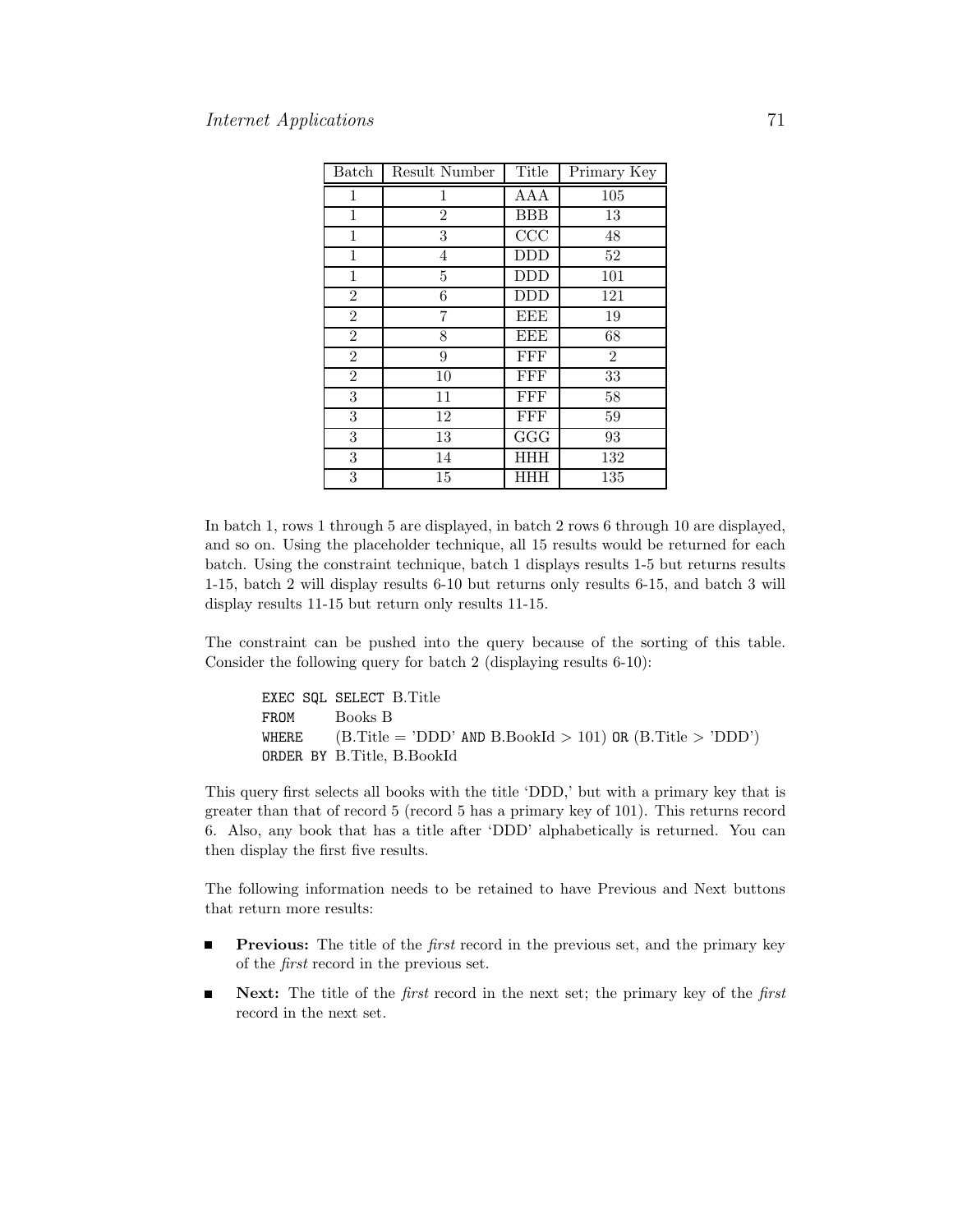These four pieces of information can be encoded into the Previous and Next buttons as in the previous part. Using your database table from the first part, write a JavaServer Page that displays the book information 20 records at a time. The page should include *Previous* and *Next* buttons to show the previous or next record set if there is one. Use the constraint query to get the Previous and Next record sets.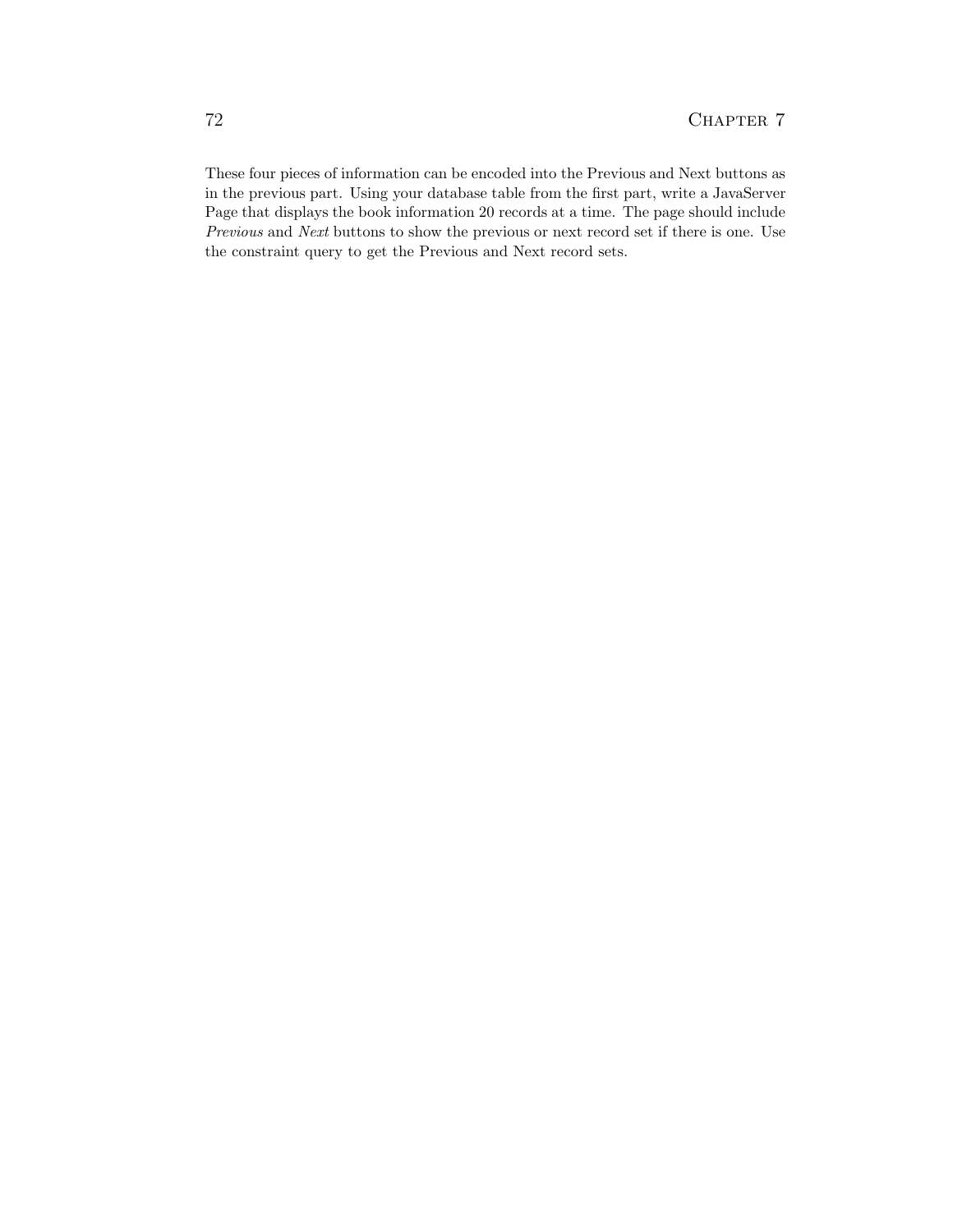### **8 OVERVIEW OF STORAGE AND INDEXING**

**Exercise 8.1** Answer the following questions about data on external storage in a DBMS:

- 1. Why does a DBMS store data on external storage?
- 2. Why are I/O costs important in a DBMS?
- 3. What is a record id? Given a record's id, how many I/Os are needed to fetch it into main memory?
- 4. What is the role of the buffer manager in a DBMS? What is the role of the disk space manager? How do these layers interact with the file and access methods layer?

**Answer 8.1** The answer to each question is given below.

- 1. A DBMS stores data on external storage because the quantity of data is vast, and must persist across program executions.
- 2. I/O costs are of primary important to a DBMS because these costs typically dominate the time it takes to run most database operations. Optimizing the amount of I/O's for an operation can result in a substantial increase in speed in the time it takes to run that operation.
- 3. A record id, or rid for short, is a unique identifier for a particular record in a set of records. An rid has the property that we can identify the disk address of the page containing the record by using the rid. The number of  $I/O$ 's required to read a record, given a rid, is therefore 1 I/O.
- 4. In a DBMS, the buffer manager reads data from persistent storage into memory as well as writes data from memory into persistent storage. The disk space manager manages the available physical storage space of data for the DBMS. When the file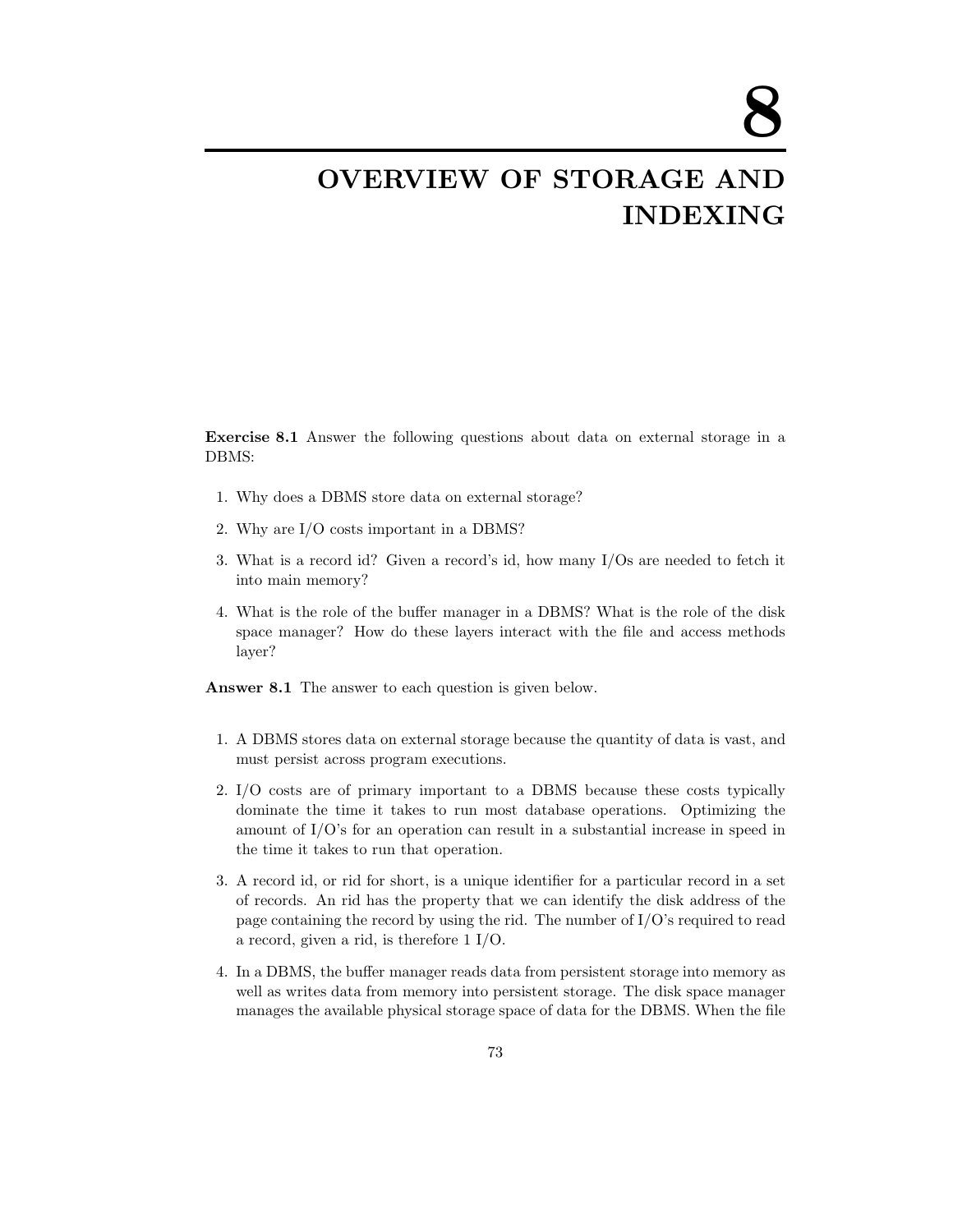and access methods layer needs to process a page, it asks the buffer manager to fetch the page and put it into memory if it is not all ready in memory. When the files and access methods layer needs additional space to hold new records in a file, it asks the disk space manager to allocate an additional disk page.

**Exercise 8.2** Answer the following questions about files and indexes:

- 1. What operations are supported by the file of records abstraction?
- 2. What is an index on a file of records? What is a search key for an index? Why do we need indexes?
- 3. What alternatives are available for the data entries in an index?
- 4. What is the difference between a primary index and a secondary index? What is a duplicate data entry in an index? Can a primary index contain duplicates?
- 5. What is the difference between a clustered index and an unclustered index? If an index contains data records as 'data entries,' can it be unclustered?
- 6. How many clustered indexes can you create on a file? Would you always create at least one clustered index for a file?
- 7. Consider Alternatives (1), (2) and (3) for 'data entries' in an index, as discussed in Section 8.2. Are all of them suitable for secondary indexes? Explain.

**Answer 8.2** Answer omitted.

**Exercise 8.3** Consider a relation stored as a randomly ordered file for which the only index is an unclustered index on a field called sal. If you want to retrieve all records with  $sal > 20$ , is using the index always the best alternative? Explain.

**Answer 8.3** No. In this case, the index is unclustered, each qualifying data entry could contain an rid that points to a distinct data page, leading to as many data page I/Os as the number of data entries that match the range query. In this situation, using index is actually worse than file scan.

**Exercise 8.4** Consider the instance of the Students relation shown in Figure 8.1, sorted by age: For the purposes of this question, assume that these tuples are stored in a sorted file in the order shown; the first tuple is on page 1 the second tuple is also on page 1; and so on. Each page can store up to three data records; so the fourth tuple is on page 2.

Explain what the data entries in each of the following indexes contain. If the order of entries is significant, say so and explain why. If such an index cannot be constructed, say so and explain why.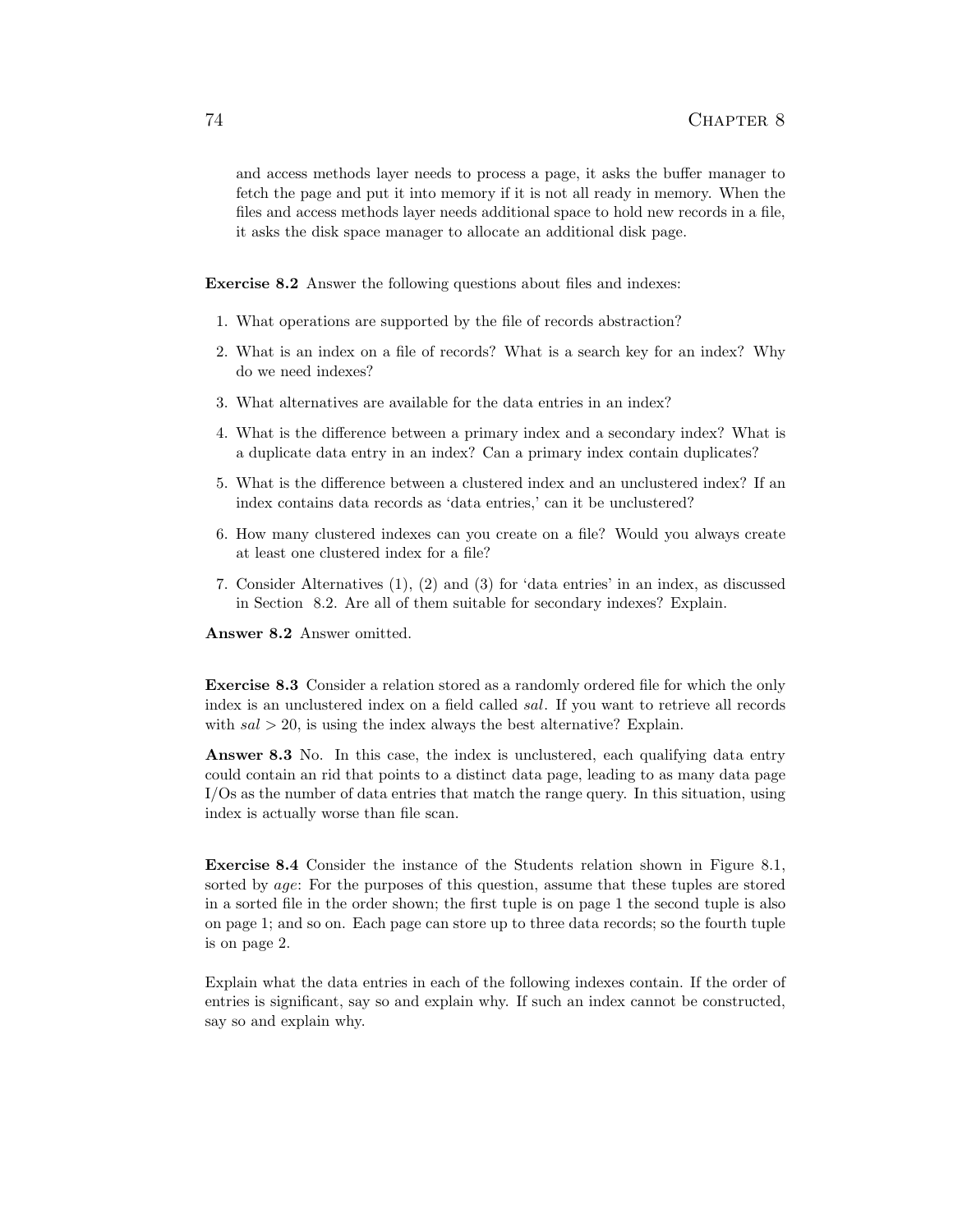| sid   | name    | login         | aqe | gpa |
|-------|---------|---------------|-----|-----|
| 53831 | Madayan | madayan@music | 11  | 1.8 |
| 53832 | Guldu   | guldu@music   | 12  | 2.0 |
| 53666 | Jones   | jones@cs      | 18  | 3.4 |
| 53688 | Smith   | smith@ee      | 19  | 3.2 |
| 53650 | Smith   | smith@math    | 19  | 3.8 |

**Figure 8.1** An Instance of the Students Relation, Sorted by *age*

- 1. An unclustered index on age using Alternative (1).
- 2. An unclustered index on age using Alternative (2).
- 3. An unclustered index on age using Alternative (3).
- 4. A clustered index on age using Alternative (1).
- 5. A clustered index on age using Alternative (2).
- 6. A clustered index on age using Alternative (3).
- 7. An unclustered index on gpa using Alternative (1).
- 8. An unclustered index on gpa using Alternative (2).
- 9. An unclustered index on gpa using Alternative (3).
- 10. A clustered index on gpa using Alternative (1).
- 11. A clustered index on gpa using Alternative (2).
- 12. A clustered index on gpa using Alternative (3).

**Answer 8.4** Answer omitted.

**Exercise 8.5** Explain the difference between Hash indexes and B+-tree indexes. In particular, discuss how equality and range searches work, using an example.

**Answer 8.5** A Hash index is constructed by using a hashing function that quickly maps an search key value to a specific location in an array-like list of elements called buckets. The buckets are often constructed such that there are more bucket locations than there are possible search key values, and the hashing function is chosen so that it is not often that two search key values hash to the same bucket. A B+-tree index is constructed by sorting the data on the search key and maintaining a hierarchical search data structure that directs searches to the correct page of data entries.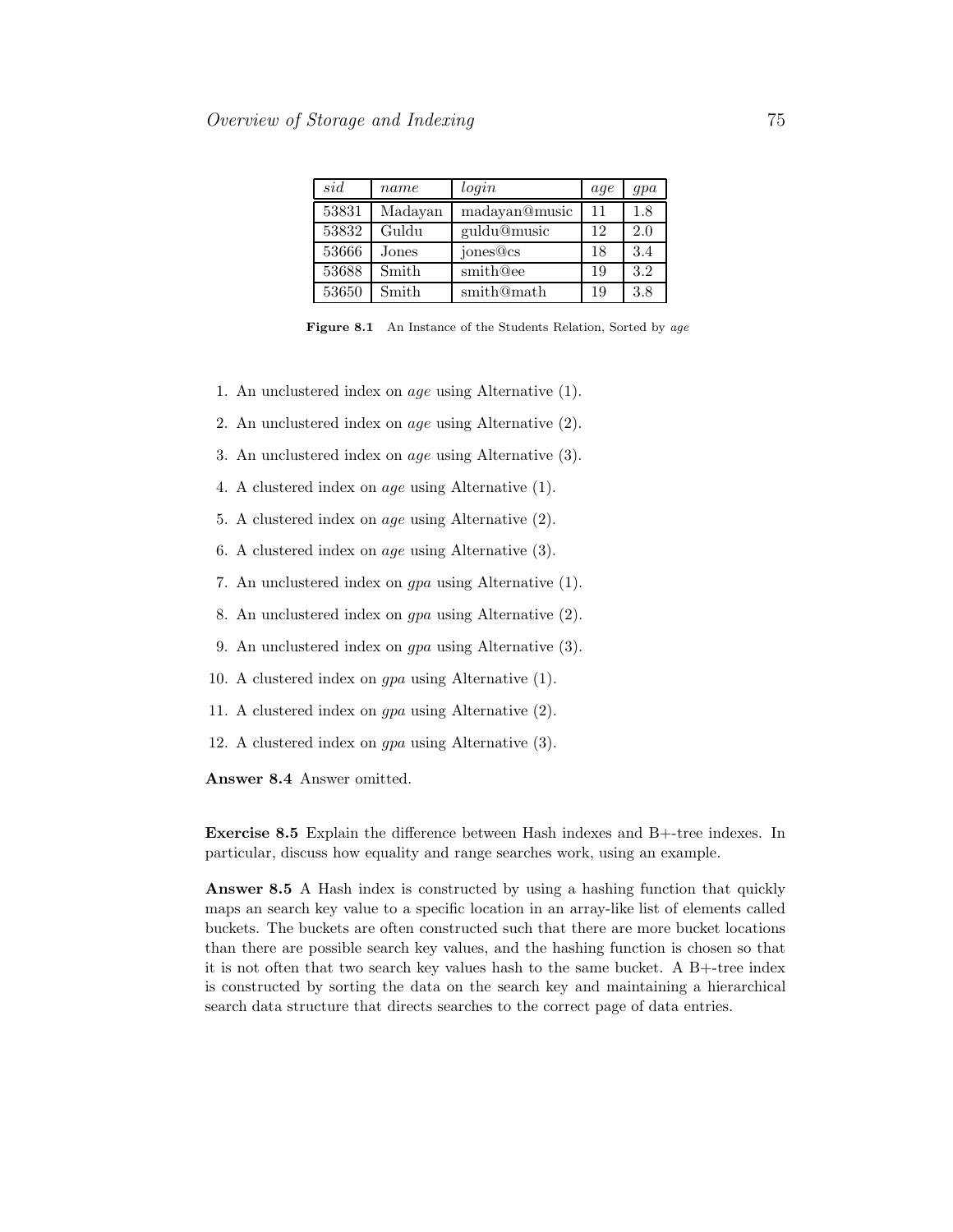Insertions and deletions in a hash based index are relatively simple. If two search values hash to the same bucket, called a collision, a linked list is formed connecting multiple records in a single bucket. In the case that too many of these collisions occur, the number of buckets is increased. Alternatively, maintaining a B+-tree's hierarchical search data structure is considered more costly since it must be updated whenever there are insertions and deletions in the data set. In general, most insertions and deletions will not modify the data structure severely, but every once in awhile large portions of the tree may need to be rewritten when they become over-filled or under-filled with data entries.

Hash indexes are especially good at equality searches because they allow a record look up very quickly with an average cost of 1.2 I/Os. B+-tree indexes, on the other hand, have a cost of 3-4 I/Os per individual record lookup. Assume we have the employee relation with primary key *eid* and 10,000 records total. Looking up all the records individually would cost 12,000 I/Os for Hash indexes, but 30,000-40,000 I/Os for B+ tree indexes.

For range queries, hash indexes perform terribly since they could conceivably read as many pages as there are records since the data is not sorted in any clear grouping or set. On the other hand, B+-tree indexes have a cost of 3-4 I/Os plus the number of qualifying pages or tuples, for clustered or unclustered B+-trees respectively. Assume we have the employees example again with 10,000 records and 10 records per page. Also assume that there is an index on *sal* and query of *age* ¿ 20,000, such that there are 5,000 qualifying tuples. The hash index could cost as much as 100,000 I/Os since every page could be read for every record. It is not clear with a hash index how we even go about searching for every possible number greater than 20,000 since decimals could be used. An unclustered  $B$ +-tree index would have a cost of 5,004 I/Os, while a clustered B+-tree index would have a cost of 504 I/Os. It helps to have the index clustered whenever possible.

| File                   | Scan | Equality<br>Search |                 | <i>Insert</i>   Delete |
|------------------------|------|--------------------|-----------------|------------------------|
| Type                   |      |                    | Range<br>Search |                        |
| Heap file              |      |                    |                 |                        |
| Sorted file            |      |                    |                 |                        |
| Clustered file         |      |                    |                 |                        |
| Unclustered tree index |      |                    |                 |                        |
| Unclustered hash index |      |                    |                 |                        |

**Exercise 8.6** Fill in the I/O costs in Figure 8.2.

**Figure 8.2** I/O Cost Comparison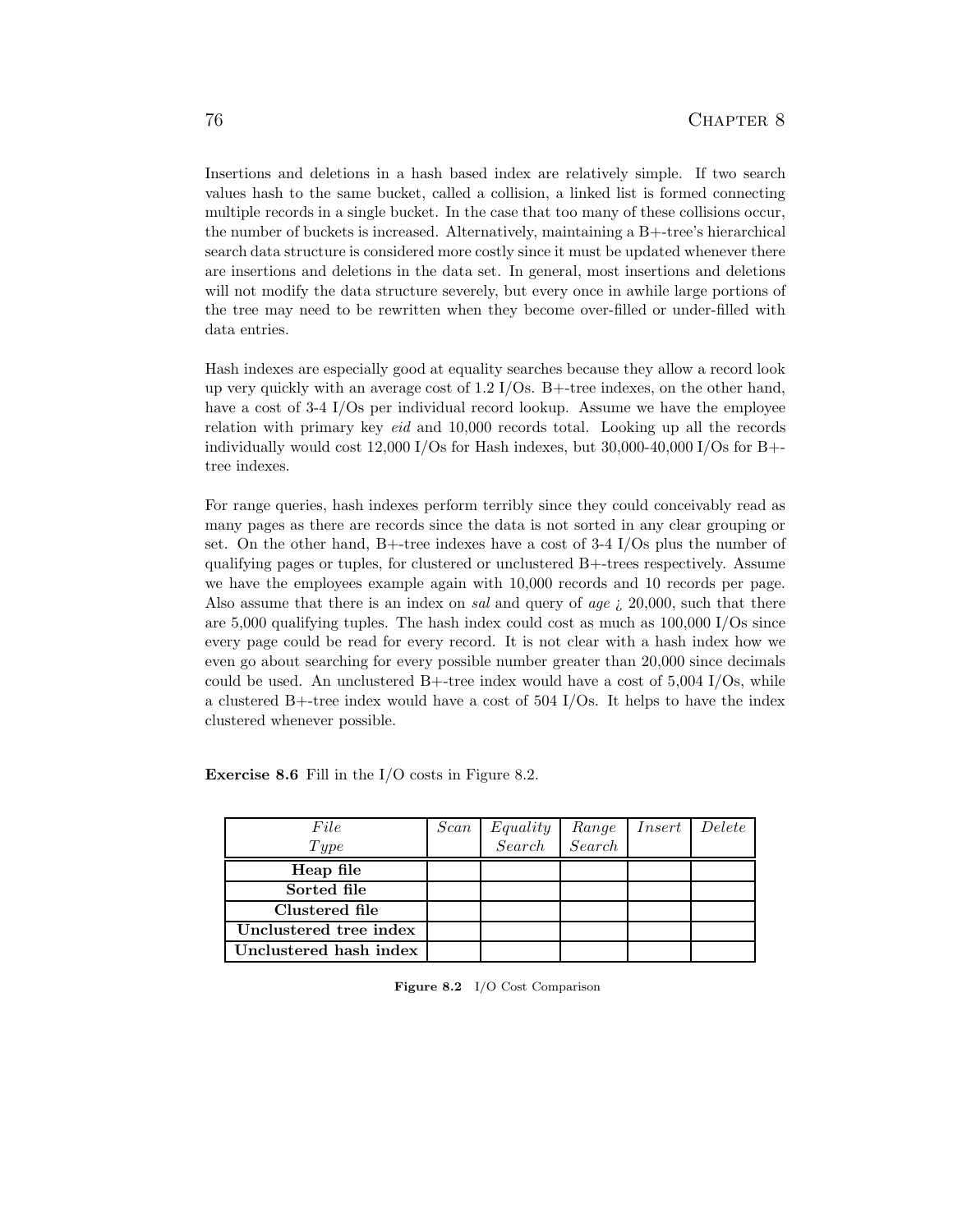**Answer 8.6** Answer omitted.

**Exercise 8.7** If you were about to create an index on a relation, what considerations would guide your choice? Discuss:

- 1. The choice of primary index.
- 2. Clustered versus unclustered indexes.
- 3. Hash versus tree indexes.
- 4. The use of a sorted file rather than a tree-based index.
- 5. Choice of search key for the index. What is a composite search key, and what considerations are made in choosing composite search keys? What are index-only plans, and what is the influence of potential index-only evaluation plans on the choice of search key for an index?

**Answer 8.7** The answer to each question is given below.

- 1. The choice of the primary key is made based on the semantics of the data. If we need to retrieve records based on the value of the primary key, as is likely, we should build an index using this as the search key. If we need to retrieve records based on the values of fields that do not constitute the primary key, we build (by definition) a secondary index using (the combination of) these fields as the search key.
- 2. A clustered index offers much better range query performance, but essentially the same equality search performance (modulo duplicates) as an unclustered index. Further, a clustered index is typically more expensive to maintain than an unclustered index. Therefore, we should make an index be clustered only if range queries are important on its search key. At most one of the indexes on a relation can be clustered, and if range queries are anticipated on more than one combination of fields, we have to choose the combination that is most important and make that be the search key of the clustered index.
- 3. If it is likely that ranged queries are going to be performed often, then we should use a B+-tree on the index for the relation since hash indexes cannot perform range queries. If it is more likely that we are only going to perform equality queries, for example the case of social security numbers, than hash indexes are the best choice since they allow for the faster retrieval than  $B+$ -trees by  $2-3$  I/Os per request.
- 4. First of all, both sorted files and tree-based indexes offer fast searches. Insertions and deletions, though, are much faster for tree-based indexes than sorted files. On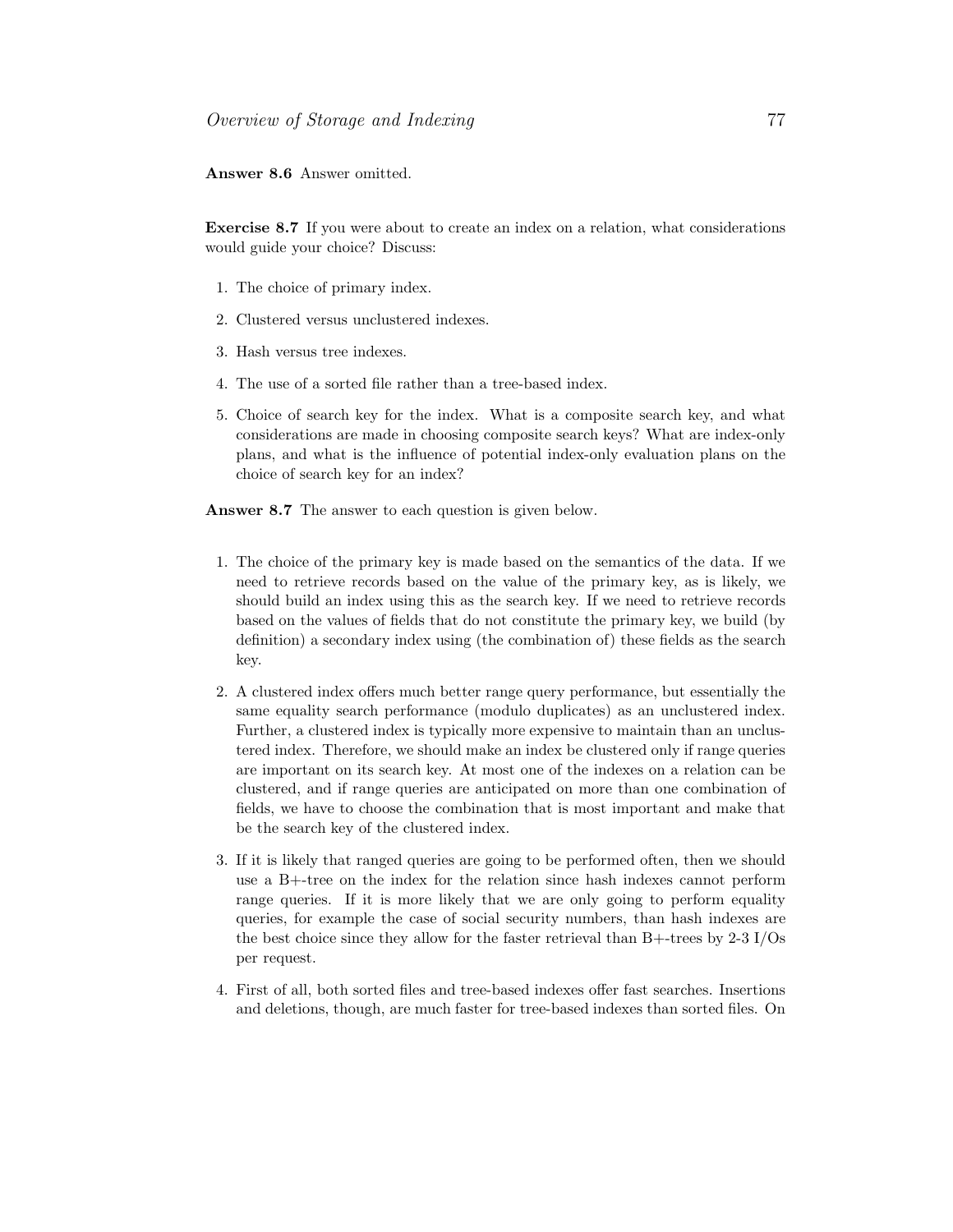the other hand scans and range searches with many matches are much faster for sorted files than tree-based indexes. Therefore, if we have read-only data that is not going to be modified often, it is better to go with a sorted file, whereas if we have data that we intend to modify often, then we should go with a tree-based index.

5. A composite search key is a key that contains several fields. A composite search key can support a broader range as well as increase the possibility for an indexonly plan, but are more costly to maintain and store. An index-only plan is query evaluation plan where we only need to access the indexes for the data records, and not the data records themselves, in order to answer the query. Obviously, indexonly plans are much faster than regular plans since it does not require reading of the data records. If it is likely that we are going to performing certain operations repeatly that only require accessing one field, for example the average value of a field, it would be an advantage to create a search key on this field since we could then accomplish it with an index-only plan.

**Exercise 8.8** Consider a delete specified using an equality condition. For each of the five file organizations, what is the cost if no record qualifies? What is the cost if the condition is not on a key?

**Answer 8.8** Answer omitted.

**Exercise 8.9** What main conclusions can you draw from the discussion of the five basic file organizations discussed in Section 8.4? Which of the five organizations would you choose for a file where the most frequent operations are as follows?

- 1. Search for records based on a range of field values.
- 2. Perform inserts and scans, where the order of records does not matter.
- 3. Search for a record based on a particular field value.

**Answer 8.9** The main conclusion about the five file organizations is that all five have their own advantages and disadvantages. No one file organization is uniformly superior in all situations. The choice of appropriate structures for a given data set can have a significant impact upon performance. An unordered file is best if only full file scans are desired. A hash indexed file is best if the most common operation is an equality selection. A sorted file is best if range selections are desired and the data is static; a clustered B+ tree is best if range selections are important and the data is dynamic. An unclustered B+ tree index is useful for selections over small ranges, especially if we need to cluster on another search key to support some common query.

1. Using these fields as the search key, we would choose a sorted file organization or a clustered B+ tree depending on whether the data is static or not.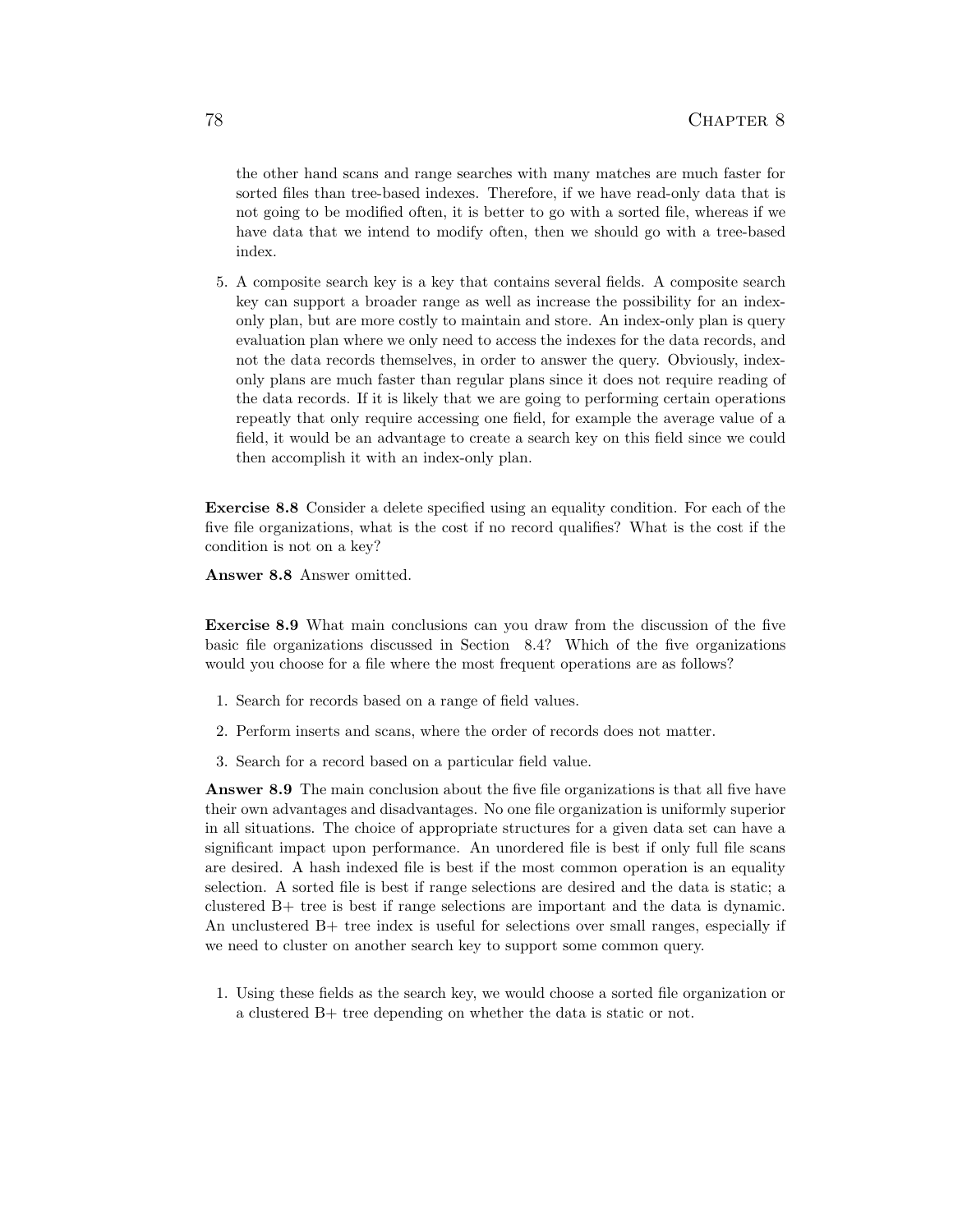- 2. Heap file would be the best fit in this situation.
- 3. Using this particular field as the search key, choosing a hash indexed file would be the best.

**Exercise 8.10** Consider the following relation:

Emp(*eid:* integer, *sal:* integer, *age:* real, *did:* integer)

There is a clustered index on *eid* and an unclustered index on *age*.

- 1. How would you use the indexes to enforce the constraint that eid is a key?
- 2. Give an example of an update that is *definitely speeded up* because of the available indexes. (English description is sufficient.)
- 3. Give an example of an update that is *definitely slowed down* because of the indexes. (English description is sufficient.)
- 4. Can you give an example of an update that is neither speeded up nor slowed down by the indexes?

**Answer 8.10** Answer omitted.

**Exercise 8.11** Consider the following relations:

Emp(*eid:* integer, *ename:* varchar, *sal:* integer, *age:* integer, *did:* integer) Dept(*did:* integer, *budget:* integer, *floor:* integer, *mgr eid:* integer)

Salaries range from \$10,000 to \$100,000, ages vary from 20 to 80, each department has about five employees on average, there are 10 floors, and budgets vary from \$10,000 to \$1 million. You can assume uniform distributions of values.

For each of the following queries, which of the listed index choices would you choose to speed up the query? If your database system does not consider index-only plans (i.e., data records are always retrieved even if enough information is available in the index entry), how would your answer change? Explain briefly.

- 1. Query: *Print ename, age, and sal for all employees.*
	- (a) Clustered hash index on  $\langle ename, age, sal \rangle$  fields of Emp.
	- (b) Unclustered hash index on  $\langle \text{ename}, \text{age}, \text{sal} \rangle$  fields of Emp.
	- (c) Clustered B+ tree index on  $\langle \text{ename}, \text{age}, \text{sal} \rangle$  fields of Emp.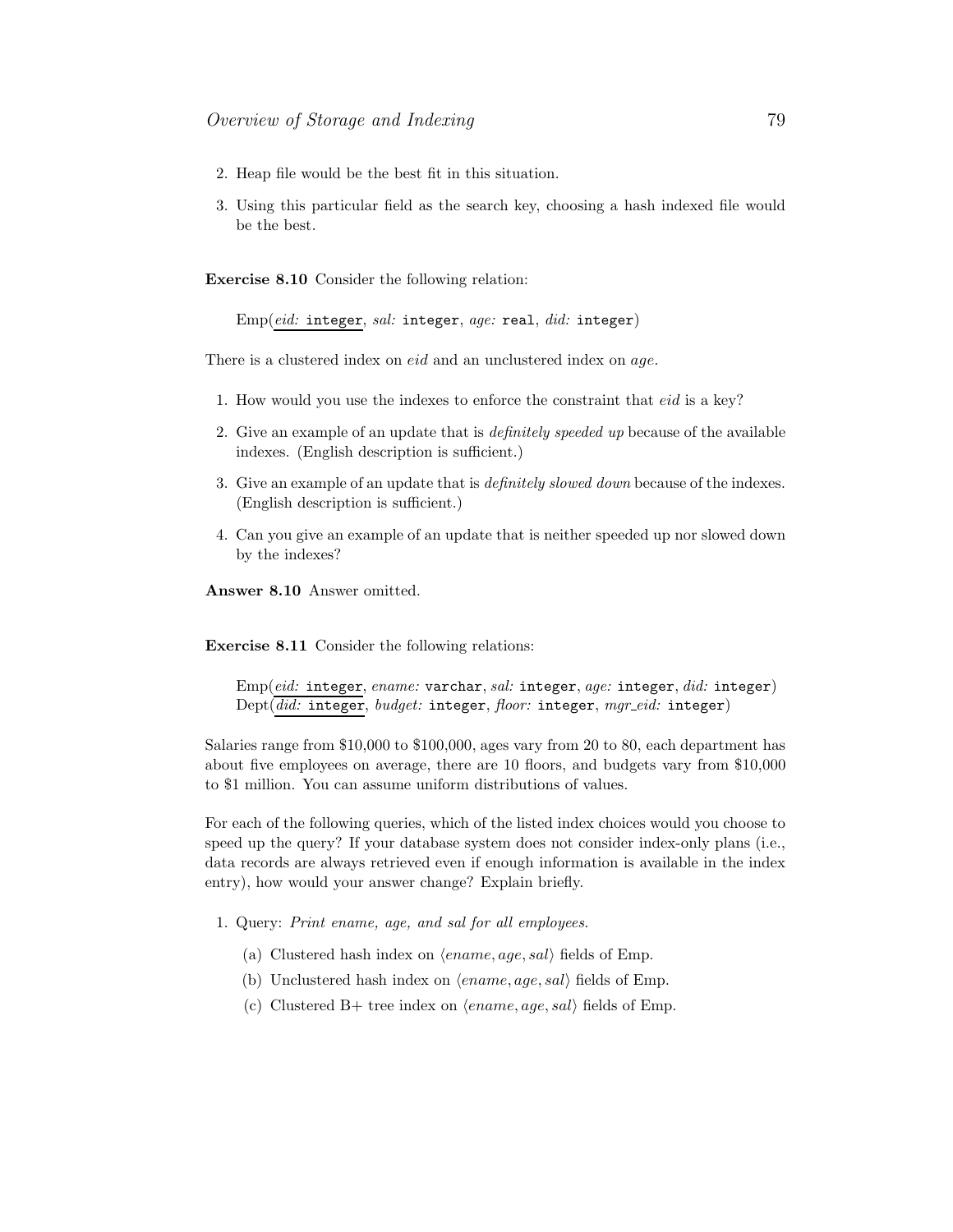- (d) Unclustered hash index on  $\langle eid, did \rangle$  fields of Emp.
- (e) No index.
- 2. Query: *Find the dids of departments that are on the 10th floor and have a budget of less than \$15,000.*
	- (a) Clustered hash index on the floor field of Dept.
	- (b) Unclustered hash index on the floor field of Dept.
	- (c) Clustered B+ tree index on  $\langle floor, budget \rangle$  fields of Dept.
	- (d) Clustered  $B+$  tree index on the *budget* field of Dept.
	- (e) No index.

**Answer 8.11** The answer to each question is given below.

- 1. We should create an unclustered hash index on  $\langle \text{ename}, \text{age}, \text{sal} \rangle$  fields of Emp (b) since then we could do an index only scan. If our system does not include index only plans then we shouldn't create an index for this query (e). Since this query requires us to access all the Emp records, an index won't help us any, and so should we access the records using a filescan.
- 2. We should create a clustered dense  $B+$  tree index (c) on  $\langle floor, budget \rangle$  fields of Dept, since the records would be ordered on these fields then. So when executing this query, the first record with  $floor = 10$  must be retrieved, and then the other records with  $floor = 10$  can be read in order of budget. Note that this plan, which is the best for this query, is not an index-only plan (must look up dids).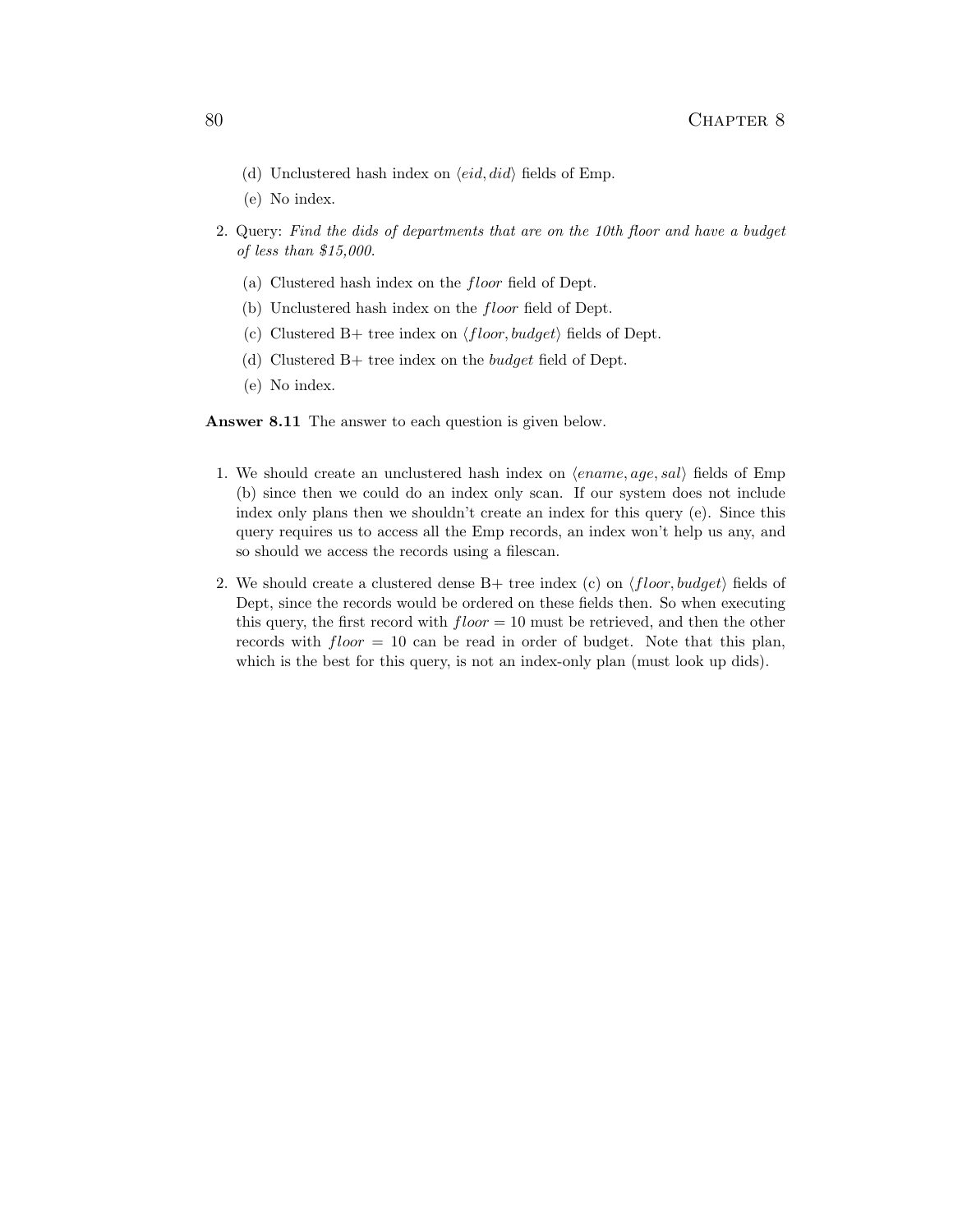## **9**

#### **STORING DATA: DISKS AND FILES**

**Exercise 9.1** What is the most important difference between a disk and a tape?

**Answer 9.1** *Tapes* are sequential devices that do not support direct access to a desired page. We must essentially step through all pages in order. *Disks* support direct access to a desired page.

**Exercise 9.2** Explain the terms *seek time, rotational delay*, and *transfer time*.

**Answer 9.2** Answer omitted.

**Exercise 9.3** Both disks and main memory support direct access to any desired location (page). On average, main memory accesses are faster, of course. What is the other important difference between the two (from the perspective of the time required to access a desired page)?

**Answer 9.3** The time to access a disk page is not constant. It depends on the location of the data. Accessing to some data might be much faster than to others. It is different for memory. The time to access memory is uniform for most computer systems.

**Exercise 9.4** If you have a large file that is frequently scanned sequentially, explain how you would store the pages in the file on a disk.

**Answer 9.4** Answer omitted.

**Exercise 9.5** Consider a disk with a sector size of 512 bytes, 2000 tracks per surface, 50 sectors per track, five double-sided platters, and average seek time of 10 msec.

1. What is the capacity of a track in bytes? What is the capacity of each surface? What is the capacity of the disk?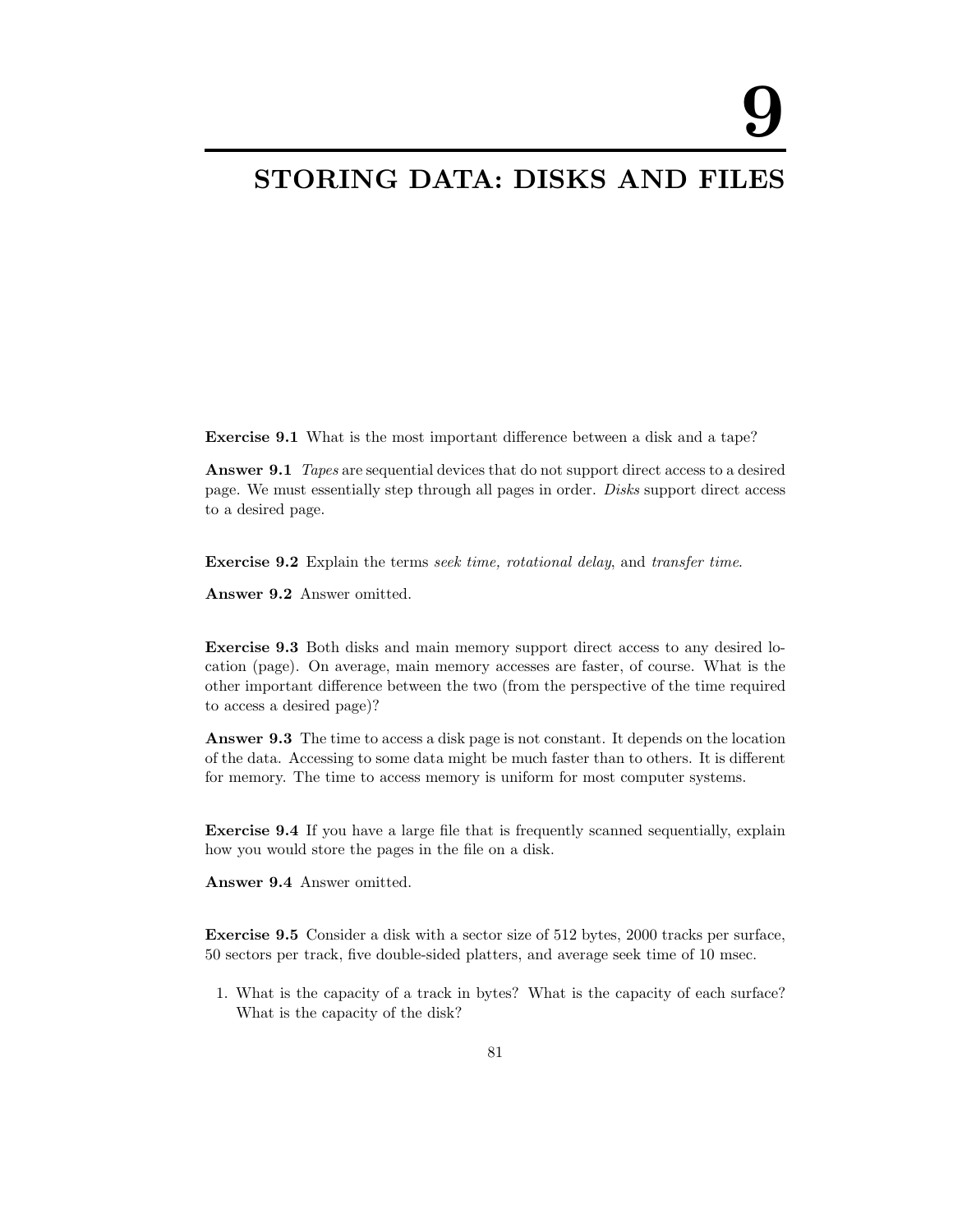- 2. How many cylinders does the disk have?
- 3. Give examples of valid block sizes. Is 256 bytes a valid block size? 2048? 51200?
- 4. If the disk platters rotate at 5400 rpm (revolutions per minute), what is the maximum rotational delay?
- 5. If one track of data can be transferred per revolution, what is the transfer rate?

**Answer 9.5** 1.

$$
bytes/track = bytes/sector \times sectors/track = 512 \times 50 = 25K
$$

bytes/surface = bytes/track  $\times$  tracks/surface =  $25K \times 2000 = 50,000K$ 

bytes/disk = bytes/surface  $\times$  surfaces/disk = 50,000K  $\times$  5  $\times$  2 = 500,000K

- 2. The number of cylinders is the same as the number of tracks on each platter, which is 2000.
- 3. The block size should be a multiple of the sector size. We can see that 256 is not a valid block size while 2048 is. 51200 is not a valid block size in this case because block size cannot exceed the size of a track, which is 25600 bytes.
- 4. If the disk platters rotate at 5400rpm, the time required for one complete rotation, which is the maximum rotational delay, is

$$
\frac{1}{5400} \times 60 = 0.011 seconds
$$

- . The average rotational delay is half of the rotation time, 0.006 seconds.
- 5. The capacity of a track is 25K bytes. Since one track of data can be transferred per revolution, the data transfer rate is

$$
\frac{25K}{0.011} = 2,250Kbytes/second
$$

**Exercise 9.6** Consider again the disk specifications from Exercise 9.5, and suppose that a block size of 1024 bytes is chosen. Suppose that a file containing 100,000 records of 100 bytes each is to be stored on such a disk and that no record is allowed to span two blocks.

- 1. How many records fit onto a block?
- 2. How many blocks are required to store the entire file? If the file is arranged sequentially on the disk, how many surfaces are needed?
- 3. How many records of 100 bytes each can be stored using this disk?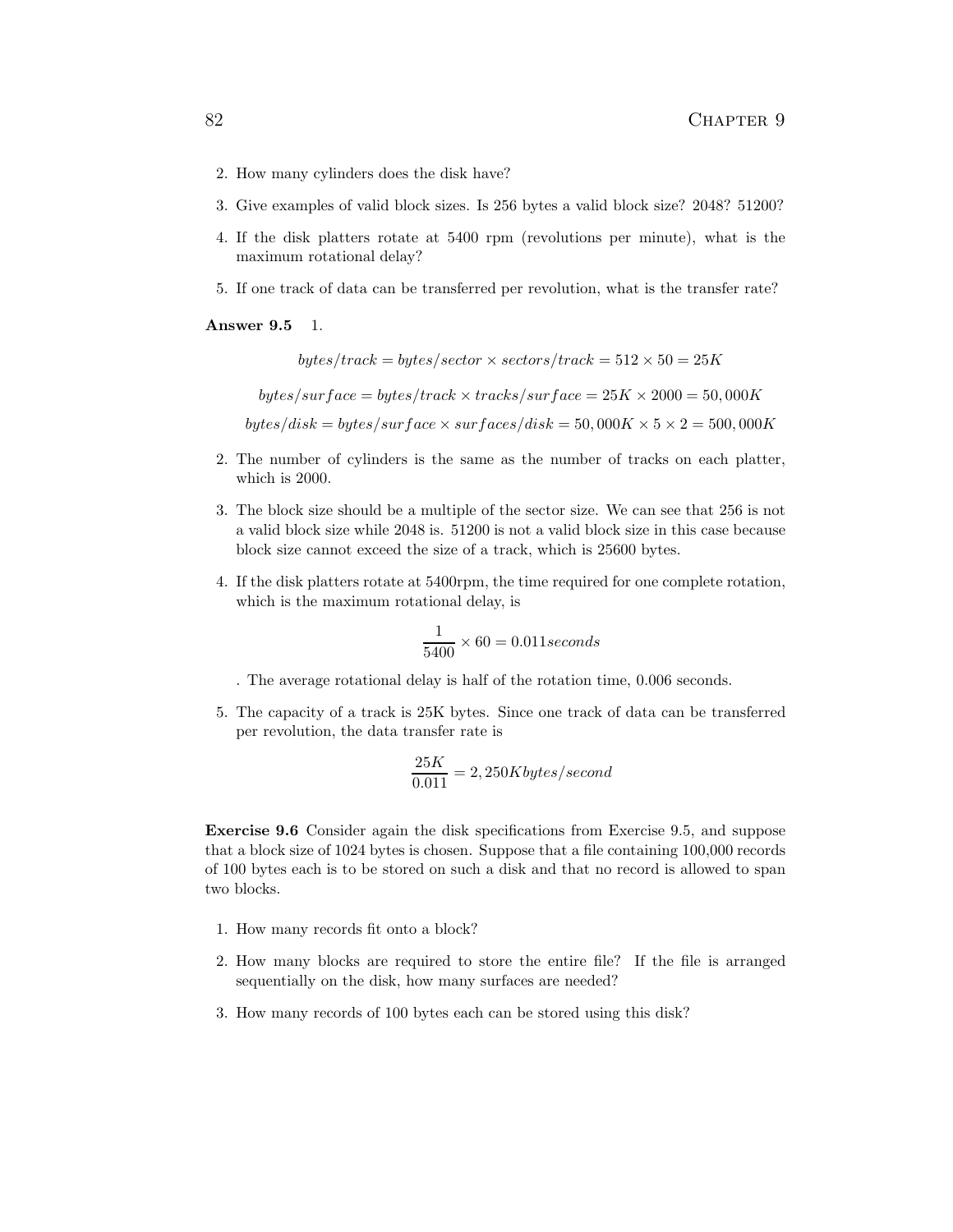- 4. If pages are stored sequentially on disk, with page 1 on block 1 of track 1, what page is stored on block 1 of track 1 on the next disk surface? How would your answer change if the disk were capable of reading and writing from all heads in parallel?
- 5. What time is required to read a file containing 100,000 records of 100 bytes each sequentially? Again, how would your answer change if the disk were capable of reading/writing from all heads in parallel (and the data was arranged optimally)?
- 6. What is the time required to read a file containing 100,000 records of 100 bytes each in a random order? To read a record, the block containing the record has to be fetched from disk. Assume that each block request incurs the average seek time and rotational delay.

**Answer 9.6** Answer omitted.

**Exercise 9.7** Explain what the buffer manager must do to process a read request for a page. What happens if the requested page is in the pool but not pinned?

**Answer 9.7** When a page is requested the buffer manager does the following:

- 1. The buffer pool is checked to see if it contains the requested page. If the page is in the pool, skip to step 2. If the page is not in the pool, it is brought in as follows:
	- (a) A frame is chosen for replacement, using the replacement policy.
	- (b) If the frame chosen for replacement is dirty, it is *flushed* (the page it contains is written out to disk).
	- (c) The requested page is read into the frame chosen for replacement.
- 2. The requested page is *pinned* (the *pin count* of the chosen frame is incremented) and its address is returned to the requester.

Note that if the page is not pinned, it could be removed from buffer pool even if it is actually needed in main memory. *Pinning* a page prevents it from being removed from the pool.

**Exercise 9.8** When does a buffer manager write a page to disk?

**Answer 9.8** Answer omitted.

**Exercise 9.9** What does it mean to say that a page is *pinned* in the buffer pool? Who is responsible for pinning pages? Who is responsible for unpinning pages?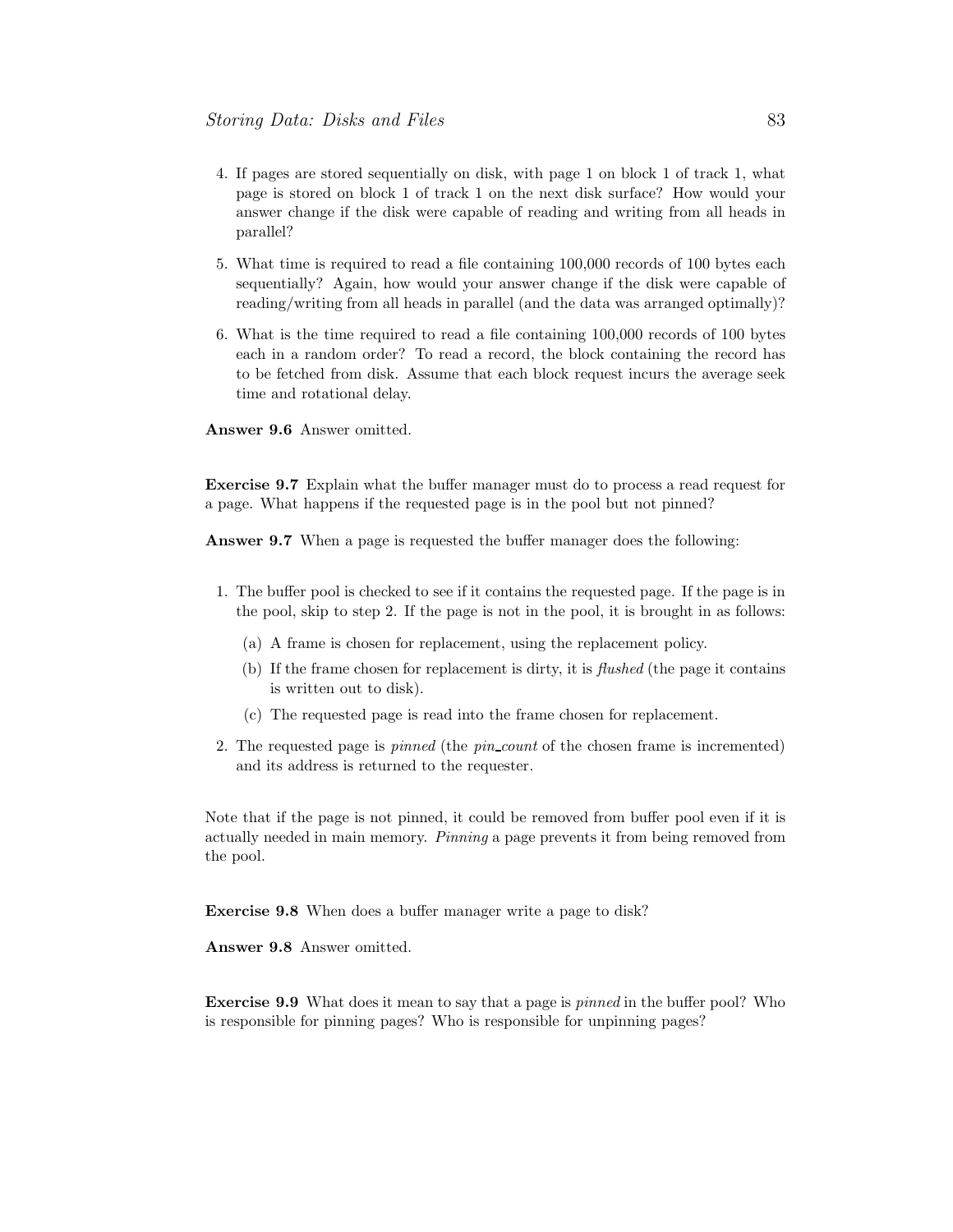- **Answer 9.9** 1. *Pinning* a page means the *pin count* of its frame is incremented. Pinning a page guarantees higher-level DBMS software that the page will not be removed from the buffer pool by the buffer manager. That is, another file page will not be read into the frame containing this page until it is unpinned by this requestor.
	- 2. It is the buffer manager's responsibility to pin a page.
	- 3. It is the responsibility of the requestor of that page to tell the buffer manager to unpin a page.

**Exercise 9.10** When a page in the buffer pool is modified, how does the DBMS ensure that this change is propagated to the disk? (Explain the role of the buffer manager as well as the modifier of the page.)

**Answer 9.10** Answer omitted.

**Exercise 9.11** What happens if a page is requested when all pages in the buffer pool are dirty?

**Answer 9.11** If there are some unpinned pages, the buffer manager chooses one by using a *replacement policy*, flushes this page, and then replaces it with the requested page.

If there are no unpinned pages, the buffer manager has to wait until an unpinned page is available (or signal an error condition to the page requestor).

**Exercise 9.12** What is *sequential flooding* of the buffer pool?

**Answer 9.12** Answer omitted.

**Exercise 9.13** Name an important capability of a DBMS buffer manager that is not supported by a typical operating system's buffer manager.

**Answer 9.13** 1. Pinning a page to prevent it from being replaced.

2. Ability to explicitly force a single page to disk.

**Exercise 9.14** Explain the term *prefetching*. Why is it important?

**Answer 9.14** Answer omitted.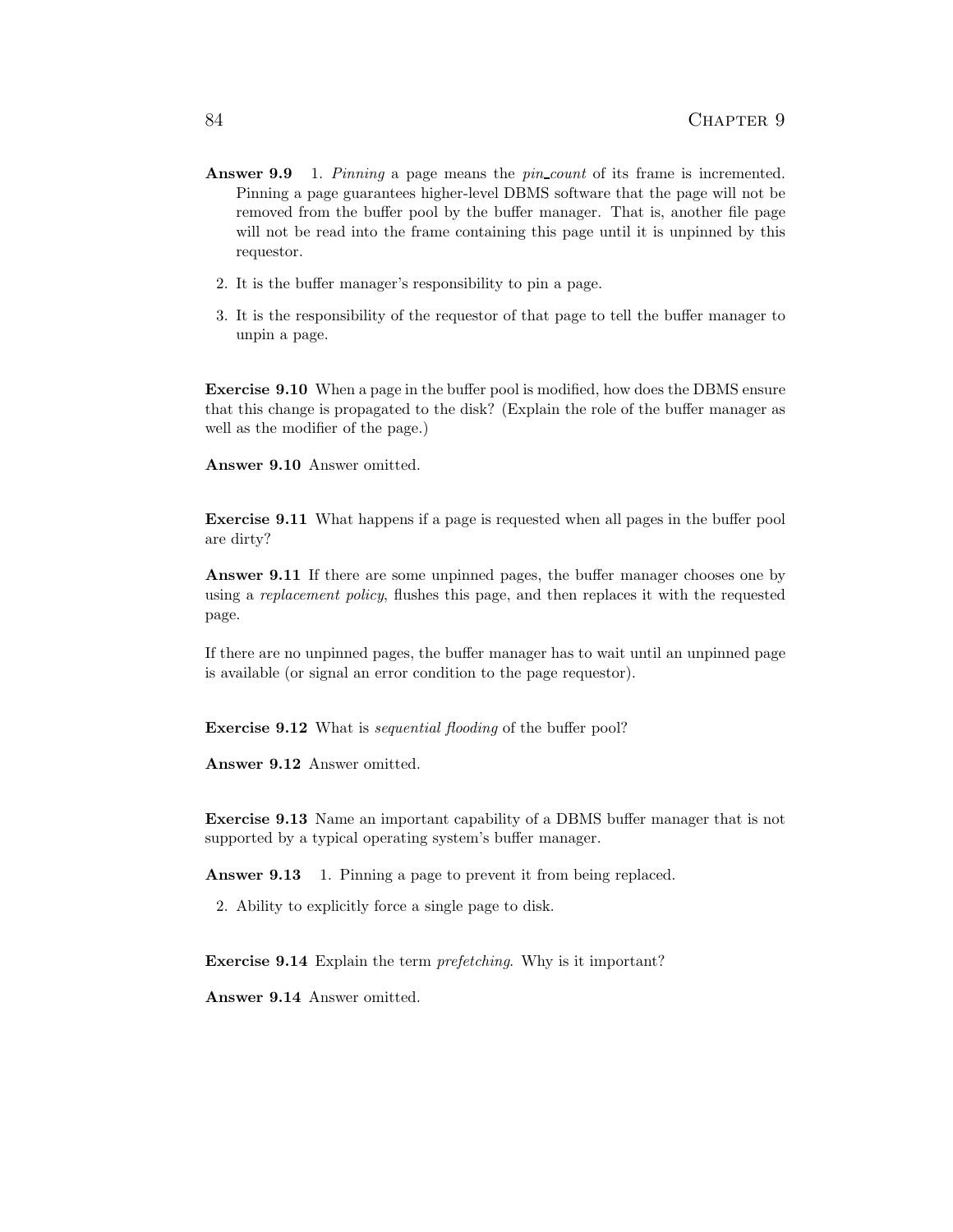**Exercise 9.15** Modern disks often have their own main memory caches, typically about 1 MB, and use this to prefetch pages. The rationale for this technique is the empirical observation that, if a disk page is requested by some (not necessarily database!) application, 80% of the time the next page is requested as well. So the disk gambles by reading ahead.

- 1. Give a nontechnical reason that a DBMS may not want to rely on prefetching controlled by the disk.
- 2. Explain the impact on the disk's cache of several queries running concurrently, each scanning a different file.
- 3. Is this problem addressed by the DBMS buffer manager prefetching pages? Explain.
- 4. Modern disks support *segmented caches*, with about four to six segments, each of which is used to cache pages from a different file. Does this technique help, with respect to the preceding problem? Given this technique, does it matter whether the DBMS buffer manager also does prefetching?
- **Answer 9.15** 1. The pre-fetching done at the disk level varies widely across different drives and manufacturers, and pre-fetching is sufficiently important to a DBMS that one would like it to be independent of specific hardware support.
	- 2. If there are many queries running concurrently, the request of a page from different queries can be interleaved. In the worst case, it cause the cache miss on every page request, even with disk pre-fetching.
	- 3. If we have pre-fetching offered by DBMS buffer manager, the buffer manager can predict the reference pattern more accurately. In particular, a certain number of buffer frames can be allocated *per* active scan for pre-fetching purposes, and interleaved requests would not compete for the same frames.
	- 4. *Segmented caches* can work in a similar fashion to allocating buffer frames for each active scan (as in the above answer). This helps to solve some of the concurrency problem, but will not be useful at all if more files are being accessed than the number of segments. In this case, the DBMS buffer manager should still prefer to do pre-fetching on its own to handle a larger number of files, and to predict more complicated access patterns.

**Exercise 9.16** Describe two possible record formats. What are the trade-offs between them?

**Answer 9.16** Answer omitted.

**Exercise 9.17** Describe two possible page formats. What are the trade-offs between them?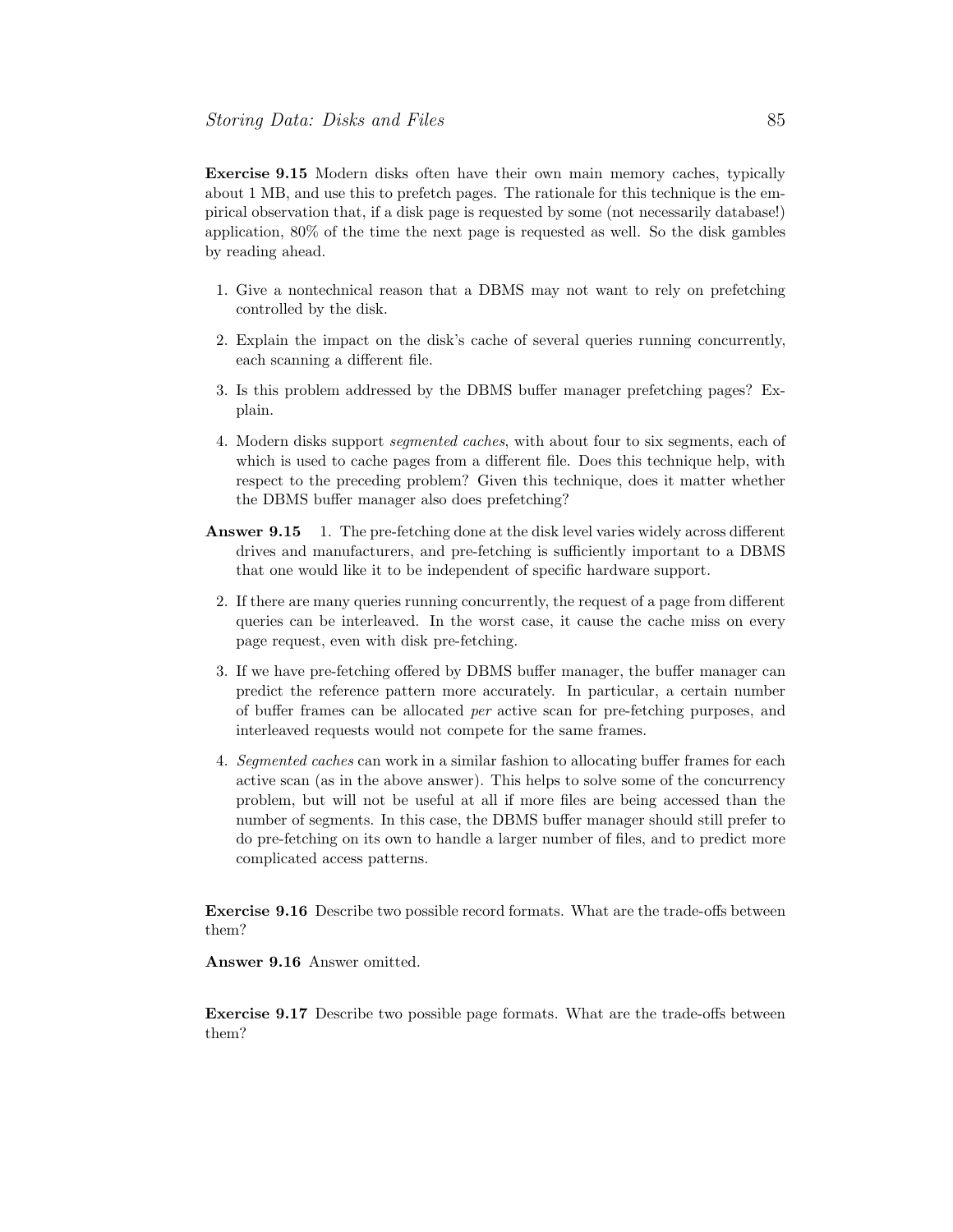**Answer 9.17** Two possible page formats are: *consecutive slots* and *slot directory*

The consecutive slots organization is mostly used for fixed length record formats. It handles the deletion by using bitmaps or linked lists.

The slot directory organization maintains a directory of slots for each page, with a *record offset*, *record length* pair per slot.

The slot directory is an indirect way to get the offset of an entry. Because of this indirection, deletion is easy. It is accomplished by setting the length field to 0. And records can easily be moved around on the page without changing their external identifier.

**Exercise 9.18** Consider the page format for variable-length records that uses a slot directory.

- 1. One approach to managing the slot directory is to use a maximum size (i.e., a maximum number of slots) and allocate the directory array when the page is created. Discuss the pros and cons of this approach with respect to the approach discussed in the text.
- 2. Suggest a modification to this page format that would allow us to sort records (according to the value in some field) without moving records and without changing the record ids.

**Answer 9.18** Answer omitted.

**Exercise 9.19** Consider the two internal organizations for heap files (using lists of pages and a directory of pages) discussed in the text.

- 1. Describe them briefly and explain the trade-offs. Which organization would you choose if records are variable in length?
- 2. Can you suggest a single page format to implement both internal file organizations?
- **Answer 9.19** 1. The linked-list approach is a little simpler, but finding a page with sufficient free space for a new record (especially with variable length records) is harder. We have to essentially scan the list of pages until we find one with enough space, whereas the directory organization allows us to find such a page by simply scanning the directory, which is much smaller than the entire file. The directory organization is therefore better, especially with variable length records.
	- 2. A page format with *previous* and *next* page pointers would help in both cases. Obviously, such a page format allows us to build the linked list organization; it is also useful for implementing the directory in the directory organization.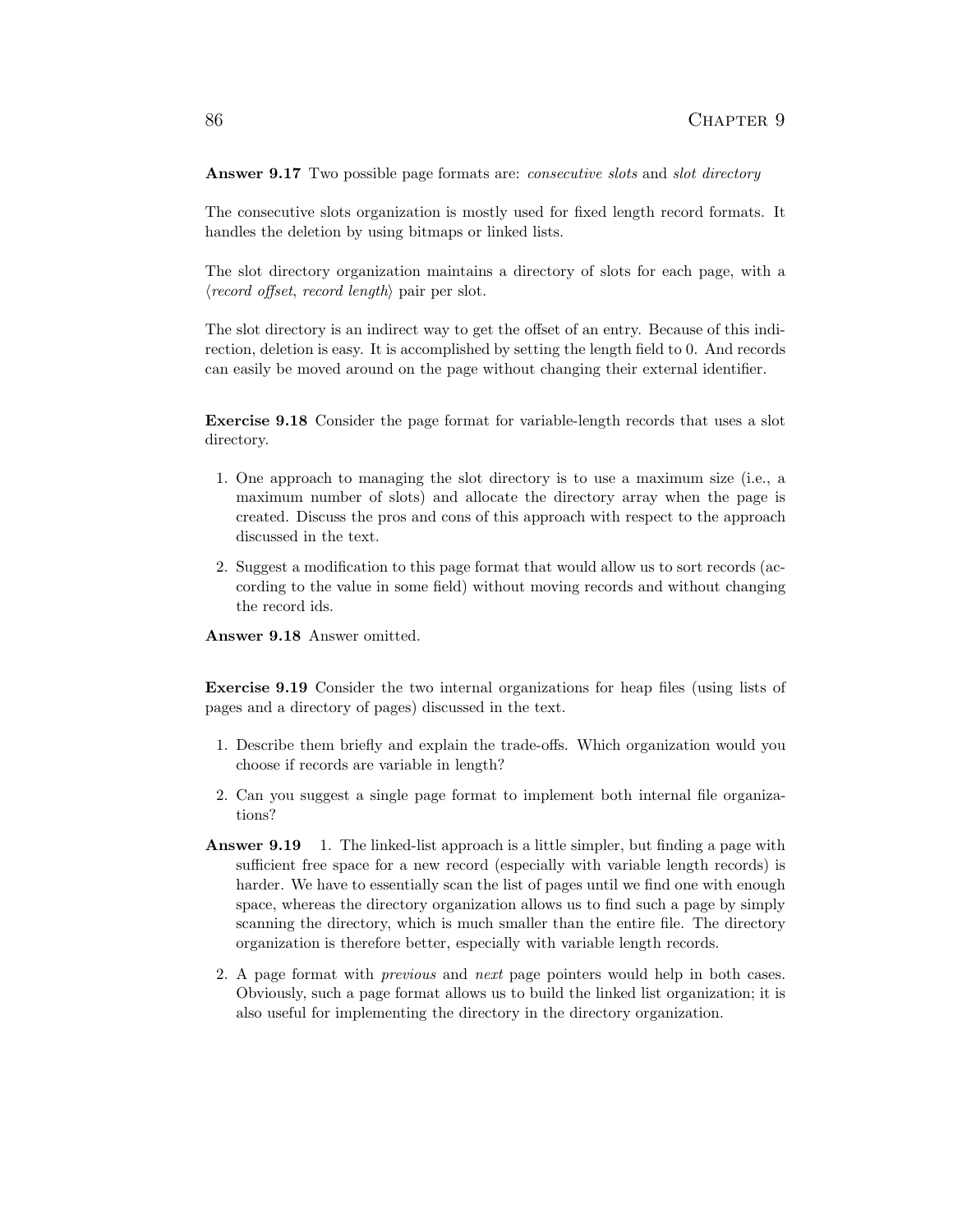**Exercise 9.20** Consider a list-based organization of the pages in a heap file in which two lists are maintained: a list of *all* pages in the file and a list of all pages with free space. In contrast, the list-based organization discussed in the text maintains a list of full pages and a list of pages with free space.

- 1. What are the trade-offs, if any? Is one of them clearly superior?
- 2. For each of these organizations, describe a suitable page format.

**Answer 9.20** Answer omitted.

**Exercise 9.21** Modern disk drives store more sectors on the outer tracks than the inner tracks. Since the rotation speed is constant, the sequential data transfer rate is also higher on the outer tracks. The seek time and rotational delay are unchanged. Considering this information, explain good strategies for placing files with the following kinds of access patterns:

- 1. Frequent, random accesses to a small file (e.g., catalog relations).
- 2. Sequential scans of a large file (e.g., selection from a relation with no index).
- 3. Random accesses to a large file via an index (e.g., selection from a relation via the index).
- 4. Sequential scans of a small file.
- **Answer 9.21** 1. Place the file in the middle tracks. Sequential speed is not an issue due to the small size of the file, and the seek time is minimized by placing files in the center.
	- 2. Place the file in the outer tracks. Sequential speed is most important and outer tracks maximize it.
	- 3. Place the file and index on the inner tracks. The DBMS will alternately access pages of the index and of the file, and so the two should reside in close proximity to reduce seek times. By placing the file and the index on the inner tracks we also save valuable space on the faster (outer) tracks for other files that are accessed sequentially.
	- 4. Place small files in the inner half of the disk. A scan of a small file is effectively random I/O because the cost is dominated by the cost of the initial seek to the beginning of the file.

**Exercise 9.22** Why do frames in the buffer pool have a pin count instead of a pin flag?

**Answer 9.22** Answer omitted.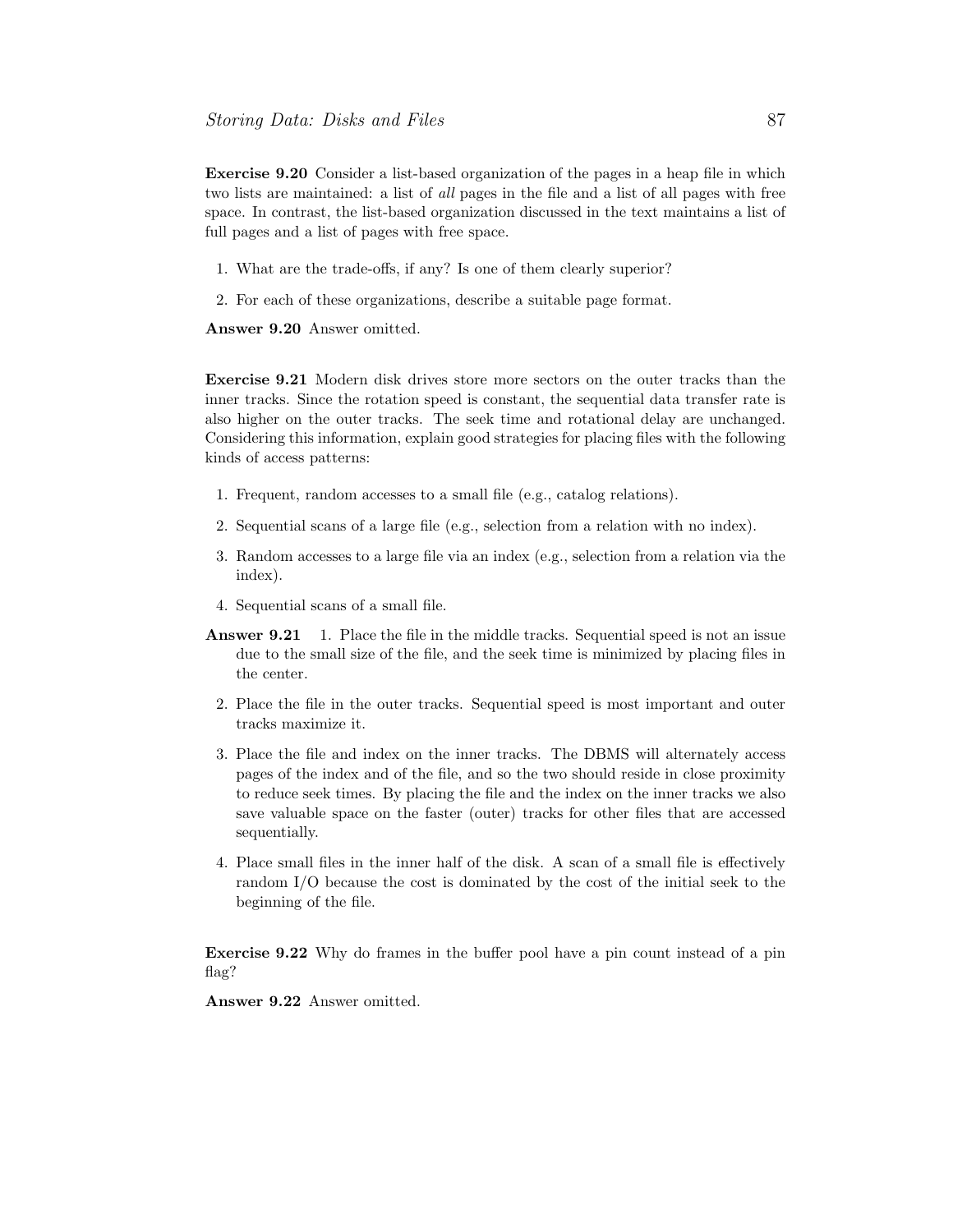# **10**

#### **TREE-STRUCTURED INDEXING**

**Exercise 10.1** Consider the B+ tree index of order  $d = 2$  shown in Figure 10.1.

- 1. Show the tree that would result from inserting a data entry with key 9 into this tree.
- 2. Show the B+ tree that would result from inserting a data entry with key 3 into the original tree. How many page reads and page writes does the insertion require?
- 3. Show the B+ tree that would result from deleting the data entry with key 8 from the original tree, assuming that the left sibling is checked for possible redistribution.
- 4. Show the B+ tree that would result from deleting the data entry with key 8 from the original tree, assuming that the right sibling is checked for possible redistribution.
- 5. Show the B+ tree that would result from starting with the original tree, inserting a data entry with key 46 and then deleting the data entry with key 52.
- 6. Show the B+ tree that would result from deleting the data entry with key 91 from the original tree.



Figure 10.1 Tree for Exercise 10.1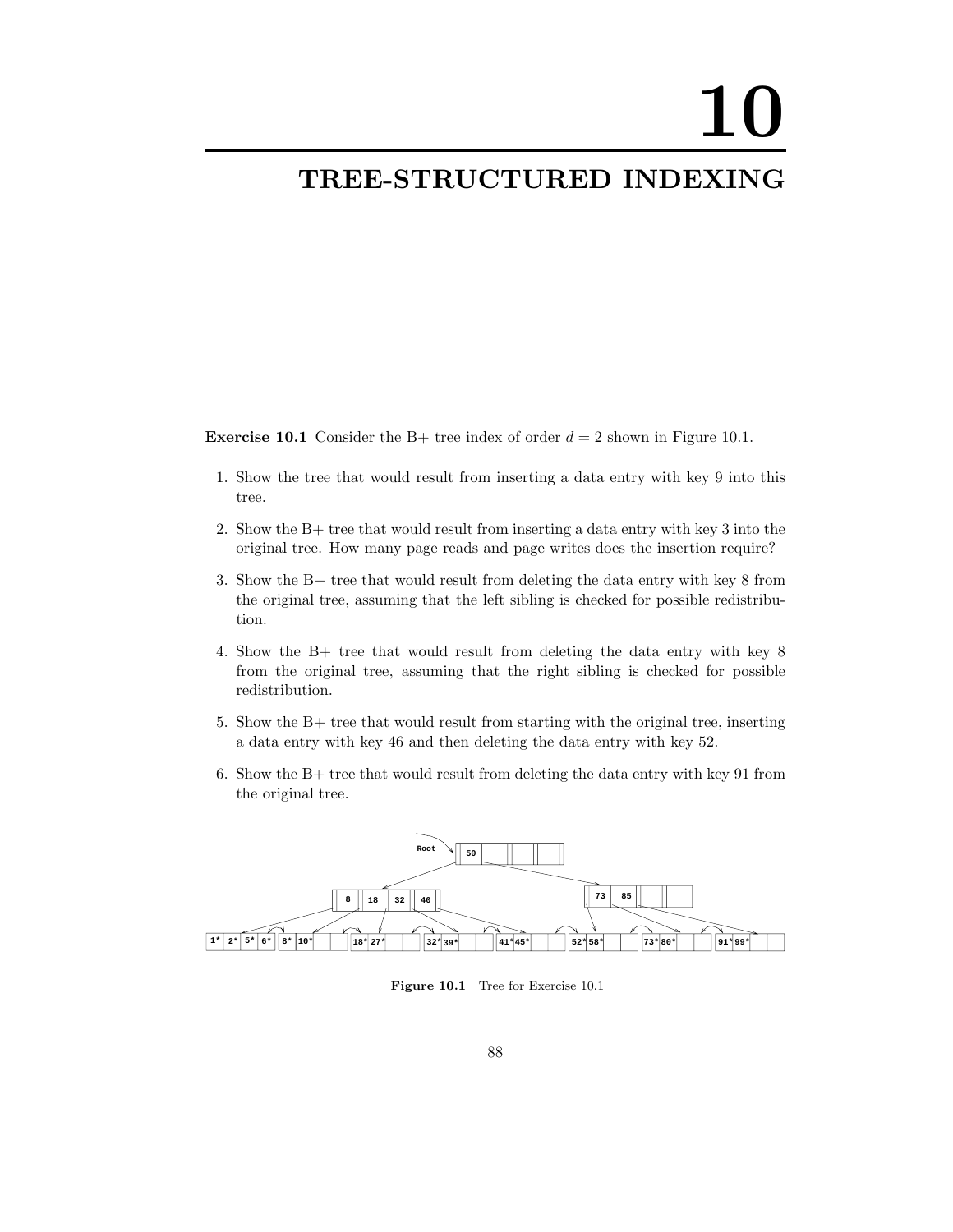

- 7. Show the B+ tree that would result from starting with the original tree, inserting
	- a data entry with key 59, and then deleting the data entry with key 91. 8. Show the B+ tree that would result from successively deleting the data entries
	- with keys 32, 39, 41, 45, and 73 from the original tree.
	- **Answer 10.1** 1. The data entry with key 9 is inserted on the second leaf page. The resulting tree is shown in figure 10.2.
	- 2. The data entry with key 3 goes on the first leaf page  $F$ . Since  $F$  can accommodate at most four data entries  $(d = 2)$ , F splits. The lowest data entry of the new leaf is given up to the ancestor which also splits. The result can be seen in figure 10.3. The insertion will require 5 page writes, 4 page reads and allocation of 2 new pages.
	- 3. The data entry with key  $8$  is deleted, resulting in a leaf page  $N$  with less than two data entries. The left sibling  $L$  is checked for redistribution. Since  $L$  has more than two data entries, the remaining keys are redistributed between  $L$  and N, resulting in the tree in figure 10.4.
	- 4. As is part 3, the data entry with key 8 is deleted from the leaf page N. N's right sibling  $R$  is checked for redistribution, but  $R$  has the minimum number of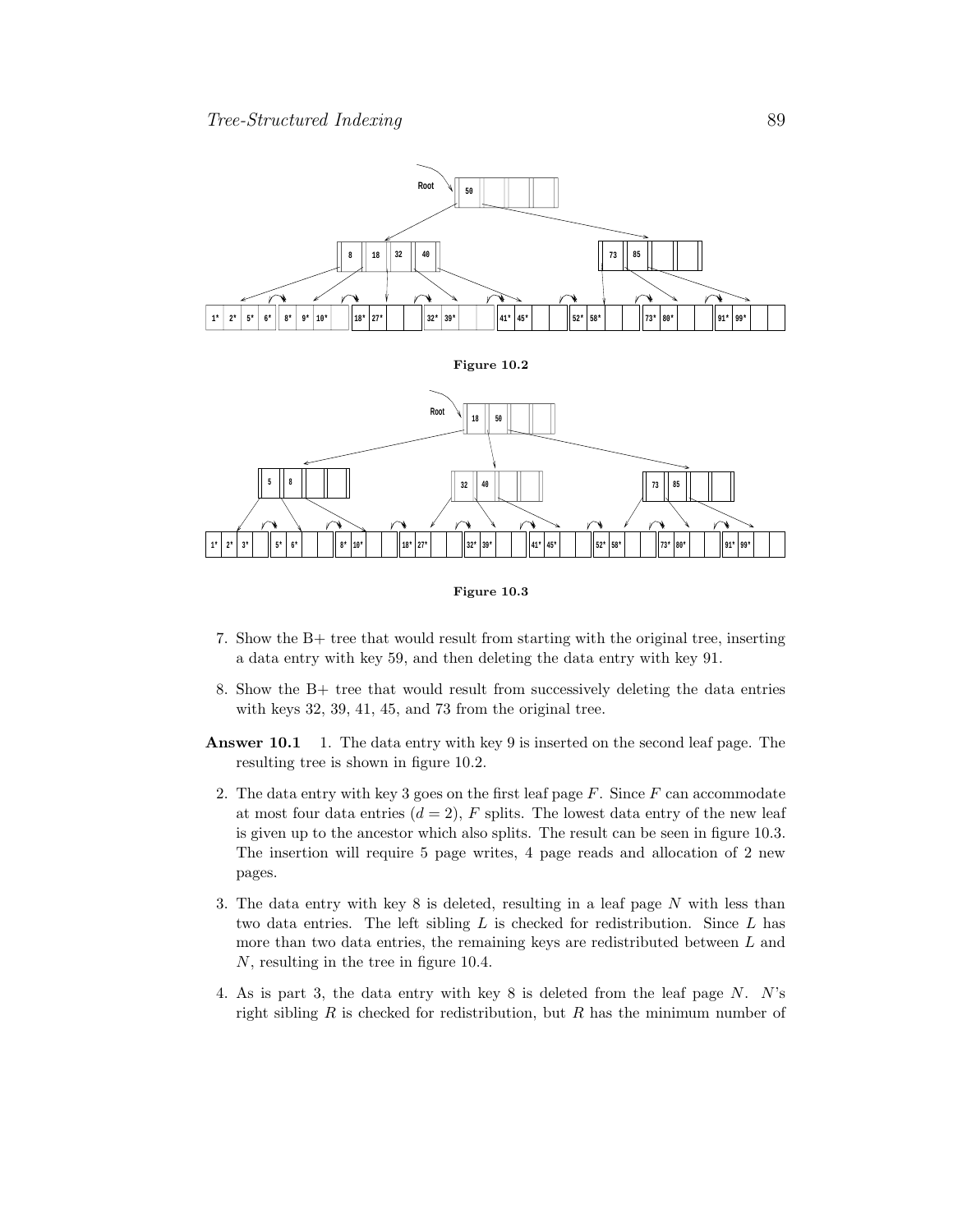

**Figure 10.5**

keys. Therefore the two siblings merge. The key in the ancestor which distinguished between the newly merged leaves is deleted. The resulting tree is shown in figure 10.5.

- 5. The data entry with key 46 can be inserted without any structural changes in the tree. But the removal of the data entry with key  $52$  causes its leaf page L to merge with a sibling (we chose the right sibling). This results in the removal of a key in the ancestor  $A$  of  $L$  and thereby lowering the number of keys on  $A$  below the minimum number of keys. Since the left sibling  $B$  of  $A$  has more than the minimum number of keys, redistribution between  $A$  and  $B$  takes place. The final tree is depicted in figure 10.6.
- 6. Deleting the data entry with key 91 causes a scenario similar to part 5. The result can be seen in figure 10.7.
- 7. The data entry with key 59 can be inserted without any structural changes in the tree. No sibling of the leaf page with the data entry with key 91 is affected by the insert. Therefore deleting the data entry with key 91 changes the tree in a way very similar to part 6. The result is depicted in figure 10.8.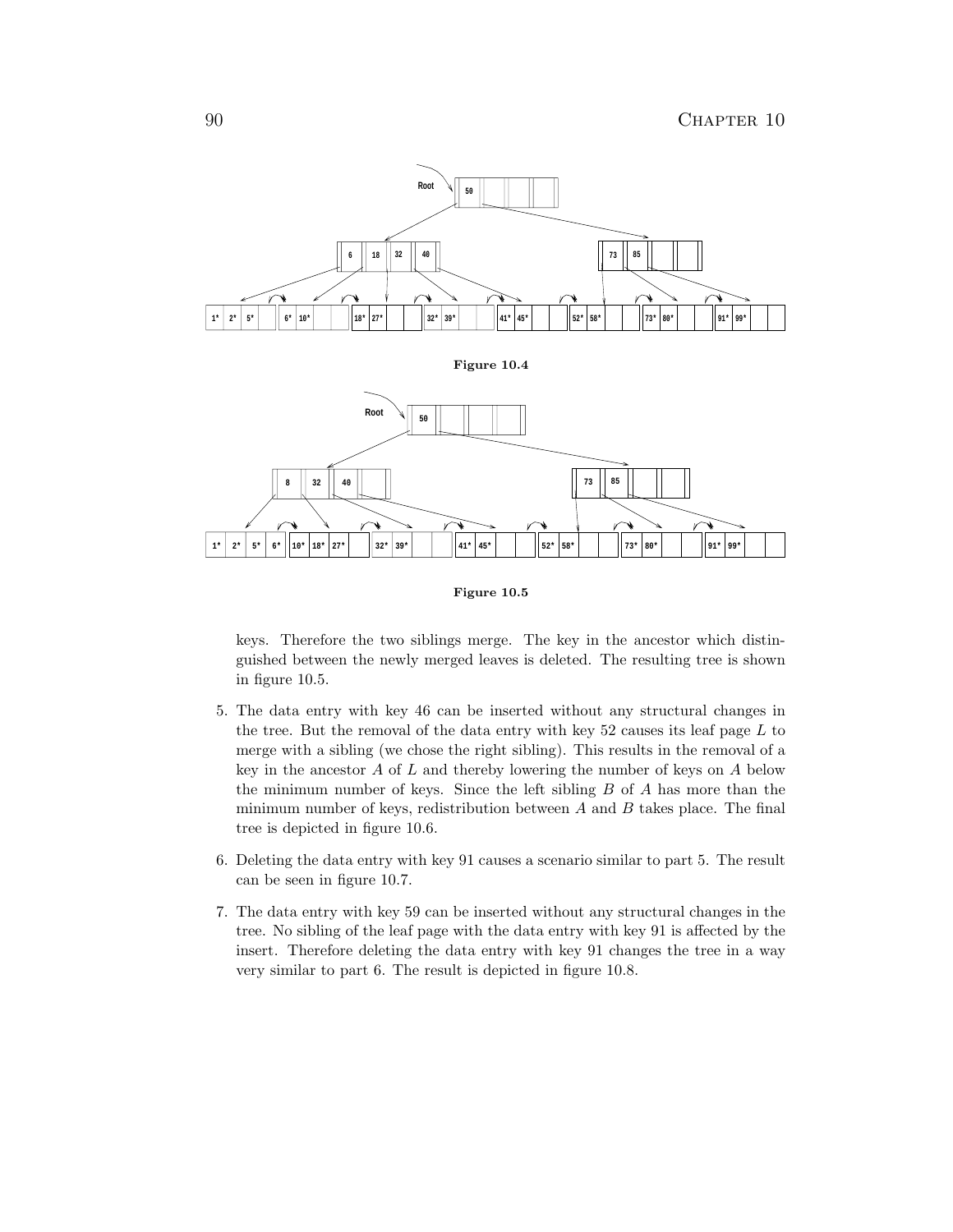

**Figure 10.6**



**Figure 10.7**



**Figure 10.8**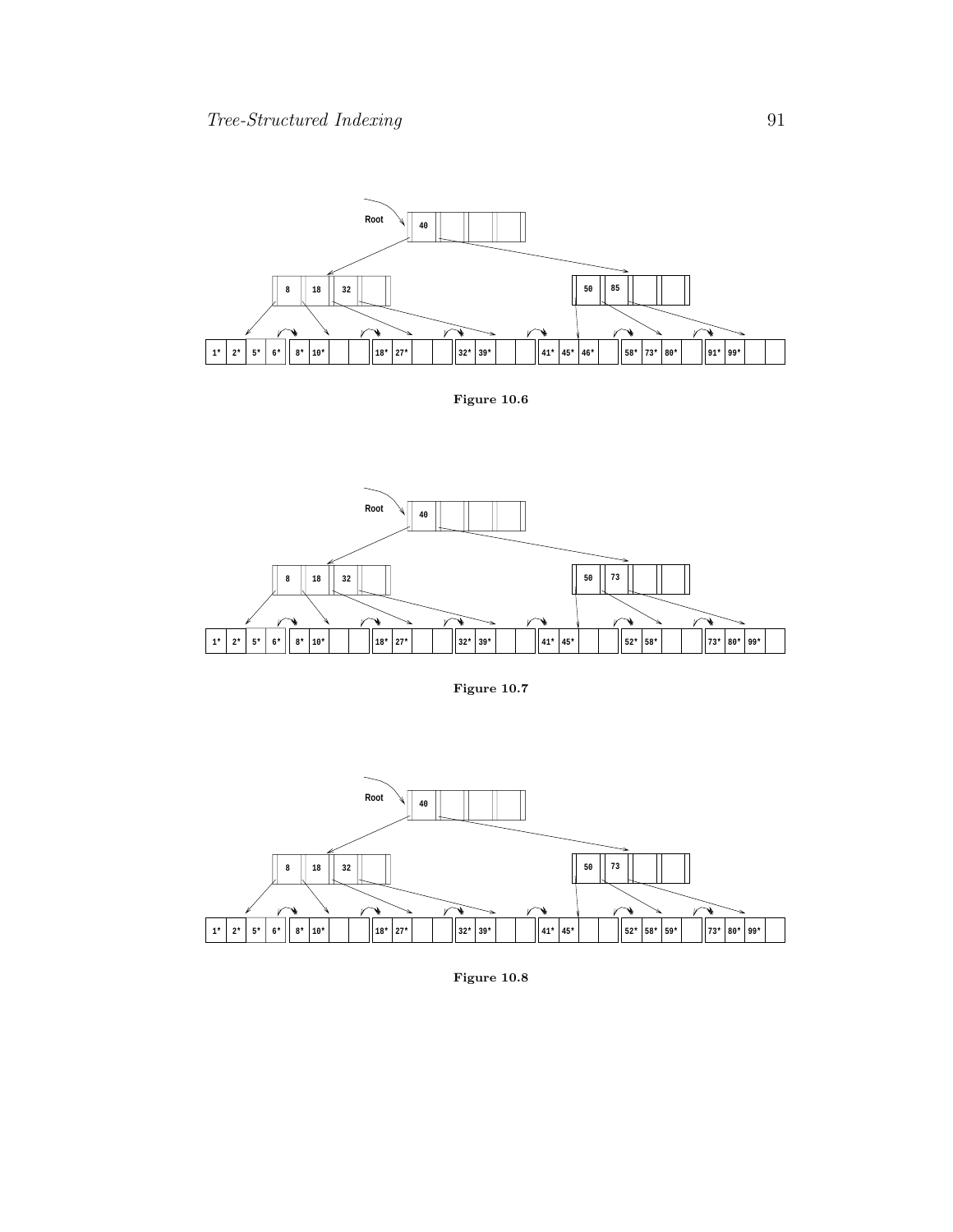

**Figure 10.10** Tree for Exercise 10.2

8. Considering checking the right sibling for possible merging first, the successive deletion of the data entries with keys 32, 39, 41, 45 and 73 results in the tree shown in figure 10.9.

**Exercise 10.2** Consider the B+ tree index shown in Figure 10.10, which uses Alternative (1) for data entries. Each intermediate node can hold up to five pointers and four key values. Each leaf can hold up to four records, and leaf nodes are doubly linked as usual, although these links are not shown in the figure. Answer the following questions.

1. Name all the tree nodes that must be fetched to answer the following query: "Get all records with search key greater than 38."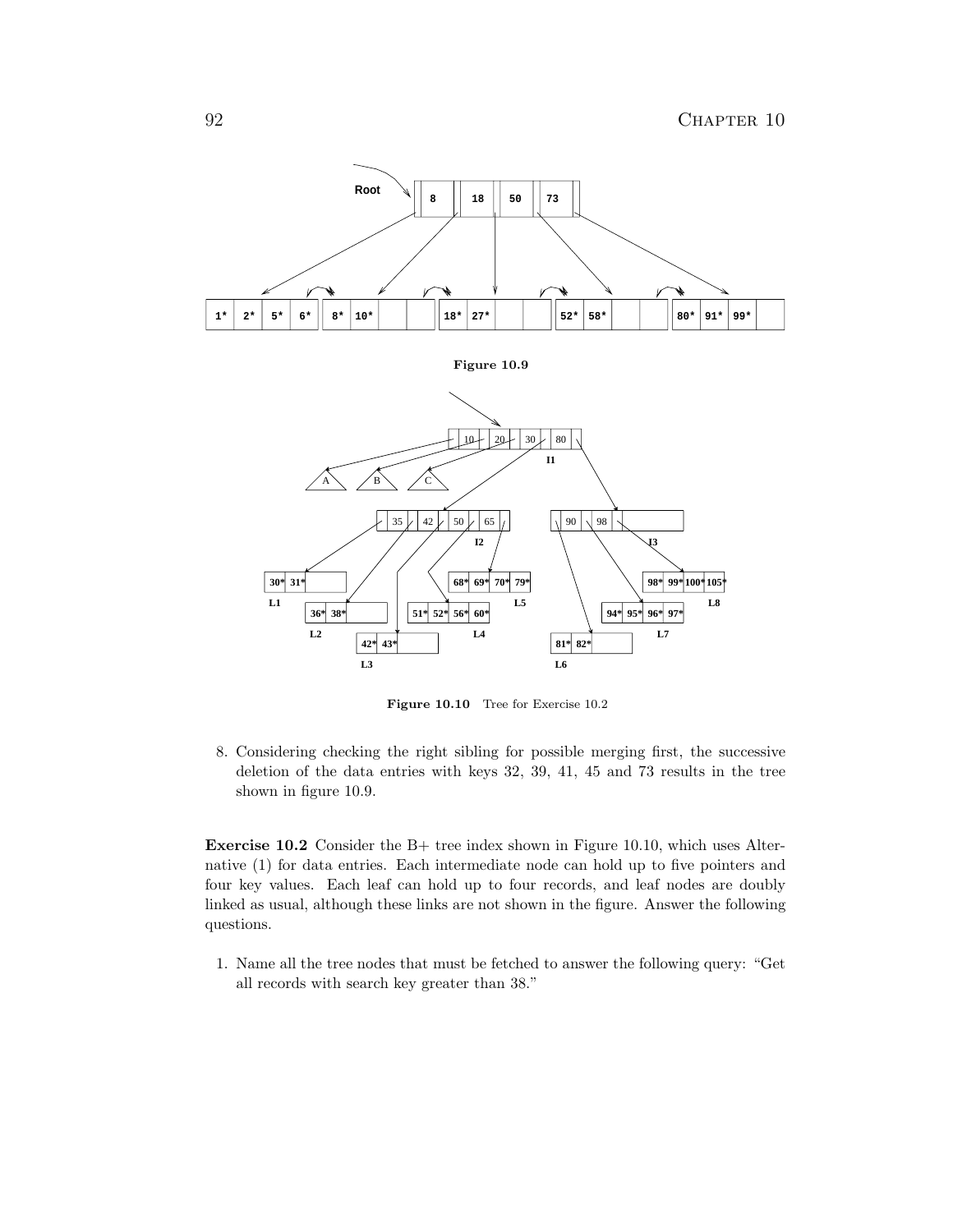- 2. Show the B+ tree that would result from inserting a record with search key 109 into the tree.
- 3. Show the B+ tree that would result from deleting the record with search key 81 from the original tree.
- 4. Name a search key value such that inserting it into the (original) tree would cause an increase in the height of the tree.
- 5. Note that subtrees A, B, and C are not fully specified. Nonetheless, what can you infer about the contents and the shape of these trees?
- 6. How would your answers to the preceding questions change if this were an ISAM index?
- 7. Suppose that this is an ISAM index. What is the minimum number of insertions needed to create a chain of three overflow pages?

**Answer 10.2** Answer omitted.

**Exercise 10.3** Answer the following questions:

- 1. What is the minimum space utilization for a B+ tree index?
- 2. What is the minimum space utilization for an ISAM index?
- 3. If your database system supported both a static and a dynamic tree index (say, ISAM and B+ trees), would you ever consider using the *static* index in preference to the *dynamic* index?

**Answer 10.3** The answer to each question is given below.

- 1. By the definition of a B+ tree, each index page, except for the root, has at least d and at most 2d key entries. Therefore—with the exception of the root—the minimum space utilization guaranteed by a B+ tree index is 50 percent.
- 2. The minimum space utilization by an ISAM index depends on the design of the index and the data distribution over the lifetime of ISAM index. Since an ISAM index is static, empty spaces in index pages are never filled (in contrast to a B+ tree index, which is a dynamic index). Therefore the space utilization of ISAM index pages is usually close to 100 percent by design. However, there is no guarantee for leaf pages' utilization.
- 3. A static index without overflow pages is faster than a dynamic index on inserts and deletes, since index pages are only read and never written. If the set of keys that will be inserted into the tree is known in advance, then it is possible to build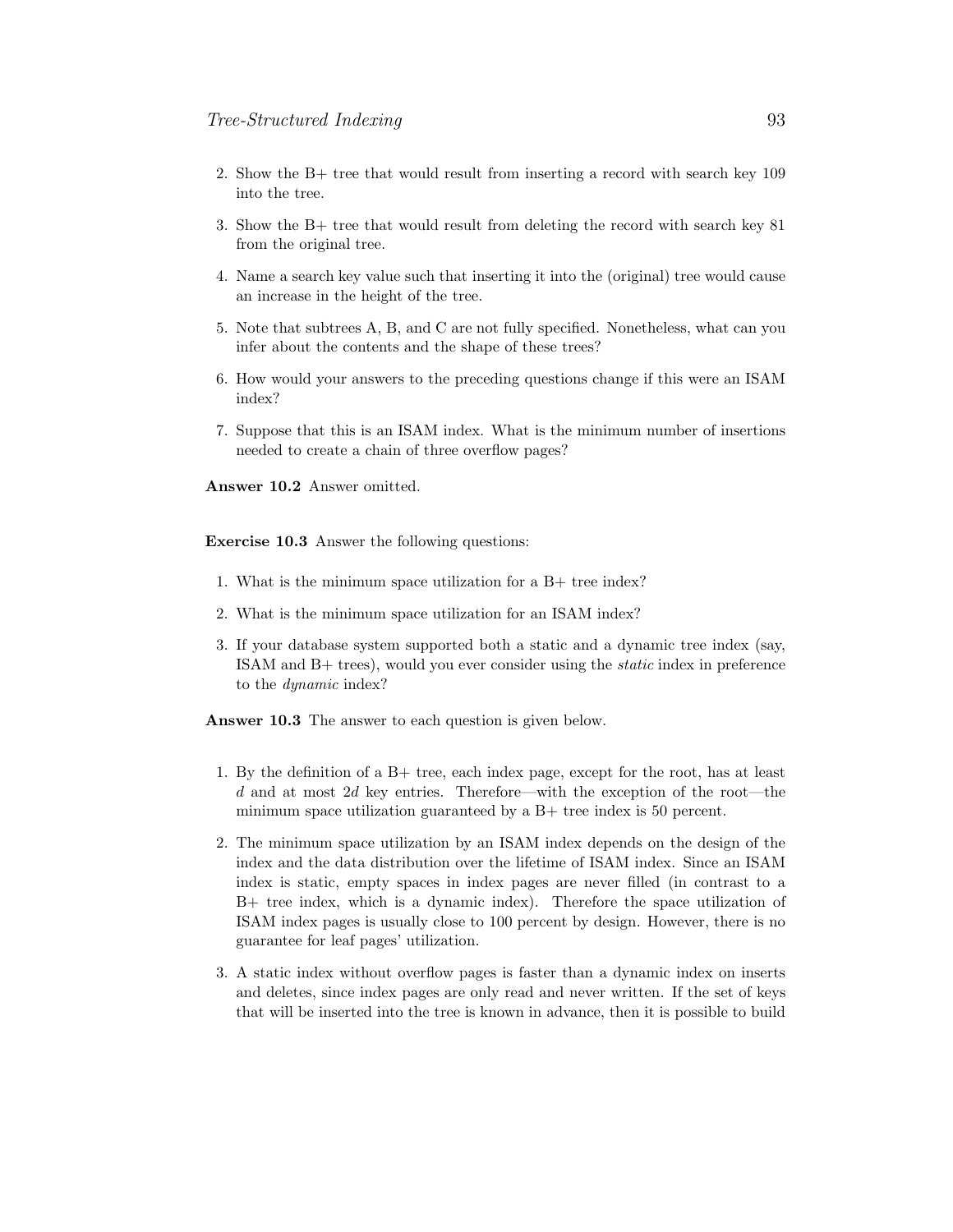

**Figure 10.11** Tree for Exercise 10.5

a static index which reserves enough space for all possible future inserts. Also if the system goes periodically off line, static indices can be rebuilt and scaled to the current occupancy of the index. Infrequent or scheduled updates are flags for when to consider a static index structure.

**Exercise 10.4** Suppose that a page can contain at most four data values and that all data values are integers. Using only B+ trees of order 2, give examples of each of the following:

- 1. A B+ tree whose height changes from 2 to 3 when the value 25 is inserted. Show your structure before and after the insertion.
- 2. A B+ tree in which the deletion of the value 25 leads to a redistribution. Show your structure before and after the deletion.
- 3. A B+ tree in which the deletion of the value 25 causes a merge of two nodes but without altering the height of the tree.
- 4. An ISAM structure with four buckets, none of which has an overflow page. Further, every bucket has space for exactly one more entry. Show your structure before and after inserting two additional values, chosen so that an overflow page is created.

**Answer 10.4** Answer omitted.

**Exercise 10.5** Consider the B+ tree shown in Figure 10.11.

- 1. Identify a list of five data entries such that:
	- (a) Inserting the entries in the order shown and then deleting them in the opposite order (e.g., insert  $a$ , insert  $b$ , delete  $b$ , delete  $a$ ) results in the original tree.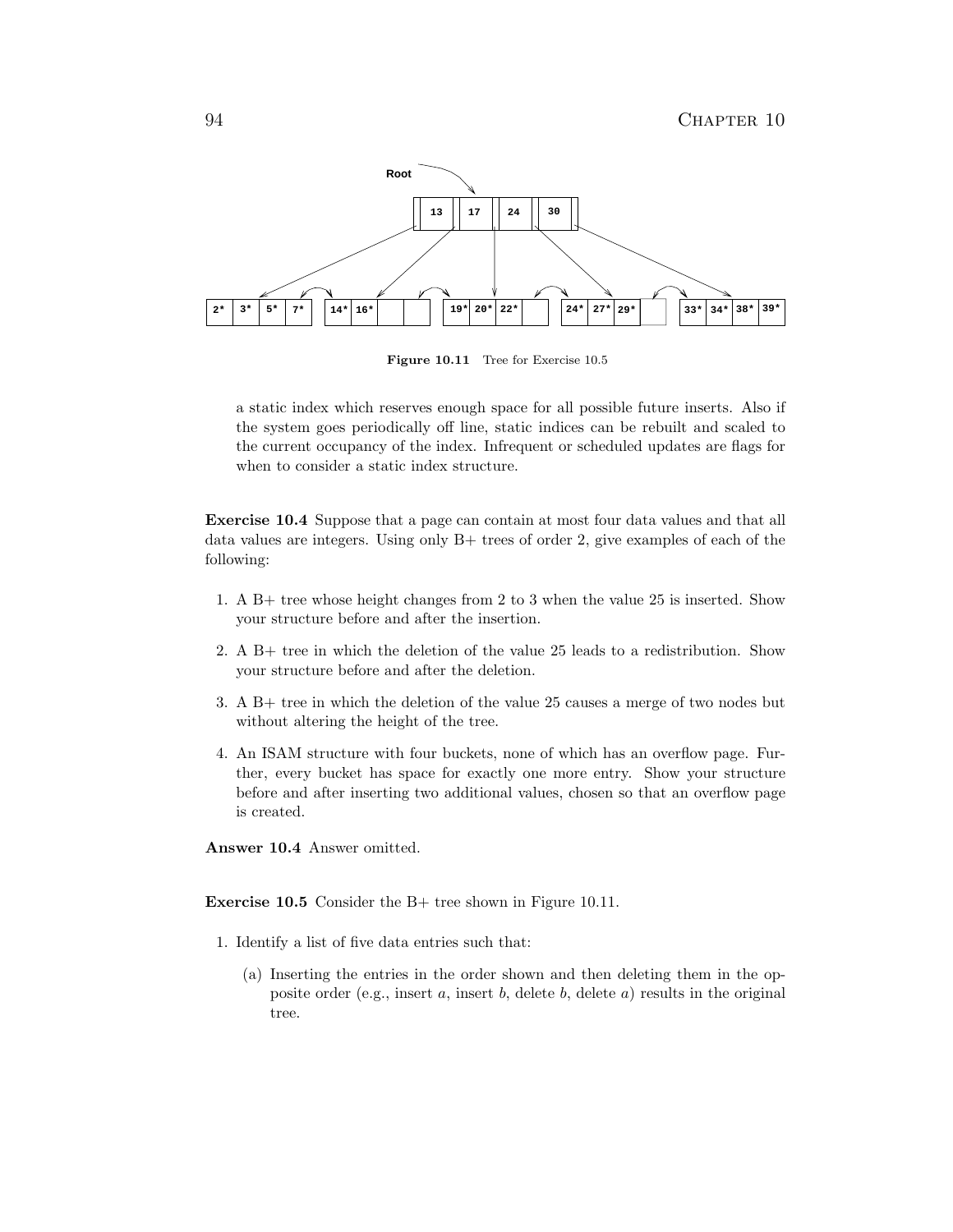- (b) Inserting the entries in the order shown and then deleting them in the opposite order (e.g., insert a, insert b, delete b, delete a) results in a different tree.
- 2. What is the minimum number of insertions of data entries with distinct keys that will cause the height of the (original) tree to change from its current value (of 1) to 3?
- 3. Would the minimum number of insertions that will cause the original tree to increase to height 3 change if you were allowed to insert duplicates (multiple data entries with the same key), assuming that overflow pages are not used for handling duplicates?

**Answer 10.5** The answer to each question is given below.

- 1. The answer to each part is given below.
	- (a) One example is the set of five data entries with keys 17, 18, 13, 15, and 25. Inserting 17 and 18 will cause the tree to split and gain a level. Inserting 13, 15, and 25 does change the tree structure any further, so deleting them in reverse order causes no structure change. When 18 is deleted, redistribution will be possible from an adjacent node since one node will contain only the value 17, and its right neighbor will contain 19, 20, and 22. Finally, when 17 is deleted, no redistribution will be possible so the tree will loose a level and will return to the original tree.
	- (b) Inserting and deleting the set 13, 15, 18, 25, and 4 will cause a change in the tree structure. When 4 is inserted, the right most leave will split causing the tree to gain a level. When it is deleted, the tree will not shrink in size. Since inserts 13, 15, 18, and 25 did not affect the right most node, their deletion will not change the altered structure either.
- 2. Let us call the current tree depicted in Figure 10.11  $T$ .  $T$  has 16 data entries. The smallest tree S of height 3 which is created exclusively through inserts has  $(1 * 2 * 3 * 3) * 2 + 1 = 37$  data entries in its leaf pages. S has 18 leaf pages with two data entries each and one leaf page with three data entries. T has already four leaf pages which have more than two data entries; they can be filled and made to split, but after each spilt, one of the two pages will still has three data entries remaining. Therefore the smallest tree of height 3 which can possibly be created from T only through inserts has  $(1 * 2 * 3 * 3) * 2 + 4 = 40$  data entries. Therefore the minimum number of entries that will cause the height of  $T$  to change to 3 is  $40 - 16 = 24$ .
- 3. The argument in part 2 does not assume anything about the data entries to be inserted; it is valid if duplicates can be inserted as well. Therefore the solution does not change.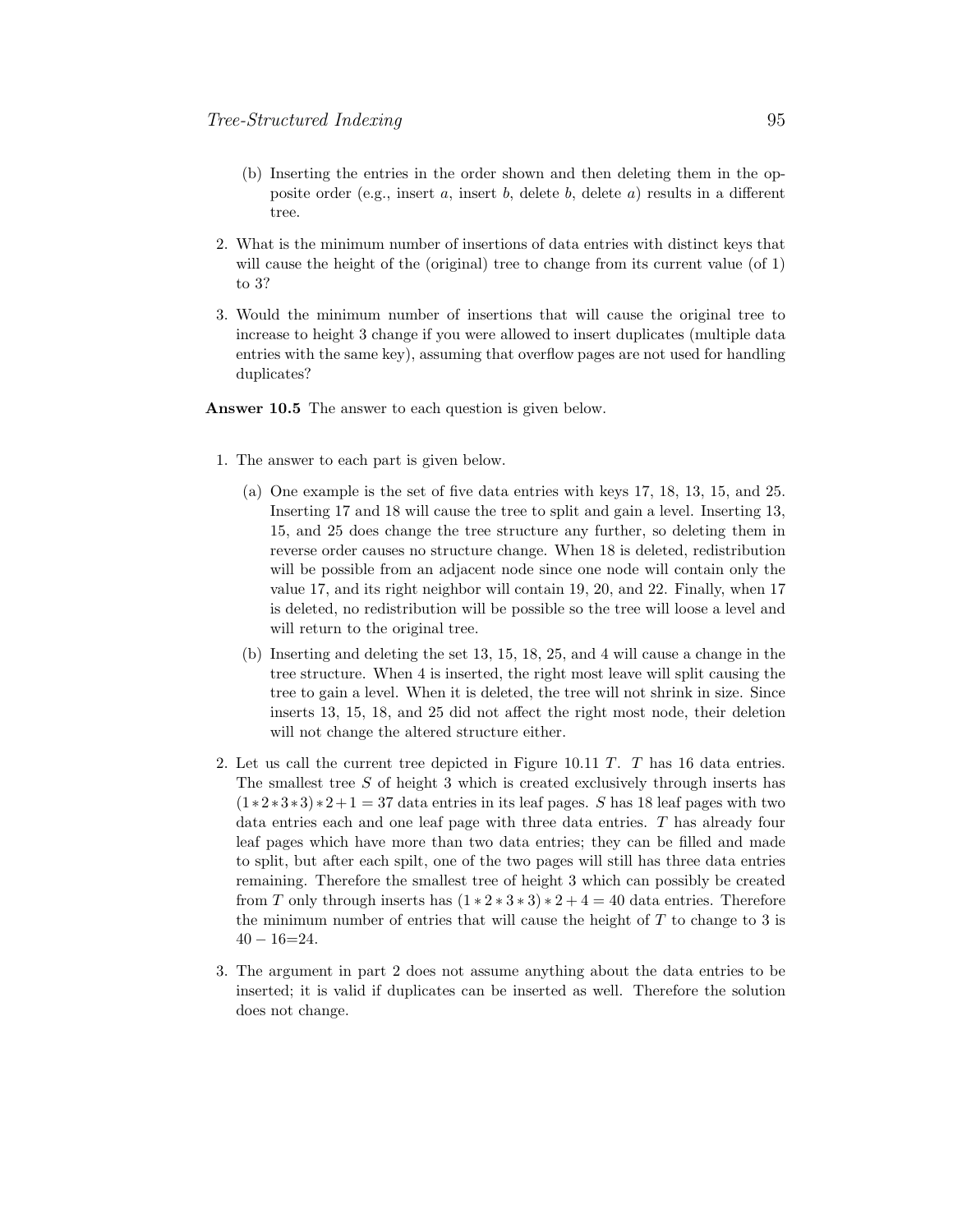**Exercise 10.6** Answer Exercise 10.5 assuming that the tree is an ISAM tree! (Some of the examples asked for may not exist—if so, explain briefly.)

**Answer 10.6** Answer omitted.

**Exercise 10.7** Suppose that you have a sorted file and want to construct a dense primary B+ tree index on this file.

- 1. One way to accomplish this task is to scan the file, record by record, inserting each one using the B+ tree insertion procedure. What performance and storage utilization problems are there with this approach?
- 2. Explain how the bulk-loading algorithm described in the text improves upon this scheme.
- **Answer 10.7** 1. This approach is likely to be quite expensive, since each entry requires us to start from the root and go down to the appropriate leaf page. Even though the index level pages are likely to stay in the buffer pool between successive requests, the overhead is still considerable. Also, according to the insertion algorithm, each time a node splits, the data entries are redistributed evenly to both nodes. This leads to a fixed page utilization of 50%
- 2. The bulk loading algorithm has good performance and space utilization compared with the repeated inserts approach. Since the  $B+$  tree is grown from the bottom up, the bulk loading algorithm allows the administrator to pre-set the amount each index and data page should be filled. This allows good performance for future inserts, and supports some desired space utilization.

**Exercise 10.8** Assume that you have just built a dense B+ tree index using Alternative (2) on a heap file containing 20,000 records. The key field for this B+ tree index is a 40-byte string, and it is a candidate key. Pointers (i.e., record ids and page ids) are (at most) 10-byte values. The size of one disk page is 1000 bytes. The index was built in a bottom-up fashion using the bulk-loading algorithm, and the nodes at each level were filled up as much as possible.

- 1. How many levels does the resulting tree have?
- 2. For each level of the tree, how many nodes are at that level?
- 3. How many levels would the resulting tree have if key compression is used and it reduces the average size of each key in an entry to 10 bytes?
- 4. How many levels would the resulting tree have without key compression but with all pages 70 percent full?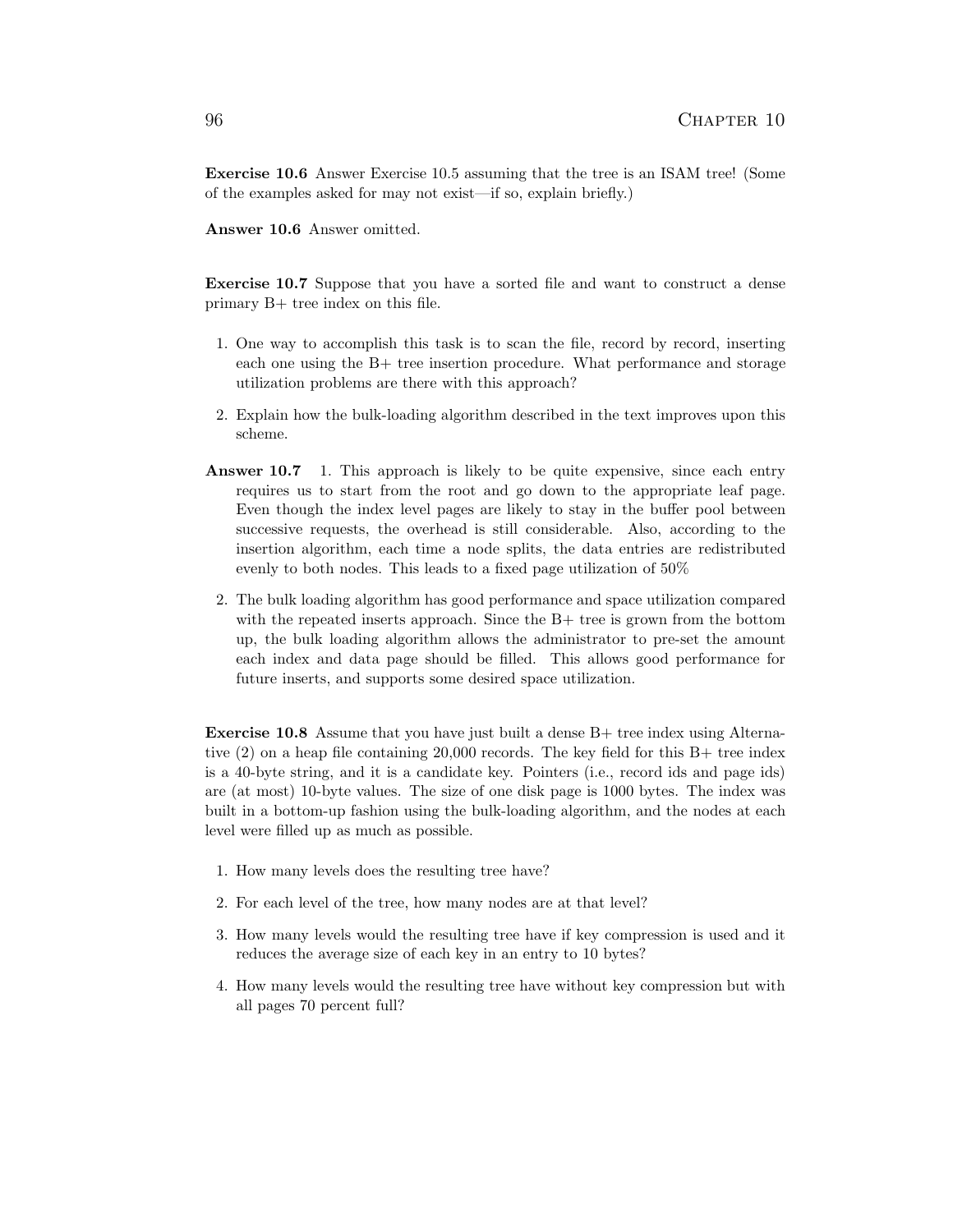**Answer 10.8** Answer omitted.

**Exercise 10.9** The algorithms for insertion and deletion into a B+ tree are presented as recursive algorithms. In the code for *insert*, for instance, a call is made at the parent of a node  $N$  to insert into (the subtree rooted at) node  $N$ , and when this call returns, the current node is the parent of  $N$ . Thus, we do not maintain any 'parent pointers' in nodes of B+ tree. Such pointers are not part of the B+ tree structure for a good reason, as this exercise demonstrates. An alternative approach that uses parent pointers—again, remember that such pointers are *not* part of the standard B+ tree structure!—in each node appears to be simpler:

Search to the appropriate leaf using the search algorithm; then insert the entry and split if necessary, with splits propagated to parents if necessary (using the parent pointers to find the parents).

Consider this (unsatisfactory) alternative approach:

- 1. Suppose that an internal node  $N$  is split into nodes  $N$  and  $N2$ . What can you say about the parent pointers in the children of the original node  $N$ ?
- 2. Suggest two ways of dealing with the inconsistent parent pointers in the children of node N.
- 3. For each of these suggestions, identify a potential (major) disadvantage.
- 4. What conclusions can you draw from this exercise?

**Answer 10.9** The answer to each question is given below.

- 1. The parent pointers in either d or  $d+1$  of the children of the original node N are not valid any more: they still point to  $N$ , but they should point to  $N2$ .
- 2. One solution is to adjust all parent pointers in the children of the original node  $N$  which became children of  $N2$ . Another solution is to leave the pointers during the insert operation and to adjust them later when the page is actually needed and read into memory anyway.
- 3. The first solution requires at least  $d+1$  additional page reads (and sometime later, page writes) on an insert, which would result in a remarkable slowdown. In the second solution mentioned above, a child  $M$ , which has a parent pointer to be adjusted, is updated if an operation is performed which actually reads M into memory (maybe on a down path from the root to a leaf page). But this solution modifies  $M$  and therefore requires sometime later a write of  $M$ , which might not have been necessary if there were no parent pointers.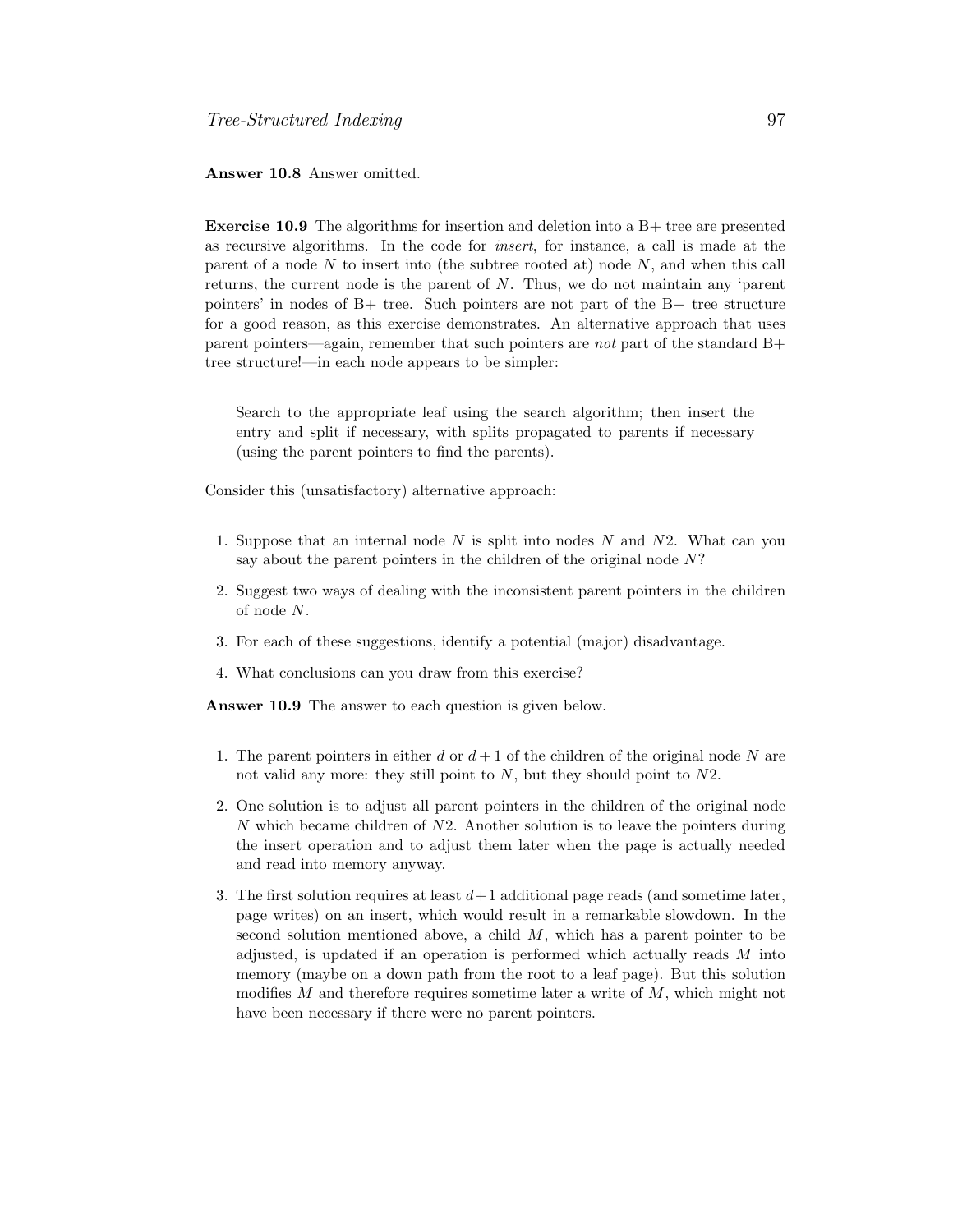| sid   | name    | login                            | age | gpa     |
|-------|---------|----------------------------------|-----|---------|
| 53831 | Madayan | madayan@music                    | 11  | 1.8     |
| 53832 | Guldu   | guldu@music                      | 12  | 3.8     |
| 53666 | Jones   | jones@cs                         | 18  | 3.4     |
| 53901 | Jones   | jones@toy                        | 18  | 3.4     |
| 53902 | Jones   | jones@physics                    | 18  | 3.4     |
| 53903 | Jones   | jones@english                    | 18  | 3.4     |
| 53904 | Jones   | jones@genetics                   | 18  | 3.4     |
| 53905 | Jones   | jones@astro                      | 18  | 3.4     |
| 53906 | Jones   | jones@chem                       | 18  | 3.4     |
| 53902 | Jones   | jones@sanitation                 | 18  | 3.8     |
| 53688 | Smith   | $\mathop{\rm smith@ee}\nolimits$ | 19  | $3.2\,$ |
| 53650 | Smith   | $\text{smith@math}$              | 19  | 3.8     |
| 54001 | Smith   | $\text{smith@ee}$                | 19  | 3.5     |
| 54005 | Smith   | $\rm smith@cs$                   | 19  | 3.8     |
| 54009 | Smith   | smith@astro                      | 19  | 2.2     |

**Figure 10.12** An Instance of the Students Relation

4. In conclusion, to add parent pointers to the B+ tree data structure is not a good modification. Parent pointers cause unnecessary page updates and so lead to a decrease in performance.

**Exercise 10.10** Consider the instance of the Students relation shown in Figure 10.12. Show a B+ tree of order 2 in each of these cases below, assuming that duplicates are handled using overflow pages. Clearly indicate what the data entries are (i.e., do not use the  $k*$  convention).

- 1. A B+ tree index on age using Alternative (1) for data entries.
- 2. A dense B+ tree index on gpa using Alternative (2) for data entries. For this question, assume that these tuples are stored in a sorted file in the order shown in Figure 10.12: The first tuple is in page 1, slot 1; the second tuple is in page 1, slot 2; and so on. Each page can store up to three data records. You can use  $\langle page-id, slot \rangle$  to identify a tuple.

**Answer 10.10** Answer omitted.

**Exercise 10.11** Suppose that duplicates are handled using the approach without overflow pages discussed in Section 10.7. Describe an algorithm to search for the left-most occurrence of a data entry with search key value K.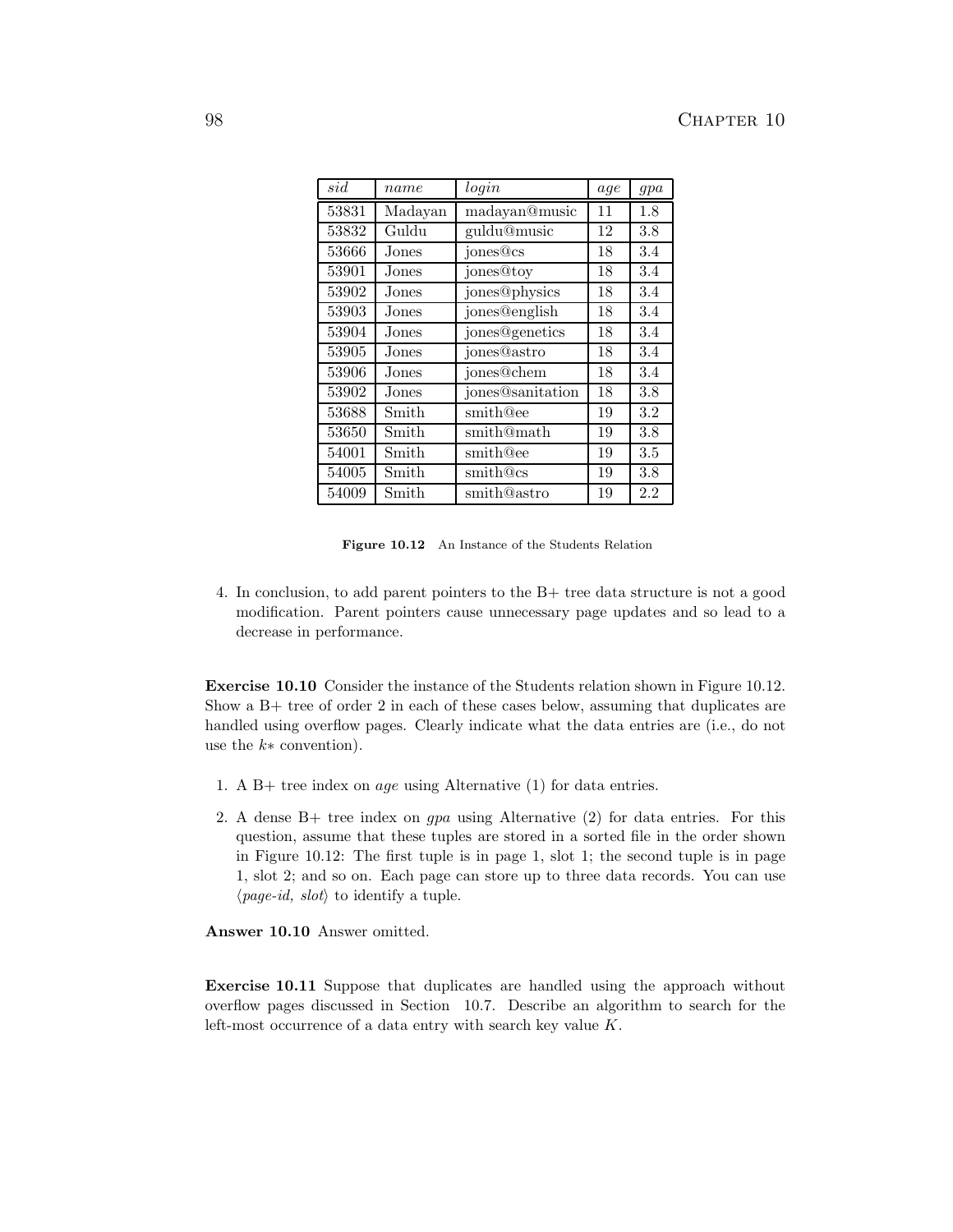**Answer 10.11** The key to understanding this problem is to observe that when a leaf splits due to inserted duplicates, then of the two resulting leaves, it may happen that the left leaf contains other search key values less than the duplicated search key value. Furthermore, it could happen that the least element on the right leaf could be the duplicated value. (This scenario could arise, for example, when the majority of data entries on the original leaf were for search keys of the duplicated value.) The parent index node (assuming the tree is of at least height 2) will have an entry for the duplicated value with a pointer to the rightmost leaf.

If this leaf continues to be filled with entries having the same duplicated key value, it could split again causing another entry with the same key value to be inserted in the parent node. Thus, the same key value could appear many times in the index nodes as well. While searching for entries with a given key value, the search should proceed by using the left-most of the entries on an index page such that the key value is less than or equal to the given key value. Moreover, on reaching the leaf level, it is possible that there are entries with the given key value (call it k) on the page to the *left* of the current leaf page, unless some entry with a smaller key value is present on this leaf page. Thus, we must scan to the left using the neighbor pointers at the leaf level until we find an entry with a key value *less than k* (or come to the beginning of the leaf pages). Then, we must scan forward along the leaf level until we find an entry with a key value *greater than k*.

**Exercise 10.12** Answer Exercise 10.10 assuming that duplicates are handled without using overflow pages, using the alternative approach suggested in Section 9.7.

**Answer 10.12** Answer omitted.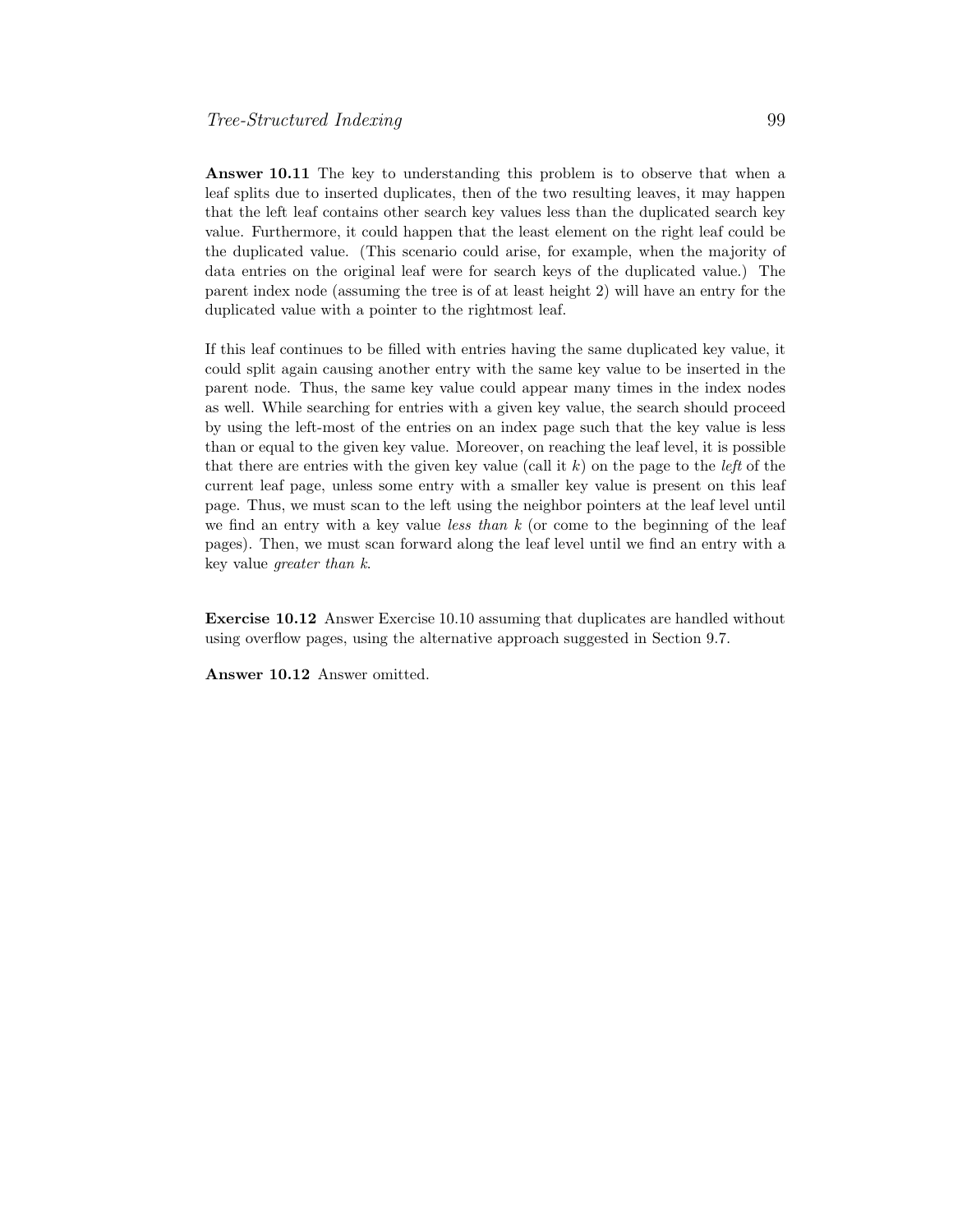### **11 HASH-BASED INDEXING**

**Exercise 11.1** Consider the Extendible Hashing index shown in Figure 11.1. Answer the following questions about this index:

- 1. What can you say about the last entry that was inserted into the index?
- 2. What can you say about the last entry that was inserted into the index if you know that there have been no deletions from this index so far?
- 3. Suppose you are told that there have been no deletions from this index so far. What can you say about the last entry whose insertion into the index caused a split?
- 4. Show the index after inserting an entry with hash value 68.



**Figure 11.1** Figure for Exercise 11.1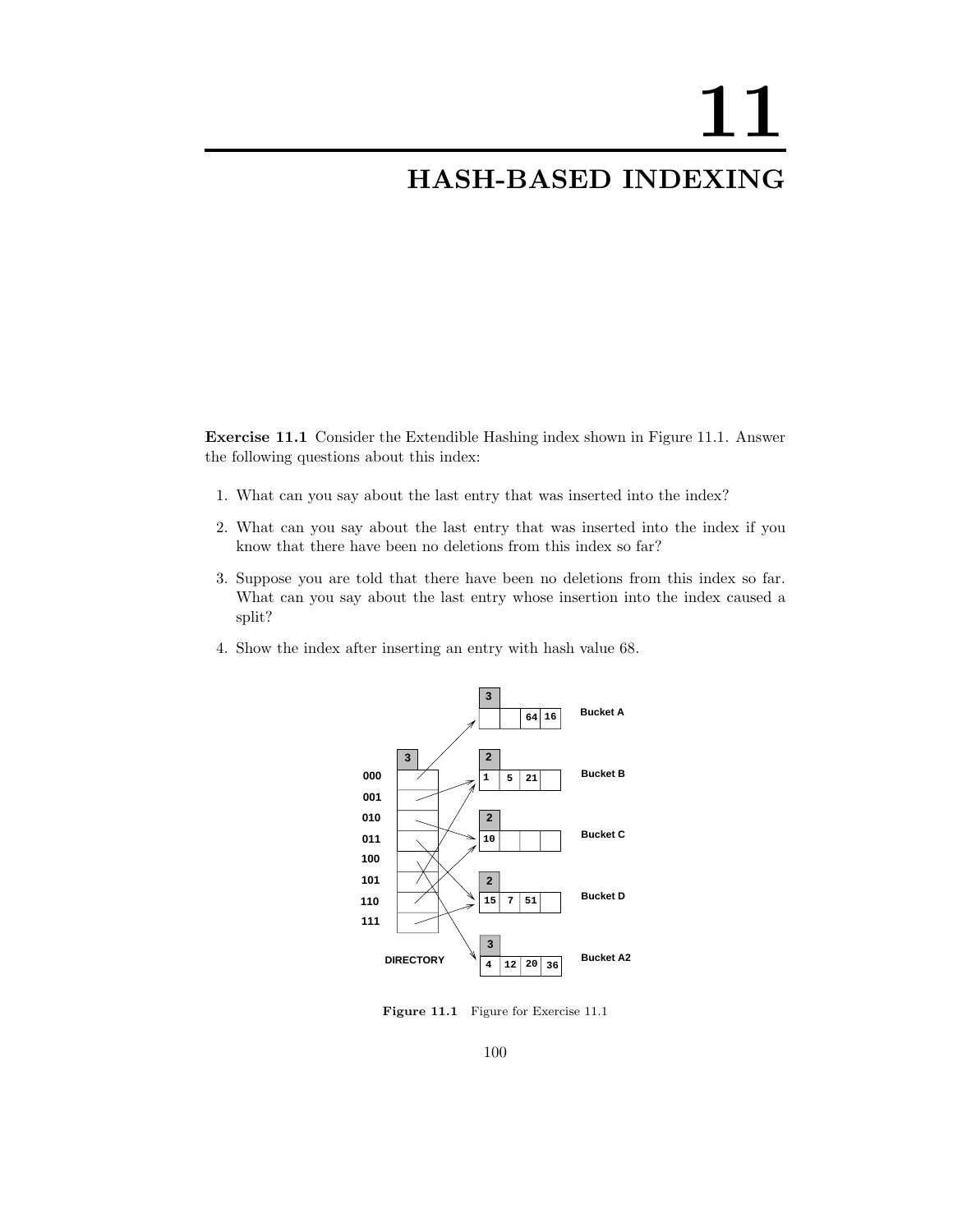- 5. Show the index after inserting entries with hash values 17 and 69 into the original tree.
- 6. Show the index after deleting the entry with hash value 21 into the original tree. (Assume that the full deletion algorithm is used.)
- 7. Show the index after deleting the entry with hash value 10 into the original tree. Is a merge triggered by this deletion? If not, explain why. (Assume that the full deletion algorithm is used.)

**Answer 11.1** The answer to each question is given below.

1. It could be any one of the data entries in the index. We can always find a sequence of insertions and deletions with a particular key value, among the key values shown in the index as the last insertion. For example, consider the data entry 16 and the following sequence:

1 5 21 10 15 7 51 4 12 36 64 8 24 56 16 56*<sup>D</sup>* 24*<sup>D</sup>* 8*<sup>D</sup>*

The last insertion is the data entry 16 and it also causes a split. But the sequence of deletions following this insertion cause a merge leading to the index structure shown in Fig 11.1.

- 2. The last insertion could not have caused a split because the total number of data entries in the buckets  $A$  and  $A_2$  is 6. If the last entry caused a split the total would have been 5.
- 3. The last insertion which caused a split cannot be in bucket C. Buckets B and C or C and D could have made a possible bucket-split image combination but the total number of data entries in these combinations is 4 and the absence of deletions demands a sum of at least 5 data entries for such combinations. Buckets B and D can form a possible bucket-split image combination because they have a total of 6 data entries between themselves. So do A and  $A_2$ . But for the B and D to be split images the starting global depth should have been 1. If the starting global depth is 2, then the last insertion causing a split would be in  $A$  or  $A_2$ .
- 4. See Fig 11.2.
- 5. See Fig 11.3.
- 6. See Fig 11.4.
- 7. The deletion of the data entry 10 which is the only data entry in bucket C doesn't trigger a merge because bucket C is a primary page and it is left as a place holder. Right now, directory element 010 and its split image 110 already point to the same bucket C. We can't do a further merge.

See Fig 11.5.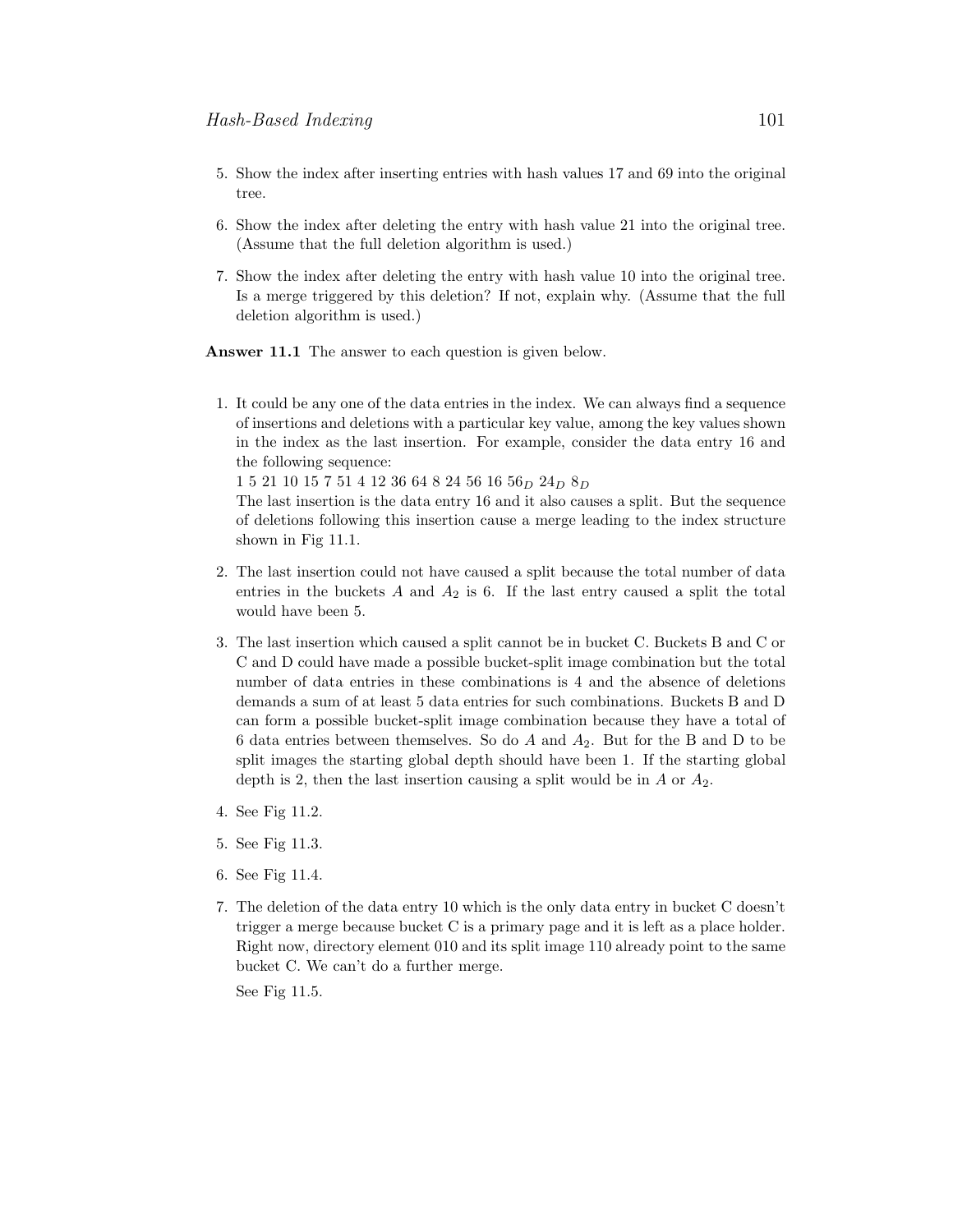

**Figure 11.2**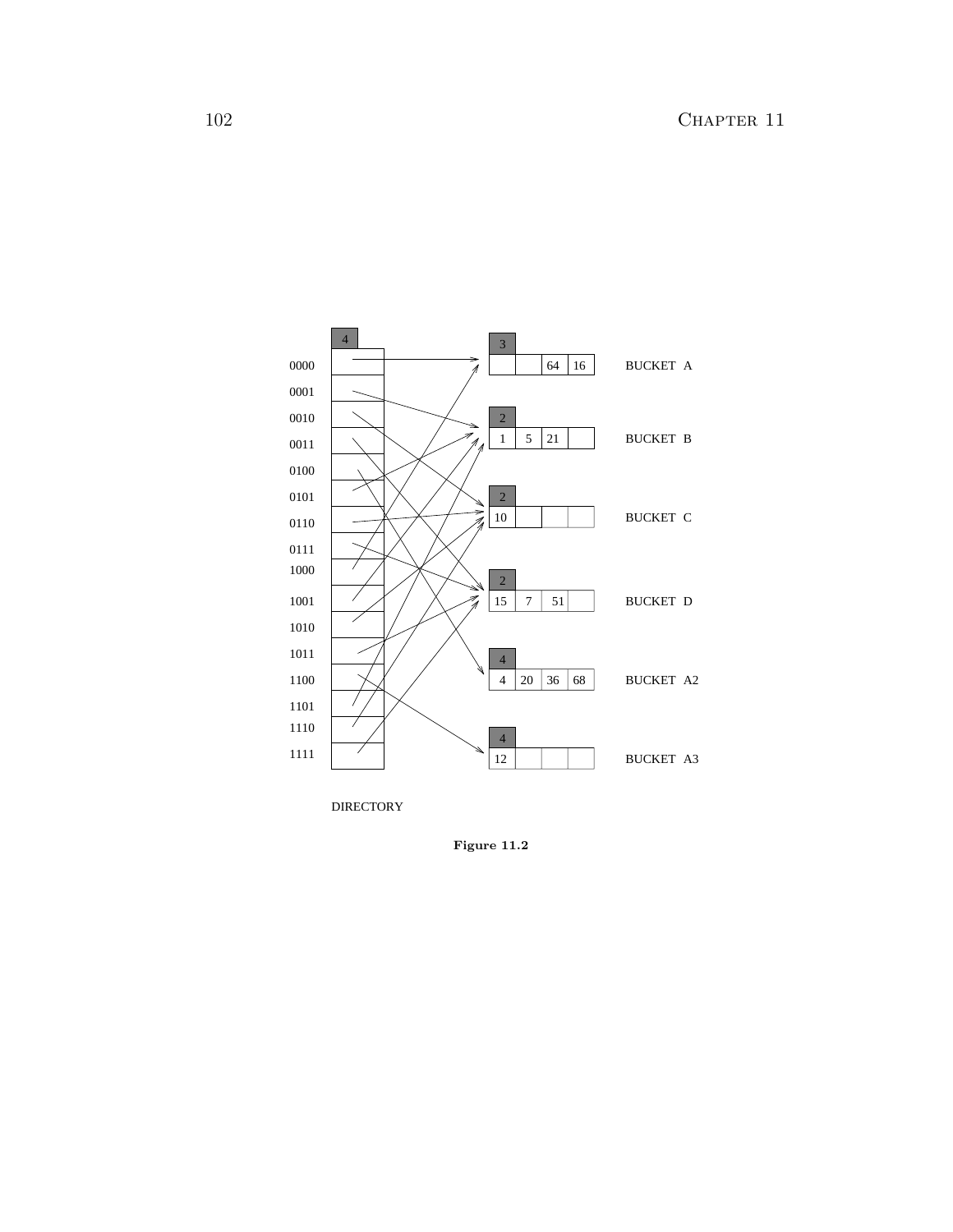

**Figure 11.3**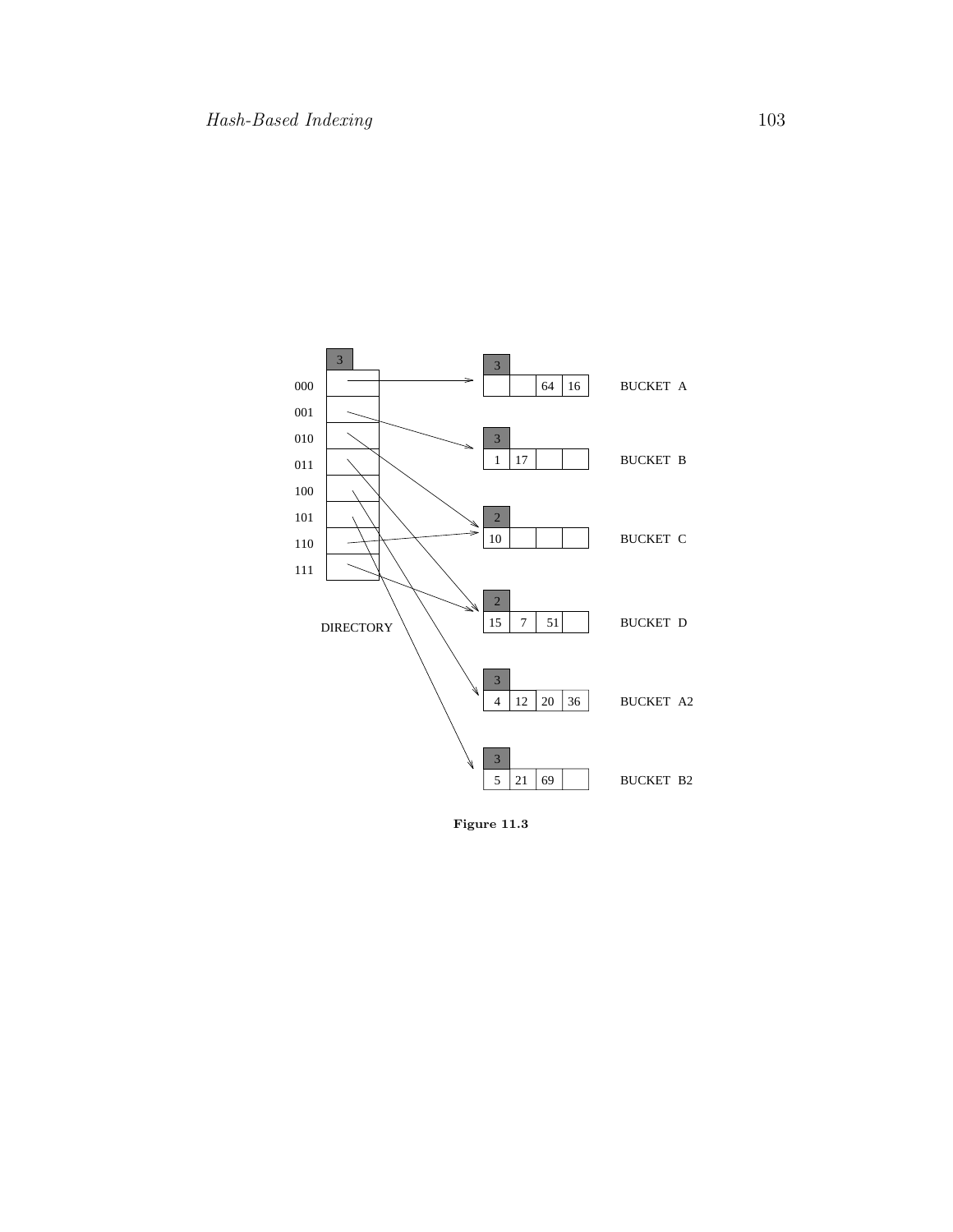

**Figure 11.4**



**Figure 11.5**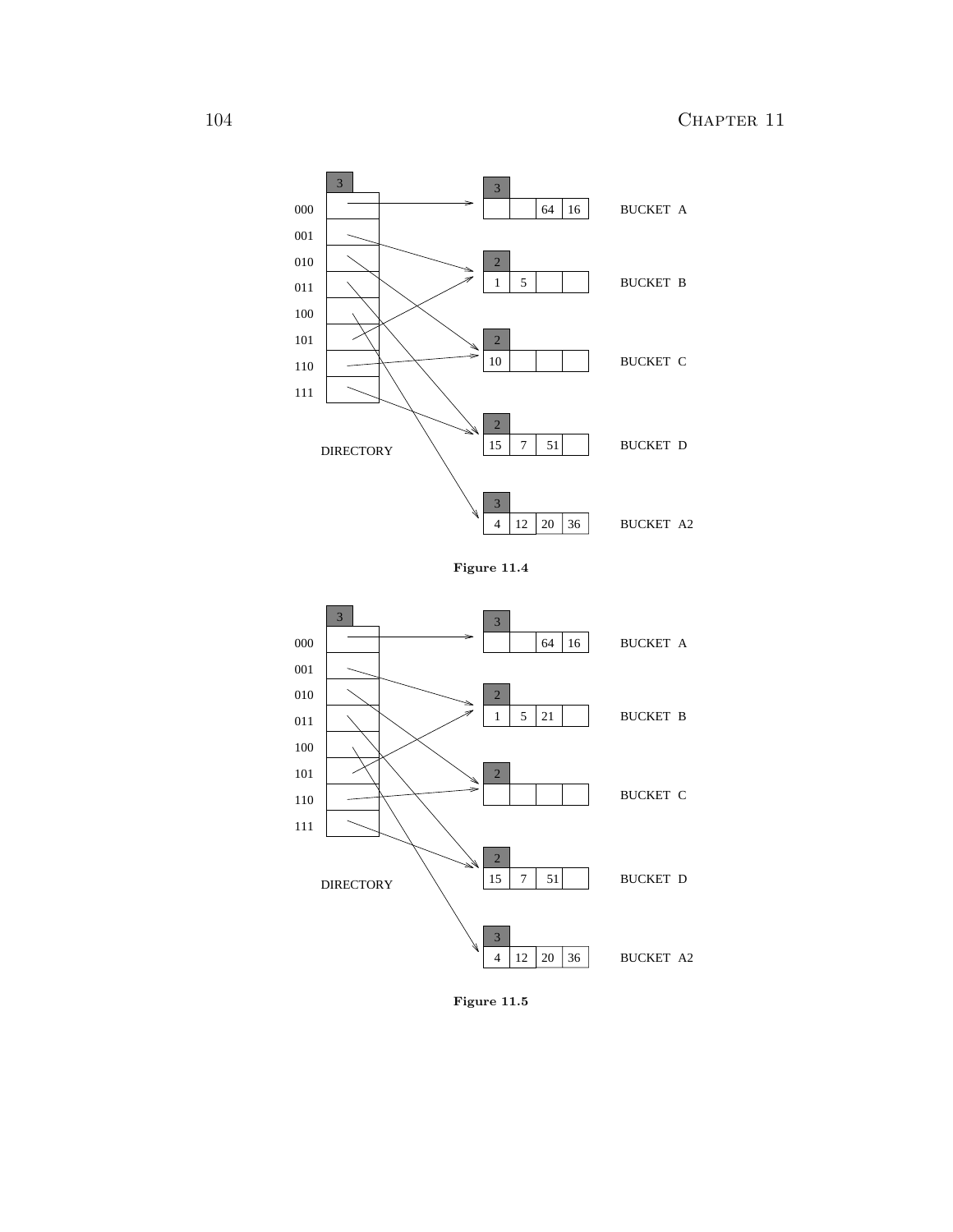

**Figure 11.6** Figure for Exercise 11.2

**Exercise 11.2** Consider the Linear Hashing index shown in Figure 11.6. Assume that we split whenever an overflow page is created. Answer the following questions about this index:

- 1. What can you say about the last entry that was inserted into the index?
- 2. What can you say about the last entry that was inserted into the index if you know that there have been no deletions from this index so far?
- 3. Suppose you know that there have been no deletions from this index so far. What can you say about the last entry whose insertion into the index caused a split?
- 4. Show the index after inserting an entry with hash value 4.
- 5. Show the index after inserting an entry with hash value 15 into the original tree.
- 6. Show the index after deleting the entries with hash values 36 and 44 into the original tree. (Assume that the full deletion algorithm is used.)
- 7. Find a list of entries whose insertion into the original index would lead to a bucket with two overflow pages. Use as few entries as possible to accomplish this. What is the maximum number of entries that can be inserted into this bucket before a split occurs that reduces the length of this overflow chain?

**Answer 11.2** Answer omitted.

**Exercise 11.3** Answer the following questions about Extendible Hashing: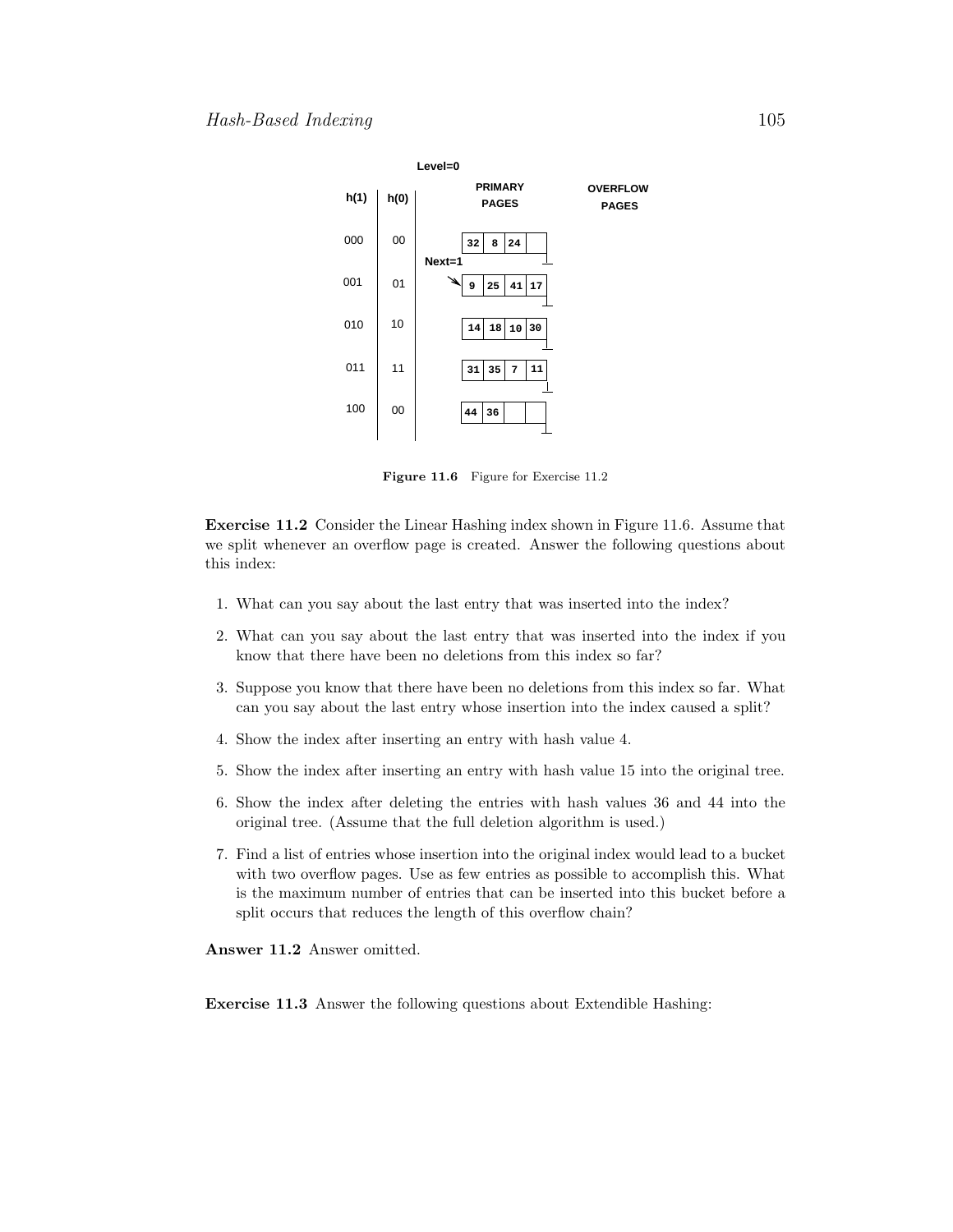- 1. Explain why local depth and global depth are needed.
- 2. After an insertion that causes the directory size to double, how many buckets have exactly one directory entry pointing to them? If an entry is then deleted from one of these buckets, what happens to the directory size? Explain your answers briefly.
- 3. Does Extendible Hashing guarantee at most one disk access to retrieve a record with a given key value?
- 4. If the hash function distributes data entries over the space of bucket numbers in a very skewed (non-uniform) way, what can you say about the size of the directory? What can you say about the space utilization in data pages (i.e., non-directory pages)?
- 5. Does doubling the directory require us to examine all buckets with local depth equal to global depth?
- 6. Why is handling duplicate key values in Extendible Hashing harder than in ISAM?

**Answer 11.3** The answer to each question is given below.

1. Extendible hashing allows the size of the directory to increase and decrease depending on the number and variety of inserts and deletes. Once the directory size changes, the hash function applied to the search key value should also change. So there should be some information in the index as to which hash function is to be applied. This information is provided by the *global depth*.

An increase in the directory size doesn't cause the creation of new buckets for each new directory entry. All the new directory entries except one share buckets with the old directory entries. Whenever a bucket which is being shared by two or more directory entries is to be split the directory size need not be doubled. This means for each bucket we need to know whether it is being shared by two or more directory entries. This information is provided by the *local depth* of the bucket. The same information can be obtained by a scan of the directory, but this is costlier.

2. Exactly two directory entries have only one directory entry pointing to them after a doubling of the directory size. This is because when the directory is doubled, one of the buckets must have split causing a directory entry to point to each of these two new buckets.

If an entry is then deleted from one of these buckets, a merge may occur, but this depends on the deletion algorithm. If we try to merge two buckets only when a bucket becomes empty, then it is not necessary that the directory size decrease after the deletion that was considered in the question. However, if we try to merge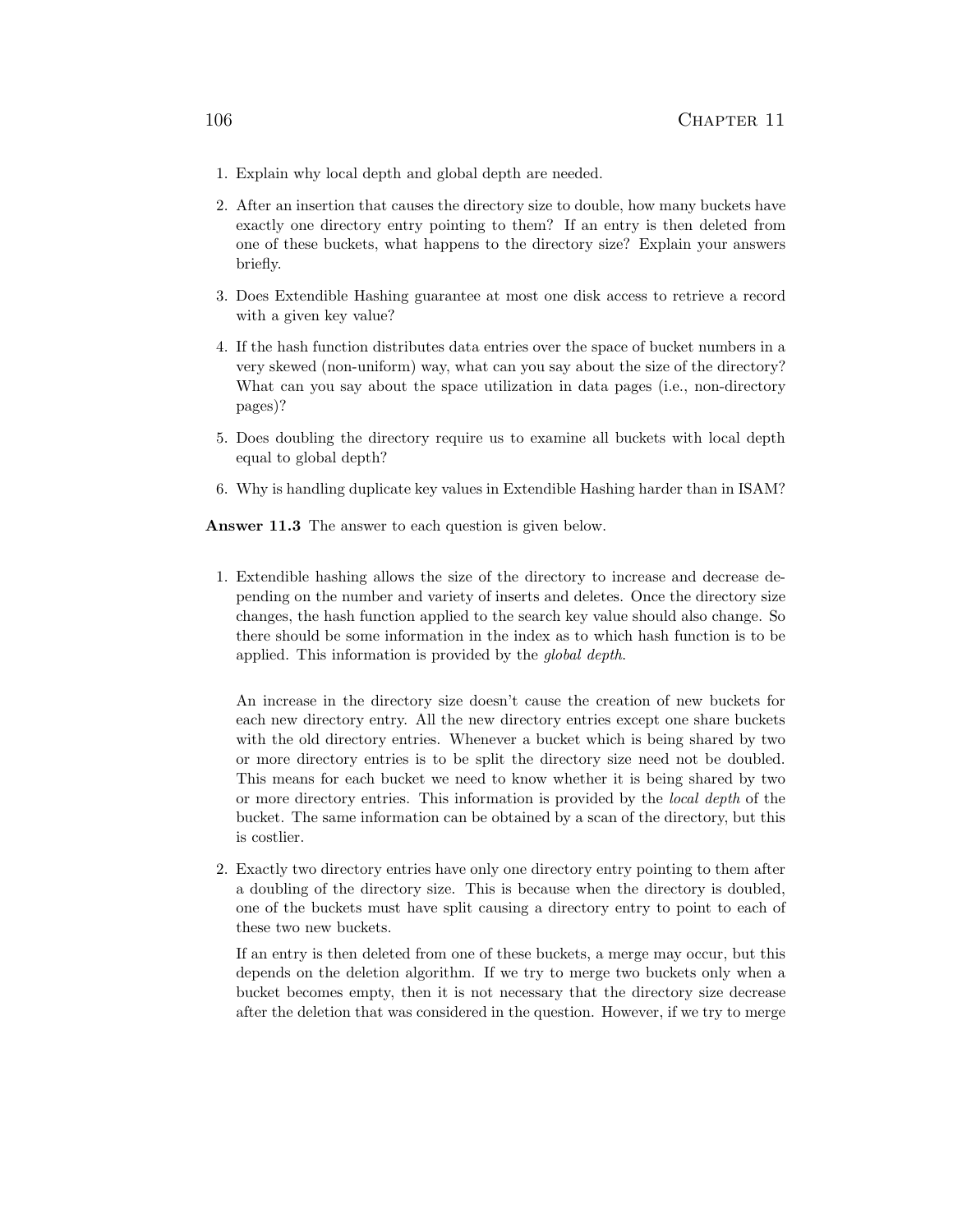two buckets whenever it is possible to do so then the directory size decreases after the deletion.

- 3. No "minimum disk access" guarantee is provided by extendible hashing. If the directory is not already in memory it needs to be fetched from the disk which may require more than one disk access depending upon the size of the directory. Then the required bucket has to be brought into the memory. Also, if alternatives 2 and 3 are followed for storing the data entries in the index then another disk access is possibly required for fetching the actual data record.
- 4. Consider the index in Fig 11.1. Let us consider a list of data entries with search key values of the form  $2^i$  where  $i>k$ . By an appropriate choice of k, we can get all these elements mapped into the *Bucket A*. This creates  $2^k$  elements in the directory which point to just  $k + 3$  different buckets. Also, we note there are k buckets (data pages), but just one bucket is used. So the utilization of data pages  $= 1/k$ .
- 5. No. Since we are using extendible hashing, only the local depth of the bucket being split needs be examined.
- 6. Extendible hashing is not supposed to have overflow pages (overflow pages are supposed to be dealt with using redistribution and splitting). When there are many duplicate entries in the index, overflow pages may be created that can never be redistributed (they will always map to the same bucket). Whenever a "split" occurs on a bucket containing only duplicate entries, an empty bucket will be created since all of the duplicates remain in the same bucket. The overflow chains will never be split, which makes inserts and searches more costly.

**Exercise 11.4** Answer the following questions about Linear Hashing:

- 1. How does Linear Hashing provide an average-case search cost of only slightly more than one disk I/O, given that overflow buckets are part of its data structure?
- 2. Does Linear Hashing guarantee at most one disk access to retrieve a record with a given key value?
- 3. If a Linear Hashing index using Alternative  $(1)$  for data entries contains N records, with P records per page and an average storage utilization of 80 percent, what is the worst-case cost for an equality search? Under what conditions would this cost be the actual search cost?
- 4. If the hash function distributes data entries over the space of bucket numbers in a very skewed (non-uniform) way, what can you say about the space utilization in data pages?

**Answer 11.4** Answer omitted.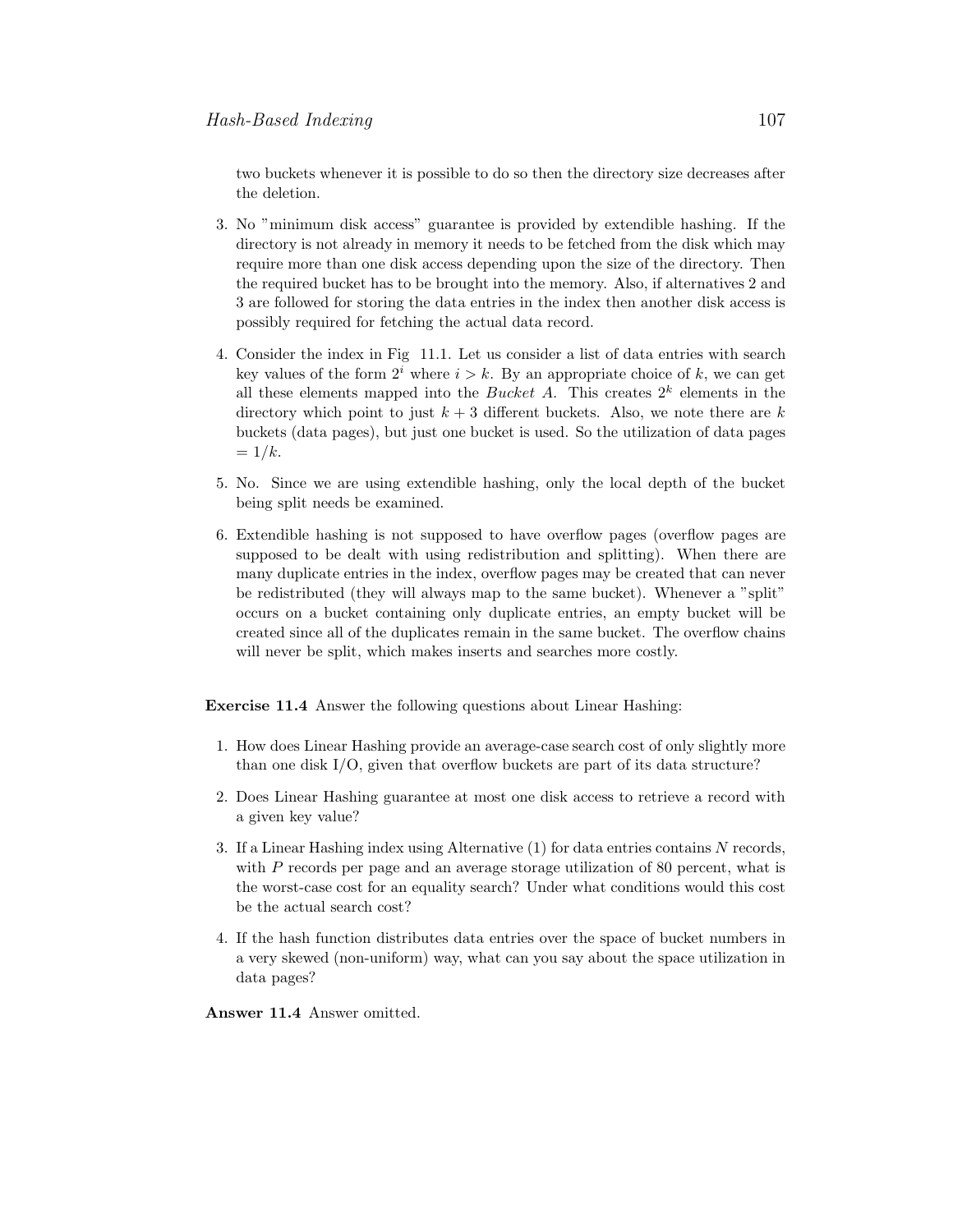**Exercise 11.5** Give an example of when you would use each element (A or B) for each of the following 'A versus B' pairs:

- 1. A hashed index using Alternative (1) versus heap file organization.
- 2. Extendible Hashing versus Linear Hashing.
- 3. Static Hashing versus Linear Hashing.
- 4. Static Hashing versus ISAM.
- 5. Linear Hashing versus B+ trees.

**Answer 11.5** The answer to each question is given below.

- 1. **Example 1:** Consider a situation in which most of the queries are equality queries based on the search key field. It pays to build a hashed index on this field in which case we can get the required record in one or two disk accesses. A heap file organisation may require a full scan of the file to access a particular record. **Example 2:** Consider a file on which only sequential scans are done. It may fare better if it is organised as a heap file. A hashed index built on it may require more disk accesses because the occupancy of the pages may not be 100%.
- 2. **Example 1:** Consider a set of data entries with search keys which lead to a skewed distribution of hash key values. In this case, extendible hashing causes splits of buckets at the necessary bucket whereas linear hashing goes about splitting buckets in a round-robin fashion which is useless. Here extendible hashing has a better occupancy and shorter overflow chains than linear hashing. So equality search is cheaper for extendible hashing.

**Example 2:** Consider a very large file which requires a directory spanning several pages. In this case extendible hashing requires  $d + 1$  disk accesses for equality selections where d is the number of directory pages. Linear hashing is cheaper.

3. **Example 1:** Consider a situation in which the number of records in the file is constant. Let all the search key values be of the form  $2^n + k$  for various values of n and a few values of k. The traditional hash functions used in *linear hashing* like taking the last d bits of the search key lead to a skewed distribution of the hash key values. This leads to long overflow chains. A static hashing index can use the hash function defined as

$$
h(2^n + k) = n
$$

A family of hash functions can't be built based on this hash function as k takes only a few values. In this case static hashing is better.

**Example 2:** Consider a situation in which the number of records in the file varies a lot and the hash key values have a uniform distribution. Here linear hashing is clearly better than static hashing which might lead to long overflow chains thus considerably increasing the cost of equality search.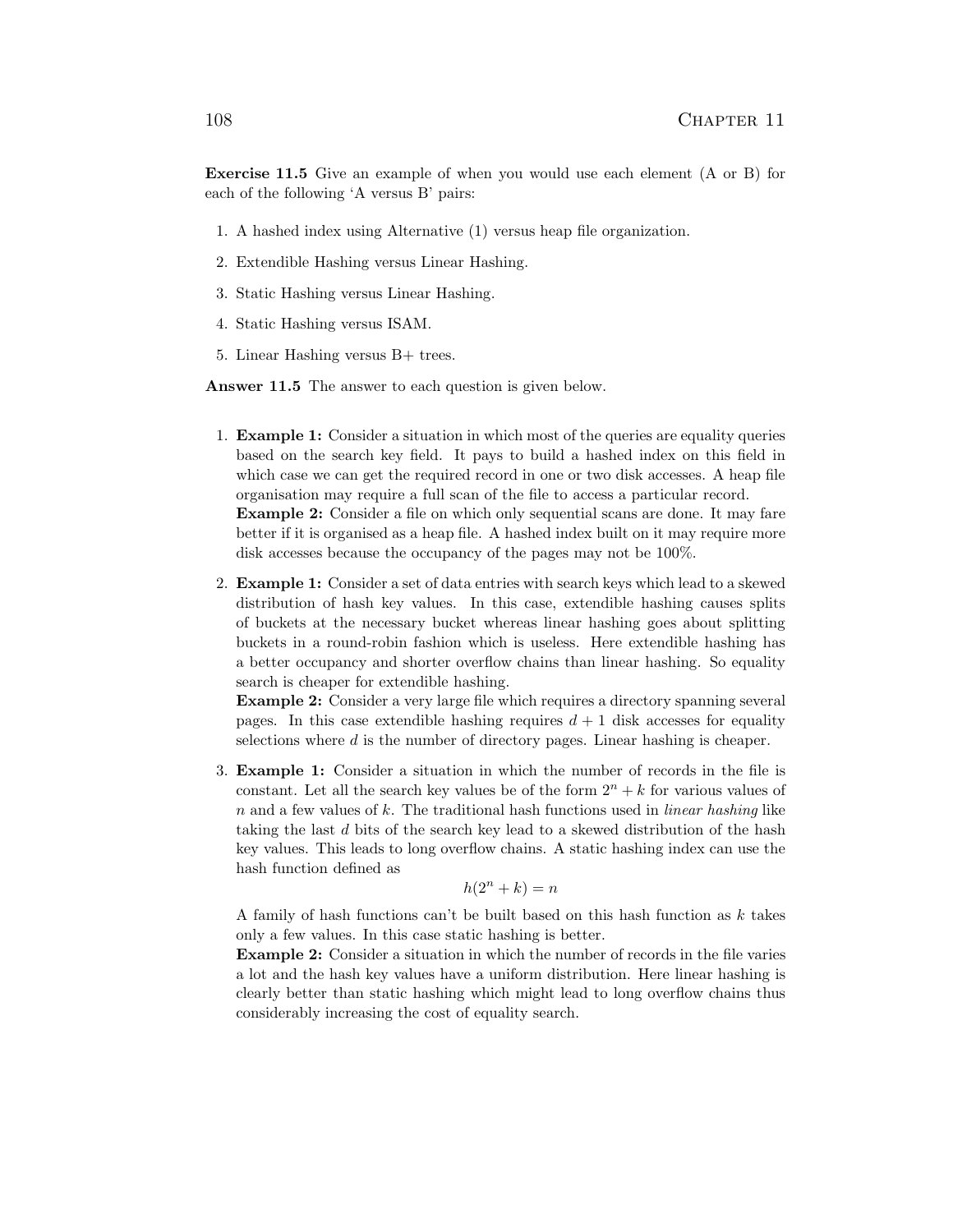4. **Example 1:** Consider a situation in which the number of records in the file is constant and only equality selections are performed. Static hashing requires one or two disk accesses to get to the data entry. ISAM may require more than one depending on the height of the ISAM tree.

**Example 2:** Consider a situation in which the search key values of data entries can be used to build a clustered index and most of the queries are range queries on this field. Then ISAM definitely wins over static hashing.

5. **Example 1:** Again consider a situation in which only equality selections are performed on the index. Linear hashing is better than B+ tree in this case. **Example 2:** When an index which is clustered and most of the queries are range searches, B+ indexes are better.

**Exercise 11.6** Give examples of the following:

- 1. A Linear Hashing index and an Extendible Hashing index with the same data entries, such that the Linear Hashing index has more pages.
- 2. A Linear Hashing index and an Extendible Hashing index with the same data entries, such that the Extendible Hashing index has more pages.

**Answer 11.6** Answer omitted.

**Exercise 11.7** Consider a relation  $R(a, b, c, d)$  containing 1 million records, where each page of the relation holds 10 records. R is organized as a heap file with unclustered indexes, and the records in R are randomly ordered. Assume that attribute  $a$  is a candidate key for R, with values lying in the range 0 to 999,999. For each of the following queries, name the approach that would most likely require the fewest I/Os for processing the query. The approaches to consider follow:

- Scanning through the whole heap file for R.
- Using a B+ tree index on attribute R.a.
- Using a hash index on attribute R.a.  $\blacksquare$

The queries are:

- 1. Find all R tuples.
- 2. Find all R tuples such that  $a < 50$ .
- 3. Find all R tuples such that  $a = 50$ .
- 4. Find all R tuples such that  $a > 50$  and  $a < 100$ .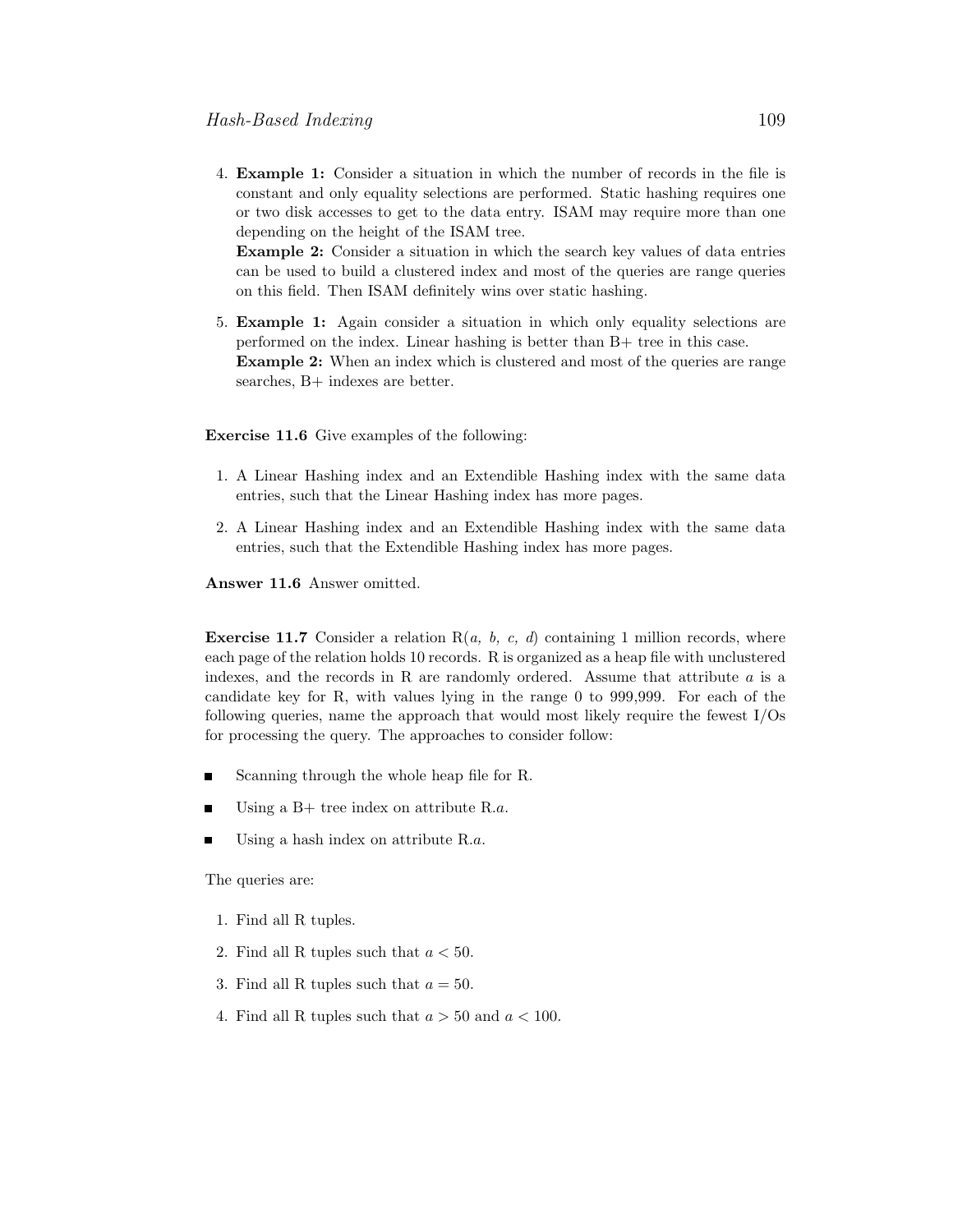**Answer 11.7** Let h be the height of the B+ tree (usually 2 or 3) and M be the number of data entries per page  $(M > 10)$ . Let us assume that after accessing the data entry it takes one more disk access to get the actual record. Let c be the occupancy factor in hash indexing.

Consider the table shown below (disk accesses):

| Problem                   | Heap File       | $B+$ Tree | Hash Index |
|---------------------------|-----------------|-----------|------------|
| 1. All tuples             | $10^{5}$        | $10^{6}$  | $10^6$     |
| 2. $a < 50$               | 10 <sup>5</sup> |           | 100        |
| 3. $a = 50$               | 1∩∍             |           |            |
| 4. $a > 50$ and $a < 100$ | 10∘             |           |            |

- 1. From the first row of the table, we see that heap file organization is the best (has the fewest disk accesses).
- 2. From the second row of the table, with typical values for  $h$  and  $M$ , the B+ Tree has the fewest disk accesses.
- 3. From the third row of the table, hash indexing is the best.
- 4. From the fourth row or the table, again we see that B+ Tree is the best.

**Exercise 11.8** How would your answers to Exercise 11.7 change if a is not a candidate key for R? How would they change if we assume that records in R are sorted on a?

**Answer 11.8** Answer omitted.

**Exercise 11.9** Consider the snapshot of the Linear Hashing index shown in Figure 11.7. Assume that a bucket split occurs whenever an overflow page is created.

- 1. What is the *maximum* number of data entries that can be inserted (given the best possible distribution of keys) before you have to split a bucket? Explain very briefly.
- 2. Show the file after inserting a *single* record whose insertion causes a bucket split.
- 3. (a) What is the *minimum* number of record insertions that will cause a split of all four buckets? Explain very briefly.
	- (b) What is the value of *Next* after making these insertions?
	- (c) What can you say about the number of pages in the fourth bucket shown after this series of record insertions?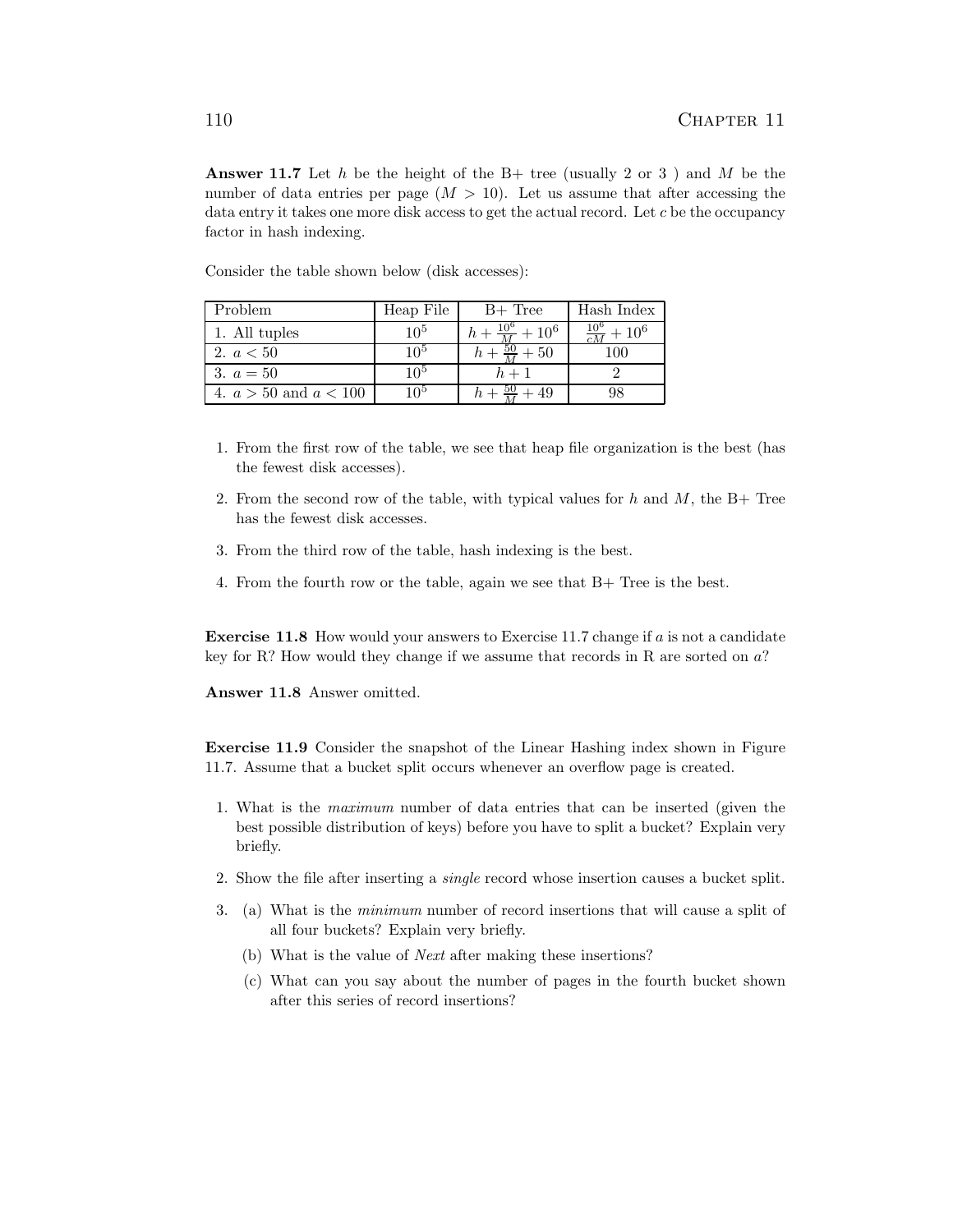

**Figure 11.7** Figure for Exercise 11.9

**Answer 11.9** The answer to each question is given below.

- 1. The maximum number of entries that can be inserted without causing a split is 6 because there is space for a total of 6 records in all the pages. A split is caused whenever an entry is inserted into a full page.
- 2. See Fig 11.8
- 3. (a) Consider the list of insertions 63, 41, 73, 137 followed by 4 more entries which go into the same bucket, say 18, 34, 66, 130 which go into the 3rd bucket. The insertion of 63 causes the first bucket to be split. Insertion of 41, 73 causes the second bucket split leaving a full second bucket. Inserting 137 into it causes third bucket-split. At this point at least 4 more entries are required to split the fourth bucket. A minimum of 8 entries are required to cause the 4 splits.
	- (b) Since all four buckets would have been split, that particular round comes to an end and the next round begins. So  $Next = 0$  again.
	- (c) There can be either one data page or two data pages in the fourth bucket after these insertions. If the 4 more elements inserted into the 2*nd* bucket after 3*rd* bucket-splitting, then 4*th* bucket has 1 data page. If the new 4 more elements inserted into the  $4^{th}$  bucket after  $3^{rd}$  bucketspliting and all of them have 011 as its last three bits, then 4*th* bucket has 2 data pages. Otherwise, if not all have 011 as its last three bits, then the 4*th* bucket has 1 data page.

**Exercise 11.10** Consider the data entries in the Linear Hashing index for Exercise 11.9.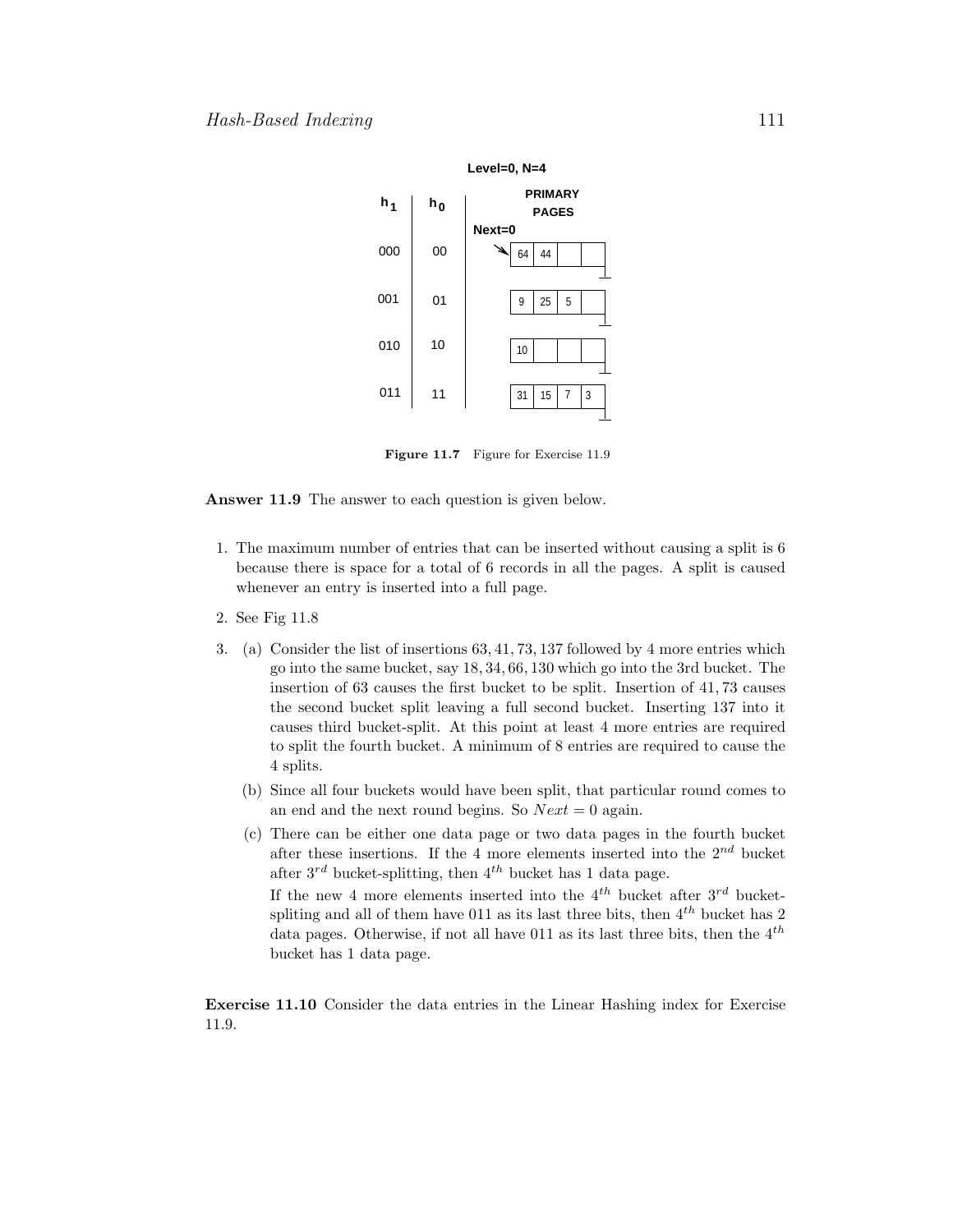

Level = 1,  $N = 4$ 

**Figure 11.8**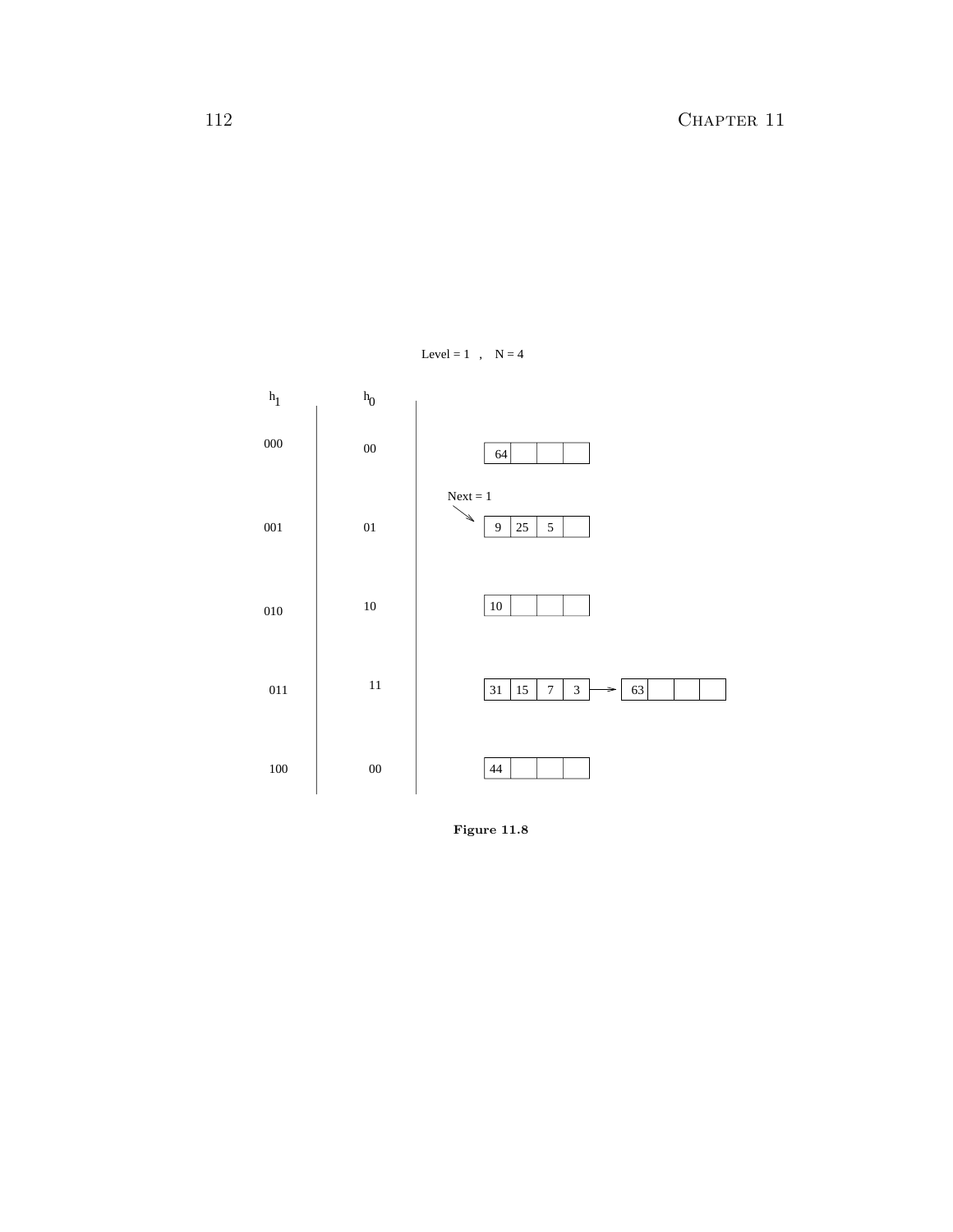- 1. Show an Extendible Hashing index with the same data entries.
- 2. Answer the questions in Exercise 11.9 with respect to this index.

**Answer 11.10** Answer omitted.

**Exercise 11.11** In answering the following questions, assume that the full deletion algorithm is used. Assume that merging is done when a bucket becomes empty.

- 1. Give an example of Extendible Hashing where deleting an entry reduces global depth.
- 2. Give an example of Linear Hashing in which deleting an entry decrements *Next* but leaves *Level* unchanged. Show the file before and after the deletion.
- 3. Give an example of Linear Hashing in which deleting an entry decrements *Level*. Show the file before and after the deletion.
- 4. Give an example of Extendible Hashing and a list of entries  $e_1, e_2, e_3$  such that inserting the entries in order leads to three splits and deleting them in the reverse order yields the original index. If such an example does not exist, explain.
- 5. Give an example of a Linear Hashing index and a list of entries  $e_1, e_2, e_3$  such that inserting the entries in order leads to three splits and deleting them in the reverse order yields the original index. If such an example does not exist, explain.

**Answer 11.11** The answers are as follows.

- 1. See Fig 11.9
- 2. See Fig 11.10
- 3. See Fig 11.11
- 4. Let us take the transition shown in Fig 11.12. Here we insert the data entries 4, 5 and 7. Each one of these insertions causes a split with the initial split also causing a directory split. But none of these insertions redistribute the already existing data entries into the new buckets. So when we delete these data entries in the reverse order (actually the order doesn't matter) and follow the full deletion algorithm we get back the original index.
- 5. This example is shown in Fig 11.13. Here the idea is similar to that used in the previous answer except that the bucket being split is the one into which the insertion being made. So bucket 2 has to be split and not bucket 3. Also the order of deletions should be exactly reversed because in the deletion algorithm Next is decremented only if the last bucket becomes empty.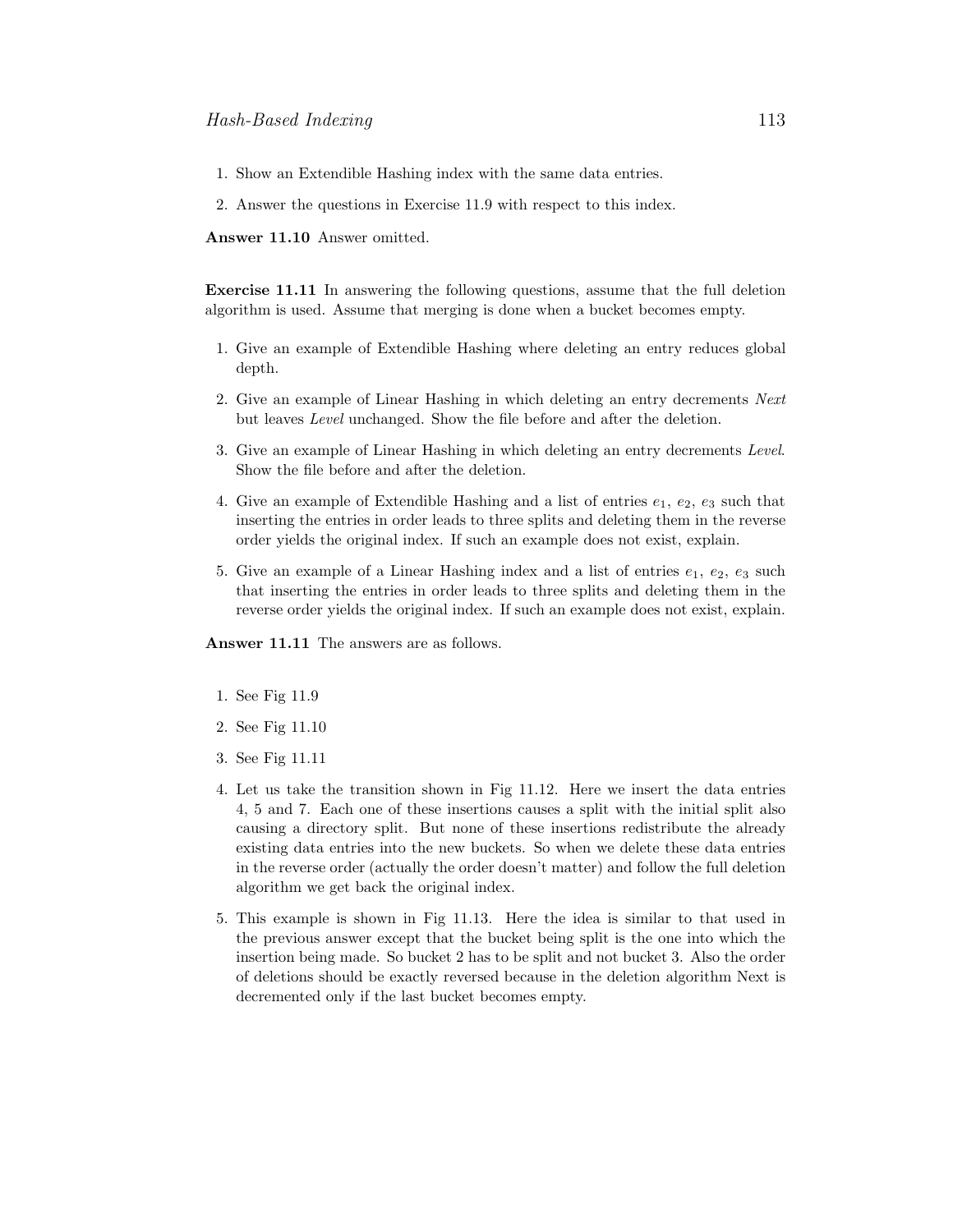

**Figure 11.9**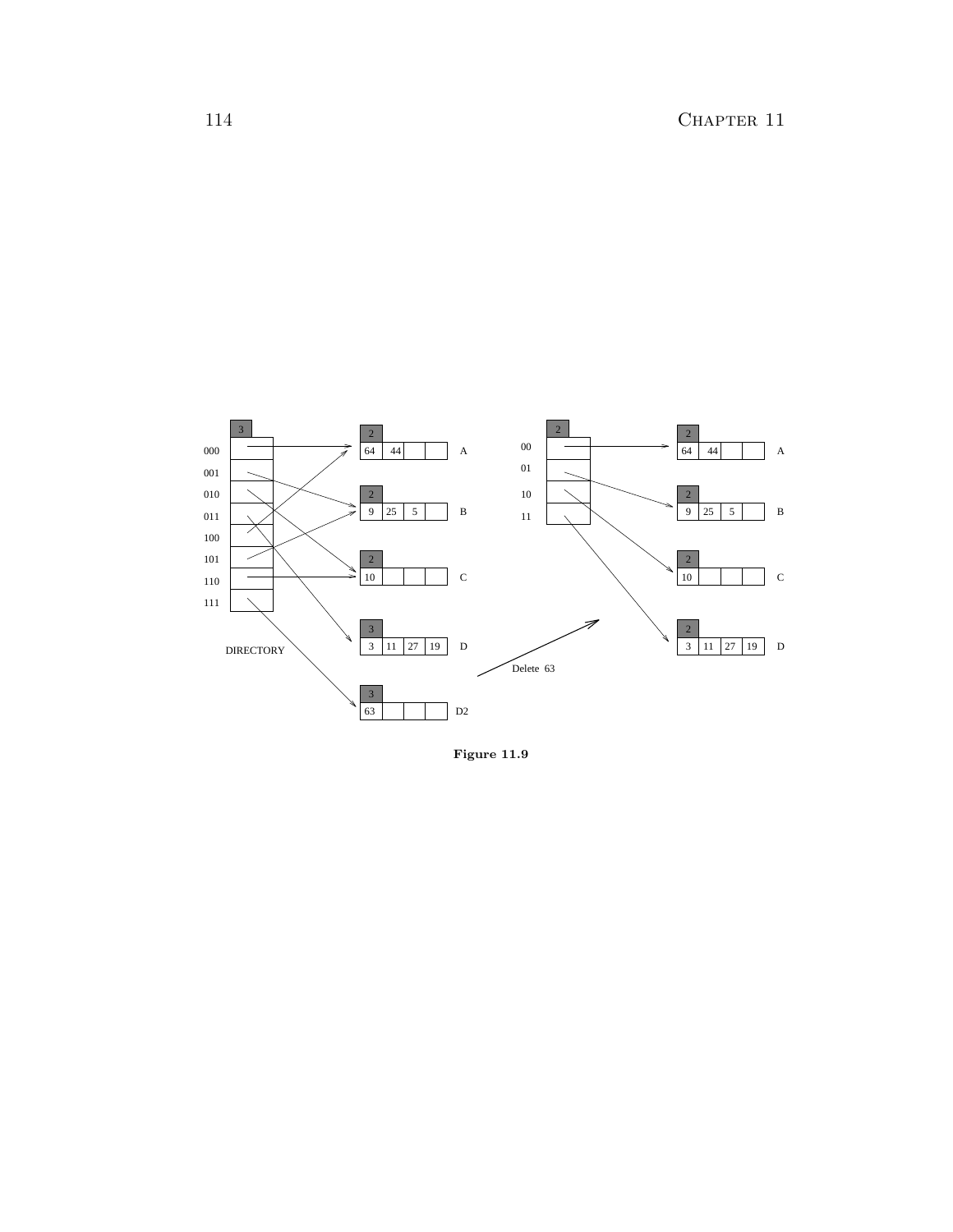

**Figure 11.10**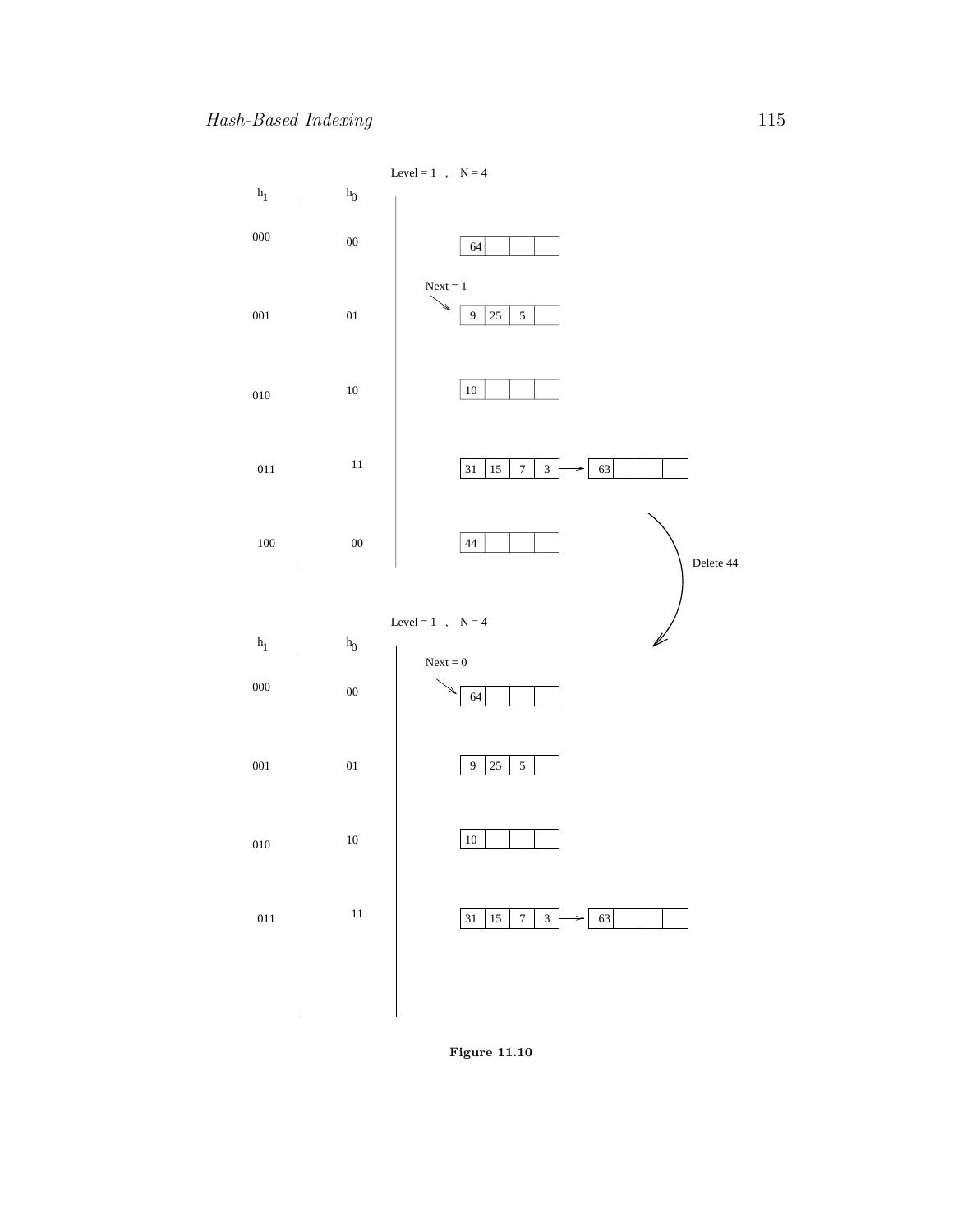

**Figure 11.11**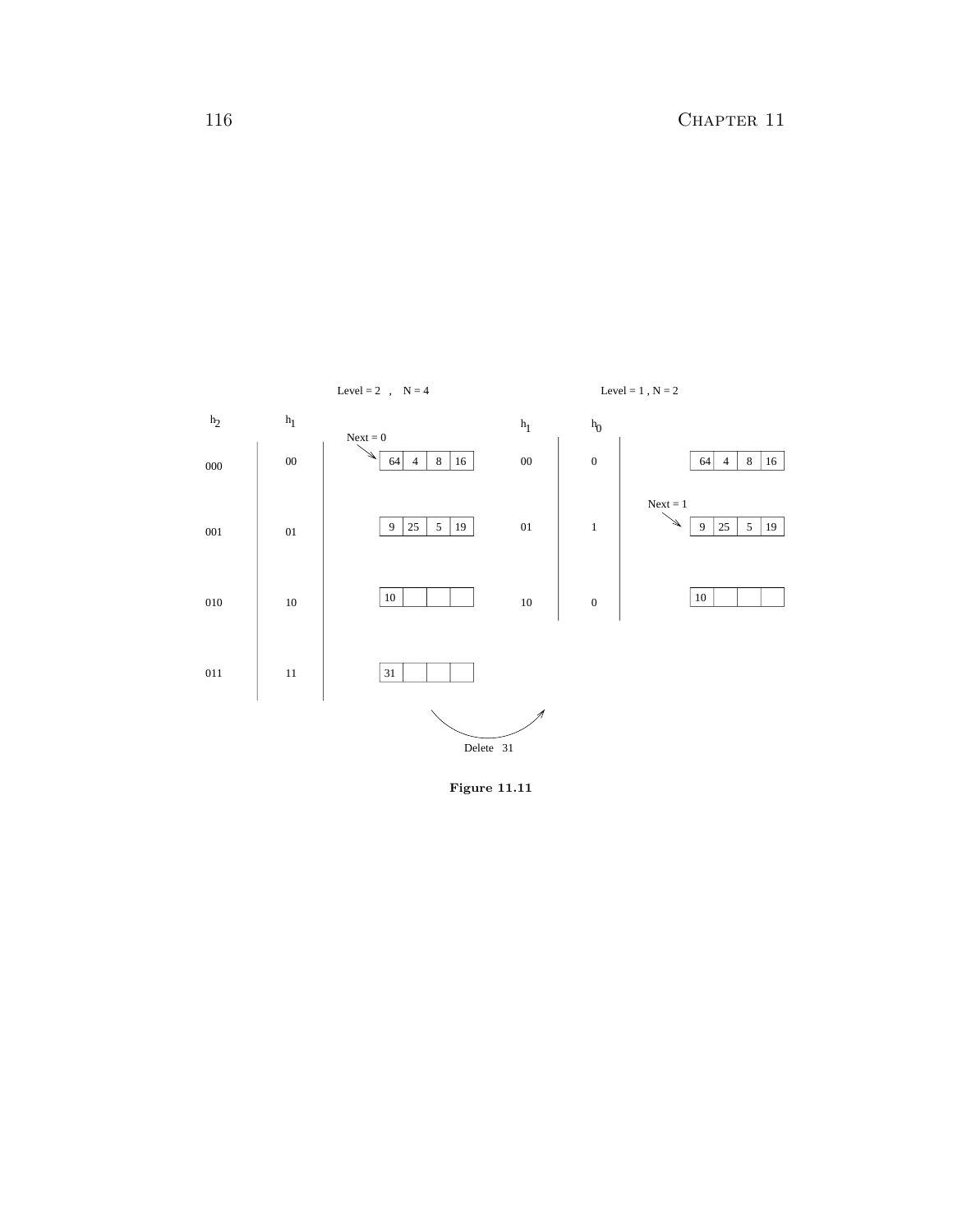

**Figure 11.12**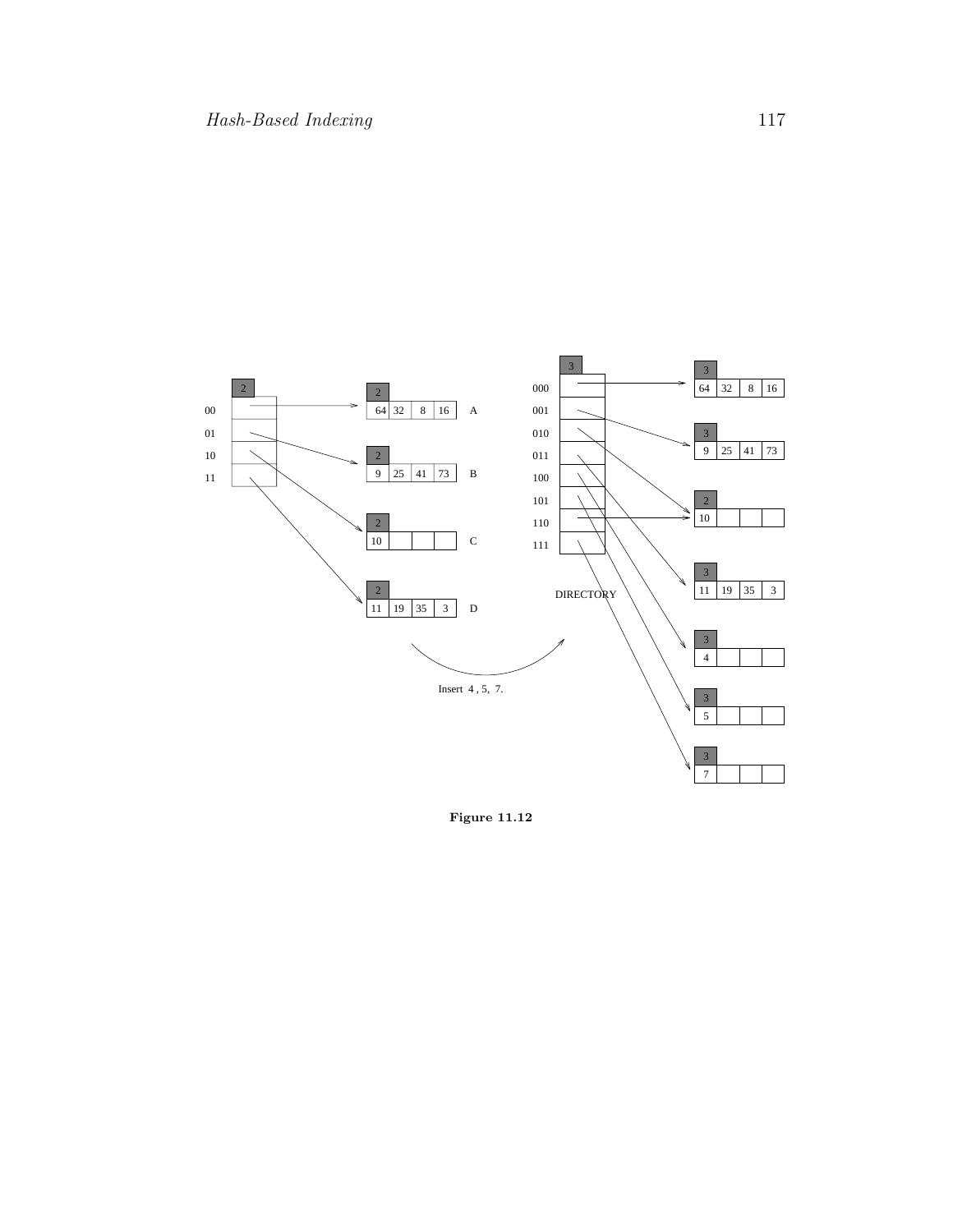

**Figure 11.13**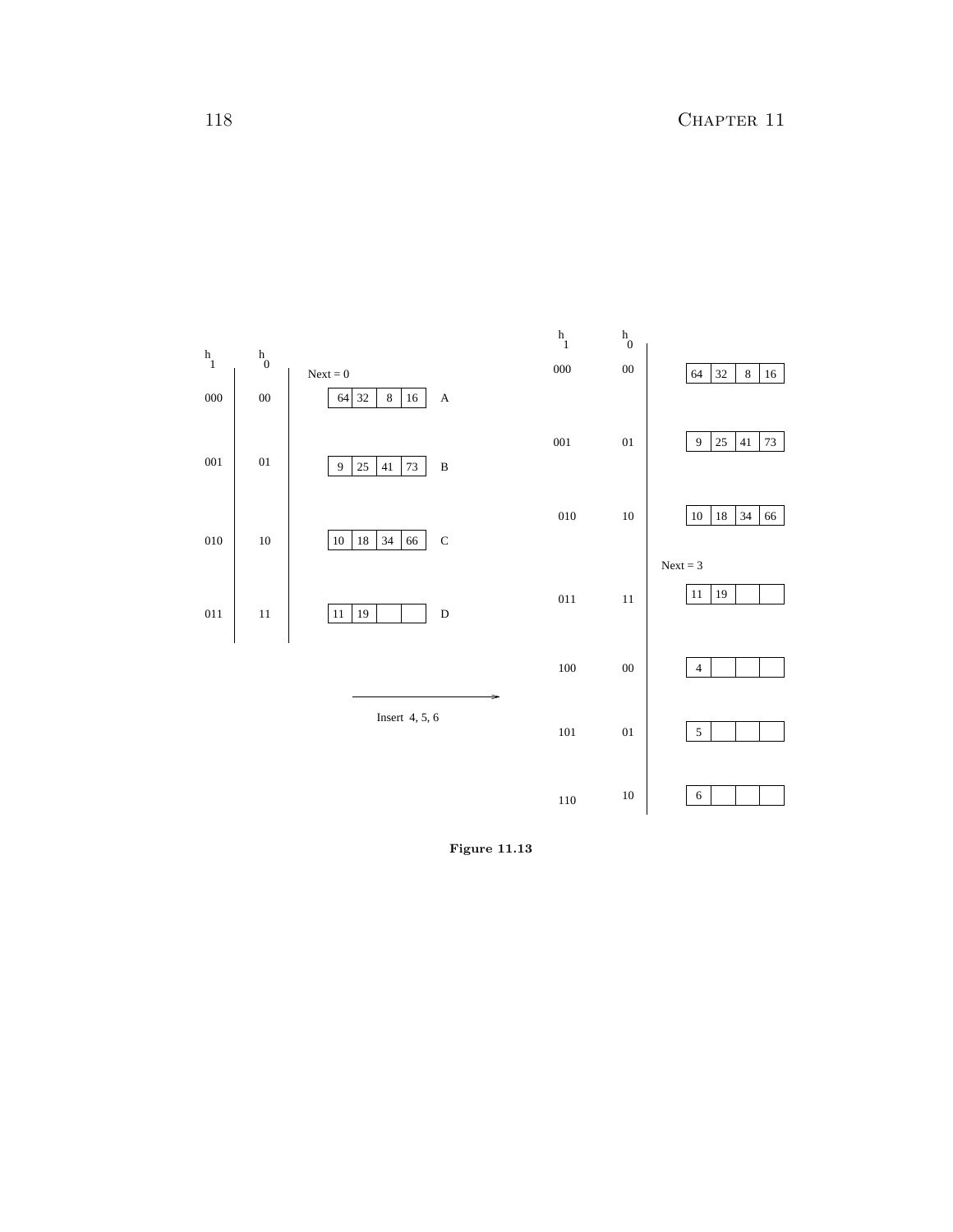# **12**

#### **OVERVIEW OF QUERY EVALUATION**

**Exercise 12.1** Briefly answer the following questions:

- 1. Describe three techniques commonly used when developing algorithms for relational operators. Explain how these techniques can be used to design algorithms for the selection, projection, and join operators.
- 2. What is an access path? When does an index *match* an access path? What is a *primary conjunct*, and why is it important?
- 3. What information is stored in the system catalogs?
- 4. What are the benefits of storing the system catalogs as relations?
- 5. What is the goal of query optimization? Why is optimization important?
- 6. Describe *pipelining* and its advantages.
- 7. Give an example query and plan in which pipelining *cannot* be used.
- 8. Describe the *iterator* interface and explain its advantages.
- 9. What role do statistics gathered from the database play in query optimization?
- 10. What were the important design decisions made in the System R optimizer?
- 11. Why do query optimizers consider only left-deep join trees? Give an example of a query and a plan that would not be considered because of this restriction.

**Answer 12.1** The answer to each question is given below.

- 1. The three techniques commonly used are indexing, iteration, and partitioning:
	- **Indexing:** If a selection or join condition is specified, use an index to examine just the tuples that satisfy the condition.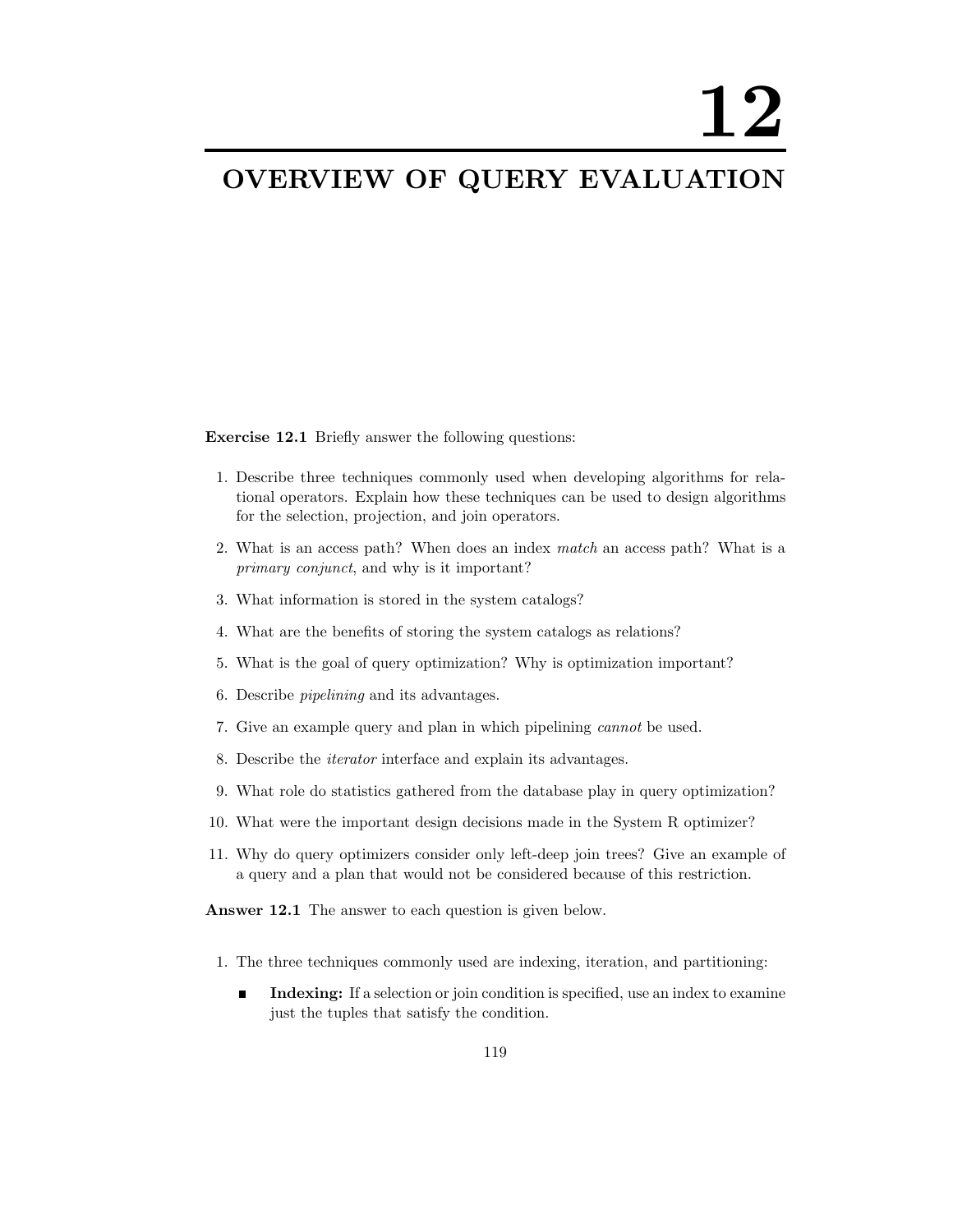- **Iteration:** Examine all tuples in an input table, one after the other. If we need only a few fields from each tuple and there is an index whose key contains all these fields, instead of examining data tuples, we can scan all index data entries.
- **Partitioning:** By partitioing tuples on a sort key, we can often decompose an operation into a less expensive collection of operations on partitions. *Sorting* and *hashing* are two commonly used partitioning techniques.

They can be used to design algorithms for selection, projection, and join operators as follows:

- **Selection:** For a selection with more than one tuple matching the query (in general, at least  $5\%$ ), indexing like B+ Trees are very useful. This comes into play often with range queries. It allows us to not only find the first qualifying tuple quickly, but also the other qualifying tuples soon after (especially if the index is clustered). For a selection condition with an equality query where there are only a few (usually 1) matching tuple, partitioning using hash indexing is often appropriate. It allows us to find the exact tuple we are searching for with a cost of only a few (typically one or two) I/Os.
- **Projection:** The projection operation requires us to drop certain fields of the input, which can result in duplicates appearing in the result set. If we do not need to remove these duplicates, then the iteration technique can efficiently handle this problem. On ther other hand, if we do need to eliminate duplicates, partitioning the data and applying a sort key is typically performed.

In the case that there are appropriate indexes available, this can lead to less expensive plans for sorting the tuples during duplicate elimination since the data may all ready be sorted on the index (in that case we simply compare adjacent entries to check for duplicates)

**Join:** The most expensive database operation, joins, can combinations of all three techniques. A join operation typically has multiple selection and projection elements built into it, so the importance of having appropriate indexes or of partitioning the data is just as above, if not more so. When possible, the individual selections and projections are applied to two relations before they are joined, so as to decrease the size of the intermediate table.

As an example consider joining two relations with 100,000 tuples each and only 5 % of qualifying tuples in each table. Joining before applying the selection conditions, would result in a huge intermediate table size that would then have to be searched for matching selections. Alternatively, consider applying parts of the selection first. We can then perform a join of the 5,000 qualifying tuples found after applying the selection to each table, that can then be searched and handled significantly faster.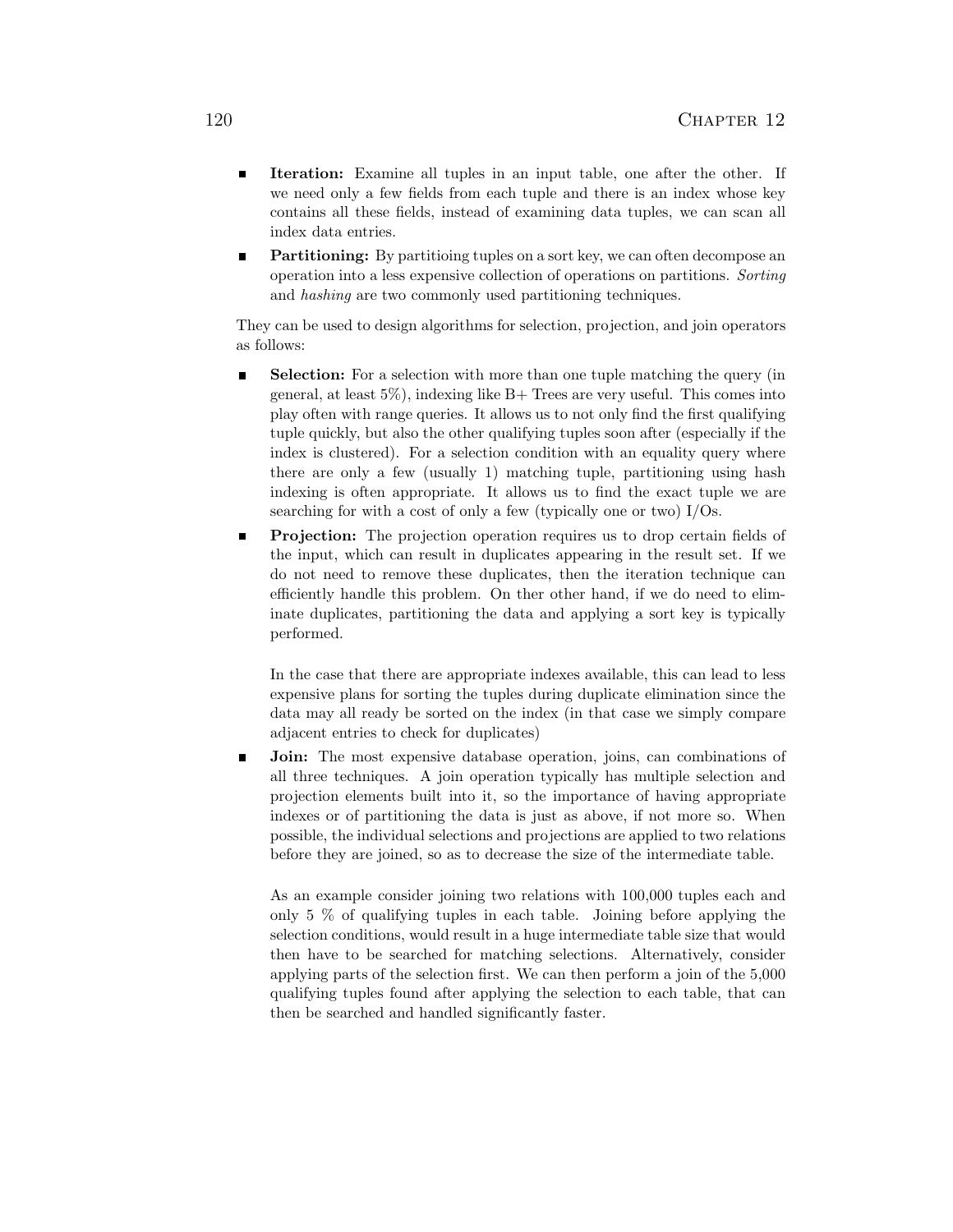- 2. An *access path* is a way of retrieving tuples from a table and consists of either a file scan or an index plus a *matching* selection condition. An index *matches* a selection condition if the index can be used to retrieve just the tuples that satisfy the condition. An index can match some subset of conjunts in a selection condition even though it does not match the entire condition and we refer to the conjuct that the index matches as the *primary conjuncts* in the selection. Primary conjuncts are important because they allow us to quickly discard information we do not need and only focus in on searching/sorting the data that more closely matches the selection conditions.
- 3. Information about relations, indexes, and views is stored in the system catalogs. This includes file names, file sizes, and file structure, the attribute names and data types, lists of keys, and constraints.

Some commonly stored statistical information includes:

- (a) Cardinality the number of tuples for each relation
- (b) Size the number of pages in each relation
- (c) Index Cardinality the number of distinct key values for each index
- (d) Index Size the number of pages for each index (or number of leaf pages)
- (e) Index Height the number of nonleaf levels for each tree index
- (f) Index Range the minimum present key value and the maximum present key value for each index.
- 4. There are several advantages to storing the system catatlogs as relations. Relational system catalogs take advantage of all of the implementation and management benefits of relational tables: effective information storage and rich querying capabilities. The choice of what system catalogs to maintain is left to the DBMS implementor.
- 5. The goal of query optimization is to avoid the worst plans and find a good plan. The goal is usually not to find the optimal plan. The difference in cost between a good plan and a bad plan can be several orders of magnitude: a good query plan can evaluate the query in seconds, whereas a bad query plan might take days!
- 6. Pipelining allows us to avoid creating and reading temporary relations; the I/O savings can be substantial.
- 7. Bushy query plans often cannot take advantage of pipelining because of limited buffer or CPU resources. Consider a bushy plan in which we are doing a selection on two relations, followed by a join. We cannot always use pipelining in this strategy becuase the result of the selection on the first selection may not fit in memory, and we must wait for the second relation's selection to complete before we can begin the join.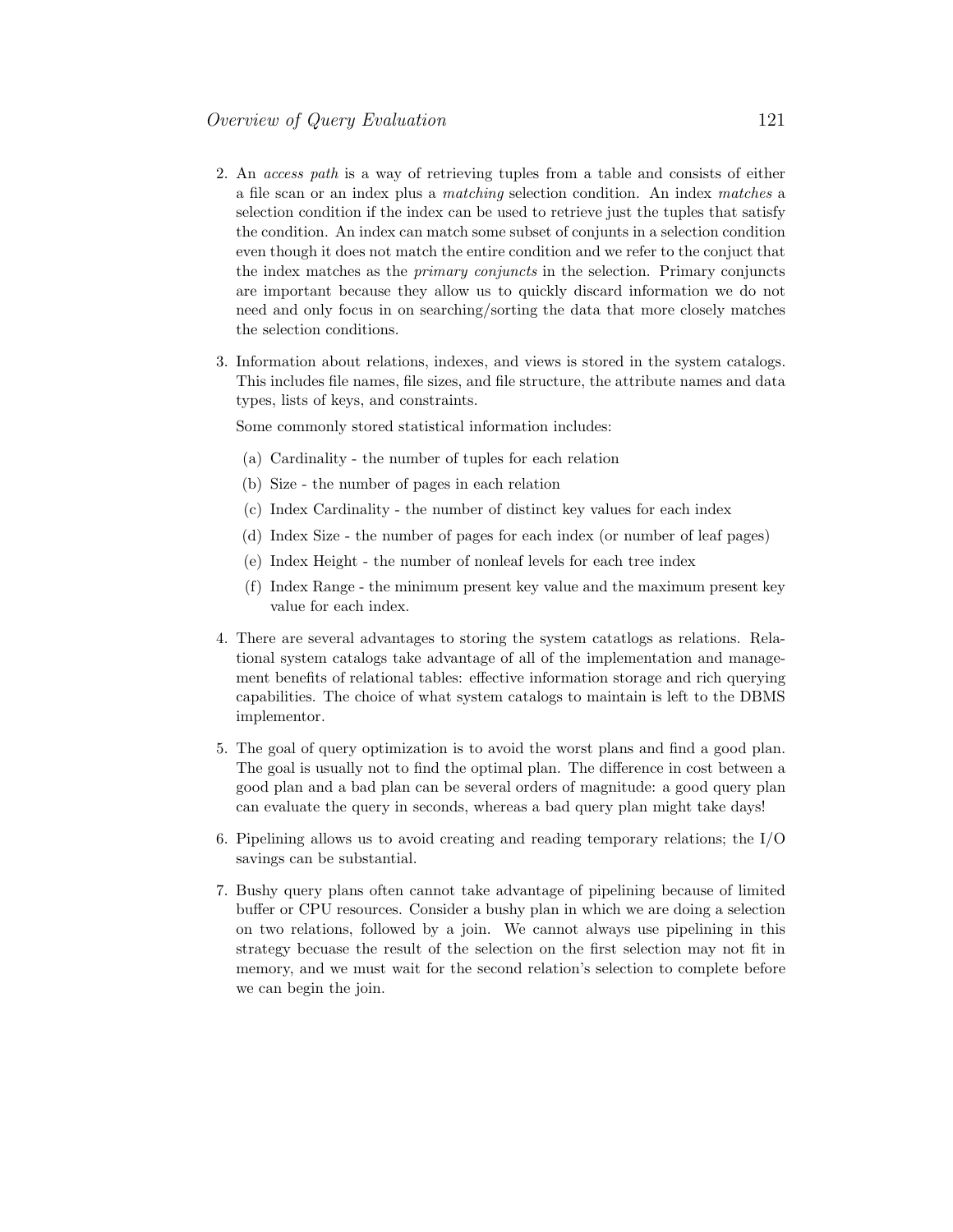- 8. The iterator interface for an operator includes the functions *open*, *get next*, and *close*; it hides the details of how the operator is implemented, and allows us to view all operator nodes in a query plan uniformly.
- 9. The query optimizer uses statistics to improve the chances of selecting an optimum query plan. The statistics are used to calculate reduction factors which determine the results the optimizer may expect given different indexes and inputs.
- 10. Some important design decisions in the System R optimizer are:
	- (a) Using statistics about a database instance to estimate the cost of a query evaluation plan.
	- (b) A decision to consider only plans with binary joins in which the inner plan is a base relation. This heuristic reduces the often significant number of alternative plans that must be considered.
	- (c) A decision to focus optimization on the class of SQL queries without nesting and to treat nested queries in a relatively ad hoc way.
	- (d) A decision not to perform duplicate elimination for projections (except as a final step in the query evaluation when required by a DISTINCT clause).
	- (e) A model of cost that accounted for CPU costs as wellas I/O costs.
- 11. There are two main reasons for the decision to concentrate on left-deep plains only:
	- (a) As the number of joins increases, the number of alternative plans increases rapidly and it becomes neccessary to prune the space of the alternative plans.
	- (b) Left-deep trees allow us to generate all fully piplined plans; that is, plans in which all joins are evaluated using pipelining.

Consider the join  $A \bowtie B \bowtie C \bowtie D$ . The query plan  $(A \bowtie B) \bowtie (C \bowtie D)$  would never be considered because it is a bushy tree.

**Exercise 12.2** Consider a relation  $R(a,b,c,d,e)$  containing 5,000,000 records, where each data page of the relation holds 10 records. R is organized as a sorted file with secondary indexes. Assume that  $R.a$  is a candidate key for R, with values lying in the range 0 to 4,999,999, and that R is stored in  $R.a$  order. For each of the following relational algebra queries, state which of the following three approaches is most likely to be the cheapest:

- Access the sorted file for R directly.
- Use a (clustered)  $B+$  tree index on attribute  $R.a.$
- Use a linear hashed index on attribute R.a.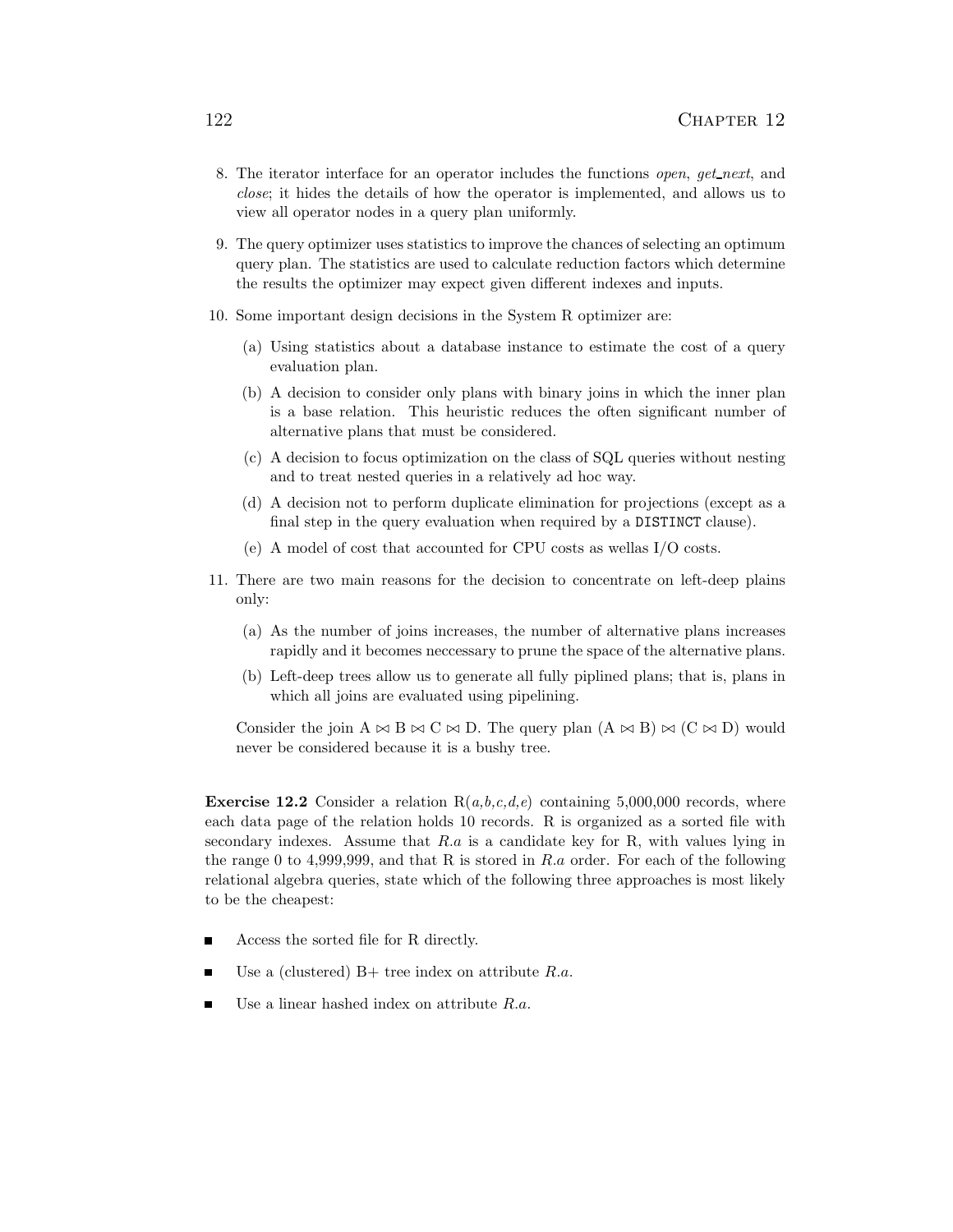- 1.  $\sigma_{a<50,000}(R)$
- 2.  $\sigma_{a=50,000}(R)$
- 3.  $\sigma_{a>50,000 \land a<50,010}(R)$
- 4.  $\sigma_{a\neq 50,000}(R)$

**Answer 12.2** Answer omitted.

**Exercise 12.3** For each of the following SQL queries, for each relation involved, list the attributes that must be examined to compute the answer. All queries refer to the following relations:

Emp(*eid:* integer, *did:* integer, *sal:* integer, *hobby:* char(20)) Dept(*did:* integer, *dname:* char(20), *floor:* integer, *budget:* real)

- 1. SELECT \* FROM Emp E
- 2. SELECT \* FROM Emp E, Dept D
- 3. SELECT  $*$  FROM Emp E, Dept D WHERE E.did = D.did
- 4. SELECT E.eid, D.dname FROM Emp E, Dept D WHERE E.did =  $D$ .did

**Answer 12.3** The answer to each question is given below.

- 1. E.eid, E.did, E.sal, E.hobby
- 2. E.eid, E.did, E.sal, E.hobby, D.did, D.dname, D.floor, D.budget
- 3. E.eid, E.did, E.sal, E.hobby, D.did, D.dname, D.floor, D.budget
- 4. E.eid, D.dname, E.did, D.did

**Exercise 12.4** Consider the following schema with the Sailors relation:

Sailors(*sid:* integer, *sname:* string, *rating:* integer, *age:* real)

For each of the following indexes, list whether the index matches the given selection conditions. If there is a match, list the primary conjuncts.

1. A B+-tree index on the search key  $\langle$  Sailors.sid  $\rangle$ .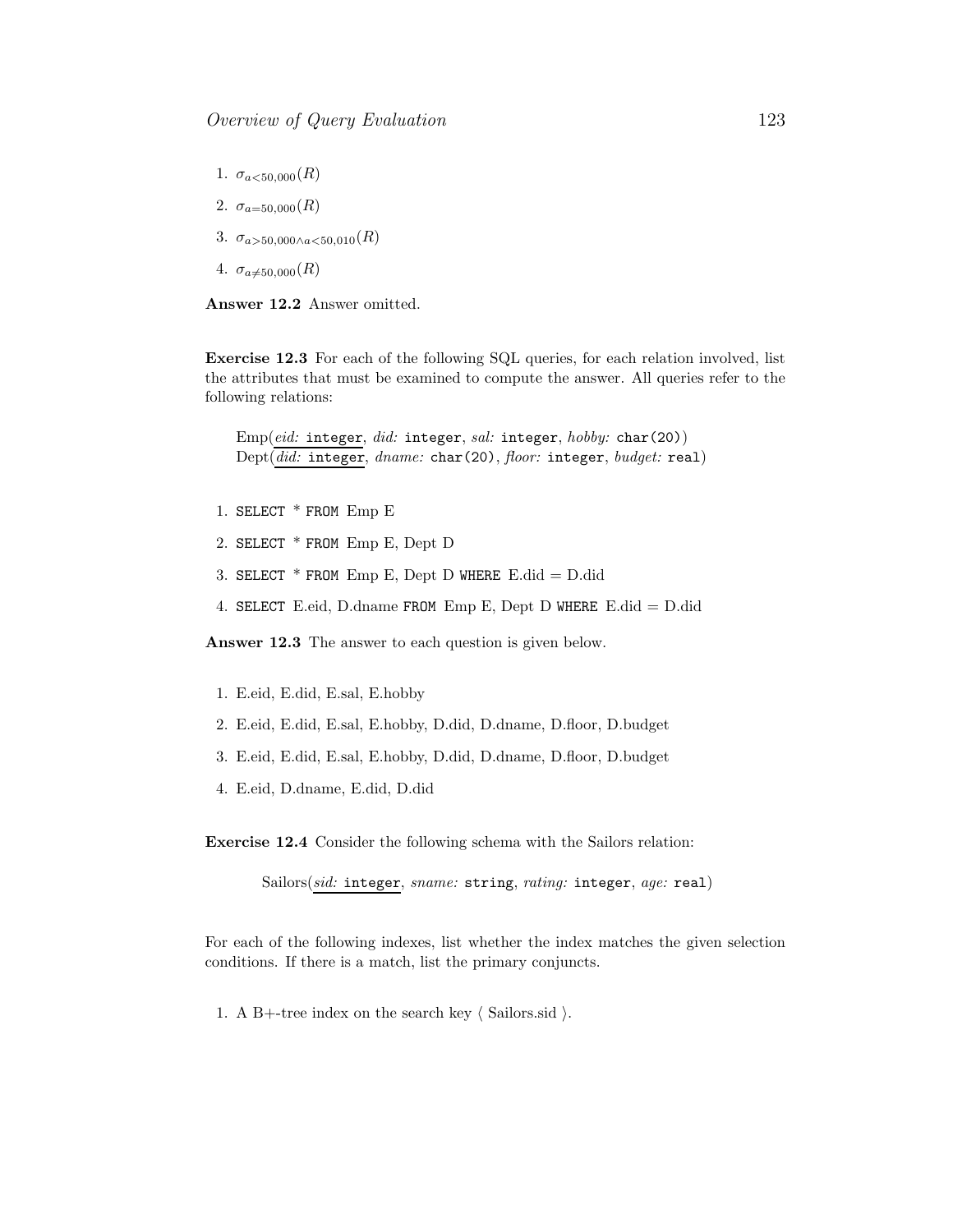- (a)  $\sigma_{Sailors.sid < 50,000}(Sailors)$
- (b)  $\sigma_{Sailors.sid=50,000}(Sailors)$
- 2. A hash index on the search key  $\langle$  Sailors.sid  $\rangle$ .
	- (a)  $\sigma_{Sailors.sid < 50,000}(Sailors)$
	- (b)  $\sigma_{Sailors,sid=50,000}(Sailors)$
- 3. A B+-tree index on the search key  $\langle$  Sailors.sid, Sailors.age  $\rangle$ .
	- (a) σ*Sailors.sid<*50*,*000∧*Sailors.age*=21(Sailors)
	- (b) σ*Sailors.sid*=50*,*000∧*Sailors.age>*21(Sailors)
	- (c) σ*Sailors.sid*=50*,*000(Sailors)
	- (d) σ*Sailors.age*=21(Sailors)
- 4. A hash-tree index on the search key  $\langle$  Sailors.sid, Sailors.age  $\rangle$ .
	- (a) σ*Sailors.sid*=50*,*000∧*Sailors.age*=21(Sailors)
	- (b) σ*Sailors.sid*=50*,*000∧*Sailors.age>*21(Sailors)
	- (c)  $\sigma_{Sailors,sid=50,000}(Sailors)$
	- (d) σ*Sailors.age*=21(Sailors)

**Answer 12.4** Answer omitted.

**Exercise 12.5** Consider again the schema with the Sailors relation:

Sailors(*sid:* integer, *sname:* string, *rating:* integer, *age:* real)

Assume that each tuple of Sailors is 50 bytes long, that a page can hold 80 Sailors tuples, and that we have 500 pages of such tuples. For each of the following selection conditions, estimate the number of pages retrieved, given the catalog information in the question.

- 1. Assume that we have a B+-tree index T on the search key  $\langle$  Sailors.sid  $\rangle$ , and assume that  $IIHeight(T) = 4$ ,  $INPage(T) = 50$ ,  $Low(T) = 1$ , and  $High(T) = 100,000$ .
	- (a)  $\sigma_{Sailors.sid < 50,000}(Sailors)$
	- (b)  $\sigma_{Sailors.sid=50,000}(Sailors)$
- 2. Assume that we have a hash index T on the search key  $\langle$  Sailors.sid  $\rangle$ , and assume that  $IHeight(T) = 2$ ,  $INPage(S(T) = 50, Low(T) = 1, and High(T) = 100,000.$ 
	- (a)  $\sigma_{Sailors.sid < 50,000}(Sailors)$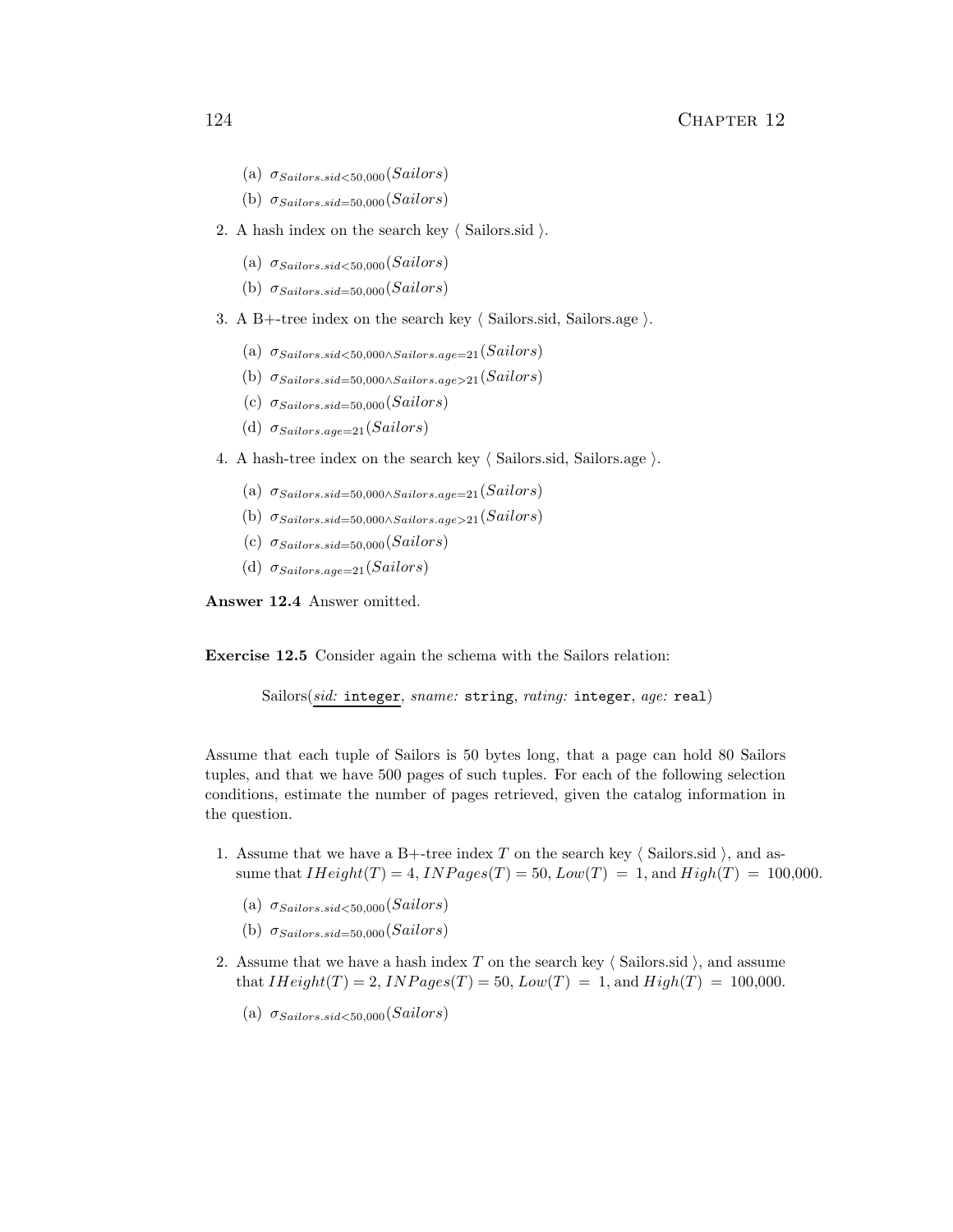(b)  $\sigma_{Sailors.sid=50,000}(Sailors)$ 

**Answer 12.5** The answer to each question is given below.

- 1. (a) Assuming uniform distribution, around half of the 40,000 tuples will match the selection condition. The total cost is then the cost of finding the first leaf node  $(4 \text{ I}/\text{O's})$  plus the cost of retrieving the matching tuples. If the index is clustered, then the total cost is  $4 + 250$  I/O's =  $254$  I/O's. If the index is unclustered, then the cost of retrieving each matching tuple could be as high as 20,000 I/O's (one I/O for each matching tuple), leading to a total cost of 20,004 I/O's. If the index is unclustered, then doing a file scan is most likely the preferred method with a cost of 500 I/O's.
	- (b) Since *sid* is a primary key for the relation we expect only one matching tuple for the hash index, therefore the cost is just the height of the tree  $(4 \text{ I}/\text{O's})$ plus the cost of reading the qualifying tuple's page  $(1 I/O)$  which adds up to be 5  $I/O$ 's.
- 2. (a) Since a hash index on *sid* cannot help us for range queries, the index is useless, and therefore we must do a file scan at a cost of 500 pages I/O's (the cost of reading the entire relation).
	- (b) Since *sid* is a primary key for the relation we expect only one matching tuple for the hash index, therefore the cost is just the height of the tree  $(2 \text{ I/O's})$ plus the cost of reading the qualifying tuple's page  $(1 I/O)$  which adds up to be  $3 \text{ I/O's}.$

**Exercise 12.6** Consider the two join methods described in Section 12.3.3. Assume that we join two relations  $R$  and  $S$ , and that the systems catalog contains appropriate statistics about  $R$  and  $S$ . Write formulas for the cost estimates of the index nested loops join and sort-merge join using the appropriate variables from the systems catalog in Section 12.1. For index nested loops join, consider both a B+ tree index and a hash index. (For the hash index, you can assume that you can retrieve the index page containing the rid of the matching tuple with 1.2 I/Os on average.)

**Answer 12.6** Answer omitted.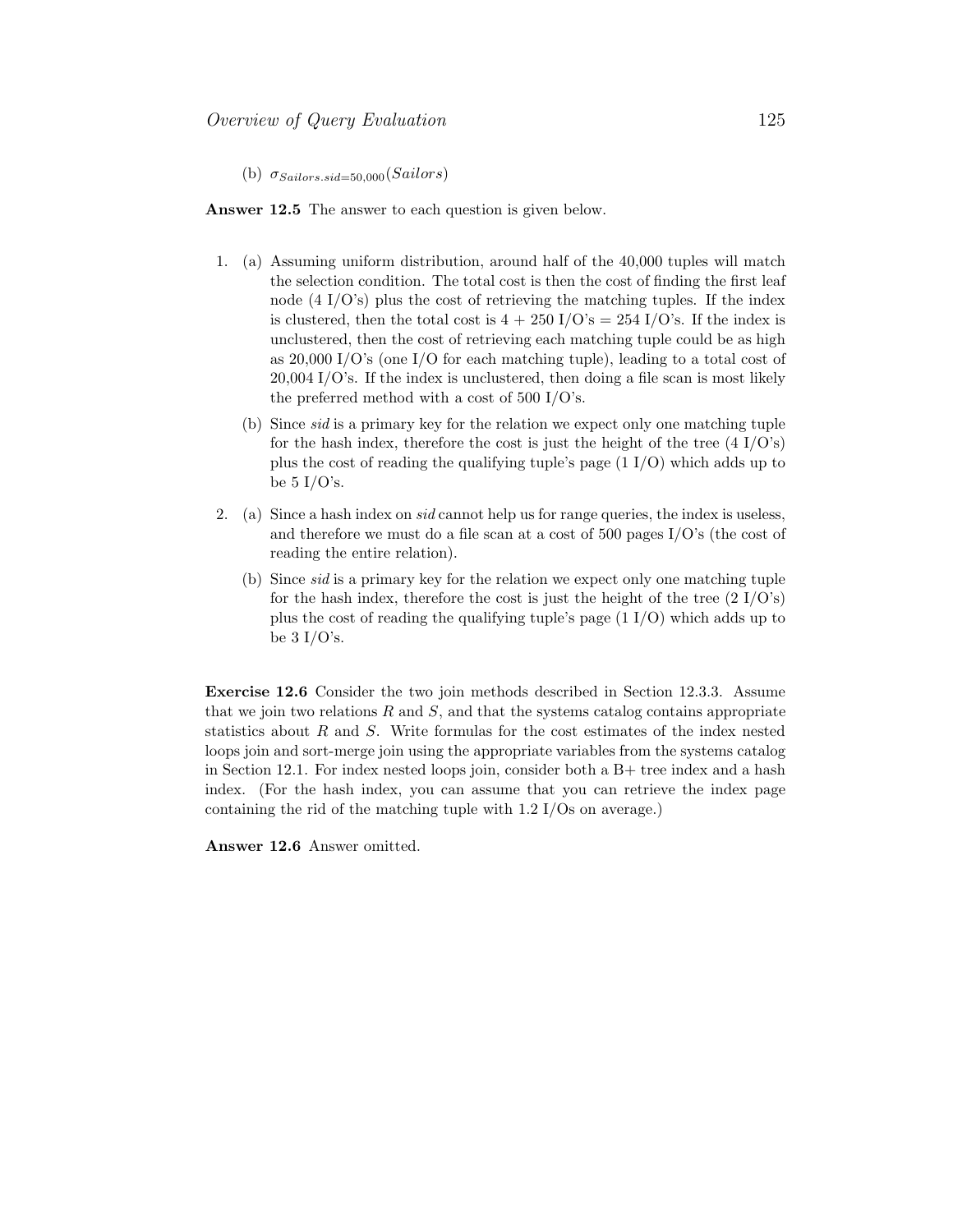## **13 EXTERNAL SORTING**

**Exercise 13.1** Suppose you have a file with 10,000 pages and you have three buffer pages. Answer the following questions for each of these scenarios, assuming that our most general external sorting algorithm is used:

- (a) A file with 10,000 pages and three available buffer pages.
- (b) A file with 20,000 pages and five available buffer pages.
- (c) A file with 2,000,000 pages and 17 available buffer pages.
- 1. How many runs will you produce in the first pass?
- 2. How many passes will it take to sort the file completely?
- 3. What is the total I/O cost of sorting the file?
- 4. How many buffer pages do you need to sort the file completely in just two passes?

**Answer 13.1** The answer to each question is given below.

- 1. In the first pass (Pass 0),  $\lfloor N/B \rfloor$  runs of B pages each are produced, where N is the number of file pages and  $B$  is the number of available buffer pages:
	- (a)  $\lceil 10000/3 \rceil = 3334$  sorted runs.
	- (b)  $\lceil 20000/5 \rceil = 4000$  sorted runs.
	- (c)  $\lceil 2000000/17 \rceil = 117648$  sorted runs.
- 2. The number of passes required to sort the file completely, including the initial sorting pass, is  $\lceil log_{B-1}N1 \rceil + 1$ , where  $N1 = \lceil N/B \rceil$  is the number of runs produced by Pass 0:
	- (a)  $\lceil log_2 3334 \rceil + 1 = 13$  passes.
	- (b)  $\lceil log_4 4000 \rceil + 1 = 7$  passes.
	- (c)  $\lceil log_{16}117648 \rceil + 1 = 6$  passes.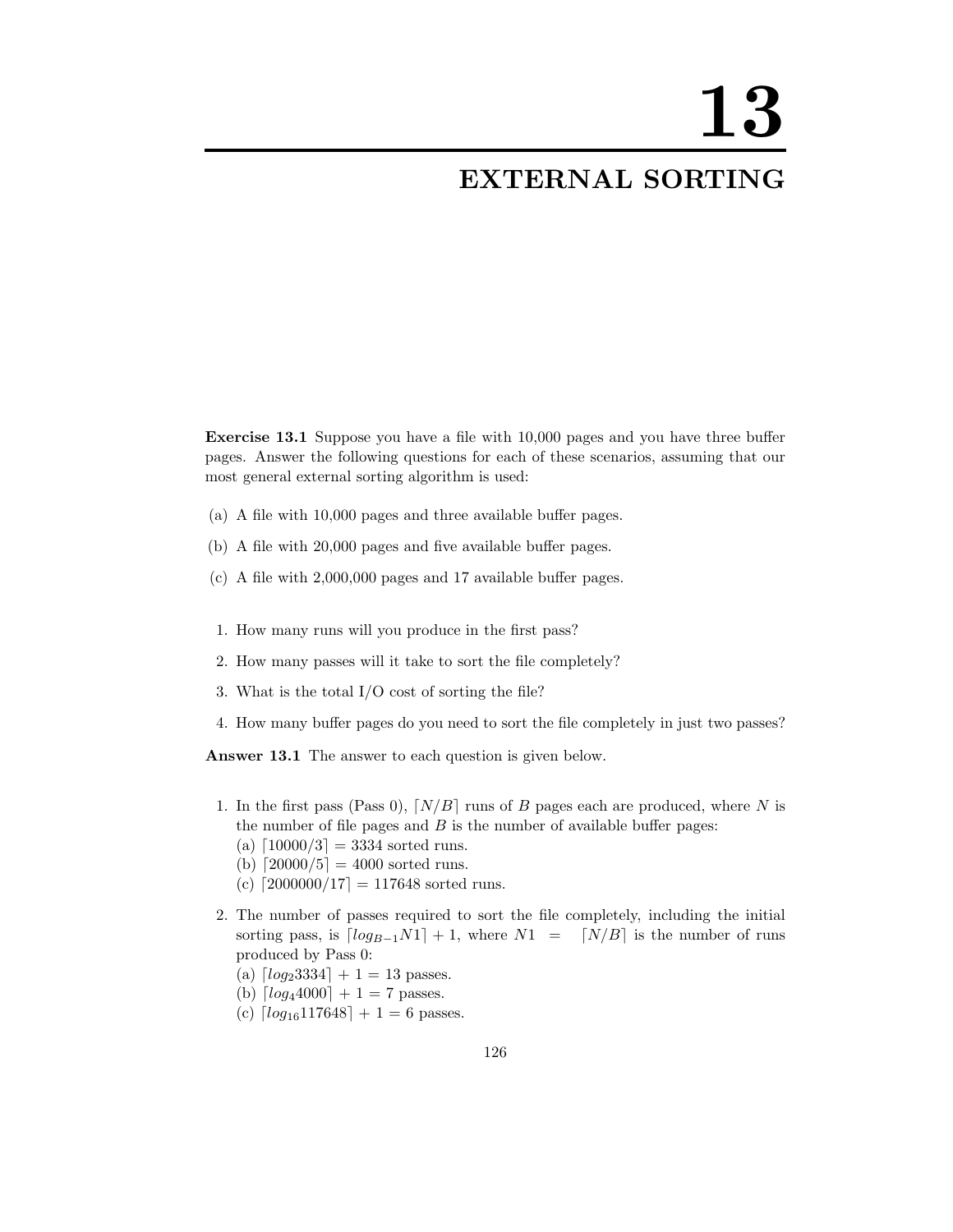- 3. Since each page is read and written once per pass, the total number of page I/Os for sorting the file is  $2*N*(\text{\#passes})$ :
	- (a)  $2*10000*13 = 260000$ .
	- (b)  $2*20000*7 = 280000$ .
	- (c)  $2*2000000*6 = 24000000$ .
- 4. In Pass 0,  $[N/B]$  runs are produced. In Pass 1, we must be able to merge this many runs; i.e.,  $B - 1 \geq \lfloor N/B \rfloor$ . This implies that B must at least be large enough to satisfy  $B * (B - 1) \ge N$ ; this can be used to guess at B, and the guess must be validated by checking the first inequality. Thus:

(a) With 10000 pages in the file,  $B = 101$  satisfies both inequalities,  $B = 100$  does not, so we need 101 buffer pages.

(b) With 20000 pages in the file,  $B = 142$  satisfies both inequalities,  $B = 141$  does not, so we need 142 buffer pages.

(c) With 2000000 pages in the file,  $B = 1415$  satisfies both inequalities,  $B = 1414$ does not, so we need 1415 buffer pages.

**Exercise 13.2** Answer Exercise 13.1 assuming that a two-way external sort is used.

**Answer 13.2** Answer omitted.

**Exercise 13.3** Suppose that you just finished inserting several records into a heap file and now want to sort those records. Assume that the DBMS uses external sort and makes efficient use of the available buffer space when it sorts a file. Here is some potentially useful information about the newly loaded file and the DBMS software available to operate on it:

The number of records in the file is 4500. The sort key for the file is 4 bytes long. You can assume that rids are 8 bytes long and page ids are 4 bytes long. Each record is a total of 48 bytes long. The page size is 512 bytes. Each page has 12 bytes of control information on it. Four buffer pages are available.

- 1. How many sorted subfiles will there be after the initial pass of the sort, and how long will each subfile be?
- 2. How many passes (including the initial pass just considered) are required to sort this file?
- 3. What is the total I/O cost for sorting this file?
- 4. What is the largest file, in terms of the number of records, you can sort with just four buffer pages in two passes? How would your answer change if you had 257 buffer pages?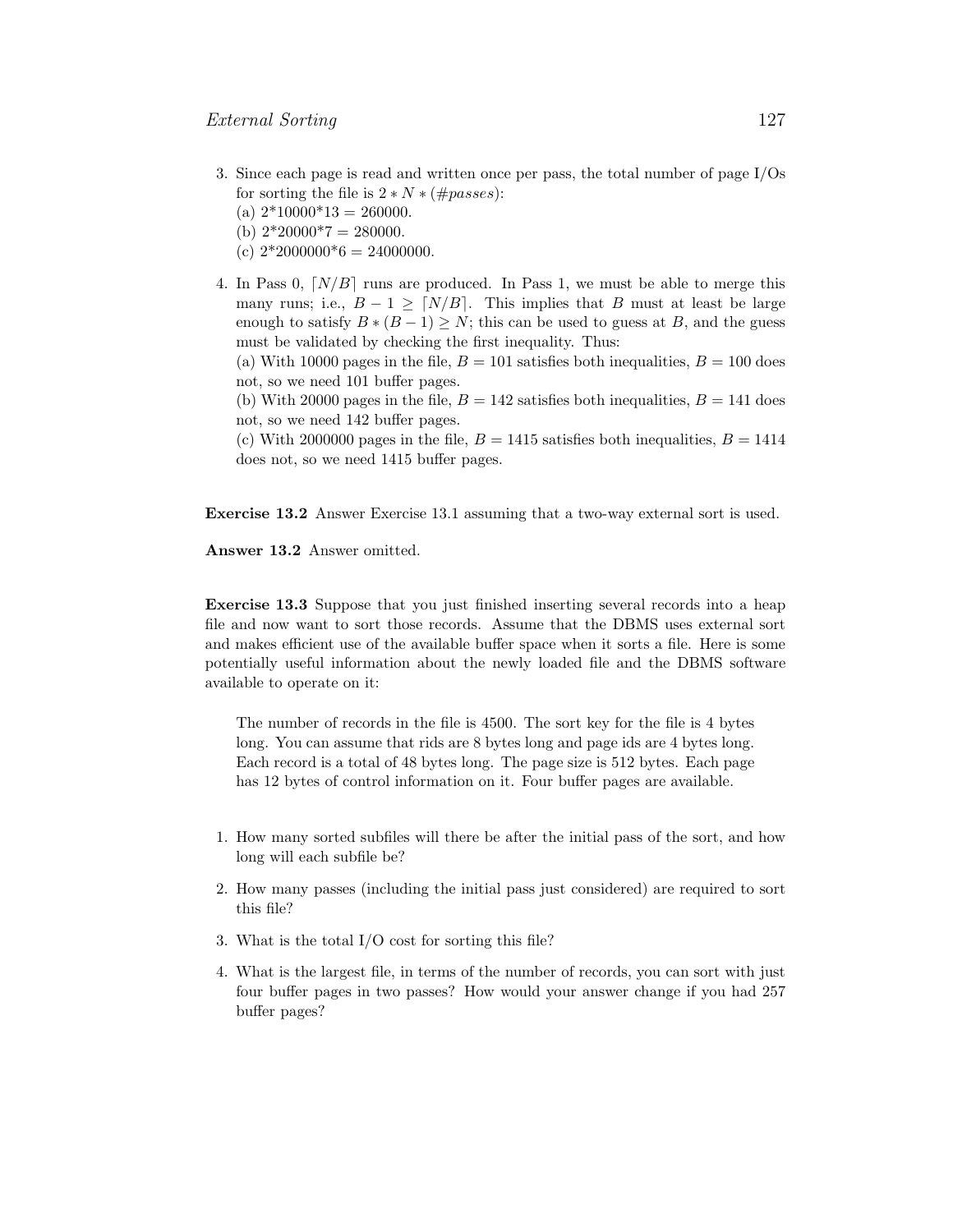- 5. Suppose that you have a B+ tree index with the search key being the same as the desired sort key. Find the cost of using the index to retrieve the records in sorted order for each of the following cases:
	- The index uses Alternative (1) for data entries.
	- The index uses Alternative (2) and is unclustered. (You can compute the worst-case cost in this case.)
	- How would the costs of using the index change if the file is the largest that you can sort in two passes of external sort with 257 buffer pages? Give your answer for both clustered and unclustered indexes.

**Answer 13.3** The answer to each question is given below.

1. Assuming that the general external merge-sort algorithm is used, and that the available space for storing records in each page is  $512 - 12 = 500$  bytes, each page can store up to 10 records of 48 bytes each. So 450 pages are needed in order to store all 4500 records, assuming that a record is not allowed to span more than one page.

Given that 4 buffer pages are available, there will be  $\lceil 450/4 \rceil = 113$  sorted runs (sub-files) of 4 pages each, except the last run, which is only 2 pages long.

- 2. The total number of passes will be equal to  $log_3 113 + 1 = 6$  passes.
- 3. The total I/O cost for sorting this file is  $2 * 450 * 6 = 5400$  I/Os.
- 4. As we saw in the previous exercise, in Pass  $0, N/B$  runs are produced. In Pass 1, we must be able to merge this many runs; i.e.,  $B - 1 \geq \lceil N/B \rceil$ . When B is given to be 4, we get  $N = 12$ . The maximum number of records on 12 pages is  $12 * 10 = 120$ . When  $B = 257$ , we get  $N = 65792$ , and the number of records is  $65792 * 10 = 657920.$
- 5. (a) If the index uses Alternative (1) for data entries, and it is clustered, the cost will be equal to the cost of traversing the tree from the root to the leftmost leaf plus the cost of retrieving the pages in the sequence set. Assuming 67% occupancy, the number of leaf pages in the tree (the sequence set) is  $450/0.67 = 600.$ 
	- (b) If the index uses Alternative (2), and is not clustered, in the worst case, first we scan B+ tree's leaf pages, also each data entry will require fetching a data page. The number of data entries is equal to the number of data records, which is 4500. Since there is one data entry per record, each data entry requires 12 bytes, and each page holds 512 bytes, the number of B+ tree leaf pages is about  $(4500 * 12)/(512 * 0.67)$ , assuming 67% occupancy, which is about 150. Thus, about 4650 I/Os are required in a worst-case scenario.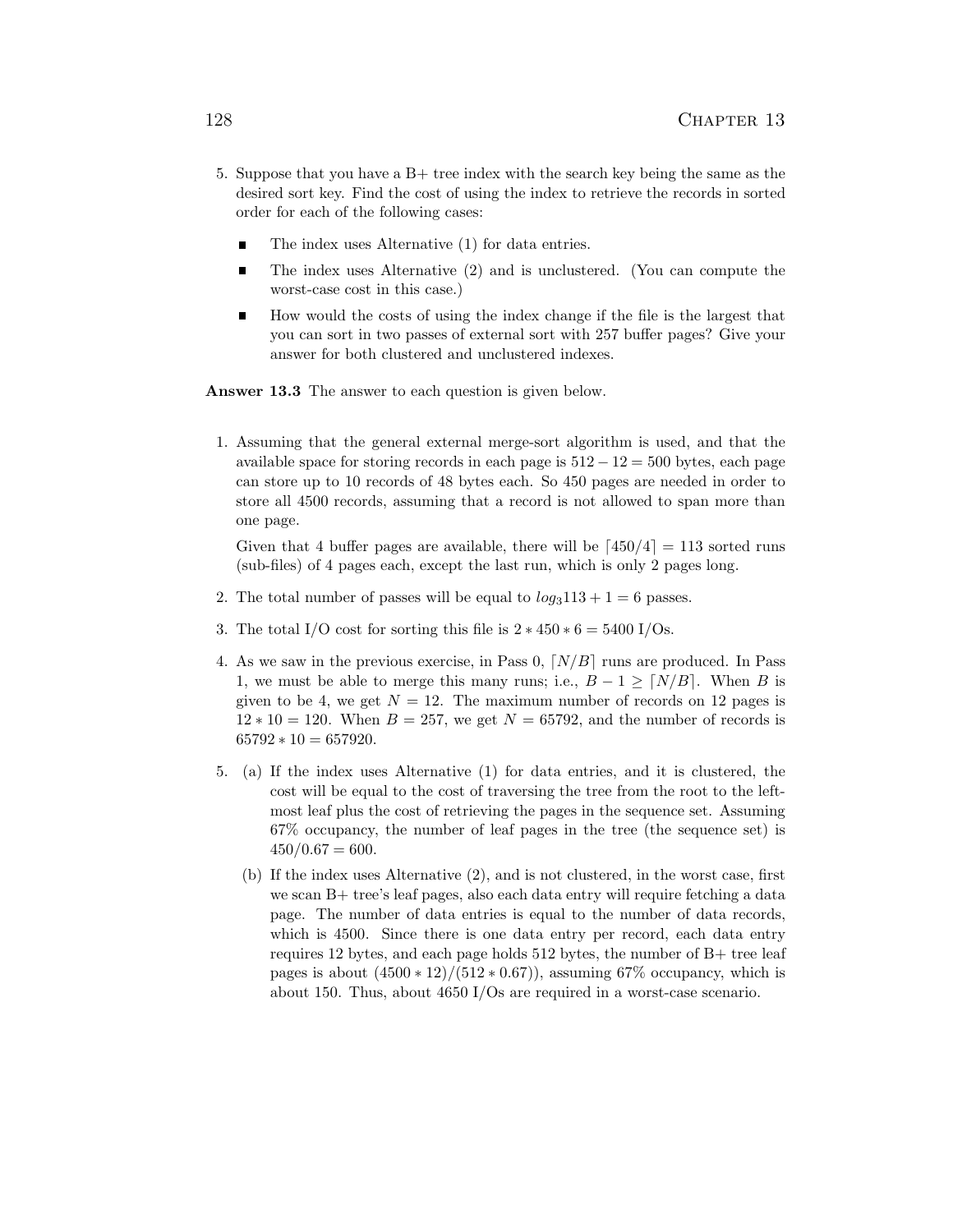(c) The B+ tree in this case has  $65792/0.67 = 98197$  leaf pages if Alternative (1) is used, assuming 67% occupancy. This is the number of I/Os required (plus the relatively minor cost of going from the root to the left-most leaf). If Alternative  $(2)$  is used, and the index is not clustered, the number of  $I/Os$ is approximately equal to the number of data entries in the worst case, that is 657920, plus the number of  $B+$  tree leaf pages 2224. Thus, number of I/Os is 660144.

**Exercise 13.4** Consider a disk with an average seek time of 10ms, average rotational delay of 5ms, and a transfer time of 1ms for a 4K page. Assume that the cost of reading/writing a page is the sum of these values (i.e., 16ms) unless a *sequence* of pages is read/written. In this case, the cost is the average seek time plus the average rotational delay (to find the first page in the sequence) plus 1ms per page (to transfer data). You are given 320 buffer pages and asked to sort a file with 10,000,000 pages.

- 1. Why is it a bad idea to use the 320 pages to support virtual memory, that is, to 'new' 10,000,000 · 4K bytes of memory, and to use an in-memory sorting algorithm such as Quicksort?
- 2. Assume that you begin by creating sorted runs of 320 pages each in the first pass. Evaluate the cost of the following approaches for the subsequent merging passes:
	- (a) Do 319-way merges.
	- (b) Create 256 'input' buffers of 1 page each, create an 'output' buffer of 64 pages, and do 256-way merges.
	- (c) Create 16 'input' buffers of 16 pages each, create an 'output' buffer of 64 pages, and do 16-way merges.
	- (d) Create eight 'input' buffers of 32 pages each, create an 'output' buffer of 64 pages, and do eight-way merges.
	- (e) Create four 'input' buffers of 64 pages each, create an 'output' buffer of 64 pages, and do four-way merges.

**Answer 13.4** Answer omitted.

**Exercise 13.5** Consider the refinement to the external sort algorithm that produces runs of length  $2B$  on average, where  $B$  is the number of buffer pages. This refinement was described in Section 11.2.1 under the assumption that all records are the same size. Explain why this assumption is required and extend the idea to cover the case of variable-length records.

**Answer 13.5** The assumption that all records are of the same size is used when the algorithm moves the smallest entry with a key value large than  $k$  to the output buffer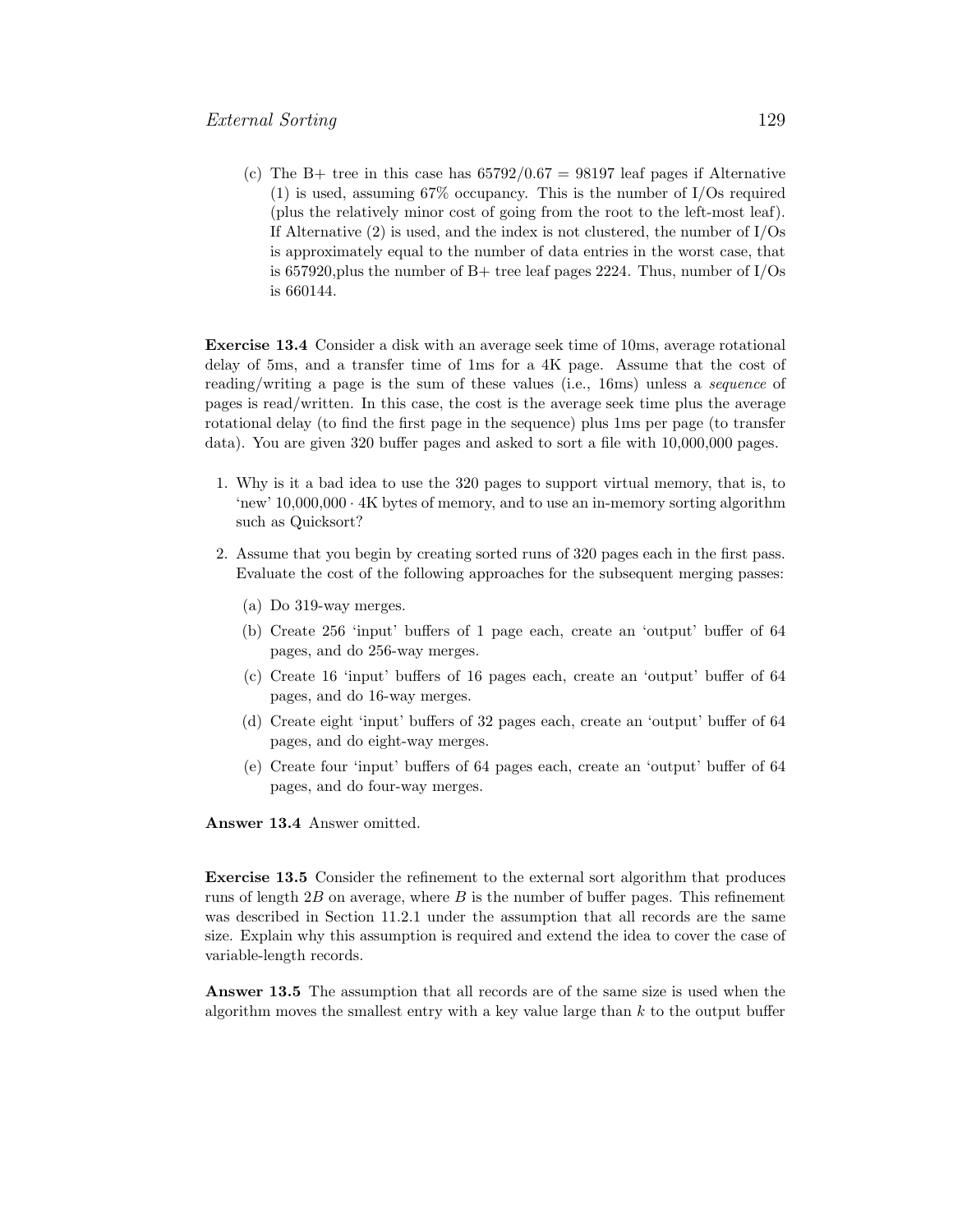and replaces it with a value from the input buffer. This "replacement" will only work if the records of the same size.

If the entries are of variable size, then we must also keep track of the size of each entry, and replace the moved entry with a new entry that fits in the available memory location. Dynamic programming algorithms have been adapted to decide an optimal replacement strategy in these cases.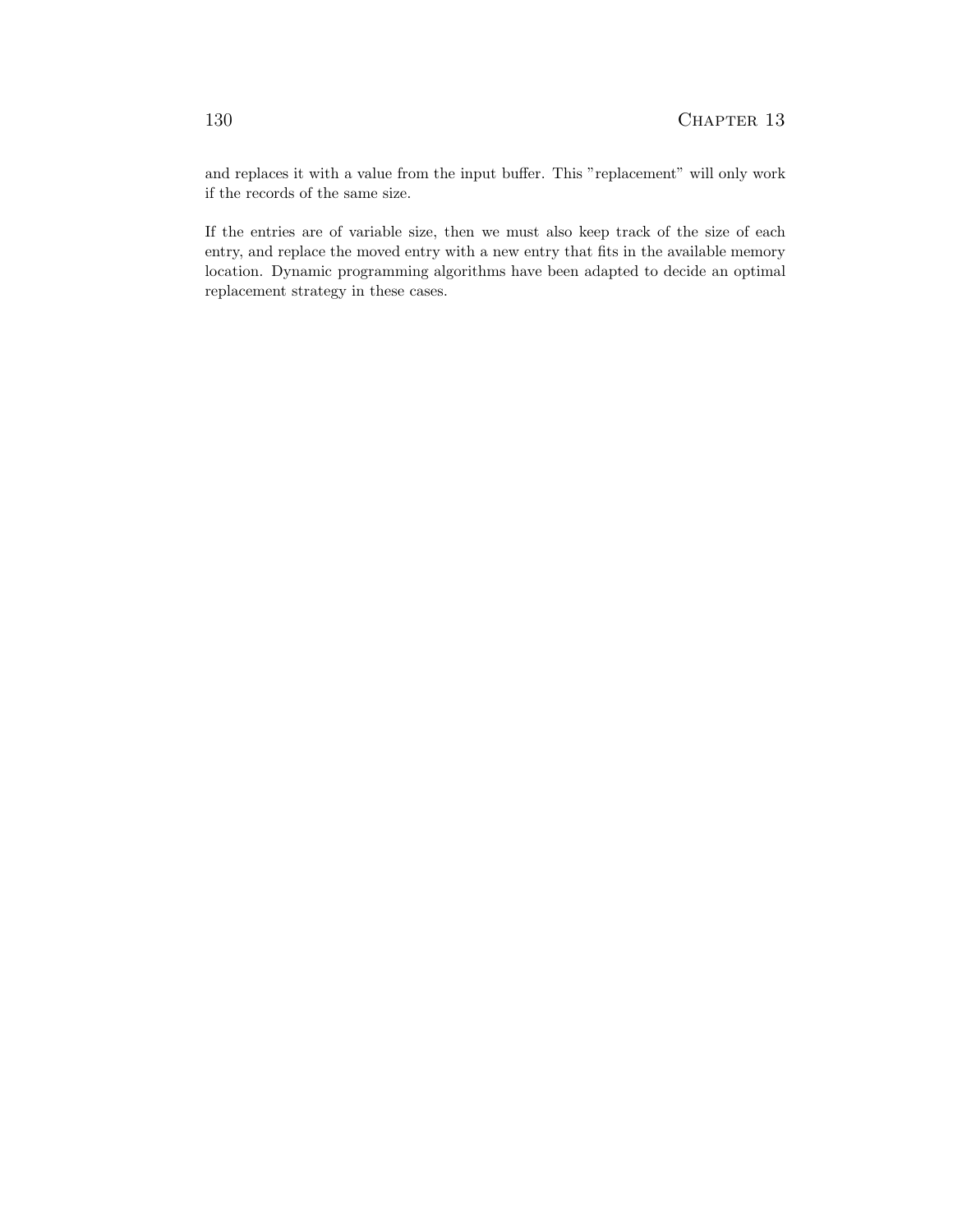### **14 EVALUATION OF RELATIONAL OPERATORS**

**Exercise 14.1** Briefly answer the following questions:

- 1. Consider the three basic techniques, *iteration*, *indexing*, and *partitioning*, and the relational algebra operators *selection*, *projection*, and *join*. For each techniqueoperator pair, describe an algorithm based on the technique for evaluating the operator.
- 2. Define the term *most selective access path for a query*.
- 3. Describe *conjunctive normal form*, and explain why it is important in the context of relational query evaluation.
- 4. When does a general selection condition *match* an index? What is a *primary term* in a selection condition with respect to a given index?
- 5. How does hybrid hash join improve on the basic hash join algorithm?
- 6. Discuss the pros and cons of hash join, sort-merge join, and block nested loops join.
- 7. If the join condition is not equality, can you use sort-merge join? Can you use hash join? Can you use index nested loops join? Can you use block nested loops join?
- 8. Describe how to evaluate a grouping query with aggregation operator MAX using a sorting-based approach.
- 9. Suppose that you are building a DBMS and want to add a new aggregate operator called SECOND LARGEST, which is a variation of the MAX operator. Describe how you would implement it.
- 10. Give an example of how buffer replacement policies can affect the performance of a join algorithm.
- **Answer 14.1** The answer to each question is given below.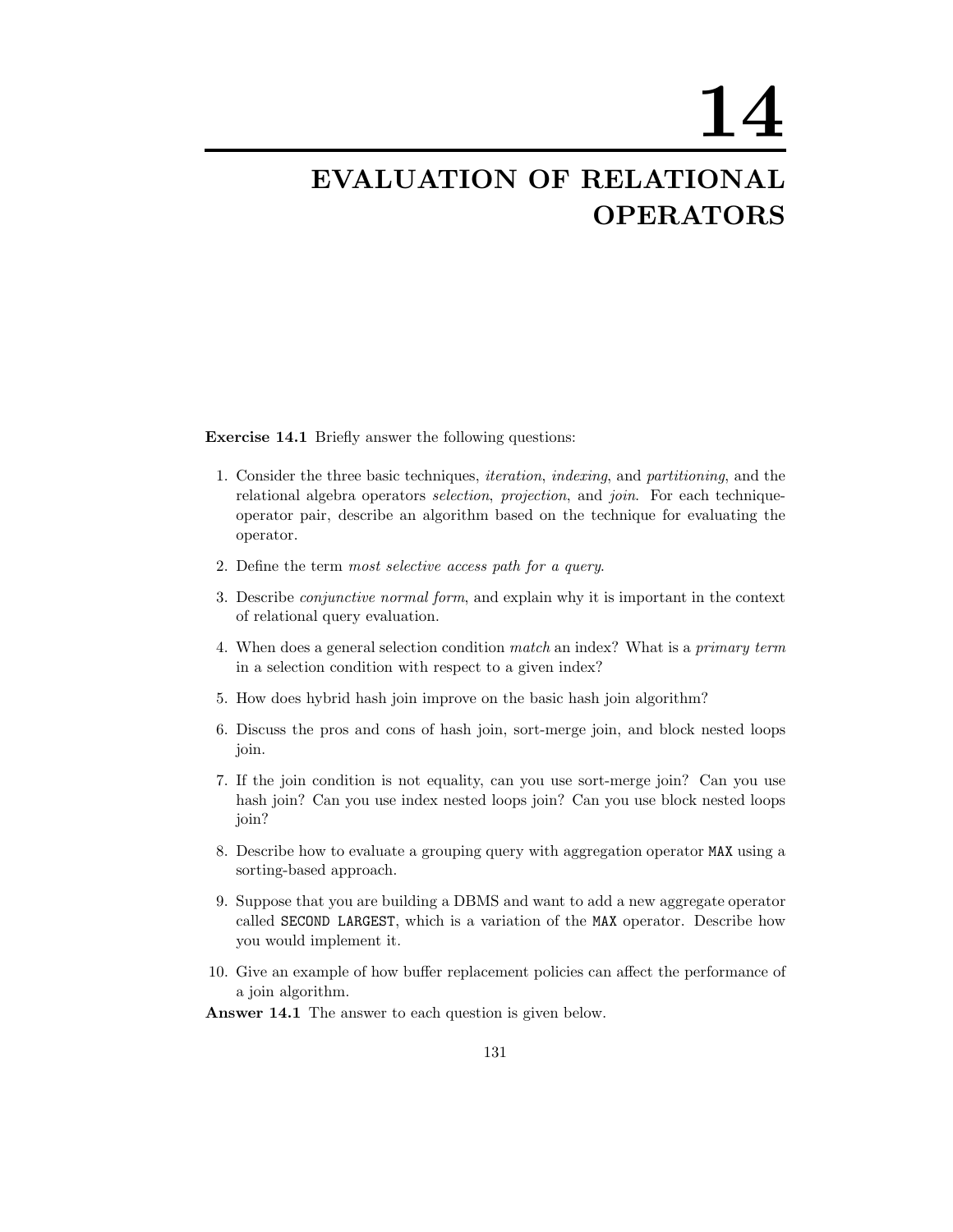- 1. (a) *iteration*–*selection* Scan the entire collection, checking the condition on each tuple, and adding the tuple to the result if the condition is satisfied.
	- (b) *indexing*–*selection* If the selection is equality and a B+ or hash index exists on the field condition, we can retrieve relevant tuples by finding them in the index and then locating them on disk.
	- (c) *partitioning*–*selection* Do a binary search on sorted data to find the first tuple that mathes the condition. To retireve the remaining entries, we simple scan the collection starting at the first tuple we found.
	- (d) *iteration*–*projection* Scan the entire relation, and eliminate unwanted attributes in the result.
	- (e) *indexing*–*projection* If a multiattribute B+ tree index exists for all of the projection attributes, then one needs to only look at the leaves of the B+.
	- (f) *partitioning*–*projection* To elimiate duplicates when doing a projection, one can simply project out the unwanted attributes and hash a combination of the remaining attributes so duplicates can be easily detected.
	- (g) *iteration*–*join* To join two relations, one takes the first attribute in the first relation and scans the entire second relation to find tuples that match the join condition. Once the first attribute has compared to all tuples in the second relation, the second attribute from the first relation is compared to all tuples in the second relation, and so on.
	- (h) *indexing*–*join* When an index is available, joining two relations can be more efficient. Say there are two relations A and B, and there is a secondary index on the join condition over relation A. The join works as follows: for each tuple in B, we lookup the join attribute in the index over relation A to see if there is a match. If there is a match, we store the tuple, otherwise we move to the next tuple in relation B.
	- (i) *partitioning*–*join* One can join using partitioning by using hash join variant or a sort-merge join. For example, if there is a sort merge join, we sort both relations on the the join condition. Next, we scan both relations and identify matches. After sorting, this requires only a single scan over each relation.
- 2. The most selective access path is the query access path that retrieves the fewest pages during query evaluation. This is the most efficient way to gather the query's results.
- 3. Conjuntive normal form is important in query evaluation because often indexes exist over some subset of conjucts in a CNF expression. Since conjuct order does not matter in CNF expressions, often indexes can be used to increase the selectivity of operators by doing a selection over two, three, or more conjucts using a single multiattribute index.
- 4. An index matches a selection condition if the index can be used to retrieve just the tuples that satisfy the condition. A *primary term* in a selection condition is a conjuct that matches an index (i.e. can be used by the index).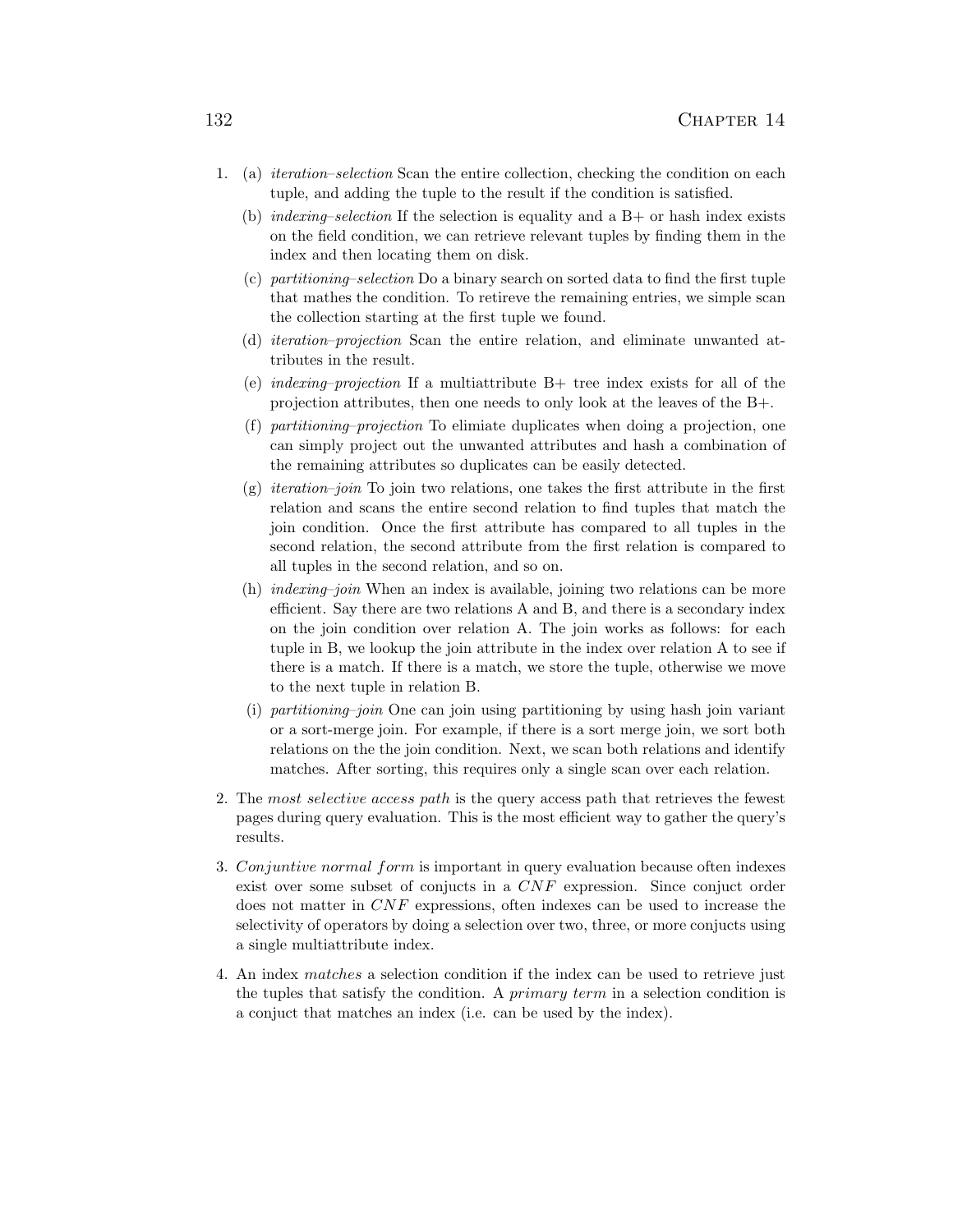- 5. Hybrid hash join improves performance by comparing the first hash buckets during the partitioning phase rather than saving it for the probing phase. This saves us teh cost of writing and reading the first partition to disk.
- 6. Hash join provides excellent performance for equality joins, and can be tuned to require very few extra disk accesses beyond a one-time scan (provided enough memory is available). However, hash join is worthless for non-equality joins.

Sort-merge joins are suitable when there is either an equality or non-equality based join condition. Sort-merge also leaves the results sorted which is often a desired property. Sort-merge join has extra costs when you have to use external sorting (there is not enough memory to do the sort in-memory).

Block nested loops is efficient when one of the relations will fit in memory and you are using an MRU replacement strategy. However, if an index is available, there are better strategies available (but often indexes are not available).

- 7. If the join condition is not equality, you can use sort-merge join, index nested loops (if you have a range style index such as a B+ tree index or ISAM index), or block nested loops join. Hash joining works best for equality joins and is not suitable otherwise.
- 8. First we sort all of the tuples based on the GROUP BY attribute. Next we re-sort each group by sorting all elements on the MAX attribute, taking case not to re-sort beyond the group boundaries.
- 9. The operator SECOND LARGEST can be implemented using sorting. For each group (if there is a GROUP BY clause), we sort the tuples and return the second largest value for the desired attribute. The cost here is the cost of sorting.
- 10. One example where the buffer replacement stratagy effects join performance is the use of LRU and MRU in an simple nested loops join. If the relations don't fit in main memory, then the buffer strategy is critical. Say there are M buffer pages and N are filled by the first relation, and the second relation is of size M-N+P, meaning all of the second relation will fit in the the buffer except P pages. Since we must do repeated scans of the second relation, the replacement policy comes into play. With LRU, whenever we need to find a page it will have been paged out so every page request requires a disk IO. On the other hand, with MRU, we will only need to reread P-1 of the pages in the second relation, since the others will remain in memory.

**Exercise 14.2** Consider a relation  $R(a,b,c,d,e)$  containing 5,000,000 records, where each data page of the relation holds 10 records. R is organized as a sorted file with secondary indexes. Assume that  $R.a$  is a candidate key for R, with values lying in the range 0 to 4,999,999, and that R is stored in  $R.a$  order. For each of the following relational algebra queries, state which of the following approaches (or combination thereof) is most likely to be the cheapest: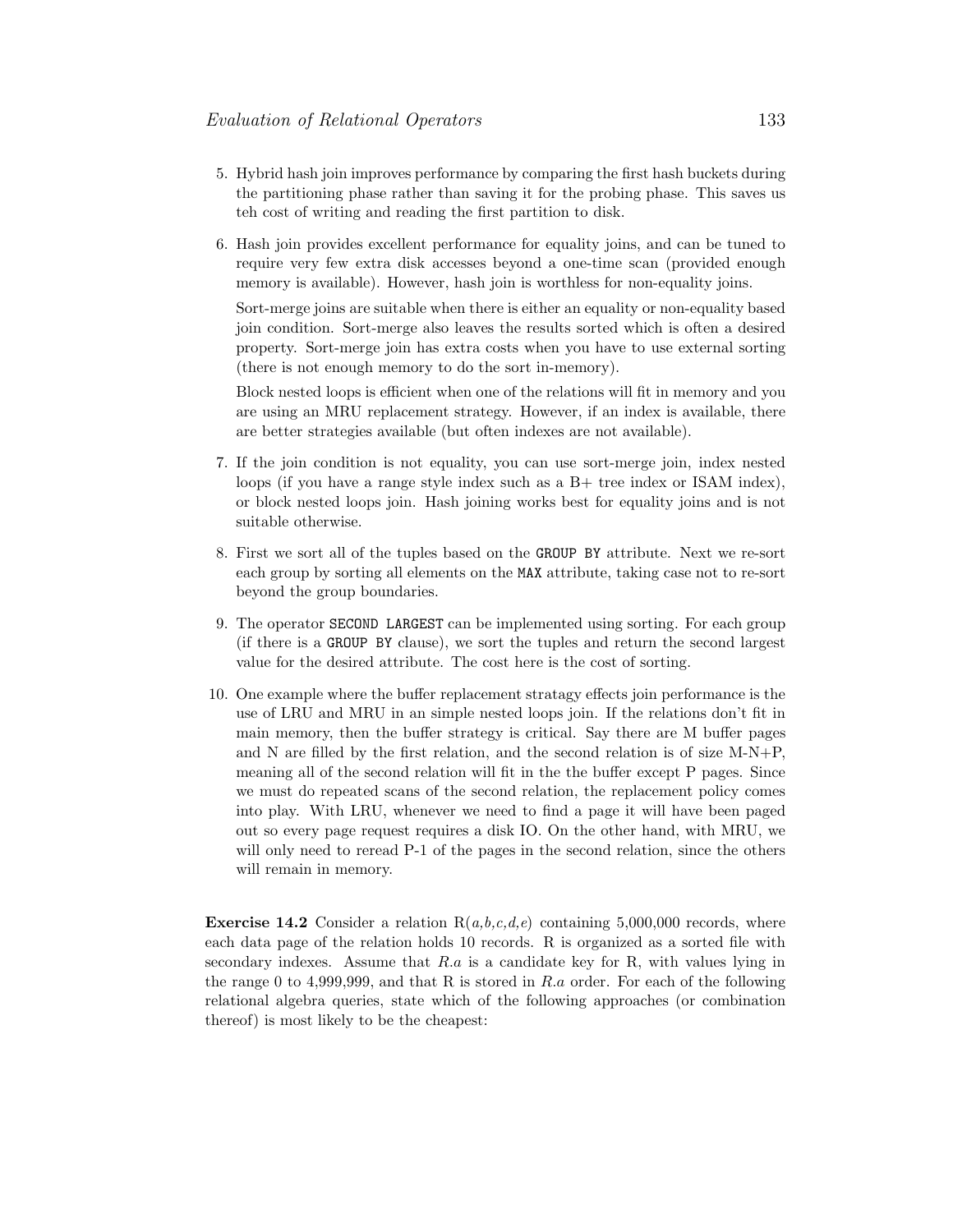- Access the sorted file for R directly.
- Use a clustered  $B+$  tree index on attribute  $R.a.$
- Use a linear hashed index on attribute R.a.
- Use a clustered  $B+$  tree index on attributes  $(R.a, R.b)$ .  $\blacksquare$
- Use a linear hashed index on attributes  $(R.a, R.b)$ .
- Use an unclustered  $B+$  tree index on attribute  $R.b$ .
- 1.  $\sigma_{a<50,000 \wedge b<50,000}(R)$
- 2.  $\sigma_{a=50,000 \wedge b < 50,000}(R)$
- 3.  $\sigma_{a>50,000\land b=50,000}(R)$
- 4.  $\sigma_{a=50,000 \wedge a=50,010}(R)$
- 5.  $\sigma_{a\neq 50,000 \wedge b=50,000}(R)$
- 6.  $\sigma_{a<50,000\vee b=50,000}(R)$

**Answer 14.2** Answer omitted.

**Exercise 14.3** Consider processing the following SQL projection query:

SELECT DISTINCT E.title, E.ename FROM Executives E

You are given the following information:

Executives has attributes *ename*, *title*, *dname*, and *address*; all are string fields of the same length. The *ename* attribute is a candidate key. The relation contains 10,000 pages. There are 10 buffer pages.

Consider the optimized version of the sorting-based projection algorithm: The initial sorting pass reads the input relation and creates sorted runs of tuples containing only attributes *ename* and *title*. Subsequent merging passes eliminate duplicates while merging the initial runs to obtain a single sorted result (as opposed to doing a separate pass to eliminate duplicates from a sorted result containing duplicates).

1. How many sorted runs are produced in the first pass? What is the average length of these runs? (Assume that memory is utilized well and any available optimization to increase run size is used.) What is the I/O cost of this sorting pass?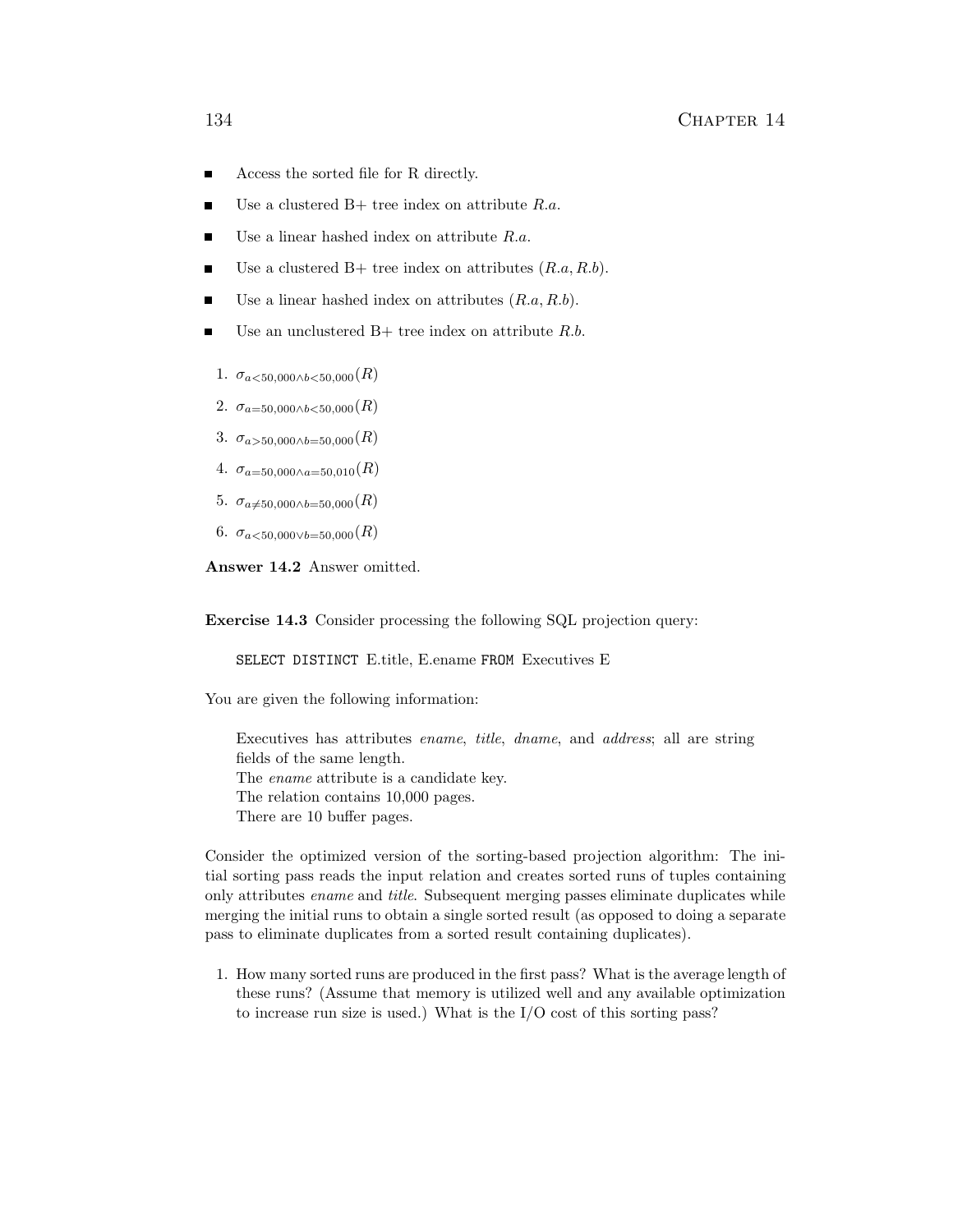- 2. How many additional merge passes are required to compute the final result of the projection query? What is the I/O cost of these additional passes?
- 3. (a) Suppose that a clustered B+ tree index on *title* is available. Is this index likely to offer a cheaper alternative to sorting? Would your answer change if the index were unclustered? Would your answer change if the index were a hash index?
	- (b) Suppose that a clustered B+ tree index on *ename* is available. Is this index likely to offer a cheaper alternative to sorting? Would your answer change if the index were unclustered? Would your answer change if the index were a hash index?
	- (c) Suppose that a clustered  $B+$  tree index on  $\langle \text{ename}, \text{title} \rangle$  is available. Is this index likely to offer a cheaper alternative to sorting? Would your answer change if the index were unclustered? Would your answer change if the index were a hash index?
- 4. Suppose that the query is as follows:

SELECT E.title, E.ename FROM Executives E

That is, you are not required to do duplicate elimination. How would your answers to the previous questions change?

**Answer 14.3** The answer to each question is given below.

- 1. The first pass will produce 250 sorted runs of 20 pages each, costing 15000 I/Os.
- 2. Using the ten buffer pages provided, on average we can write 2\*10 internally sorted pages per pass, instead of 10. Then, three more passes are required to merge the  $5000/20$  runs, costing  $2*3*5000 = 30000$  I/Os.
- 3. (a) Using a clustered  $B+$  tree index on *title* would reduce the cost to single scan, or 12,500 I/Os. An unclustered index could potentially cost more than  $2500+100,000$  (2500 from scanning the B+ tree, and  $10000$ <sup>\*</sup> tuples per page, which I just assumed to be 10). Thus, an unclustered index would not be cheaper. Whether or not to use a hash index would depend on whether the index is clustered. If so, the hash index would probably be cheaper.
	- (b) Using the clustered B+ tree on ename would be cheaper than sorting, in that the cost of using the B+ tree would be  $12,500$  I/Os. Since ename is a candidate key, no duplicate checking need be done for  $\langle$  title, ename  $\rangle$ pairs. An unclustered index would require  $2500$  (scan of index) + 10000  $*$ tuples per page I/Os and thus probably be more expensive than sorting.
	- (c) Using a clustered B+ tree index on  $\lt$  ename, title  $\gt$  would also be more cost-effective than sorting. An unclustered B+ tree over the same attributes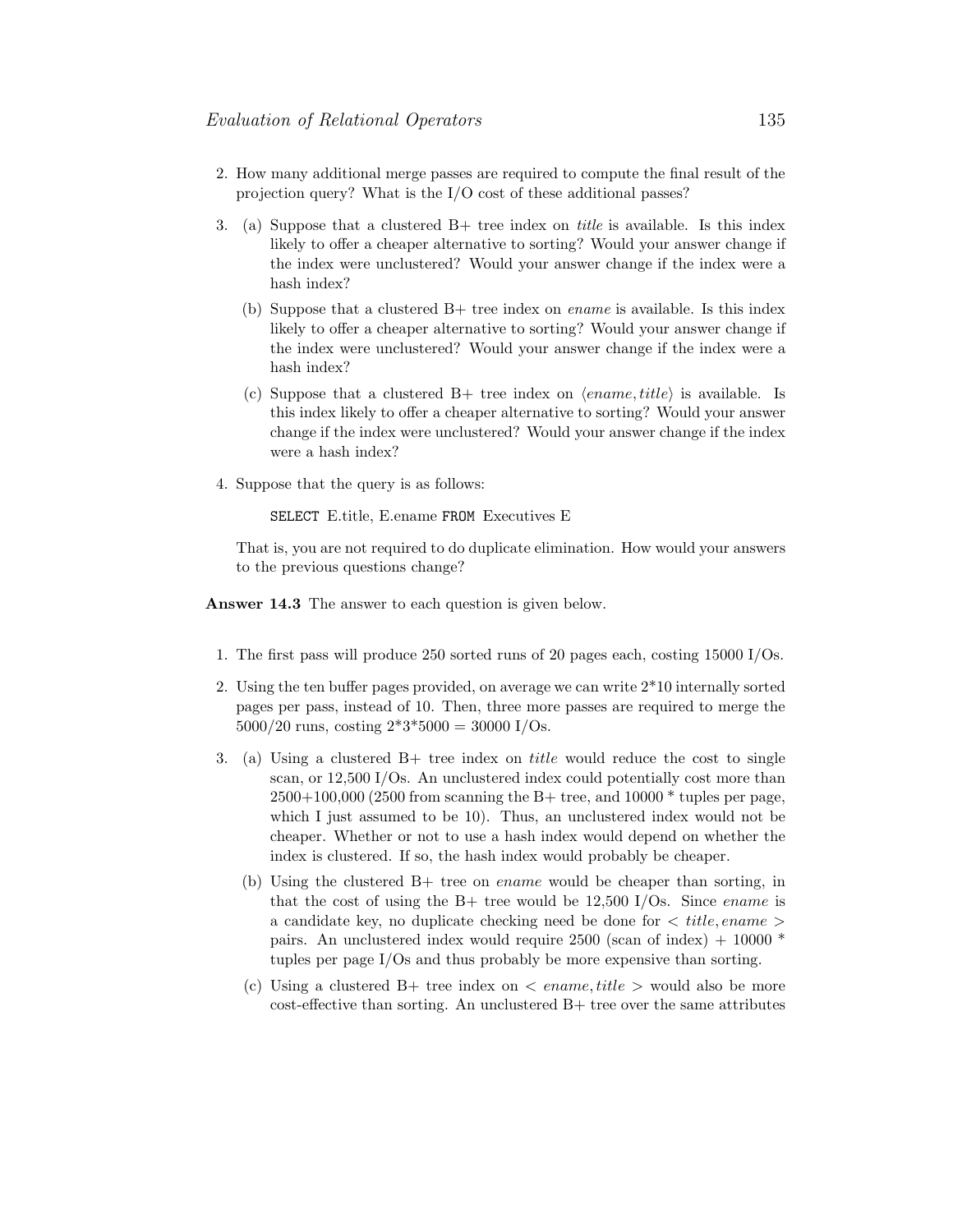would allow an index-only scan, and would thus be just as economical as the clustered index. This method (both by clustered and unclustered ) would cost around  $5000$  I/O's.

4. Knowing that duplicate elimination is not required, we can simply scan the relation and discard unwanted fields for each tuple. This is the best strategy except in the case that an index (clustered or unclustered) on  $\langle$  ename, title  $\rangle$  is available; in this case, we can do an index-only scan. (Note that even with DISTINCT specified, no duplicates are actually present int he answer because ename is a candidate key. However, a typical optimizer is not likely to recognize this and omit the duplicate elimination step.)

**Exercise 14.4** Consider the join  $R \rtimes_{R.a=S.b} S$ , given the following information about the relations to be joined. The cost metric is the number of page  $I/Os$  unless otherwise noted, and the cost of writing out the result should be uniformly ignored.

Relation R contains 10,000 tuples and has 10 tuples per page. Relation S contains 2000 tuples and also has 10 tuples per page. Attribute b of relation S is the primary key for S. Both relations are stored as simple heap files. Neither relation has any indexes built on it. 52 buffer pages are available.

- 1. What is the cost of joining R and S using a page-oriented simple nested loops join? What is the minimum number of buffer pages required for this cost to remain unchanged?
- 2. What is the cost of joining R and S using a block nested loops join? What is the minimum number of buffer pages required for this cost to remain unchanged?
- 3. What is the cost of joining R and S using a sort-merge join? What is the minimum number of buffer pages required for this cost to remain unchanged?
- 4. What is the cost of joining R and S using a hash join? What is the minimum number of buffer pages required for this cost to remain unchanged?
- 5. What would be the lowest possible I/O cost for joining R and S using *any* join algorithm, and how much buffer space would be needed to achieve this cost? Explain briefly.
- 6. How many tuples does the join of R and S produce, at most, and how many pages are required to store the result of the join back on disk?
- 7. Would your answers to any of the previous questions in this exercise change if you were told that  $R.a$  is a foreign key that refers to  $S.b$ ?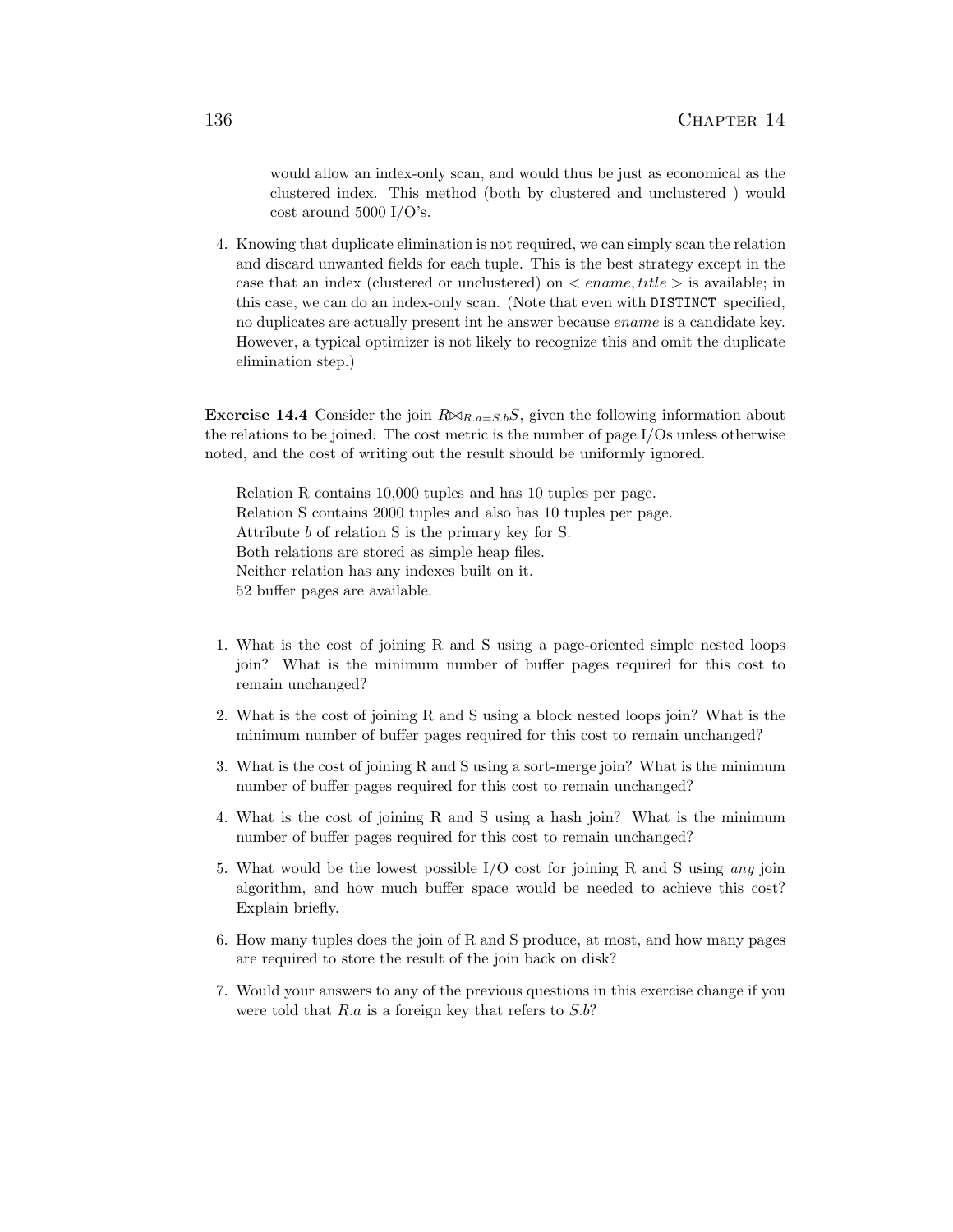#### **Answer 14.4** Answer omitted.

**Exercise 14.5** Consider the join of R and S described in Exercise 14.1.

- 1. With 52 buffer pages, if unclustered B+ indexes existed on R.a and S.b, would either provide a cheaper alternative for performing the join (using an index nested loops join) than a block nested loops join? Explain.
	- (a) Would your answer change if only five buffer pages were available?
	- (b) Would your answer change if S contained only 10 tuples instead of 2000 tuples?
- 2. With 52 buffer pages, if *clustered* B+ indexes existed on R.a and S.b, would either provide a cheaper alternative for performing the join (using the *index nested loops* algorithm) than a block nested loops join? Explain.
	- (a) Would your answer change if only five buffer pages were available?
	- (b) Would your answer change if S contained only 10 tuples instead of 2000 tuples?
- 3. If only 15 buffers were available, what would be the cost of a sort-merge join? What would be the cost of a hash join?
- 4. If the size of S were increased to also be 10,000 tuples, but only 15 buffer pages were available, what would be the cost of a sort-merge join? What would be the cost of a hash join?
- 5. If the size of S were increased to also be 10,000 tuples, and 52 buffer pages were available, what would be the cost of sort-merge join? What would be the cost of hash join?

**Answer 14.5** Assume that it takes 3 I/Os to access a leaf in R, and 2 I/Os to access a leaf in S. And since S.b is a primary key, we will assume that every tuple in S matches 5 tuples in R.

1. The Index Nested Loops join involves probing an index on the inner relation for each tuple in the outer relation. The cost of the probe is the cost of accessing a leaf page plus the cost of retrieving any matching data records. The cost of retrieving data records could be as high as one I/O per record for an unclustered index.

With R as the outer relation, the cost of the Index Nested Loops join will be the cost of reading R plus the cost of 10,000 probes on S.

$$
TotalCost = 1,000 + 10,000 * (2 + 1) = 31,000
$$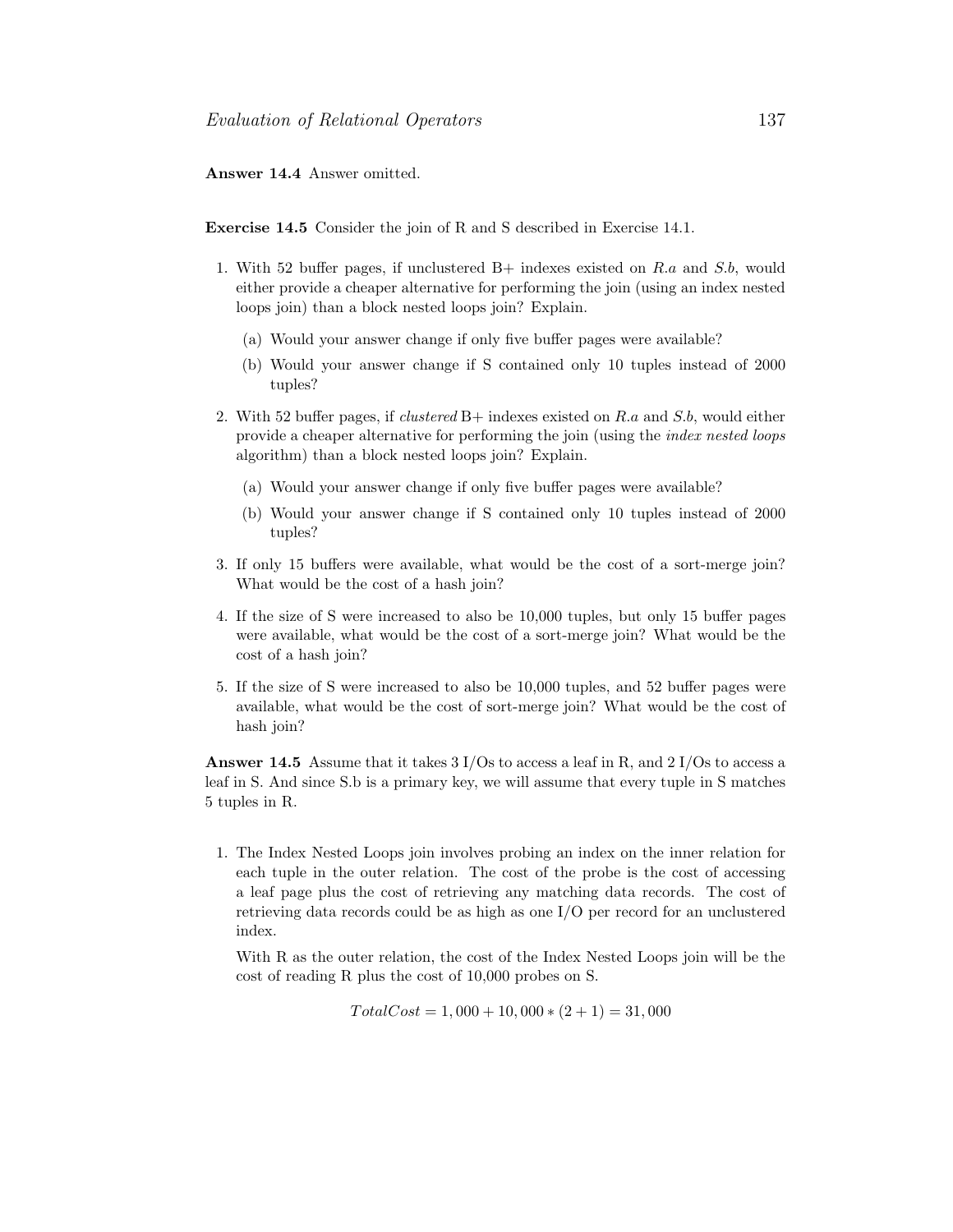With S as the outer relation, the cost of the Index Nested Loops join will be the cost of reading S plus the cost of 2000 probes on R.

$$
TotalCost = 200 + 2,000 * (3 + 5) = 16,200
$$

Neither of these solutions is cheaper than Block Nested Loops join which required 4,200 I/Os.

(a) With 5 buffer pages, the cost of the Index Nested Loops joins remains the same, but the cost of the Block Nested Loops join will increase. The new cost of the Block Nested Loops join is

$$
TotalCost = N + M * \lceil \frac{N}{B - 2} \rceil = 67,200
$$

And now the cheapest solution is the Index Nested Loops join with S as the outer relation.

(b) If S contains 10 tuples then we'll need to change some of our initial assumptions. Now all of the S tuples fit on a single page, and it will only require a single I/O to access the (single) leaf in the index. Also, each tuple in S will match 1,000 tuples in R.

Block Nested Loops:

$$
TotalCost = N + M * \lceil \frac{N}{B - 2} \rceil = 1,001
$$

Index Nested Loops with R as the outer relation:

$$
TotalCost = 1,000 + 10,000 * (1 + 1) = 21,000
$$

Index Nested Loops with S as the outer relation:

$$
TotalCost = 1 + 10 * (3 + 1,000) = 10,031
$$

Block Nested Loops is still the best solution.

2. With a clustered index the cost of accessing data records becomes one I/O for every 10 data records.

With R as the outer relation, the cost of the Index Nested Loops join will be the cost of reading R plus the cost of 10,000 probes on S.

$$
TotalCost = 1,000 + 10,000 * (2 + 1) = 31,000
$$

With S as the outer relation, the cost of the Index Nested Loops join will be the cost of reading S plus the cost of 2000 probes on R.

$$
TotalCost = 200 + 2,000 * (3 + 1) = 8,200
$$

Neither of these solutions is cheaper than Block Nested Loops join which required 4,200 I/Os.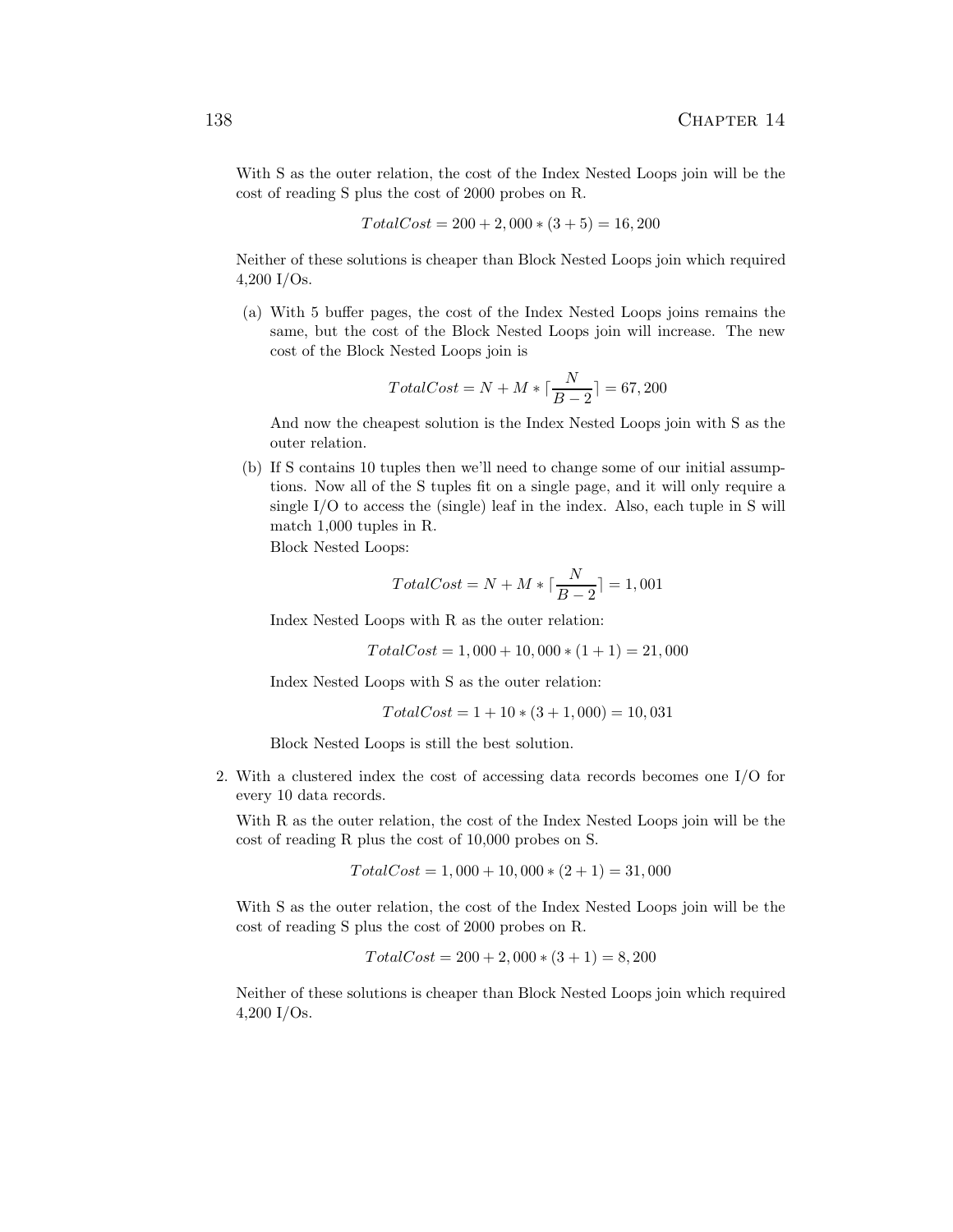(a) With 5 buffer pages, the cost of the Index Nested Loops joins remains the same, but the cost of the Block Nested Loops join will increase. The new cost of the Block Nested Loops join is

$$
TotalCost = N + M * \lceil \frac{N}{B-2} \rceil = 67,200
$$

And now the cheapest solution is the Index Nested Loops join with S as the outer relation.

(b) If S contains 10 tuples then we'll need to change some of our initial assumptions. Now all of the S tuples fit on a single page, and it will only require a single I/O to access the (single) leaf in the index. Also, each tuple in S will match 1,000 tuples in R. Block Nested Loops:

$$
TotalCost = N + M * \lceil \frac{N}{B-2} \rceil = 1,001
$$

Index Nested Loops with R as the outer relation:

$$
TotalCost = 1,000 + 10,000 * (1 + 1) = 21,000
$$

Index Nested Loops with S as the outer relation:

 $TotalCost = 1 + 10 * (3 + 100) = 1,031$ 

Block Nested Loops is still the best solution.

3. SORT-MERGE: With 15 buffer pages we can sort R in three passes and S in two passes. The cost of sorting R is  $2 * 3 * M = 6,000$ , the cost of sorting S is  $2 * 2 * N = 800$ , and the cost of the merging phase is  $M + N = 1,200$ .

$$
TotalCost = 6,000 + 800 + 1,200 = 8,000
$$

HASH JOIN: With 15 buffer pages the first scan of S (the smaller relation) splits it into 14 buckets, each containing about 15 pages. To store one of these buckets (and its hash table) in memory will require  $f * 15$  pages, which is more than we have available. We must apply the Hash Join technique again to all partitions of R and S that were created by the first partitioning phase. Then we can fit an entire partition of S in memory. The total cost will be the cost of two partioning phases plus the cost of one matching phase.

$$
TotalCost = 2 * (2 * (M + N)) + (M + N) = 6,000
$$

4. SORT-MERGE: With 15 buffer pages we can sort R in three passes and S in three passes. The cost of sorting R is  $2 * 3 * M = 6,000$ , the cost of sorting S is  $2 * 3 * N = 6,000$ , and the cost of the merging phase is  $M + N = 2,000$ .

 $TotalCost = 6,000 + 6,000 + 2,000 = 14,000$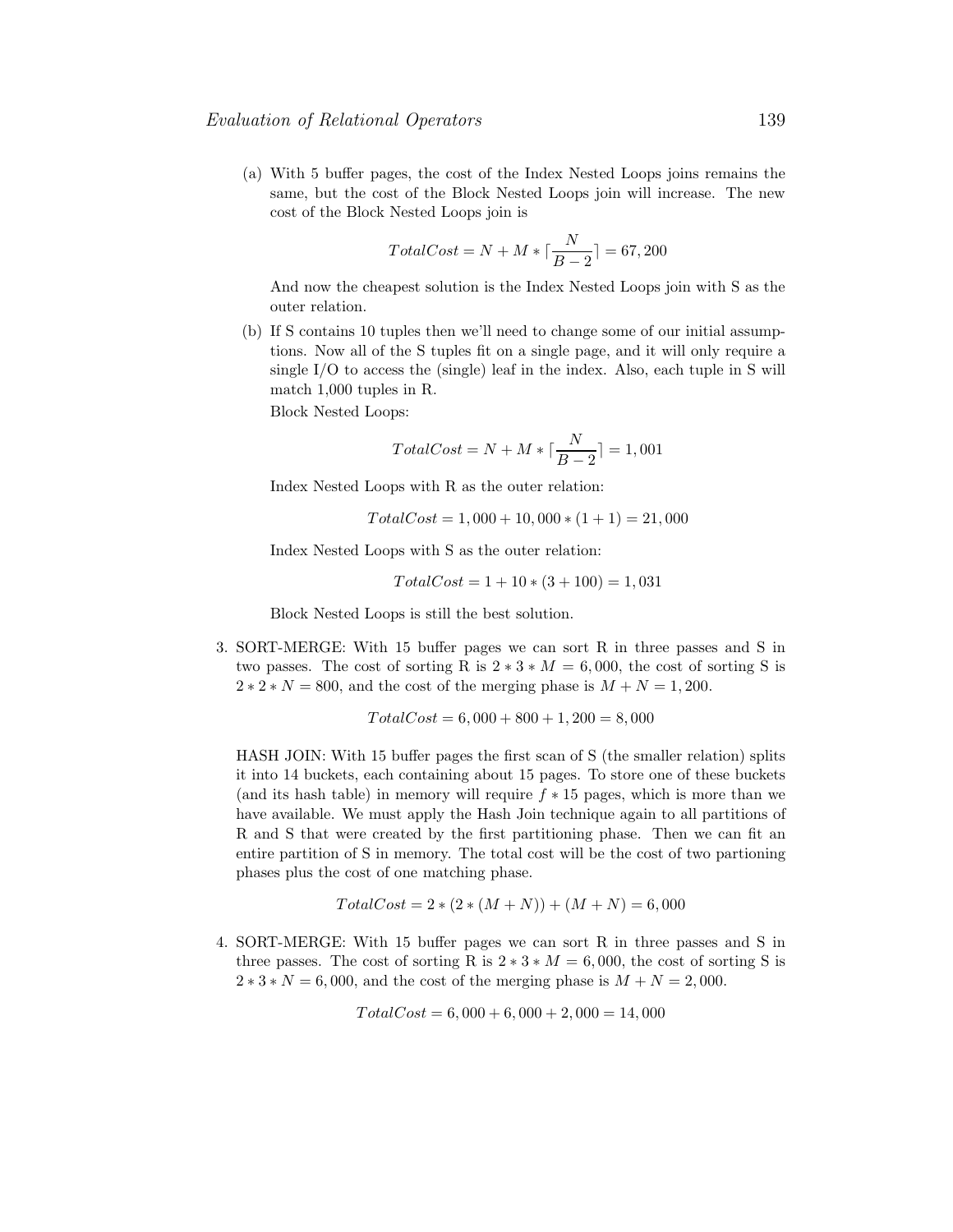HASH JOIN: Now both relations are the same size, so we can treat either one as the smaller relation. With 15 buffer pages the first scan of S splits it into 14 buckets, each containing about 72 pages, so again we have to deal with partition overflow. We must apply the Hash Join technique again to all partitions of R and S that were created by the first partitioning phase. Then we can fit an entire partition of S in memory. The total cost will be the cost of two partioning phases plus the cost of one matching phase.

$$
TotalCost = 2 * (2 * (M + N)) + (M + N) = 10,000
$$

5. SORT-MERGE: With 52 buffer pages we have  $B > \sqrt{M}$  so we can use the "mergeon-the-fly" refinement which costs  $3*(M+N)$ .

$$
TotalCost = 3 * (1,000 + 1,000) = 6,000
$$

HASH JOIN: Now both relations are the same size, so we can treat either one as the smaller relation. With 52 buffer pages the first scan of S splits it into 51 buckets, each containing about 20 pages. This time we do not have to deal with partition overflow. The total cost will be the cost of one partioning phase plus the cost of one matching phase.

$$
TotalCost = (2 * (M + N)) + (M + N) = 6,000
$$

**Exercise 14.6** Answer each of the questions—if some question is inapplicable, explain why—in Exercise 14.4 again but using the following information about R and S:

Relation R contains 200,000 tuples and has 20 tuples per page. Relation S contains 4,000,000 tuples and also has 20 tuples per page. Attribute a of relation R is the primary key for R. Each tuple of R joins with exactly 20 tuples of S. 1,002 buffer pages are available.

**Answer 14.6** Answer omitted.

**Exercise 14.7** We described variations of the join operation called *outer joins* in Section 5.6.4. One approach to implementing an outer join operation is to first evaluate the corresponding (inner) join and then add additional tuples padded with *null* values to the result in accordance with the semantics of the given outer join operator. However, this requires us to compare the result of the inner join with the input relations to determine the additional tuples to be added. The cost of this comparison can be avoided by modifying the join algorithm to add these extra tuples to the result while input tuples are processed during the join. Consider the following join algorithms: *block nested loops join, index nested loops join, sort-merge join,* and *hash join*. Describe how you would modify each of these algorithms to compute the following operations on the Sailors and Reserves tables discussed in this chapter: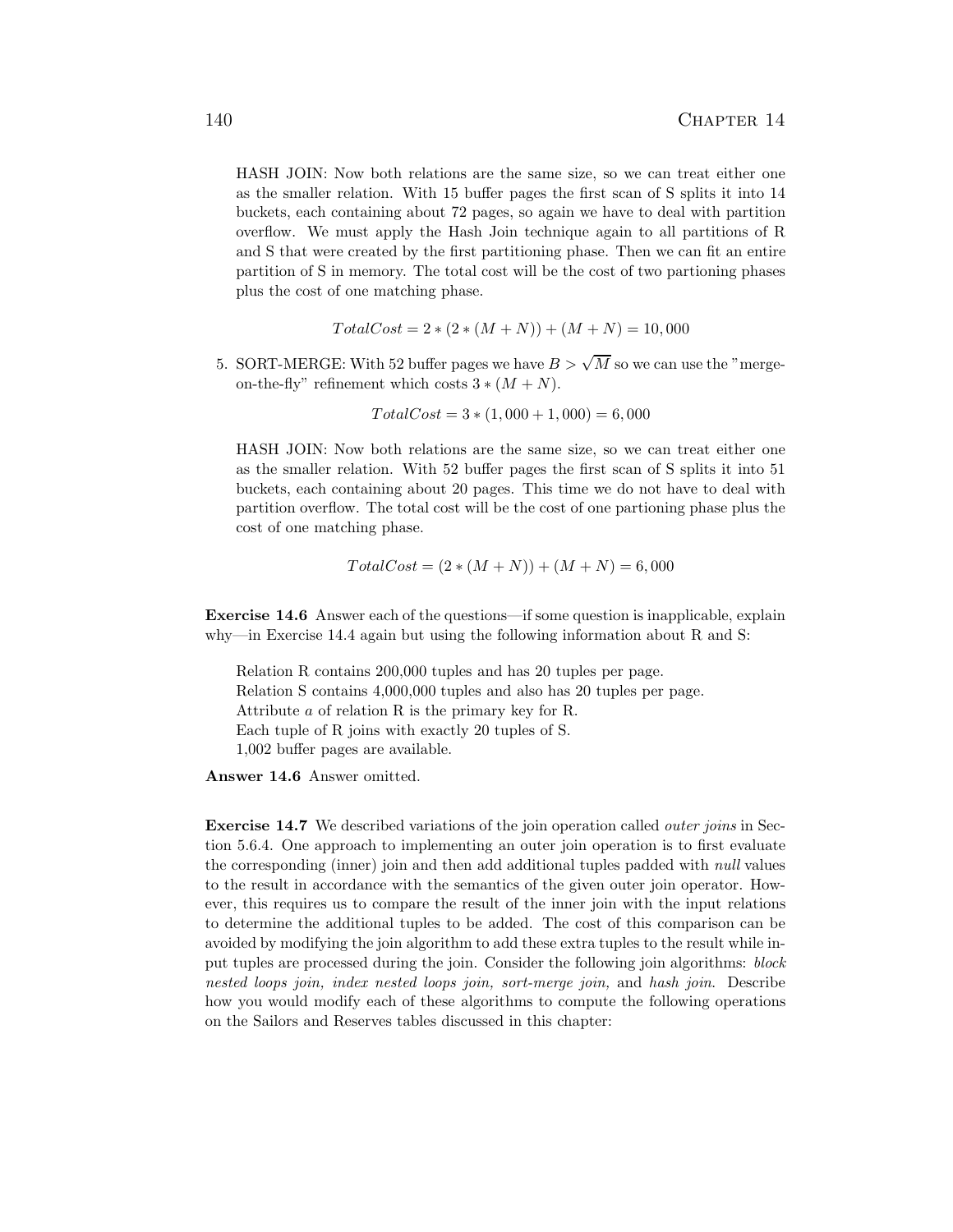- 1. Sailors NATURAL LEFT OUTER JOIN Reserves
- 2. Sailors NATURAL RIGHT OUTER JOIN Reserves
- 3. Sailors NATURAL FULL OUTER JOIN Reserves

**Answer 14.7** Each join method is considered in turn.

### 1. Sailors (S) NATURAL LEFT OUTER JOIN Reserves (R)

In this LEFT OUTER JOIN, Sailor rows without a matching Reserves row will appear in the result with a *null* value for the Reserves value.

(a) *block nested loops join*

In the *block nested loops join* algorithm, we place as large a partition of the Sailors relation in memory as possibly, leaving 2 extra buffer pages (one for input pages of R, the other for output pages plus enough pages for a single bit for each record of the block of S. These 'bit pages' are initially set to zero; when a tuple of R matches a tuple in S, the bit is set to 1 meaning that this page has already met the join condition. Once all of R has been compared to the block of S, any tuple with its bit still set to zero is added to the ouput with a *null* value for the R tuple. This process is then repeated for the remaining blocks of S.

(b) *index nested loops join*

An *index nested loops join* requires an index for Reserves on all attributes that Sailors and Reserves have in common. For each tuple in Sailors, if it matches a tuple in the R index, it is added to the output, otherwise the S tuple is added to the output with a *null* value.

(c) *sort-merge join*

When the two relations are merged, Sailors is scanned in sorted order and if there is no match in Reserves, the Sailors tuple is added to the output with a *null* value.

(d) *hash join*

We hash so that partitions of Reserves will fit in memory with enough leftover space to hold a page of the corresponding Sailors partition. When we compare a Sailors tuple to all of the tuples in the Reserves partition, if there is a match it is added to the output, otherwise we add the S tuple and a *null* value to the output.

## 2. Sailors NATURAL RIGHT OUTER JOIN Reserves

In this RIGHT OUTER JOIN, Reserves rows without a matching Sailors row will appear in the result with a *null* value for the Sailors value.

(a) *block nested loops join*

In the *block nested loops join* algorithm, we place as large a partition of the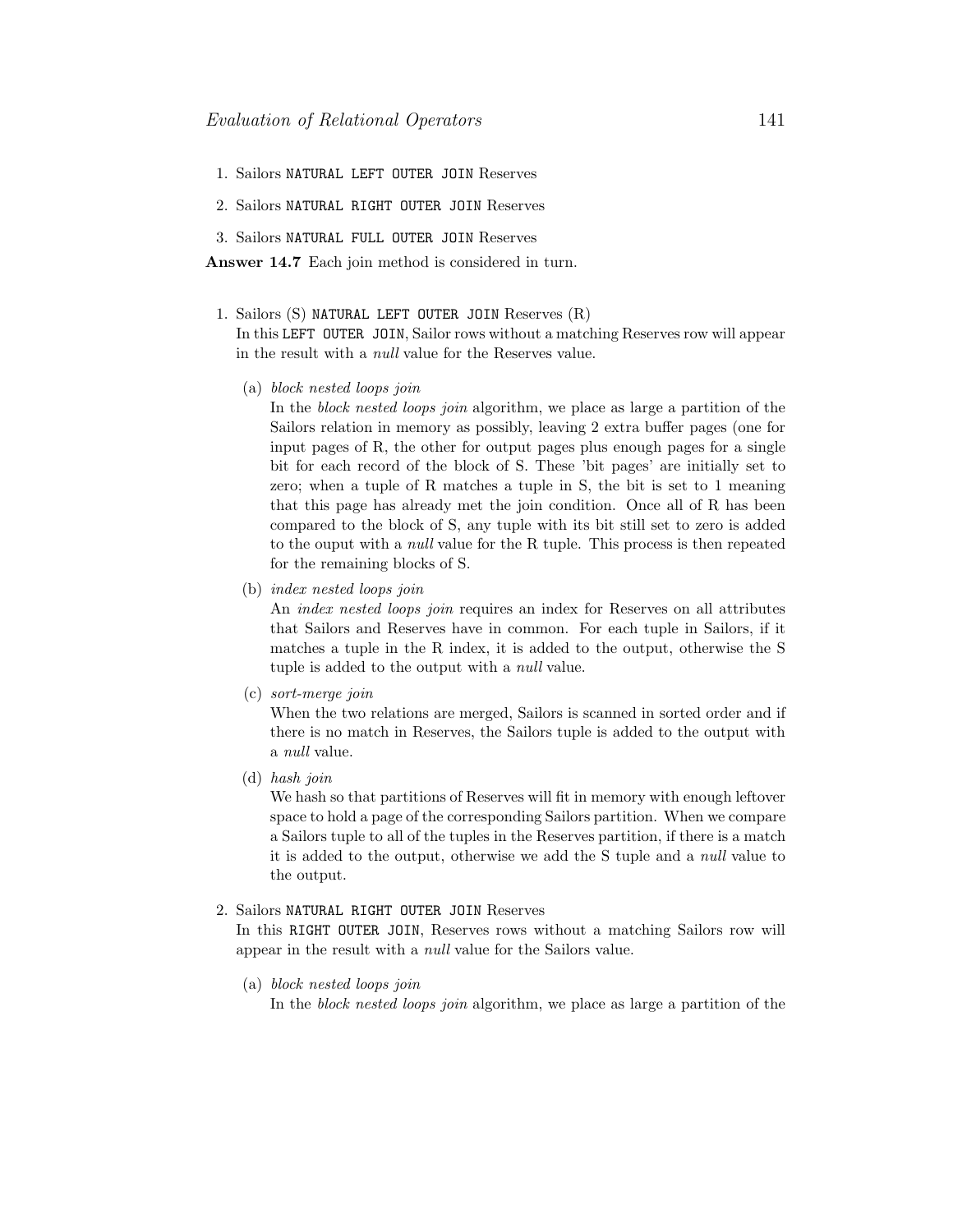Reserves relation in memory as possibly, leaving 2 extra buffer pages (one for input pages of Sailors, the other for output pages plus enough pages for a single bit for each record of the block of R. These 'bit pages' are initially set to zero; when a tuple of S matches a tuple in R, the bit is set to 1 meaning that this page has already met the join condition. Once all of S has been compared to the block of R, any tuple with its bit still set to zero is added to the ouput with a *null* value for the S tuple. This process is then repeated for the remaining blocks of R.

(b) *index nested loops join*

An *index nested loops join* requires an index for Sailors on all attributes that Reserves and Sailors have in common. For each tuple in Reserves, if it matches a tuple in the S index, it is added to the output, otherwise the R tuple is added to the output with a *null* value.

(c) *sort-merge join*

When the two relations are merged, Reserves is scanned in sorted order and if there is no match in Sailors, the Reserves tuple is added to the output with a *null* value.

(d) *hash join*

We hash so that partitions of Sailors will fit in memory with enough leftover space to hold a page of the corresponding Reserves partition. When we compare a Reserves tuple to all of the tuples in the Sailors partition, if there is a match it is added to the output, otherwise we add the Reserves tuple and a *null* value to the output.

### 3. Sailors NATURAL FULL OUTER JOIN Reserves

In this FULL OUTER JOIN, Sailor rows without a matching Reserves row will appear in the result with a *null* value for the Reserves value, and Reserves rows without a matching Sailors row will appear in teh result with a *null* value.

(a) *block nested loops join*

For this algorithm to work properly, we need a bit for each tuple in both relations. If after completing the join there are any bits still set to zero, these tuples are joined with *null* values.

(b) *index nested loops join*

If there is only an index on one relation, we can use that index to find half of the full outer join in a similar fashion as in the LEFT and RIGHT OUTER joins. To find the non-matches of the relation with the index, we can use the same trick as in the *block nested loops join* and keep bit flags for each block of scans.

(c) *sort-merge join*

During the merge phase, we scan both relations alternating to the relation with the lower value. If that tuple has no match, it is added to the output with a *null* value.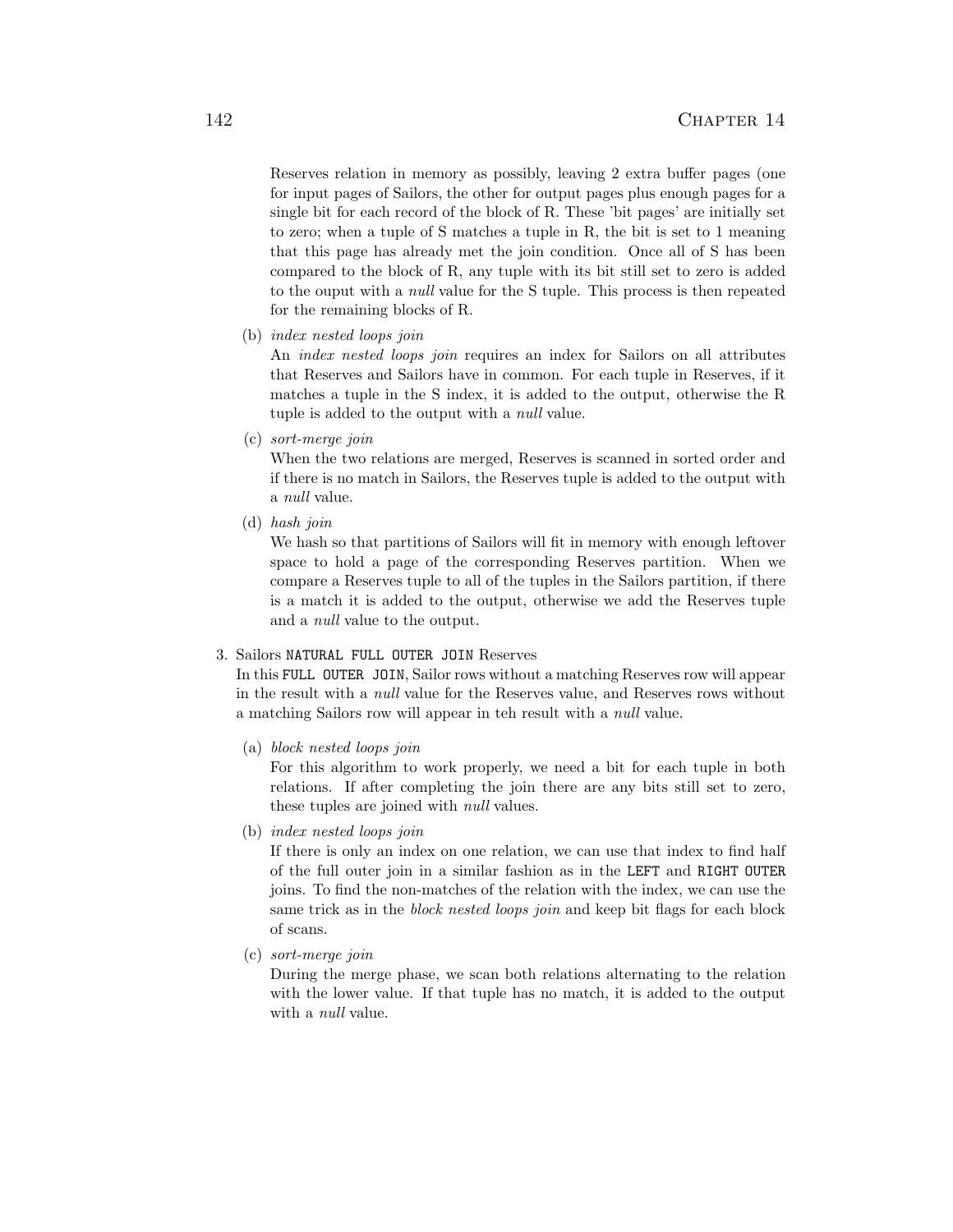(d) *hash join*

When we hash both relations, we should choose a hash function that will hash the larger relation into partitions that will fit in half of memory. This way we can fit both relations' partitions into main memory and we can scan both relations for matches. If no match is found (we must scan for both relations), then we add that tuple to the output with a *null* value.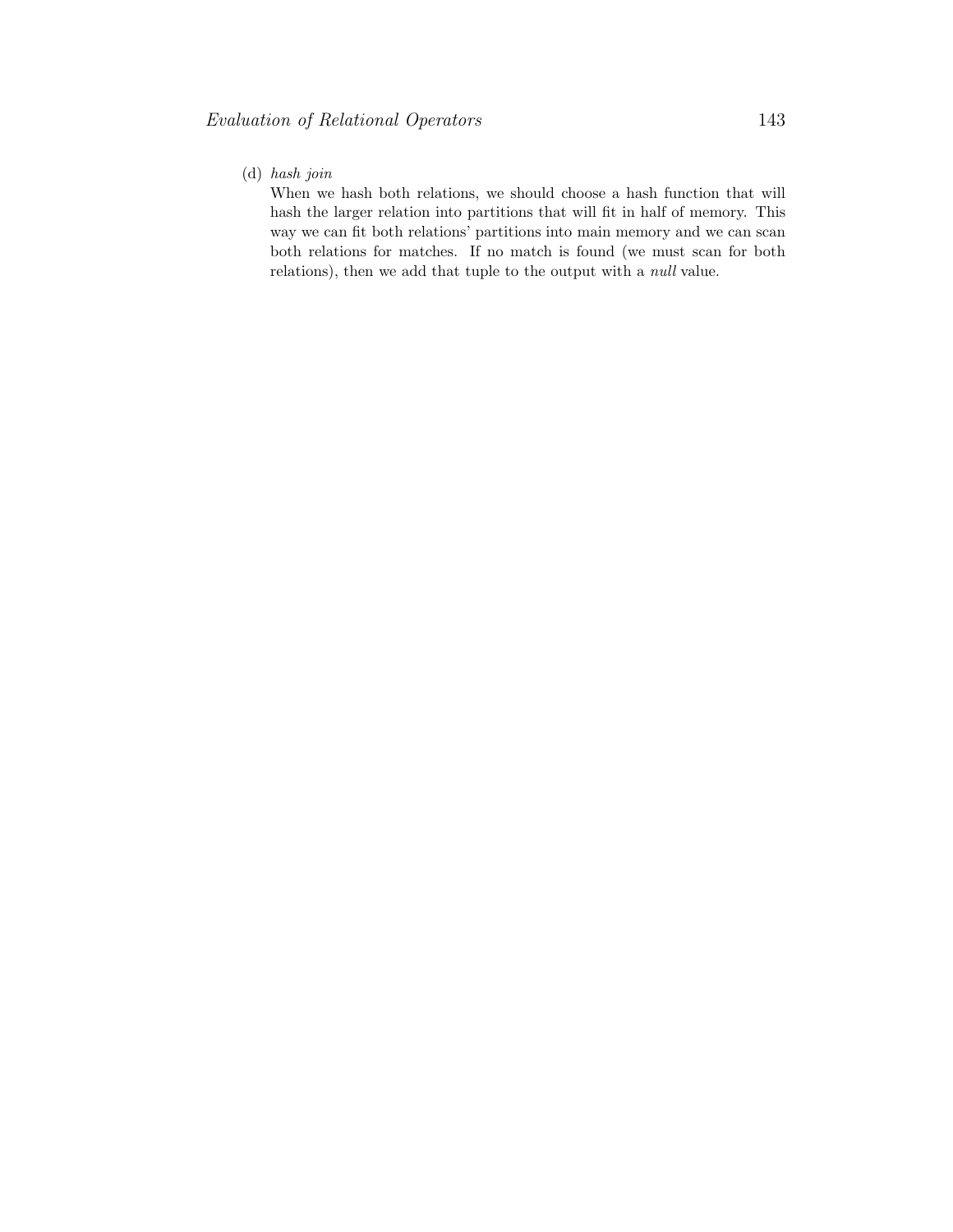# **15**

## **A TYPICAL QUERY OPTIMIZER**

**Exercise 15.1** Briefly answer the following questions:

- 1. In the context of query optimization, what is an *SQL query block*?
- 2. Define the term *reduction factor*.
- 3. Describe a situation in which projection should precede selection in processing a project-select query, and describe a situation where the opposite processing order is better. (Assume that duplicate elimination for projection is done via sorting.)
- 4. If there are unclustered (secondary)  $B+$  tree indexes on both  $R.a$  and  $S.b$ , the join  $R \bowtie_{a=b} S$  could be processed by doing a sort-merge type of join—without doing any sorting—by using these indexes.
	- (a) Would this be a good idea if R and S each has only one tuple per page or would it be better to ignore the indexes and sort R and S? Explain.
	- (b) What if R and S each have many tuples per page? Again, explain.
- 5. Explain the role of *interesting orders* in the System R optimizer.

**Answer 15.1** The answer to each question is given below.

- 1. An SQL query block is an SQL query without nesting, and serves as a unit of optimization. Blocks have one SELECT statement, one FROM statement, and at most one WHERE, one GROUP BY, and one HAVING statements. Queries with nesting can be broken up into a collection of query blocks whose evaluation must be coordinated at runtime.
- 2. The *reduction factor* for a term, is the ratio between the expected result size to the input size, considering only the slection represented by the term.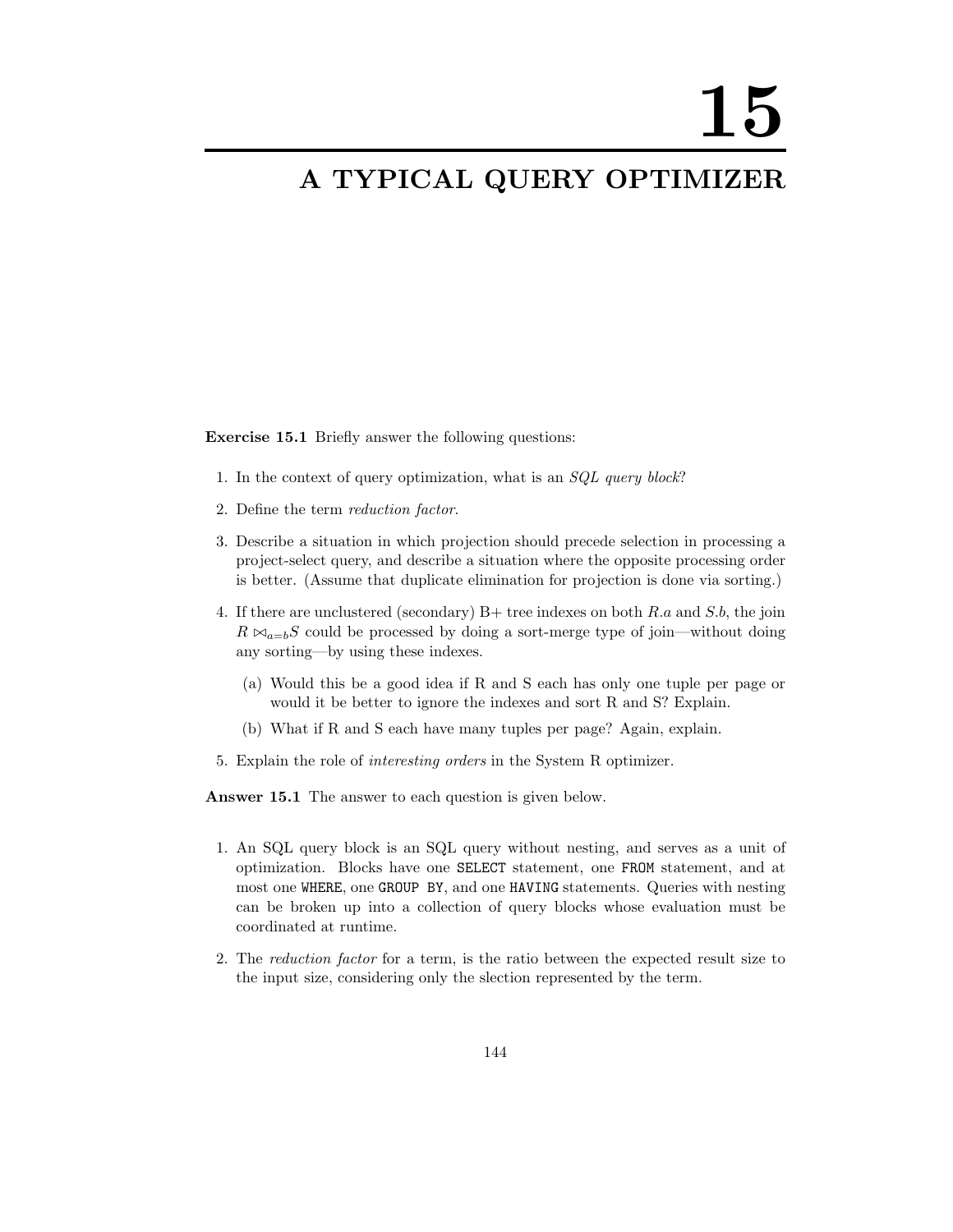3. If the selection is to be done on the inner relation of a simple nested loop, and the projection will reduce the number of pages occupied significantly, then the projection should be done first.

The opposite is true in the case of an index-only join. The projections should be done on the fly after the join.

- 4. (a) Using the indexes is a good idea when R and S each have only one tuple per page. Each data page is read exactly once and the cost of scanning the B+ tree is likely to be very small.
	- (b) Doing an actual data sort on appropriate keys may be a good idea when R and S have many tuples per page. Given that the indexes are unclustered, without sorting there is potential for many reads of a single page. After sorting, there will only be one read per matching page. The choice may be determined by number of potential matches and number of tuples per page.
- 5. The System R optimizer implements a multiple pass algorithm. In each pass, it must consider adding a join to those retained in previous passes. Each level retains the cheapest plan for each interesting order for result tuples. An ordering of tuples is interesting if it is sorted on some combination of fields.

**Exercise 15.2** Consider a relation with this schema:

Employees(*eid:* integer, *ename:* string, *sal:* integer, *title:* string, *age:* integer)

Suppose that the following indexes, all using Alternative (2) for data entries, exist: a hash index on *eid*, a B+ tree index on *sal*, a hash index on *age*, and a clustered B+ tree index on  $\langle age, \, sal \rangle$ . Each Employees record is 100 bytes long, and you can assume that each index data entry is 20 bytes long. The Employees relation contains 10,000 pages.

- 1. Consider each of the following selection conditions and, assuming that the reduction factor (RF) for each term that matches an index is 0.1, compute the cost of the most selective access path for retrieving all Employees tuples that satisfy the condition:
	- (a)  $sal > 100$
	- (b)  $age = 25$
	- (c)  $age > 20$
	- (d)  $eid = 1,000$
	- (e)  $sal > 200 \wedge age > 30$
	- (f)  $sal > 200 \land age = 20$
	- (g)  $sal > 200 \wedge title = 'CFO'$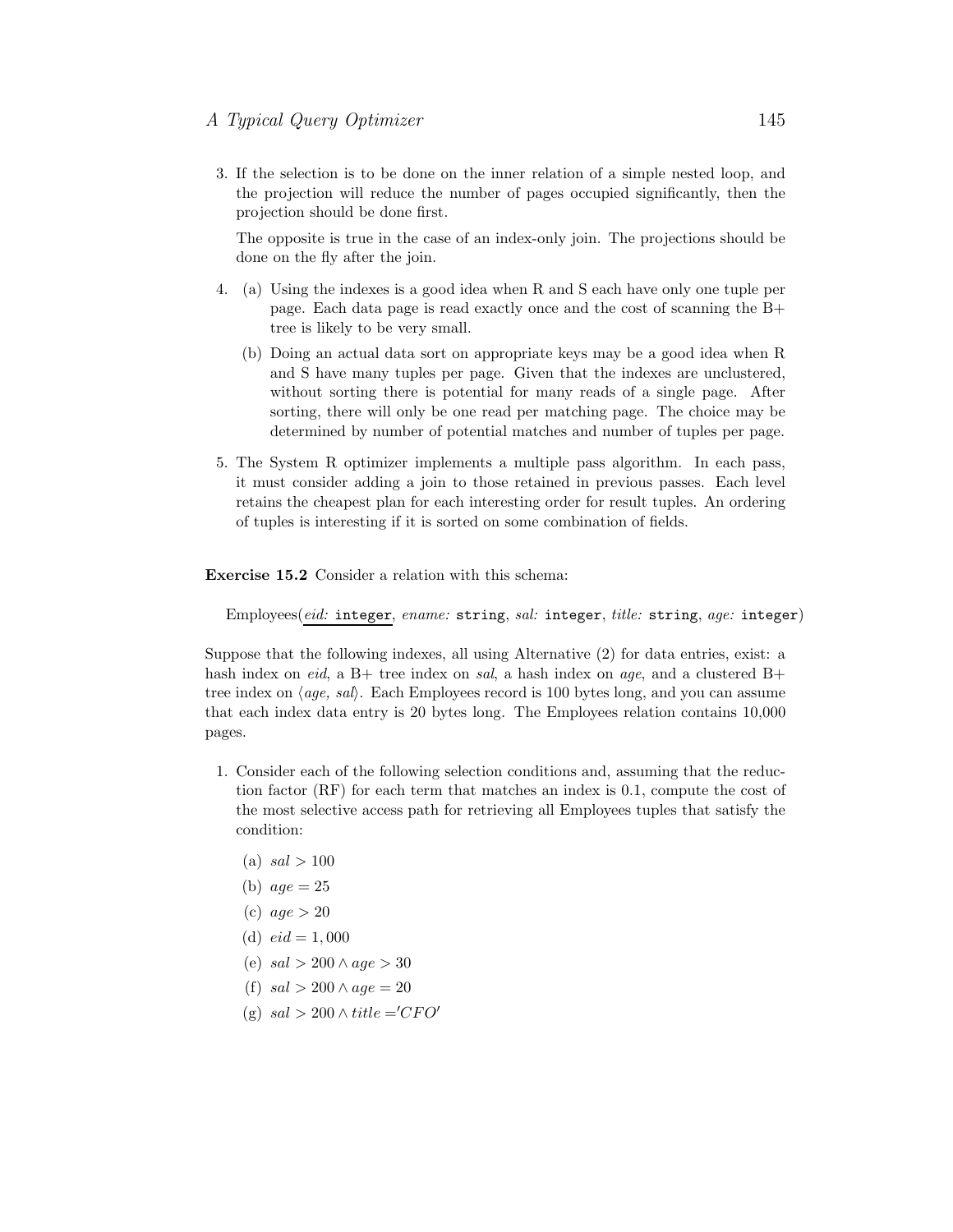(h)  $sal > 200 \land age > 30 \land title = 'CFO'$ 

- 2. Suppose that, for each of the preceding selection conditions, you want to retrieve the average salary of qualifying tuples. For each selection condition, describe the least expensive evaluation method and state its cost.
- 3. Suppose that, for each of the preceding selection conditions, you want to compute the average salary for each *age* group. For each selection condition, describe the least expensive evaluation method and state its cost.
- 4. Suppose that, for each of the preceding selection conditions, you want to compute the average age for each *sal* level (i.e., group by *sal*). For each selection condition, describe the least expensive evaluation method and state its cost.
- 5. For each of the following selection conditions, describe the best evaluation method:
	- (a)  $sal > 200 \vee age = 20$
	- (b)  $sal > 200 \vee title = 'CFO'$
	- (c) title ='CFO'  $\land$  ename ='Joe'

**Answer 15.2** Answer omitted.

**Exercise 15.3** For each of the following SQL queries, for each relation involved, list the attributes that must be examined to compute the answer. All queries refer to the following relations:

Emp(*eid:* integer, *did:* integer, *sal:* integer, *hobby:* char(20)) Dept(*did:* integer, *dname:* char(20), *floor:* integer, *budget:* real)

- 1. SELECT COUNT(\*) FROM Emp E, Dept D WHERE E.did = D.did
- 2. SELECT MAX $(E.\text{sal})$  FROM Emp E, Dept D WHERE E.did = D.did
- 3. SELECT MAX(E.sal) FROM Emp E, Dept D WHERE E.did = D.did AND D.floor = 5
- 4. SELECT E.did, COUNT(\*) FROM Emp E, Dept D WHERE E.did = D.did GROUP BY D.did
- 5. SELECT D.floor, AVG(D.budget) FROM Dept D GROUP BY D.floor HAVING COUNT(\*)  $> 2$
- 6. SELECT D.floor, AVG(D.budget) FROM Dept D GROUP BY D.floor ORDER BY D.floor

**Answer 15.3** The answer to each question is given below.

1. E.did, D.did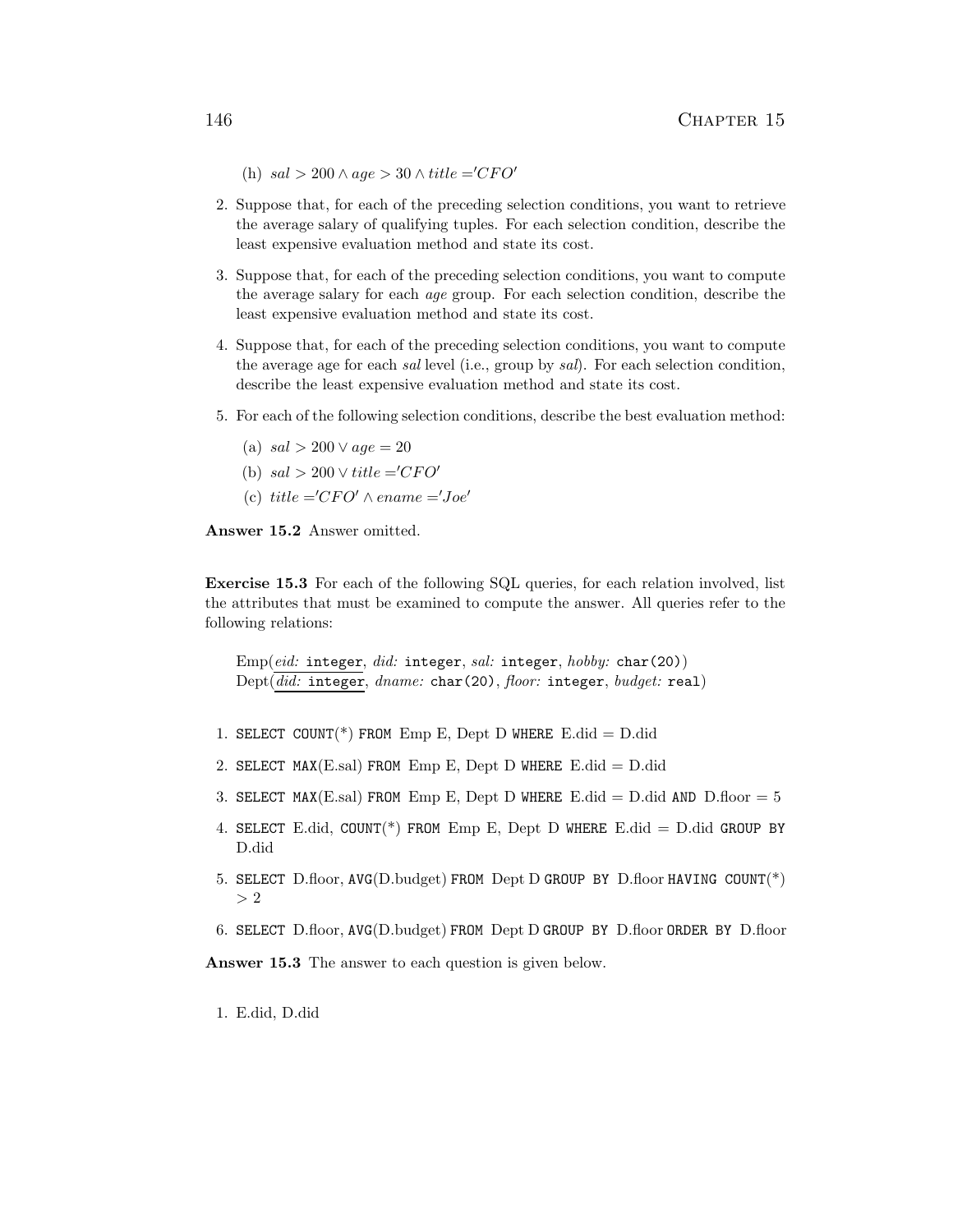- 2. E.sal, E.did, D.did
- 3. E.sal, E.did, D.did, D.floor
- 4. E.did, D.did
- 5. D.floor, D.budget
- 6. D.floor, D.budget

**Exercise 15.4** You are given the following information:

Executives has attributes *ename*, *title*, *dname*, and *address*; all are string fields of the same length. The *ename* attribute is a candidate key. The relation contains 10,000 pages. There are 10 buffer pages.

1. Consider the following query:

SELECT E.title, E.ename FROM Executives E WHERE E.title='CFO'

Assume that only 10% of Executives tuples meet the selection condition.

- (a) Suppose that a clustered B+ tree index on *title* is (the only index) available. What is the cost of the best plan? (In this and subsequent questions, be sure to describe the plan you have in mind.)
- (b) Suppose that an unclustered B+ tree index on *title* is (the only index) available. What is the cost of the best plan?
- (c) Suppose that a clustered B+ tree index on *ename* is (the only index) available. What is the cost of the best plan?
- (d) Suppose that a clustered B+ tree index on *address* is (the only index) available. What is the cost of the best plan?
- (e) Suppose that a clustered  $B+$  tree index on  $\langle \text{ename}, \text{title} \rangle$  is (the only index) available. What is the cost of the best plan?
- 2. Suppose that the query is as follows:

SELECT E.ename FROM Executives E WHERE E.title='CFO' AND E.dname='Toy'

Assume that only 10% of Executives tuples meet the condition  $E.title = 'CFO',$ only 10% meet E.dname =  $Toy'$ , and that only 5% meet both conditions.

(a) Suppose that a clustered B+ tree index on *title* is (the only index) available. What is the cost of the best plan?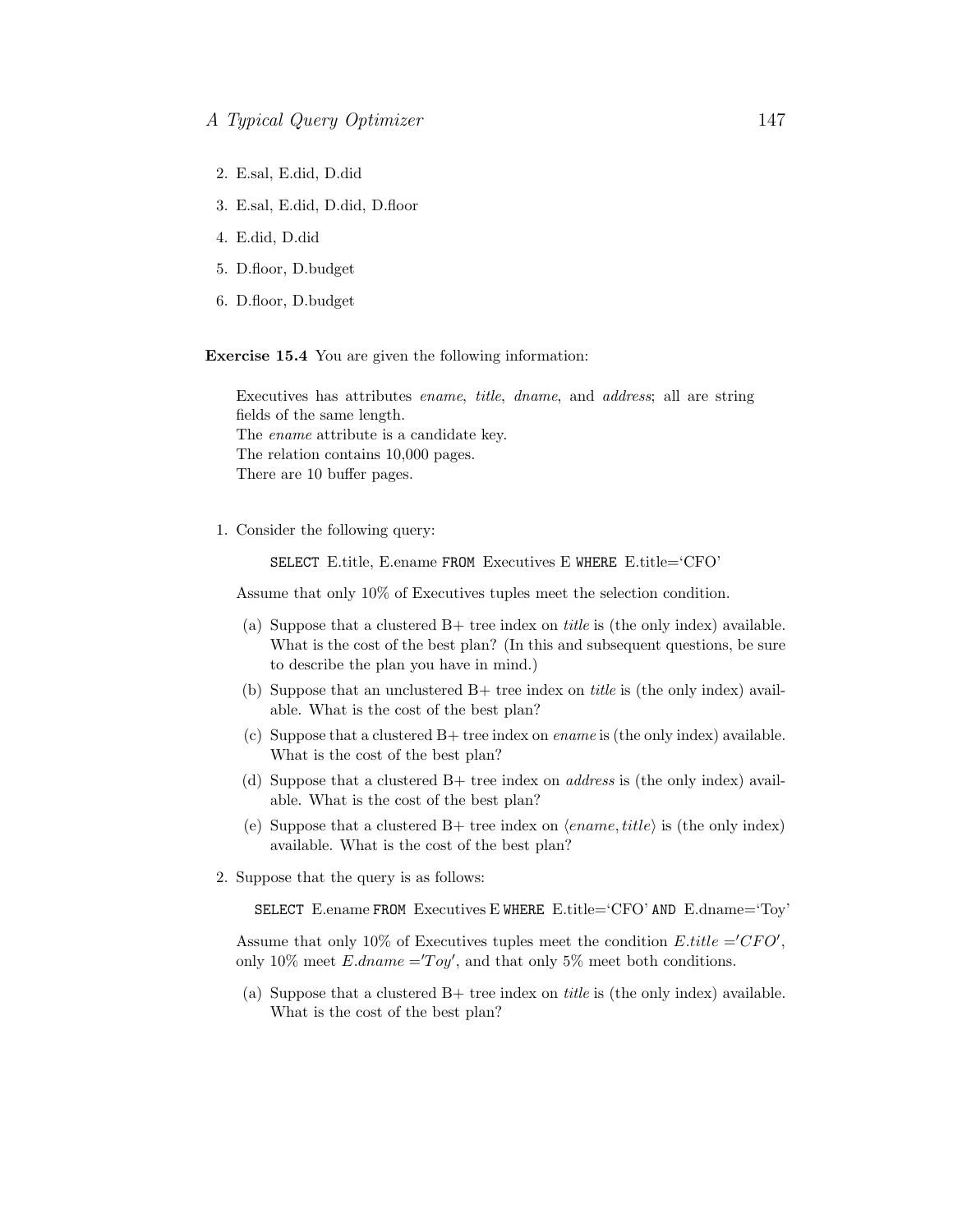- (b) Suppose that a clustered B+ tree index on *dname* is (the only index) available. What is the cost of the best plan?
- (c) Suppose that a clustered B+ tree index on  $\langle title, damage \rangle$  is (the only index) available. What is the cost of the best plan?
- (d) Suppose that a clustered  $B+$  tree index on  $\langle title, rename \rangle$  is (the only index) available. What is the cost of the best plan?
- (e) Suppose that a clustered B+ tree index on  $\langle \text{dname}, \text{title}, \text{ename} \rangle$  is (the only index) available. What is the cost of the best plan?
- (f) Suppose that a clustered B+ tree index on  $\langle \text{ename}, \text{title}, \text{drame} \rangle$  is (the only index) available. What is the cost of the best plan?
- 3. Suppose that the query is as follows:

SELECT E.title, COUNT(\*) FROM Executives E GROUP BY E.title

- (a) Suppose that a clustered B+ tree index on *title* is (the only index) available. What is the cost of the best plan?
- (b) Suppose that an unclustered B+ tree index on *title* is (the only index) available. What is the cost of the best plan?
- (c) Suppose that a clustered B+ tree index on *ename* is (the only index) available. What is the cost of the best plan?
- (d) Suppose that a clustered B+ tree index on  $\langle \text{ename}, \text{title} \rangle$  is (the only index) available. What is the cost of the best plan?
- (e) Suppose that a clustered  $B+$  tree index on  $\langle title, rename \rangle$  is (the only index) available. What is the cost of the best plan?
- 4. Suppose that the query is as follows:

SELECT E.title, COUNT(\*) FROM Executives E WHERE E.dname  $>$  'W%' GROUP BY E.title

Assume that only 10% of Executives tuples meet the selection condition.

- (a) Suppose that a clustered B+ tree index on *title* is (the only index) available. What is the cost of the best plan? If an additional index (on any search key you want) is available, would it help produce a better plan?
- (b) Suppose that an unclustered B+ tree index on *title* is (the only index) available. What is the cost of the best plan?
- (c) Suppose that a clustered B+ tree index on *dname* is (the only index) available. What is the cost of the best plan? If an additional index (on any search key you want) is available, would it help to produce a better plan?
- (d) Suppose that a clustered B+ tree index on  $\langle \text{dname}, \text{title} \rangle$  is (the only index) available. What is the cost of the best plan?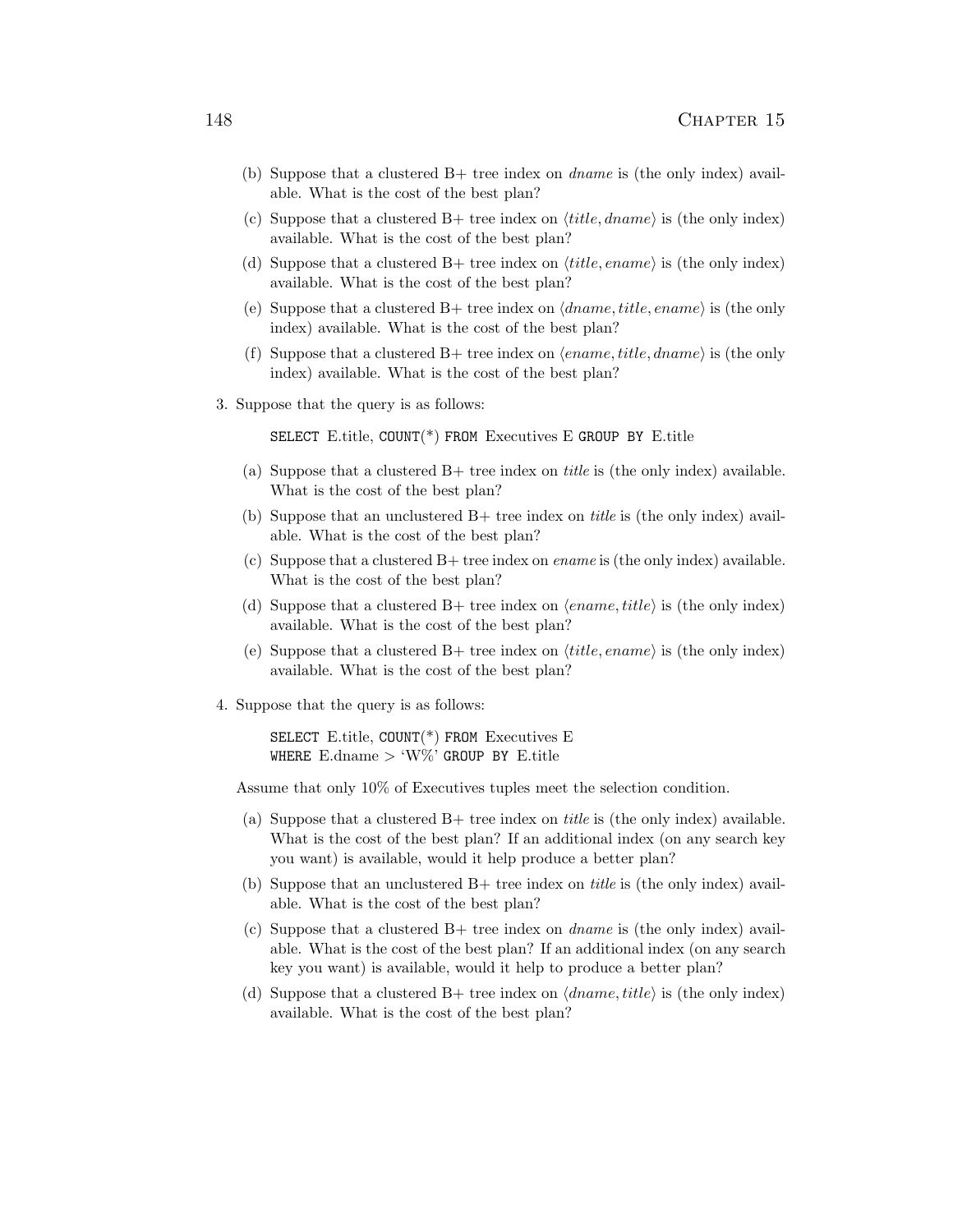(e) Suppose that a clustered  $B+$  tree index on  $\langle title, \text{dname} \rangle$  is (the only index) available. What is the cost of the best plan?

**Answer 15.4** Answer omitted.

**Exercise 15.5** Consider the query  $\pi_{A,B,C,D}(R \bowtie_{A=C} S)$ . Suppose that the projection routine is based on sorting and is smart enough to eliminate all but the desired attributes during the initial pass of the sort and also to toss out duplicate tuples onthe-fly while sorting, thus eliminating two potential extra passes. Finally, assume that you know the following:

R is 10 pages long, and R tuples are 300 bytes long. S is 100 pages long, and S tuples are 500 bytes long. C is a key for S, and A is a key for R. The page size is 1024 bytes. Each S tuple joins with exactly one R tuple. The combined size of attributes A, B, C, and D is 450 bytes. A and B are in R and have a combined size of 200 bytes; C and D are in S.

- 1. What is the cost of writing out the final result? (As usual, you should ignore this cost in answering subsequent questions.)
- 2. Suppose that three buffer pages are available, and the only join method that is implemented is simple (page-oriented) nested loops.
	- (a) Compute the cost of doing the projection followed by the join.
	- (b) Compute the cost of doing the join followed by the projection.
	- (c) Compute the cost of doing the join first and then the projection on-the-fly.
	- (d) Would your answers change if 11 buffer pages were available?

**Answer 15.5** The answer to each question is given below.

- 1. From the given information, we know that R has 30 tuples (10 pages of 3 records each), and S has 200 tuples (100 pages of 2 records each). Since every S tuple joins with exaclty one R tuple, there can be at most 200 tuples after the join. Since the size of the result is 450 bytes/record, 2 records will fit on a page. This means 200  $/$  2 = 100 page writes are needed to write the result to disk.
- 2. (a) Cost of projection followed by join: The projection is sort-based, so we must sort relation S, which contains attributes C and D. Relation S has 100 pages, and we have 3 buffer pages, so the sort cost is  $200 * [log2(100)] = 200 * 7 =$ 1400.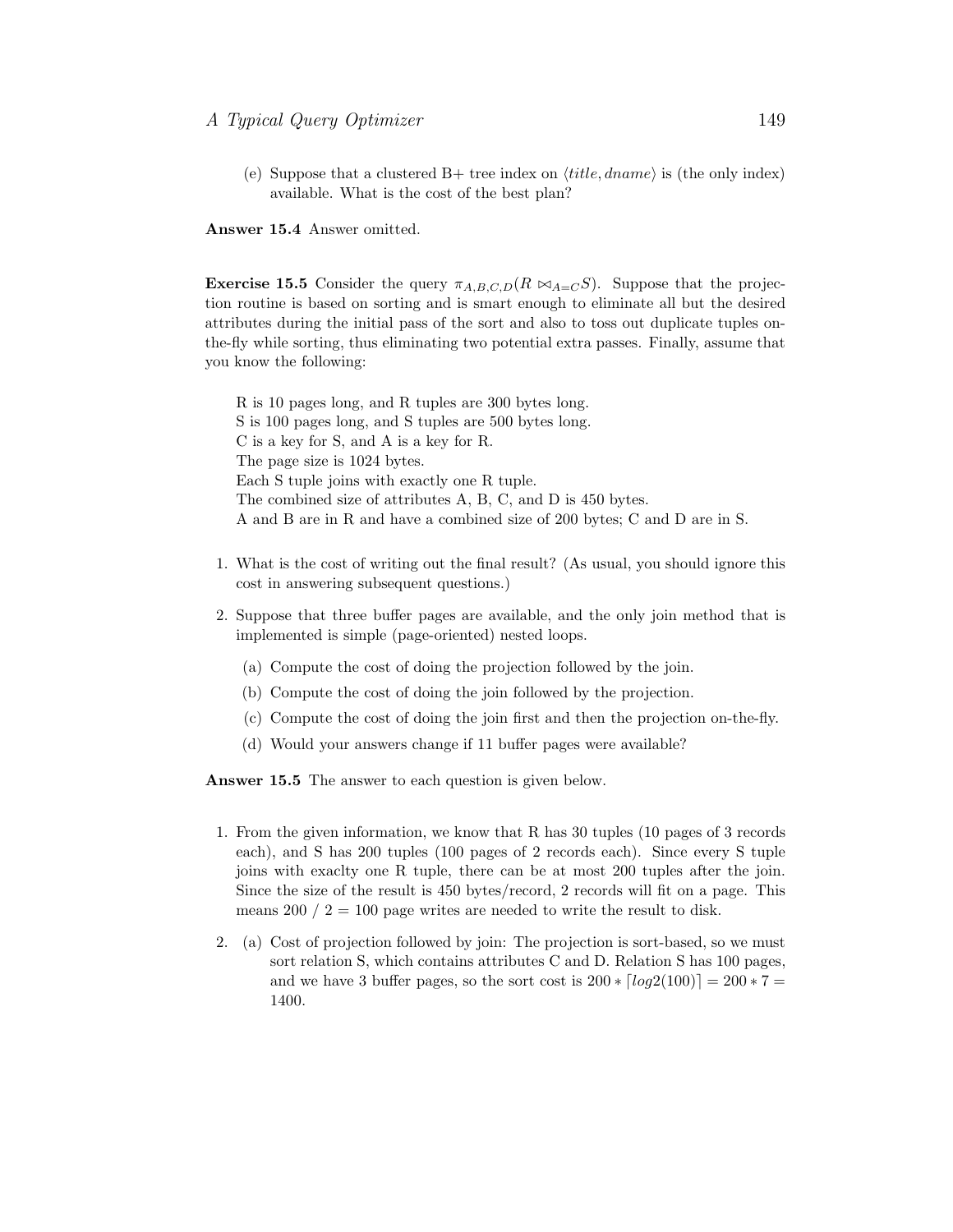Assume that 1/10 of the tuples are removed as duplicates, so that there are 180 remaining tuples of S, each of size 150 bytes (combined size of attributes C, D). Therefore, 6 tuples fit on a page, so the resulting size of the inner relation is 30 pages.

The projection on R is calculated similarly: R has 10 pages, so the sort will  $\cot 30 * [log2(10)] = 30 * 4 = 120$ . If  $1/10$  are not duplicates, then there are 27 tuples remaining, each of size 200 bytes. Therefore, 5 tuples fit on a page so the resulting size of the outer relation is 6 pages.

The cost using SNL is  $(6 + 6*30) = 186$  I/Os, for a total cost of 1586 I/Os.

(b) Cost of join followed by projection:

SNL join is  $(10 + 10*100) = 1010$  I/Os, and results in 200 tuples, each of size 800 bytes. Thus, only one result tuple fits on a page, and we have 200 pages.

The projection is a sort using 3 buffer pages, and in the first pass unwanted attributes are eliminated on-the-fly to produce tuples of size 450 bytes, i.e., 2 tuples per page. Thus, 200 pages are scanned and 100 pages written in the first pass in 33 runs of 3 pages each and 1 run of a page. These runs are merged pairwise in 6 additional passes for a total projection cost of  $200+100+2*6*100=1500$  I/Os. This includes the cost of writing out the result of 100 pages; removing this cost and adding the cost of the join step, we obtain a total cost of 2410 I/Os.

(c) Cost of join and projection on the fly:

This means that the projection cost is 0, so the only cost is the join, which we know from above is 1010 I/Os.

(d) If we had 11 buffer pages, then the projection sort could be done log10 instead of log2.

**Exercise 15.6** Briefly answer the following questions:

- 1. Explain the role of relational algebra equivalences in the System R optimizer.
- 2. Consider a relational algebra expression of the form  $\sigma_c(\pi_l(R \times S))$ . Suppose that the equivalent expression with selections and projections pushed as much as possible, taking into account only relational algebra equivalences, is in one of the following forms. In each case give an illustrative example of the selection conditions and the projection lists  $(c, l, c1, l1, \text{etc.}).$ 
	- (a) *Equivalent maximally pushed form:*  $\pi_{l1}(\sigma_{c1}(R) \times S)$ .
	- (b) *Equivalent maximally pushed form:*  $\pi_{l1}(\sigma_{c1}(R) \times \sigma_{c2}(S)).$
	- (c) *Equivalent maximally pushed form:*  $\sigma_c(\pi_{l1}(\pi_{l2}(R) \times S))$ .
	- (d) *Equivalent maximally pushed form:*  $\sigma_{c1}(\pi_{l1}(\sigma_{c2}(\pi_{l2}(R)) \times S)).$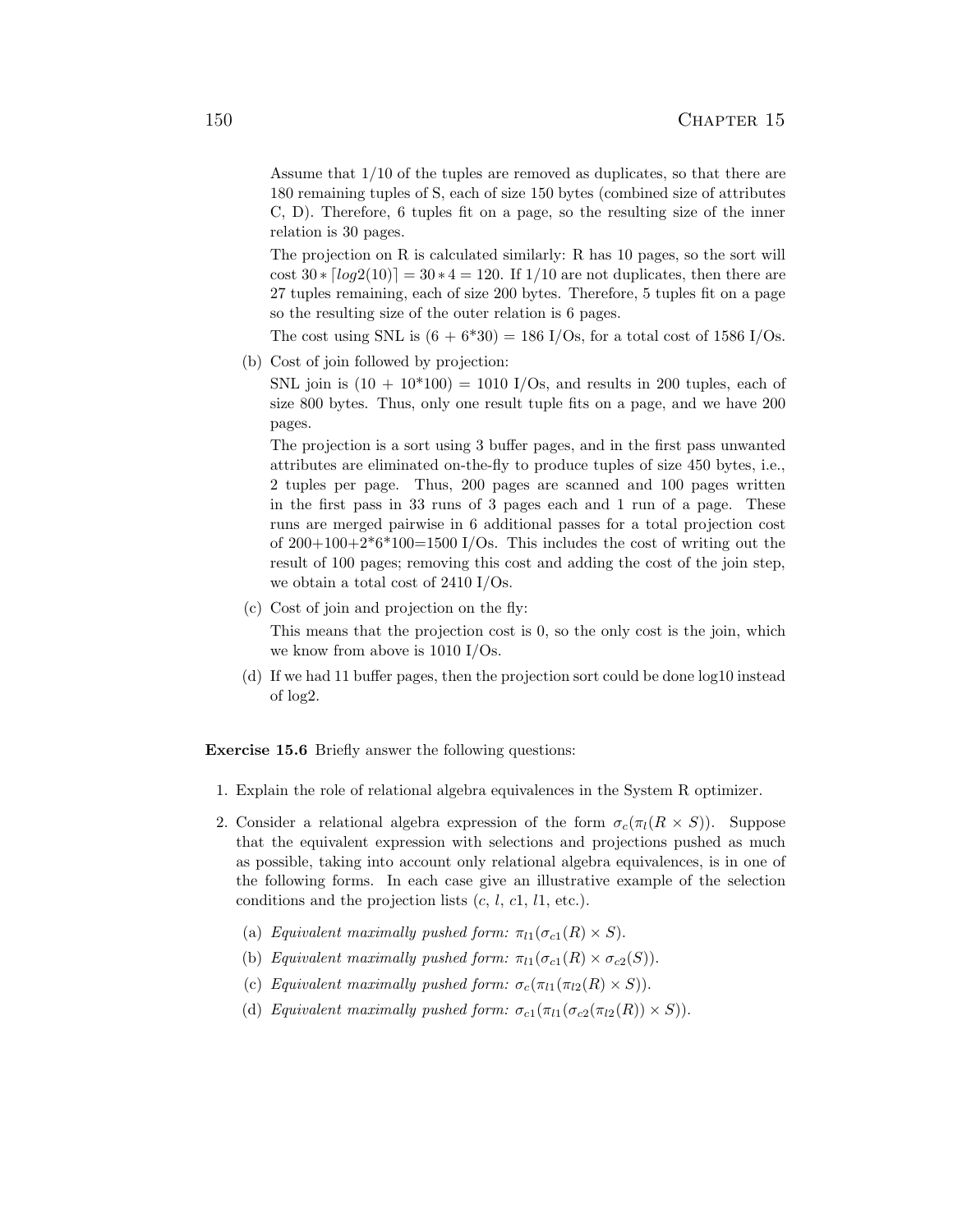- (e) *Equivalent maximally pushed form:*  $\sigma_{c1}(\pi_{l1}(\pi_{l2}(\sigma_{c2}(R)) \times S)).$
- (f) *Equivalent maximally pushed form:*  $\pi_l(\sigma_{c1}(\pi_{l1}(\pi_{l2}(\sigma_{c2}(R)) \times S))).$

**Answer 15.6** Answer omitted.

**Exercise 15.7** Consider the following relational schema and SQL query. The schema captures information about employees, departments, and company finances (organized on a per department basis).

Emp(*eid:* integer, *did:* integer, *sal:* integer, *hobby:* char(20)) Dept(*did:* integer, *dname:* char(20), *floor:* integer, *phone:* char(10)) Finance(*did:* integer, *budget:* real, *sales:* real, *expenses:* real)

Consider the following query:

|      | SELECT D.dname, F.budget                        |  |  |  |  |
|------|-------------------------------------------------|--|--|--|--|
| FROM | Emp E, Dept D, Finance F                        |  |  |  |  |
|      | WHERE Edid=D.did AND D.did=F.did AND D.floor=1  |  |  |  |  |
|      | AND E.sal $\geq$ 59000 AND E.hobby = 'yodeling' |  |  |  |  |

- 1. Identify a relational algebra tree (or a relational algebra expression if you prefer) that reflects the order of operations a decent query optimizer would choose.
- 2. List the join orders (i.e., orders in which pairs of relations can be joined to compute the query result) that a relational query optimizer will consider. (Assume that the optimizer follows the heuristic of never considering plans that require the computation of cross-products.) Briefly explain how you arrived at your list.
- 3. Suppose that the following additional information is available: Unclustered B+ tree indexes exist on *Emp.did*, *Emp.sal*, *Dept.floor*, *Dept.did*, and *Finance.did*. The system's statistics indicate that employee salaries range from 10,000 to 60,000, employees enjoy 200 different hobbies, and the company owns two floors in the building. There are a total of 50,000 employees and 5,000 departments (each with corresponding financial information) in the database. The DBMS used by the company has just one join method available, index nested loops.
	- (a) For each of the query's base relations (Emp, Dept, and Finance) estimate the number of tuples that would be initially selected from that relation if all of the non-join predicates on that relation were applied to it before any join processing begins.
	- (b) Given your answer to the preceding question, which of the join orders considered by the optimizer has the lowest estimated cost?

**Answer 15.7** The answer to each question is given below.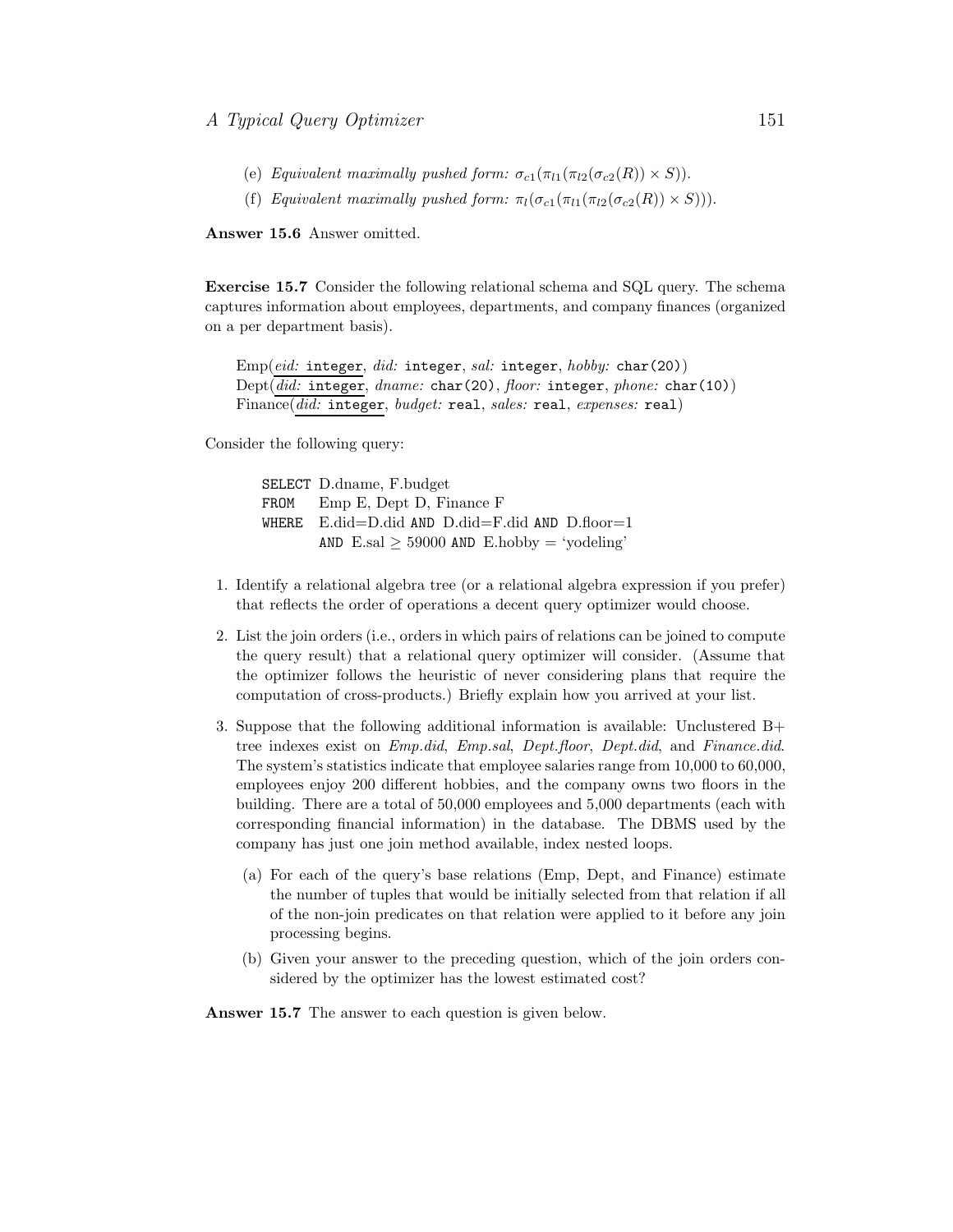```
\pi_{D.dname,F,budget}(((\pi_{E.did}(\sigma_{E.sal>=59000,E.hobbu="uodelling" (E)))\bowtie \pi_{D\text{.}did, D\text{.}dname}(\sigma_{D\text{.}floor=1}(D))) \bowtie \pi_{F\text{.}budget\text{.}F\text{.}did}(F))
```
- 2. There are 2 join orders considered, assuming that the optimizer only consider left-deep joins and ignores cross-products: (D,E,F) and (D,F,E)
- 3. (a) The answer to each relation is given below.
	- Emp: card = 50,000, E.sal > 59,000, E.hobby = "yodelling" resulting card =  $50000 * 1/50 * 1/200 = 5$
	- Dept: card =  $5000$ , D.floor = 1 resulting card =  $5000 * 1/2 = 2500$
	- Finance:  $\text{card} = 5000$ , there are no non-join predicates  $\blacksquare$ resulting card = 5000
	- (b) Consider the following join methods on the following left-deep tree:  $(E \bowtie$  $D) \bowtie F$ ).

The tuples from E will be pipelined, no temporary relations are created.

First, retrieve the tuples from E with salary  $\geq$  59,000 using the B-tree index on salary; we estimate 1000 such tuples will be found, with a cost of 1 tree traversal + the cost of retrieving the 1000 tuples (since the index is unclustered)  $= 3+1000 = 1003$ . Note, we ignore the cost of scanning the leaves.

Of these 1000 retrieved tuples, on the fly select only those that have hobby  $=$  "yodelling", we estimate there will be 5 such tuples.

Pipeline these 5 tuples one at a time to D, and using the B-tree index on D.did and the fact the D.did is a key, we can find the matching tuples for the join by searching the Btree and retrieving at most 1 matching tuple, for a total cost of  $5(3 + 1) = 20$ . The resulting cardinality of this join is at most 5.

Pipeline the estimated 3 tuples of these 5 that have D.floor=1 1 up to F, and use the Btree index on F.did and the fact that F.did is a key to retrieve at most 1 F tuple for each of the 3 pipelined tuples. This costs at most  $3(3+1)$  $= 12.$ 

Ignoring the cost of writing out the final result, we get a total cost of  $1003+20+12 = 1035.$ 

**Exercise 15.8** Consider the following relational schema and SQL query:

Suppliers(*sid:* integer, *sname:* char(20), *city:* char(20)) Supply(*sid:* integer, *pid:* integer) Parts(pid: integer, pname: char(20), price: real)

1.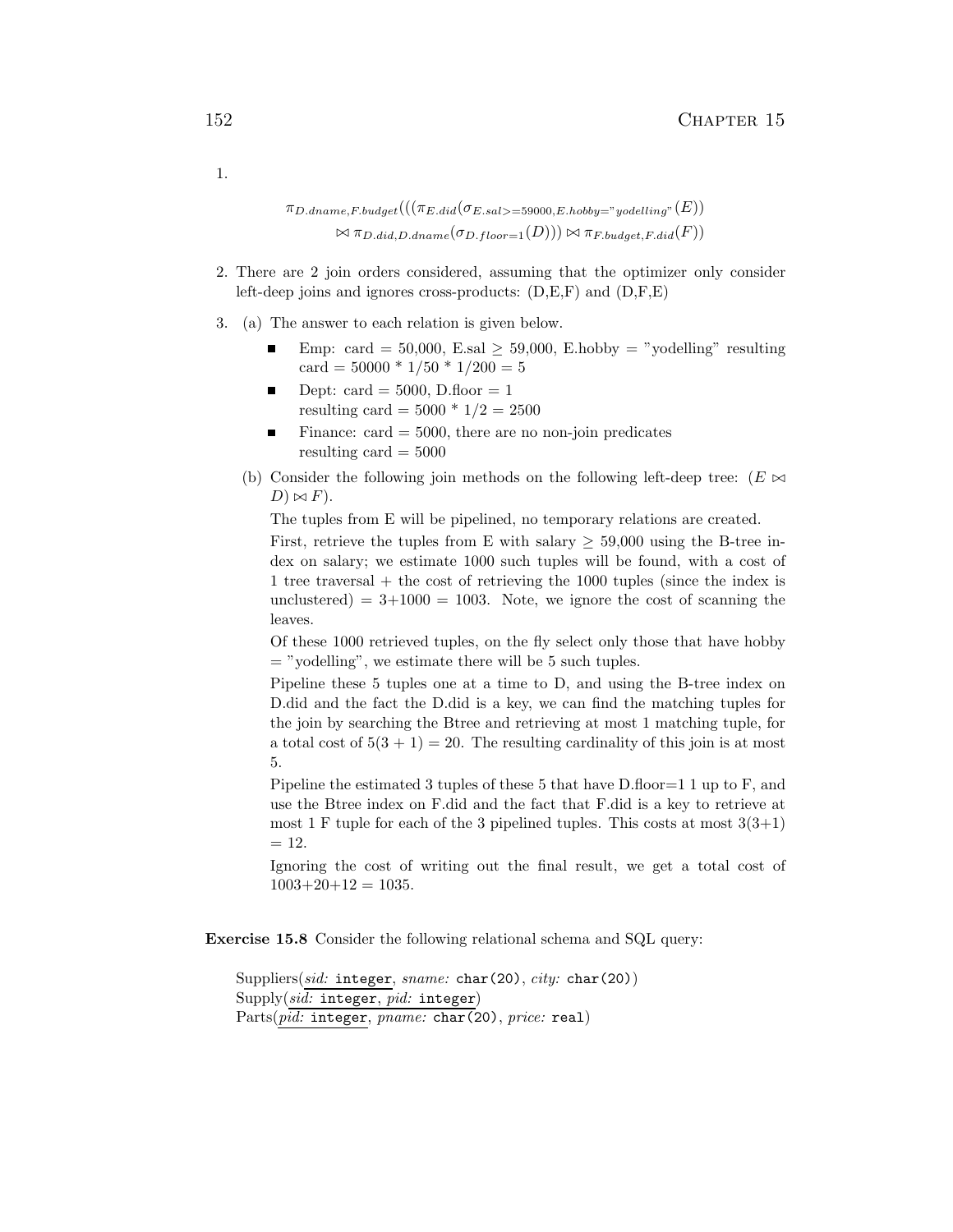| SELECT S.sname, P.pname                                                                                                      |
|------------------------------------------------------------------------------------------------------------------------------|
| FROM Suppliers S, Parts P, Supply Y                                                                                          |
| WHERE $S \text{.} \text{sid} = Y \text{.} \text{sid} \text{ AND } Y \text{.} \text{pid} = P \text{.} \text{pid} \text{ AND}$ |
| $S_{\text{city}} = 'Madison'$ AND P.price $\leq 1,000$                                                                       |

- 1. What information about these relations does the query optimizer need to select a good query execution plan for the given query?
- 2. How many different join orders, assuming that cross-products are disallowed, does a System R style query optimizer consider when deciding how to process the given query? List each of these join orders.
- 3. What indexes might be of help in processing this query? Explain briefly.
- 4. How does adding DISTINCT to the SELECT clause affect the plans produced?
- 5. How does adding ORDER BY *sname* to the query affect the plans produced?
- 6. How does adding GROUP BY *sname* to the query affect the plans produced?

**Answer 15.8** Answer omitted.

**Exercise 15.9** Consider the following scenario:

Emp(*eid:* integer, *sal:* integer, *age:* real, *did:* integer) Dept(*did:* integer, *projid:* integer, *budget:* real, *status:* char(10)) Proj(*projid:* integer, *code:* integer, *report:* varchar)

Assume that each Emp record is 20 bytes long, each Dept record is 40 bytes long, and each Proj record is 2000 bytes long on average. There are 20,000 tuples in Emp, 5000 tuples in Dept (note that *did* is not a key), and 1000 tuples in Proj. Each department, identified by *did*, has 10 projects on average. The file system supports 4000 byte pages, and 12 buffer pages are available. All following questions are based on this information. You can assume uniform distribution of values. State any additional assumptions. The cost metric to use is *the number of page I/Os*. Ignore the cost of writing out the final result.

- 1. Consider the following two queries: "Find all employees with  $age = 30"$  and "Find all projects with  $code = 20$ ." Assume that the number of qualifying tuples is the same in each case. If you are building indexes on the selected attributes to speed up these queries, for which query is a *clustered* index (in comparison to an *unclustered* index) more important?
- 2. Consider the following query: "Find all employees with  $age > 30$ ." Assume that there is an unclustered index on *age*. Let the number of qualifying tuples be N. For what values of  $N$  is a sequential scan cheaper than using the index?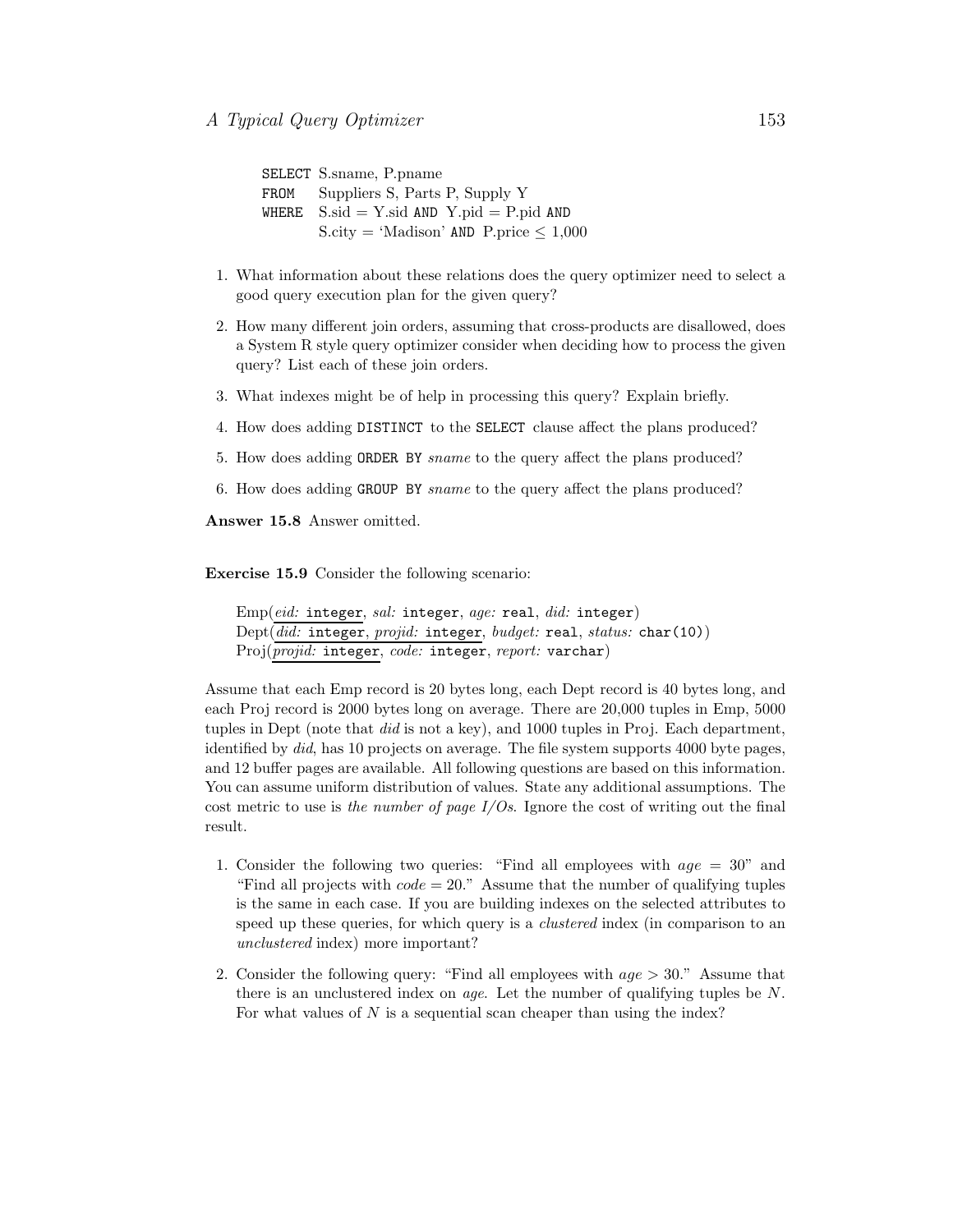3. Consider the following query:

SELECT \* FROM Emp E, Dept D WHERE E.did=D.did

- (a) Suppose that there is a clustered hash index on *did* on Emp. List all the plans that are considered and identify the plan with the lowest estimated cost.
- (b) Assume that both relations are sorted on the join column. List all the plans that are considered and show the plan with the lowest estimated cost.
- (c) Suppose that there is a clustered B+ tree index on *did* on Emp and Dept is sorted on *did*. List all the plans that are considered and identify the plan with the lowest estimated cost.
- 4. Consider the following query:

| SELECT   | D.did, $COUNT(*)$         |
|----------|---------------------------|
| FR.OM    | Dept D, Proj P            |
| WHERE    | $D.$ projid $=$ P. projid |
| GROUP BY | D.did                     |

- (a) Suppose that no indexes are available. Show the plan with the lowest estimated cost.
- (b) If there is a hash index on *P.projid* what is the plan with lowest estimated cost?
- (c) If there is a hash index on *D.projid* what is the plan with lowest estimated cost?
- (d) If there is a hash index on *D.projid* and *P.projid* what is the plan with lowest estimated cost?
- (e) Suppose that there is a clustered B+ tree index on *D.did* and a hash index on *P.projid*. Show the plan with the lowest estimated cost.
- (f) Suppose that there is a clustered B+ tree index on *D.did*, a hash index on *D.projid*, and a hash index on *P.projid*. Show the plan with the lowest estimated cost.
- (g) Suppose that there is a clustered  $B+$  tree index on *D.did, D.projid* and a hash index on *P.projid*. Show the plan with the lowest estimated cost.
- (h) Suppose that there is a clustered  $B+$  tree index on *D.projid, D.did* and a hash index on *P.projid*. Show the plan with the lowest estimated cost.
- 5. Consider the following query: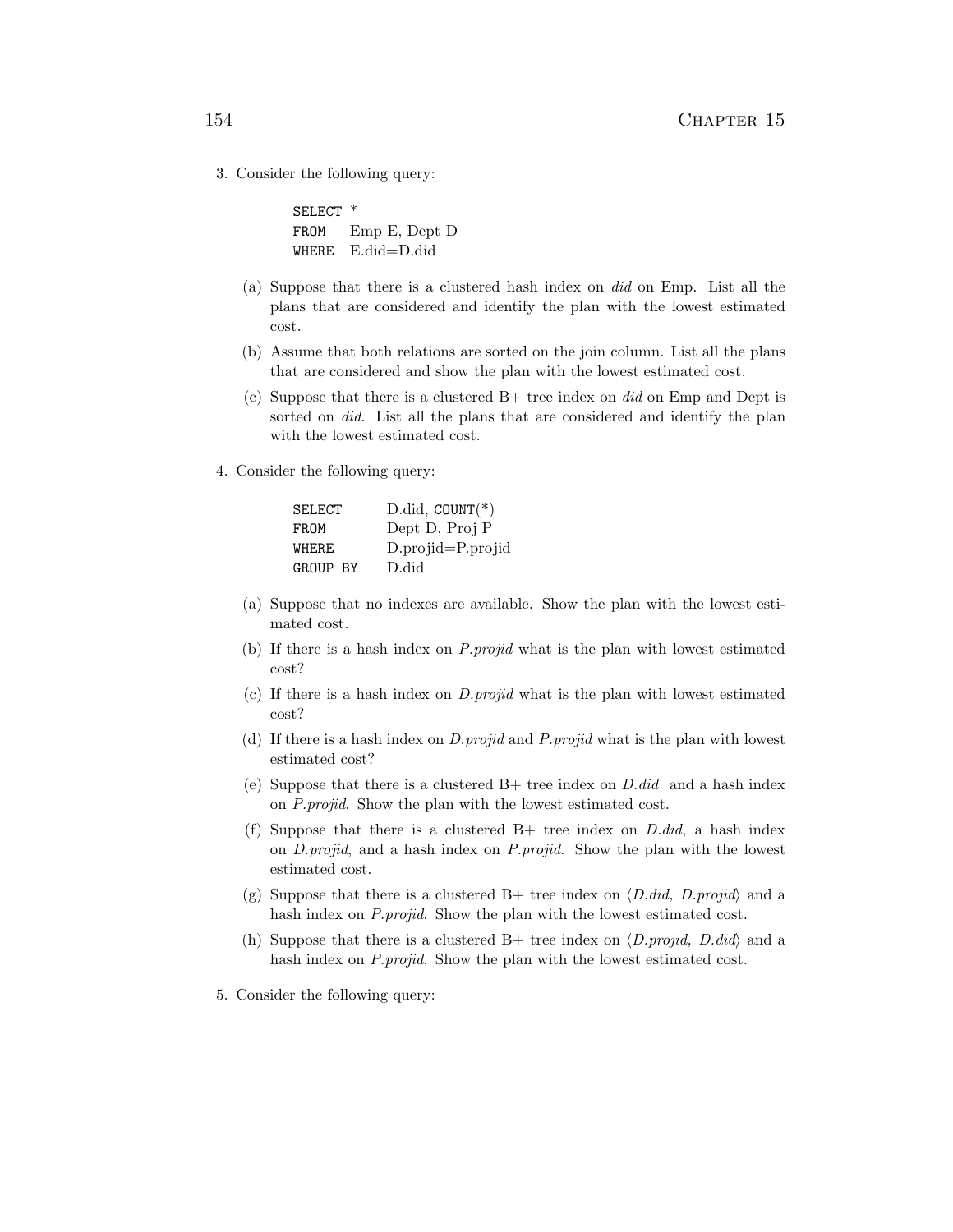| SELECT   | D.did, $COUNT(*)$                       |
|----------|-----------------------------------------|
| FROM     | Dept D, Proj P                          |
| WHERE    | D.projid=P.projid AND D.budget $>99000$ |
| GROUP BY | D.did                                   |

Assume that department budgets are uniformly distributed in the range 0 to 100,000.

- (a) Show the plan with lowest estimated cost if no indexes are available.
- (b) If there is a hash index on *P.projid* show the plan with lowest estimated cost.
- (c) If there is a hash index on *D.budget* show the plan with lowest estimated cost.
- (d) If there is a hash index on *D.projid* and *D.budget* show the plan with lowest estimated cost.
- (e) Suppose that there is a clustered  $B+$  tree index on  $\langle D.did, D.budget \rangle$  and a hash index on *P.projid*. Show the plan with the lowest estimated cost.
- (f) Suppose there is a clustered B+ tree index on *D.did*, a hash index on *D.budget*, and a hash index on *P.projid*. Show the plan with the lowest estimated cost.
- (g) Suppose there is a clustered  $B+$  tree index on  $\langle D.did, D.budget, D.projid \rangle$ and a hash index on *P.projid*. Show the plan with the lowest estimated cost.
- (h) Suppose there is a clustered B+ tree index on *D.did, D.projid, D.budget* and a hash index on *P.projid*. Show the plan with the lowest estimated cost.
- 6. Consider the following query:

SELECT E.eid, D.did, P.projid FROM Emp E, Dept D, Proj P WHERE E.sal=50,000 AND D.budget>20,000 E.did=D.did AND D.projid=P.projid

Assume that employee salaries are uniformly distributed in the range 10,009 to 110,008 and that project budgets are uniformly distributed in the range 10,000 to 30,000. There is a clustered index on *sal* for Emp, a clustered index on *did* for Dept, and a clustered index on *projid* for Proj.

- (a) List all the one-relation, two-relation, and three-relation subplans considered in optimizing this query.
- (b) Show the plan with the lowest estimated cost for this query.
- (c) If the index on Proj were unclustered, would the cost of the preceding plan change substantially? What if the index on Emp or on Dept were unclustered?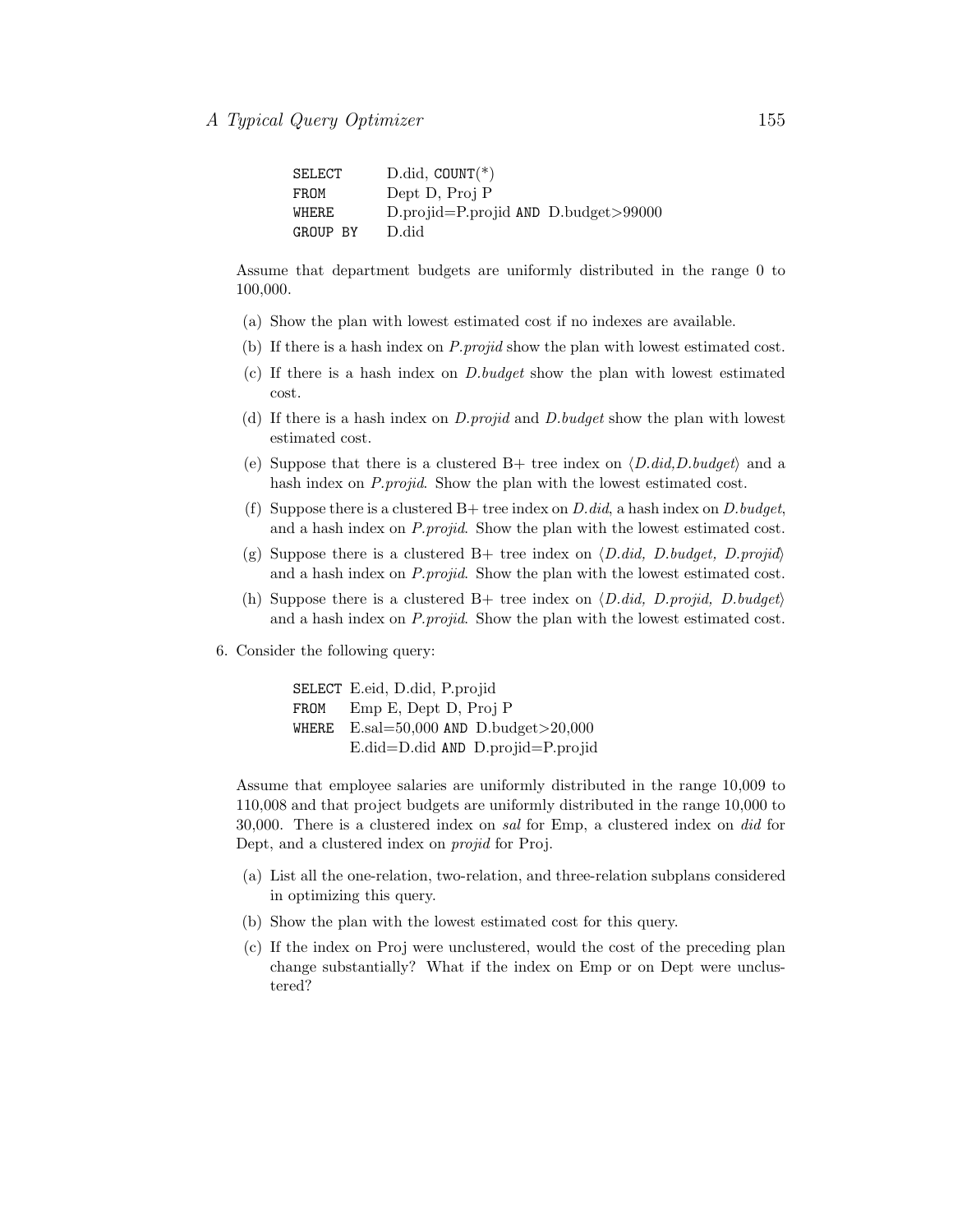**Answer 15.9** The reader should calculate actual costs of all alternative plans; in the answers below, we just outline the best plans without detailed cost calculations to prove that these are indeed the best plans.

1. The question specifies that the *number*, rather than the *fraction*, of qualifying tuples is identical for the two queries. Since *Emp* tuples are small, many will fit on a single page; conversely, few (just 2) of the large *Proj* tuples will fit on a page.

Since we wish to minimize the number of page  $I/Os$ , it will be an advantage if the *Emp* tuples are clustered with respect to the *age* index (all matching tuples will be retrieved in a few page I/Os). Clustering is not as important for the *Proj* tuples since almost every matching tuple will require a page I/O, even with clustering.

- 2. The *Emp* relation occupies 100 pages. For an unclustered index retrieving N tuples requires N page I/Os. If more than 100 tuples match, the cost of fetching *Emp* tuples by following pointers in the index data entries exceeds the cost of sequential scan. Using the index also involves about 2 I/Os to get to the right leaf page, and the cost of fetching leaf pages that contain qualifying data entries; this makes scan better than the index with fewer than 100 matches.)
- 3. (a) One plan is to use (simple or blocked) NL join with  $E$  as the outer. Another plan is SM or Hash join. A third plan is to use  $D$  as the outer and to use INL; given the clustered hash index on  $E$ , this plan will likely be the cheapest.
	- (b) The same plans are considered as before, but now, SM join is the best strategy because both relations are sorted on the join column (and all tuples of Emp are likely to join with some tuple of Dept, and must therefore be fetched at least once, even if INL is used).
	- (c) The same plans are considered as before. As in the previous case, SM join is the best: the clustered  $B+$  tree index on  $Emp$  can be used to efficiently retrieve Emp tuples in sorted order.
- 4. (a) BNL with *Proj* as the outer, followed by sorting on *did* to implement the aggregation. All attributes except did can be eliminated during the join but duplicates should not be eliminated!
	- (b) Sort Dept on did first (all other attributes except projid can be projected out), then scan while probing  $Proj$  and counting tuples in each did group on-the-fly.
	- (c) INL with Dept as inner, followed by sorting on did to implement the aggregation. Again, all attributes except did can be eliminated during the join but duplicates should not be eliminated!
	- (d) As in the previous case, INL with Dept as inner, followed by sorting on did to implement the aggregation. Again, all attributes except did can be eliminated during the join but duplicates should not be eliminated!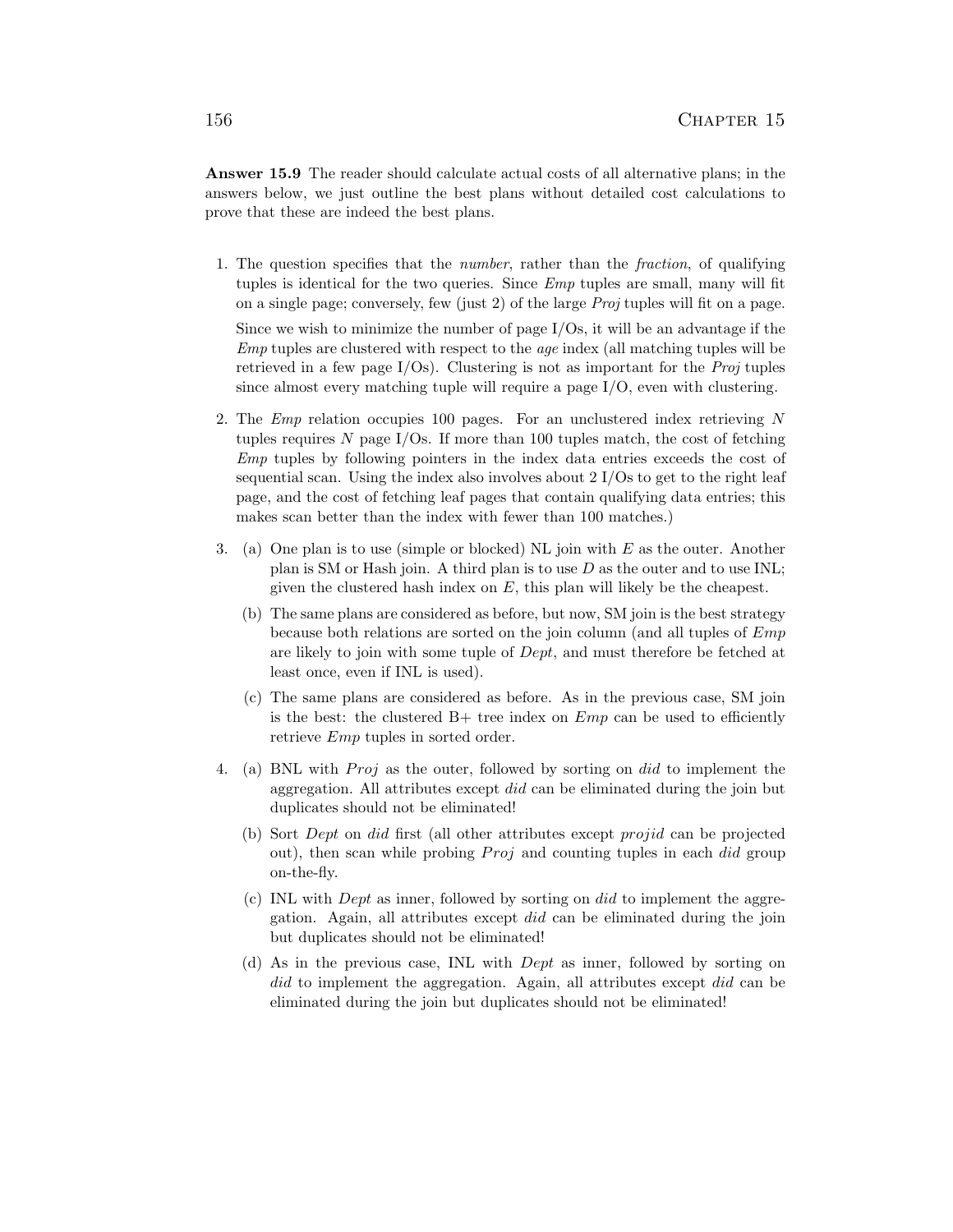- (e) Scan Dept in did order using the clustered  $B+$  tree index while probing  $Proj$ and counting tuples in each did group on-the-fly.
- (f) Same as above.
- (g) Scan the clustered B+ tree index using an index-only scan while probing  $Proj$  and counting tuples in each  $did$  group on-the-fly.
- (h) Sort the data entries in the clustered  $B+$  tree index on  $Depth$ , then scan while probing  $Proj$  and counting tuples in each  $did$  group on-the-fly.
- 5. (a) BNL with  $Proj$  as the outer with the selection applied on-the-fly, followed by sorting on did to implement the aggregation. All attributes except did can be eliminated during the join but duplicates should not be eliminated!
	- (b) Sort Dept on did first (while applying the selection and projecting out all other attributes except projid in the initial scan), then scan while probing Proj and counting tuples in each did group on-the-fly.
	- (c) Select Dept tuples using the index on budget, join using INL with  $Proj$  as inner, projecting out all attributes except *did*. Then sort to implement the aggregation.
	- (d) Same as the case with no index; this index does not help.
	- (e) Retrieve Dept tuples that satisfy the condition on budget in did order by using the clustered  $B+$  tree index while probing  $Proj$  and counting tuples in each *did* group on-the-fly.
	- (f) Since the condition on budget is very selective, even though the index on budget is unclustered we retrieve Dept tuples using this index, project out the *did* and *projid* fields and sort them by *did*. Then we scan while probing *Proj* and counting tuple sin each  $did$  gorup on-the-fly.
	- (g) Use an index-only scan on the  $B+$  tree and apply the condition on budget, while probing  $Proj$  and counting tuples in each did group on-the-fly. Notice that this plan is applicable even if the B+ tree index is *not* clustered. (Within each did group, can optimize search for data entries in the index that satisfy the budget condition, but this is a minor gain.)
	- (h) Use an index-only scan on the  $B+$  tree and apply the condition on budget, while probing  $Proj$  and counting tuples in each  $did$  group on-the-fly.
- 6. (a) 1-relation subplans: Clustered index on  $E.sal$ ; Scan Dept; and Scan Proj. 2-relation subplans: (i) Clustered index on  $E$  sal, probe Dept using the index on did, apply predicate on D.budget and join. (ii) Scan Dept, apply predicate on D.budget and probe  $Proj.$  (iii) Scan  $Proj.$  probe Dept and apply predicate on D.budget and join. 3-relation subplans: Join  $Emp$  and  $Depth$  and probe  $Proj$ ; Join  $Depth$  and *Proj* and probe  $Emp.$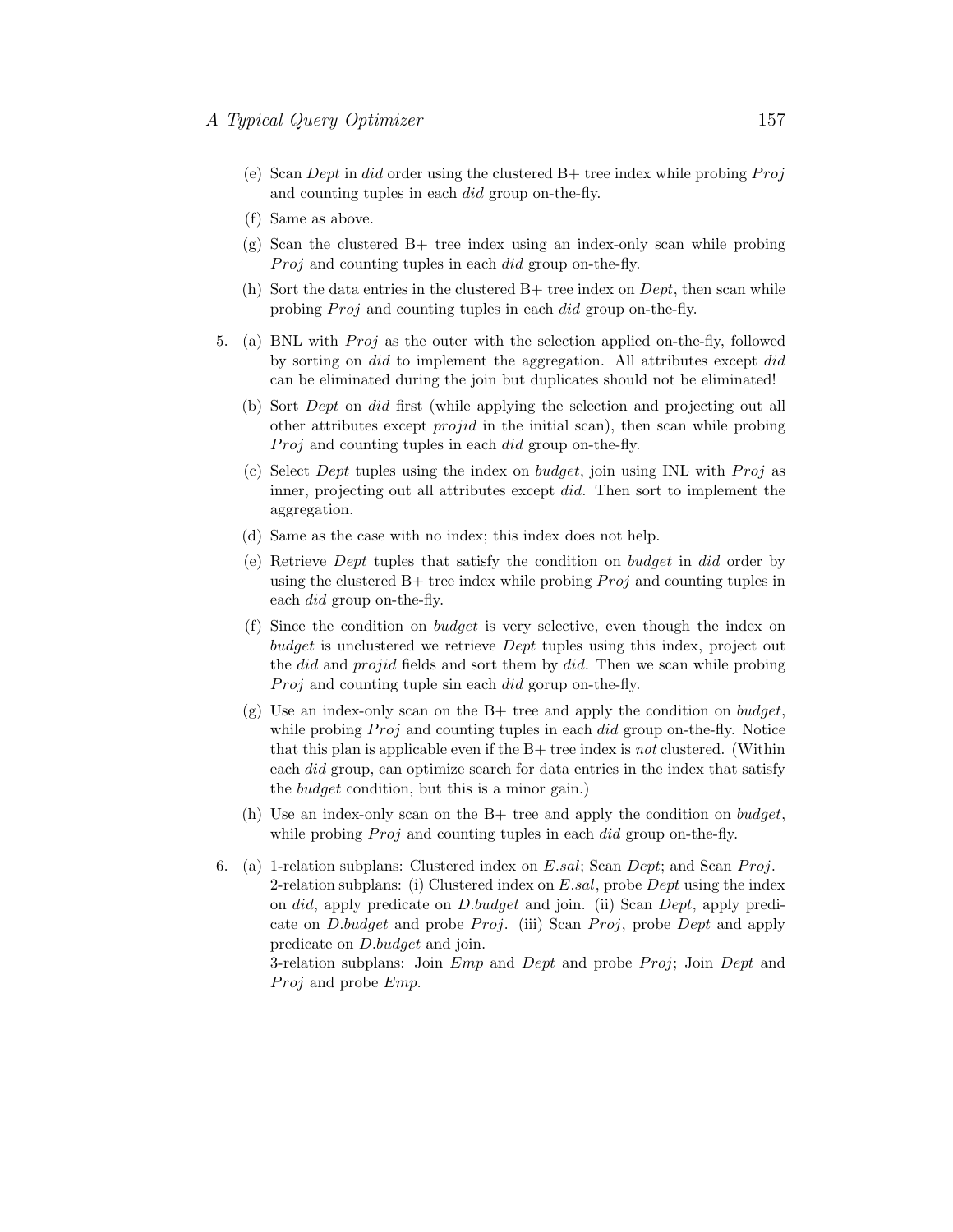- (b) The least cost plan is to use the index on  $E$  sal to eliminate most tuples, probe Dept using the index on D.did, apply the predicate on D.budget, probe and join on Proj.projid.
- (c) Unclustering the index on  $Proj$  would increase the number of I/Os but not substantially since the total number of matching  $Proj$  tuples to be retrieved is small.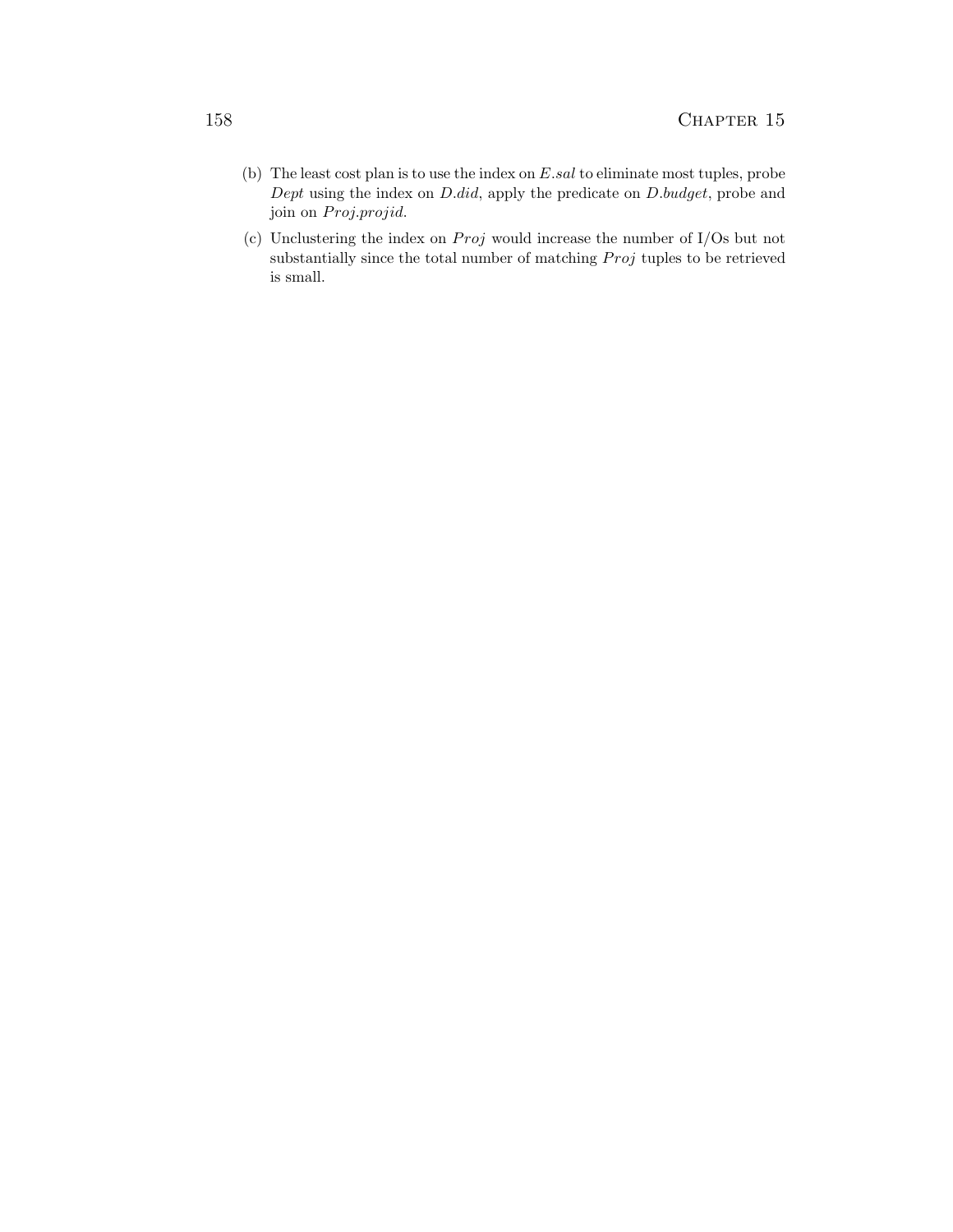# **16 OVERVIEW OF TRANSACTION MANAGEMENT**

**Exercise 16.1** Give brief answers to the following questions:

- 1. What is a transaction? In what ways is it different from an ordinary program (in a language such as C)?
- 2. Define these terms: *atomicity, consistency, isolation, durability, schedule, blind write, dirty read, unrepeatable read, serializable schedule, recoverable schedule, avoids-cascading-aborts schedule.*
- 3. Describe Strict 2PL.
- 4. What is the phantom problem? Can it occur in a database where the set of database objects is fixed and only the values of objects can be changed?

**Answer 16.1** The answer to each question is given below.

- 1. A transaction is an execution of a user program, and is seen by the DBMS as a series or list of actions. The actions that can be executed by a transaction include reads and writes of database objects, whereas actions in an ordinary program could involve user input, access to network devices, user interface drawing, etc.
- 2. Each term is described below.
	- (a) *Atomicity* means a transaction executes when all actions of the transaction are completed fully, or none are. This means there are no partial transactions (such as when half the actions complete and the other half do not).
	- (b) *Consistency* involves beginning a transaction with a 'consistent' database, and finishing with a 'consistent' database. For example, in a bank database, money should never be "created" or "deleted" without an appropriate deposit or withdrawal. Every transaction should see a consistent database.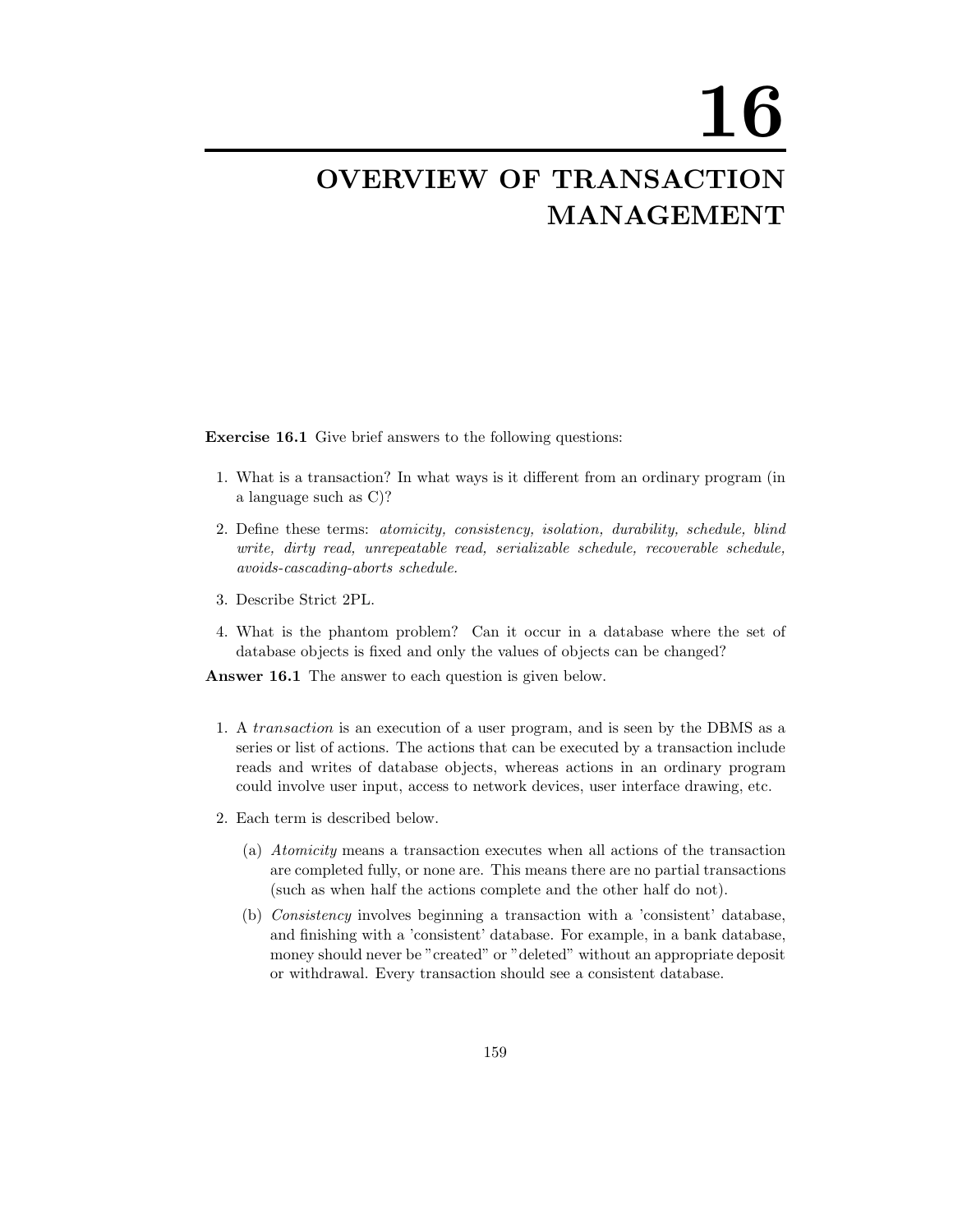- (c) *Isolation* ensures that a transaction can run independently, without considering any side effects that other concurrently running transactions might have. When a database interleaves transaction actions for performance reasons, the database protects each transaction from the effects of other transactions.
- (d) *Durability* defines the persistence of committed data: once a transaction commits, the data should persist in the database even if the system crashes before the data is written to non-volatile storage.
- (e) A *schedule* is a series of (possibly overlapping) transactions.
- (f) A *blind write* is when a transaction writes to an object without ever reading the object.
- (g) A *dirty read* occurs when a transaction reads a database object that has been modified by another not-yet-committed transaction.
- (h) An *unrepeatable read* occurs when a transaction is unable to read the same object value more than once, even though the transaction has not modified the value. Suppose a transaction T2 changes the value of an object A that has been read by a transaction T1 while T1 is still in progress. If T1 tries to read the value of A again, it will get a different result, even though it has not modified A.
- (i) A *serializable schedule* over a set S of transactions is a schedule whose effect on any consistent database instance is identical to that of some complete serial schedule over the set of committed transactions in S.
- (j) A *recoverable schedule* is one in which a transaction can commit only after all other transactions whose changes it has read have committed.
- (k) A schedule that *avoids-cascading-aborts* is one in which transactions only read the changes of committed transactions. Such a schedule is not only recoverable, aborting a transaction can be accomplished without cascading the abort to other transactions.
- 3. *Strict 2PL* is the most widely used locking protocol where 1) A transaction requests a shared/exclusive lock on the object before it reads/modifies the object. 2) All locks held by a transaction are released when the transaction is completed.
- 4. The *phantom problem* is a situation where a transaction retrieves a collection of objects twice but sees different results, even though it does not modify any of these objects itself and follows the strict 2PL protocol. This problem usually arises in dynamic databases where a transaction cannot assume it has locked all objects of a given type (such as all sailors with rank 1; new sailors of rank 1 can be added by a second transaction after one transaction has locked all of the original ones).

If the set of database objects is fixed and only the values of objects can be changed, the phantom problem cannot occur since one cannot insert new objects into the database.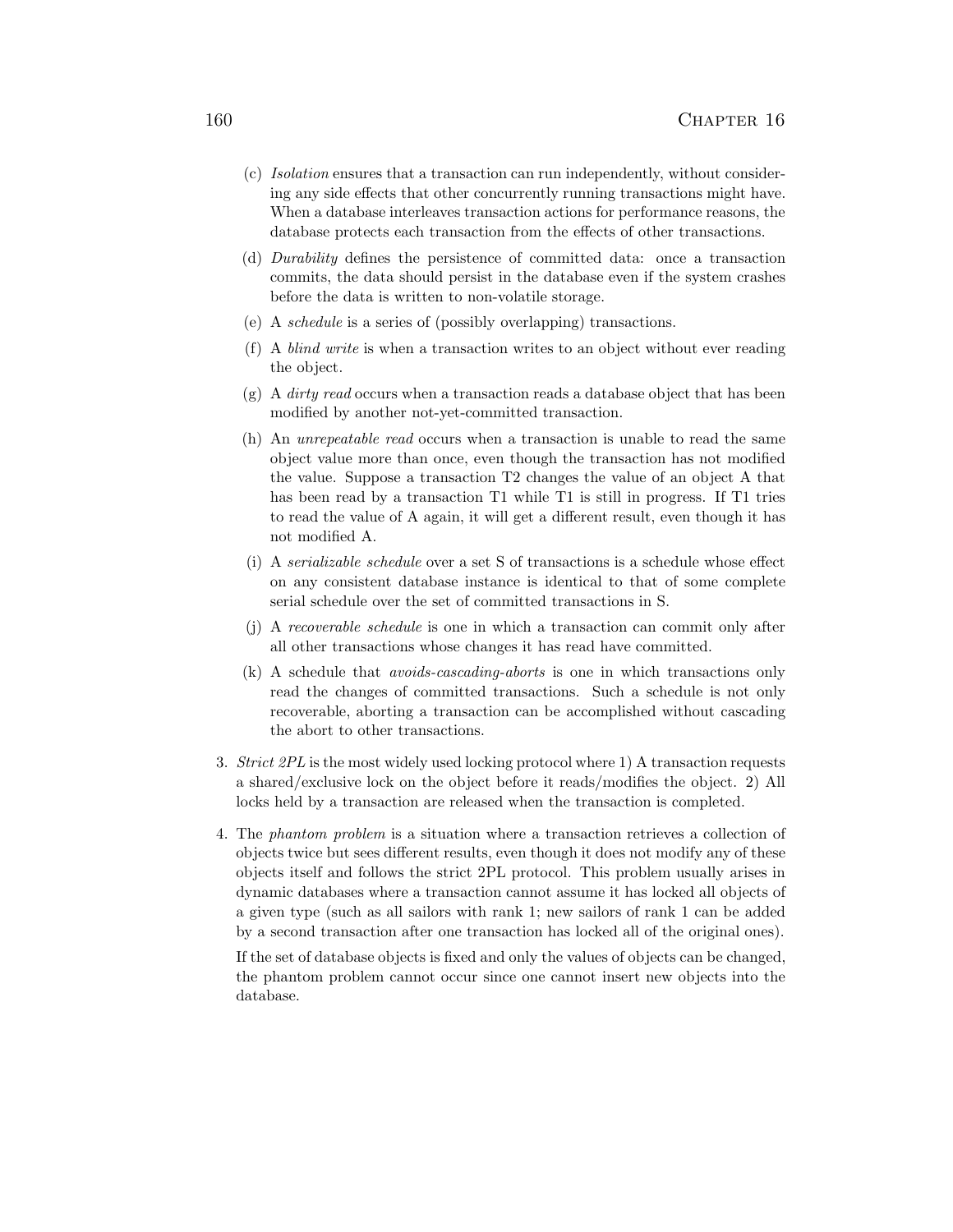**Exercise 16.2** Consider the following actions taken by transaction T1 on database objects  $X$  and  $Y$ :

 $R(X)$ ,  $W(X)$ ,  $R(Y)$ ,  $W(Y)$ 

- 1. Give an example of another transaction  $T_2$  that, if run concurrently to transaction  $T$  without some form of concurrency control, could interfere with  $T1$ .
- 2. Explain how the use of Strict 2PL would prevent interference between the two transactions.
- 3. Strict 2PL is used in many database systems. Give two reasons for its popularity.

**Answer 16.2** Answer omitted.

**Exercise 16.3** Consider a database with objects X and Y and assume that there are two transactions  $T1$  and  $T2$ . Transaction  $T1$  reads objects X and Y and then writes object X. Transaction  $T2$  reads objects X and Y and then writes objects X and Y.

- 1. Give an example schedule with actions of transactions  $T1$  and  $T2$  on objects X and Y that results in a write-read conflict.
- 2. Give an example schedule with actions of transactions  $T1$  and  $T2$  on objects X and  $Y$  that results in a read-write conflict.
- 3. Give an example schedule with actions of transactions  $T1$  and  $T2$  on objects X and Y that results in a write-write conflict.
- 4. For each of the three schedules, show that Strict 2PL disallows the schedule.

**Answer 16.3** The answer to each question is given below.

- 1. The following schedule results in a write-read conflict:  $T2:R(X), T2:R(Y), T2:W(X), T1:R(X)$ ...  $T1:R(X)$  is a dirty read here.
- 2. The following schedule results in a read-write conflict:  $T2:R(X), T2:R(Y), T1:R(X), T1:R(Y), T1:W(X)$ ... Now, T2 will get an unrepeatable read on X.
- 3. The following schedule results in a write-write conflict:  $T2:R(X), T2:R(Y), T1:R(X), T1:R(Y), T1:W(X), T2:W(X)$  ... Now, T2 has overwritten uncommitted data.
- 4. Strict 2PL resolves these conflicts as follows: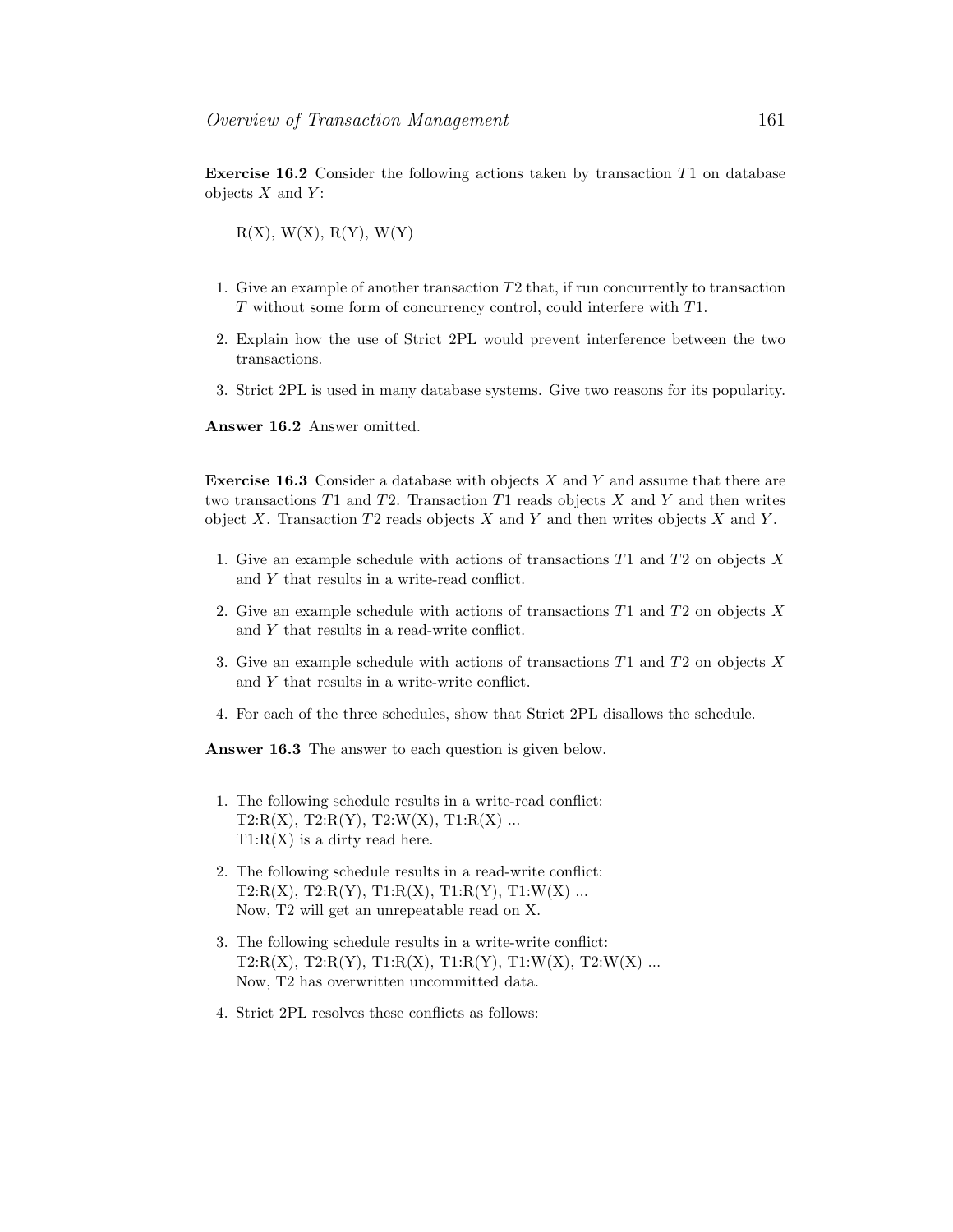- (a) In S2PL, T1 could not get a shared lock on X because T2 would be holding an exclusive lock on X. Thus, T1 would have to wait until T2 was finished.
- (b) Here T1 could not get an exclusive lock on X because T2 would already be holding a shared or exclusive lock on X.
- (c) Same as above.

**Exercise 16.4** We call a transaction that only reads database object a **read-only** transaction, otherwise the transaction is called a **read-write** transaction. Give brief answers to the following questions:

- 1. What is lock thrashing and when does it occur?
- 2. What happens to the database system throughput if the number of read-write transactions is increased?
- 3. What happens to the database system throughput if the number of read-only transactions is increased?
- 4. Describe three ways of tuning your system to increase transaction throughput.

**Answer 16.4** Answer omitted.

**Exercise 16.5** Suppose that a DBMS recognizes *increment*, which increments an integer-valued object by 1, and *decrement* as actions, in addition to reads and writes. A transaction that increments an object need not know the value of the object; increment and decrement are versions of blind writes. In addition to shared and exclusive locks, two special locks are supported: An object must be locked in I mode before incrementing it and locked in  $D$  mode before decrementing it. An  $I$  lock is compatible with another  $I$  or  $D$  lock on the same object, but not with  $S$  and  $X$  locks.

- 1. Illustrate how the use of I and D locks can increase concurrency. (Show a schedule allowed by Strict 2PL that only uses  $S$  and  $X$  locks. Explain how the use of  $I$ and D locks can allow more actions to be interleaved, while continuing to follow Strict 2PL.)
- 2. Informally explain how Strict 2PL guarantees serializability even in the presence of I and D locks. (Identify which pairs of actions conflict, in the sense that their relative order can affect the result, and show that the use of  $S, X, I$ , and D locks according to Strict 2PL orders all conflicting pairs of actions to be the same as the order in some serial schedule.)

**Answer 16.5** The answer to each question is given below.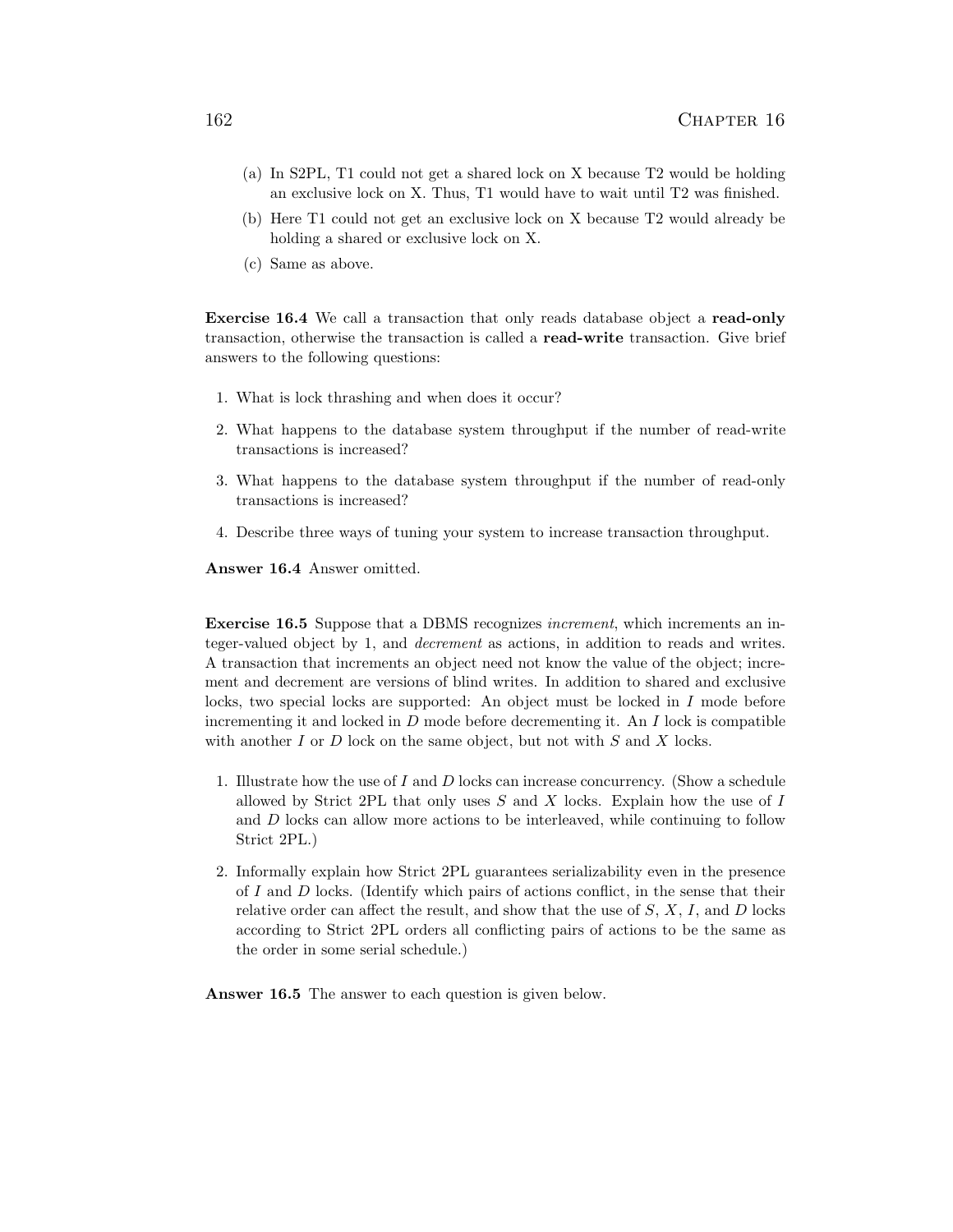1. Take the following two transactions as example:

T1: Increment A, Decrement B, Read C; T2: Increment B, Decrement A, Read C

If using only strict 2PL, all actions are versions of blind writes, they have to obtain exclusive locks on objects. Following strict 2PL, T1 gets an exclusive lock on A, if T2 now gets an exclusive lock on B, there will be a deadlock. Even if T1 is fast enough to have grabbed an exclusive lock on B first, T2 will now be blocked until T1 finishes. This has little concurrency. If I and D locks are used, since I and D are compatible, T1 obtains an I-Lock on A, and a D-Lock on B; T2 can still obtain an I-Lock on B, a D-Lock on A; both transactions can be interleaved to allow maximum concurrency.

2. The pairs of actions which conflicts are:

RW, WW, WR, IR, IW, DR, DW

We know that strict 2PL orders the first 3 conflicts pairs of actions to be the same as the order in some serial schedule. We can also show that even in the presence of I and D locks, strict 2PL also orders the latter 4 pairs of actions to be the same as the order in some serial schedule. Think of an I (or D)lock under these circumstances as an exclusive lock, since an I(D) lock is not compatible with S and X locks anyway (ie. can't get a S or X lock if another transaction has an I or D lock). So serializability is guaranteed.

**Exercise 16.6** Answer the following questions: SQL supports four isolation-levels and two access-modes, for a total of eight combinations of isolation-level and access-mode. Each combination implicitly defines a class of transactions; the following questions refer to these eight classes:

- 1. Consider the four SQL isolation levels. Describe which of the phenomena can occur at each of these isolation levels: *dirty read, unrepeatable read, phantom problem*.
- 2. For each of the four isolation levels, give examples of transactions that could be run safely at that level.
- 3. Why does the access mode of a transaction matter?

**Answer 16.6** Answer omitted.

**Exercise 16.7** Consider the university enrollment database schema: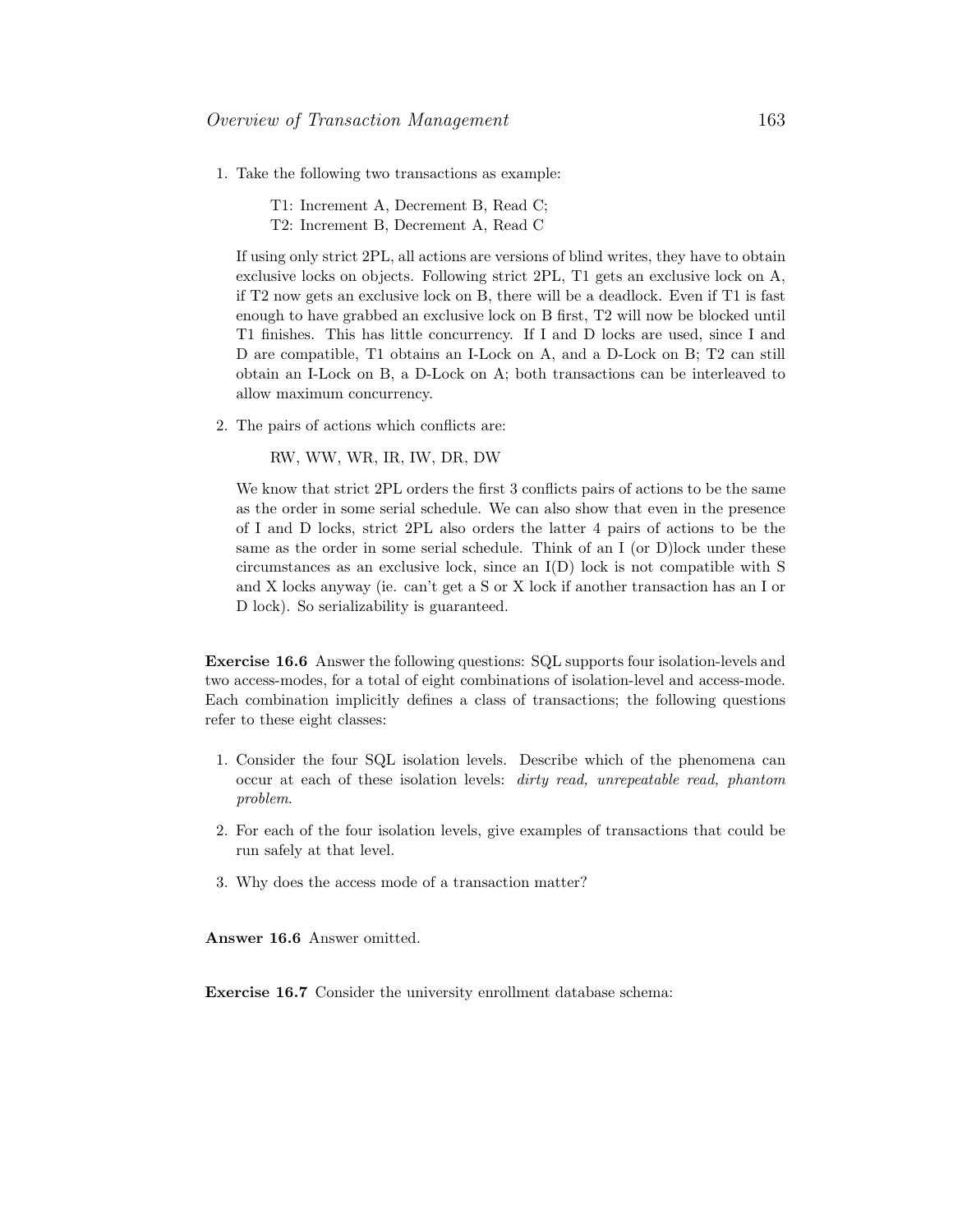Student(*snum:* integer, *sname:* string, *major:* string, *level:* string, *age:* integer) Class(*name:* string, *meets at:* time, *room:* string, *fid:* integer) Enrolled(*snum:* integer, *cname:* string) Faculty(*fid*: integer, *fname:* string, *deptid:* integer)

The meaning of these relations is straightforward; for example, Enrolled has one record per student-class pair such that the student is enrolled in the class.

For each of the following transactions, state the SQL isolation level you would use and explain why you chose it.

- 1. Enroll a student identified by her *snum* into the class named 'Introduction to Database Systems'.
- 2. Change enrollment for a student identified by her *snum* from one class to another class.
- 3. Assign a new faculty member identified by his *fid* to the class with the least number of students.

4. For each class, show the number of students enrolled in the class. **Answer 16.7** The answer to each question is given below.

- 1. Because we are inserting a new row in the table Enrolled, we do not need any lock on the existing rows. So we would use READ UNCOMMITTED.
- 2. Because we are updating one existing row in the table Enrolled, we need an exclusive lock on the row which we are updating. So we would use READ COM-MITTED.
- 3. To prevent other transactions from inserting or updating the table Enrolled while we are reading from it (known as the phantom problem), we would need to use SERIALIZABLE.
- 4. same as above.

**Exercise 16.8** Consider the following schema:

Suppliers(*sid:* integer, *sname:* string, *address:* string) Parts(*pid:* integer, *pname:* string, *color:* string) Catalog(*sid:* integer, *pid:* integer, *cost:* real)

The Catalog relation lists the prices charged for parts by Suppliers.

For each of the following transactions, state the SQL isolation level that you would use and explain why you chose it.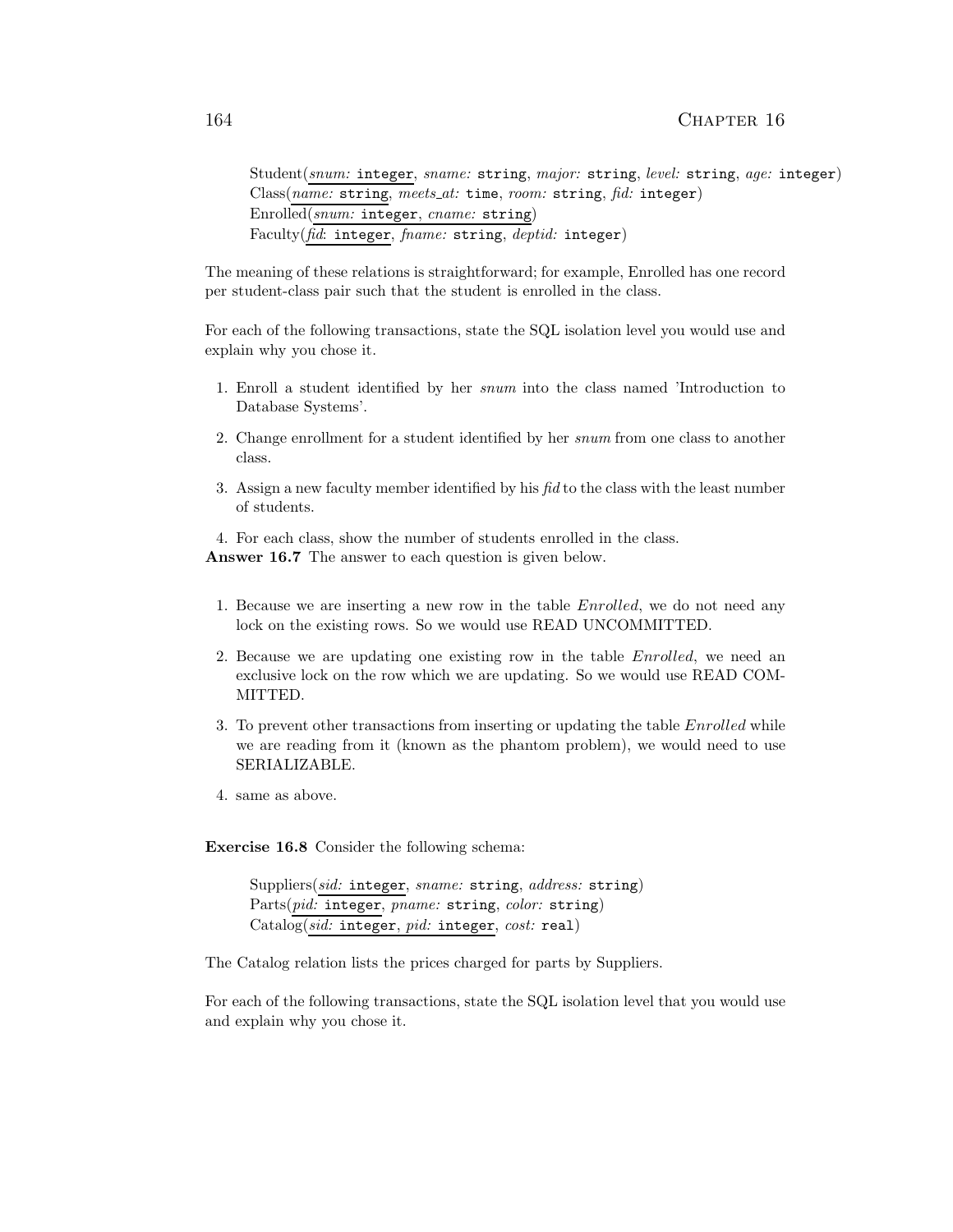- 1. A transaction that adds a new part to a supplier's catalog.
- 2. A transaction that increases the price that a supplier charges for a part.
- 3. A transaction that determines the total number of items for a given supplier.
- 4. A transaction that shows, for each part, the supplier that supplies the part at the lowest price.

**Answer 16.8** Answer omitted.

**Exercise 16.9** Consider a database with the following schema:

Suppliers(*sid:* integer, *sname:* string, *address:* string) Parts(*pid:* integer, *pname:* string, *color:* string) Catalog(*sid:* integer, *pid:* integer, *cost:* real)

The Catalog relation lists the prices charged for parts by Suppliers.

Consider the transactions  $T1$  and  $T2$ .  $T1$  always has SQL isolation level SERIALIZABLE. We first run T1 concurrently with T2 and then we run T1 concurrently with T2 but we change the isolation level of  $T2$  as specified below. Give a database instance and SQL statements for  $T1$  and  $T2$  such that result of running  $T2$  with the first SQL isolation level is different from running  $T2$  with the second SQL isolation level. Also specify the common schedule of  $T1$  and  $T2$  and explain why the results are different.

- 1. SERIALIZABLE versus REPEATABLE READ.
- 2. REPEATABLE READ versus READ COMMITTED.
- 3. READ COMMITTED versus READ UNCOMMITTED.

**Answer 16.9** The answer to each question is given below.

1. Suppose a database instance of table Catalog and SQL statements shown below:

| sid | $_{\rm pid}$ | $\cot$   |
|-----|--------------|----------|
| 18  | 45           | \$7.05   |
| 22  | 98           | \$89.35  |
| 31  | 52           | \$357.65 |
| 31  | 53           | \$26.22  |
| 58  | 15           | \$37.50  |
| 58  | 94           | \$26.22  |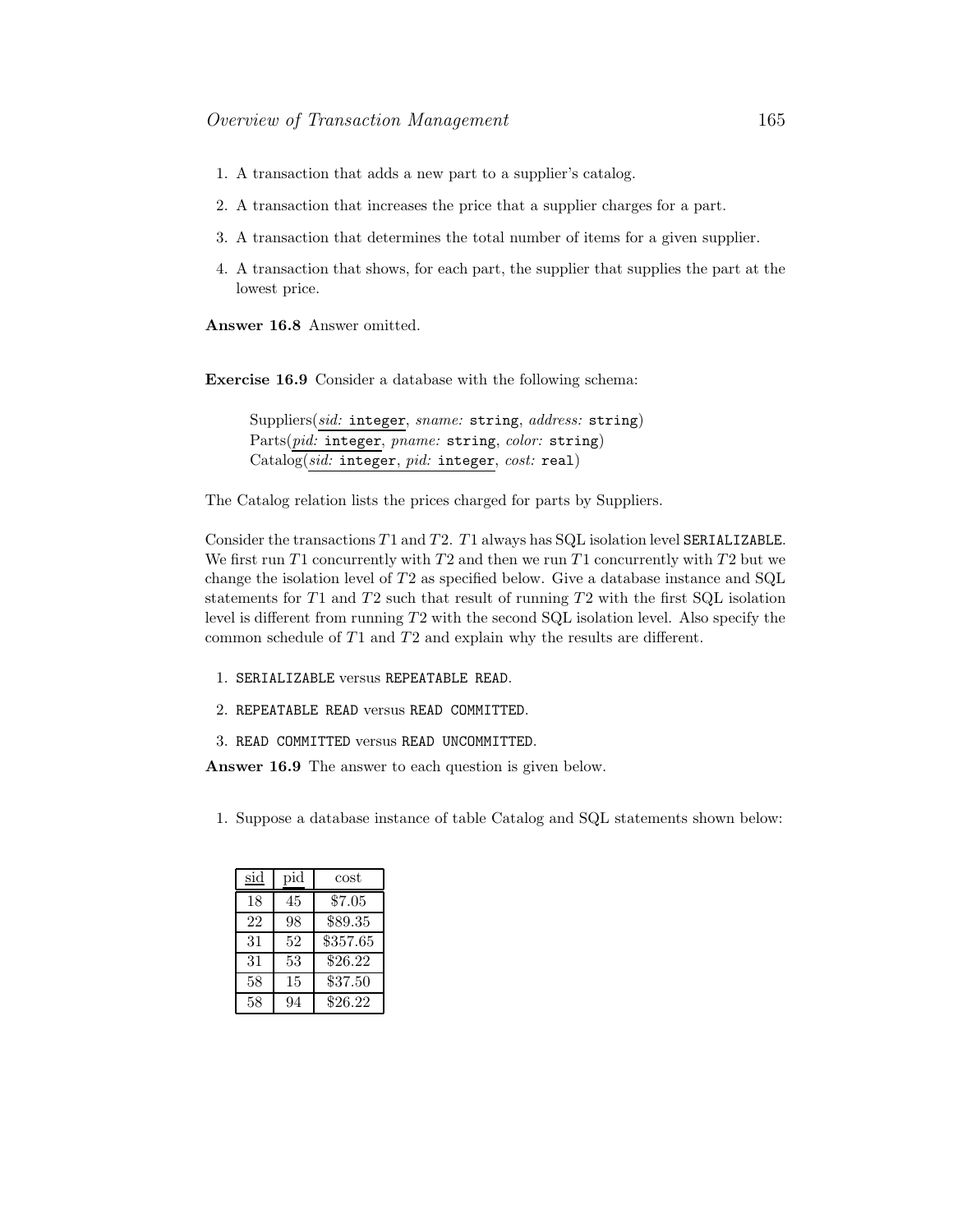```
SELECT *
FROM Catalog C
WHERE C.\text{cost} < 100EXCEPT
(SELECT*FROM Catalog C
WHERE C.\text{cost} < 100)
INSERT INTO catalog (sid, pid, cost)
VALUES (99, 38, 75.25)
```
When we use SERIALIZABLE, we would expect that the first SQL statement return nothing. But if we instead use REPEATABLE READ, then it is possible that the phantom problem could occur from inserting a new tuple into the table, resulting in the first SQL statement incorrectly returning a tuple (in this case the one inserted by the second SQL statement).

2. Suppose the same database instance as above and SQL statements shown below:

```
UPDATE Catalog
SET \csc t = \csc * 0.95WHERE sid = 31UPDATE Catalog
SET \csc t = \csc * 0.95WHERE sid = 31
```
When we use READ COMMITTED on the SQL statements above, an unrepeatable read could occur resulting in an incorrect value being assigned to cost. But this problem cannot occur when we use REPEATABLE READ.

3. Suppose the same database instance as above and SQL statements shown below (assuming READ UNCOMMITTED can write to the database):

```
UPDATE Catalog
SET \cos t = \cos t * 0.95SELECT C.sid, C.pid
FROM Catalog C
WHERE C.\text{cost} = 36.22
```
When we use READ UNCOMMITTED on the SQL statements above, dirty read of the value of cost could occur because the first SQL statement might not be finished while the second one is reading. But this problem cannot occur when we use READ UNCOMMITTED.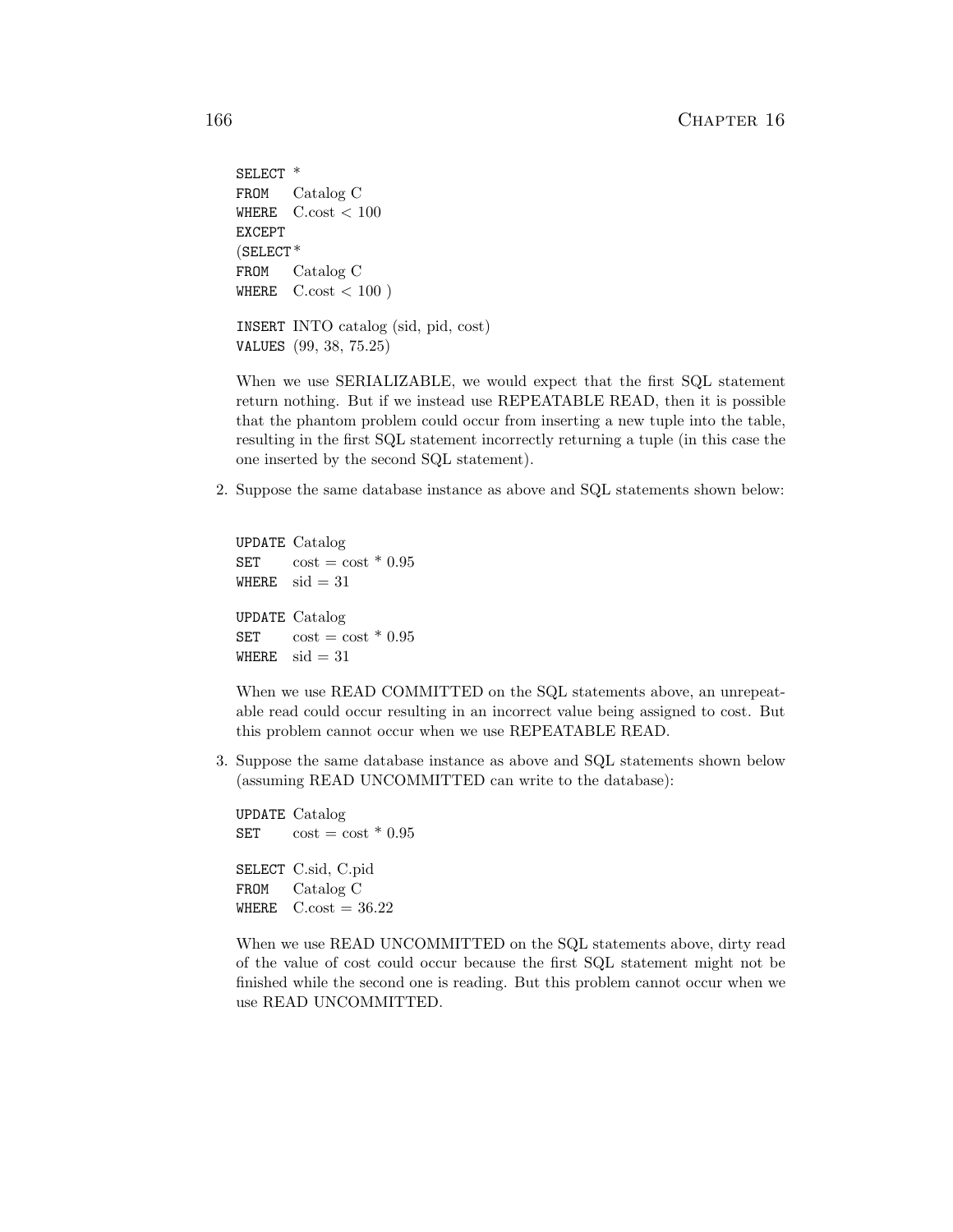# **17 CONCURRENCY CONTROL**

**Exercise 17.1** Answer the following questions:

- 1. Describe how a typical lock manager is implemented. Why must lock and unlock be atomic operations? What is the difference between a lock and a *latch*? What are *convoys* and how should a lock manager handle them?
- 2. Compare *lock downgrades* with upgrades. Explain why downgrades violate 2PL but are nonetheless acceptable. Discuss the use of *update* locks in conjunction with lock downgrades.
- 3. Contrast the timestamps assigned to restarted transactions when timestamps are used for deadlock prevention versus when timestamps are used for concurrency control.
- 4. State and justify the Thomas Write Rule.
- 5. Show that, if two schedules are conflict equivalent, then they are view equivalent.
- 6. Give an example of a serializable schedule that is not strict.
- 7. Give an example of a strict schedule that is not serializable.
- 8. Motivate and describe the use of locks for improved conflict resolution in Optimistic Concurrency Control.

**Answer 17.1** The answer to each question is given below.

1. A typical lock manager is implemented with a hash table, also called lock table, with the data object identifier as the key. A lock table entry contains the following information: the number of transactions currently holding a lock on the object, the nature of the lock, and a pointer to a queue of lock requests.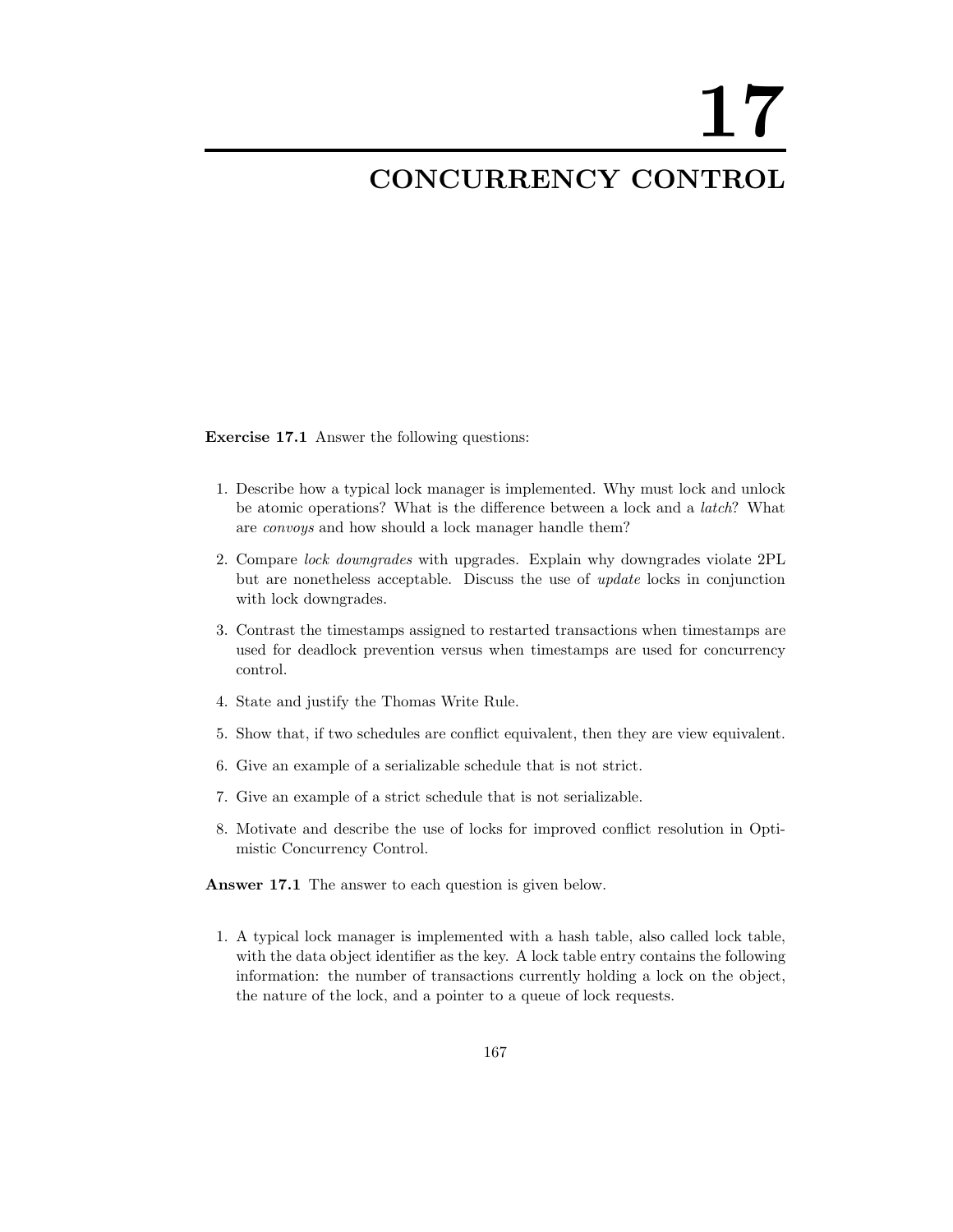Lock and unlock must be atomic operations because otherwise it may be possible for two transactions to obtain an exclusive lock on the same object, thereby destroying the principles of 2PL.

A lock is held over a long duration, and a latch is released immediately after the physical read or write operation is completed.

Convoy is a queue of waiting transactions. It occurs when a transaction holding a heavily used lock is suspended by the operating system, and every other transactions that needs this lock is queued.

2. A *lock upgrade* is to grant a transaction an exclusive lock of an object for which it already holds a shared lock. A *lock downgrade* happens when an exclusive lock is obtained by a transaction initially, but downgrades to a shared lock once it's clear that this is sufficient.

Lock downgrade violates the 2PL requirement because it reduces the locking privileges held by a transaction, and the transaction may go on to acquire other locks. But the transaction did nothing but read the object that it downgraded. So it is nonetheless acceptable, provided that the transaction has not modified the object.

The downgrade approach reduces concurrency, so we introduce a new kind of lock, called an update lock, that is compatible with shared locks but not other updates and exclusive lock. By setting an update lock initially, rather than a exclusive lock as in the case of lock downgrade, we prevent conflicts with other read operations and increase concurrency.

- 3. When timestamps are used for deadlock prevention, a transaction that is aborted and re-started it is given the same timestamp that it had originally. When timestamps are used for concurrency control, a transaction that is aborted and restarted is given a new, larger timestamp.
- 4. The Thomas Write Rule says that if an transaction T with timestamp TS(T) acts on a database object O with a write timestamp of WTS(O) such that  $TS(T)$  < WTS(O), we can safely ignore writes by T and continue.

To understand and justify the Thomas Write Rule fully, we need to give the complete context when it arises.

To implement timestamp-based concurrency control scheme, the following regulations are made when transaction T wants to write object O:

- (a) If  $TS(T) < RTS(O)$ , the write action conflicts with the most recent read action of O, and T is therefore aborted and restarted.
- (b) If  $TS(T) < WTS(O)$ , a naive approach would be to abort T as well because its write action conflicts with the most recent write of O, and is out of timestamp order. But it turns out that we can safely ignore such previous write and process with this new write; this is called  $Thomas'WriteRule.$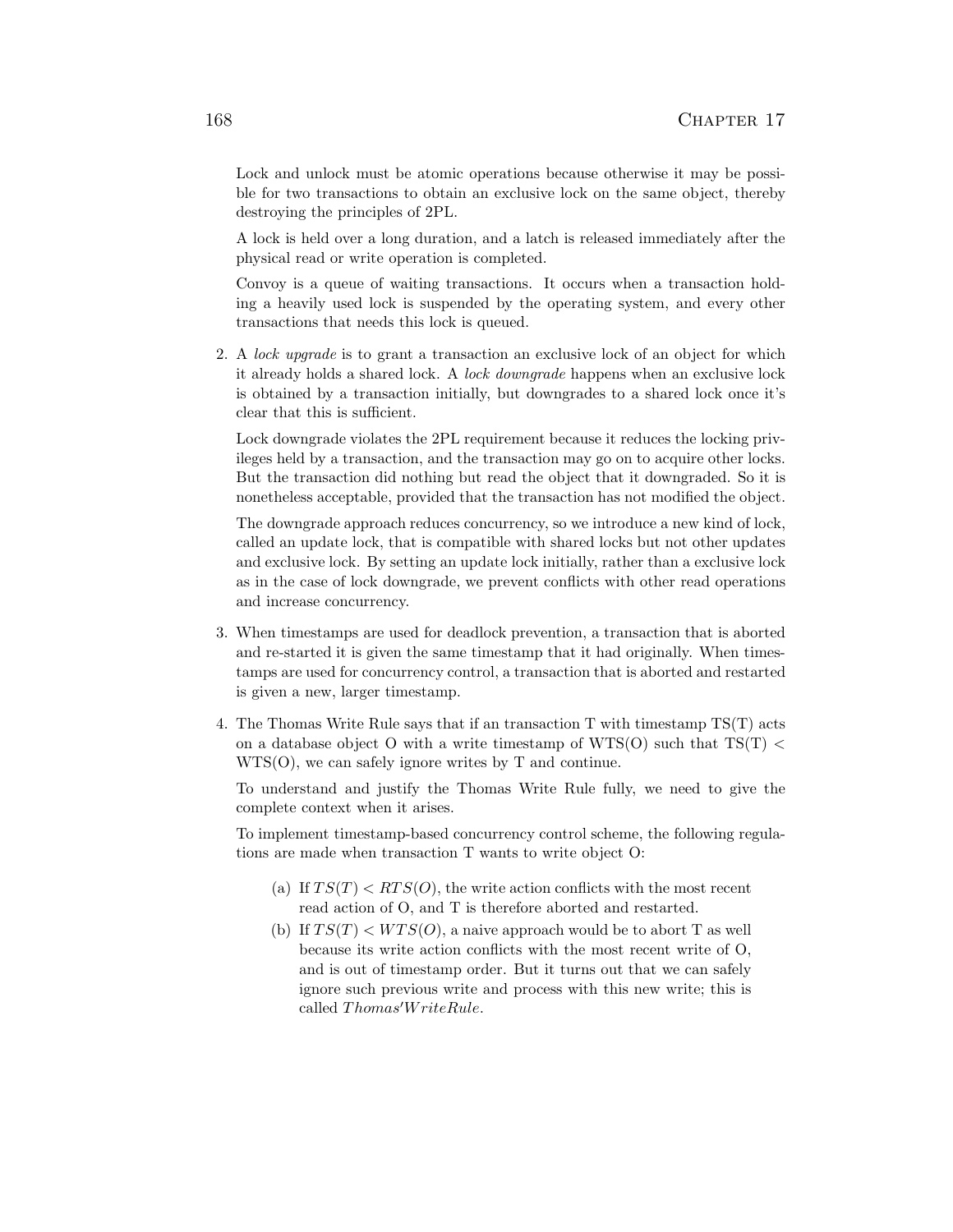(c) Otherwise, T writes O and WTS(O) is set to TS(T).

The justification is as follows: had  $TS(T) < RTS(O)$ , T would have been aborted and we would not have bothered to check the  $WTS(O)$ . So to decide whether to abort T based on WTS(O), we can assume that  $TS(T) \geq RTS(0)$ . If  $TS(T) \geq$  $RTS(O)$  and  $TS(T) < WTS(O)$ , then  $RTS(O) < WTS(O)$ , which means the previous write occurred immediately before this planned-new-write of O and was never read by anyone, therefore the previous write can be safely ignored.

- 5. If two schedules over the same set of actions of the transactions are conflict equivalent, they must order every pair of conflicting actions of two committed transactions in the same way. Let's assume that two schedules are conflict equivalent, but they are not view equivalent, then one of the three conditions held under view equivalency must be violated. But as we can see if every pair of conflicting actions is ordered in the same way, this cannot happen. Thus we can conclude that if two schedules are conflict equivalent, they are also view equivalent.
- 6. The following example is a serializable schedule, but it's not strict. T1:R(X), T2:R(X), T2:W(X), T1:W(X), T2:Commit, T1:Commit
- 7. The following example is a strict schedule, but it's not serializable. T1:R(X), T2:R(X), T1:W(X), T1:Commit, T2:W(X), T2:Commit
- 8. In Optimistic Concurrency Control, we have no way to tell when  $Ti$  wrote the object at the time we validate  $T_j$ , since all we have is the list of objects written by  $Ti$  and the list read by  $Tj$ . To solve such conflict, we use mechanisms very similar to locking. The basic idea is that each transaction in the Read phase tells the DBMS about items it is reading, and when a transaction  $Ti$  is committed and its writes are accepted, the DBMS checks whether any of the items written by  $Ti$ are being rad by any (yet to be validated) transaction  $Tj$ . If so, we know that  $Tj$ 's validation must eventually fail. Then we can pick either the die or kill policy to resolve the conflict.

**Exercise 17.2** Consider the following classes of schedules: *serializable, conflict-serializable, view-serializable, recoverable, avoids-cascading-aborts,* and *strict*. For each of the following schedules, state which of the preceding classes it belongs to. If you cannot decide whether a schedule belongs in a certain class based on the listed actions, explain briefly.

The actions are listed in the order they are scheduled and prefixed with the transaction name. If a commit or abort is not shown, the schedule is incomplete; assume that abort or commit must follow all the listed actions.

1. T1:R(X), T2:R(X), T1:W(X), T2:W(X)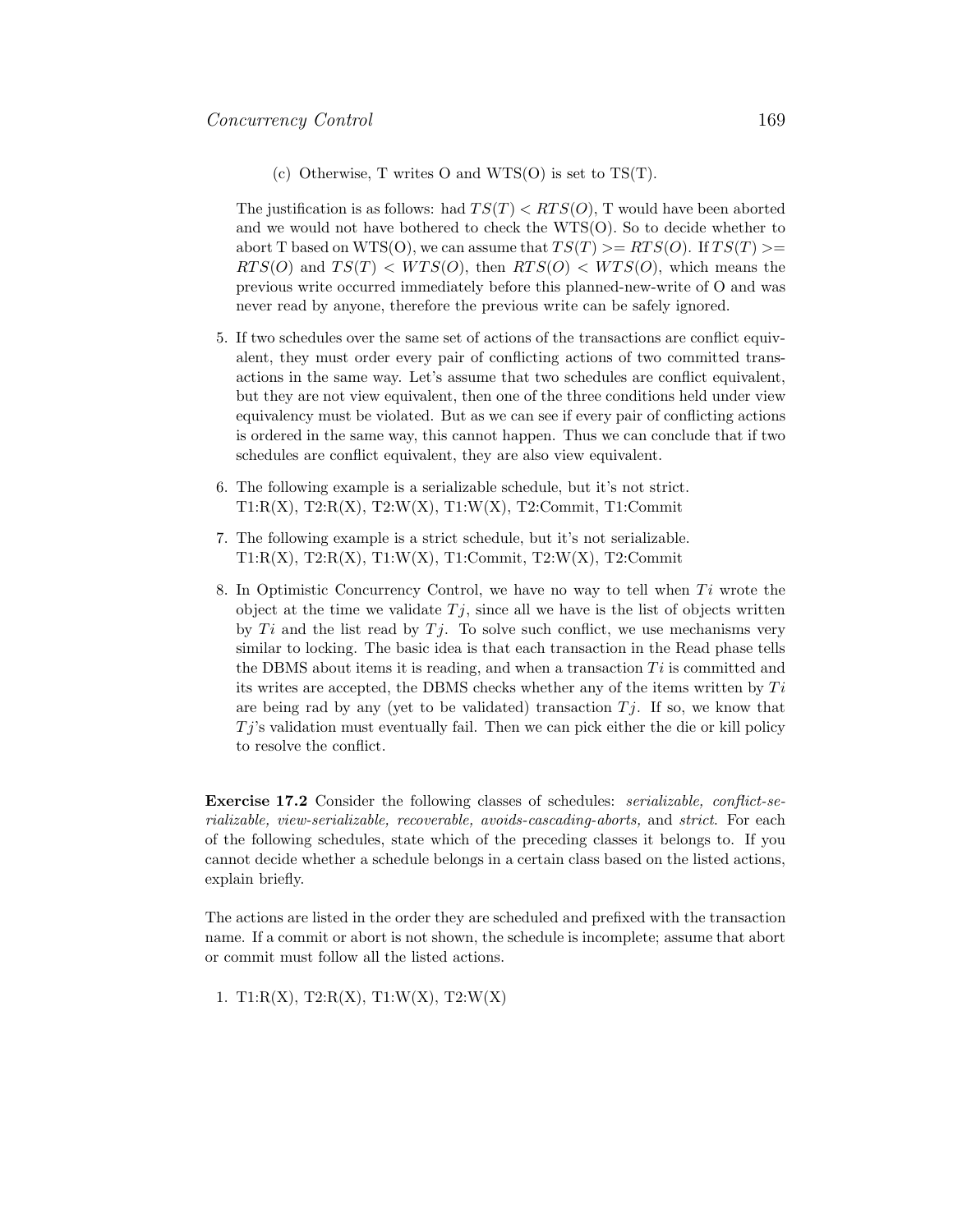- 2. T1:W(X), T2:R(Y), T1:R(Y), T2:R(X)
- 3. T1:R(X), T2:R(Y), T3:W(X), T2:R(X), T1:R(Y)
- 4. T1:R(X), T1:R(Y), T1:W(X), T2:R(Y), T3:W(Y), T1:W(X), T2:R(Y)
- 5. T1:R(X), T2:W(X), T1:W(X), T2:Abort, T1:Commit
- 6. T1:R(X), T2:W(X), T1:W(X), T2:Commit, T1:Commit
- 7. T1:W(X), T2:R(X), T1:W(X), T2:Abort, T1:Commit
- 8. T1:W(X), T2:R(X), T1:W(X), T2:Commit, T1:Commit
- 9. T1:W(X), T2:R(X), T1:W(X), T2:Commit, T1:Abort
- 10. T2: R(X), T3:W(X), T3:Commit, T1:W(Y), T1:Commit, T2:R(Y), T2:W(Z), T2:Commit
- 11. T1:R(X), T2:W(X), T2:Commit, T1:W(X), T1:Commit, T3:R(X), T3:Commit

```
12. T1:R(X), T2:W(X), T1:W(X), T3:R(X), T1:Commit, T2:Commit, T3:Commit
Answer 17.2 Answer omitted.
```
**Exercise 17.3** Consider the following concurrency control protocols: 2PL, Strict 2PL, Conservative 2PL, Optimistic, Timestamp without the Thomas Write Rule, Timestamp with the Thomas Write Rule, and Multiversion. For each of the schedules in Exercise 17.2, state which of these protocols allows it, that is, allows the actions to occur in exactly the order shown.

For the timestamp-based protocols, assume that the timestamp for transaction  $Ti$  is  $i$ and that a version of the protocol that ensures recoverability is used. Further, if the Thomas Write Rule is used, show the equivalent serial schedule.

**Answer 17.3** See the table 17.1.

Note the following abbreviations.

S-2PL: Strict 2PL; C-2PL: Conservative 2PL; Opt cc: Optimistic; TS W/O THR: Timestamp without Thomas Write Rule; TS With THR: Timestamp without Thomas Write Rule.

Thomas Write Rule is used in the following schedules, and the equivalent serial schedules are shown below:

5. T1:R(X), T1:W(X), T2:Abort, T1:Commit

6. T1:R(X), T1:W(X), T2:Commit, T1:Commit 11. T1:R(X), T2:Commit, T1:W(X), T2:Commit, T3:R(X), T3:Commit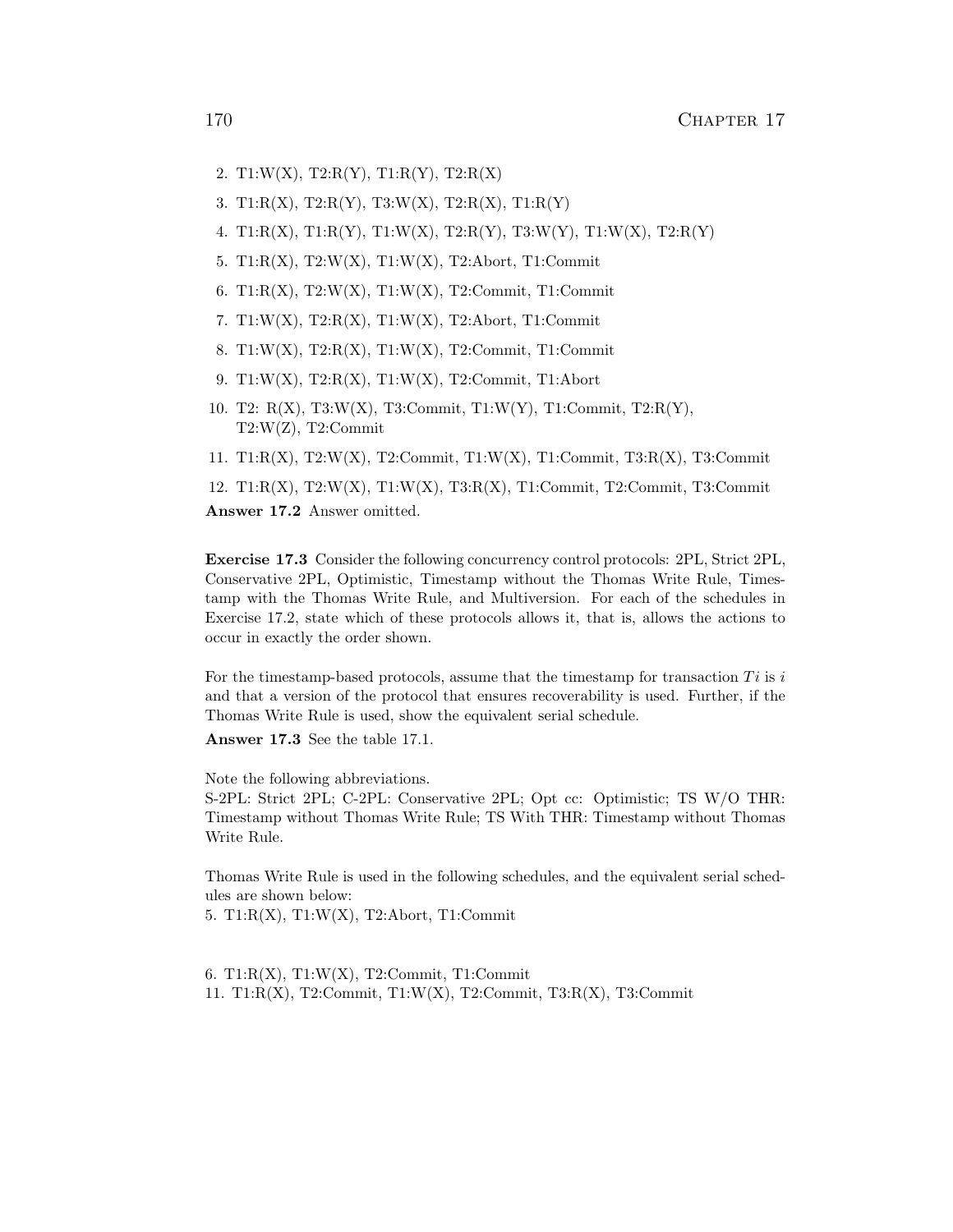|                | 2PL | $S-2PL$ | $C-2PL$ | Opt $C\overline{C}$ | TS w/o TWR | TS w<br>TWR. | Multiv. |
|----------------|-----|---------|---------|---------------------|------------|--------------|---------|
|                | N   | N       | N       | N                   | N          | N            | Ν       |
| $\overline{2}$ | Y   | N       | N       | Y                   | Y          | Y            | Y       |
| 3              | N   | N       | N       | Y                   | N          | N            | Y       |
| 4              | N   | N       | N       | Y                   | N          | N            | Y       |
| 5              | N   | N       | N       | Y                   | N          |              | Y       |
| 6              | N   | N       | N       | N                   | N          |              | Y       |
| 7              | N   | N       | N       | Y                   | N          | N            | N       |
| 8              | N   | N       | N       | N                   | N          | N            | N       |
| 9              | N   | N       | N       | Y                   | Ν          | N            | N       |
| 10             | N   | N       | N       | N                   | Y          |              | Y       |
| 11             | N   | N       | N       | N                   | N          |              | N       |
| 12             | N   | N       | N       | N                   | N          |              |         |

**Exercise 17.4** Consider the following sequences of actions, listed in the order they are submitted to the DBMS:

- **Sequence S1:** T1:R(X), T2:W(X), T2:W(Y), T3:W(Y), T1:W(Y),  $\blacksquare$ T1:Commit, T2:Commit, T3:Commit
- **Sequence S2:** T1:R(X), T2:W(Y), T2:W(X), T3:W(Y), T1:W(Y), T1:Commit, T2:Commit, T3:Commit

For each sequence and for each of the following concurrency control mechanisms, describe how the concurrency control mechanism handles the sequence.

Assume that the timestamp of transaction  $Ti$  is i. For lock-based concurrency control mechanisms, add lock and unlock requests to the previous sequence of actions as per the locking protocol. The DBMS processes actions in the order shown. If a transaction is blocked, assume that all its actions are queued until it is resumed; the DBMS continues with the next action (according to the listed sequence) of an unblocked transaction.

- 1. Strict 2PL with timestamps used for deadlock prevention.
- 2. Strict 2PL with deadlock detection. (Show the waits-for graph in case of deadlock.)
- 3. Conservative (and Strict, i.e., with locks held until end-of-transaction) 2PL.
- 4. Optimistic concurrency control.
- 5. Timestamp concurrency control with buffering of reads and writes (to ensure recoverability) and the Thomas Write Rule.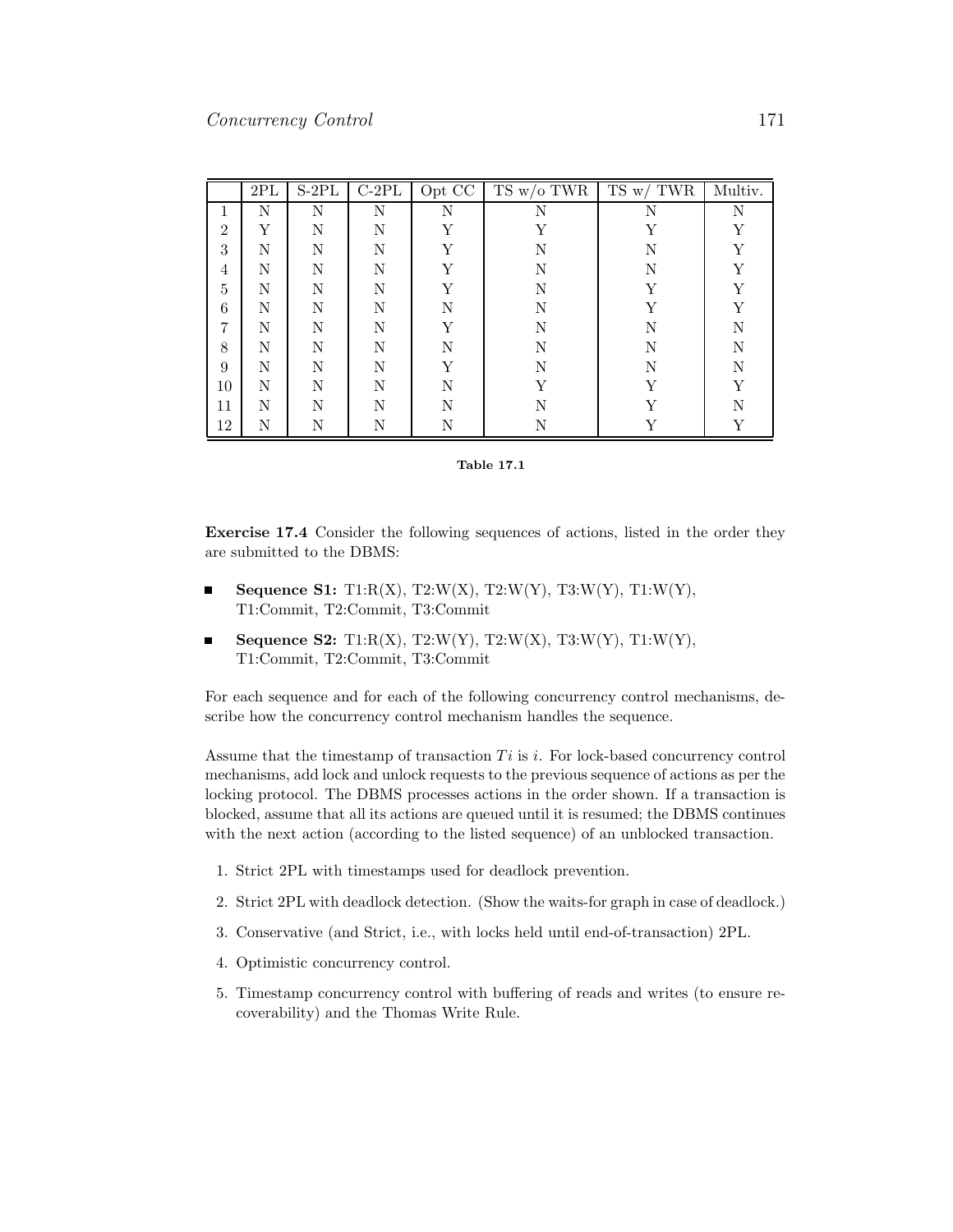|         | Serializable | Conflict-serializable | Recoverable          | Avoid cascading aborts |
|---------|--------------|-----------------------|----------------------|------------------------|
|         | No           | No                    | No                   | No                     |
|         | No           | No                    | $\operatorname{Yes}$ | Yes                    |
| ച<br>IJ | Yes          | $\operatorname{Yes}$  | Yes                  | Yes                    |
|         | Yes          | Yes                   | Yes                  | Yes                    |

6. Multiversion concurrency control.

**Answer 17.4** Answer omitted.

**Exercise 17.5** For each of the following locking protocols, assuming that every transaction follows that locking protocol, state which of these desirable properties are ensured: serializability, conflict-serializability, recoverability, avoidance of cascading aborts.

- 1. Always obtain an exclusive lock before writing; hold exclusive locks until end-oftransaction. No shared locks are ever obtained.
- 2. In addition to (1), obtain a shared lock before reading; shared locks can be released at any time.
- 3. As in (2), and in addition, locking is two-phase.
- 4. As in (2), and in addition, all locks held until end-of-transaction.

**Answer 17.5** See the table 17.2.

**Exercise 17.6** The Venn diagram (from [76]) in Figure 17.1 shows the inclusions between several classes of schedules. Give one example schedule for each of the regions S1 through S12 in the diagram.

**Answer 17.6** Answer omitted.

**Exercise 17.7** Briefly answer the following questions:

1. Draw a Venn diagram that shows the inclusions between the classes of schedules permitted by the following concurrency control protocols: *2PL, Strict 2PL, Conservative 2PL, Optimistic, Timestamp without the Thomas Write Rule, Timestamp with the Thomas Write Rule,* and *Multiversion*.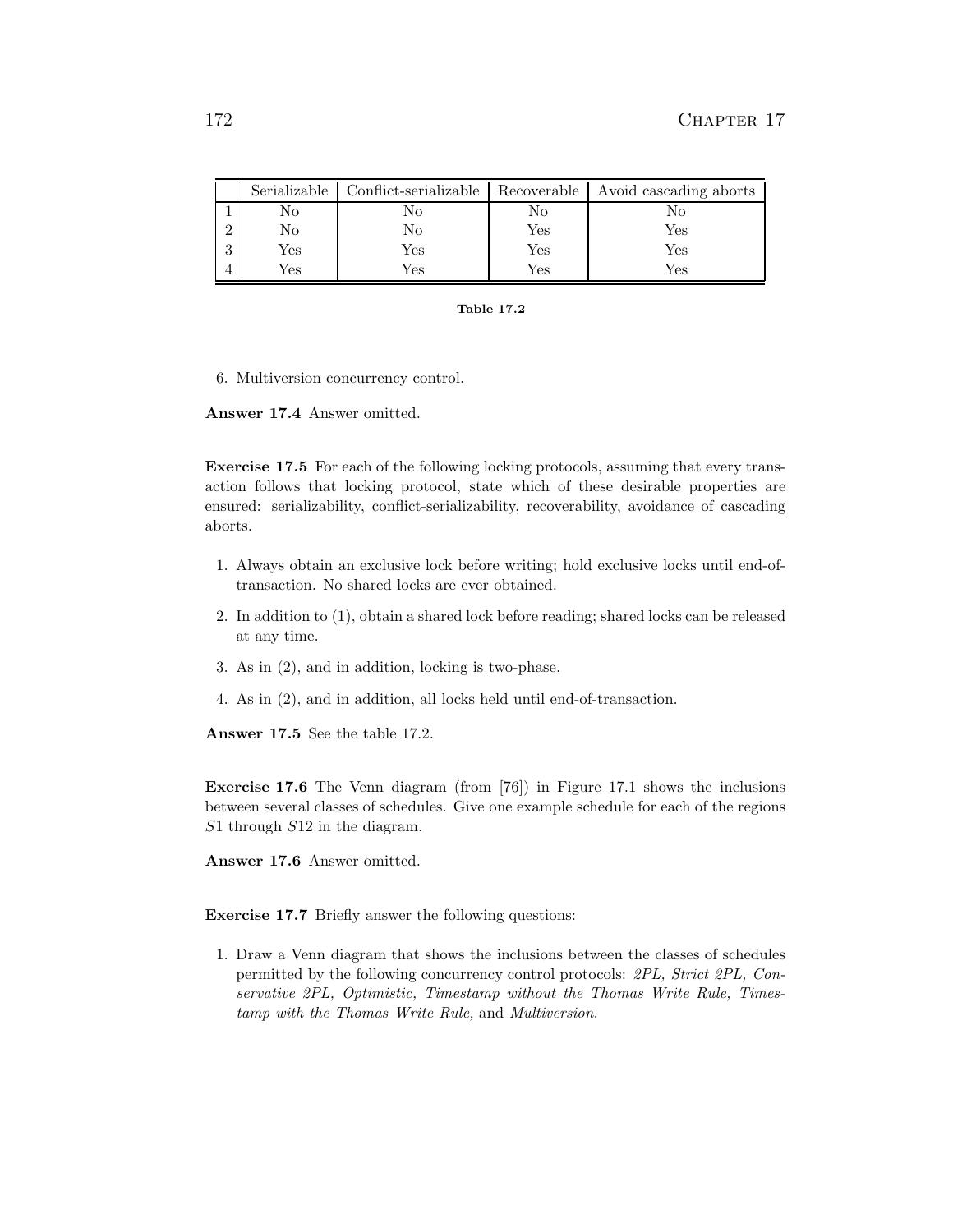

**Figure 17.1** Venn Diagram for Classes of Schedules



**Figure 17.2**

- 2. Give one example schedule for each region in the diagram.
- 3. Extend the Venn diagram to include serializable and conflict-serializable schedules.

**Answer 17.7** The answer to each question is given below.

- 1. See figure 17.2.
- 2. (a) Here we define the following schedule first: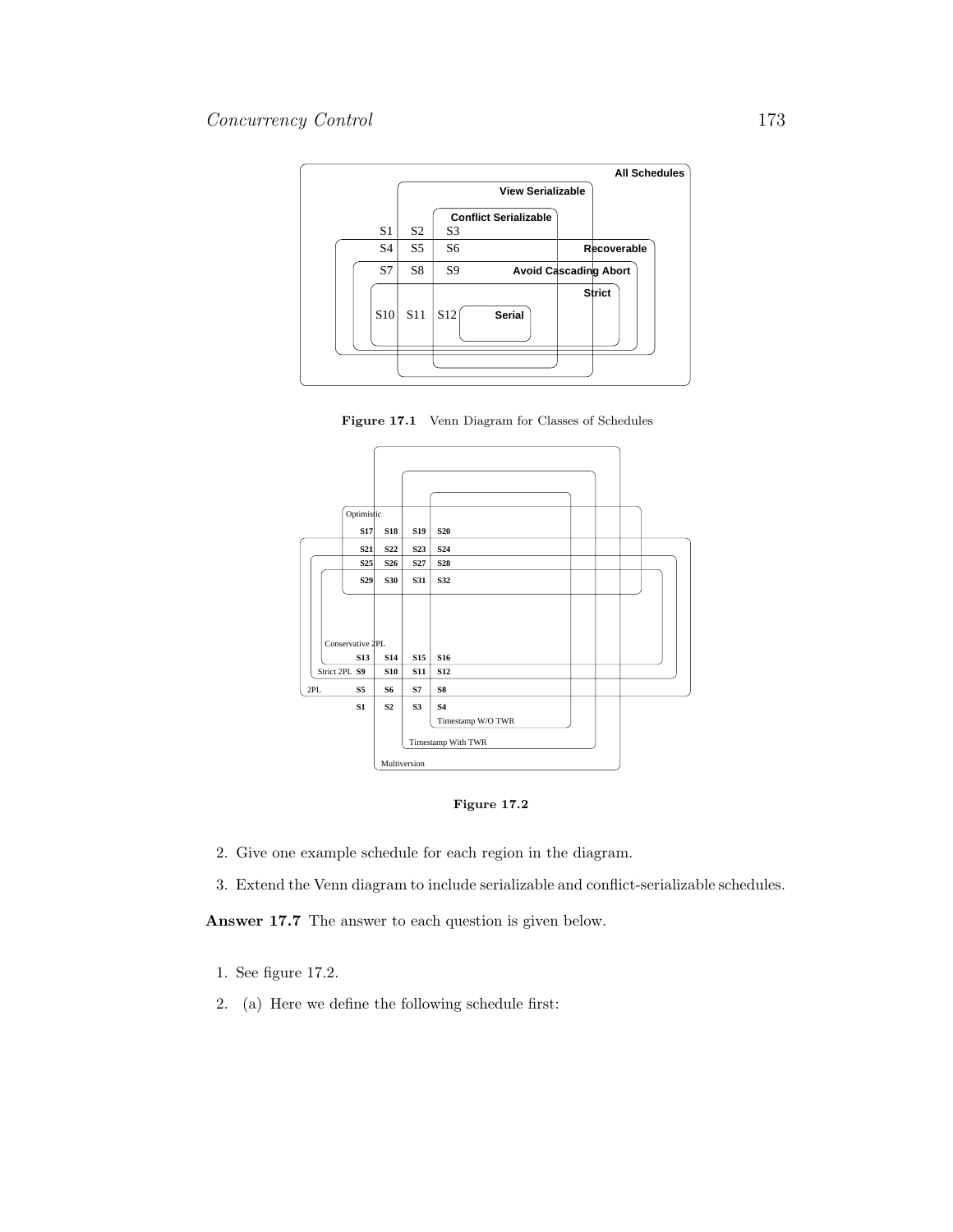- i. C1: T0:R(O),T0:Commit.
- ii. C2: T1:Begin,T2:Begin,T1:W(A),T1:Commit,T2:R(A),T2:Commit.
- iii. C3: T4:Begin,T3:Begin,T3:W(B),T3:Commit,T4:W(B),T4:Abort.
- iv. C4: T4:Begin,T3:Begin,T3:W(B),T3:Commit,T4:R(B),T4:Abort.
- v. C5: T3:Begin,T4:Begin,T4:R(B),T4:Commit,T3:W(B),T3:Commit.
- vi. C6: T5:Begin,T6:Begin,T6:R(D),T5:R(C),T5:Commit, T6:W(C),T6:Commit.
- vii. C7: T5:Begin,T6:Begin,T6:R(D),T5:R(C),T6:W(C), T5:Commit,T6:Commit.
- viii. C8: T5:Begin,T6:Begin,T5:R(C),T6:W(C),T5:R(D), T5:Commit,T6:Commit.

Then we have the following schedule for each region in the diagram.(Please note, S1: C2,C5,C8 means that S1 is the combination of schedule C2,C5,C8.)

- i. S1: C2,C5,C8
- ii. S2: C2,C4,C8
- iii. S3: C2,C3,C8
- iv. S4: C2,C8
- v. S5: C2,C5,C7
- vi. S6: C2,C4,C7
- vii. S7: C2,C3,C7
- viii. S8: C2,C7
- ix. S9: C2,C5,C6
- x. S10: C2,C4,C6
- xi. S11: C2,C3,C6
- xii. S12: C2,C6
- xiii. S13: C2,C5
- xiv. S14: C2,C4
- xv. S15: C2,C3
- xvi. S16: C2,C1

And for the rest of 16 schedules, just remove the C2 from the corresponding schedule.(eg, S17: C5,C8, which is made by removing C2 from S1.)

3. See figure 17.3.

**Exercise 17.8** Answer each of the following questions briefly. The questions are based on the following relational schema:

Emp(*eid:* integer, *ename:* string, *age:* integer, *salary:* real, *did:* integer) Dept(*did:* integer, *dname:* string, *floor:* integer)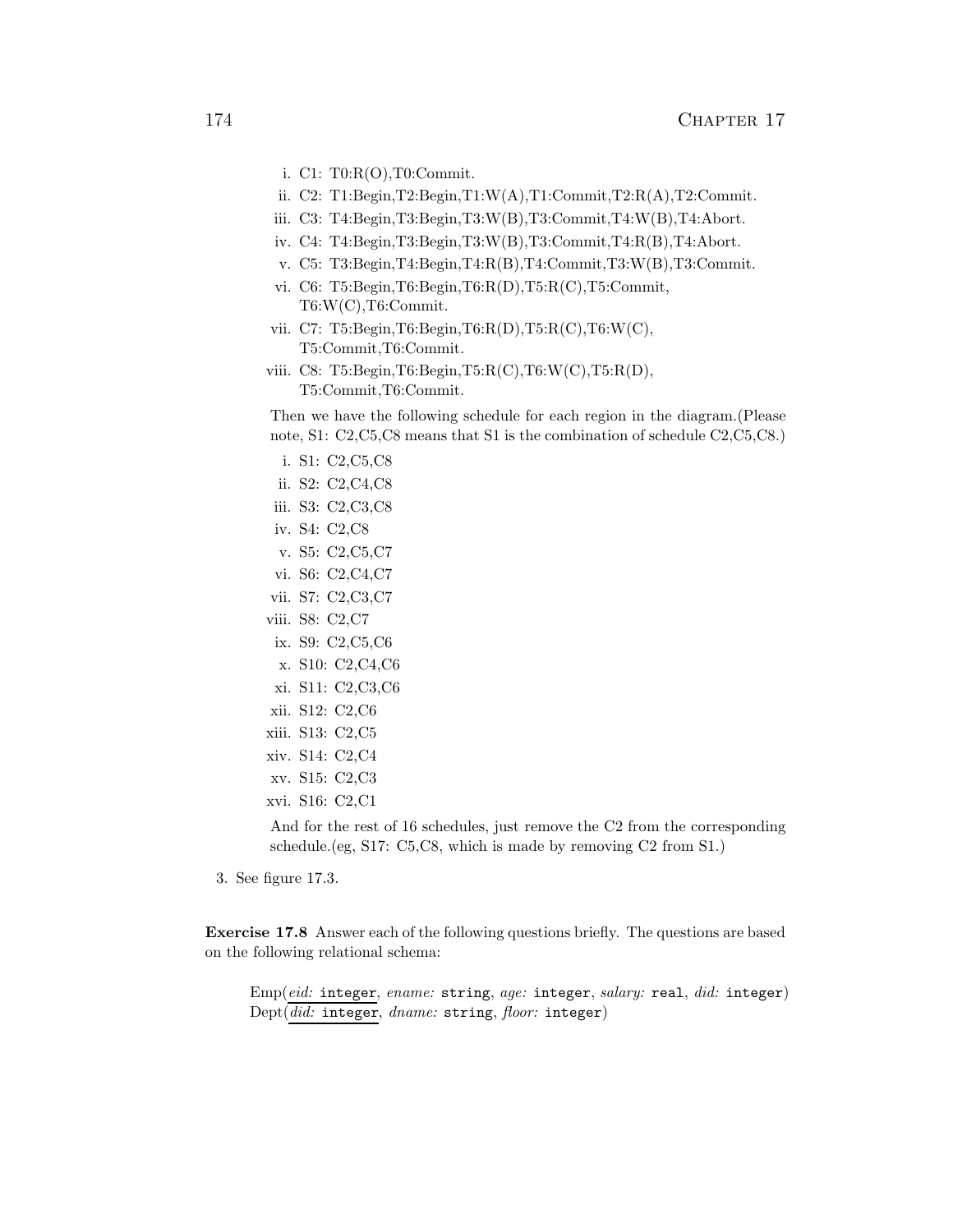

**Figure 17.3**

and on the following update command:

replace (salary  $= 1.1 * EMP.salary$ ) where EMP.ename  $= 'Santa'$ 

- 1. Give an example of a query that would conflict with this command (in a concurrency control sense) if both were run at the same time. Explain what could go wrong, and how locking tuples would solve the problem.
- 2. Give an example of a query or a command that would conflict with this command, such that the conflict could not be resolved by just locking individual tuples or pages but requires index locking.
- 3. Explain what index locking is and how it resolves the preceding conflict.

**Answer 17.8** Answer omitted.

**Exercise 17.9** SQL supports four isolation-levels and two access-modes, for a total of eight combinations of isolation-level and access-mode. Each combination implicitly defines a class of transactions; the following questions refer to these eight classes:

1. For each of the eight classes, describe a locking protocol that allows only transactions in this class. Does the locking protocol for a given class make any assumptions about the locking protocols used for other classes? Explain briefly.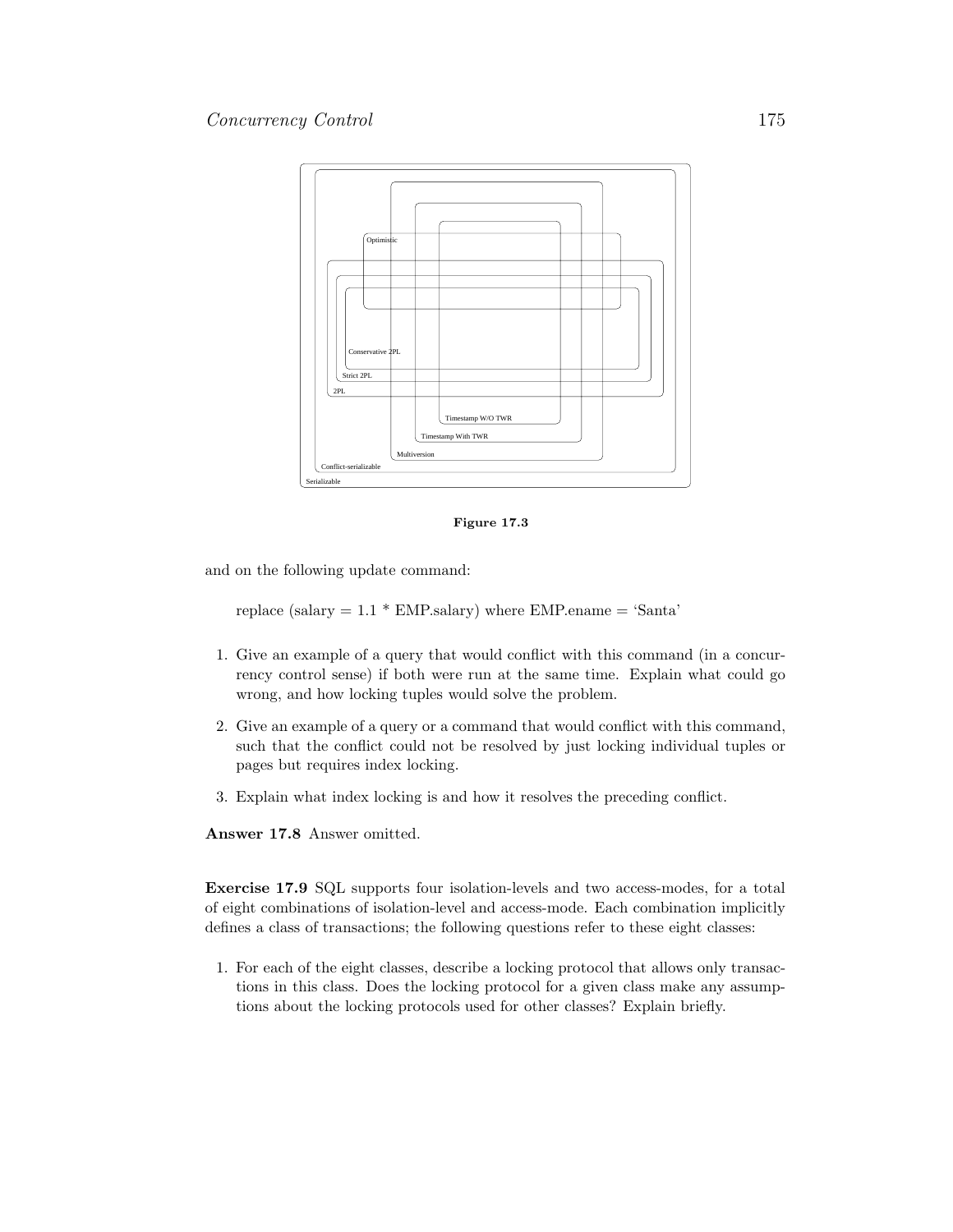- 2. Consider a schedule generated by the execution of several SQL transactions. Is it guaranteed to be conflict-serializable? to be serializable? to be recoverable?
- 3. Consider a schedule generated by the execution of several SQL transactions, each of which has READ ONLY access-mode. Is it guaranteed to be conflict-serializable? to be serializable? to be recoverable?
- 4. Consider a schedule generated by the execution of several SQL transactions, each of which has SERIALIZABLE isolation-level. Is it guaranteed to be conflictserializable? to be serializable? to be recoverable?
- 5. Can you think of a timestamp-based concurrency control scheme that can support the eight classes of SQL transactions?
- **Answer 17.9** 1. The classes SERIALIZABLE, REPEATABLE READ and READ COMMITTED rely on the assumption that other classes obtain exclusive locks before writing objects and hold exclusive locks until the end of the transaction.
	- (a) SERIALIZABLE + READ ONLY: Strict 2PL including locks on a set of objects that it requires to be unchanged. No exclusive locks are granted.
	- (b) SERIALIZABLE + READ WRITE: Strict 2PL including locks on a set of objects that it requires to be unchanged.
	- (c) REPEATABLE READ + READ ONLY: Strict 2PL, only locks individual objects, not sets of objects. No exclusive locks are granted.
	- (d) REPEATABLE READ + READ WRITE: Strict 2PL, only locks individual objects, not sets of objects.
	- (e) READ COMMITTED + READ ONLY: Obtains shared locks before reading objects, but these locks are released immediately.
	- (f) READ COMMITTED + READ WRITE: Obtains exclusive locks before writing objects, and hold these locks until the end. Obtains shared locks before reading objects, but these locks are released immediately.
	- $(g)$  READ UNCOMMITTED + READ ONLY: Do not obtain shared locks before reading objects.
	- (h) READ UNCOMMITTED + READ WRITE: Obtains exclusive locks before writing objects, and hold these locks until the end. Does not obtain shared locks before reading objects.
	- 2. Suppose we do not have any requirements for the access-mode and isolation-level of the transaction, then they are not guaranteed to be conflict-serializable, serializable, or recoverable.
	- 3. A schedule generated by the execution of several SQL transactions, each of which having READ ONLY access-mode, would be guaranteed to be conflict-serializable, serializable, and recoverable. This is because the only actions are reads so there are no WW, RW, or WR conflicts.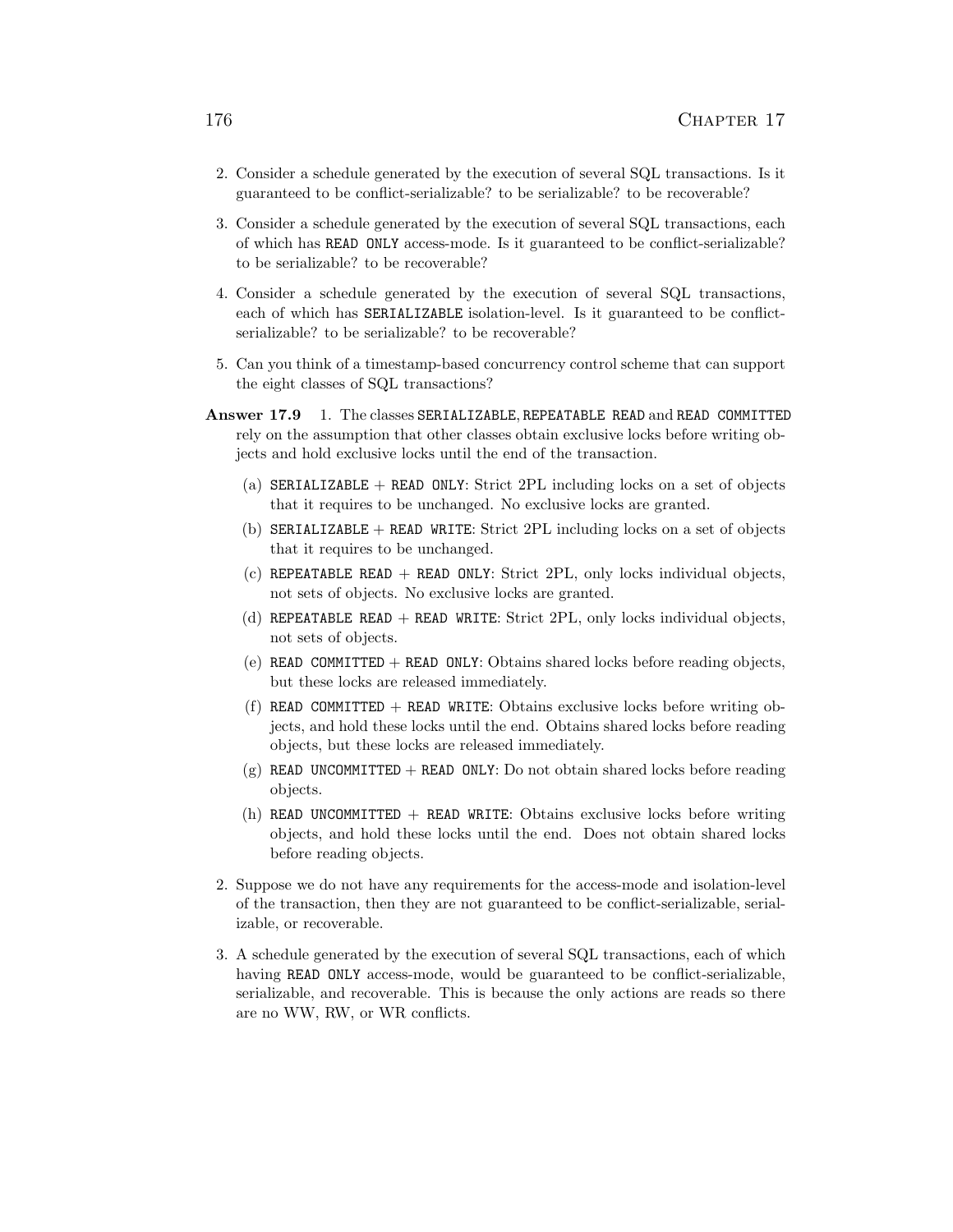- 4. A schedule generated by the execution of several SQL transactions, each of which having SERIALIZABLE isolation-level, would be guaranteed to be conflict-serializable, serializable, and recoverable. This is because SERIALIZABLE isolation level follows strict 2PL.
- 5. Timestamp locking with wait-die or would wait would be suitable for any SERIALIZABLE or REPEATABLE READ transaction because these follow strict 2PL. This could be modified to allow READ COMMITTED by allowing other transactions with a higher priority to read values changed by this transaction, as long as they didn't need to overwrite the changes. READ UNCOMMITTED transactions can only be in the READ ONLY access mode, so they can read from any timestamp.

**Exercise 17.10** Consider the tree shown in Figure 19.5. Describe the steps involved in executing each of the following operations according to the tree-index concurrency control algorithm discussed in Section 19.3.2, in terms of the order in which nodes are locked, unlocked, read, and written. Be specific about the kind of lock obtained and answer each part independently of the others, always starting with the tree shown in Figure 19.5.

- 1. Search for data entry 40\*.
- 2. Search for all data entries  $k*$  with  $k \leq 40$ .
- 3. Insert data entry 62\*.
- 4. Insert data entry 40\*.
- 5. Insert data entries 62\* and 75\*.

**Answer 17.10** Answer omitted.

**Exercise 17.11** Consider a database organized in terms of the following hierarchy of objects: The database itself is an object  $(D)$ , and it contains two files  $(F1 \text{ and } F2)$ , each of which contains 1000 pages  $(P1 \dots P1000$  and  $P1001 \dots P2000$ , respectively). Each page contains 100 records, and records are identified as  $p : i$ , where p is the page identifier and  $i$  is the slot of the record on that page.

Multiple-granularity locking is used, with  $S, X, IS, IX$  and  $SIX$  locks, and databaselevel, file-level, page-level and record-level locking. For each of the following operations, indicate the sequence of lock requests that must be generated by a transaction that wants to carry out (just) these operations:

- 1. Read record P1200 : 5.
- 2. Read records P1200 : 98 through P1205 : 2.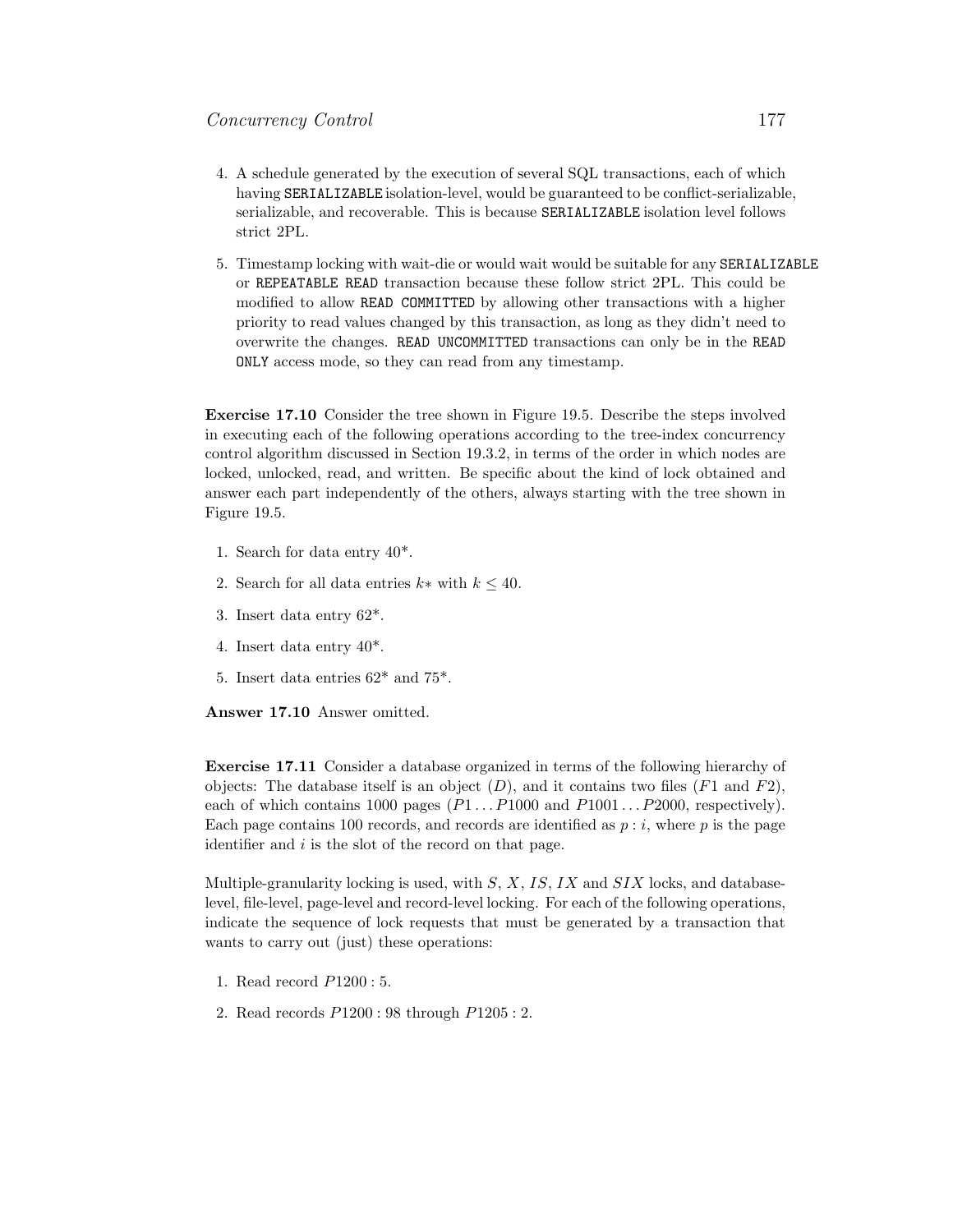- 3. Read all (records on all) pages in file F1.
- 4. Read pages P500 through P520.
- 5. Read pages P10 through P980.
- 6. Read all pages in  $F1$  and (based on the values read) modify 10 pages.
- 7. Delete record P1200 : 98. (This is a blind write.)
- 8. Delete the first record from each page. (Again, these are blind writes.)
- 9. Delete all records.

**Answer 17.11** The answer to each question is given below.

- 1. IS on D; IS on F2; IS on P1200; S on P1200:5.
- 2. IS on D; IS on F2; IS on P1200, S on 1201 through 1204, IS on P1205; S on P1200:98/99/100, S on P1205:1/2.
- 3. IS on D; S on F1
- 4. IS on D; IS on F1; S on P500 through P520.
- 5. IS on D; S on F1 (performance hit of locking 970 pages is likely to be higher than other blocked transactions).
- 6. IS and IX on D; SIX on F1.
- 7. IX on D; IX on F2; X on P1200. (Locking the whole page is not necessary, but it would require some reorganization or compaction.)
- 8. IX on D; X on F1 and F2. (There are many ways to do this, there is a tradeoff between overhead and concurrency.)
- 9. IX on D; X on F1 and F2.

**Exercise 17.12** Suppose that we have only two types of transactions, T1 and T2. Transactions preserve database consistency when run individually. We have defined several *integrity constraints* such that the DBMS never executes any SQL statement that brings the database into an inconsistent state. Assume that the DBMS does not perform *any* concurrency control. Give an example schedule of two transactions T1 and  $T2$  that satisfies all these conditions, yet produces a database instance that is not the result of any serial execution of  $T1$  and  $T2$ .

**Answer 17.12** Answer omitted.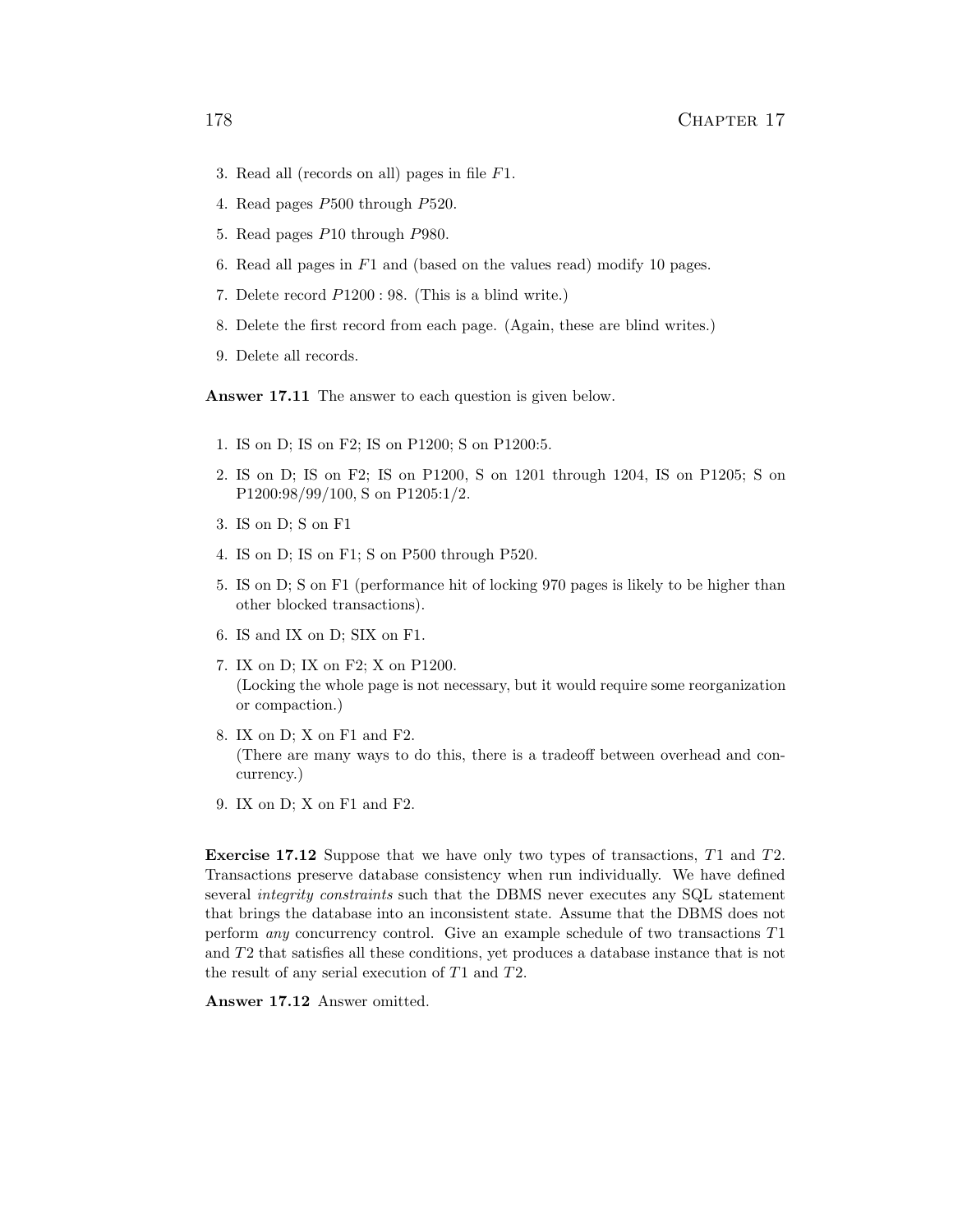## **18 CRASH RECOVERY**

**Exercise 18.1** Briefly answer the following questions:

- 1. How does the recovery manager ensure atomicity of transactions? How does it ensure durability?
- 2. What is the difference between stable storage and disk?
- 3. What is the difference between a system crash and a media failure?
- 4. Explain the WAL protocol.
- 5. Describe the steal and no-force policies.

**Answer 18.1** The answer to each question is given below.

- 1. The Recovery Manager ensures atomicity of transactions by undoing the actions of transactions that do not commit. It ensures durability by making sure that all actions of committed transactions survive system crashes and media failures.
- 2. Stable storage is guaranteed (with very high probability) to survive crashes and media failures. A disk might get corrupted or fail but the stable storage is still expected to retain whatever is stored in it. One of the ways of achieving stable storage is to store the information in a set of disks rather than in a single disk with some information duplicated so that the information is available even if one or two of the disks fail.
- 3. A system crash happens when the system stops functioning in a normal way or stops altogether. The Recovery Manager and other parts of the DBMS stop functioning (e.g. a core dump caused by a bus error) as opposed to media failure. In a media failure, the system is up and running but a particular entity of the system is not functioning. In this case, the Recovery Manager is still functioning and can start recovering from the failure while the system is still running (e.g., a disk is corrupted).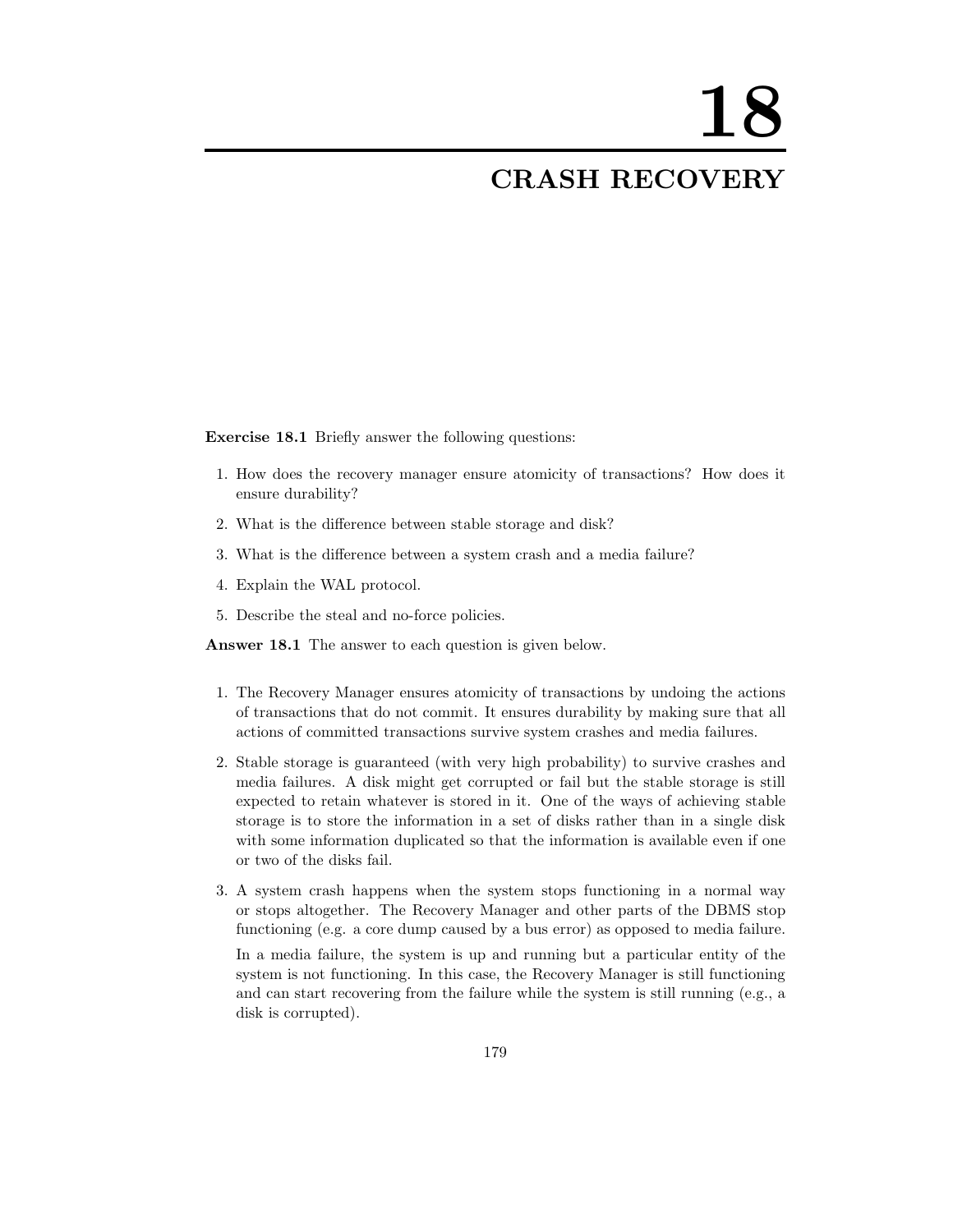- 4. WAL Protocol: Whenever a change is made to a database object, the change is first recorded in the log and the log is written to stable storage before the change is written to disk.
- 5. If a steal policy is in effect, the changes made to an object in the buffer pool by a transaction can be written to disk before the transaction commits. This might be because some other transaction might "steal" the buffer page presently occupied by an uncommitted transaction.

A no-force policy is in effect if, when a transaction commits, we need not ensure that all the changes it has made to objects in the buffer pool are immediately forced to disk.

**Exercise 18.2** Briefly answer the following questions:

- 1. What are the properties required of LSNs?
- 2. What are the fields in an update log record? Explain the use of each field.
- 3. What are redoable log records?
- 4. What are the differences between update log records and CLRs?

**Answer 18.2** Answer omitted.

**Exercise 18.3** Briefly answer the following questions:

- 1. What are the roles of the Analysis, Redo, and Undo phases in ARIES?
- 2. Consider the execution shown in Figure 18.1.
	- (a) What is done during Analysis? (Be precise about the points at which Analysis begins and ends and describe the contents of any tables constructed in this phase.)
	- (b) What is done during Redo? (Be precise about the points at which Redo begins and ends.)
	- (c) What is done during Undo? (Be precise about the points at which Undo begins and ends.)

**Answer 18.3** The answer to each question is given below.

- 1. The Analysis phase starts with the most recent begin checkpoint record and proceeds forward in the log until the last log record. It determines
	- (a) The point in the log at which to start the Redo pass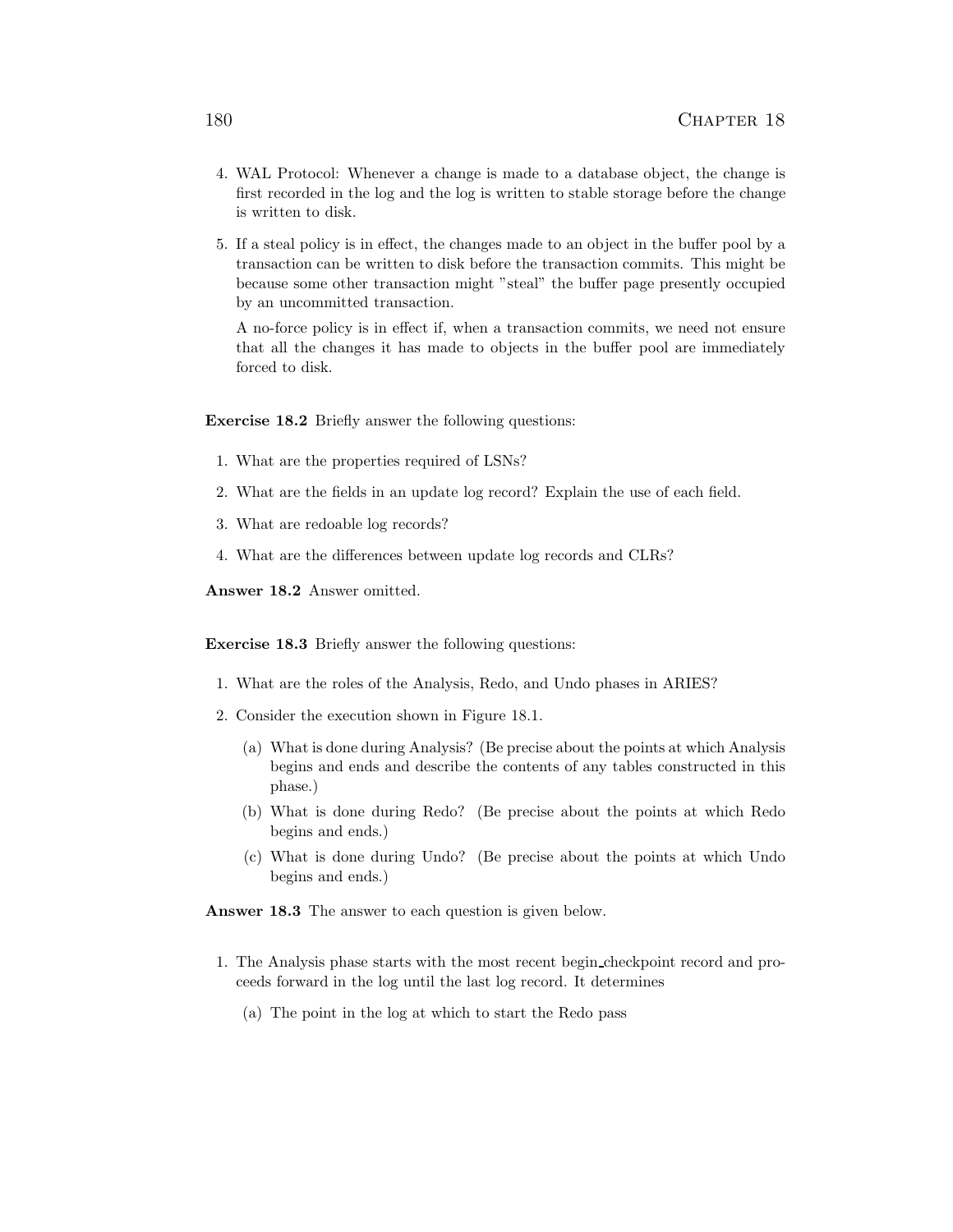

**Figure 18.1** Execution with a Crash

- (b) The dirty pages in the buffer pool at the time of the crash.
- (c) Transactions that were active at the time of the crash which need to be undone.

The Redo phase follows Analysis and redoes all changes to any page that might have been dirty at the time of the crash. The Undo phase follows Redo and undoes the changes of all transactions that were active at the time of the crash.

2. (a) For this example, we will assume that the Dirty Page Table and Transaction Table were empty before the start of the log. Analysis determines that the last begin checkpoint was at LSN 00 and starts at the corresponding end checkpoint (LSN 10).

We will denote Transaction Table records as (transID, lastLSN) and Dirty Page Table records as (pageID, recLSN) sets.

Then Analysis phase runs until LSN 70, and does the following:

LSN 20 Adds  $(T1, 20)$  to TT and  $(P5, 20)$  to DPT LSN  $30$  Adds  $(T2, 30)$  to TT and  $(P3, 30)$  to DPT LSN 40 Changes status of T2 to "C" from "U" LSN 50 Deletes entry for T2 from Transaction Table LSN 60 Adds (T3, 60) to TT. Does not change P3 entry in DPT LSN 70 Changes (T1, 20) to (T1, 70) The final Transaction Table has two entries: (T1, 70), and (T3, 60). The final Dirty Page Table has two entries: (P5, 20), and (P3, 30).

(b) Redo Phase: Redo starts at LSN 20 (smallest recLSN in DPT).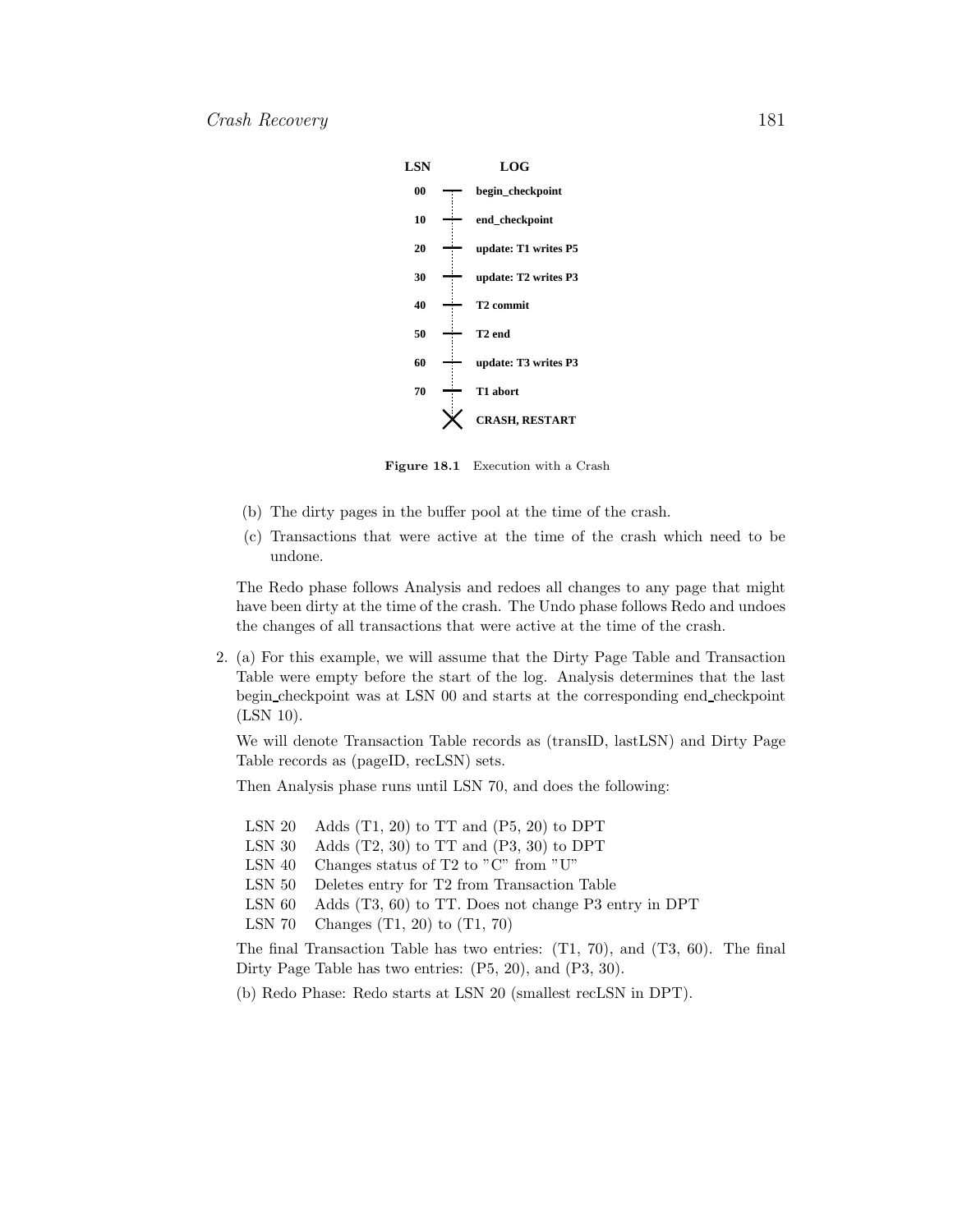

**Figure 18.2** Aborting a Transaction

| LSN <sub>20</sub>  | Changes to P5 are redone.                                            |
|--------------------|----------------------------------------------------------------------|
| LSN 30             | P3 is retrieved and its pageLSN is checked. If the page had been     |
|                    | written to disk before the crash (i.e. if $pageLSN >= 30$ ), nothing |
|                    | is re-done otherwise the changes are re-done.                        |
| LSN 40,50          | No action                                                            |
| $LSN_{00}$         | Changes to P3 are redone                                             |
| LSN 70   No action |                                                                      |

(c) Undo Phase: Undo starts at LSN 70 (highest lastLSN in TT). The Loser Set consists of LSNs 70 and 60. LSN 70: Adds LSN 20 to the Loser Set. Loser Set  $= (60, 20)$ . LSN 60: Undoes the change on P3 and adds a CLR indicating this Undo. Loser Set  $= (20)$ . LSN 20: Undoes the change on P5 and adds a CLR indicating this Undo.

**Exercise 18.4** Consider the execution shown in Figure 18.2.

- 1. Extend the figure to show prevLSN and undonextLSN values.
- 2. Describe the actions taken to rollback transaction  $T2$ .
- 3. Show the log after  $T2$  is rolled back, including all prevLSN and undonextLSN values in log records.

**Answer 18.4** Answer omitted.

**Exercise 18.5** Consider the execution shown in Figure 18.3. In addition, the system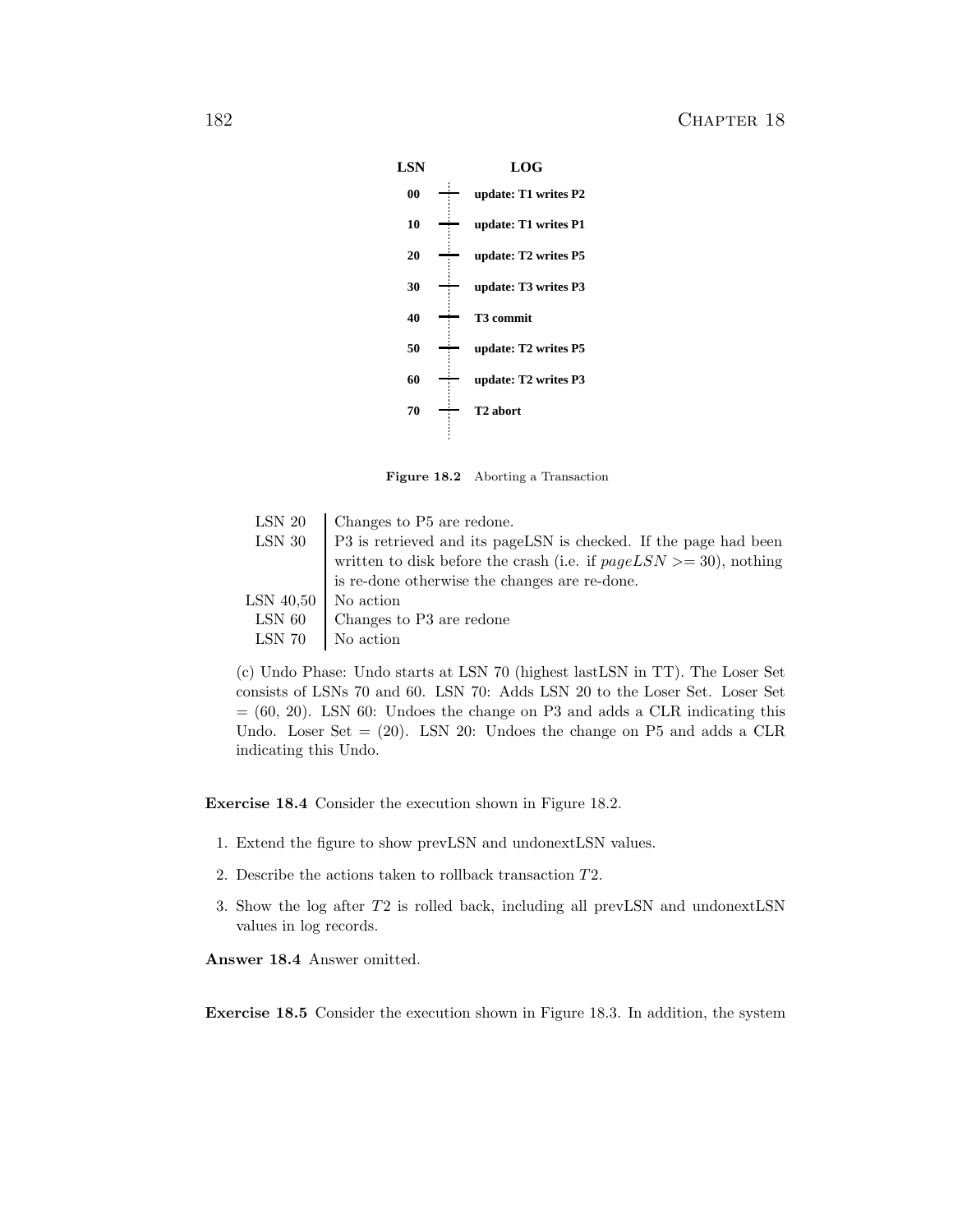

**Figure 18.3** Execution with Multiple Crashes

crashes during recovery after writing two log records to stable storage and again after writing another two log records.

- 1. What is the value of the LSN stored in the master log record?
- 2. What is done during Analysis?
- 3. What is done during Redo?
- 4. What is done during Undo?
- 5. Show the log when recovery is complete, including all non-null prevLSN and undonextLSN values in log records.

**Answer 18.5** The answer to each question is given below.

- 1. LSN 00 is stored in the master log record as it is the LSN of the begin checkpoint record.
- 2. During analysis the following happens: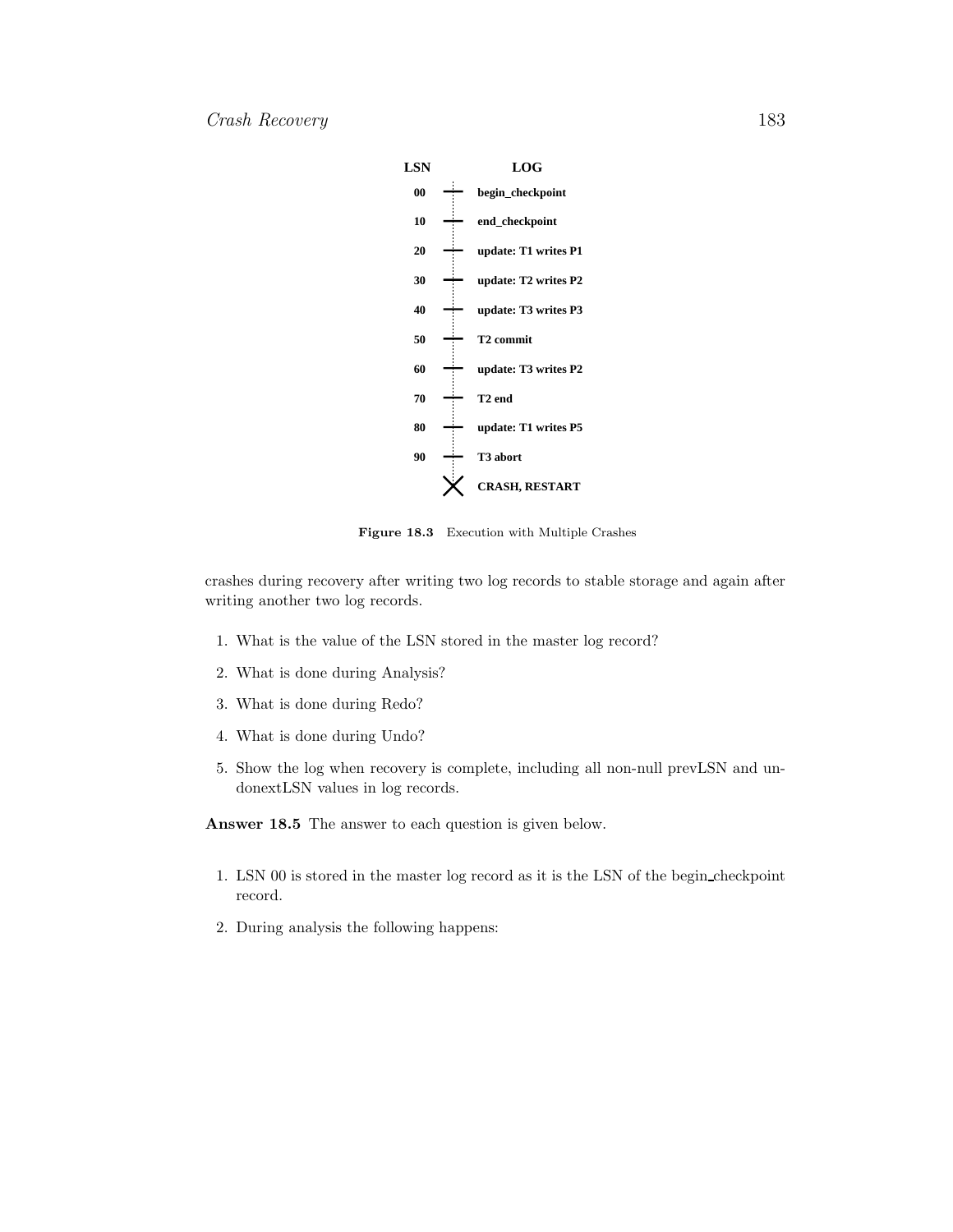- LSN 20  $\vert$  Add (T1,20) to TT and (P1,20) to DPT
- LSN 30  $\vert$  Add (T2,30) to TT and (P2,30) to DPT
- LSN 40  $\vert$  Add (T3,40) to TT and (P3,40) to DPT
- LSN 50  $\vert$  Change status of T2 to C
- LSN 60 Change  $(T3,40)$  to  $(T3,60)$
- LSN 70 | Remove T2 from TT
- LSN 80 Change (T1,20) to (T1,70) and add (P5,70) to DPT
- LSN  $90$  No action

At the end of analysis, the transaction table contains the following entries: (T1,80), and (T3,60). The Dirty Page Table has the following entries: (P1,20), (P2,30), (P3,40), and (P5,80).

3. Redo starts from LSN20 (minimum recLSN in DPT).

|                   | LSN 20 $\vert$ Check whether P1 has pageLSN more than 10 or not. Since it is a |
|-------------------|--------------------------------------------------------------------------------|
|                   | committed transaction, we probably need not redo this update.                  |
| LSN 30            | Redo the change in P2                                                          |
| LSN <sub>40</sub> | Redo the change in P3                                                          |
| LSN 50            | No action                                                                      |
| LSN 60            | Redo the changes on P2                                                         |
| LSN 70            | No action                                                                      |
| LSN 80            | Redo the changes on P5                                                         |
| LSN 90            | No action                                                                      |
|                   |                                                                                |

- 4. ToUndo consists of (80, 60).
	- LSN 80 Undo the changes in P5. Append a CLR: Undo T1 LSN 80, set undonextLSN = 20. Add 20 to ToUndo.

ToUndo consists of (60, 20).

LSN 60 | Undo the changes on P2. Append a CLR: Undo T3 LSN 60, set undonextLSN =  $40.$  Add  $40$  to ToUndo.

ToUndo consists of (40, 20).

LSN 40 | Undo the changes on P3. Append a CLR: Undo T3 LSN 40, T3 end

ToUndo consists of (20).

LSN 20 Undo the changes on P1. Append a CLR: Undo T1 LSN 20, T1 end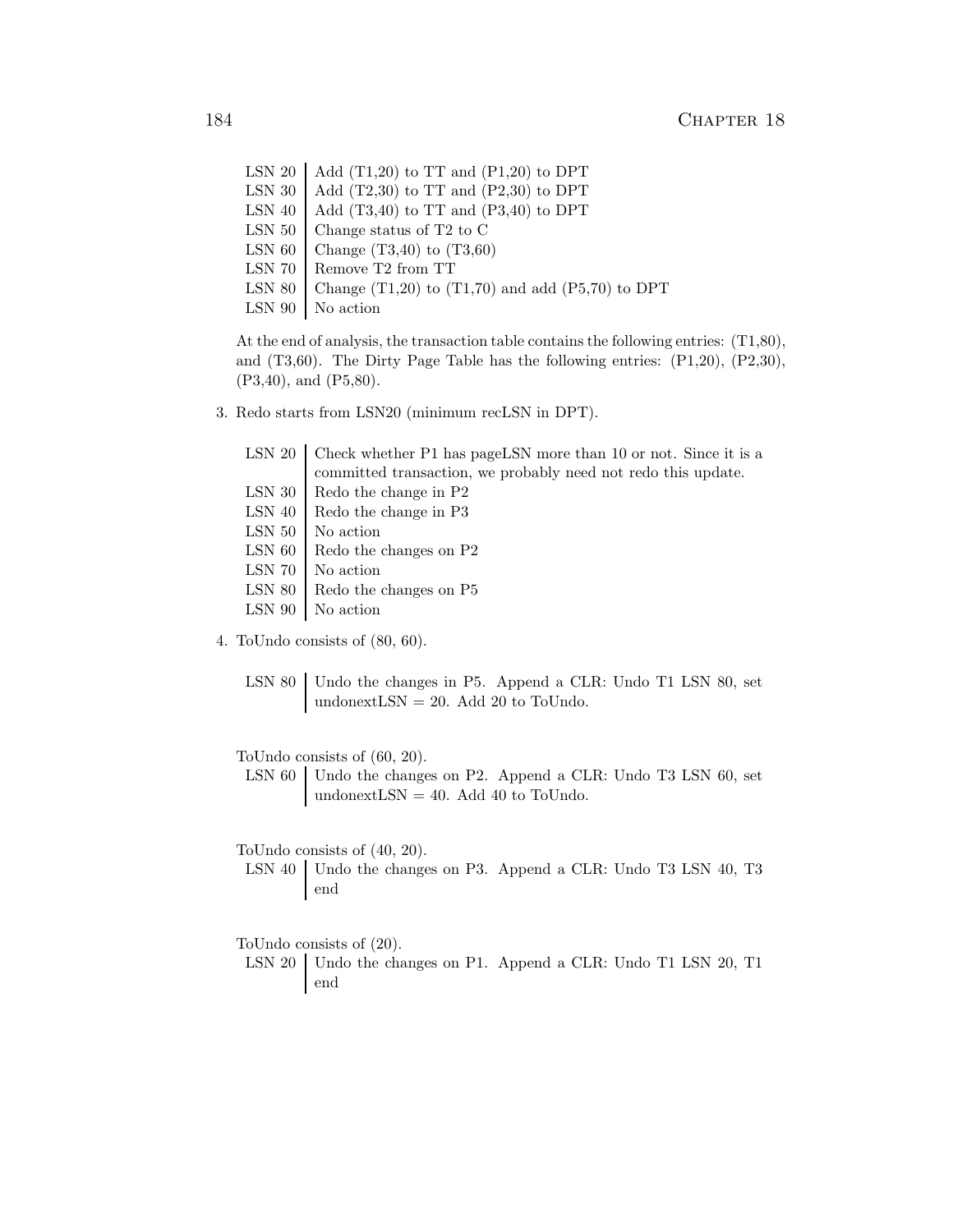| 5. The log looks like the following after recovery: |                        |  |  |  |  |
|-----------------------------------------------------|------------------------|--|--|--|--|
|                                                     | <b>TO3T00</b> 11 11 11 |  |  |  |  |

| $LSN$ 00          | begin_checkpoint                             |                     |
|-------------------|----------------------------------------------|---------------------|
| $\mathrm{LSN}$ 10 | end checkpoint                               |                     |
| LSN <sub>20</sub> | update: T1 writes P1                         |                     |
| LSN <sub>30</sub> | update: $T2$ writes $P2$                     |                     |
| LSN <sub>40</sub> | update: T <sub>3</sub> writes P <sub>3</sub> |                     |
| LSN <sub>50</sub> | T <sub>2</sub> commit                        | $prevLSN = 30$      |
| LSN <sub>60</sub> | update: $T3$ writes $P2$                     | $prevLSN = 40$      |
| LSN 70            | T <sub>2</sub> end                           | $prevLSN = 50$      |
| LSN 80            | update: T1 writes P5                         | $prevLSN = 20$      |
| $LSN$ 90          | T <sub>3</sub> abort                         | $prevLSN = 60$      |
| <b>LSN 100</b>    | CLR: Undo T1 LSN 80                          | undonextLSN $= 20$  |
| <b>LSN</b> 110    | CLR: Undo T3 LSN 60                          | undonextLSN= $40$   |
| LSN 120,125       | CLR: Undo T3 LSN 40                          | T <sub>3</sub> end. |
| LSN 130,135       | CLR: Undo T1 LSN 20                          | T1 end.             |

**Exercise 18.6** Briefly answer the following questions:

- 1. How is checkpointing done in ARIES?
- 2. Checkpointing can also be done as follows: Quiesce the system so that only checkpointing activity can be in progress, write out copies of all dirty pages, and include the dirty page table and transaction table in the checkpoint record. What are the pros and cons of this approach versus the checkpointing approach of ARIES?
- 3. What happens if a second begin checkpoint record is encountered during the Analysis phase?
- 4. Can a second end checkpoint record be encountered during the Analysis phase?
- 5. Why is the use of CLRs important for the use of undo actions that are not the physical inverse of the original update?
- 6. Give an example that illustrates how the paradigm of repeating history and the use of CLRs allow ARIES to support locks of finer granularity than a page.

**Answer 18.6** Answer omitted.

**Exercise 18.7** Briefly answer the following questions:

1. If the system fails repeatedly during recovery, what is the maximum number of log records that can be written (as a function of the number of update and other log records written before the crash) before restart completes successfully?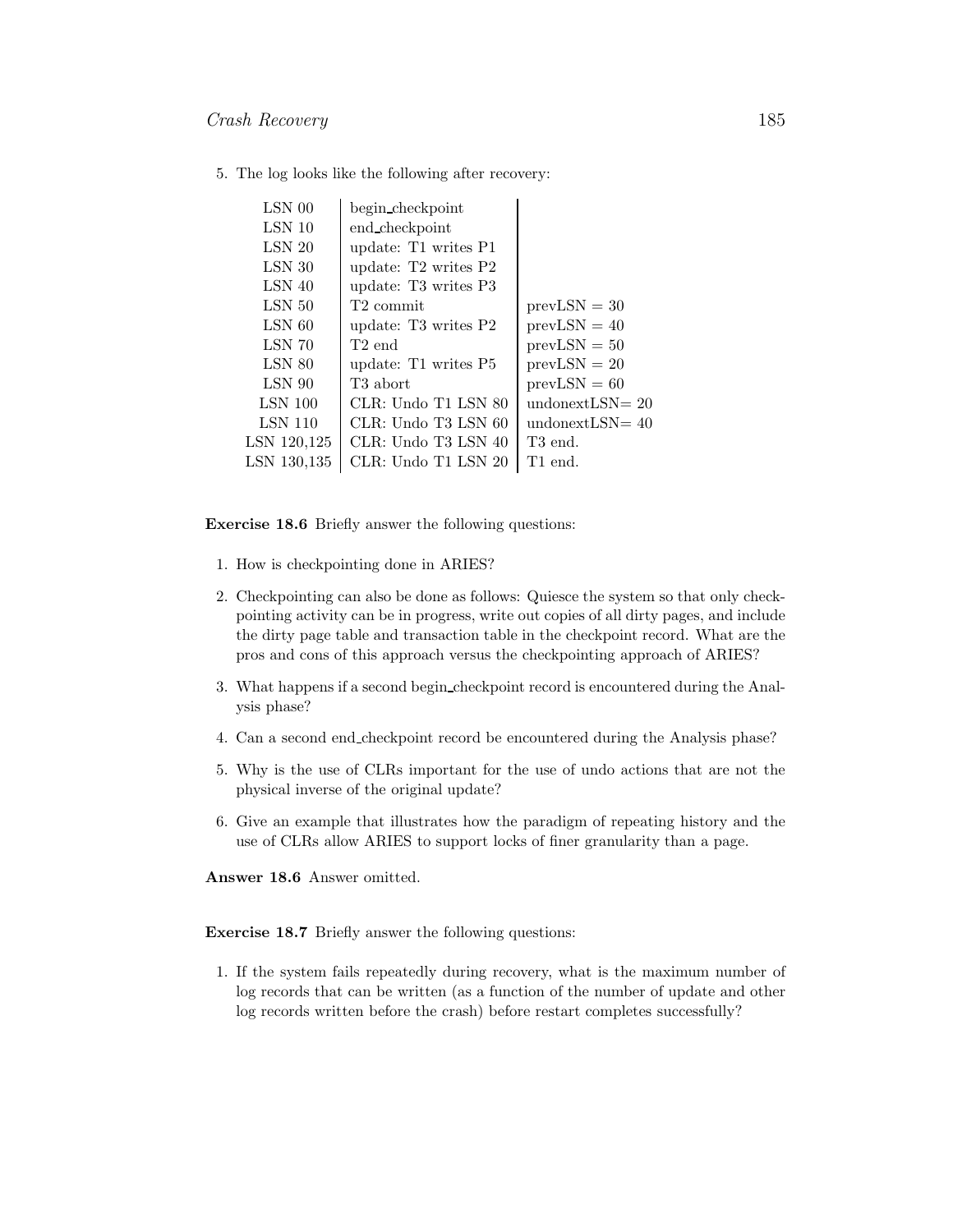- 2. What is the oldest log record we need to retain?
- 3. If a bounded amount of stable storage is used for the log, how can we always ensure enough stable storage to hold all log records written during restart?

**Answer 18.7** The answer to each question is given below.

- 1. Let us take the case where each log record is an update record of an uncommitted transaction and each record belongs to a different transaction. This means there are  $n$  records of  $n$  different transactions, each of which has to be undone. During recovery, we have to add a CLR record of the undone action and an end transaction record after each CLR. Thus, we can write a maximum of  $2n$  log records before restart completes.
- 2. The oldest begin checkpoint referenced in any fuzzy dump or master log record.
- 3. One needs to ensure that there is enough to hold twice as many records as the current number of log records. If necessary, do a fuzzy dump to free up some log records whenever the number of log records goes above one third of the available space.

**Exercise 18.8** Consider the three conditions under which a redo is unnecessary (Section 18.6.2).

- 1. Why is it cheaper to test the first two conditions?
- 2. Describe an execution that illustrates the use of the first condition.
- 3. Describe an execution that illustrates the use of the second condition.

**Answer 18.8** Answer omitted.

**Exercise 18.9** The description in Section 18.6.1 of the Analysis phase made the simplifying assumption that no log records appeared between the begin checkpoint and end checkpoint records for the most recent complete checkpoint. The following questions explore how such records should be handled.

- 1. Explain why log records could be written between the begin checkpoint and end checkpoint records.
- 2. Describe how the Analysis phase could be modified to handle such records.
- 3. Consider the execution shown in Figure 18.4. Show the contents of the end checkpoint record.
- 4. Illustrate your modified Analysis phase on the execution shown in Figure 18.4.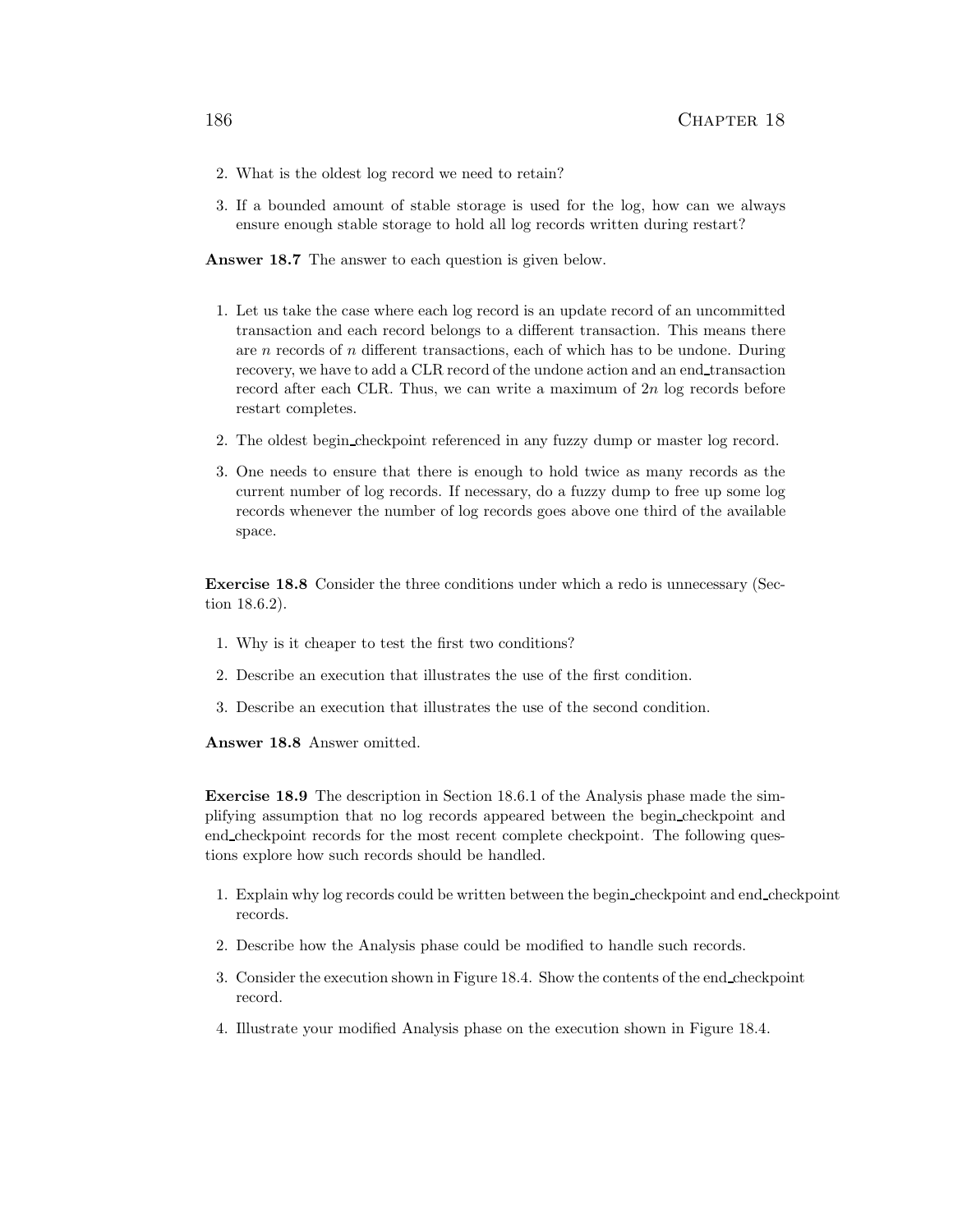

**Figure 18.4** Log Records between Checkpoint Records

**Answer 18.9** The answer to each question is given below.

- 1. In ARIES, first a begin checkpoint record is written and then, after some time, an end checkpoint record is written. While the end checkpoint record is being constructed, the DBMS continues executing transactions and writing other log records. So, we could have log records between the begin checkpoint and the end checkpoint records. The only guarantee we have is that the transaction table and the dirty page table are accurate as of the time of the begin checkpoint record.
- 2. The Analysis phase begins by examining the most recent begin checkpoint log record and then searches for the next end checkpoint record. Then the Dirty Page Table and the Transaction Table are initialized to the copies of those structures in the end checkpoint. Our new Analysis phase remains the same untill here. In the old algorithm, Analysis scans the log in the forward direction until it reaches the end of the log. In the modified algorithm, Analysis goes back to the begin checkpoint and scans the log in the forward direction.
- 3. The end checkpoint record contains the transaction table and the dirty page table as of the time of the begin checkpoint (LSN 00 in this case). Since we are assuming these tables to be empty before LSN 00, the end checkpoint record will indicate an empty transaction table and an empty dirty page table.
- 4. Instead of starting from LSN 80, Analysis goes back to LSN 10 and executes as follows: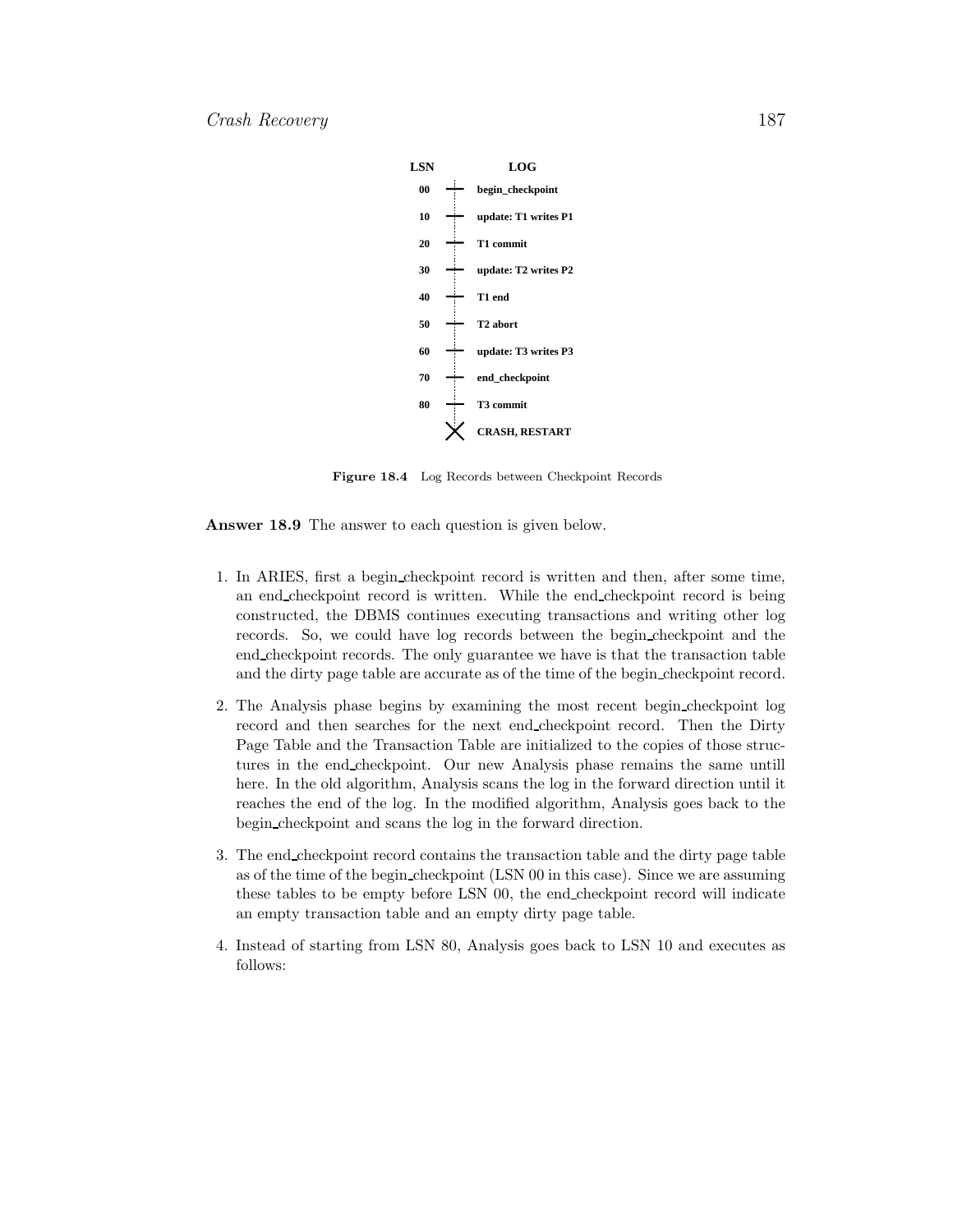| LSN 10             | Add $(T1,10)$ to TT and $(P1, 10)$ to DPT |
|--------------------|-------------------------------------------|
| $\mathrm{LSN}\ 20$ | Change status of T1 from U to C.          |
| LSN30              | Add $(T2,30)$ to TT and $(P2, 30)$ to DPT |
|                    | LSN $40$ Remove $(T1,10)$ from TT         |
| $\mathrm{LSN}~50$  | No action                                 |
| $LSN_{00}$         | Add $(T3,60)$ to TT and $(P3, 60)$ to DPT |
| LSN 70             | No action                                 |
| LSN 80             | Change status of T3 from U to C.          |

**Exercise 18.10** Answer the following questions briefly:

- 1. Explain how media recovery is handled in ARIES.
- 2. What are the pros and cons of using fuzzy dumps for media recovery?
- 3. What are the similarities and differences between checkpoints and fuzzy dumps?
- 4. Contrast ARIES with other WAL-based recovery schemes.
- 5. Contrast ARIES with shadow-page-based recovery.

**Answer 18.10** Answer omitted.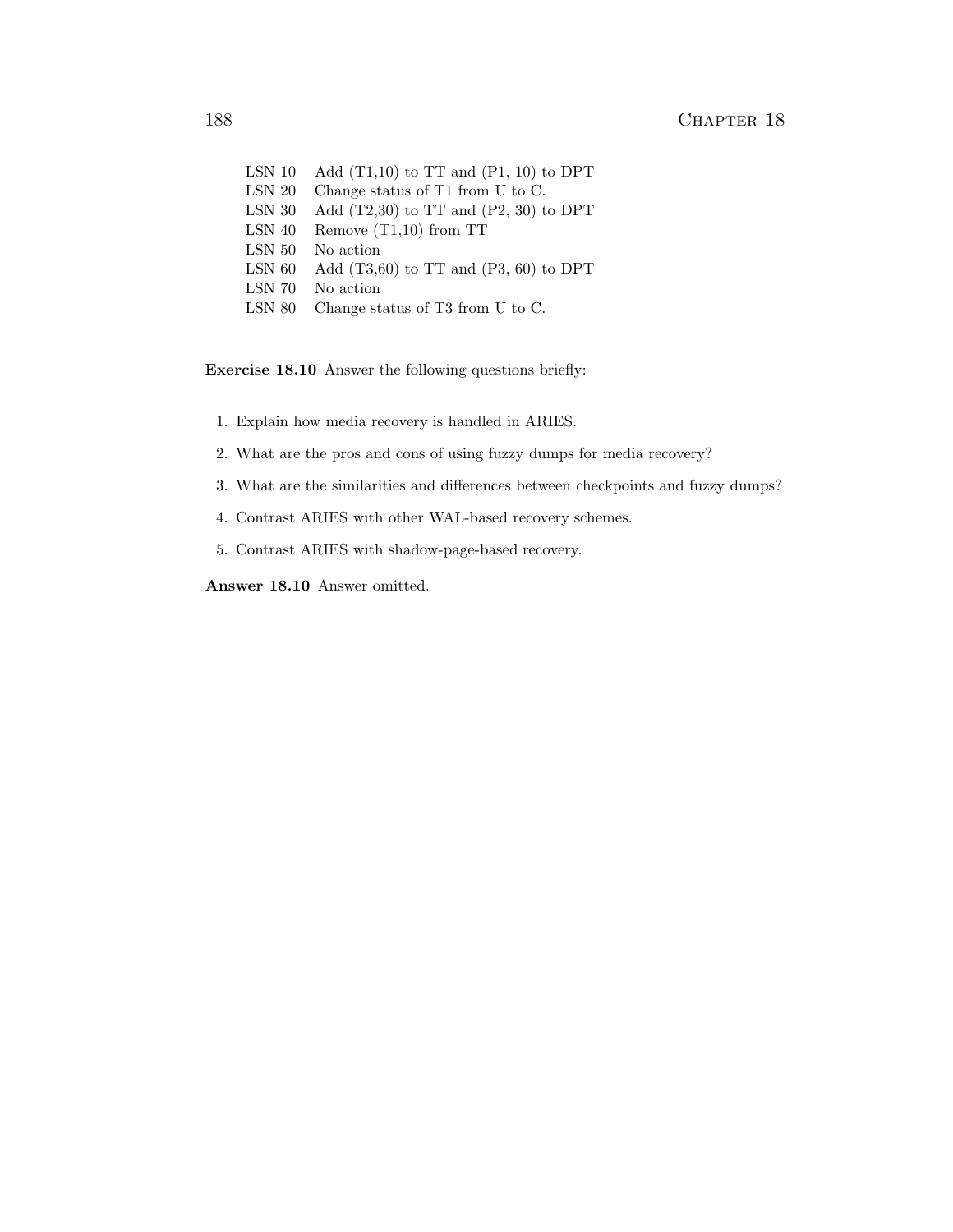## **19 SCHEMA REFINEMENT AND NORMAL FORMS**

**Exercise 19.1** Briefly answer the following questions:

- 1. Define the term *functional dependency*.
- 2. Why are some functional dependencies called *trivial*?
- 3. Give a set of FDs for the relation schema *R(A,B,C,D)* with primary key *AB* under which *R* is in 1NF but not in 2NF.
- 4. Give a set of FDs for the relation schema *R(A,B,C,D)* with primary key *AB* under which *R* is in 2NF but not in 3NF.
- 5. Consider the relation schema  $R(A, B, C)$ , which has the FD  $B \to C$ . If A is a candidate key for *R*, is it possible for *R* to be in BCNF? If so, under what conditions? If not, explain why not.
- 6. Suppose we have a relation schema  $R(A, B, C)$  representing a relationship between two entity sets with keys *A* and *B*, respectively, and suppose that *R* has (among others) the FDs  $A \rightarrow B$  and  $B \rightarrow A$ . Explain what such a pair of dependencies means (i.e., what they imply about the relationship that the relation models).

#### **Answer 19.1**

1. Let R be a relational schema and let X and Y be two subsets of the set of all attributes of R. We say Y is functionally dependent on X, written  $X \to Y$ , if the Y-values are determined by the X-values. More precisely, for any two tuples  $r_1$ and  $r_2$  in (any instance of) R

$$
\pi_X(r_1) = \pi_X(r_2) \quad \Rightarrow \quad \pi_Y(r_1) = \pi_Y(r_2)
$$

2. Some functional dependencies are considered trivial because they contain superfluous attributes that do not need to be listed. Consider the FD:  $A \rightarrow AB$ . By reflexivity, *A* always implies *A*, so that the *A* on the right hand side is not necessary and can be dropped. The proper form, without the trivial dependency would then be  $A \rightarrow B$ .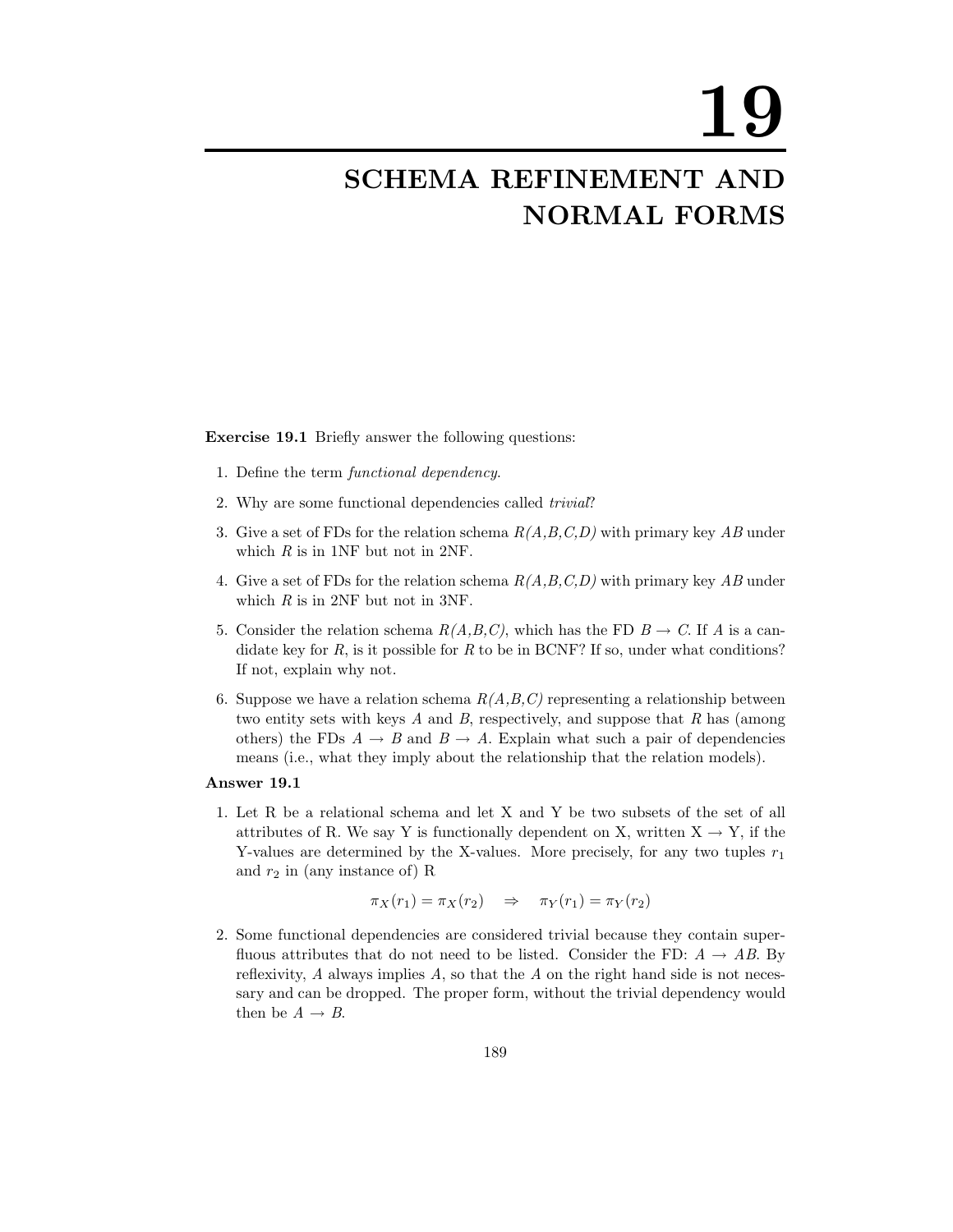- 3. Consider the set of FD:  $AB \rightarrow CD$  and  $B \rightarrow C$ . AB is obviously a key for this relation since  $AB \to CD$  implies  $AB \to ABCD$ . It is a primary key since there are no smaller subsets of keys that hold over  $R(A,B,C,D)$ . The FD:  $B \to C$  violates 2NF since:
	- $C \in B$  is false; that is, it *is not* a trivial FD  $\blacksquare$
	- *B is not* a superkey Ē
	- *C is not* part of some key for *R*
	- *B is* a proper subset of the key *AB* (transitive dependency) Ē
- 4. Consider the set of FD:  $AB \rightarrow CD$  and  $C \rightarrow D$ . AB is obviously a key for this relation since  $AB \to CD$  implies  $AB \to ABCD$ . It is a primary key since there are no smaller subsets of keys that hold over  $R(A, B, C, D)$ . The FD:  $C \rightarrow D$  violates 3NF but not 2NF since:
	- $D \in C$  is false; that is, it *is not* a trivial FD  $\blacksquare$
	- *C is not* a superkey
	- *D is not* part of some key for *R*
- 5. The only way *R* could be in BCNF is if *B* includes a key, *i.e. B* is a key for R.
- 6. It means that the relationship is one to one. That is, each A entity corresponds to at most one *B* entity and vice-versa. (In addition, we have the dependency *AB*  $\rightarrow C$ , from the semantics of a relationship set.)

**Exercise 19.2** Consider a relation R with five attributes ABCDE. You are given the following dependencies:  $A \rightarrow B$ ,  $BC \rightarrow E$ , and  $ED \rightarrow A$ .

- 1. List all keys for *R*.
- 2. Is *R* in 3NF?
- 3. Is *R* in BCNF?

**Answer 19.2** Answer omitted.

**Exercise 19.3** Consider the relation shown in Figure 19.1.

- 1. List all the functional dependencies that this relation instance satisfies.
- 2. Assume that the value of attribute Z of the last record in the relation is changed from  $z_3$  to  $z_2$ . Now list all the functional dependencies that this relation instance satisfies.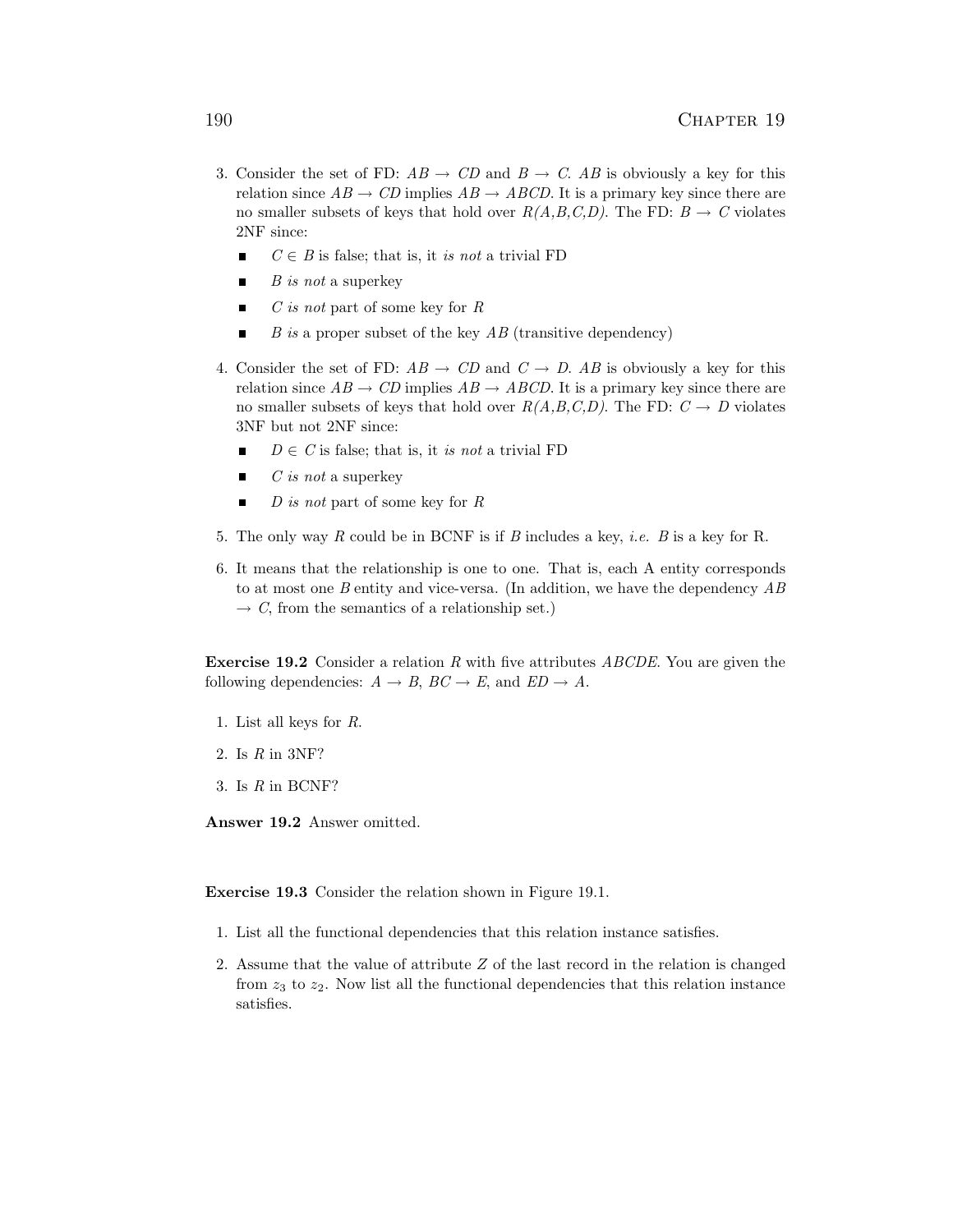|       |       | Z             |
|-------|-------|---------------|
| $x_1$ | $y_1$ | $z_{1}$       |
| $x_1$ | $y_1$ | $z_2$         |
| $x_2$ | $y_1$ | $\tilde{z}_1$ |
| $x_2$ | $y_1$ | $z_3$         |

**Figure 19.1** Relation for Exercise 19.3.

#### **Answer 19.3**

- 1. The following functional dependencies hold over  $R: Z \to Y$ ,  $X \to Y$ , and  $XZ \to Y$
- 2. Same as part 1. Functional dependency set is unchanged.

**Exercise 19.4** Assume that you are given a relation with attributes *ABCD*.

- 1. Assume that no record has NULL values. Write an SQL query that checks whether the functional dependency  $A \rightarrow B$  holds.
- 2. Assume again that no record has NULL values. Write an SQL assertion that enforces the functional dependency  $A \rightarrow B$ .
- 3. Let us now assume that records could have NULL values. Repeat the previous two questions under this assumption.

**Answer 19.4** Answer omitted.

**Exercise 19.5** Consider the following collection of relations and dependencies. Assume that each relation is obtained through decomposition from a relation with attributes *ABCDEFGHI* and that all the known dependencies over relation *ABCDEFGHI* are listed for each question. (The questions are independent of each other, obviously, since the given dependencies over *ABCDEFGHI* are different.) For each (sub)relation: (a) State the strongest normal form that the relation is in. (b) If it is not in BCNF, decompose it into a collection of BCNF relations.

- 1.  $R1(A, C, B, D, E), A \rightarrow B, C \rightarrow D$
- 2.  $R\mathcal{Q}(A,B,F)$ ,  $AC \rightarrow E$ ,  $B \rightarrow F$
- 3.  $R3(A,D), D \rightarrow G, G \rightarrow H$
- 4.  $R_4(D, C, H, G), A \to I, I \to A$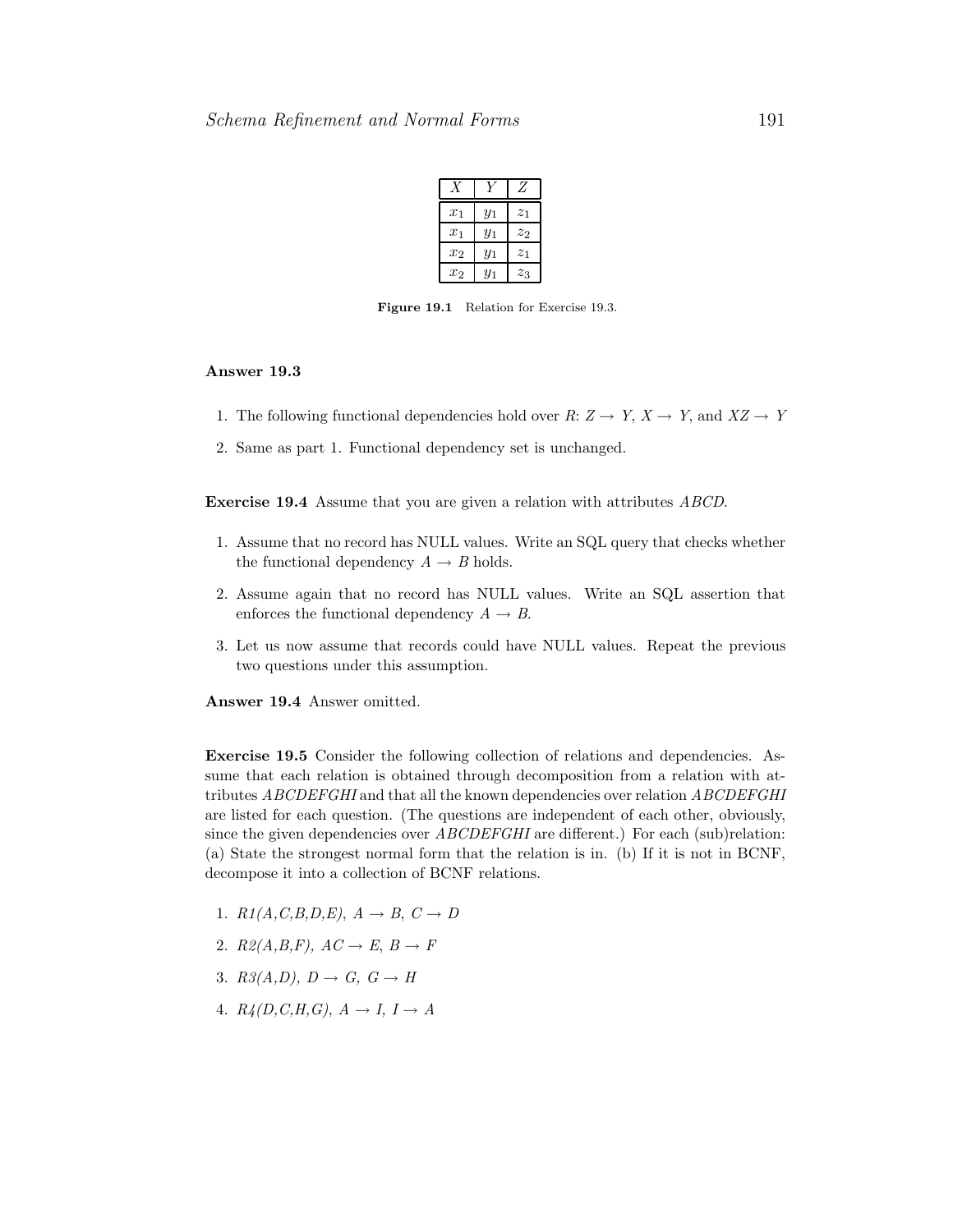5. *R5(A,I,C,E)*

#### **Answer 19.5**

- 1. 1NF. BCNF decomposition: AB, CD, ACE.
- 2. 1NF. BCNF decomposition: AB, BF
- 3. BCNF.
- 4. BCNF.
- 5. BCNF.

**Exercise 19.6** Suppose that we have the following three tuples in a legal instance of a relation schema *S* with three attributes *ABC* (listed in order): (1,2,3), (4,2,3), and  $(5,3,3)$ .

1. Which of the following dependencies can you infer does *not* hold over schema *S*?

(a) 
$$
A \rightarrow B
$$
, (b)  $BC \rightarrow A$ , (c)  $B \rightarrow C$ 

2. Can you identify any dependencies that hold over *S*?

**Answer 19.6** Answer omitted.

**Exercise 19.7** Suppose you are given a relation *R* with four attributes *ABCD*. For each of the following sets of FDs, assuming those are the only dependencies that hold for  $R$ , do the following: (a) Identify the candidate key(s) for  $R$ . (b) Identify the best normal form that *R* satisfies (1NF, 2NF, 3NF, or BCNF). (c) If *R* is not in BCNF, decompose it into a set of BCNF relations that preserve the dependencies.

- 1.  $C \rightarrow D$ ,  $C \rightarrow A$ ,  $B \rightarrow C$
- 2.  $B \rightarrow C, D \rightarrow A$
- 3.  $ABC \rightarrow D, D \rightarrow A$
- 4.  $A \rightarrow B$ ,  $BC \rightarrow D$ ,  $A \rightarrow C$
- 5.  $AB \rightarrow C$ ,  $AB \rightarrow D$ ,  $C \rightarrow A$ ,  $D \rightarrow B$

#### **Answer 19.7**

- 1. (a) Candidate keys: *B*
	- (b) *R* is in 2NF but not 3NF.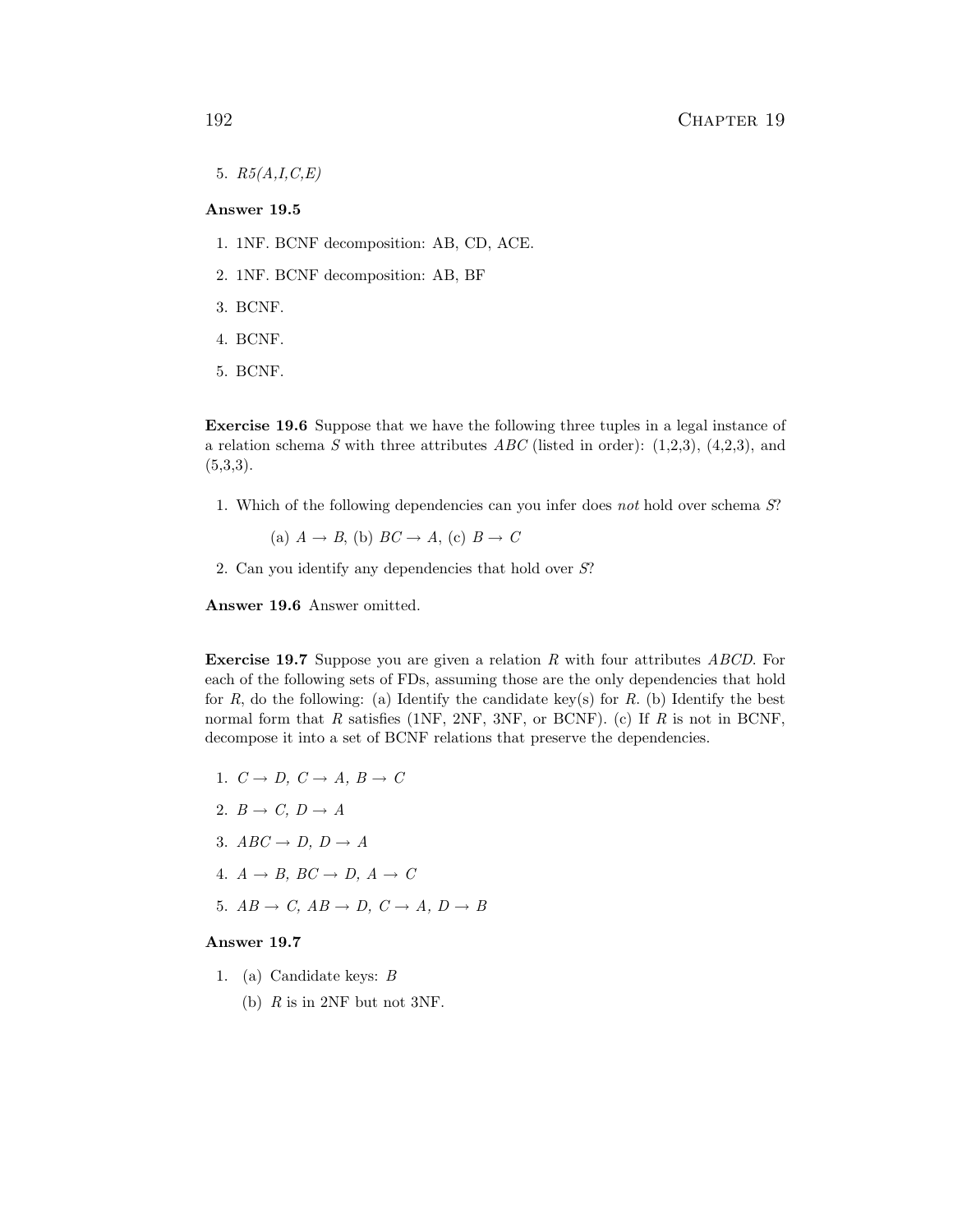- (c)  $C \rightarrow D$  and  $C \rightarrow A$  both cause violations of BCNF. One way to obtain a (lossless) join preserving decomposition is to decompose R into *AC*, *BC*, and *CD*.
- 2. (a) Candidate keys: *BD*
	- (b) *R* is in 1NF but not 2NF.
	- (c) Both  $B \to C$  and  $D \to A$  cause BCNF violations. The decomposition: AD, *BC*, *BD* (obtained by first decomposing to *AD*, *BCD*) is BCNF and lossless and join-preserving.
- 3. (a) Candidate keys: *ABC*, *BCD*
	- (b) *R* is in 3NF but not BCNF.
	- (c) *ABCD* is not in BCNF since  $D \to A$  and *D* is not a key. However if we split up *R* as *AD*, *BCD* we cannot preserve the dependency  $ABC \rightarrow D$ . So there is no BCNF decomposition.
- 4. (a) Candidate keys: *A*
	- (b) *R* is in 2NF but not 3NF (because of the FD:  $BC \rightarrow D$ ).
	- (c)  $BC \rightarrow D$  violates BCNF since *BC* does not contain a key. So we split up *R* as in: *BCD*, *ABC*.
- 5. (a) Candidate keys: *AB*, *BC*, *CD*, *AD*
	- (b) R is in 3NF but not BCNF (because of the FD:  $C \rightarrow A$ ).
	- (c)  $C \rightarrow A$  and  $D \rightarrow B$  both cause violations. So decompose into: AC, BCD but this does not preserve  $AB \to C$  and  $AB \to D$ , and *BCD* is still not BCNF because  $D \rightarrow B$ . So we need to decompose further into: AC, BD, *CD*. However, when we attempt to revive the lost functioanl dependencies by adding *ABC* and *ABD*, we that these relations are not in BCNF form. Therefore, there is no BCNF decomposition.

**Exercise 19.8** Consider the attribute set  $R = ABCDEGH$  and the FD set  $F = \{AB \rightarrow$  $C, AC \rightarrow B, AD \rightarrow E, B \rightarrow D, BC \rightarrow A, E \rightarrow G$ .

1. For each of the following attribute sets, do the following: (i) Compute the set of dependencies that hold over the set and write down a minimal cover. (ii) Name the strongest normal form that is not violated by the relation containing these attributes. (iii) Decompose it into a collection of BCNF relations if it is not in BCNF.

(a) *ABC*, (b) *ABCD*, (c) *ABCEG*, (d) *DCEGH*, (e) *ACEH*

2. Which of the following decompositions of *R* = *ABCDEG*, with the same set of dependencies  $F$ , is (a) dependency-preserving? (b) lossless-join?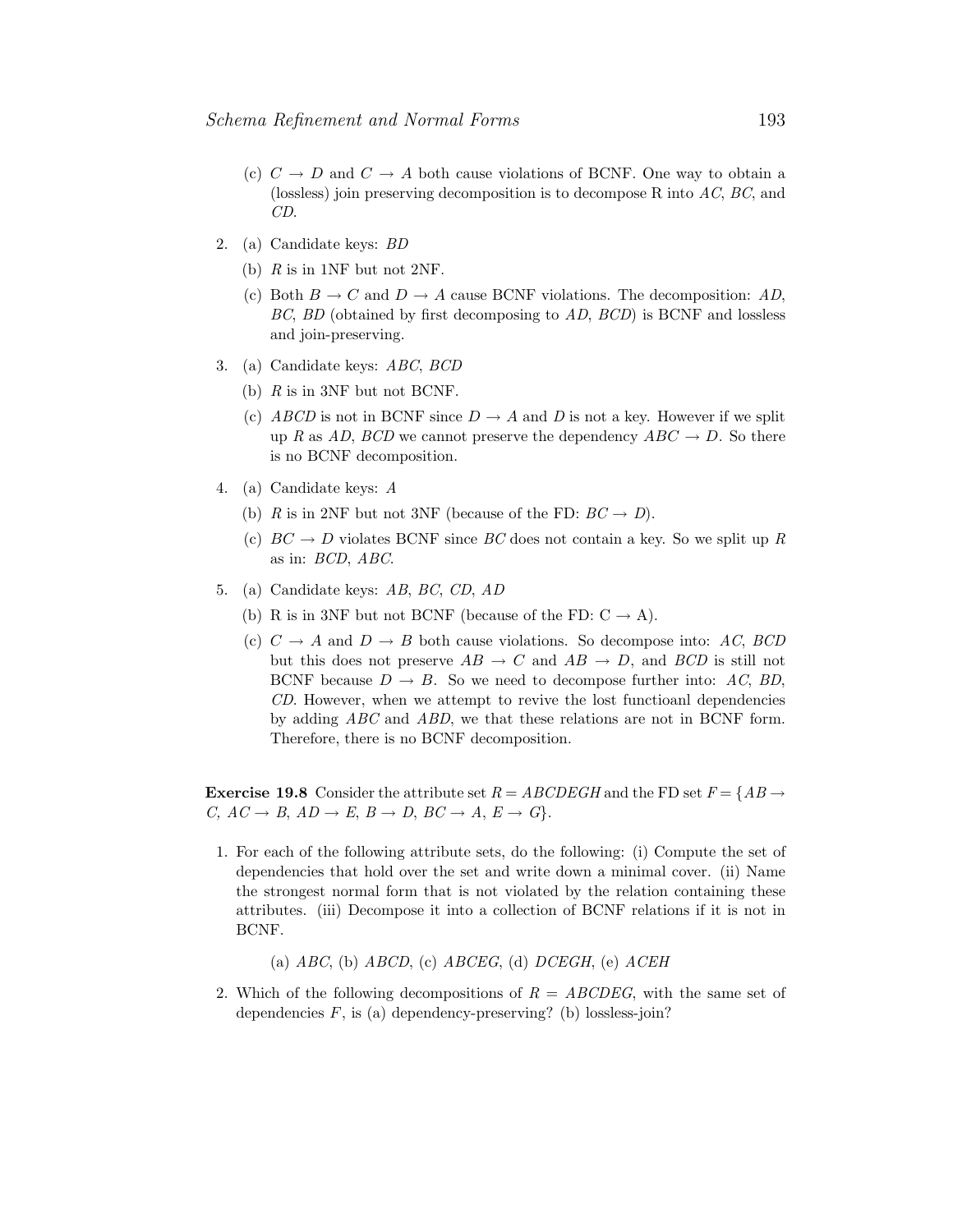(a) {*AB*, *BC*, *ABDE, EG* } (b) {*ABC, ACDE, ADG* }

**Answer 19.8** Answer omitted.

**Exercise 19.9** Let *R* be decomposed into  $R_1, R_2, \ldots, R_n$ . Let *F* be a set of FDs on *R*.

- 1. Define what it means for F to *be preserved* in the set of decomposed relations.
- 2. Describe a polynomial-time algorithm to test dependency-preservation.
- 3. Projecting the FDs stated over a set of attributes X onto a subset of attributes Y requires that we consider the closure of the FDs. Give an example where considering the closure is important in testing dependency-preservation, that is, considering just the given FDs gives incorrect results.

#### **Answer 19.9**

- 1. Let  $F_i$  denote the projection of F on  $R_i$ . F is *preserved* if the closure of the (union of) the  $F_i$ 's equals F (note that F is always a superset of this closure.)
- 2. We shall describe an algorithm for testing dependency preservation which is polynomial in the cardinality of F. For each dependency  $X \to Y \in F$  check if it is in F as follows: start with the set S (of attributes in) X. For each relation  $R_i$ , compute the closure of  $S \cap R_i$  relative to F and project this closure to the attributes of  $R_i$ . If this results in additional attributes, add them to S. Do this repeatedly until there is no change to S.
- 3. There is an example in the text in Section 19.5.2.

**Exercise 19.10** Suppose you are given a relation *R(A,B,C,D)*. For each of the following sets of FDs, assuming they are the only dependencies that hold for *R*, do the following: (a) Identify the candidate key(s) for *R*. (b) State whether or not the proposed decomposition of *R* into smaller relations is a good decomposition and briefly explain why or why not.

- 1.  $B \to C$ ,  $D \to A$ ; decompose into *BC* and *AD*.
- 2.  $AB \rightarrow C$ ,  $C \rightarrow A$ ,  $C \rightarrow D$ ; decompose into *ACD* and *BC*.
- 3.  $A \rightarrow BC$ ,  $C \rightarrow AD$ ; decompose into *ABC* and *AD*.
- 4.  $A \rightarrow B$ ,  $B \rightarrow C$ ,  $C \rightarrow D$ ; decompose into *AB* and *ACD*.
- 5.  $A \rightarrow B$ ,  $B \rightarrow C$ ,  $C \rightarrow D$ ; decompose into AB, AD and *CD*.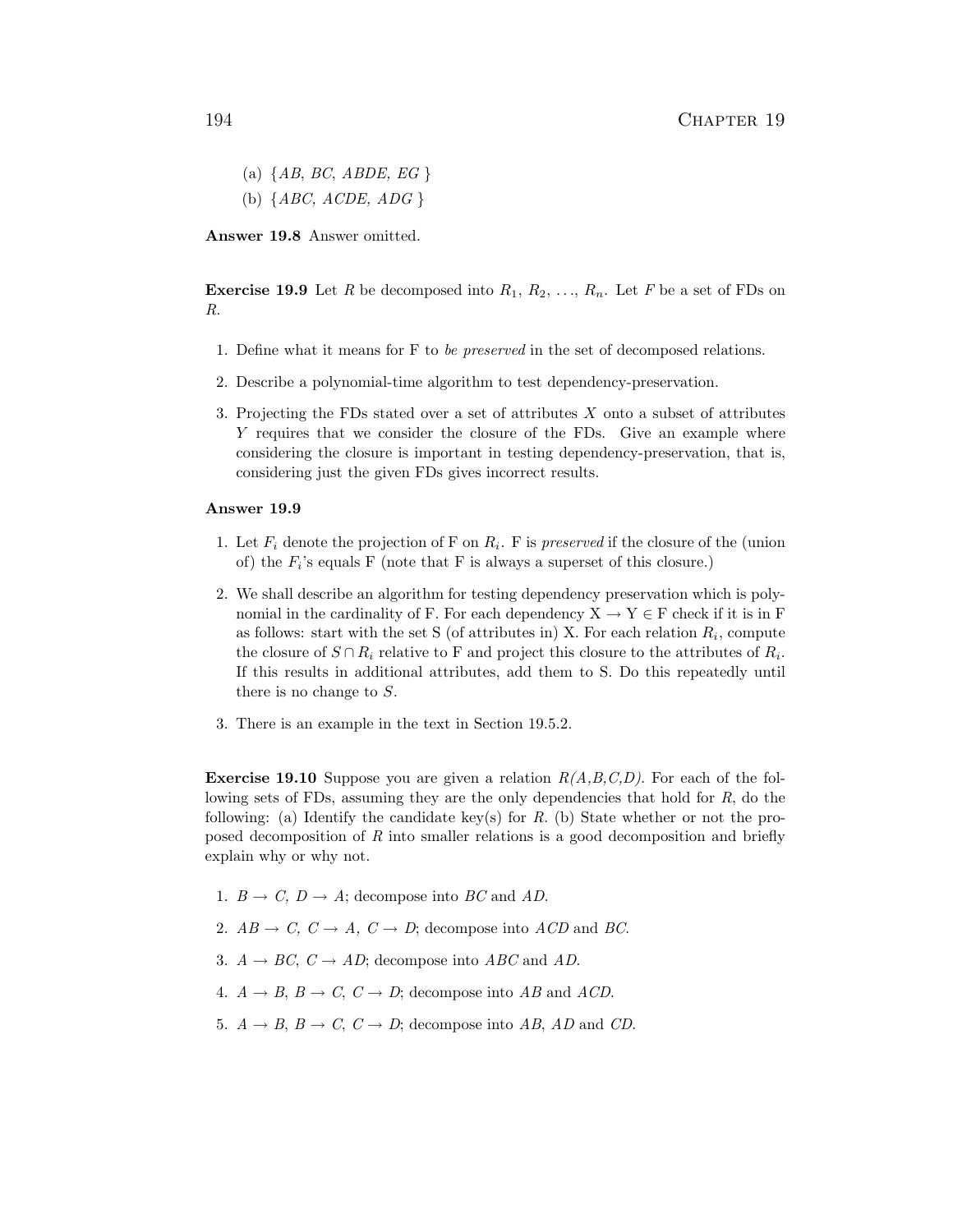**Answer 19.10** Answer omitted.

**Exercise 19.11** Consider a relation *R* that has three attributes *ABC*. It is decomposed into relations  $R_1$  with attributes  $AB$  and  $R_2$  with attributes  $BC$ .

- 1. State the definition of a lossless-join decomposition with respect to this example. Answer this question concisely by writing a relational algebra equation involving  $R, R_1$ , and  $R_2$ .
- 2. Suppose that  $B \to C$ . Is the decomposition of R into  $R_1$  and  $R_2$  lossless-join? Reconcile your answer with the observation that neither of the FDs  $R_1 \cap R_2 \rightarrow$  $R_1$  nor  $R_1 \cap R_2 \to R_2$  hold, in light of the simple test offering a necessary and sufficient condition for lossless-join decomposition into two relations in Section 15.6.1.
- 3. If you are given the following instances of  $R_1$  and  $R_2$ , what can you say about the instance of *R* from which these were obtained? Answer this question by listing tuples that are definitely in  $R$  and tuples that are possibly in  $R$ .

Instance of  $R_1 = \{(5,1), (6,1)\}\$ Instance of  $R_2 = \{(1,8), (1,9)\}\$ 

Can you say that attribute *B* definitely *is* or *is not* a key for R?

#### **Answer 19.11**

1. The decomposition of R into R1 and R2 is lossless if and only if:

 $R1 \Join_{R1} R = R2 R R$ <br>*R*<sub>2</sub> = R

Note that this is a statement about relation schemas, not some specific instances of them.

- 2. Answer Omitted.
- 3. All we can say is that the instance of R from which the given instances of  $R_1$  and  $R_2$  were obtained, must be a subset of the set of ABC tuples:  $\{(5,1,8), (5,1,9),\}$  $(6,1,8), (6,1,9)$  which is also, at the same time, a superset of  $\{(5,1,8), (6,1,9)\}$  or a superset of  $\{(5,1,9), (6,1,8)\}\.$  In particular, R contains at least two tuples but no more than 4. This also implies the attribute B is *not* a key for R (because R has at least 2 distinct tuples but each tuple in R has the same B value.)

**Exercise 19.12** Suppose that we have the following four tuples in a relation *S* with three attributes  $ABC$ :  $(1,2,3)$ ,  $(4,2,3)$ ,  $(5,3,3)$ ,  $(5,3,4)$ . Which of the following functional  $(→)$  and multivalued  $(→)$  dependencies can you infer does *not* hold over relation *S*?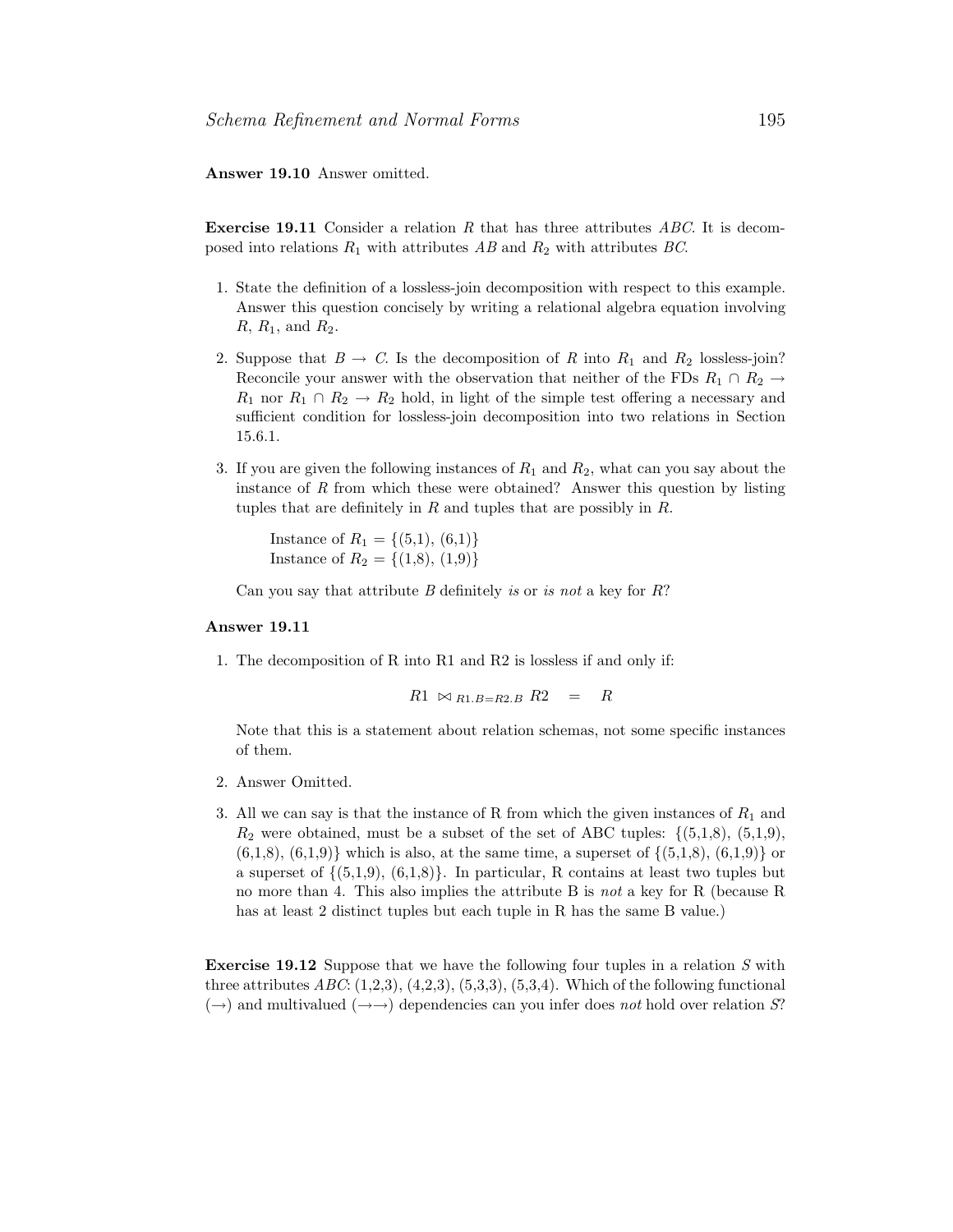1.  $A \rightarrow B$ 2.  $A \rightarrow B$ 3.  $BC \rightarrow A$ 4.  $BC \rightarrow A$ 5.  $B \to C$ 6.  $B \rightarrow C$ 

**Answer 19.12** Answer omitted.

**Exercise 19.13** Consider a relation *R* with five attributes *ABCDE*.

- 1. For each of the following instances of R, state whether it violates (a) the FD *BC*  $\rightarrow$  *D* and (b) the MVD *BC*  $\rightarrow$   $\rightarrow$  *D*:
	- (a)  $\{ \}$  (i.e., empty relation)
	- (b)  $\{(a,2,3,4,5), (2,a,3,5,5)\}\$
	- (c)  $\{(a,2,3,4,5), (2,a,3,5,5), (a,2,3,4,6)\}\$
	- (d)  $\{(a,2,3,4,5), (2,a,3,4,5), (a,2,3,6,5)\}\$
	- (e)  $\{(a,2,3,4,5), (2,a,3,7,5), (a,2,3,4,6)\}\$
	- (f)  $\{(a,2,3,4,5), (2,a,3,4,5), (a,2,3,6,5), (a,2,3,6,6)\}\$
	- (g)  $\{(a,2,3,4,5), (a,2,3,6,5), (a,2,3,6,6), (a,2,3,4,6)\}\$
- 2. If each instance for *R* listed above is legal, what can you say about the FD  $A \rightarrow$ *B*?

#### **Answer 19.13**

- 1. **Note**: The answer sometimes depends on the value of a. Unless otherwise mentioned, the answer applies to all values of a.
	- (a)  $\{ \}$  (i.e., empty relation): does not violate either dependency.
	- (b)  $\{(a,2,3,4,5), (2,a,3,5,5)\}$ : If  $a = 2$ , then  $BC \rightarrow D$  is violated (otherwise it is not).  $BC \rightarrow \rightarrow D$  is not violated (for any value of a)
	- (c)  $\{(a,2,3,4,5), (2,a,3,5,5), (a,2,3,4,6)\}$ :  $BC \rightarrow D$  is violated if  $a = 2$  (otherwise not). If a = 2 then BC  $\rightarrow \rightarrow$  D is violated (consider the tuples (2,a,3,5,5) and  $(a,2,3,4,6)$ ; if a equals 2 must also have  $(2,a,3,5,6)$  )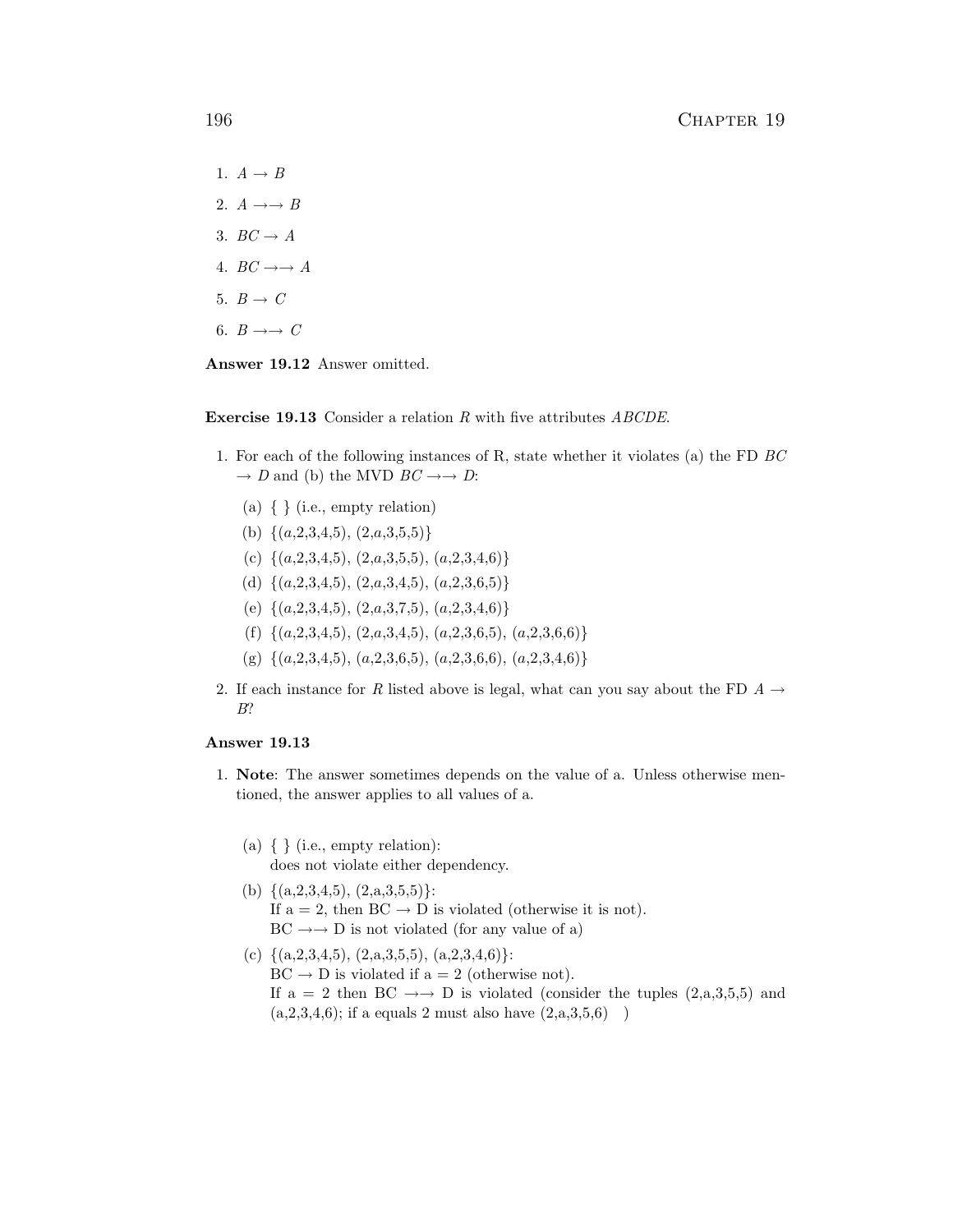- (d)  $\{(a,2,3,4,5), (2,a,3,4,5), (a,2,3,6,5)\}$ :  $BC \rightarrow D$  is violated (consider the first and the third tuples (a,2,3,4,5) and  $(a, 2, 3, 6, 5)$ .  $BC \longrightarrow D$  is not violated.
- (e)  $\{(a,2,3,4,5), (2,a,3,7,5), (a,2,3,4,6)\}$ : If  $a = 2$ , then  $BC \rightarrow D$  is violated (otherwise it is not). If  $a = 2$ , then  $BC \rightarrow \rightarrow D$  is violated (otherwise it is not). To prove this look at the last two tuples; there must also be a tuple  $(2,a,3,7,6)$  for BC  $\rightarrow \rightarrow$  to hold.
- (f)  $\{(a,2,3,4,5), (2,a,3,4,5), (a,2,3,6,5), (a,2,3,6,6)\}$ :  $BC \rightarrow D$  does not hold. (Consider the first and the third tuple).  $BC \rightarrow \rightarrow C$  is violated. Consider the 1st and the 4th tuple. For this dependency to hold there should be a tuple (a,2,3,4,6).
- (g)  $\{(a,2,3,4,5), (a,2,3,6,5), (a,2,3,6,6), (a,2,3,4,6)\}$ :  $BC \rightarrow D$  does not hold. (Consider the first and the third tuple).  $BC \rightarrow \rightarrow C$  is not violated.
- 2. We can *not* say anything about the functional dependency  $A \rightarrow B$ .

**Exercise 19.14** JDs are motivated by the fact that sometimes a relation that cannot be decomposed into two smaller relations in a lossless-join manner can be so decomposed into three or more relations. An example is a relation with attributes *supplier*, *part*, and *project*, denoted *SPJ*, with no FDs or MVDs. The JD  $\bowtie$  {*SP*, *PJ*, *JS*} holds.

From the JD, the set of relation schemes *SP, PJ,* and *JS* is a lossless-join decomposition of *SPJ*. Construct an instance of *SPJ* to illustrate that no two of these schemes suffice.

**Answer 19.14** Answer omitted.

**Exercise 19.15** Answer the following questions

- 1. Prove that the algorithm shown in Figure 19.4 correctly computes the attribute closure of the input attribute set X.
- 2. Describe a linear-time (in the size of the set of FDs, where the size of each FD is the number of attributes involved) algorithm for finding the attribute closure of a set of attributes with respect to a set of FDs. Prove that your algorithm correctly computes the attribute closure of the input attribute set.

**Answer 19.15** The answer to each question is given below.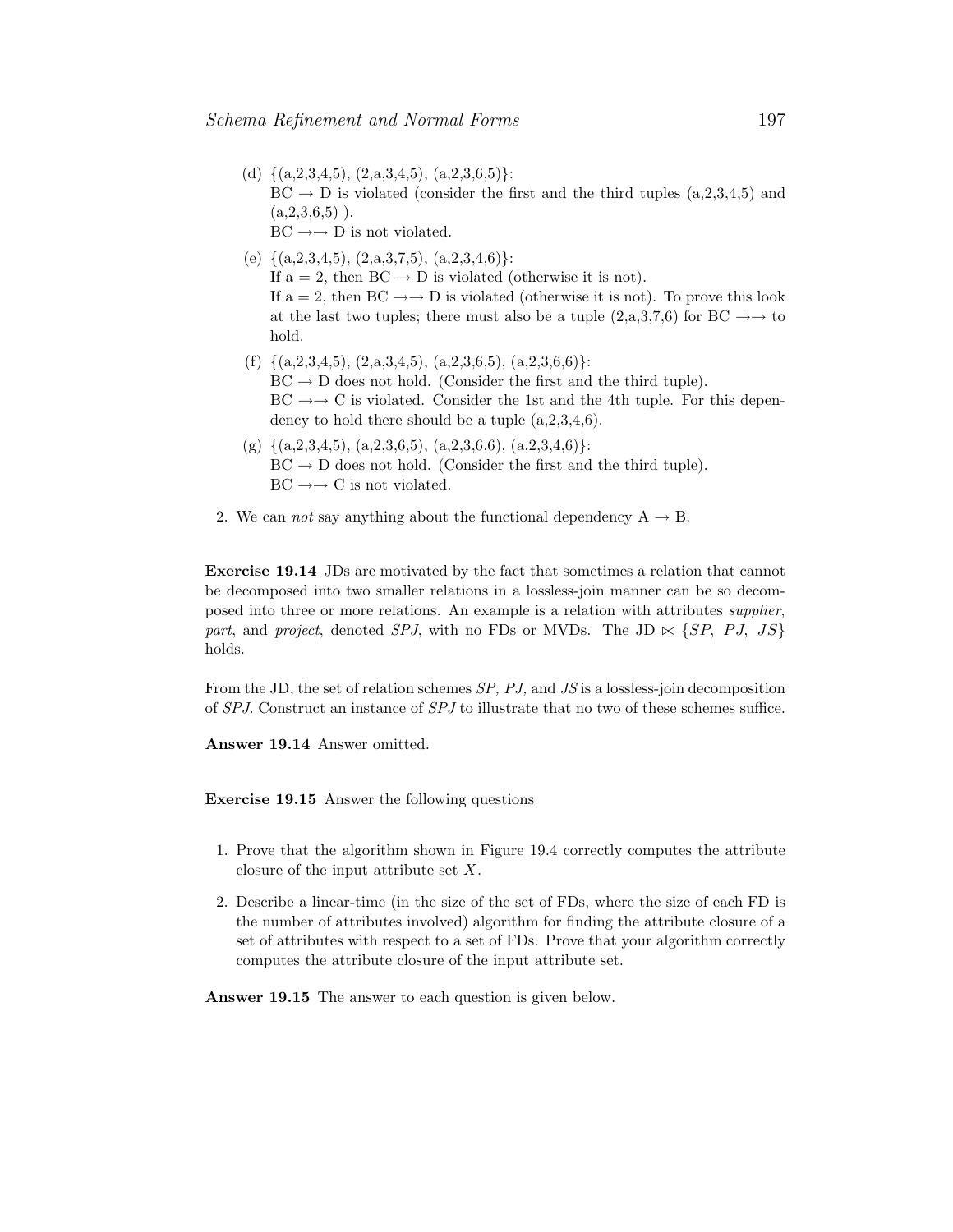- 1. Proof Omitted.
- 2. Recall that the *attribute closure* of (attribute) X relative to a set of FD's Σ is the set of attributes A such that  $\Sigma$  satisfies  $X \to A$ .

```
// Initialize
X^+ := X;
FdSet := \Sigma;
do
{
      for each FD Y\to Z in FdSet such that X^+\supseteq Y{
           X^+ := X^+ union Z;
           Remove Y \rightarrow Z from FdSet:
       }
} until (X^+ does not change) ;
```
Let  $n = |\Sigma|$  denote the cardinality of  $\Sigma$ . Then the loop repeats at most *n* times since for each iteration we either permanently remove a functional dependency from the set  $\Sigma$ , or stop all together. With the proper choice of data structures it can be show that this algorithm is linear in the size of  $\Sigma$ .

As for correctness, we claim that this algorithm is equivalent to the standard attribute closure algorithm. If we throw away a functional dependency  $Y \to Z$  at a given step, then it must be the case that  $X \to Y$  since  $Y \in X^+$  at that step, therefore by transitivity  $X \to Z$ . Since Z was added to  $X^+$  we no longer need the functional dependency  $Y \to Z$  for finding the attribute closure of X, since it is implied by  $X \to X^+$ .

The rest of the proof of correctness follows from part 1 of this exercise.

**Exercise 19.16** Let us say that an FD  $X \to Y$  is *simple* if Y is a single attribute.

- 1. Replace the FD  $AB \rightarrow CD$  by the smallest equivalent collection of simple FDs.
- 2. Prove that every FD  $X \to Y$  in a set of FDs *F* can be replaced by a set of simple FDs such that  $F^+$  is equal to the closure of the new set of FDs.

**Answer 19.16** Answer omitted.

**Exercise 19.17** Prove that Armstrong's Axioms are sound and complete for FD inference. That is, show that repeated application of these axioms on a set *F* of FDs produces exactly the dependencies in  $F^+$ .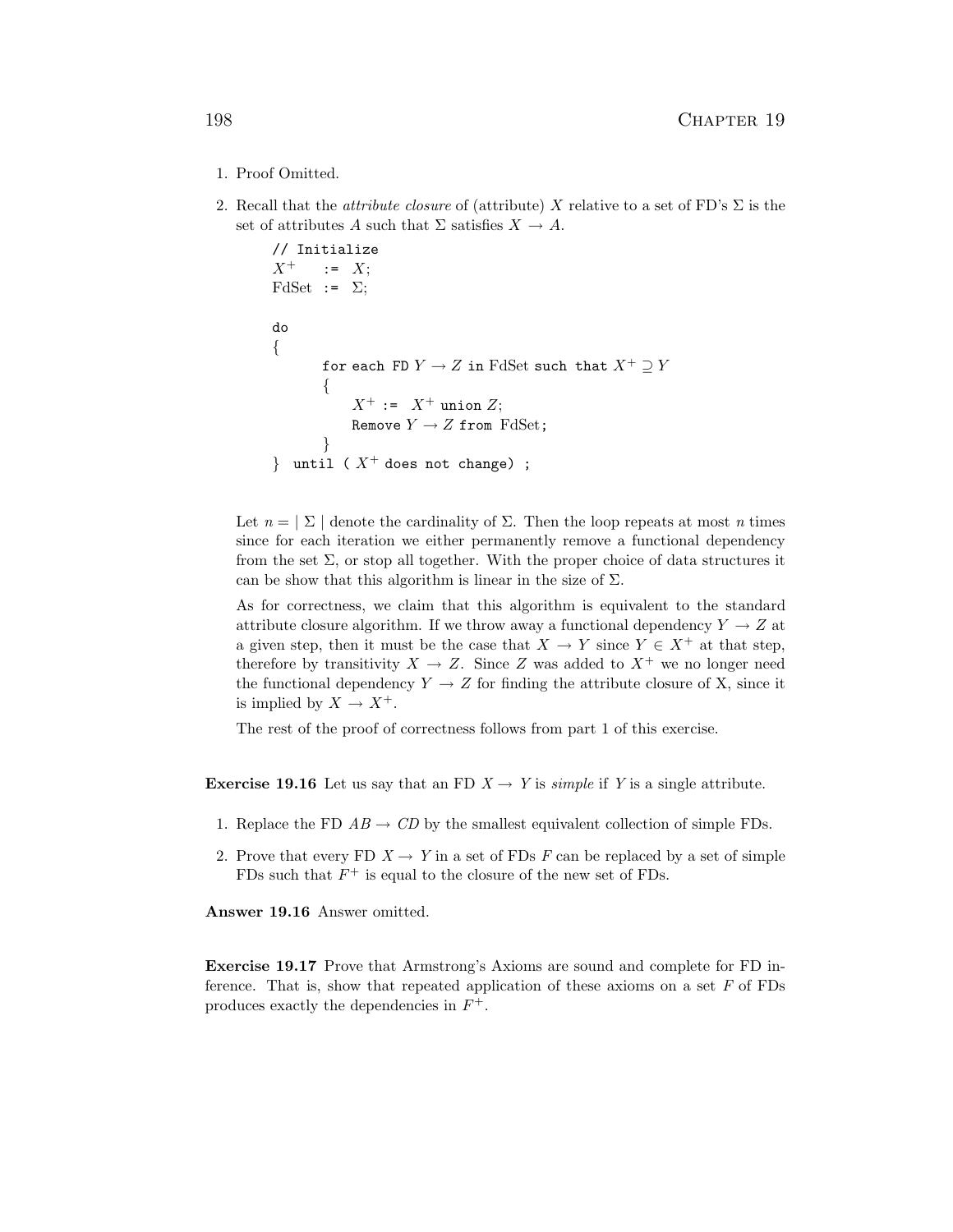**Answer 19.17** Answer omitted.

**Exercise 19.18** Consider a relation *R* with attributes *ABCDE*. Let the following FDs be given:  $A \rightarrow BC$ ,  $BC \rightarrow E$ , and  $E \rightarrow DA$ . Similarly, let S be a relation with attributes *ABCDE* and let the following FDs be given:  $A \rightarrow BC$ ,  $B \rightarrow E$ , and  $E \rightarrow DA$ . (Only the second dependency differs from those that hold over *R*.) You do not know whether or which other (join) dependencies hold.

- 1. Is *R* in BCNF?
- 2. Is *R* in 4NF?
- 3. Is *R* in 5NF?
- 4. Is *S* in BCNF?
- 5. Is *S* in 4NF?
- 6. Is *S* in 5NF?

**Answer 19.18** Answer omitted.

**Exercise 19.19** Let *R* be a relation schema with a set *F* of FDs. Prove that the decomposition of *R* into  $R_1$  and  $R_2$  is lossless-join if and only if  $F^+$  contains  $R_1 \cap$  $R_2 \rightarrow R_1$  or  $R_1 \cap R_2 \rightarrow R_2$ .

**Answer 19.19** For both directions (if and only-if) we use the notation

 $C = R_1 \cap R_2$ ,  $X = R_1 - C$ ,  $Y = R_2 - C$ , so that  $R_1 = XC$ ,  $R_2 = CY$ , and  $R = XCY$ .

 $(\Leftarrow)$ : For this direction, assume we are given the dependency  $C \rightarrow X$ . (The other case  $C \rightarrow Y$  is similar.)

So let r be an instance of schema R and let  $(x_1, c, y_1)$  and  $(x_2, c, y_2)$  be two tuples in r. The FD,  $C \to X$  implies that  $x_1 = x_2$ . Thus,  $(x_1, c, y_2)$  is the same as  $(x_2, c, y_2)$  and  $(x_2, c, y_1)$  is the same as  $(x_1, c, y_1)$ , so that both these tuples  $(x_1, c, y_2)$  and  $(x_2, c, y_1)$ are in r. Thus r satisfies the JD:  $R = R_1 \bowtie R_2$ . Since r is an arbitrary instance, we have proved that the decomposition is lossless.

 $(\Rightarrow)$ : Now for the other direction, assume that neither  $C \rightarrow X$  nor  $C \rightarrow Y$  holds. We shall prove that the join is lossy by exhibiting a relation instance that violates the JD:  $R_1 \bowtie R_2$ . Actually we will prove a slightly more general result. Suppose we are given some set of FD's  $\Sigma$ , such that R has a lossless join w.r.t.  $\Sigma$ . This means that for any instance r satisfying  $\Sigma$ , we have

 $r = r_1 \bowtie r_2$  where  $r_1 = \pi_{R_1}(r)$ ,  $r_2 = \pi_{R_2}(r)$ .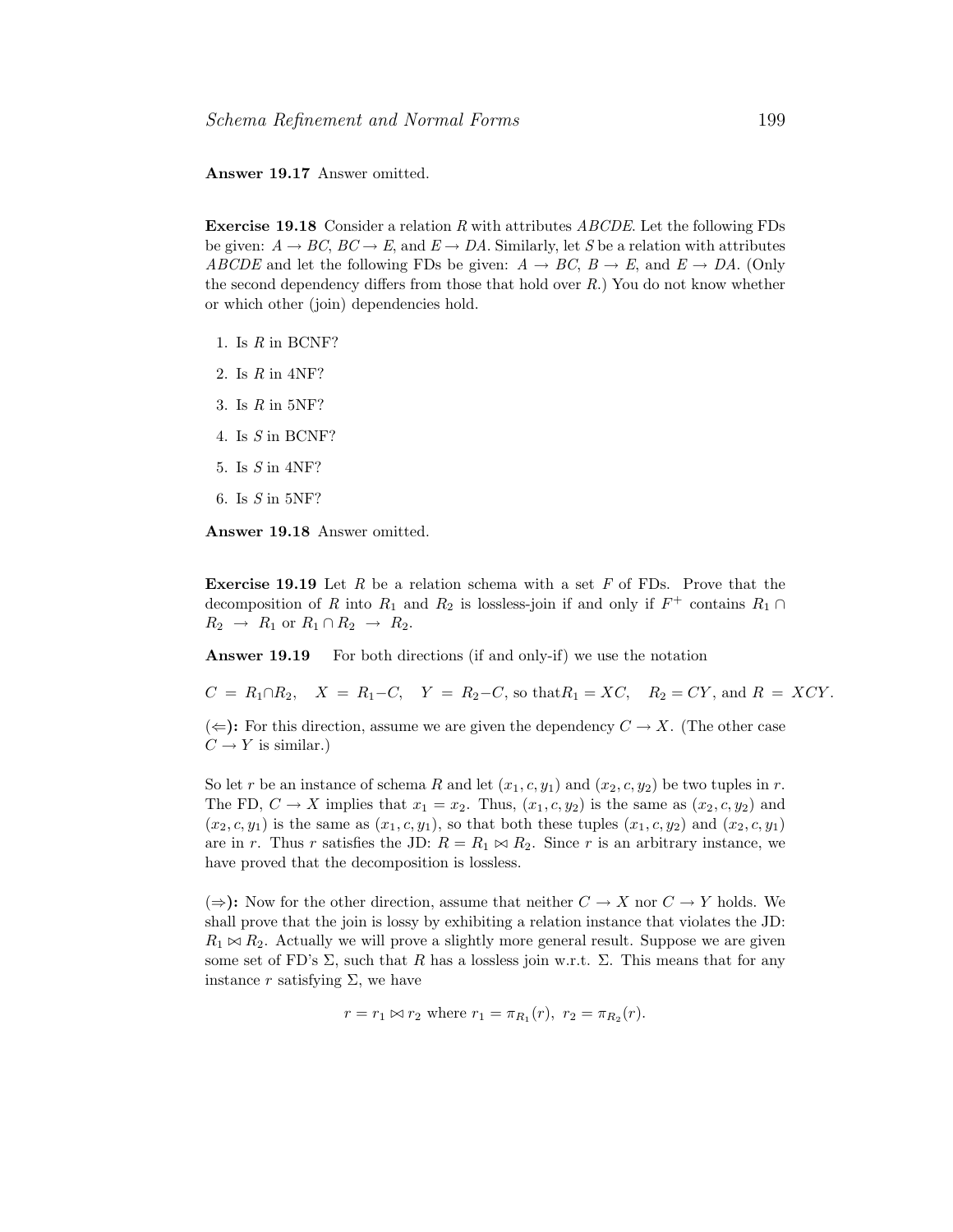Then we prove that

$$
\{C \to X, \ C \to Y\} \ \cap \ \Sigma^+ \neq \emptyset.
$$

The proof is by contradiction. Assume that the intersection {  $C \to X, C \to Y$  } ∩  $\Sigma^+$  is empty. Suppose  $r_1$  is an instance of the schema that does not satisfy the FD:  $C \rightarrow X$  and  $r_2$  is an instance that does not satisfy the FD:  $C \rightarrow Y$ . Choose c such that there are tuples  $(x_1, c, y_1), (x_2, c, y_2) \in r_1$  for which  $x_1 \neq x_2$  and  $c'$  such that there are tuples  $(x'_1, c', y'_1), (x'_2, c', y'_2) \in r_2$  for which  $y_1' \neq y_2'$ .

Use selection to replace  $r_1$  by  $\pi_{R.C=c}(r_1)$  and  $r_2$  by  $\pi_{R.C=c'}(r_2)$ . Since  $r_1$  and  $r_2$  are finite and the domain sets are infinite, we can assume without loss of generality (by modifying some of the values of the tuples in  $r_1$  and  $r_2$ , if necessary) so that

| $c = c'$ |                                                                         |
|----------|-------------------------------------------------------------------------|
|          | $\pi_A(r_1) \cap \pi_A(r_2) = \emptyset$ for each attribute $A \in X$   |
|          | $\pi_B(r_1) \cap \pi_B(r_2) = \emptyset$ for each attribute $B \in Y$ . |

Now consider the relation  $r_1 \cup r_2$ . This is an instance of the schema R that satisfies  $\Sigma$ . However,  $(x_1, c, y_1') \notin r_1 \cup r_2$ , so the instance  $r_1 \cup r_2$  does not satisfy the JD:  $R_1 \bowtie R_2$ .

**Exercise 19.20** Consider a scheme *R* with FDs *F* that is decomposed into schemes with attributes *X* and *Y*. Show that this is dependency-preserving if  $F \subseteq (F_X \cup F_Y)^+$ .

**Answer 19.20** Answer omitted.

**Exercise 19.21** Prove that the optimization of the algorithm for lossless-join, dependencypreserving decomposition into 3NF relations (Section 19.6.2) is correct.

**Answer 19.21** Answer Omitted.

**Exercise 19.22** Prove that the 3NF synthesis algorithm produces a lossless-join decomposition of the relation containing all the original attributes.

**Answer 19.22** Answer omitted.

**Exercise 19.23** Prove that an MVD  $X \rightarrow Y$  over a relation R can be expressed as the join dependency  $\bowtie$  {XY, X(R – Y)}.

**Answer 19.23** Write  $Z = R - Y$ . Thus,  $R = YXZ$ .  $X \rightarrow Y$  says that if  $(y_1, x, z_1), (y_2, x, z_2) \in R$  then  $(y_1, x, z_2), (y_2, x, z_1)$  also  $\in R$ . But this is precisely the same as saying  $R = \infty \{ XY, X(R - Y) \}.$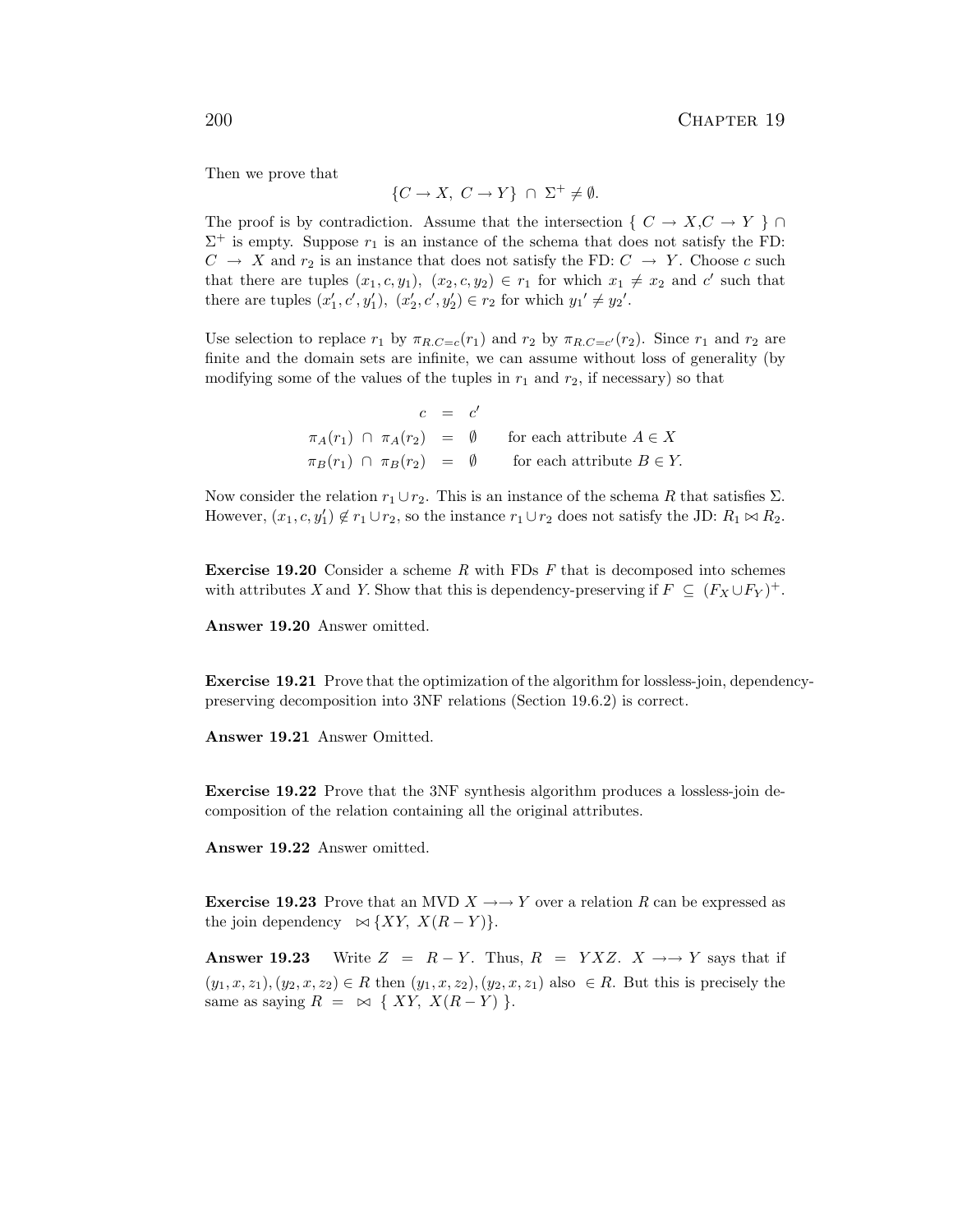**Exercise 19.24** Prove that, if *R* has only one key, it is in BCNF if and only if it is in 3NF.

**Answer 19.24** Answer omitted.

**Exercise 19.25** Prove that, if *R* is in 3NF and every key is simple, then *R* is in BCNF.

**Answer 19.25** Since every key is simple, then we know that for any FD that satisfies  $X \to A$ , where A is part of some key implies that A is a key. By the definition of an FD, if X is known, then A is known. This means that if X is known, we know a key for the relation, so X must be a superkey. This satisfies all of the properties of BCNF.

**Exercise 19.26** Prove these statements:

- 1. If a relation scheme is in BCNF and at least one of its keys consists of a single attribute, it is also in 4NF.
- 2. If a relation scheme is in 3NF and each key has a single attribute, it is also in 5NF.

**Answer 19.26** Answer omitted.

**Exercise 19.27** Give an algorithm for testing whether a relation scheme is in BCNF. The algorithm should be polynomial in the size of the set of given FDs. (The *size* is the sum over all FDs of the number of attributes that appear in the FD.) Is there a polynomial algorithm for testing whether a relation scheme is in 3NF?

**Answer 19.27** Let  $|F|$  denote the size of the representation of the schema *i.e.*, set of all the FD's of the schema. Also, let  $|f|$  denote the number of FD's in the schema. By exercise 19.15 we know that for each attribute in the schema, we can compute the attribute closure of its left hand side in time  $O(|F|)$ .

The algorithm to test if R is in BCNF consists of computing the attribute closure of the left hand side of each FD. If one of them doesn not equal  $U$  where  $U$  is the set of all attributes, then  $R$  is not in BCNF. Otherwise conclude that  $R$  is in BCNF.

Clearly the worst case complexity of this algorithm is  $O(|f| \cdot |F|)$ . Since  $|f|$  is bounded by  $|F|$  this yields a polynomial time algorithm in  $|F|$ .

On the other hand, *a priori*, there is no polynomial time algorithm for testing for 3NF. This is because to test whether or not a given FD violates 3NF we may need to check if the right hand side is prime *i.e.,* is a subset of some key of the schema. But identifying (all) the keys of the schema involves checking all subsets of U, and there are  $2^{|U|}$  many of them. This last *prime attribute* problem is known to be NP-complete and the 3NF problem is clearly as hard (in fact polynomially reducible to the other) and, hence is also NP-complete.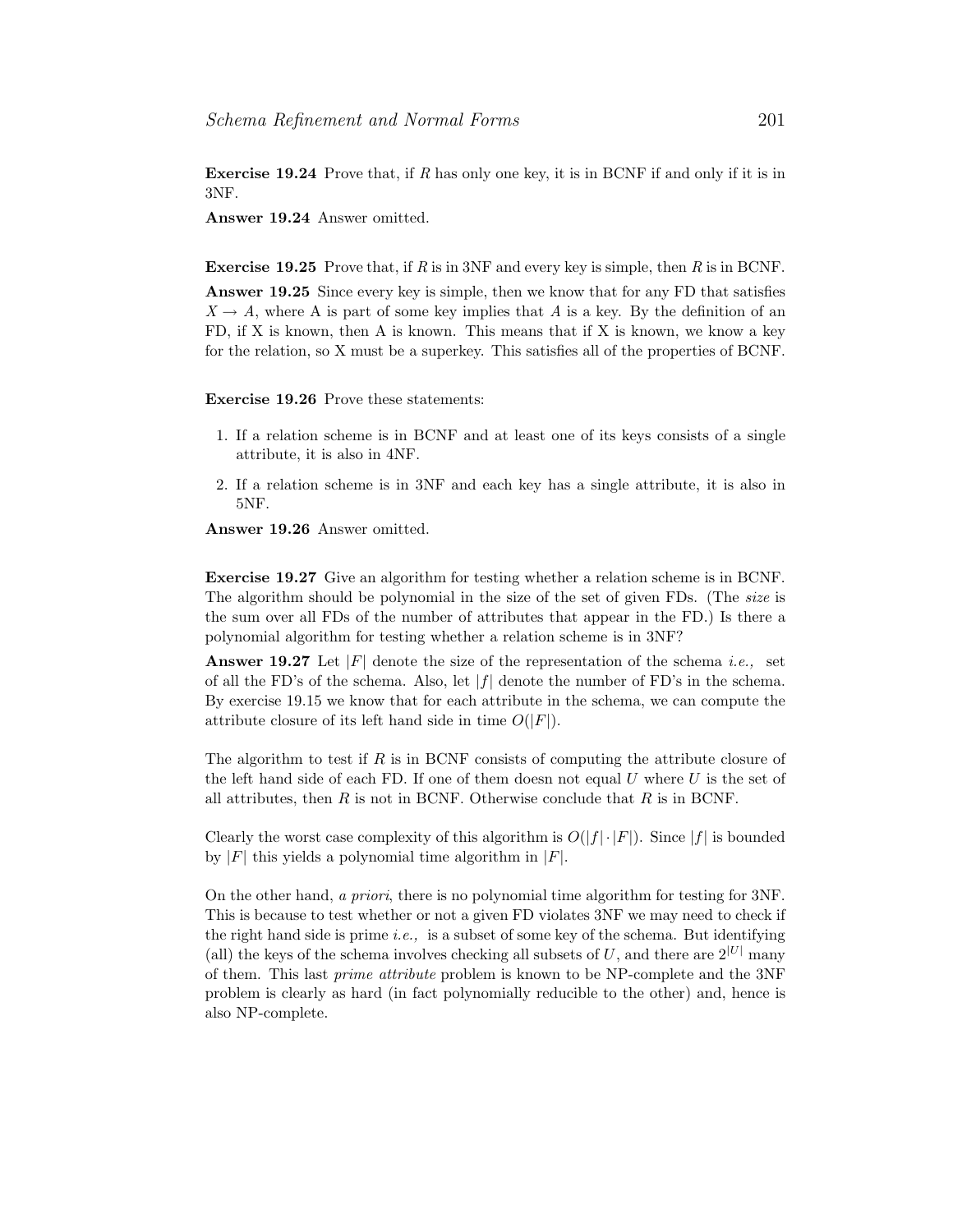**Exercise 19.28** Give an algorithm for testing whether a relation scheme is in BCNF. The algorithm should be polynomial in the size of the set of given FDs. (The 'size' is the sum over all FDs of the number of attributes that appear in the FD.) Is there a polynomial algorithm for testing whether a relation scheme is in 3NF?

**Answer 19.28** Answer omitted.

**Exercise 19.29** Prove that the algorithm for decomposing a relation schema with a set of FDs into a collection of BCNF relation schemas as described in Section 19.6.1 is correct (i.e., it produces a collection of BCNF relations, and is lossless-join) and terminates.

**Answer 19.29** First, we will repeat the algorithm so as to keep consistent notation:

- 1. Let  $X \subset R$ , A be a single atribute in R and  $X \to A$  be a FD that causes a violation of BCNF. Decompose into *R* − *A* and *XA*.
- 2. If either *R* − *A* or *XA* is not in BCNF, decompose them further by a recursive application of this algorithm.

Proving the correctness of the algorithm is divided into 3 parts:

#### **Proof that every Decomposition is Lossless:**

For any decomposition of a relation R into *R* − *A* and *XA* that the algorithm takes, it is trivially loseless by Thoerem 3 of this chapter. First, we claim that *(R* − *A)*  $\bigcap$  *(XA)* = *X* since: *X* ⊂ *R* by construction, and *A* is not in *X* (else it would be a trivially functional dependency and not violate BCNF, which is a contradiction). The given functional dependency  $X \to A$  then implies  $X \to$ *XA* by the Union Rule, therefore  $(R - A) \cap (XA) \rightarrow XA$  and by Thoerem 3, this decomposition is loseless. Note however, that this decomposition may not be dependency preserving.

#### **Proof that Algorithm Terminates:**

Every decomposition of a Relation *R* that the algorithm performs produces relations  $R - A$  and  $XA$  with strictly fewer attributes then  $R$ .  $R - A$  has strictly fewer attributes than *R* since by construction *A* is not null, and since the functional dependency violates BCNF also by construction, *A* must be contained in *R*, else the functional dependency would not be applicable to *R*. Further, *XA* has strictly fewer attributes than *R* since by construction  $X \subset R$  and  $XA \neq R$ . This is clear since if we assume that  $XA = R$ , then we can conclude that X is a superkey because  $XA \rightarrow R$  trivially and  $X \rightarrow A$ , so that  $X \rightarrow R$  from Transivitivty. This would contradict the assumption that the functional dependency violates BCNF,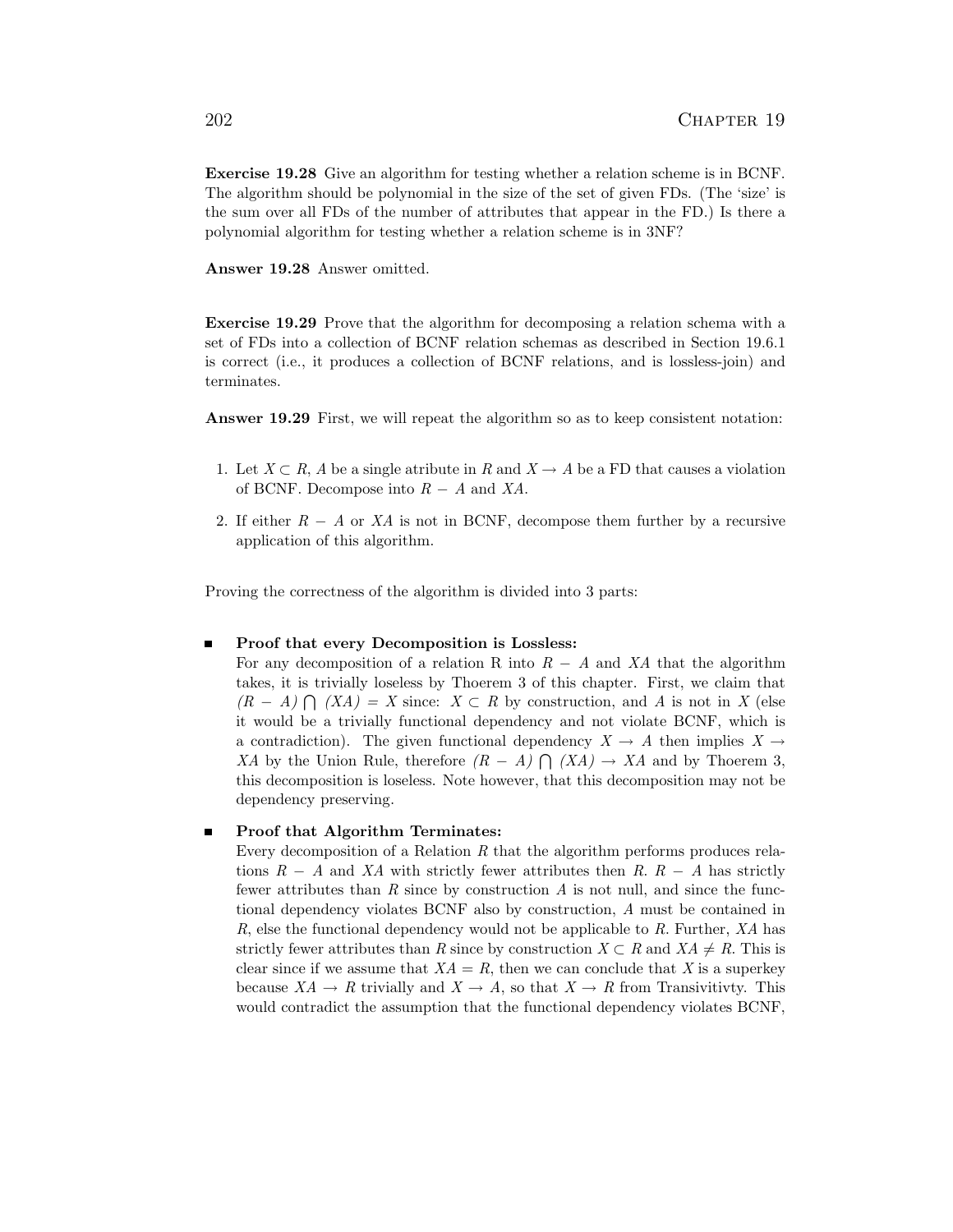If we let *n* denote the number of attributes in the original relation R, then there are at most  $(2^n - 1)$  decompositions the algorithm will perform before it terminates. Once a relation contains just a single attribute, it is in BCNF and cannot be decomposed further since there are no non-trivial functional dependencies we can apply to it that would violate BCNF.

#### **Proof that every Relation in Final Set is in BCNF:**  $\blacksquare$

As discussed in the previous part of the problem, in the worst case the algorithm decomposes *R* into a set of *n* unique single attribute relations where *n* is the number of attributes in the original relation *R*. As also discussed above, each relation is clearly in BCNF. The decomposition process may, and in most cases should, terminate before we are down to all single attribute relations but irregardless, the algorithm will only stop when all subsets of *R* are in BCNF.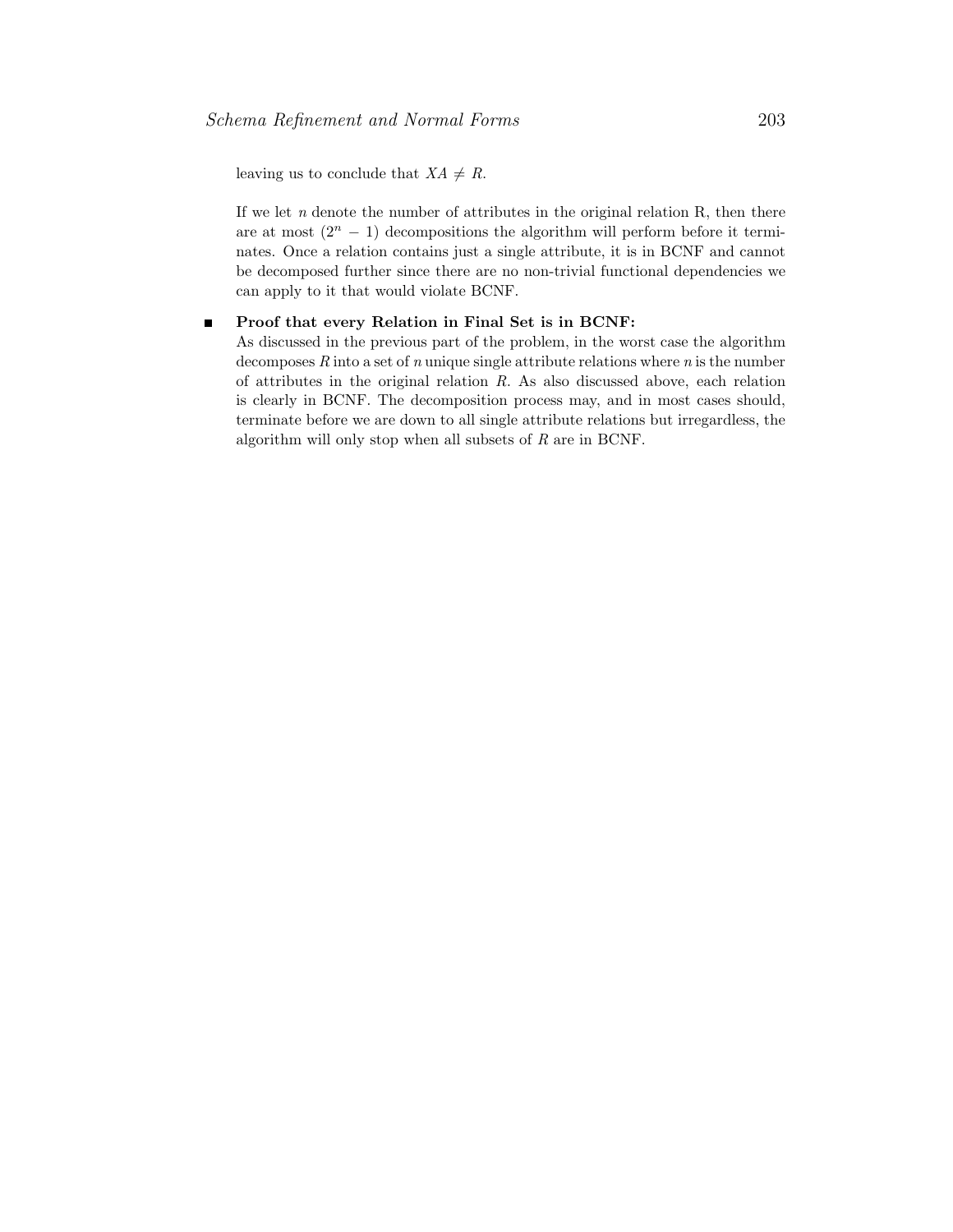# **20**

### **PHYSICAL DATABASE DESIGN AND TUNING**

**Exercise 20.1** Consider the following BCNF schema for a portion of a simple corporate database (type information is not relevant to this question and is omitted):

Emp (*eid, ename, addr, sal, age, yrs, deptid*) Dept (*did, dname, floor, budget*)

Suppose you know that the following queries are the six most common queries in the workload for this corporation and that all six are roughly equivalent in frequency and importance:

- List the id, name, and address of employees in a user-specified age range.
- List the id, name, and address of employees who work in the department with a user-specified department name.
- List the id and address of employees with a user-specified employee name.
- List the overall average salary for employees.
- List the average salary for employees of each age; that is, for each age in the  $\blacksquare$ database, list the age and the corresponding average salary.
- List all the department information, ordered by department floor numbers.
	- 1. Given this information, and assuming that these queries are more important than any updates, design a physical schema for the corporate database that will give good performance for the expected workload. In particular, decide which attributes will be indexed and whether each index will be a clustered index or an unclustered index. Assume that  $B+$  tree indexes are the only index type supported by the DBMS and that both single- and multiple-attribute keys are permitted. Specify your physical design by identifying the attributes you recommend indexing on via clustered or unclustered B+ trees.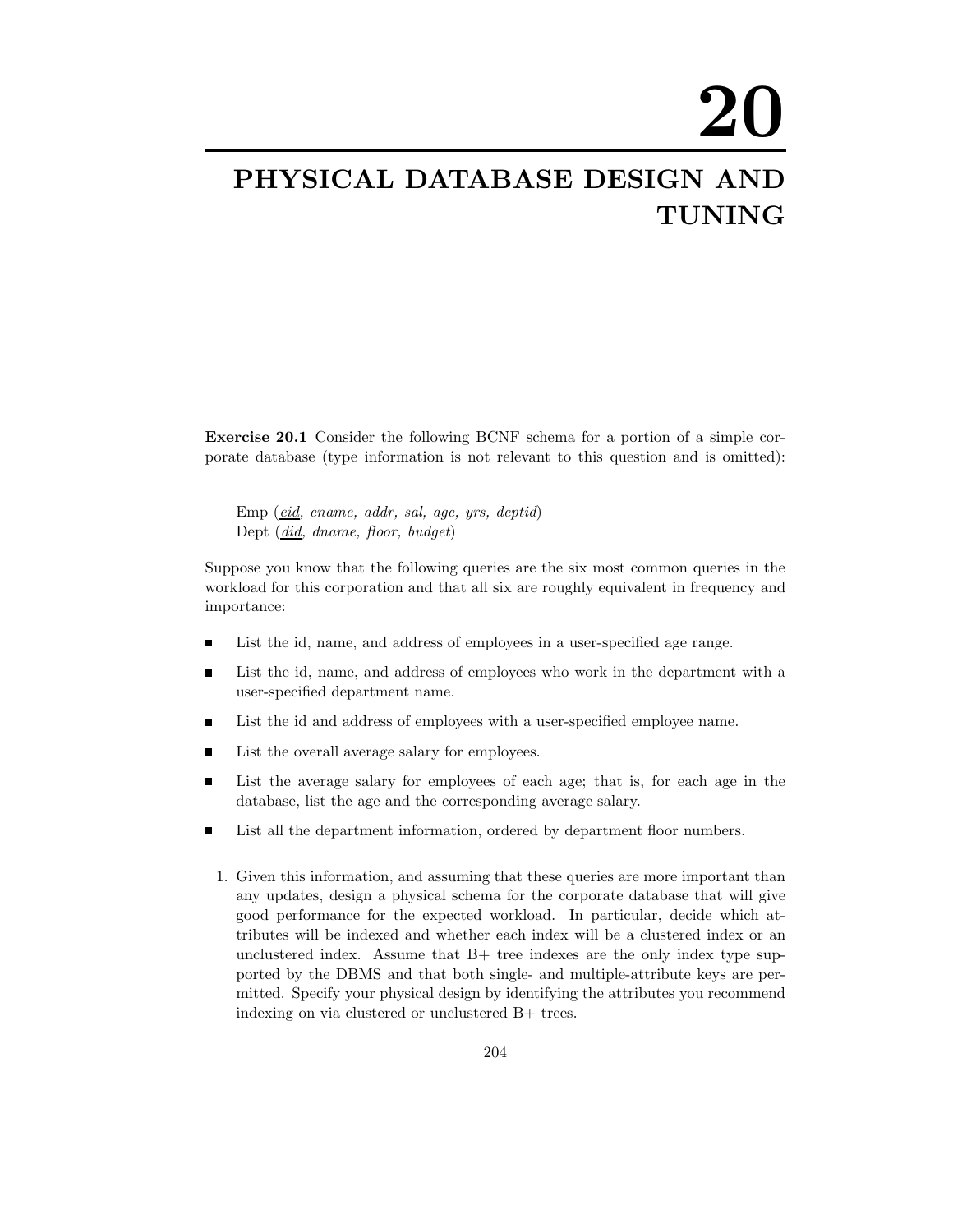- 2. Redesign the physical schema assuming that the set of important queries is changed to be the following:
	- List the id and address of employees with a user-specified employee name.
	- List the overall maximum salary for employees.
	- List the average salary for employees by department; that is, for each *deptid* value, list the deptid value and the average salary of employees in that department.
	- List the sum of the budgets of all departments by floor; that is, for each floor,  $\blacksquare$ list the floor and the sum.
	- Assume that this workload is to be tuned with an automatic index tuning wizard. Outline the main steps in the execution of the index tuning algorithm and the set of candidate configurations that would be considered.

**Answer 20.1** The answer to each question is given below.

- 1. If we create a dense unclustered B+ tree index on  $\langle a q e, s a l \rangle$  of the Emp relation we will be able to do an index-only scan to answer the 5th query. A hash index would not serve our purpose here, since the data entries will not be ordered by age! If index only scans are not allowed create a clustered B+ tree index on just the age field of Emp.
	- We should create an unclustered B+Tree index on *deptid* of the Emp relation and another unclustered index on  $\langle \text{dname}, \text{did} \rangle$  in the Dept relation. Then, we can do an index only search on Dept and then get the Emp records with the proper deptid's for the second query.
	- We should create an unclustered index on *ename* of the Emp relation for the third query.
	- We want a clustered sparse  $B+$  tree index on *floor* of the Dept index so we can get the department on each floor in floor order for the sixth query.
	- Finally, a dense unclustered index on sal will allow us to average the salaries of all employees using an index only-scan. However, the dense unclustered B+ tree index on  $\langle age, sal \rangle$  that we created to support Query (5) can also be used to compute the average salary of all employees, and is almost as good for this query as an index on just sal. So we should not create a separate index on just sal.
- 2. We should create an unclustered B+Tree index on *ename* for the Emp relation so we can efficiently find employees with a particular name for the first query. This is not an index-only plan.
	- An unclustered B+ tree index on sal for the Emp relation will help find the maximum salary for the second query. (This is better than a hash index because the aggregate operation involved is MAX—we can simply go down to the rightmost leaf page in the B+ tree index.) This is not an index-only plan.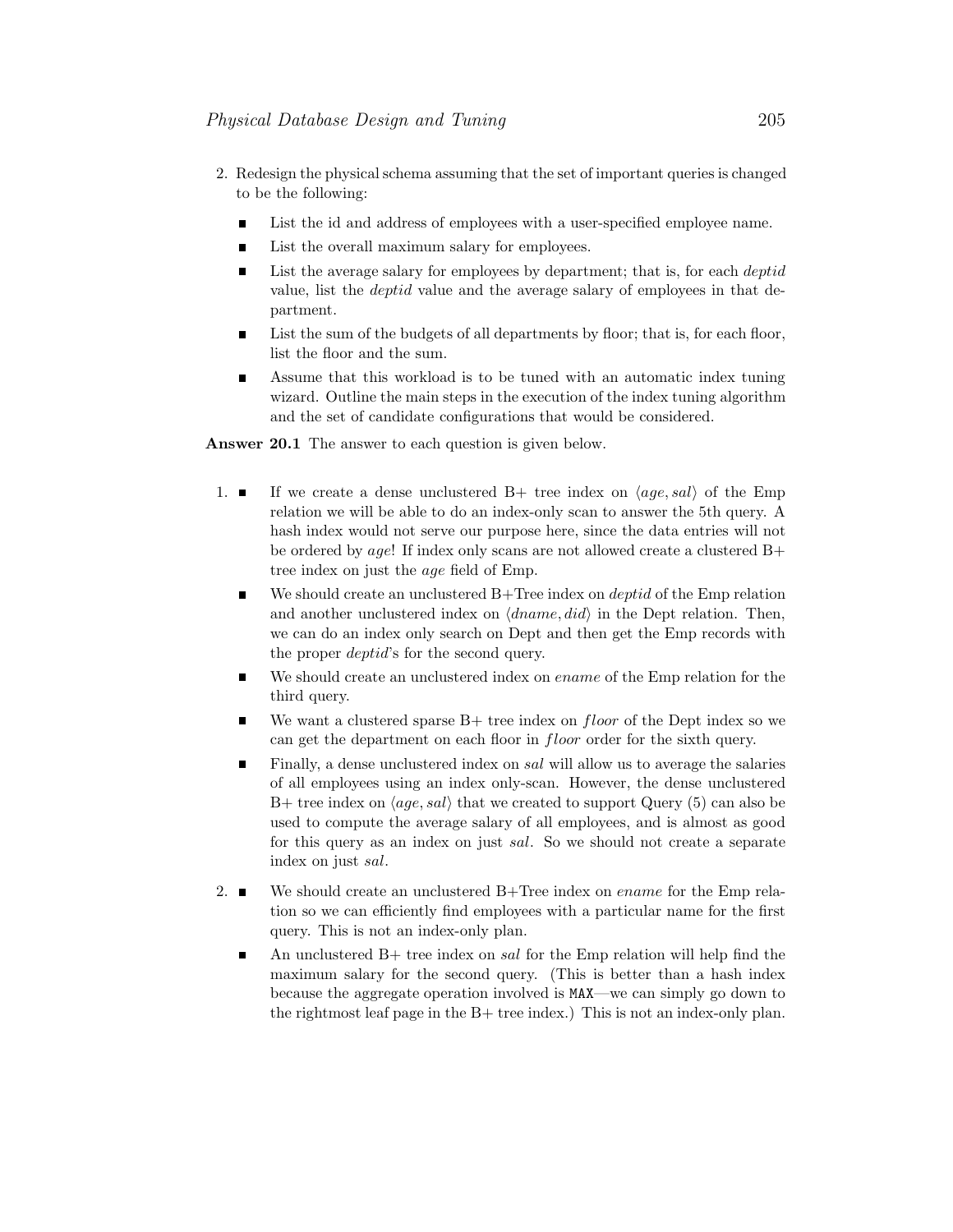- We should create a dense unclustered  $B+$  tree index on  $\langle \text{depth}, \text{sal} \rangle$  of the Emp relation so we can do an index-only scan on all of a department's employees. If index only plans are not supported, a sparse, clustered B+ tree index on deptid would be best. It would allow us to retrieve tuples by deptid.
- We should create a dense, unclustered index on  $\langle floor, budget \rangle$  for Dept. This would allow us to sum budgets by floor using an index only plan. If index-only plans are not supported, we should create a sparse clustered B+ tree index on *floor* for the Dept relation, so we can find the departments on each floor in order by floor.

**Exercise 20.2** Consider the following BCNF relational schema for a portion of a university database (type information is not relevant to this question and is omitted):

Prof(*ssno, pname, office, age, sex, specialty, dept did*) Dept(*did, dname, budget, num majors, chair ssno*)

Suppose you know that the following queries are the five most common queries in the workload for this university and that all five are roughly equivalent in frequency and importance:

- List the names, ages, and offices of professors of a user-specified sex (male or female) who have a user-specified research specialty (e.g., *recursive query processing*). Assume that the university has a diverse set of faculty members, making it very uncommon for more than a few professors to have the same research specialty.
- List all the department information for departments with professors in a userspecified age range.
- List the department id, department name, and chairperson name for departments with a user-specified number of majors.
- List the lowest budget for a department in the university.
- List all the information about professors who are department chairpersons.

These queries occur much more frequently than updates, so you should build whatever indexes you need to speed up these queries. However, you should not build any unnecessary indexes, as updates will occur (and would be slowed down by unnecessary indexes). Given this information, design a physical schema for the university database that will give good performance for the expected workload. In particular, decide which attributes should be indexed and whether each index should be a clustered index or an unclustered index. Assume that both B+ trees and hashed indexes are supported by the DBMS and that both single- and multiple-attribute index search keys are permitted.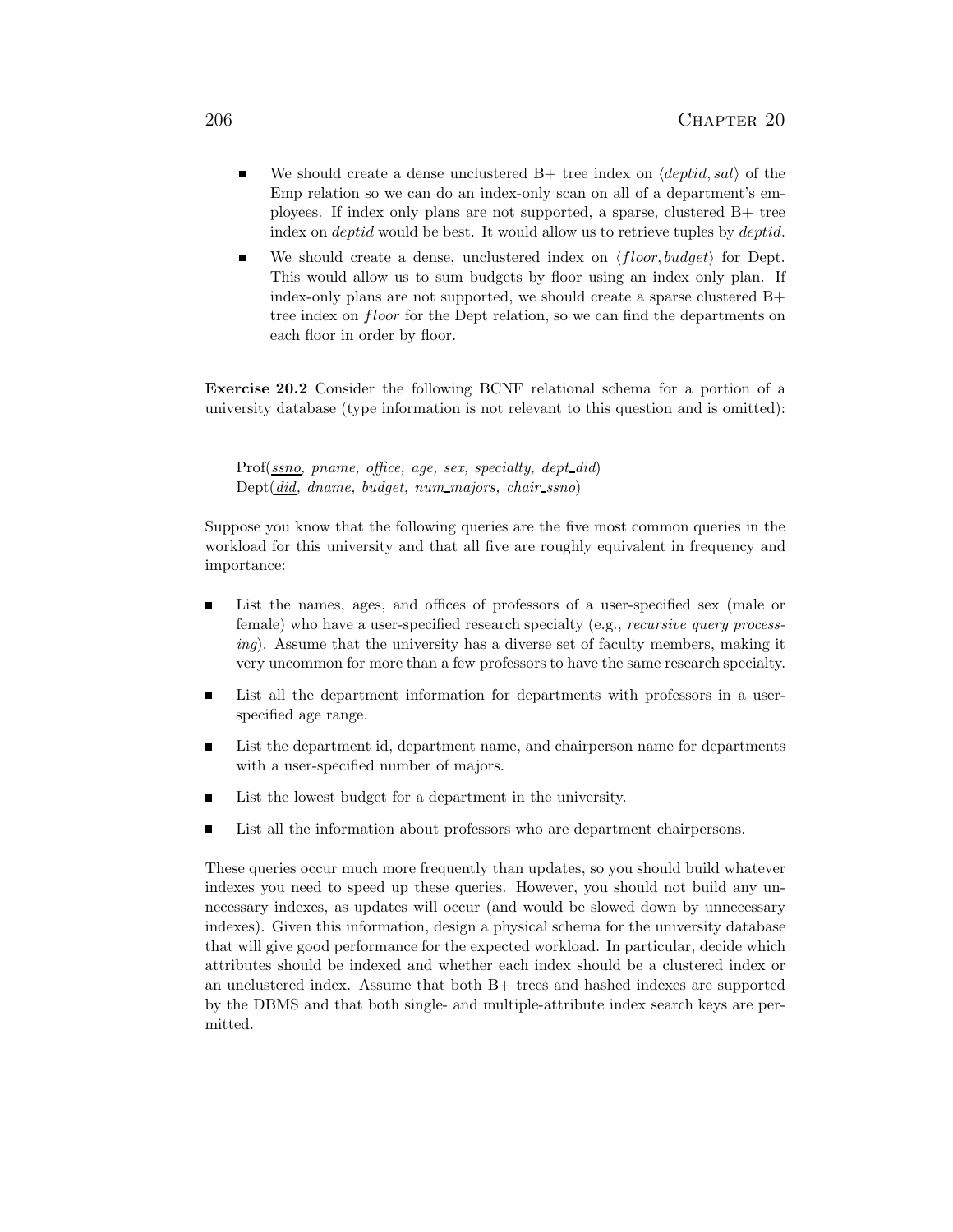- 1. Specify your physical design by identifying the attributes you recommend indexing on, indicating whether each index should be clustered or unclustered and whether it should be a B+ tree or a hashed index.
- 2. Assume that this workload is to be tuned with an automatic index tuning wizard. Outline the main steps in the algorithm and the set of candidate configurations considered.
- 3. Redesign the physical schema, assuming that the set of important queries is changed to be the following:
	- List the number of different specialties covered by professors in each depart- $\blacksquare$ ment, by department.
	- Find the department with the fewest majors.  $\blacksquare$
	- Find the youngest professor who is a department chairperson.  $\blacksquare$

**Answer 20.2** Answer omitted.

**Exercise 20.3** Consider the following BCNF relational schema for a portion of a company database (type information is not relevant to this question and is omitted):

Project(*pno, proj name, proj base dept, proj mgr, topic, budget*) Manager(*mid, mgr name, mgr dept, salary, age, sex*)

Note that each project is based in some department, each manager is employed in some department, and the manager of a project need not be employed in the same department (in which the project is based). Suppose you know that the following queries are the five most common queries in the workload for this university and all five are roughly equivalent in frequency and importance:

- List the names, ages, and salaries of managers of a user-specified sex (male or female) working in a given department. You can assume that, while there are many departments, each department contains very few project managers.
- List the names of all projects with managers whose ages are in a user-specified range (e.g., younger than 30).
- List the names of all departments such that a manager in this department manages a project based in this department.
- List the name of the project with the lowest budget.
- List the names of all managers in the same department as a given project.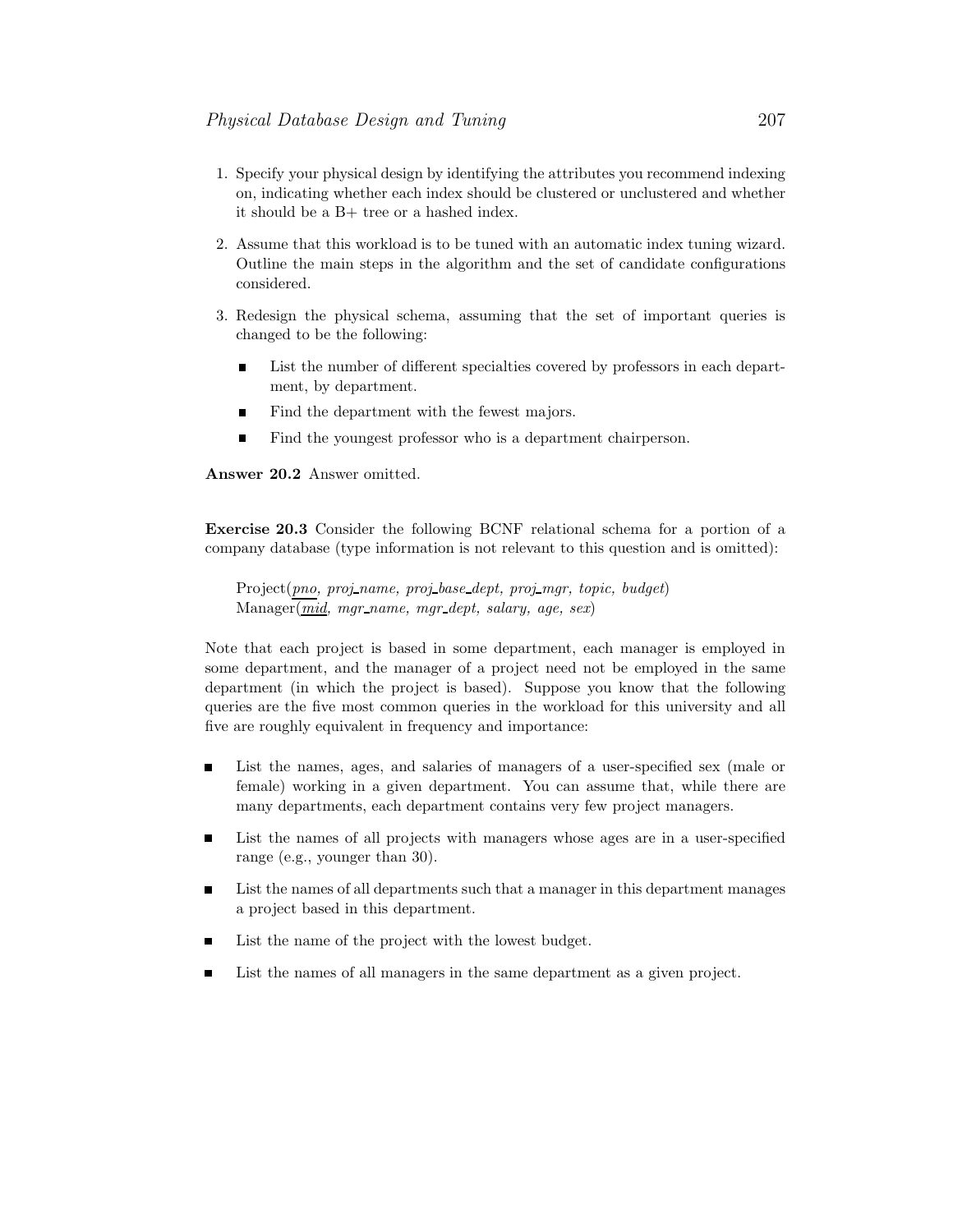These queries occur much more frequently than updates, so you should build whatever indexes you need to speed up these queries. However, you should not build any unnecessary indexes, as updates will occur (and would be slowed down by unnecessary indexes). Given this information, design a physical schema for the company database that will give good performance for the expected workload. In particular, decide which attributes should be indexed and whether each index should be a clustered index or an unclustered index. Assume that both B+ trees and hashed indexes are supported by the DBMS, and that both single- and multiple-attribute index keys are permitted.

- 1. Specify your physical design by identifying the attributes you recommend indexing on, indicating whether each index should be clustered or unclustered and whether it should be a B+ tree or a hashed index.
- 2. Assume that this workload is to be tuned with an automatic index tuning wizard. Outline the main steps in the algorithm and the set of candidate configurations considered.
- 3. Redesign the physical schema assuming the set of important queries is changed to be the following:
	- Find the total of the budgets for projects managed by each manager; that is, list  $proj\text{-}mqr$  and the total of the budgets of projects managed by that manager, for all values of  $proj_mqr$ .
	- $\blacksquare$ Find the total of the budgets for projects managed by each manager but only for managers who are in a user-specified age range.
	- Find the number of male managers.
	- Find the average age of managers.

**Answer 20.3** The answer to each question is given below.

- 1. For the first query, we should create a dense unclustered hash index on mgr dept for the Manager relation. We omit sex from the key in this index since it is not very selective; however, including it is probably not very expensive since this field is unlikely to be updated.
	- We should create a unclustered B+ tree index on  $\langle age, mgr \text{.} depth, mid \rangle$  for the  $\blacksquare$ Manager relation, and an unclustered hash index on  $\langle proj\_base\_dept, proj\_mgr \rangle$ for the Project relation. We can do an index only scan to find managers whose age is in the specified range, and then hash into the Project relation to get the project names. If index only scans are not supported, the index on manager should be a clustered index on age.
	- For the third query we don't need a new index. We can scan all managers and use the hash index on  $\langle proj\,\,base\,\,dept, proj\,\,mgr \rangle$  on the Project relation to check if  $mgr\text{.dept} = proj\text{.base}\text{.dept}$ .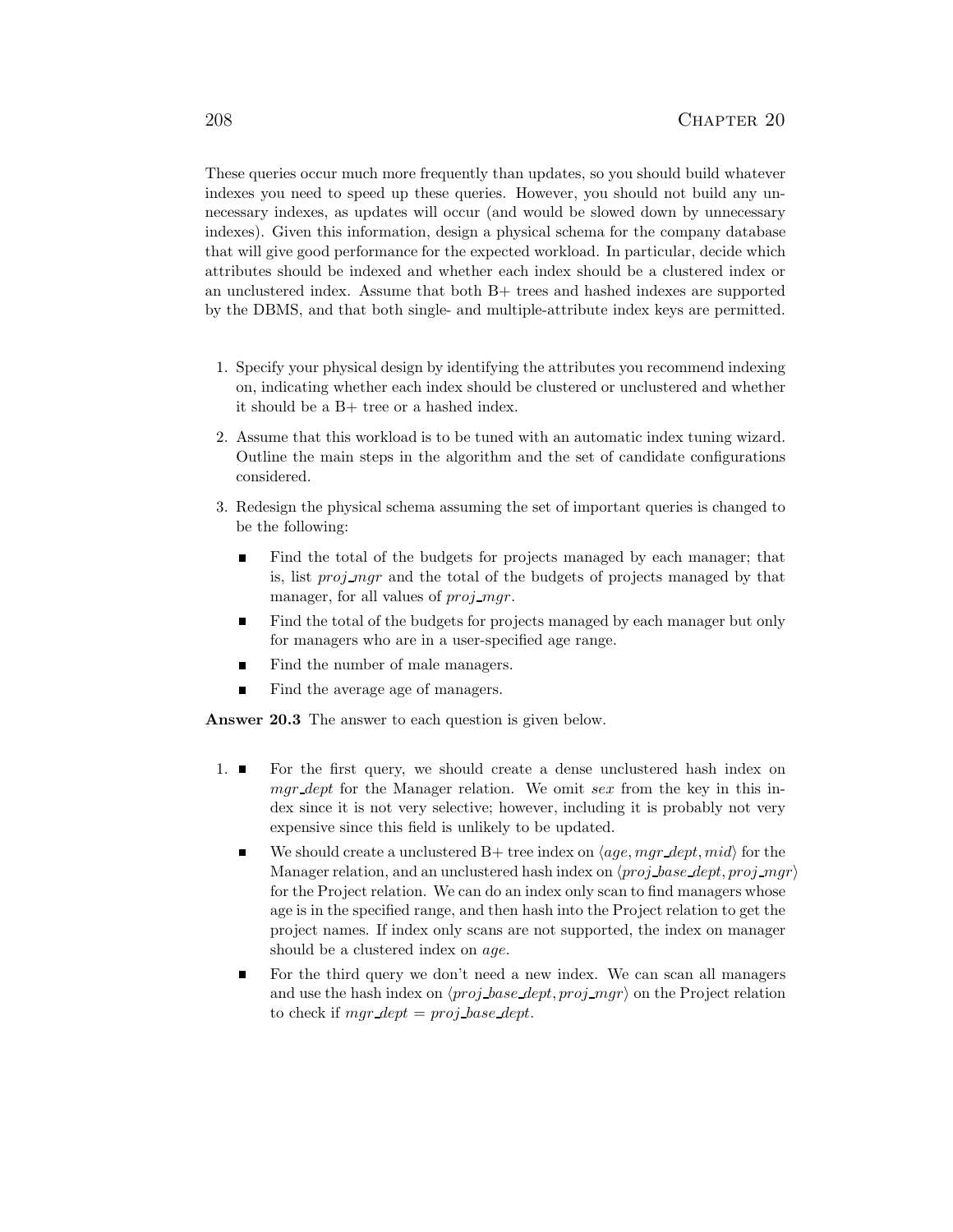- We can create an unclustered  $B+$  tree index on *budget* in the Project relation and then go down the tree to find the lowest budget for the fourth query.
- For the fifth query, we should create dense unclustered hash index on pno for the Project relation. We can can get the *proj-base dept* of the project by using this index, and then use the hash index on mgr dept to get the managers in this department. Note that an index on  $\langle pno, proj\_base\_dept$  for Project would allow us to do an index only scan on Project. However, since there is exactly one base department for each project (pno is the key) this is not likely to be significantly faster. (It does save us one I/O per project.)
- 2. For the first query, we should create an unclustered B+Tree index on  $\langle proj_mqr, budqet \rangle$ for the Project relation. An index only scan can then be used to solve the query. If index only scans are not supported, a clustered index on  $proj\_mar$ would be best.
	- If we create a sparse clustered B+ tree index on  $\langle age, mid \rangle$  for Manager, we  $\blacksquare$ can do an index only scan on this index to find the ids of managers in the given range. Then, we can use an index only scan of the B+Tree index on  $\langle proj \_m\right]$ , budget to compute the total of the budgets of the projects that each of these managers manages. If index only scans are not supported, the index on Manager should be a clustered B+ tree index on age.
	- An unclustered hash index on sex will divide the managers by sex and allow us to count the number that are male using an index only scan. If index only scans are not allowed, then no index will help us for the third query.
	- We should create an unclustered hash index on *age* for the fourth query. All we need to do is average the ages using an index-only scan. If index-only plans are not allowed no index will help us.

**Exercise 20.4** The Globetrotters Club is organized into chapters. The president of a chapter can never serve as the president of any other chapter, and each chapter gives its president some salary. Chapters keep moving to new locations, and a new president is elected when (and only when) a chapter moves. This data is stored in a relation  $G(C, S, L, P)$ , where the attributes are chapters  $(C)$ , salaries  $(S)$ , locations  $(L)$ , and presidents (P). Queries of the following form are frequently asked, and you *must* be able to answer them without computing a join: "Who was the president of chapter  $X$ when it was in location  $Y$ ?"

- 1. List the FDs that are given to hold over G.
- 2. What are the candidate keys for relation G?
- 3. What normal form is the schema G in?
- 4. Design a good database schema for the club. (Remember that your design *must* satisfy the stated query requirement!)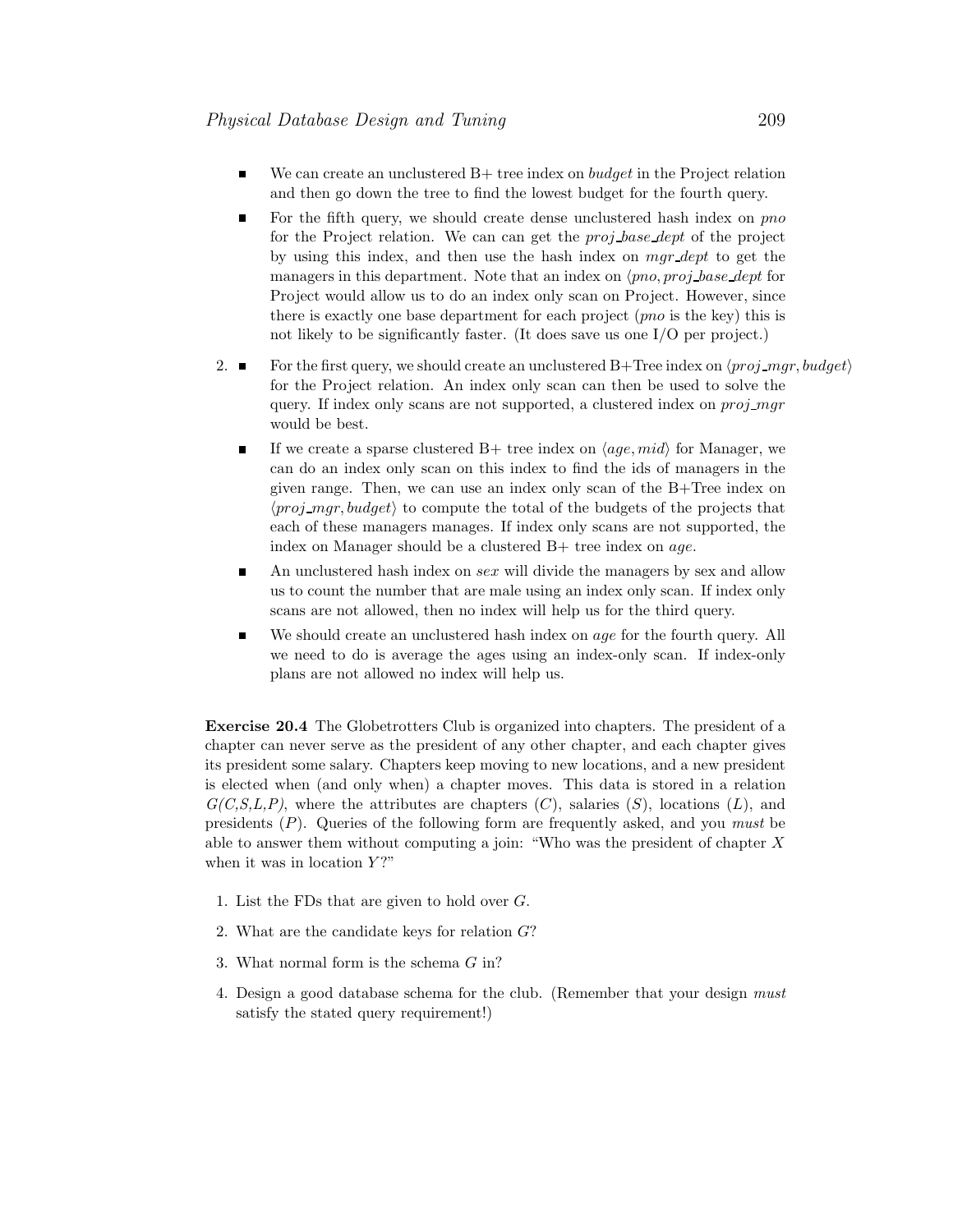- 5. What normal form is your good schema in? Give an example of a query that is likely to run slower on this schema than on the relation G.
- 6. Is there a lossless-join, dependency-preserving decomposition of G into BCNF?
- 7. Is there ever a good reason to accept something less than 3NF when designing a schema for a relational database? Use this example, if necessary adding further constraints, to illustrate your answer.

**Answer 20.4** Answer omitted.

**Exercise 20.5** Consider the following BCNF relation, which lists the ids, types (e.g., nuts or bolts), and costs of various parts, along with the number available or in stock:

Parts (*pid, pname, cost, num avail*)

You are told that the following two queries are extremely important:

- Find the total number available by part type, for all types. (That is, the sum of the *num avail* value of all nuts, the sum of the *num avail* value of all bolts, and so forth)
- List the pids of parts with the highest cost.
	- 1. Describe the physical design that you would choose for this relation. That is, what kind of a file structure would you choose for the set of Parts records, and what indexes would you create?
- 2. Suppose your customers subsequently complain that performance is still not satisfactory (given the indexes and file organization you chose for the Parts relation in response to the previous question). Since you cannot afford to buy new hardware or software, you have to consider a schema redesign. Explain how you would try to obtain better performance by describing the schema for the relation(s) that you would use and your choice of file organizations and indexes on these relations.
- 3. How would your answers to the two questions change, if at all, if your system did not support indexes with multiple-attribute search keys?

**Answer 20.5** The answer to each question is given below.

1. A heap file structure could be used for the relation Parts. A dense unclustered B+Tree index on  $\langle pname, num\_avail \rangle$  and a dense unclustered B+ Tree index on  $\langle cost, pid \rangle$  can be created to efficiently answers the queries.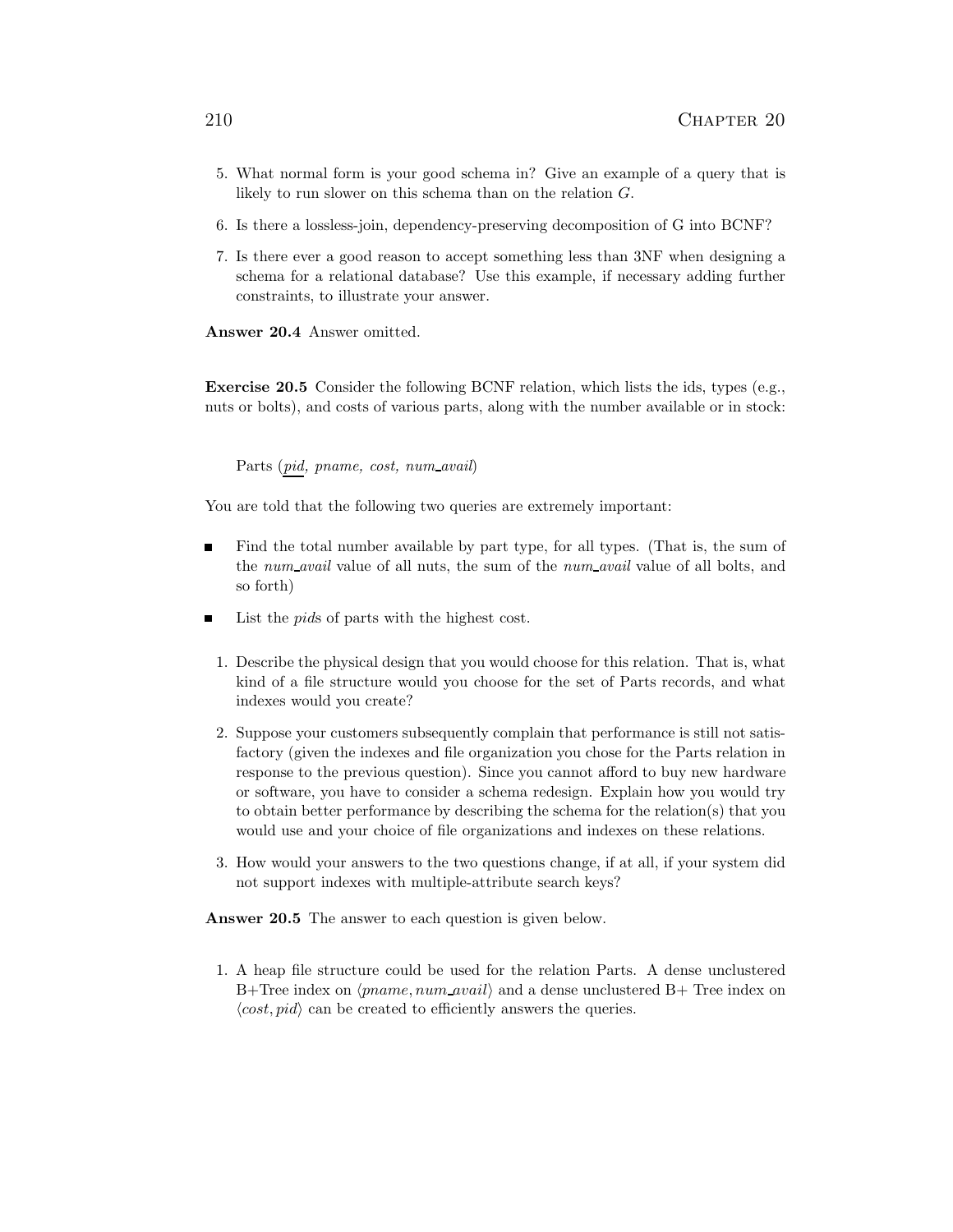- 2. The problem could be that the optimizer may not be considering the index only plans that could be obtained using the previously described schema. So we can instead create clustered indexes on  $\langle pid, cost \rangle$  and  $\langle pname, num_1, num_2, min \rangle$ . To do this we have to vertically partition the relation into two relations like Parts1( pid, cost ) and Parts2( pid, pname, num avail). (If the indexes themselves have not been implemented properly, then we can instead use sorted file organizations for these two split relations).
- 3. If the multi attribute keys are not allowed then we can have a clustered B+ Tree indexes on *cost* and on *pname* on the two relations.

**Exercise 20.6** Consider the following BCNF relations, which describe employees and the departments they work in:

Emp (*eid, sal, did*) Dept (*did, location, budget*)

You are told that the following queries are extremely important:

- Find the location where a user-specified employee works.
- Check whether the budget of a department is greater than the salary of each employee in that department.
- 1. Describe the physical design you would choose for this relation. That is, what kind of a file structure would you choose for these relations, and what indexes would you create?
- 2. Suppose that your customers subsequently complain that performance is still not satisfactory (given the indexes and file organization that you chose for the relations in response to the previous question). Since you cannot afford to buy new hardware or software, you have to consider a schema redesign. Explain how you would try to obtain better performance by describing the schema for the relation(s) that you would use and your choice of file organizations and indexes on these relations.
- 3. Suppose that your database system has very inefficient implementations of index structures. What kind of a design would you try in this case?

**Answer 20.6** Answer omitted.

**Exercise 20.7** Consider the following BCNF relations, which describe departments in a company and employees: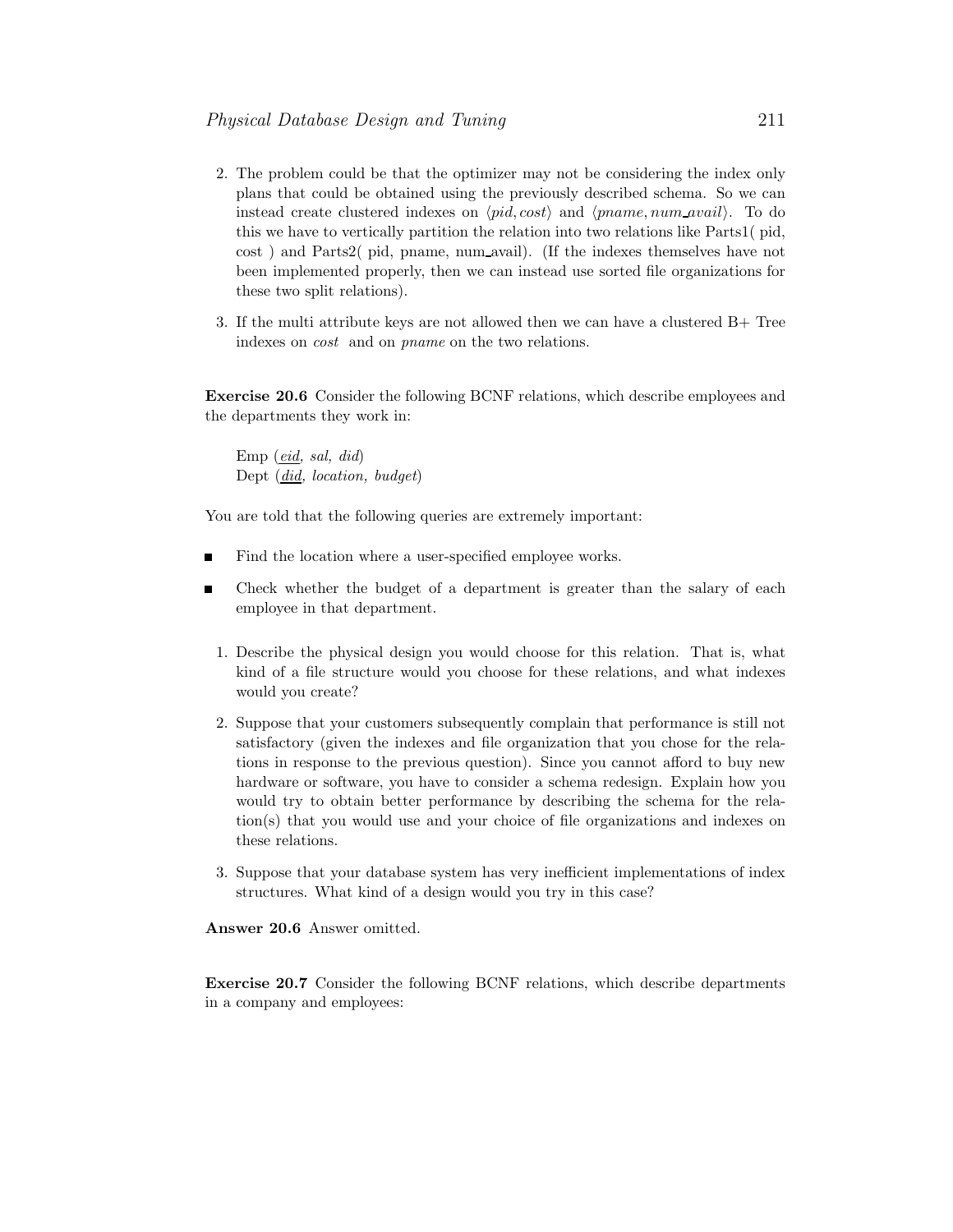Dept(*did, dname, location, managerid*) Emp(*eid, sal*)

You are told that the following queries are extremely important:

- List the names and ids of managers for each department in a user-specified location, in alphabetical order by department name.
- Find the average salary of employees who manage departments in a user-specified location. You can assume that no one manages more than one department.
- 1. Describe the file structures and indexes that you would choose.
- 2. You subsequently realize that updates to these relations are frequent. Because indexes incur a high overhead, can you think of a way to improve performance on these queries without using indexes?

**Answer 20.7** The answer to each question is given below.

- 1. A heap file organization for the two relations is sufficient if we create the following indexes. For the first, a clustered  $B+$  tree index on  $\langle location, channel \rangle$  would improve performance (we cannot list the names of the managers because there is no name attribute present). We can also have a hash index on eid on the Emp relation to speed up the second query: we find all of the managerids from the B+ tree index, and then use the hash index to find their salaries.
- 2. Without indexes, we can use horizontal decompostion of the Dept relation based on the location. We can also try sorted file organizations, with the relation Dept sorted on dname and Emp on eid.

**Exercise 20.8** For each of the following queries, identify one possible reason why an optimizer might not find a good plan. Rewrite the query so that a good plan is likely to be found. Any available indexes or known constraints are listed before each query; assume that the relation schemas are consistent with the attributes referred to in the query.

1. An index is available on the age attribute:

SELECT E.dno FROM Employee E WHERE E.age=20 OR E.age=10

2. A B+ tree index is available on the *age* attribute: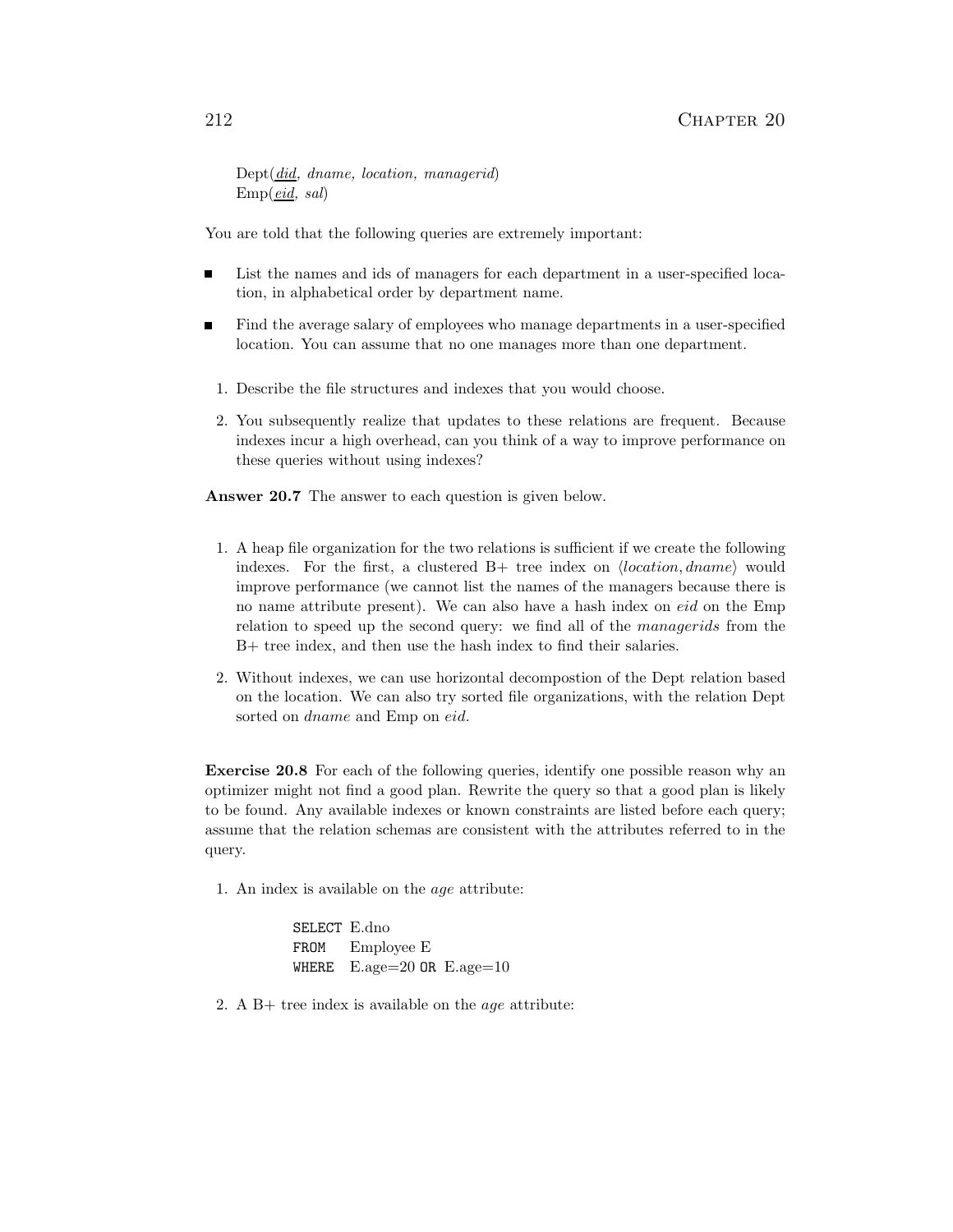SELECT E.dno FROM Employee E WHERE E.age<20 AND E.age>10

3. An index is available on the age attribute:

SELECT E.dno FROM Employee E WHERE  $2*E \cdot \text{age} < 20$ 

4. No index is available:

SELECT DISTINCT \* FROM Employee E

5. No index is available:

SELECT AVG (E.sal) FROM Employee E GROUP BY E.dno HAVING E.dno=22

6. The sid in Reserves is a foreign key that refers to Sailors:

| SELECT | S.sid                  |
|--------|------------------------|
| FROM   | Sailors S. Reserves R. |
| WHERE  | $S$ .sid= $R$ .sid     |

**Answer 20.8** Answer omitted.

**Exercise 20.9** Consider two ways to compute the names of employees who earn more than \$100,000 and whose age is equal to their manager's age. First, a nested query:

SELECT E1.ename FROM Emp E1 WHERE  $E1$ .sal > 100 AND  $E1$ .age = (SELECT E2.age FROM Emp E2, Dept D2  $WHERE$  E1.dname = D2.dname AND  $D2.mgr = E2.$ ename)

Second, a query that uses a view definition:

| SELECT E1.ename |                                                        |
|-----------------|--------------------------------------------------------|
| FROM            | Emp E1, MgrAge A                                       |
| WHERE           | E1.dname = A.dname AND E1.sal > 100 AND E1.age = A.age |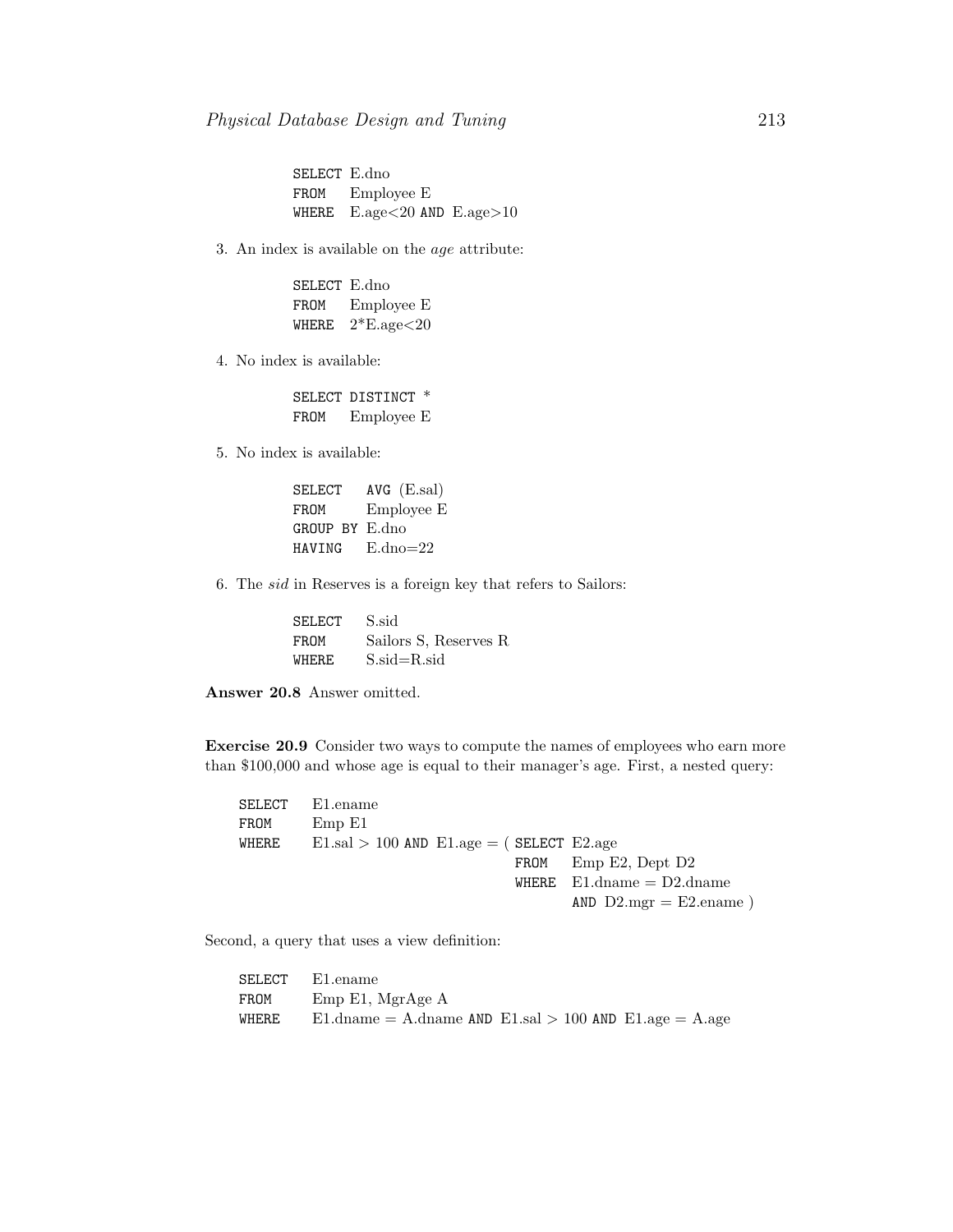CREATE VIEW MgrAge (dname, age) AS SELECT D.dname, E.age FROM Emp E, Dept D  $WHERE$   $D.mgr = E.$ ename

- 1. Describe a situation in which the first query is likely to outperform the second query.
- 2. Describe a situation in which the second query is likely to outperform the first query.
- 3. Can you construct an equivalent query that is likely to beat both these queries when every employee who earns more than \$100,000 is either 35 or 40 years old? Explain briefly.
- **Answer 20.9** 1. Consider the case when there are very few or no employees having salary more than 100K. Then in the first query the nested part would not be computed (due to short circuit evaluation) whereas in the second query the join of Emp and MgrAge would be computed irrespective of the number of Employees with  $sal > 100K$ .

Also, if there is an index on *dname*, then the nested portion of of the first query will be efficient. However, the index does not affect the view in the second query since it is used from a view.

- 2. In the case when there are a large number of employees with sal > 100K and the Dept relation is large, in the first query the join of Dept and Emp would be computed for each tuple in Emp that satisfies the condition  $E1$  sal  $> 100K$ , whereas in the latter the join is computed only once.
- 3. In this case the selectivity of age may be very high. So if we have a B+ Tree index on  $\langle age, sal \rangle$ , then the following query may perform better.

| <b>SELECT</b> | E1.ename          |                                                             |
|---------------|-------------------|-------------------------------------------------------------|
| FROM          | EmpE1             |                                                             |
| WHERE         |                   | E1.age=35 AND E1.sal > 100 AND E1.age =                     |
|               | $($ SELECT E2.age |                                                             |
|               |                   | FROM $\quad$ Emp E2, Dept D2                                |
|               |                   | WHERE $E1.dname = D2.dname \text{ AND } D2.mgr = E2.ename)$ |
| UNION         |                   |                                                             |
| <b>SELECT</b> | E1.ename          |                                                             |
| FROM          | EmpE1             |                                                             |
| WHERE         |                   | $E1.age = 40$ AND $E1$ sal $> 100$ AND $E1.age =$           |
|               | $($ SELECT E2.age |                                                             |
|               |                   | FROM $\quad$ Emp E2, Dept D2                                |
|               |                   | WHERE $E1.dname = D2.dname \text{ AND } D2.mgr = E2.ename)$ |
|               |                   |                                                             |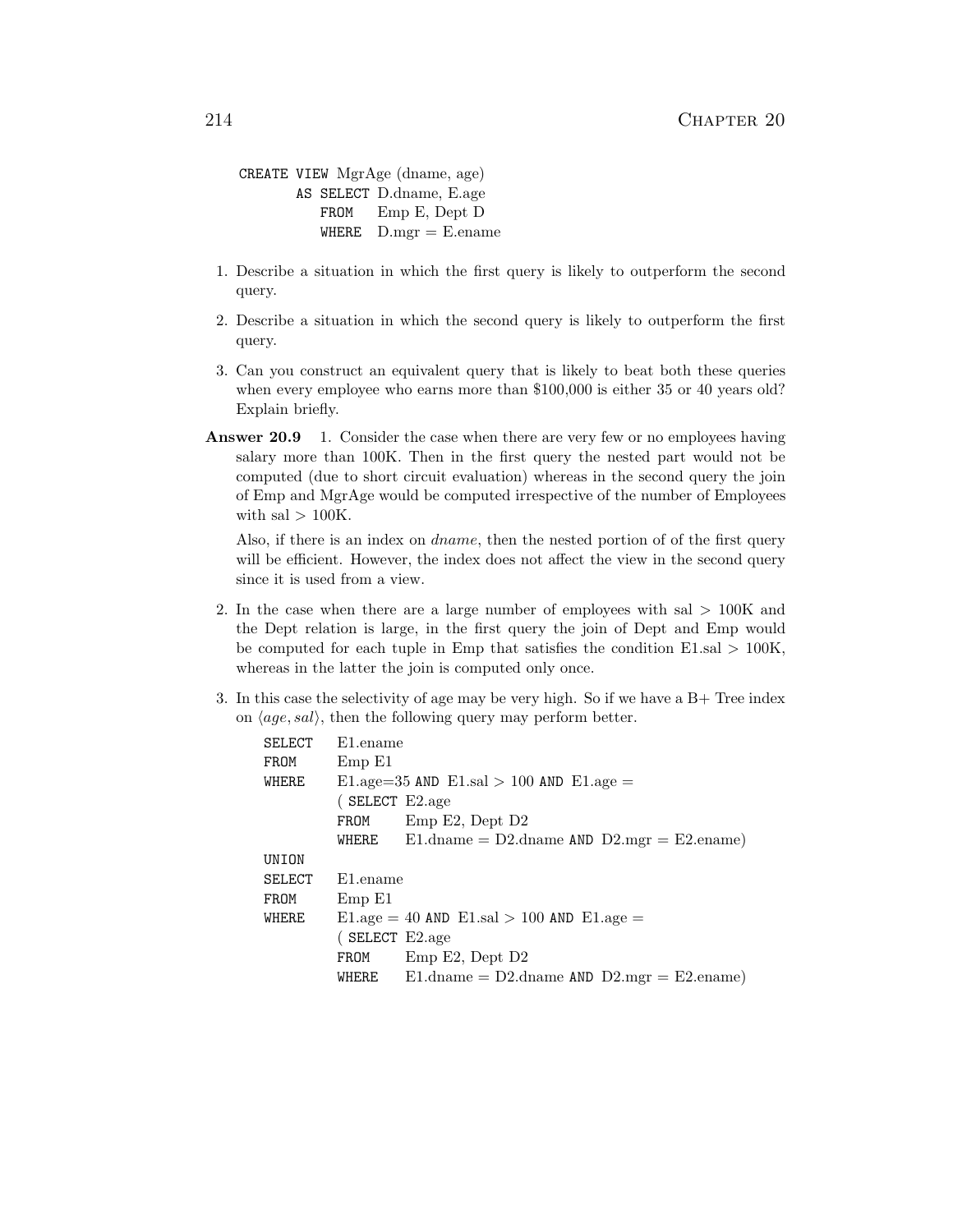# **21 SECURITY**

**Exercise 21.1** Briefly answer the following questions:

- 1. Explain the intuition behind the two rules in the Bell-LaPadula model for mandatory access control.
- 2. Give an example of how covert channels can be used to defeat the Bell-LaPadula model.
- 3. Give an example of polyinstantiation.
- 4. Describe a scenario in which mandatory access controls prevent a breach of security that cannot be prevented through discretionary controls.
- 5. Describe a scenario in which discretionary access controls are required to enforce a security policy that cannot be enforced using only mandatory controls.
- 6. If a DBMS already supports discretionary and mandatory access controls, is there a need for encryption?
- 7. Explain the need for each of the following limits in a statistical database system:
	- (a) A maximum on the number of queries a user can pose.
	- (b) A minimum on the number of tuples involved in answering a query.
	- (c) A maximum on the intersection of two queries (i.e., on the number of tuples that both queries examine).
- 8. Explain the use of an audit trail, with special reference to a statistical database system.
- 9. What is the role of the DBA with respect to security?
- 10. Describe AES and its relationship to DES.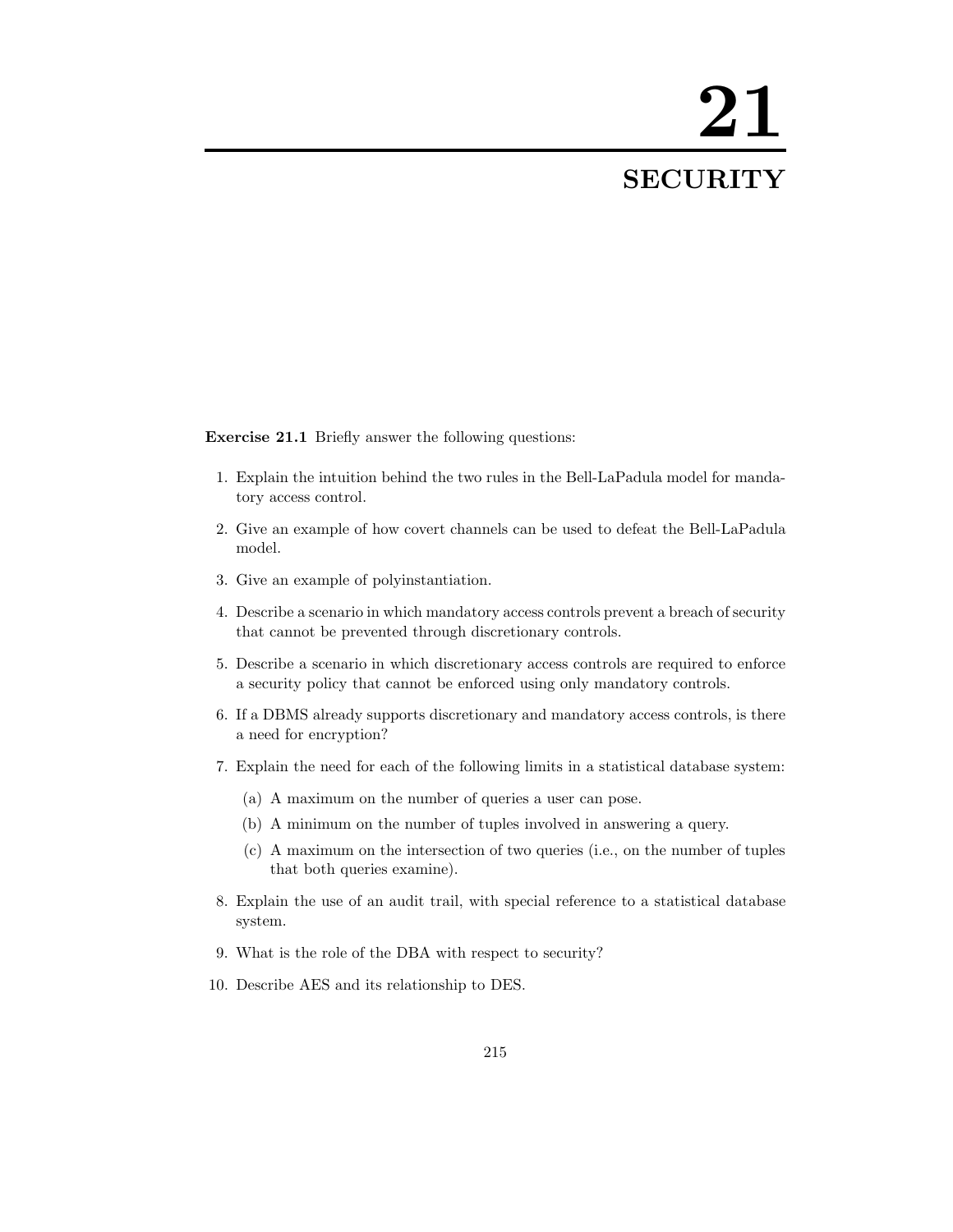- 11. What is public-key encryption? How does it differ from the encryption approach taken in the Data Encryption Standard (DES), and in what ways is it better than DES?
- 12. Explain how a company offering services on the Internet could use encryptionbased techniques to make its order-entry process secure. Discuss the role of DES, AES, SSL, SET, and digital signatures. Search the Web to find out more about related techniques such as *electronic cash*.

Answer 21.1 The answer to each question is given below.

- 1. The *Simple Security Property* states that subjects can only interact with objects with a lesser or equal security class. This ensures subjects with low security classes from accessing high security objects. The *\*-Property* states that subjects can only create objects with a greater or equal security class. This prevents a high security subject from mistakenly creating an object with a low security class (which low security subjects could then access!).
- 2. One example of a covert channel is in statistical databases. If a malicious subject wants to find the salary of a new employee, and can issue queries to find the average salary in a department, and the total number of current employees in the depatment, then the malicious subject can calculate the new employees salary based on the increase in average salary and number of employees.
- 3. Say relation R contains the following values:

| cid | carname | Security Class |
|-----|---------|----------------|
|     | Honda   |                |
|     | Porsche | ( )            |
| 2   | Toyota  | O.             |
| 3   | Mazda   | 0              |
| 3   | Ferrari | TS             |

Then subjects with security class U will see R as:

| cid |        | carname   Security Class |
|-----|--------|--------------------------|
|     | Honda. |                          |

Subjects with security class C will see R as:

| cid | carname | Security Class |
|-----|---------|----------------|
|     | Honda   |                |
|     | Porsche |                |
| '2  | Toyota  |                |
| 3   | Mazda   |                |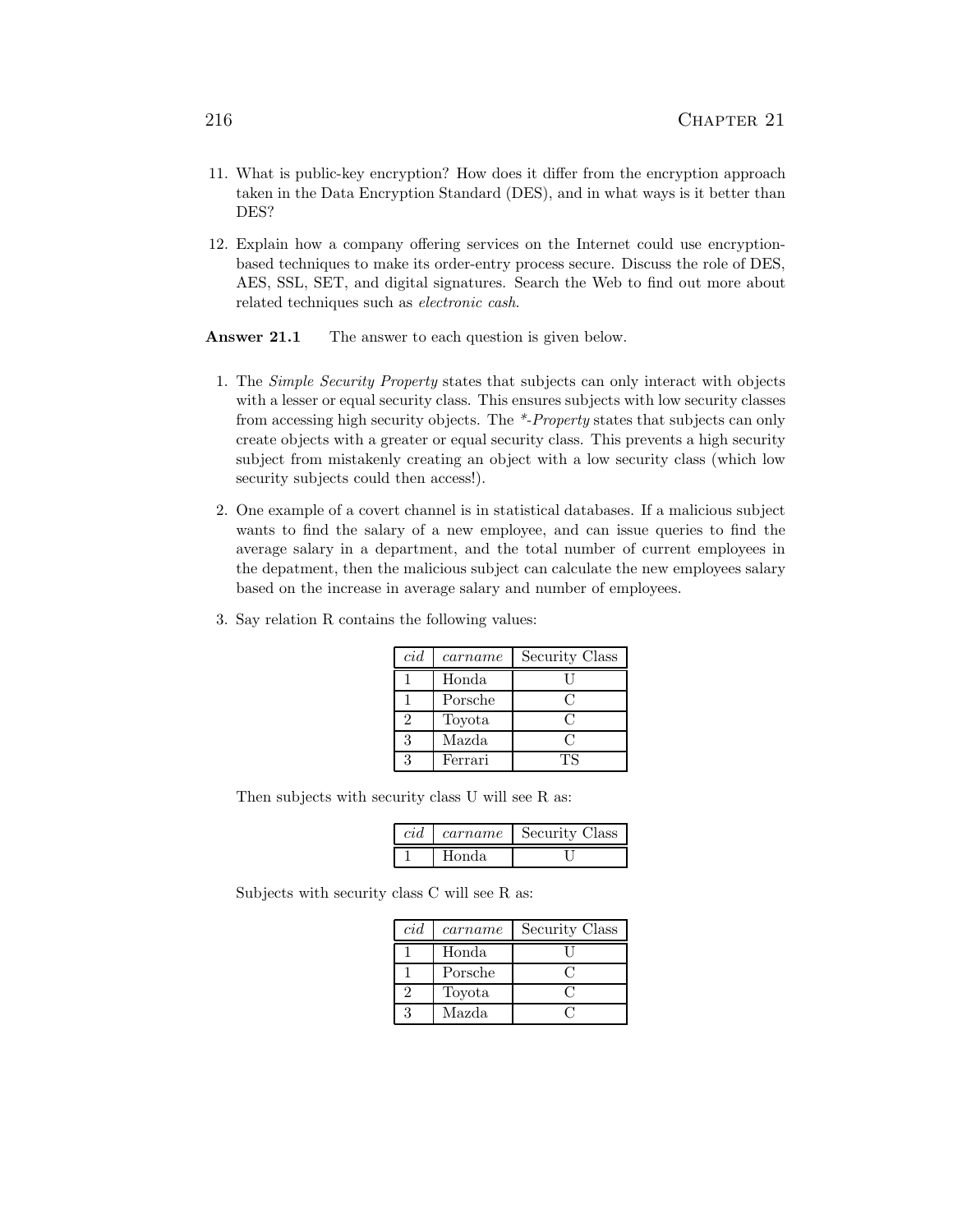Subjects with security class TS will see R as:

| cid | carname | Security Class |
|-----|---------|----------------|
|     | Honda   |                |
|     | Porsche | 0              |
|     | Toyota  | ⊖              |
|     | Mazda   | ∩              |
|     | Ferrari | ТS             |

- 4. Trojan horse tables are an example where discretionary access controls are not sufficient. If a malicious user creates a table and has access to the source code of some other user with privileges to other tables, then the malicious user can modify the source code to copy tuples from privileged tables to his or her non-privileged table.
- 5. Manditory access controls do not distinguish between people in the same clearance level so it is not possible to limit permissions to certain users within the same clearance level. Also, it is not possible to give only insert or select privileges to different users in the same level: all users in the same clearance level have select, insert, delete and update privileges.
- 6. Yes, especially if the data is transmitted over a network in a distributed environment. In these cases it is important to encrypt the data so people 'listening' on the wire cannot directly access the information.
- 7. (a) If a user can issue an unlimited number of queries, he or she can repeatedly decompose statistical information by gathering the statistics at each level (for example, at age  $\lambda$  20, age  $\lambda$  21, etc.).
	- (b) If a malicious subject can query a database and retrieve single rows of statistical information, he or she may be able to isolate sensitive information such as maximum and minimum values.
	- (c) Often the information from two queries can be combined to deduce or infer specific values. This is often the case with average and total aggregates. This can be prevented by restricting the tuple overlap between queries.
- 8. The *audit trail* is a log of updates with the authorization id of the user who issued the update. Since it is possible to infer information from statistical databases using repeated queries, or queries that target a common set of tuples, the DBA can use an audit trail to see which people issued these security-breaking queries.
- 9. The DBA creates new accounts, ensures that passwords are safe and changed often, assigns mandatory access control levels, and can analyze the audit trail to look for security breaches. They can also assist users with their discretionary permissions.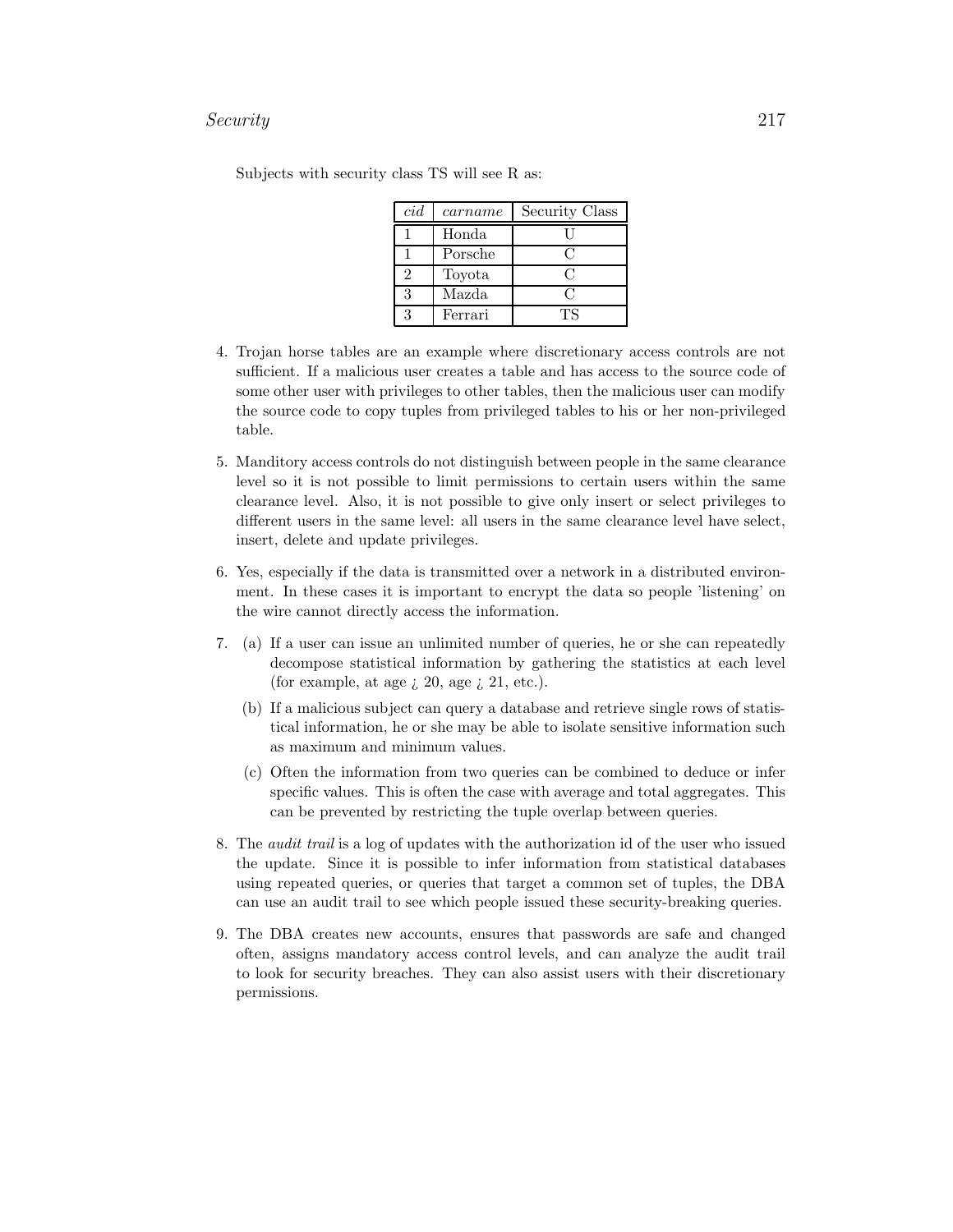- 10. Public-key encryption is an encryption scheme that uses a public encryption key and a private decryption key. These keys are part of one-way functions whose inverse is very difficult to determine (which is why large prime numbers are involved in encryption algorithms...factoring is difficult!). The public key and private key are inverses which allow a user to encrypt any information, but only the person with the private key can decode the messages. DES has only one key and a specific decrypting algorithm. DES decoding can be more difficult and relies on only one key so both the sender and the receiver must know it.
- 11. A one-way function is a mathematical function whose inversese is very difficult to determine. These are used to determine the public and private keys, and to do the actual decoding: a message is encoding using the function and is decoded using the inverse of the function. Since the inverse is difficult to find, the code can not be broken easily.
- 12. An internet server could issue each user a public key with which to encrypt his or her data and send it back to the server (which holds all of the private keys). This way users cannot decode other users' messages, and even knowledge of the public key is not sufficient to decode the message. With DES, the encryption key is used both in encryption and decryption so sending keys to users is risky (anyone who intercepts the key can potentially decode the message).

**Exercise 21.2** You are the DBA for the VeryFine Toy Company and create a relation called Employees with fields *ename*, *dept*, and *salary*. For authorization reasons, you also define views EmployeeNames (with *ename* as the only attribute) and DeptInfo with fields *dept* and *avgsalary*. The latter lists the average salary for each department.

- 1. Show the view definition statements for EmployeeNames and DeptInfo.
- 2. What privileges should be granted to a user who needs to know only average department salaries for the Toy and CS departments?
- 3. You want to authorize your secretary to fire people (you will probably tell him whom to fire, but you want to be able to delegate this task), to check on who is an employee, and to check on average department salaries. What privileges should you grant?
- 4. Continuing with the preceding scenario, you do not want your secretary to be able to look at the salaries of individuals. Does your answer to the previous question ensure this? Be specific: Can your secretary possibly find out salaries of *some* individuals (depending on the actual set of tuples), or can your secretary always find out the salary of any individual he wants to?
- 5. You want to give your secretary the authority to allow other people to read the EmployeeNames view. Show the appropriate command.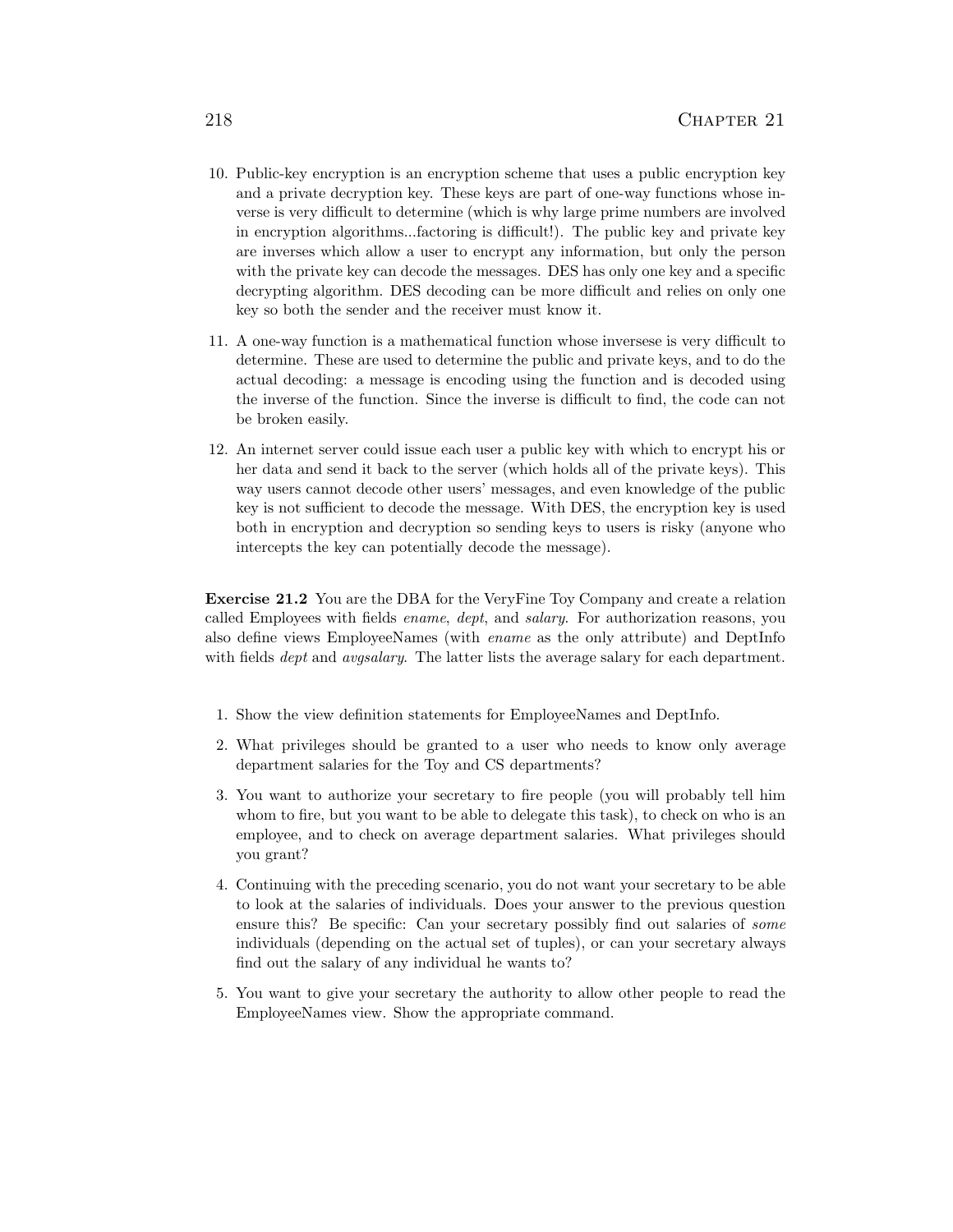- 6. Your secretary defines two new views using the EmployeeNames view. The first is called AtoRNames and simply selects names that begin with a letter in the range A to R. The second is called HowManyNames and counts the number of names. You are so pleased with this achievement that you decide to give your secretary the right to insert tuples into the EmployeeNames view. Show the appropriate command and describe what privileges your secretary has after this command is executed.
- 7. Your secretary allows Todd to read the EmployeeNames relation and later quits. You then revoke the secretary's privileges. What happens to Todd's privileges?
- 8. Give an example of a view update on the preceding schema that cannot be implemented through updates to Employees.
- 9. You decide to go on an extended vacation, and to make sure that emergencies can be handled, you want to authorize your boss Joe to read and modify the Employees relation and the EmployeeNames relation (and Joe must be able to delegate authority, of course, since he is too far up the management hierarchy to actually do any work). Show the appropriate SQL statements. Can Joe read the DeptInfo view?
- 10. After returning from your (wonderful) vacation, you see a note from Joe, indicating that he authorized his secretary Mike to read the Employees relation. You want to revoke Mike's SELECT privilege on Employees, but you do not want to revoke the rights you gave to Joe, even temporarily. Can you do this in SQL?
- 11. Later you realize that Joe has been quite busy. He has defined a view called All-Names using the view EmployeeNames, defined another relation called StaffNames that he has access to (but you cannot access), and given his secretary Mike the right to read from the AllNames view. Mike has passed this right on to his friend Susan. You decide that, even at the cost of annoying Joe by revoking some of his privileges, you simply have to take away Mike and Susan's rights to see your data. What REVOKE statement would you execute? What rights does Joe have on Employees after this statement is executed? What views are dropped as a consequence?

**Answer 21.2** Answer omitted.

**Exercise 21.3** You are a painter and have an Internet store where you sell your paintings directly to the public. You would like customers to pay for their purchases with credit cards, and wish to ensure that these electronic transactions are secure.

Assume that Mary wants to purchase your recent painting of the Cornell Uris Library. Answer the following questions.

1. How can you ensure that the user who is purchasing the painting is really Mary?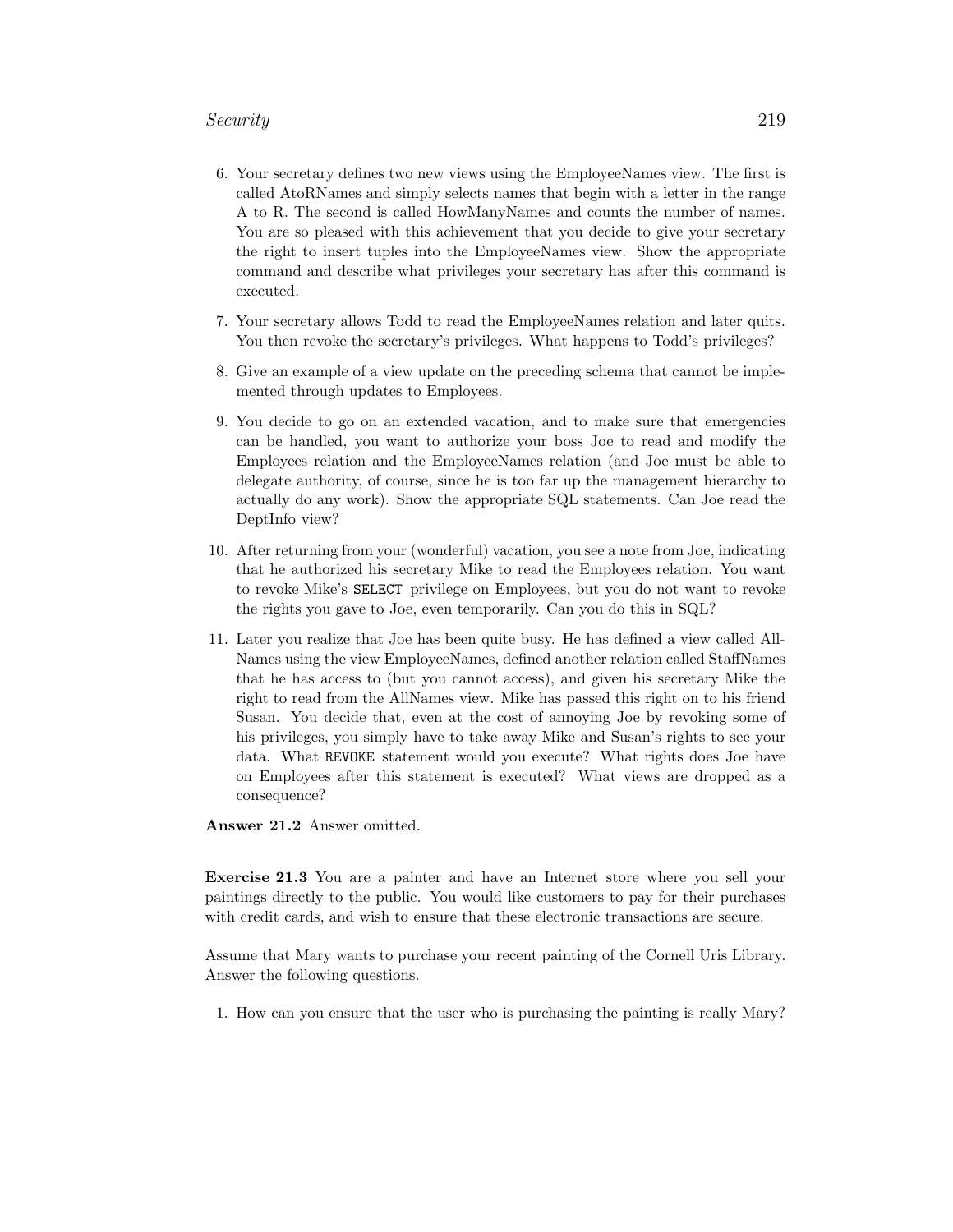- 2. Explain how SSL ensures that the communication of the credit card number is secure. What is the role of a certification authority in this case?
- 3. Assume that you would like Mary to be able to verify that all your email messages are really sent from you. How can you authenticate your messages without encrypting the actual text?
- 4. Assume that your customers can also negotiate the price of certain paintings and assume that Mary wants to negotiate the price of your painting of the Madison Terrace. You would like the text of this communication to be private between you and Mary. Explain the advantages and disadvantages of different methods of encrypting your communication with Mary.

#### Answer 21.3 The answer to each question is given below.

1. In order to determine whether the user who is purchasing the painting is really Mary, we need some level of verification when Mary first registers with the system. On the lowest level, we can simply ask the user to confirm things like Mary's address or social security number. To increase the level of security, we could also ask the user to verify Mary's credit card number. Since these numbers are deemed difficult to obtain, most merchant websites consider this sufficient evidence for proof of identity.

For an even higher level of security, we can take external steps to verify Mary's information such as calling her up with the phone number provided, sending a letter to Mary's mailing address, or sending her an e-mail with instructions to reply back. In each instance, we attempt to validate the information the user provided so that the element of uncertainty in the provided information is decreased.

2. SSL Encryption is a form of public-key encryption where a third party certification authority acts to validate public keys between two clients. In a general public-key encryption system, data is sent to a user encrypted with a publicly known key for that user, such that only the user's private key, known only to that user, can be used to decrypt the data. Attempts to decrypt the information using other keys will produce garbage data, and the ability to decipher the private key is considered computationally expensive even for the most modern computing systems.

In SSL Encryption, the client transmitting the data asks the certification authority for a certificate containing public key information about the other client. The first client then validates this information by decrypting the certificate to get the second client's public key. If the decrypted certificate matches up with the certification authority's information, the first client then uses this public key to encrypt a randomly generated session key and sends it to the second client. The first client and second client now have a randomly generated public-key system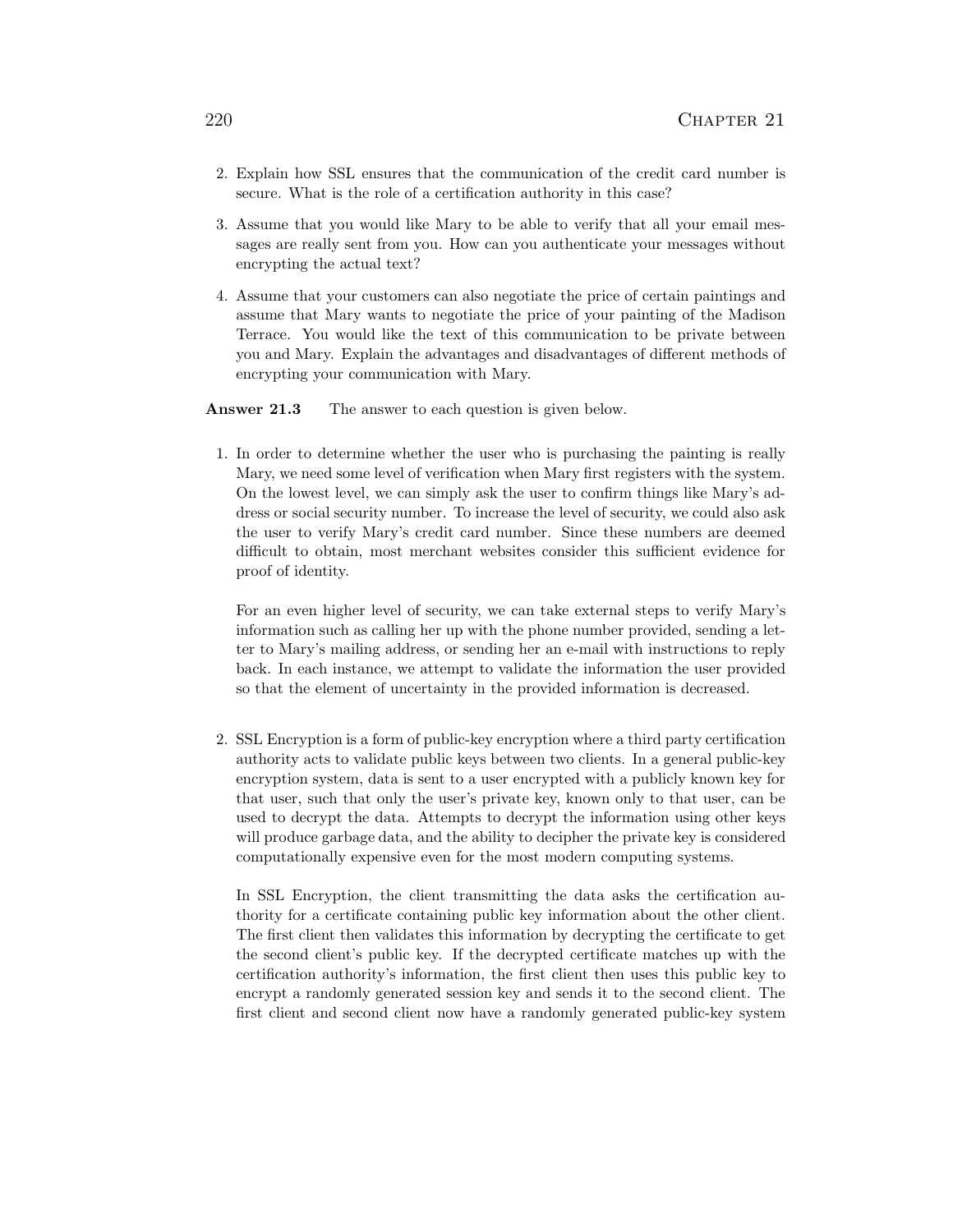that they can use to communicate privately without fear that anyone else can decode their information.

Once complete, SSL encryption ensures that data such as credit card information transmitted between the two clients cannot be easily decrypted by others intercepting packets because the certification authority helped to generate a randomly created public-key that only the two clients involved can understand.

- 3. A message to Mary can be sent unencrypted with a message signature attached to the message. A signature is obtained by applying a one-way function to the message and is considerably smaller than the message itself. Mary can then apply the one-way function and if the results of it match the signature, she'll know it was authentic.
- 4. One method of sending Mary a message is to create a digital signature for the message by encrypting it twice. First, we encrypt the message using our private key, then we encrypt the results using Mary's public key. The first encryption ensures that the message did indeed come from us, since only we know our private key while the second encryption ensures that only Mary can read the message, since only Mary knows her private key.

This system is very safe from tampering since it is hard to send a message pretending to be someone else as well as difficult to properly decode an intercepted message. The only disadvantages are that it requires that we have copies of each person's public key as well as spend the time to encrypt/decrypt the messages. For example, if Mary receives the message on her laptop or PDA while traveling, she may not have the resources or public keys to decrypt it and respond, and might need to wait until she returns to the office.

Another method of communicating with Mary, discussed in the previous question, is to use message signatures. This allows Mary to be able to read the message from almost any system since it is not encrypted and ensure that the message is authentic. The only disadvantage is that it does not safely prevent someone else from reading the message as well.

**Exercise 21.4** Consider Exercises 6.6 to 6.9 from Chapter 6. For each exercise, identify what data should be accessible to different groups of users, and write the SQL statements to enforce these access control policies.

**Answer 21.4** Answer omitted.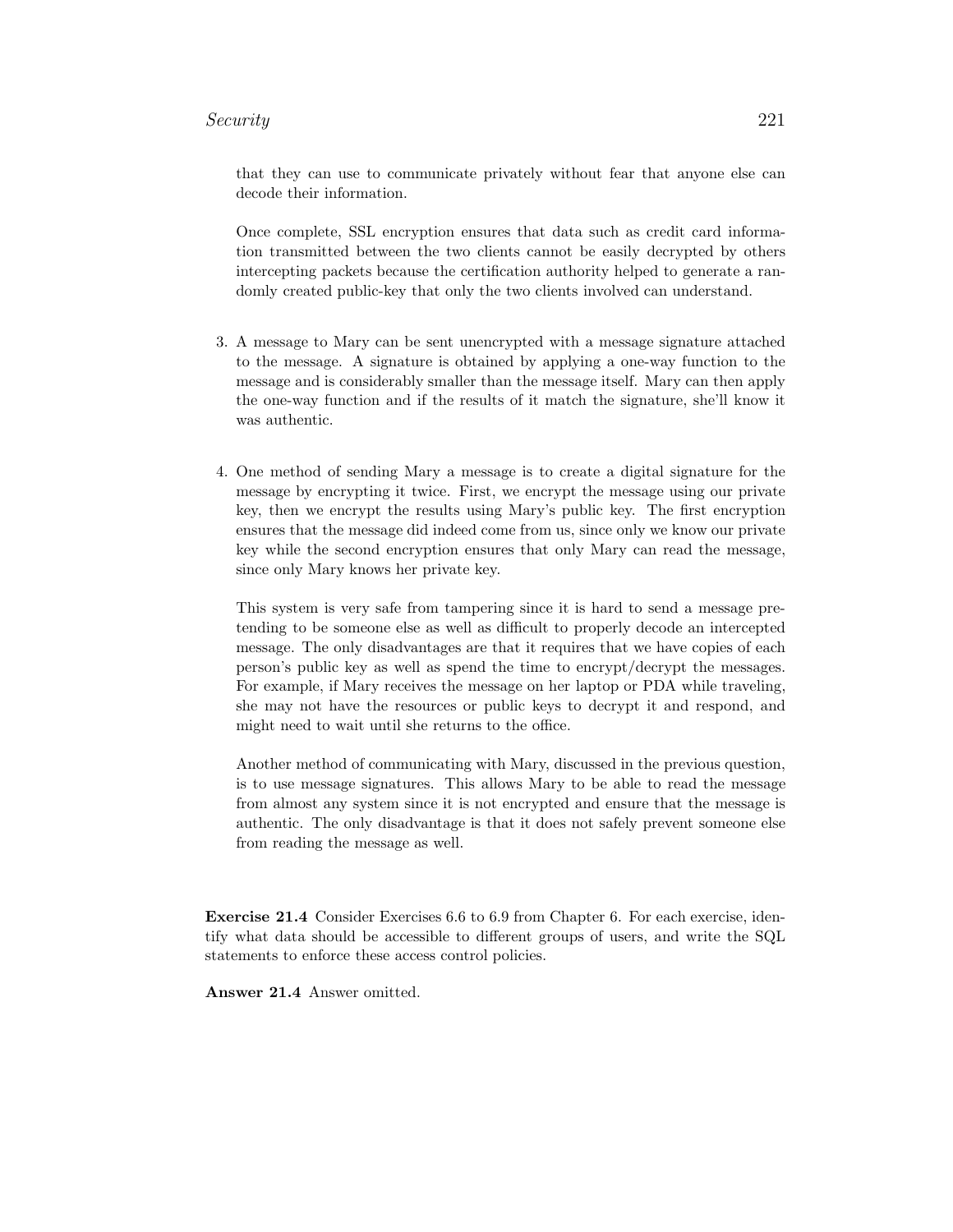**Exercise 21.5** Consider Exercises 7.7 to 7.9 from Chapter 7. For each exercise, discuss where encryption, SSL, and digital signatures are appropriate.

Answer 21.5 The answer to each question is given below.

*Exercise 7.7*  $\blacksquare$ 

> For the Notown Records website, encryption plays an important part in ensuring that customers are able to safely interact and order records over the Internet. Before discussing what should be encrypted, it is important to also note what should not be encrypted. Many of operations including searching the database and browsing record catalogs do not require any encryption. These operations are performed often and encrypting every communication from the client to the website would severely drain the server's resources. As a result, it is better for the server to focus on encrypting only information that is of a more serious nature.

> There are three places where we can apply an encryption scheme to this system: user registration, user login, and user checkout. The purpose of encrypting data at registration and checkout is obvious, the user is transmitting sensitive personal information like address and credit card numbers, and it is of utmost importance to protect this information. We also encrypt the password transmitted during user login since that ensures that future communications with the user are safe after login.

> In practice, we would use SSL encryption via a certification authority, e.g., Verisign. Upon an encryption request, the client's web browser requests the Verisign certificate, validates it by decrypting it, and uses the public key from the decrypted certificate to encrypt a radomly generated session key that it then sends to the server. Using this session key, the certification authority is no longer needed, and the server/client then transmit information just as they would in a normal public key system.

> The Notown website could also use digital signatures to verify a user's registration information via e-mail, as well as send an order confirmation e-mail after an order has been placed. By checking the digital signature of e-mails sent, the website and user can help to double check each other's identities after a new registration has been processed or a transaction has been placed.

*Exercise 7.8*

For this question, security is *much* more important than in the previous question, since medical records are considered very serious. As such, we would want to encrypt most of the information transmitted during a doctor or patient's visit to the website. The only information we do not need to transit encrypted would be pages with read-only data, e.g., company information or help pages. Although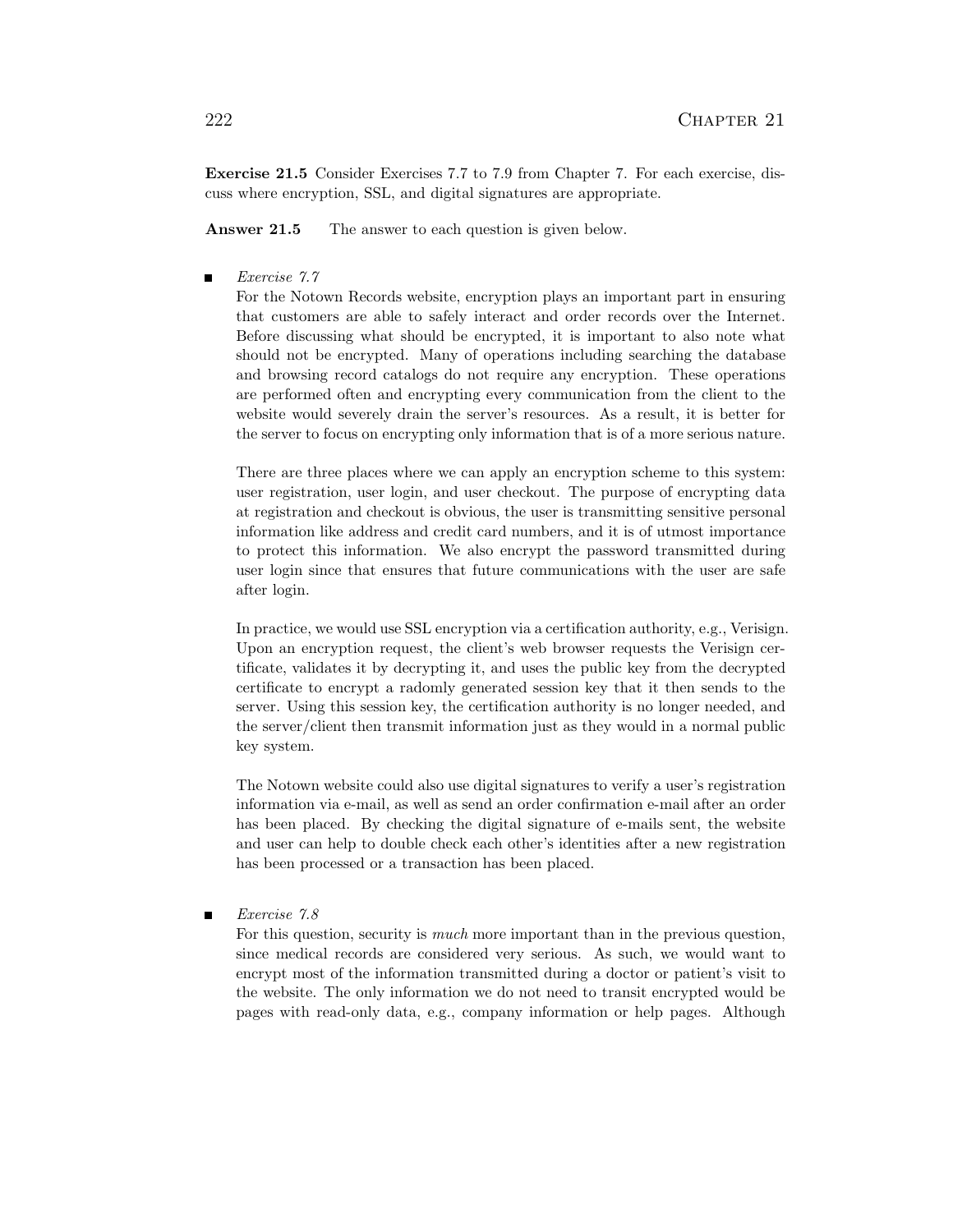this puts a higher strain on the system, the demand for security from users in the medical field is much higher than that of users in the record sales industry.

As before, we would use an SSL encryption via a certification authorization to handle the actual encryption. When a new user registers, it would especially important to verify their identify as to prevent someone else from ordering prescriptions in their name. To this end, digital signatures would be much more important to verify the validity of the e-mail used to sign up with. In addition, external authorization including faxes, phone calls, and written mail should also be used to verify registration information when a user signs up.

#### *Exercise 7.9*

For the course enrollment system, security is important for many of the processes, but the system does not need to encrypt as much as it did in the online pharmacy system.

For faculty members, their passwords should be encrypted when they login as well as their registration information when they sign up for the first time. When they create/delete existing courses, it is probably not necessary to encrypt their data so long as the system is sure the user is properly logged in. To this end, the system could ask the faculty to re-enter their passwords when they are about to submit a change to the system.

For students, their login and registration should also be encrypted. Like the faculty system, it is probably not important to encrypt any of the information about what classes a student signs up for as long as the login information is accurate. Students would then be able to freely modify their schedule after logging in to the website and only be asked their password again when they were ready to submit their changes to the system.

In both cases, SSL encryption would again be the method of choice for the actual encryption process. Digital signatures could be used in e-mails sent to the students confirming their course registration information.

#### *Exercise 7.10*

For the airline reservation website, encryption would again be important in user login and user registration information for both customers and employees. Other information like searching for flights should be left unencrypted as a customer may search for dozens of flights. When a customer purchases a flight, their order, including their flight information and credit card number, should be encrypted to prevent others from learning which flight they have selected, as well as protecting the customer's money. For airline employees, it is preferable to encrypt all of the transmitted data so as not to give hackers the opportunity to see any backend part of the system. Since it is likely there will be few employees per number of